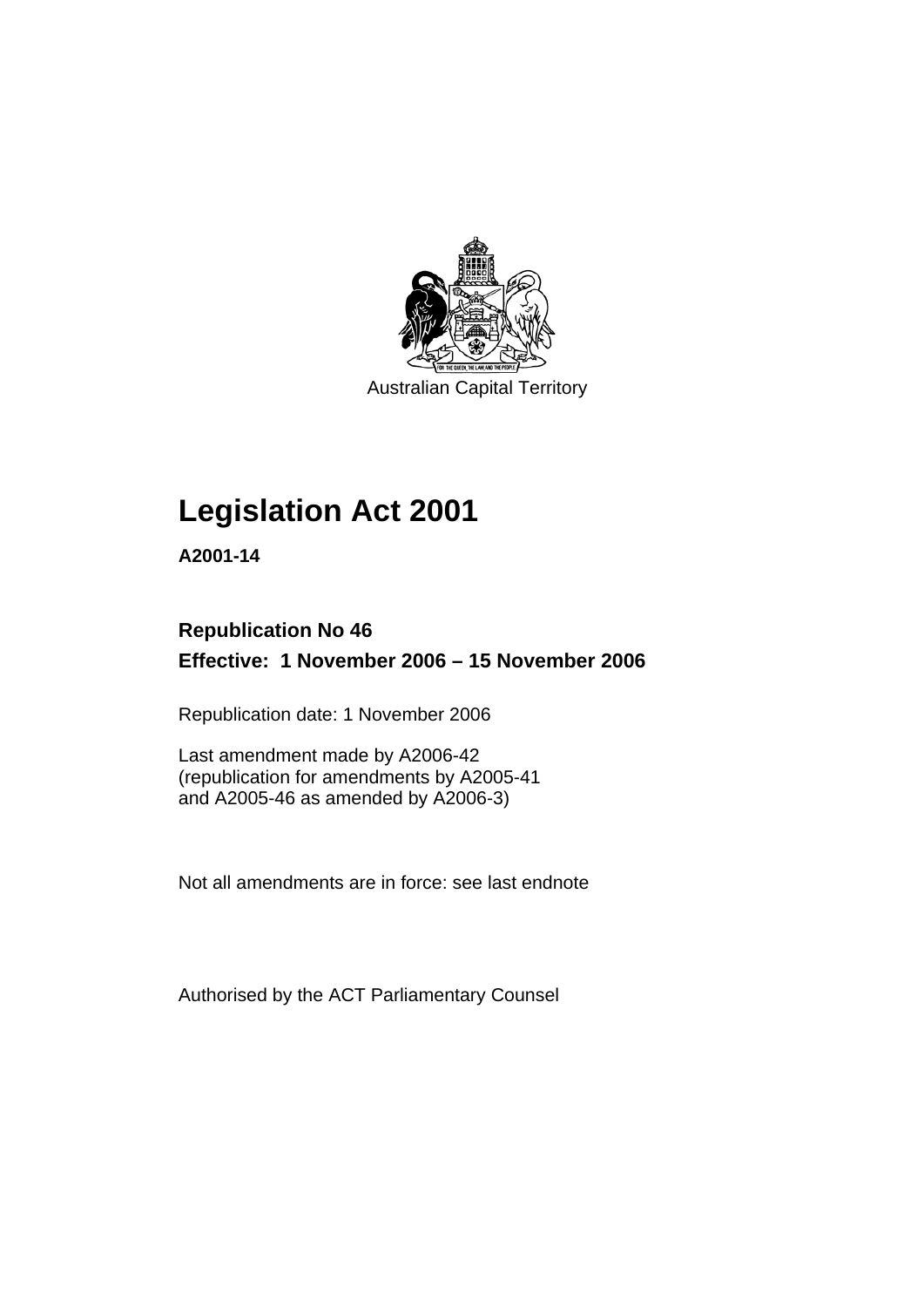## **About this republication**

#### **The republished law**

This is a republication of the *Legislation Act 2001* (including any amendment made under the *Legislation Act 2001*, part 11.3 (Editorial changes)) as in force on 1 November 2006*.* It also includes any amendment, repeal or expiry affecting the republished law to 1 November 2006.

The legislation history and amendment history of the republished law are set out in endnotes 3 and 4.

#### **Kinds of republications**

The Parliamentary Counsel's Office prepares 2 kinds of republications of ACT laws (see the ACT legislation register at www.legislation.act.gov.au):

- authorised republications to which the *Legislation Act 2001* applies
- unauthorised republications.

The status of this republication appears on the bottom of each page.

#### **Editorial changes**

The *Legislation Act 2001*, part 11.3 authorises the Parliamentary Counsel to make editorial amendments and other changes of a formal nature when preparing a law for republication. Editorial changes do not change the effect of the law, but have effect as if they had been made by an Act commencing on the republication date (see *Legislation Act 2001*, s 115 and s 117). The changes are made if the Parliamentary Counsel considers they are desirable to bring the law into line, or more closely into line, with current legislative drafting practice.

This republication does not include amendments made under part 11.3 (see endnote 1).

#### **Uncommenced provisions and amendments**

If a provision of the republished law has not commenced or is affected by an uncommenced amendment, the symbol  $\mathbf{U}$  appears immediately before the provision heading. The text of the uncommenced provision or amendment appears only in the last endnote.

#### **Modifications**

If a provision of the republished law is affected by a current modification, the symbol  $\mathbf{M}$ appears immediately before the provision heading. The text of the modifying provision appears in the endnotes. For the legal status of modifications, see *Legislation Act 2001*, section 95.

#### **Penalties**

The value of a penalty unit for an offence against this republished law at the republication date is—

- (a) if the person charged is an individual—\$100; or
- (b) if the person charged is a corporation—\$500.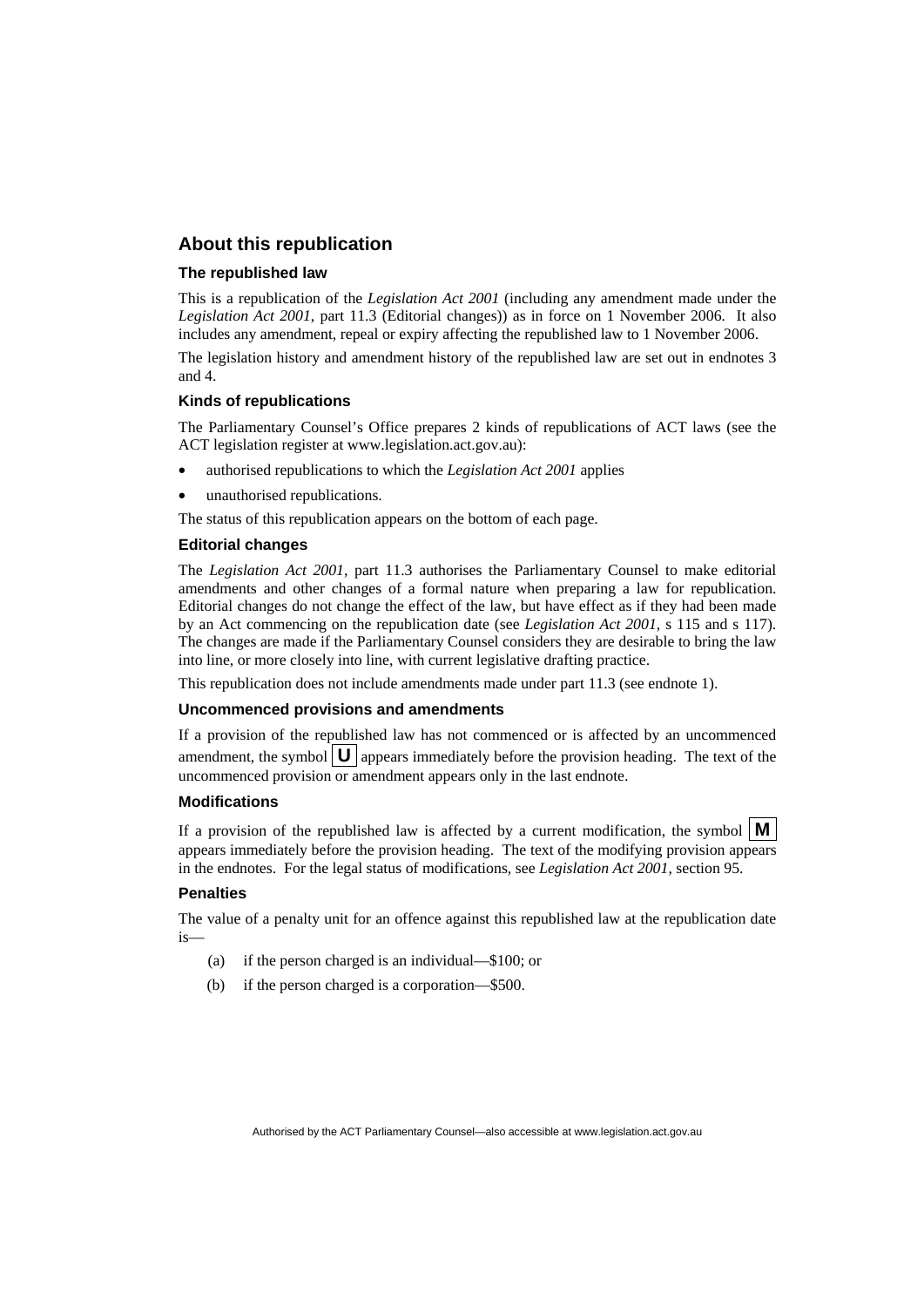

# **Legislation Act 2001**

# **Contents**

# **Chapter 1 Preliminary**

| <b>Part 1.1</b> | General                                        |   |
|-----------------|------------------------------------------------|---|
| 1               | Name of Act                                    |   |
| 2               | Dictionary                                     | 2 |
| 2A              | <b>Notes</b>                                   | 2 |
| 3               | Objects                                        | 3 |
| 4               | Application of Act                             | 3 |
| 5               | Determinative and non-determinative provisions | 4 |
| 6               | Legislation Act provisions must be applied     | 5 |
| <b>Part 1.2</b> | <b>Basic concepts</b>                          |   |
|                 | Meaning of Act generally                       | 8 |

| R46      | Legislation Act 2001         | contents 1 |
|----------|------------------------------|------------|
| 01/11/06 | Effective: 01/11/06-15/11/06 |            |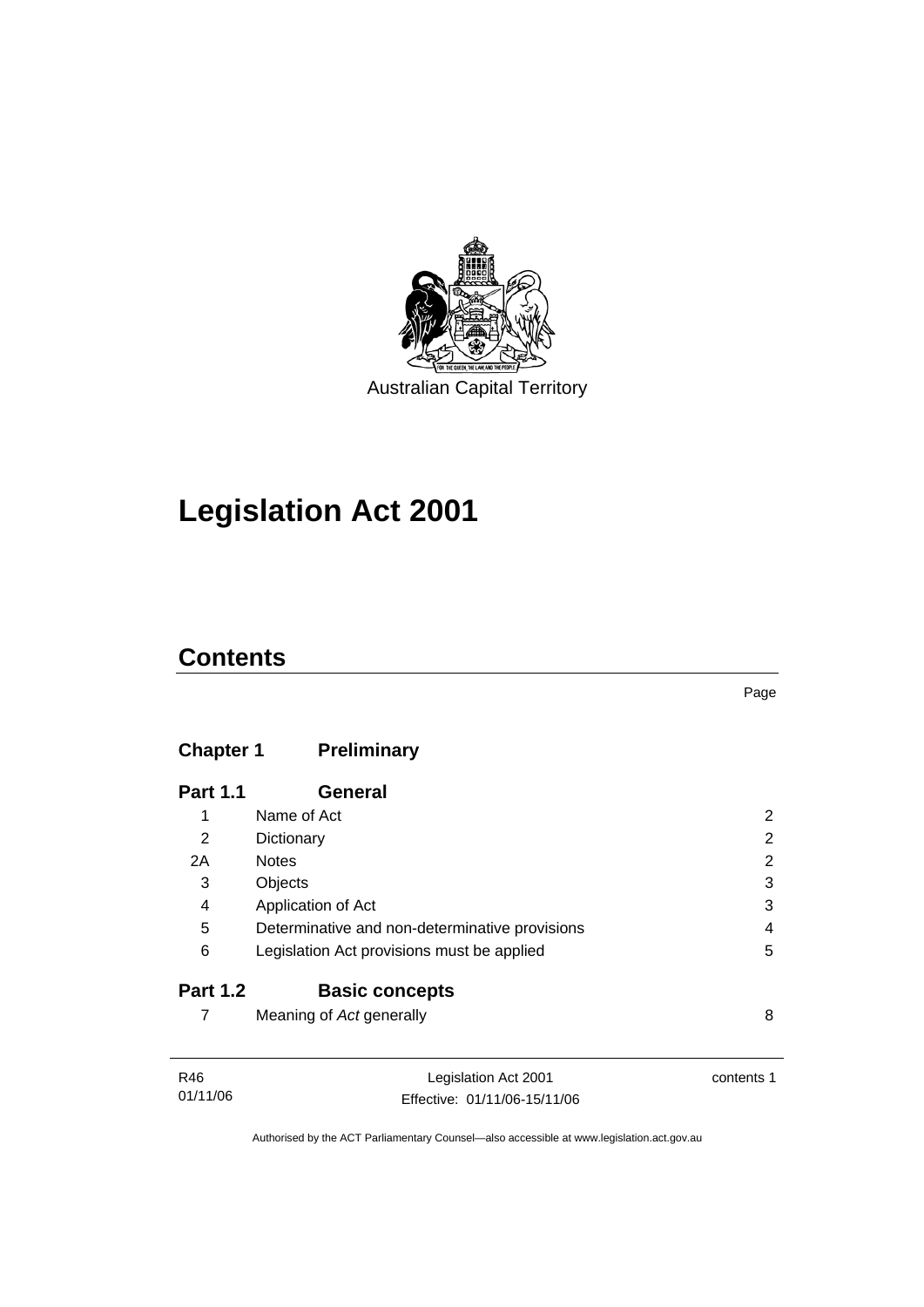|                  |                                                                      | Page |
|------------------|----------------------------------------------------------------------|------|
| 8                | Meaning of subordinate law                                           | 8    |
| 9                | Meaning of disallowable instrument                                   | 8    |
| 10               | Meaning of notifiable instrument                                     | 9    |
| 11               | Meaning of commencement notice                                       | 9    |
| 12               | Meaning of registrable instrument                                    | 9    |
| 13               | Meaning of statutory instrument                                      | 10   |
| 14               | Meaning of <i>instrument</i>                                         | 10   |
| 15               | Meaning of authorised republication                                  | 10   |
| 16               | Meaning of <i>provision</i>                                          | 11   |
| <b>Part 1.3</b>  | Sources of law in the ACT                                            |      |
| 17               | References to Acts include references to former Cwlth enactments etc | 13   |
| <b>Chapter 2</b> | <b>ACT legislation register and web site</b>                         |      |
| 18               | <b>ACT</b> legislation register                                      | 14   |
| 19               | Contents of register                                                 | 14   |
| 20               | Prompt registration                                                  | 18   |
| 21               | Approved web site                                                    | 18   |
| 22               | Access to registered material at approved web site                   | 19   |
| <b>Chapter 3</b> | Authorised versions and evidence of laws and                         |      |
|                  | legislative material                                                 |      |
| 22A              | Definitions for ch 3                                                 | 20   |
| 23               | Authorisation of versions by parliamentary counsel                   | 21   |
| 24               | Authorised electronic versions                                       | 21   |
| 25               | Authorised written versions                                          | 22   |
| 26               | Judicial notice of certain matters                                   | 24   |
| <b>Chapter 4</b> | <b>Numbering and notification of Acts</b>                            |      |
| 27               | Numbering of Acts                                                    | 26   |
| 28               | <b>Notification of Acts</b>                                          | 26   |
| 29               | References to enactment or passing of Acts                           | 28   |
|                  |                                                                      |      |

contents 2 Legislation Act 2001 Effective: 01/11/06-15/11/06

R46 01/11/06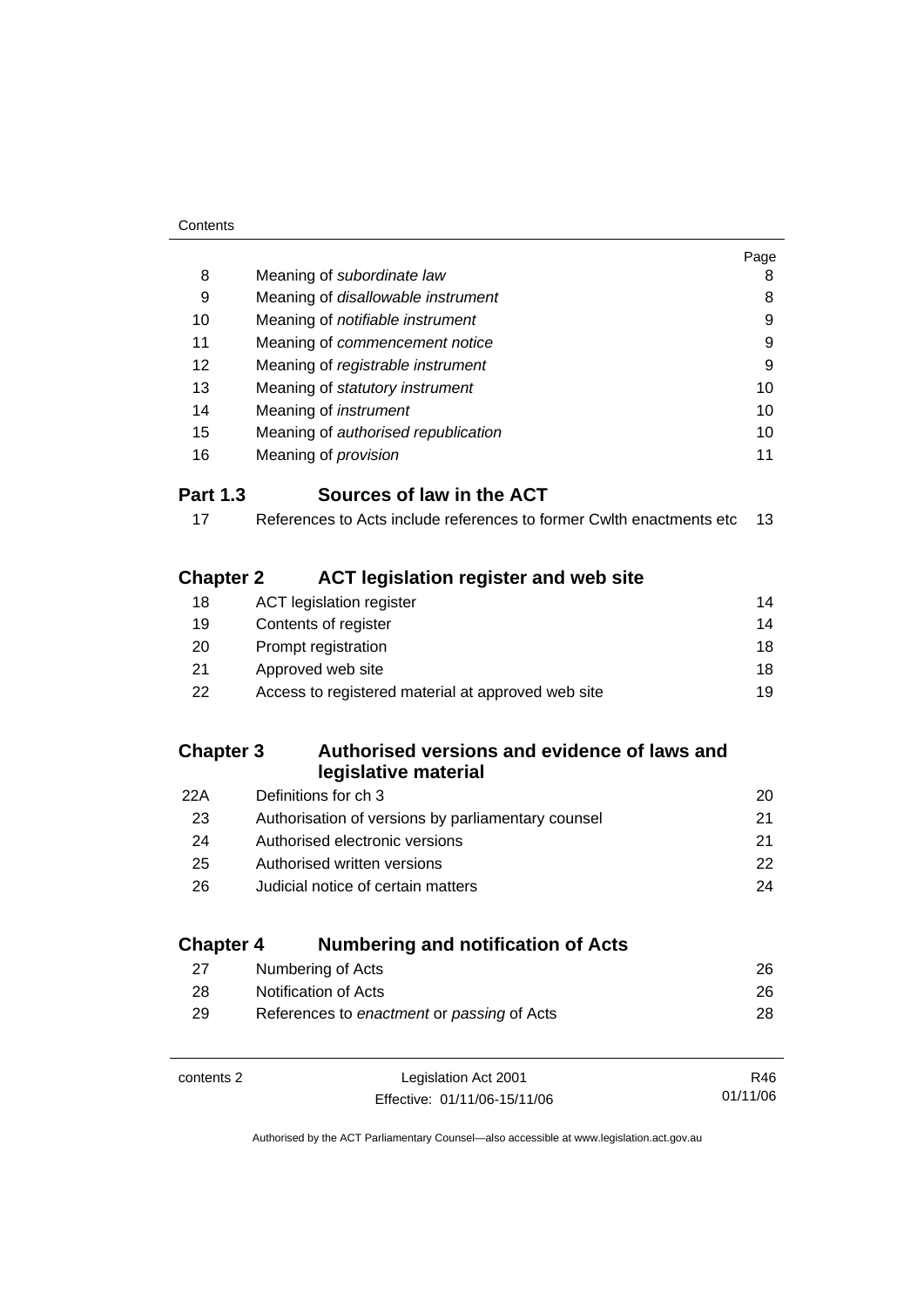|                  |                                                                                          | Contents   |
|------------------|------------------------------------------------------------------------------------------|------------|
| 30               | References to <i>notification</i> of Acts                                                | Page<br>28 |
| <b>Chapter 5</b> | <b>Regulatory impact statements for subordinate</b><br>laws and disallowable instruments |            |
| <b>Part 5.1</b>  | <b>Preliminary</b>                                                                       |            |
| 31               | Definitions for ch 5                                                                     | 29         |
| 32               | Other publication or consultation requirements not affected                              | 30         |
| 33               | Guidelines about costs of proposed subordinate laws and disallowable<br>instruments      | 30         |
| <b>Part 5.2</b>  | Requirements for regulatory impact statements                                            |            |
| 34               | Preparation of regulatory impact statements                                              | 31         |
| 35               | Content of regulatory impact statements                                                  | 32         |
| 36               | When is preparation of regulatory impact statement unnecessary?                          | 33         |
| 37               | When must regulatory impact statement be presented?                                      | 34         |
| <b>Part 5.3</b>  | <b>Failure to comply with requirements for</b><br>regulatory impact statements           |            |
| 38               | Effect of failure to comply with pt 5.2                                                  | 36         |
| <b>Chapter 6</b> | Making, notification and numbering of statutory<br>instruments                           |            |
| <b>Part 6.1</b>  | General                                                                                  |            |
| 39               | Meaning of <i>matter</i> in ch 6                                                         | 37         |
| 40               | Presumption of validity                                                                  | 37         |
| 41               | Making of certain statutory instruments by Executive                                     | 37         |
| <b>Part 6.2</b>  | Making of statutory instruments generally                                                |            |
| 42               | Power to make statutory instruments                                                      | 39         |
| 43               | Statutory instruments to be interpreted not to exceed powers under<br>authorising law    | 40         |
| 44               | Power to make statutory instruments for Act etc                                          | 41         |
| R46              | Legislation Act 2001                                                                     | contents 3 |
| 01/11/06         | Effective: 01/11/06-15/11/06                                                             |            |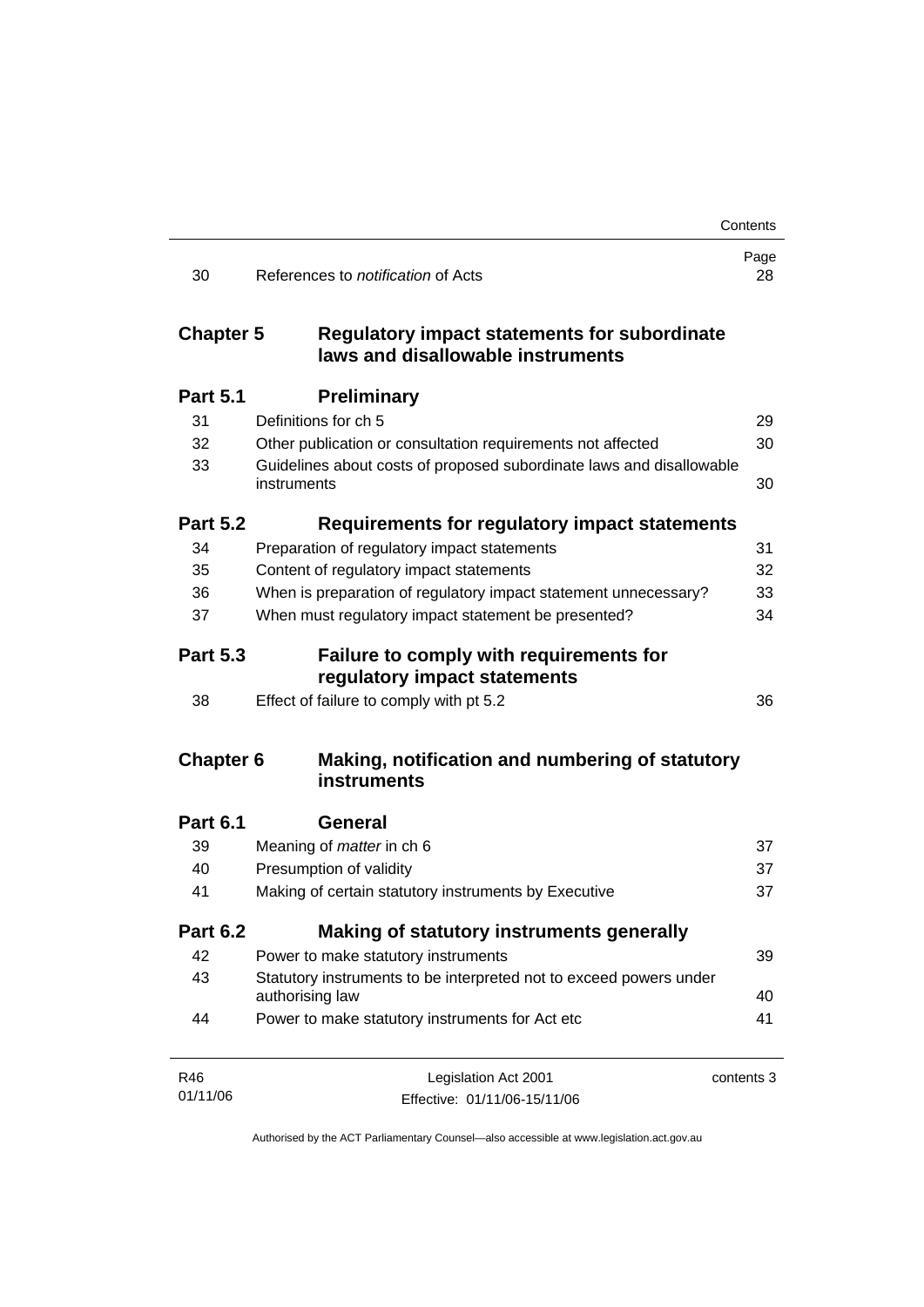| 45              | Power to make court rules                                                                           | Page<br>42 |
|-----------------|-----------------------------------------------------------------------------------------------------|------------|
|                 |                                                                                                     |            |
| 46              | Power to make instrument includes power to amend or repeal                                          | 43         |
| 47              | Statutory instrument may make provision by applying law or instrument                               | 44         |
| 48              | Power to make instrument includes power to make different provision<br>for different categories etc | 48         |
| 49              | Single instrument may exercise several powers or satisfy several<br>requirements                    | 49         |
| 50              | Relationship between authorising law and instrument dealing with same<br>matter                     | 50         |
| 51              | Instrument may make provision in relation to land by reference to map                               |            |
|                 | etc.                                                                                                | 50         |
| 52              | Instrument may authorise determination of matter etc                                                | 50         |
| 53              | Instrument may prohibit                                                                             | 51         |
| 54              | Instrument may require making of statutory declaration                                              | 52         |
| <b>Part 6.3</b> | Making of certain statutory instruments about<br>fees                                               |            |
| 55              | Definitions for pt 6.3                                                                              | 53         |
| 56              | Determination of fees by disallowable instrument                                                    | 53         |
| 57              | Fees payable in accordance with determination etc                                                   | 55         |
| 58              | Regulations may make provision about fees                                                           | 56         |
| <b>Part 6.4</b> | Numbering and notification of registrable<br><b>instruments</b>                                     |            |
|                 |                                                                                                     |            |
| 59              | Numbering                                                                                           | 59         |
| 60              | Correction etc of name of registrable instrument                                                    | 60         |
| 60A             | Correction of name of explanatory statement etc                                                     | 61         |
| 61              | Notification of registrable instruments                                                             | 61         |
| 62              | Effect of failure to notify registrable instrument                                                  | 64         |
| 63              | References to <i>notification</i> of registrable instruments                                        | 65         |

| <b>Chapter 7</b> | Presentation, amendment and disallowance of   |
|------------------|-----------------------------------------------|
|                  | subordinate laws and disallowable instruments |

| 64 | Presentation of subordinate laws and disallowable instruments | 66 |
|----|---------------------------------------------------------------|----|
| 65 | Disallowance by resolution of Assembly                        | 66 |
|    |                                                               |    |

| contents 4 | Legislation Act 2001         | R46      |
|------------|------------------------------|----------|
|            | Effective: 01/11/06-15/11/06 | 01/11/06 |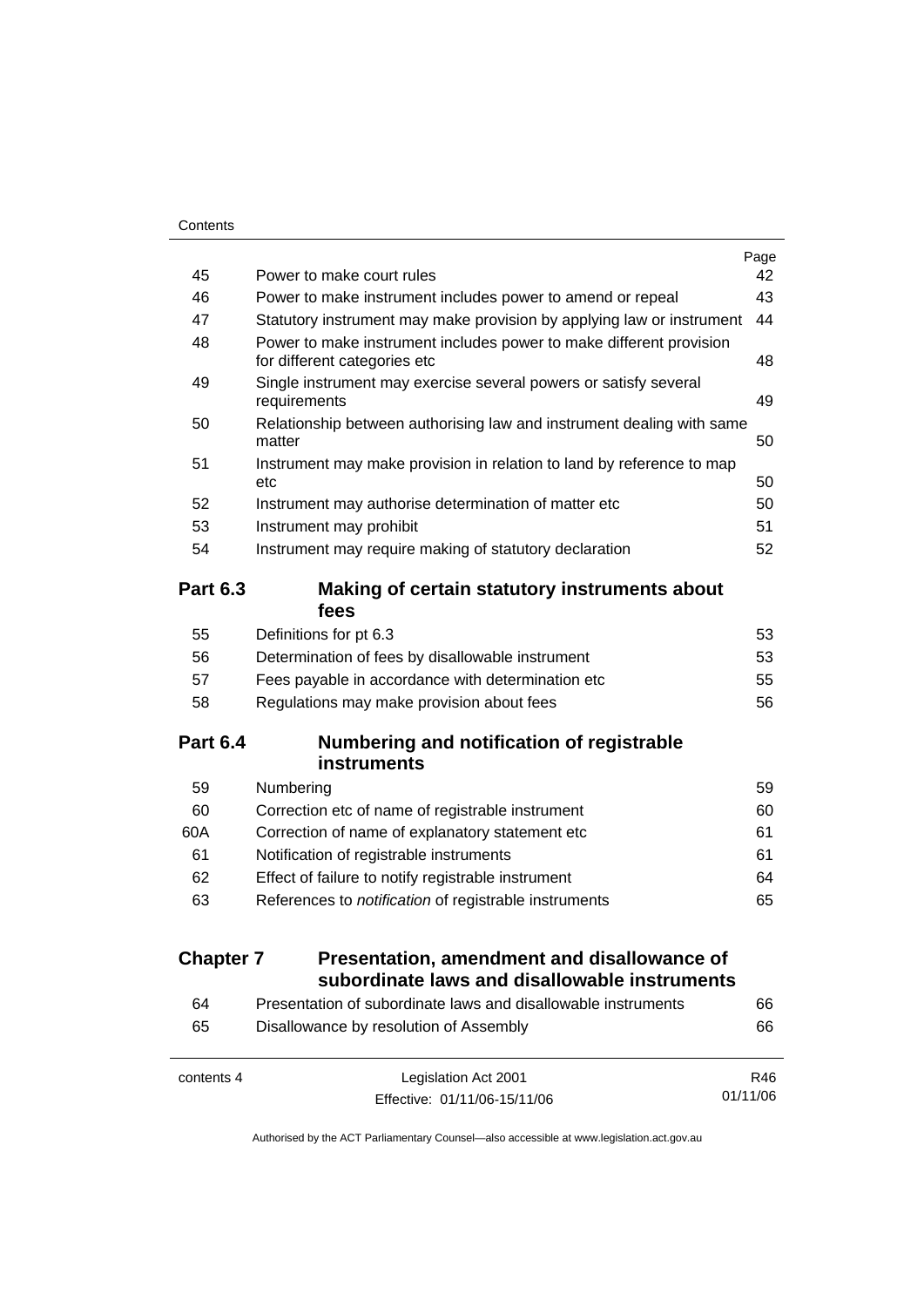|     |                                                                   | Contents |
|-----|-------------------------------------------------------------------|----------|
|     |                                                                   | Page     |
| 65A | Notification of disallowance by resolution of Assembly            | 67       |
| 66  | Revival of affected laws                                          | 69       |
| 67  | Making of instrument same in substance within 6 months after      |          |
|     | disallowance                                                      | 70       |
| 68  | Amendment by resolution of Assembly                               | 70       |
| 69  | Notification of amendments made by resolution of Assembly         | 72       |
| 70  | Making of amendment restoring effect of law within 6 months after |          |
|     | amendment                                                         | 73       |
| 71  | Effect of dissolution or expiry of Assembly on notice of motion   | 74       |

# **Chapter 8 Commencement and exercise of powers before commencement**

| 72   | Meaning of law in ch 8                                   | 76 |
|------|----------------------------------------------------------|----|
| 73   | General rules about commencement                         | 76 |
| 74   | Time of commencement                                     | 78 |
| 75   | Commencement of naming and commencement provisions       | 79 |
| 75AA | Commencement of provisions identifying amended laws      | 80 |
| 75A  | Meaning of commences retrospectively                     | 80 |
| 75B  | Retrospective commencement requires clear indication     | 80 |
| 76   | Non-prejudicial provision may commence retrospectively   | 81 |
| 77   | Commencement by commencement notice                      | 82 |
| 78   | Separate commencement of amendments                      | 83 |
| 79   | Automatic commencement of postponed law                  | 84 |
| 79A  | Commencement of amendment of uncommenced law             | 85 |
| 80   | References to <i>commencement</i> of law                 | 85 |
| 81   | Exercise of powers between notification and commencement | 86 |

# **Chapter 9 Repeal and amendment of laws**

| <b>Part 9.1</b> | General                                                  |     |
|-----------------|----------------------------------------------------------|-----|
| 82              | Definitions for ch 9                                     | 89  |
| 83              | Consequences of amendment of statutory instrument by Act | 89  |
| 84              | Saving of operation of repealed and amended laws         | 89. |
|                 |                                                          |     |

| R46      | Legislation Act 2001         | contents 5 |
|----------|------------------------------|------------|
| 01/11/06 | Effective: 01/11/06-15/11/06 |            |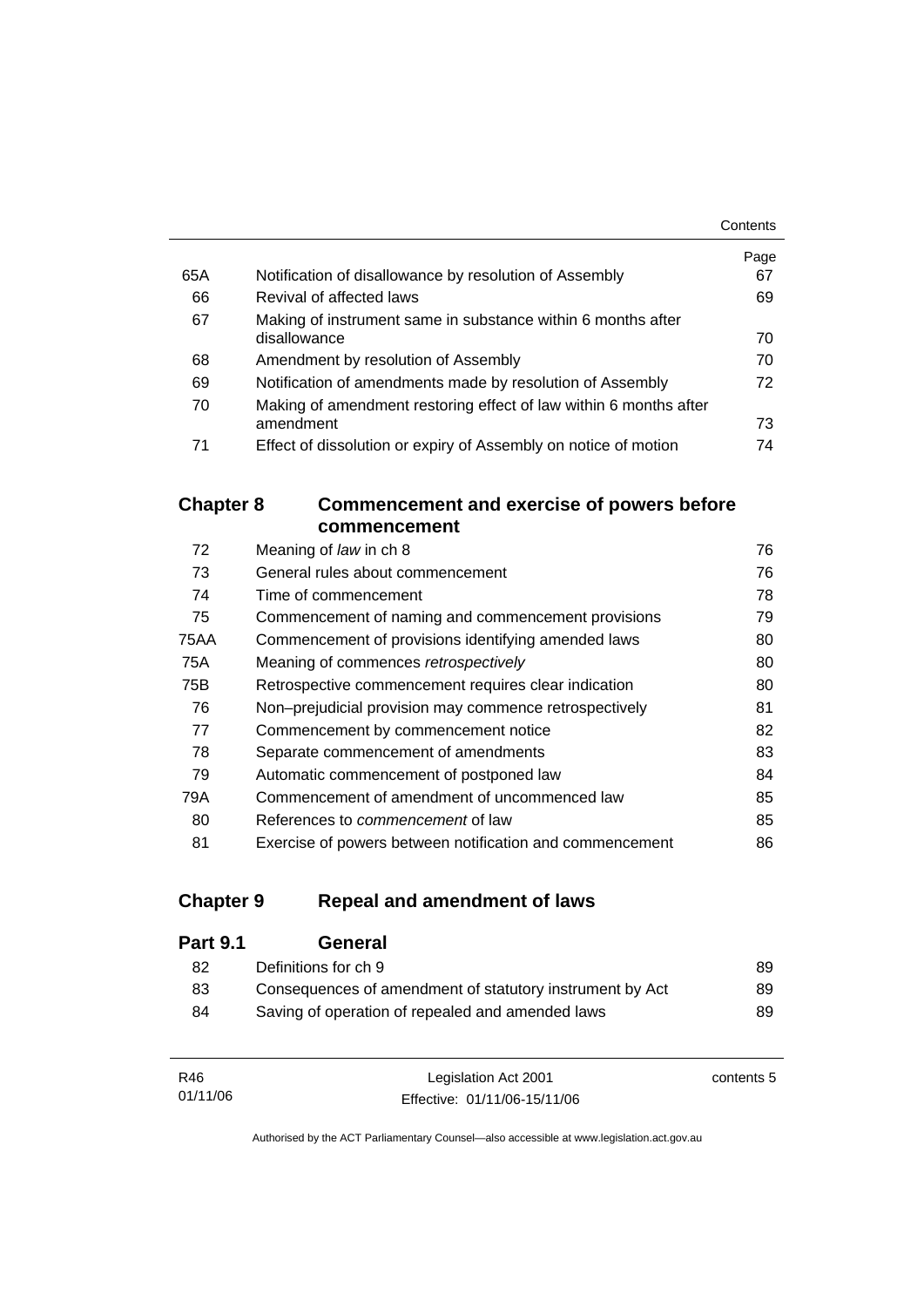#### **Contents**

| 84A             | Creation of offences and changes in penalties                                     | Page<br>91 |
|-----------------|-----------------------------------------------------------------------------------|------------|
| <b>Part 9.2</b> | Repeal                                                                            |            |
| 85              | When repeal takes effect                                                          | 92         |
| 86              | Repealed and amended laws not revived on repeal of repealing and<br>amending laws | 92         |
| 87              | Commencement not undone if repealed                                               | 94         |
| 88              | Repeal does not end effect of transitional laws etc                               | 94         |
| 89              | Automatic repeal of certain laws and provisions                                   | 96         |
|                 |                                                                                   |            |
| <b>Part 9.3</b> | <b>Amendment</b>                                                                  |            |
| 90              | Law and amending laws to be read as one                                           | 100        |
| 91              | Insertion of provisions by amending law                                           | 100        |
| 92              | Amendment to be made wherever possible                                            | 102        |
| 93              | Provisions included in another provision for amendment purposes                   | 103        |
| 94              | Continuance of appointments etc made under amended provisions                     | 104        |
| 95              | Status of modifications                                                           | 105        |

# **Chapter 10 Referring to laws**

| 97   | Definitions for ch 10                                                          | 107 |
|------|--------------------------------------------------------------------------------|-----|
| 98   | References to ACT law include law containing reference                         | 108 |
| 99   | References in ACT statutory instruments to the Act                             | 108 |
| 100  | Referring to particular ACT laws                                               | 108 |
| 101  | Referring to particular laws of other jurisdictions etc                        | 109 |
| 102  | References to laws include references to laws as in force from time to<br>time | 110 |
| 103  | References to repealed laws                                                    | 111 |
| 104  | References to laws include references to instruments under laws                | 112 |
| 105  | Referring to provisions of laws                                                | 112 |
| 106  | References to provisions of laws are inclusive                                 | 112 |
| 106A | References to paragraphs etc of laws                                           | 113 |
|      |                                                                                |     |

contents 6 Legislation Act 2001 Effective: 01/11/06-15/11/06

R46 01/11/06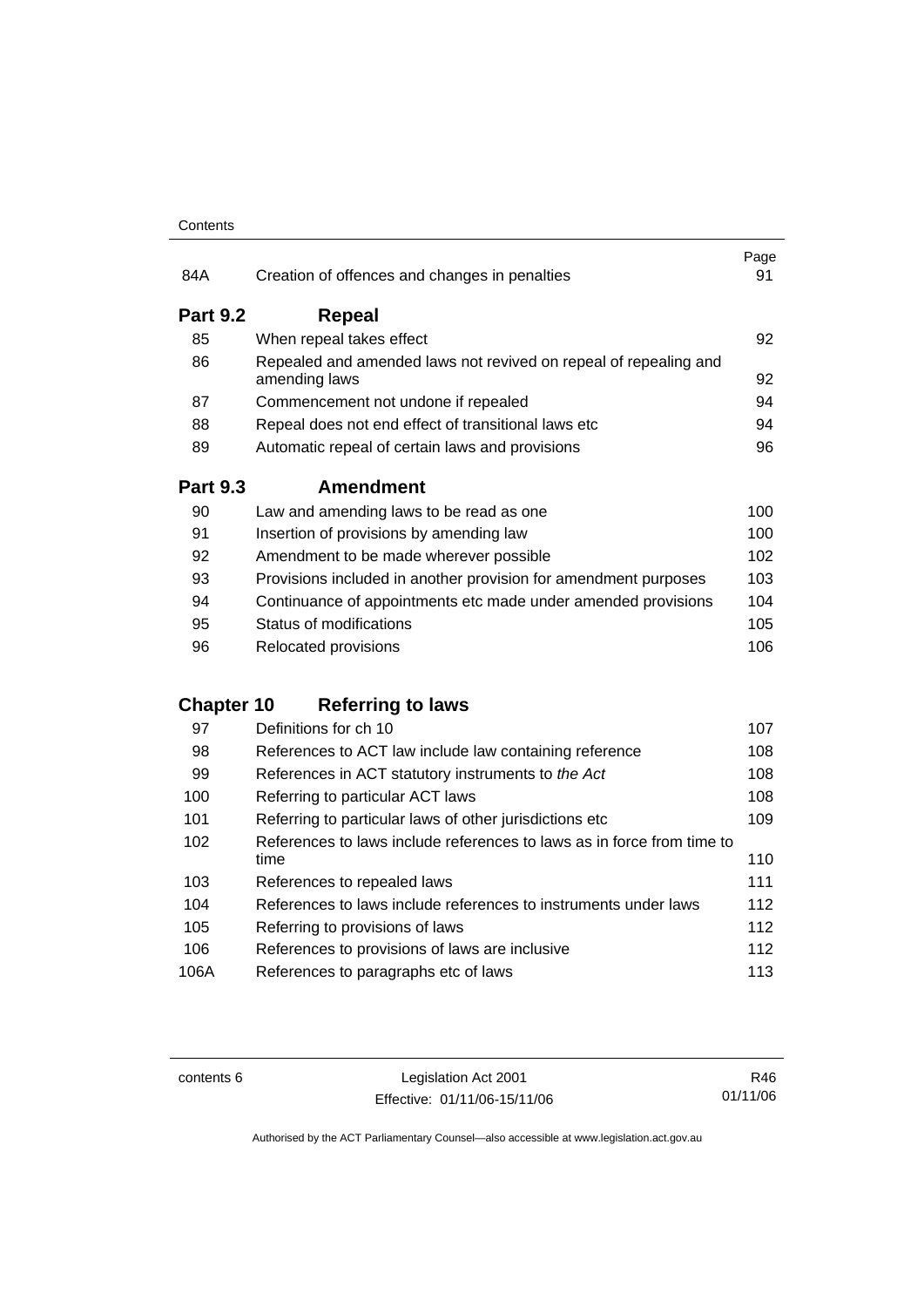| Contents |
|----------|
|----------|

|                   |                                                                    | Page |
|-------------------|--------------------------------------------------------------------|------|
| <b>Chapter 11</b> | <b>Republication of Acts and statutory instruments</b>             |      |
| <b>Part 11.1</b>  | <b>General</b>                                                     |      |
| 107               | Definitions for ch 11                                              | 115  |
| 108               | Republication in register                                          | 115  |
| 109               | Republications may be published with other information             | 115  |
| 110               | <b>Collections of laws</b>                                         | 116  |
| <b>Part 11.2</b>  | Substantive amendments made by laws                                |      |
| 111               | Incorporation of amendments                                        | 117  |
| 112               | Reference to amending laws                                         | 117  |
| 113               | Provisions not republished or relocated                            | 117  |
| Part 11.3         | <b>Editorial changes</b>                                           |      |
| 114               | Authorisation for parliamentary counsel                            | 119  |
| 115               | Amendments not to change effect                                    | 119  |
| 116               | Ambit of editorial amendments                                      | 119  |
| 117               | Legal effect of editorial changes                                  | 122  |
| 118               | Reference to editorial amendments                                  | 122  |
| <b>Chapter 12</b> | Scope of Acts and statutory instruments                            |      |
| 120               | Act to be interpreted not to exceed legislative powers of Assembly | 123  |
| 121               | <b>Binding effect of Acts</b>                                      | 124  |
| 122               | <b>Application to Territory</b>                                    | 125  |
| <b>Chapter 13</b> | <b>Structure of Acts and statutory instruments</b>                 |      |
| <b>Part 13.1</b>  | General                                                            |      |

| 125 | Meaning of law in ch 13                                  | 126 |
|-----|----------------------------------------------------------|-----|
| 126 | Material that is part of Act or statutory instrument     | 126 |
| 127 | Material that is not part of Act or statutory instrument | 127 |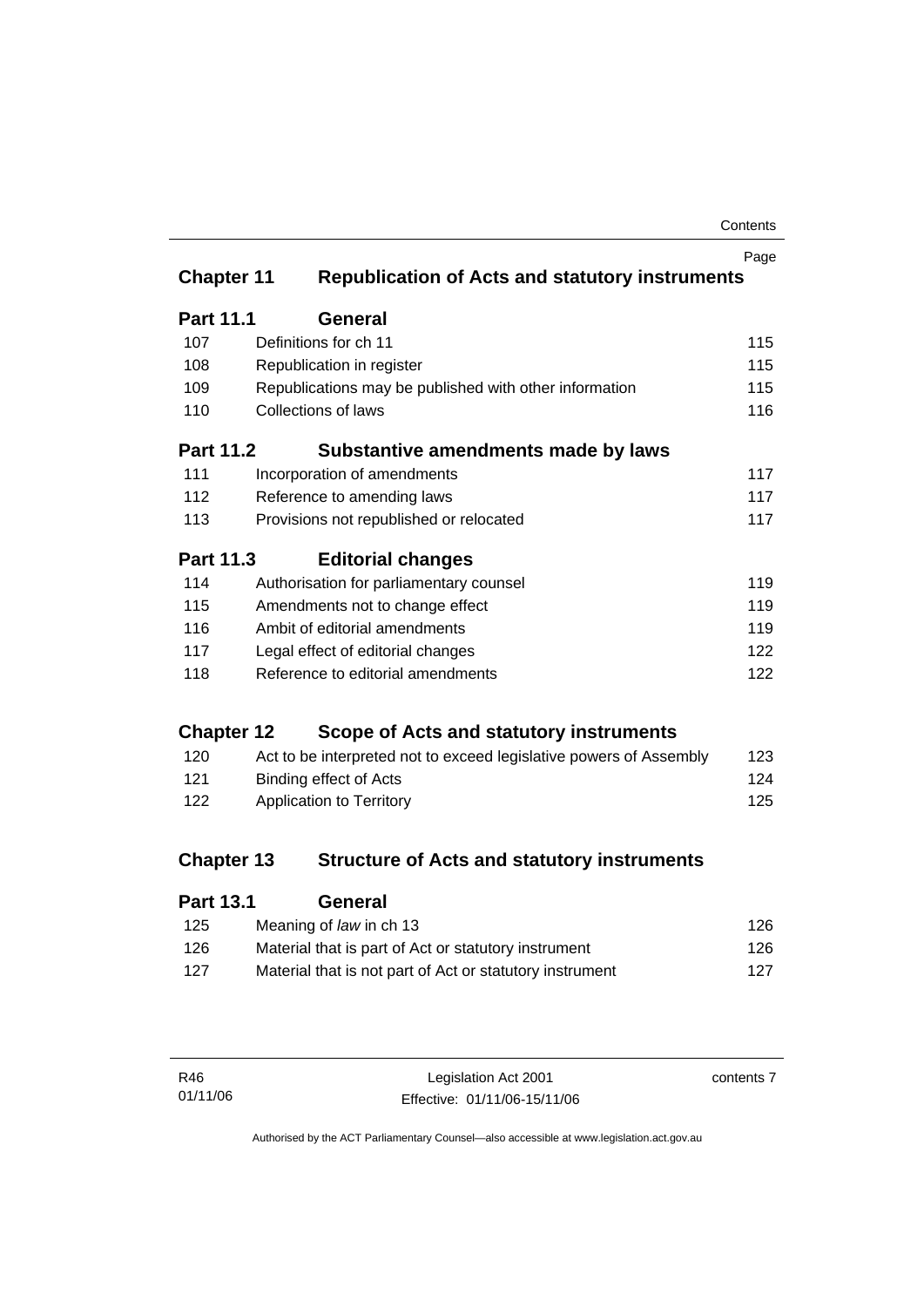#### **Contents**

|                  |                                                                       | Page |
|------------------|-----------------------------------------------------------------------|------|
| <b>Part 13.2</b> | <b>Particular kinds of provisions</b>                                 |      |
| 130              | What is a definition?                                                 | 129  |
| 131              | Signpost definitions                                                  | 130  |
| 132              | Examples                                                              | 131  |
| 133              | Penalty units                                                         | 132  |
| 134              | Penalties at end of sections and subsections                          | 132  |
| 135              | Penalties not at end of sections and subsections                      | 135  |
|                  |                                                                       |      |
|                  | <b>Chapter 14</b><br>Interpretation of Acts and statutory instruments |      |
| <b>Part 14.1</b> | <b>Purpose and scope</b>                                              |      |
| 136              | Meaning of Act in ch 14                                               | 137  |
| 137              | Purpose and scope of ch 14                                            | 137  |
| <b>Part 14.2</b> | Key principles of interpretation                                      |      |
| 138              | Meaning of working out the meaning of an Act                          | 138  |
| 139              | Interpretation best achieving Act's purpose                           | 138  |
| 140              | Legislative context                                                   | 138  |
| 141              | Non-legislative context generally                                     | 139  |
| 142              | Non-legislative context-material that may be considered               | 140  |
| 143              | Law stating material for consideration in working out meaning         | 143  |

# **Chapter 15 Aids to interpretation**

| <b>Part 15.1</b> | <b>General</b>                                                          |     |
|------------------|-------------------------------------------------------------------------|-----|
| 144              | Meaning of commonly-used terms                                          | 145 |
| 145              | Gender and number                                                       | 145 |
| 146              | Meaning of <i>may</i> and <i>must</i>                                   | 145 |
| 147              | Changes of drafting practice not to affect meaning                      | 146 |
| 148              | Terms used in instruments have same meanings as in authorising laws 147 |     |
| 149              | Age in years                                                            | 147 |
| 150              | Measurement of distance                                                 | 148 |
| 151              | Working out periods of time generally                                   | 148 |
|                  |                                                                         |     |

| contents 8 | Legislation Act 2001         | R46.     |
|------------|------------------------------|----------|
|            | Effective: 01/11/06-15/11/06 | 01/11/06 |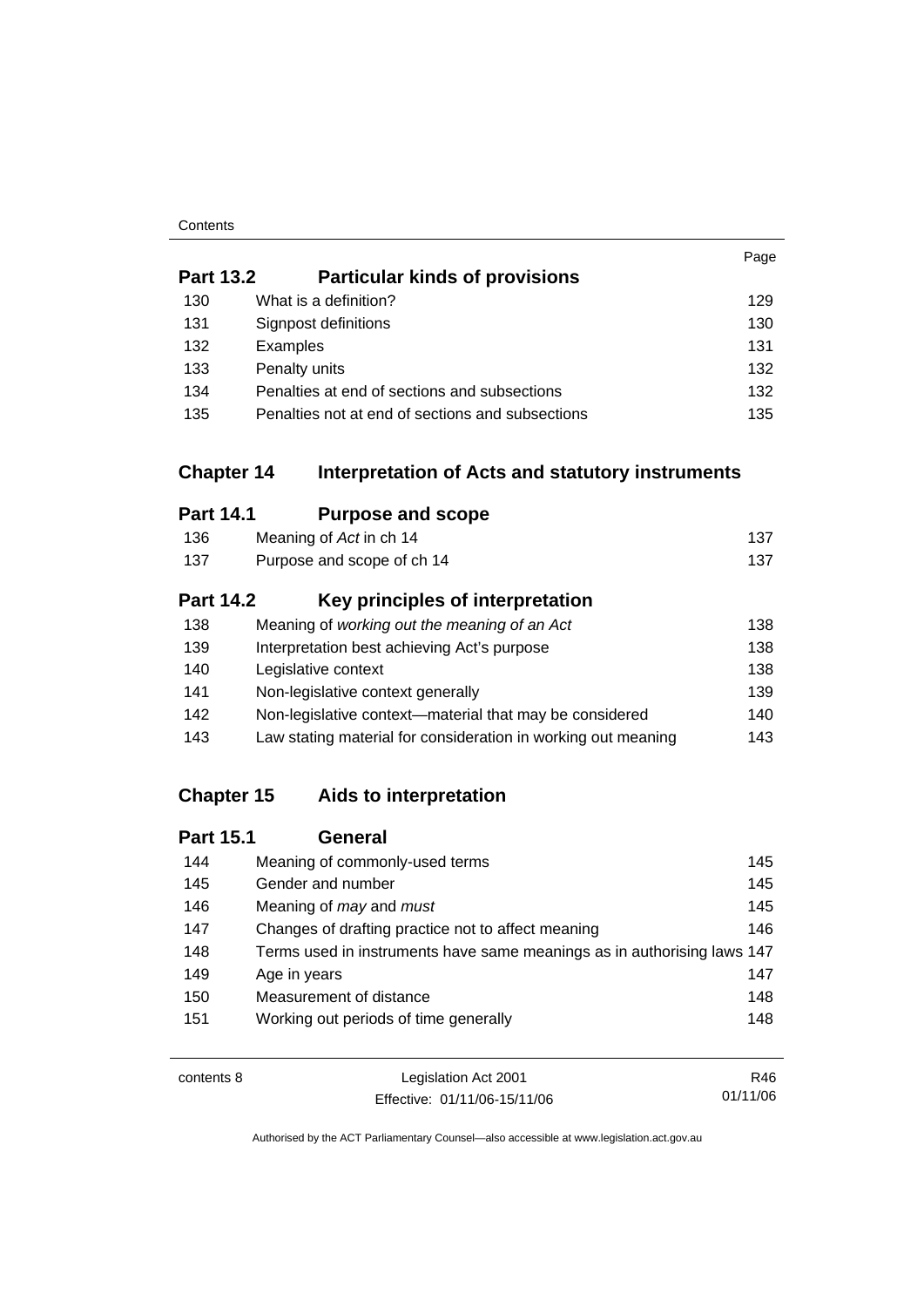|                   |                                                                                   | Contents   |
|-------------------|-----------------------------------------------------------------------------------|------------|
|                   |                                                                                   | Page       |
| 151A              | Periods of time ending on non-working days                                        | 150        |
| 151B              | Doing things for which no time is fixed                                           | 151        |
| 151C              | Power to extend time                                                              | 152        |
| 152               | Continuing effect of obligations                                                  | 153        |
| <b>Part 15.2</b>  | <b>Definitions</b>                                                                |            |
| 155               | Definitions apply subject to contrary intention                                   | 154        |
| 156               | Application of definitions in dictionaries and sections                           | 154        |
| 157               | Defined terms-other parts of speech and grammatical forms                         | 156        |
| <b>Part 15.3</b>  | References to various entities and things                                         |            |
| 160               | References to people generally                                                    | 157        |
| 161               | Corporations liable to offences                                                   | 158        |
| 162               | References to a Minister or the Minister                                          | 159        |
| 163               | References to a chief executive or the chief executive                            | 160        |
| 164               | References to Australian Standards etc                                            | 161        |
| 165               | References to Assembly committees that no longer exist                            | 162        |
| 168               | References to person with interest in land include personal<br>representative etc | 162        |
| 169               | References to domestic partner and domestic partnership                           | 162        |
| 169A              | References to transgender people                                                  | 163        |
| 169B              | References to intersex people                                                     | 164        |
| <b>Part 15.4</b>  | Preservation of certain common law privileges                                     |            |
| 170               | Privileges against selfincrimination and exposure to civil penalty                | 165        |
| 171               | Client legal privilege                                                            | 165        |
|                   |                                                                                   |            |
| <b>Chapter 16</b> | Courts, tribunals and other decision-makers                                       |            |
| 175               | Meaning of law in ch 16                                                           | 167        |
| 176               | Jurisdiction of courts and tribunals                                              | 167        |
| 177               | Recovery of amounts owing under laws                                              | 167        |
| 178               | Power to decide includes power to take evidence etc                               | 167        |
| 179               | Content of statements of reasons for decisions                                    | 168        |
| 180               | Power to make decision includes power to reverse or change                        | 168        |
| R46               | Legislation Act 2001                                                              | contents 9 |
| 01/11/06          | Effective: 01/11/06-15/11/06                                                      |            |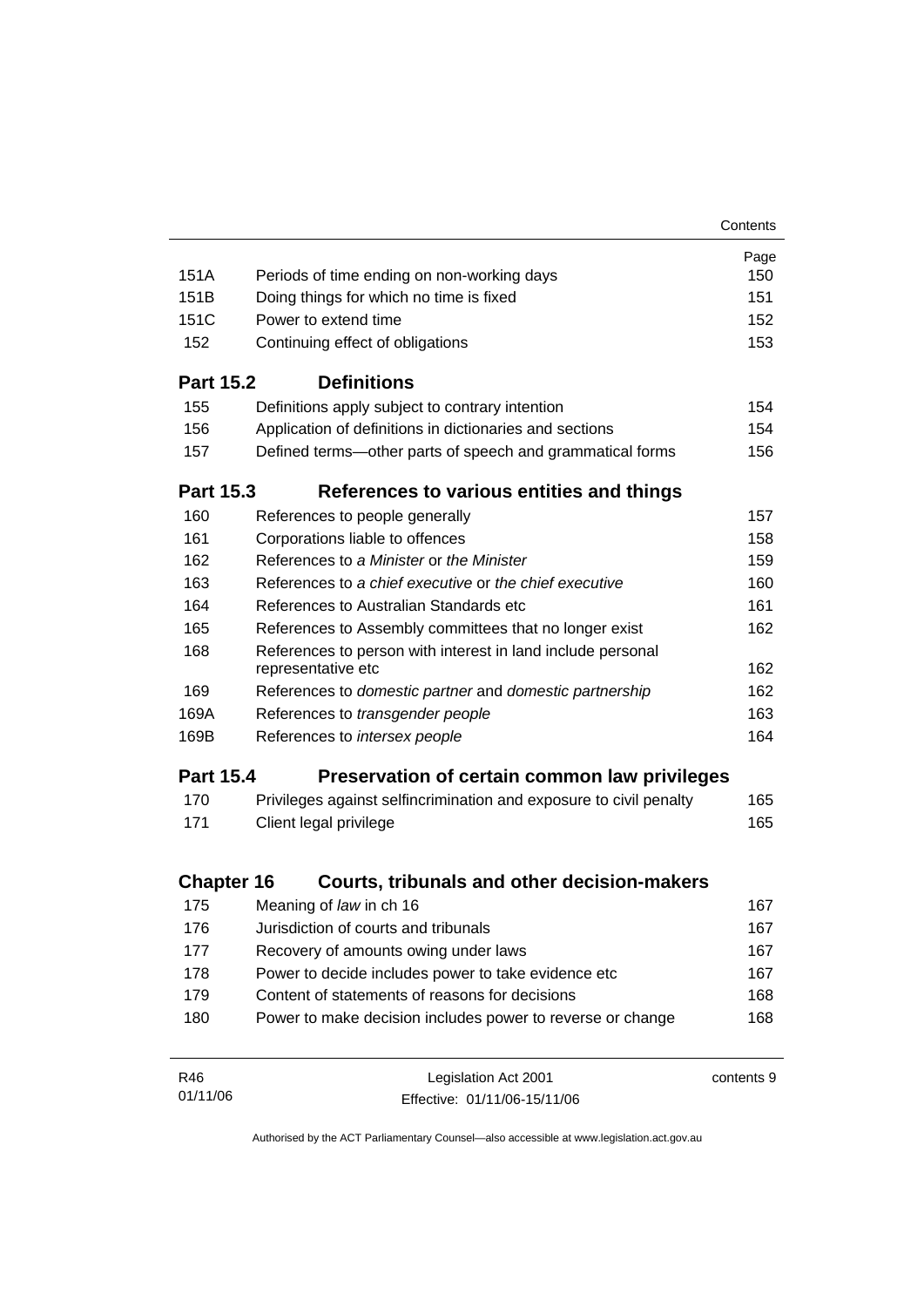#### **Contents**

| <b>Chapter 17</b> | <b>Entities and positions</b>      |     |
|-------------------|------------------------------------|-----|
| 182               | Meaning of law in ch 17            | 170 |
| 183               | Change of name of entity           | 170 |
| 184               | Change in constitution of entity   | 170 |
| 184A              | References to entity               | 171 |
| 185               | References to occupant of position | 171 |
| 186               | Change of name of position         | 172 |
| 187               | Chair and deputy chair etc         | 172 |

# **Chapter 18 Offences**

| 188 | Meaning of ACT law in ch 18                                           | 173. |
|-----|-----------------------------------------------------------------------|------|
| 189 | Reference to offence includes reference to related ancillary offences | 173  |
| 190 | Indictable and summary offences                                       | 174  |
| 191 | Offences against 2 or more laws                                       | 174  |
| 192 | When must prosecutions begin?                                         | 175. |
| 193 | Continuing offences                                                   | 176. |

# **Chapter 19 Administrative and machinery provisions**

| 195<br>Meaning of law in ch 19 |                                                            | 177  |
|--------------------------------|------------------------------------------------------------|------|
| <b>Part 19.2</b>               | <b>Functions</b>                                           |      |
| 196                            | Provision giving function gives power to exercise function | 178. |

| .    | $1.101101011$ gives given being a given possible to extend the set of $1.001$ |     |
|------|-------------------------------------------------------------------------------|-----|
| 197  | Statutory functions may be exercised from time to time                        | 178 |
| 199  | Functions of bodies                                                           | 178 |
| -200 | Functions of occupants of positions                                           | 180 |

# **Part 19.3 Appointments**

|     | Division 19.3.1<br>Appointments-general |     |
|-----|-----------------------------------------|-----|
| 205 | Application of div 19.3.1               | 181 |
| 206 | Appointments must be in writing etc     | 181 |
| 207 | Appointment may be by name or position  | 182 |
|     |                                         |     |

contents 10 Legislation Act 2001 Effective: 01/11/06-15/11/06 R46 01/11/06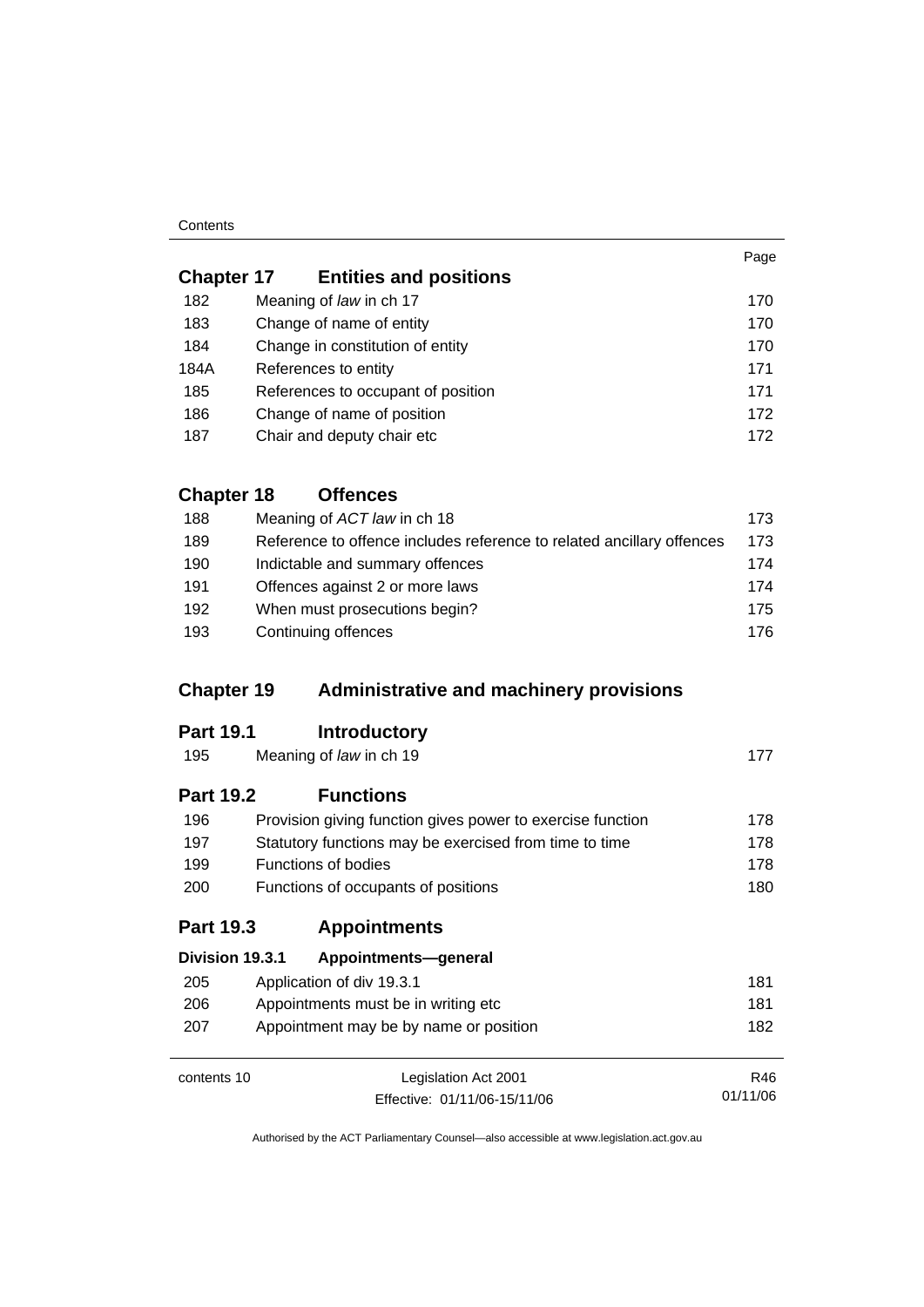|                  |                                                                               | Contents    |
|------------------|-------------------------------------------------------------------------------|-------------|
|                  |                                                                               | Page        |
| 208              | Power of appointment includes power to suspend etc                            | 182         |
| 209              | Power of appointment includes power to make acting appointment                | 183         |
| 210              | Resignation of appointment                                                    | 184         |
| 211              | Appointment not affected by appointer changes                                 | 184         |
| 212              | Appointment not affected by defect etc                                        | 185         |
| Division 19.3.2  | <b>Acting appointments</b>                                                    |             |
| 215              | Application of div 19.3.2                                                     | 185         |
| 216              | Acting appointments must be in writing etc                                    | 185         |
| 217              | Acting appointment may be made by name or position                            | 186         |
| 218              | Instrument may provide when acting appointment has effect etc                 | 186         |
| 219              | Appointer may decide terms of acting appointment etc                          | 186         |
| 220              | Appointee may exercise functions under acting appointment etc                 | 187         |
| 221              | How long does an acting appointment operate?                                  | 188         |
| 222              | Resignation of acting appointment                                             | 189         |
| 223              | Effect of acting appointment on substantive appointment etc                   | 189         |
| 224              | Acting appointment not affected by appointer changes                          | 189         |
| 225              | Acting appointment not affected by defect etc                                 | 189         |
|                  | Division 19.3.2A<br><b>Standing acting arrangements</b>                       |             |
| 225A             | Application of div 19.3.2A                                                    | 190         |
| 225B             | Person acting under standing acting arrangement may exercise<br>functions etc | 190         |
| Division 19.3.3  | <b>Appointments-Assembly consultation</b>                                     |             |
| 226              | Meaning of statutory position in div 19.3.3                                   | 191         |
| 227              | Application of div 19.3.3                                                     | 191         |
| 228              | Consultation with appropriate Assembly committee                              | 191         |
| 229              | Appointment is disallowable instrument                                        | 192         |
| <b>Part 19.4</b> | <b>Delegations</b>                                                            |             |
| 230              | Application of pt 19.4 generally                                              | 193         |
| 231              | Application of pt 19.4 to subdelegations                                      | 193         |
| 232              | Delegation must be in writing etc                                             | 194         |
| 233              | Delegation may be made by name or position                                    | 194         |
| 234              | Instrument may provide when delegation has effect etc                         | 194         |
| 235              | Delegation may be made to 2 or more delegates                                 | 195         |
|                  |                                                                               |             |
| R46              | Legislation Act 2001                                                          | contents 11 |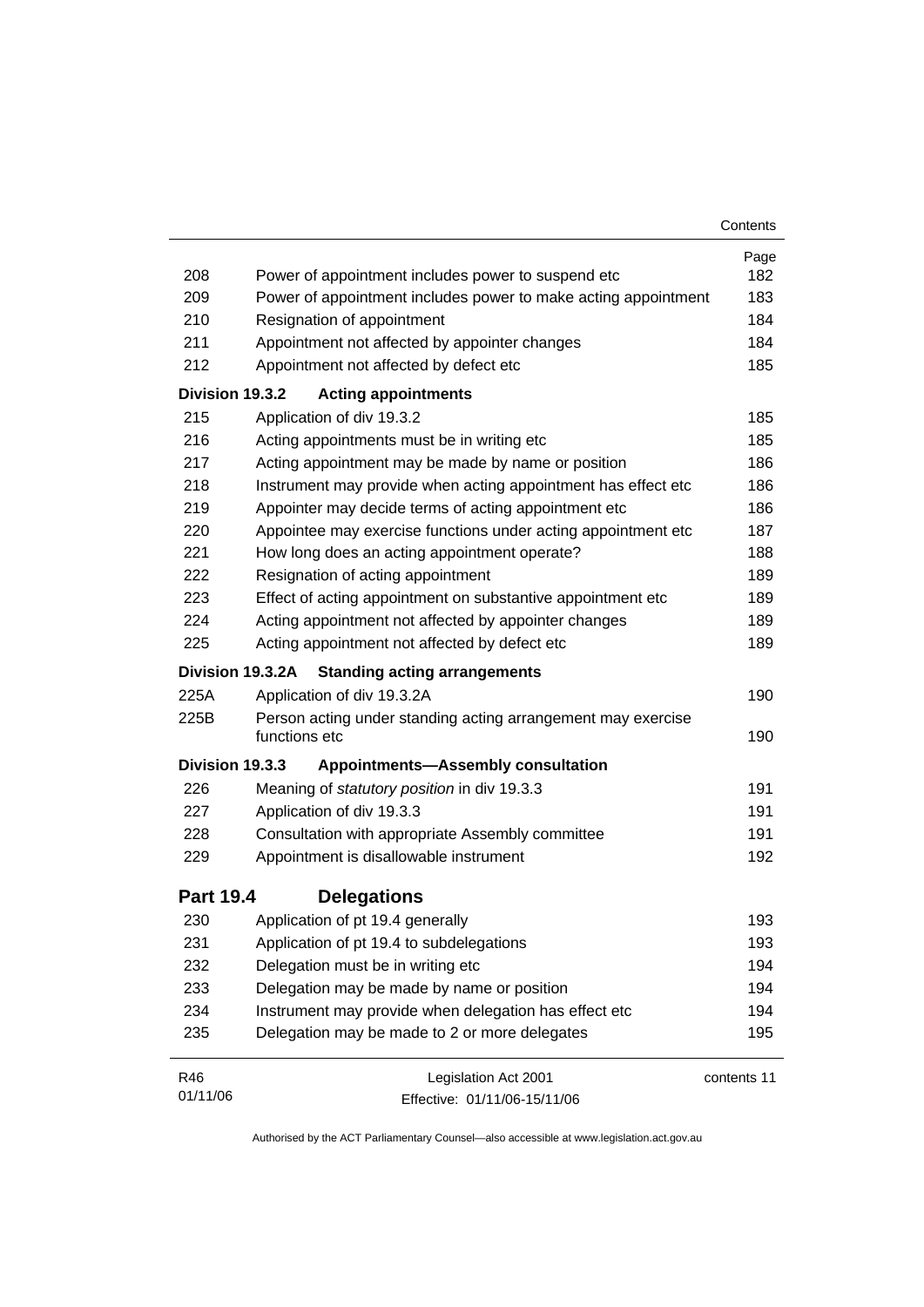# **Part 19.5 Service of documents**

| 245 | Application of pt 19.5                      | 198 |
|-----|---------------------------------------------|-----|
| 246 | Definitions for pt 19.5                     | 198 |
| 247 | Service of documents on individuals         | 200 |
| 248 | Service of documents on corporations        | 200 |
| 249 | Service of documents on agencies            | 201 |
| 250 | When document taken to be served            | 201 |
| 251 | Other laws not affected etc                 | 203 |
| 252 | Powers of courts and tribunals not affected | 203 |

236 Power to delegate may not be delegated 195 237 Delegation may be amended or revoked 195 238 Appointer responsible for delegated function 196 239 Exercise of delegation by delegate 196 240 Appointer may exercise delegated function 197 241 Delegation not affected by appointer changes 197 242 Delegation not affected by defect etc 197

# **Part 19.6 Functions of Executive and Ministers**

| 253  | Exercise of functions of Executive      | 204 |
|------|-----------------------------------------|-----|
| 254  | Administration of matters not allocated | 205 |
| 254A | Delegation by Minister                  | 205 |

## **Part 19.7 Other matters**

| 255 | <b>Forms</b>                                 | 206 |
|-----|----------------------------------------------|-----|
| 256 | Production of records kept in computers etc. | 208 |

# **Chapter 20 Miscellaneous**

| 300 | Delegation by parliamentary counsel       | 209 |
|-----|-------------------------------------------|-----|
| 301 | References to Administration Act 1989 etc | 209 |
| 302 | Regulation-making power                   | 210 |
| 303 | Transitional—meaning of optometrist       | 210 |

contents 12 Legislation Act 2001 Effective: 01/11/06-15/11/06

R46 01/11/06

Page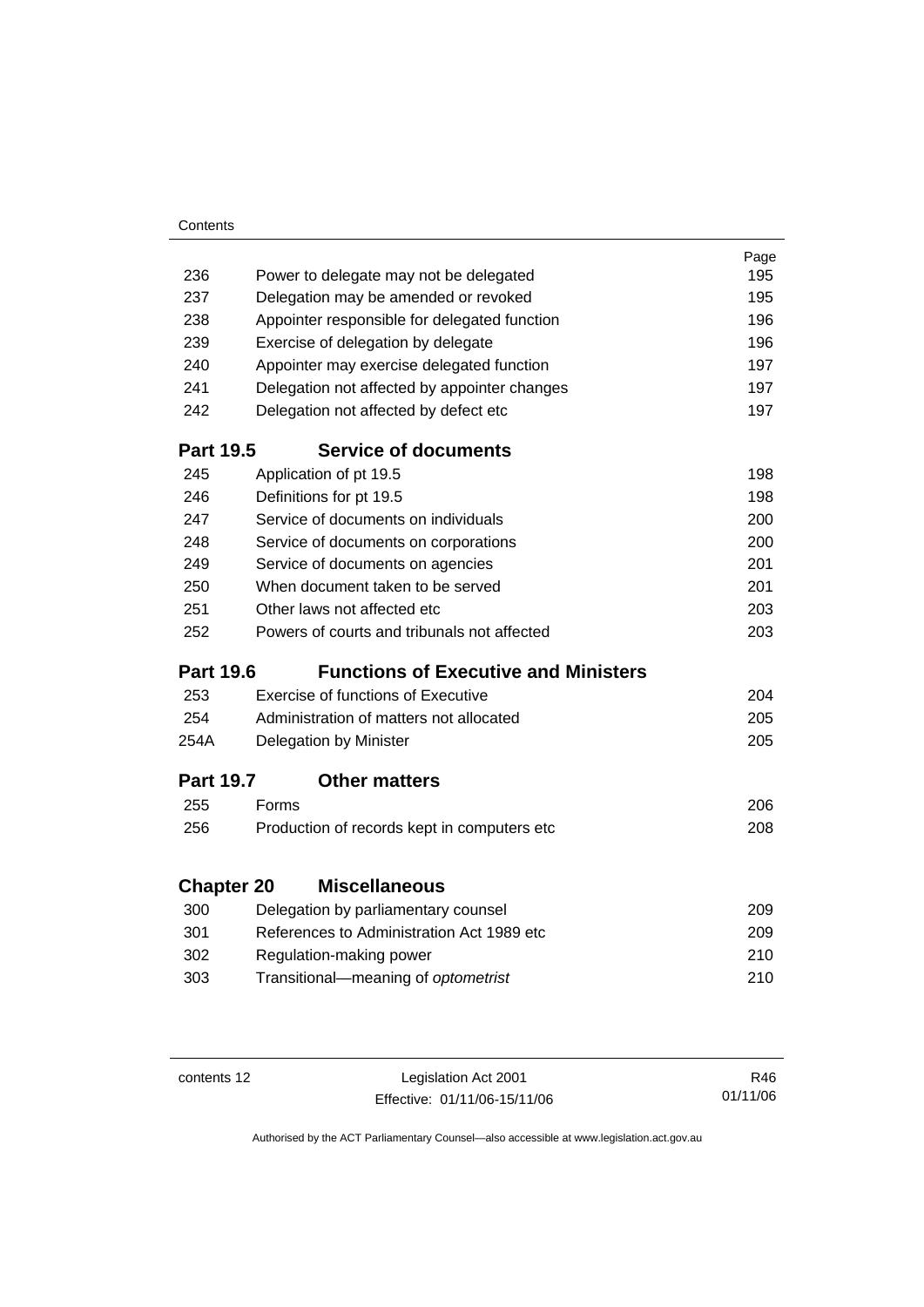|                   |                                                                            | Contents    |
|-------------------|----------------------------------------------------------------------------|-------------|
| <b>Schedule 1</b> | Acts included in sources of law in the ACT                                 | Page<br>211 |
|                   | Part 1.1 Former NSW and UK Acts in force before establishment of Territory | 211         |
|                   | Part 1.2 Former NSW Acts applied after establishment of Territory          | 213         |
|                   |                                                                            |             |
| <b>Dictionary</b> |                                                                            | 215         |
| Part 1            | <b>Meaning of commonly-used terms</b>                                      | 215         |
| Part 2            | <b>Terms for Legislation Act 2001 only</b>                                 | 242         |
|                   |                                                                            |             |
| <b>Endnotes</b>   |                                                                            |             |
| 1                 | About the endnotes                                                         | 246         |
| $\overline{2}$    | Abbreviation key                                                           | 246         |
| 3                 | Legislation history                                                        | 247         |
| 4                 | Amendment history                                                          | 254         |

 5 Earlier republications 290 6 Uncommenced amendments 294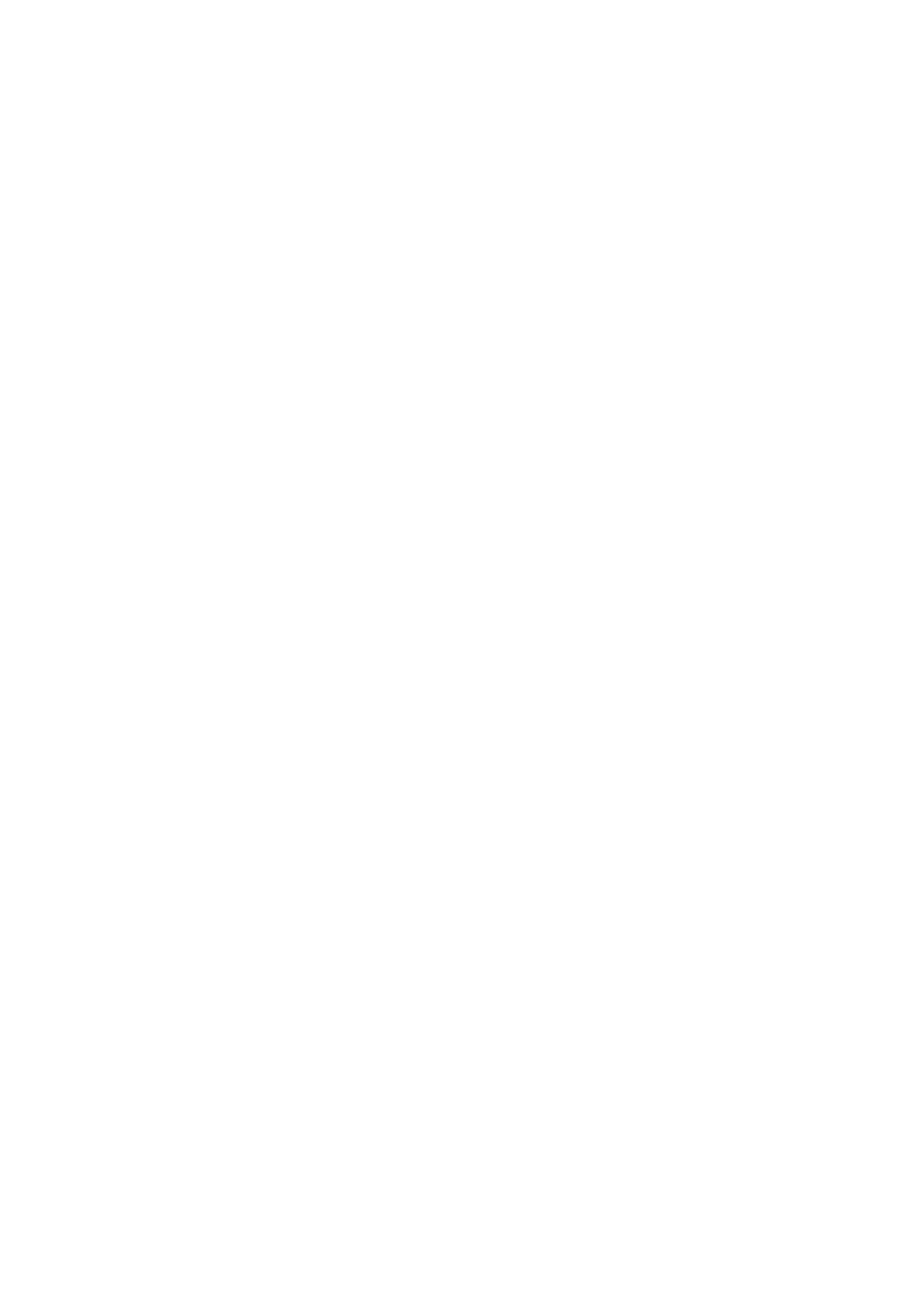

# **Legislation Act 2001**

An Act about legislation

ׅ֚֡֡֡֡֬֝

R46 01/11/06

Legislation Act 2001 Effective: 01/11/06-15/11/06 page 1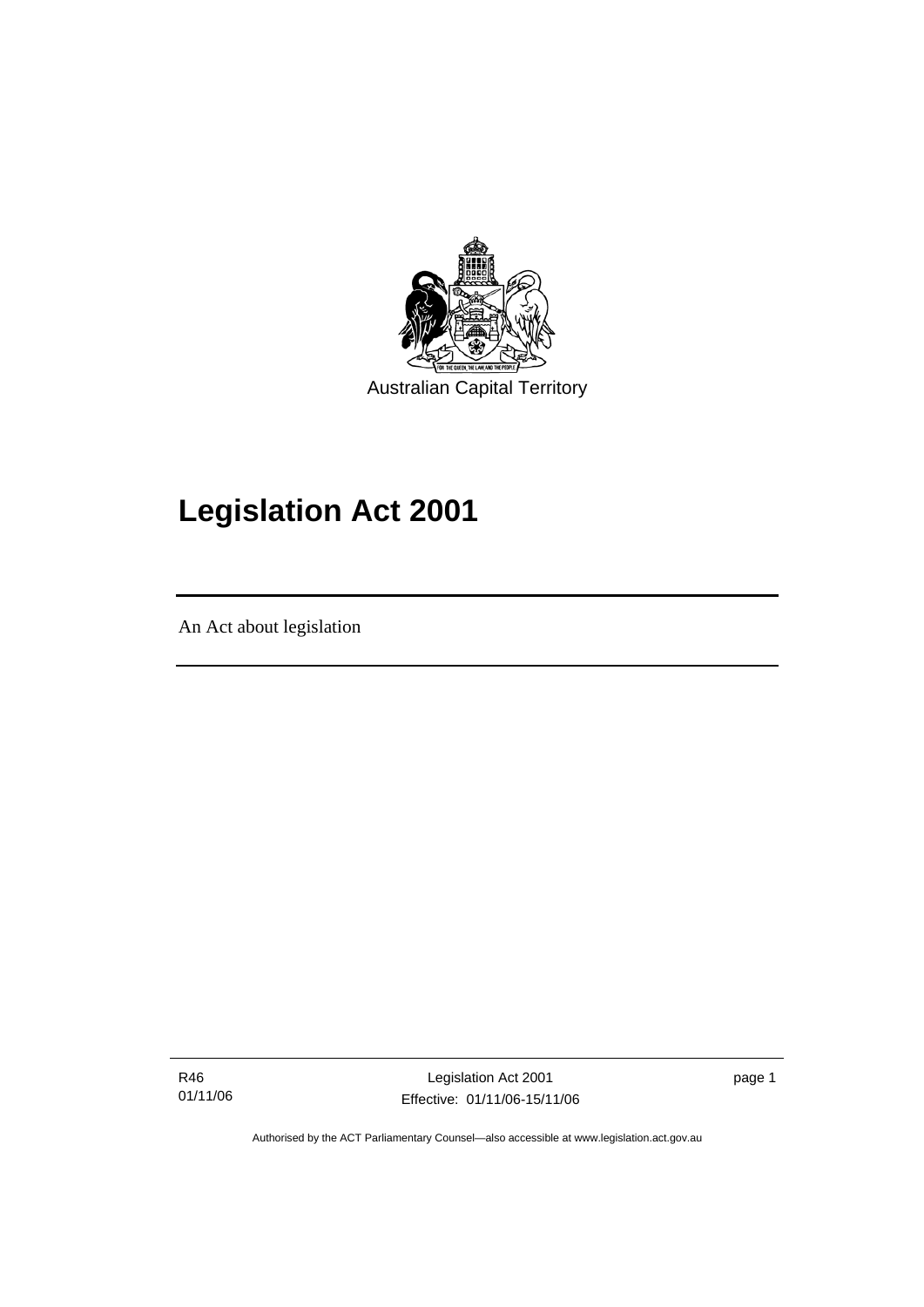**Chapter 1** Preliminary<br>**Part 1.1** General General

Section 1

# **Chapter 1** Preliminary

# **Part 1.1 General**

## **1 Name of Act**

This Act is the *Legislation Act 2001.* 

# **2 Dictionary**

The dictionary at the end of this Act is part of this Act.

- *Note 1* The dictionary at the end of an Act usually defines certain terms used in the Act, and includes references (*signpost definitions*) to other terms defined elsewhere in the Act. However, in this Act the dictionary is divided into 2 parts.
- *Note* 2 Part 1 defines terms commonly used in Acts (including this Act) and statutory instruments. For example, because of the definition '*month* means calendar month.', the term 'month' has the defined meaning wherever the term is used in an Act or statutory instrument unless the Act or instrument provides otherwise or the contrary intention otherwise appears (see s 144 and s 155).
- *Note 3* Part 2 defines certain terms used in this Act. For example, the signpost definition '*administrator*, for part 19.5 (Service of documents)—see section 246.' means that the term 'administrator' is defined in s 246 for this Act, pt 19.5. A definition in pt 2 applies to all of this Act unless the definition, or another provision of this Act, provides otherwise or the contrary intention otherwise appears (see s 155 and s 156 (1)).

## **2A Notes**

A note included in this Act is explanatory and is not part of this Act.

*Note* See s 127 (1), (4) and (5) for the legal status of notes.

R46 01/11/06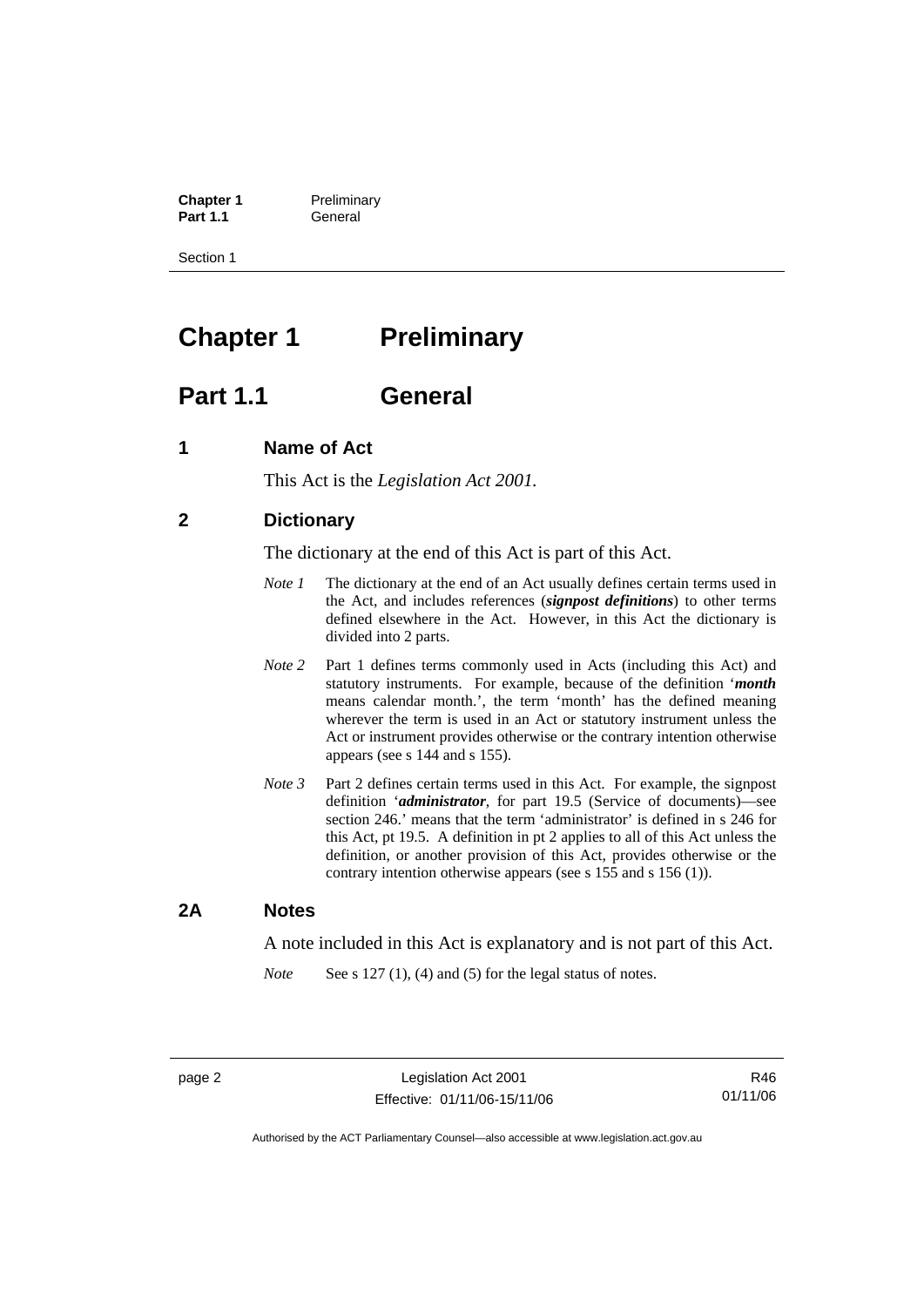# **3 Objects**

- (1) The main object of this Act is to make legislation more accessible.
- (2) This is to be achieved particularly by—
	- (a) encouraging access to legislation through the internet, while maintaining access to printed legislation; and
	- (b) restating the law dealing with the 'life cycle' of legislation, improving its structure and content, and simplifying its provisions where practicable; and
	- (c) assisting users of legislation to find, read, understand and use legislation by—
		- (i) facilitating the shortening and simplification of legislation; and
		- (ii) promoting consistency in the form and language of legislation; and
		- (iii) providing rules about the interpretation of legislation; and
		- (iv) facilitating the updating and republication of legislation to ensure its ready availability.
- (3) For this section, the '*life cycle*' of legislation includes the making (where relevant), notification, commencement, presentation and disallowance (where relevant), operation, interpretation, proof, republication, amendment and repeal of legislation and instruments made under legislation.

# **U 4 Application of Act**

 (1) This Act applies to all Acts (including this Act) and statutory instruments.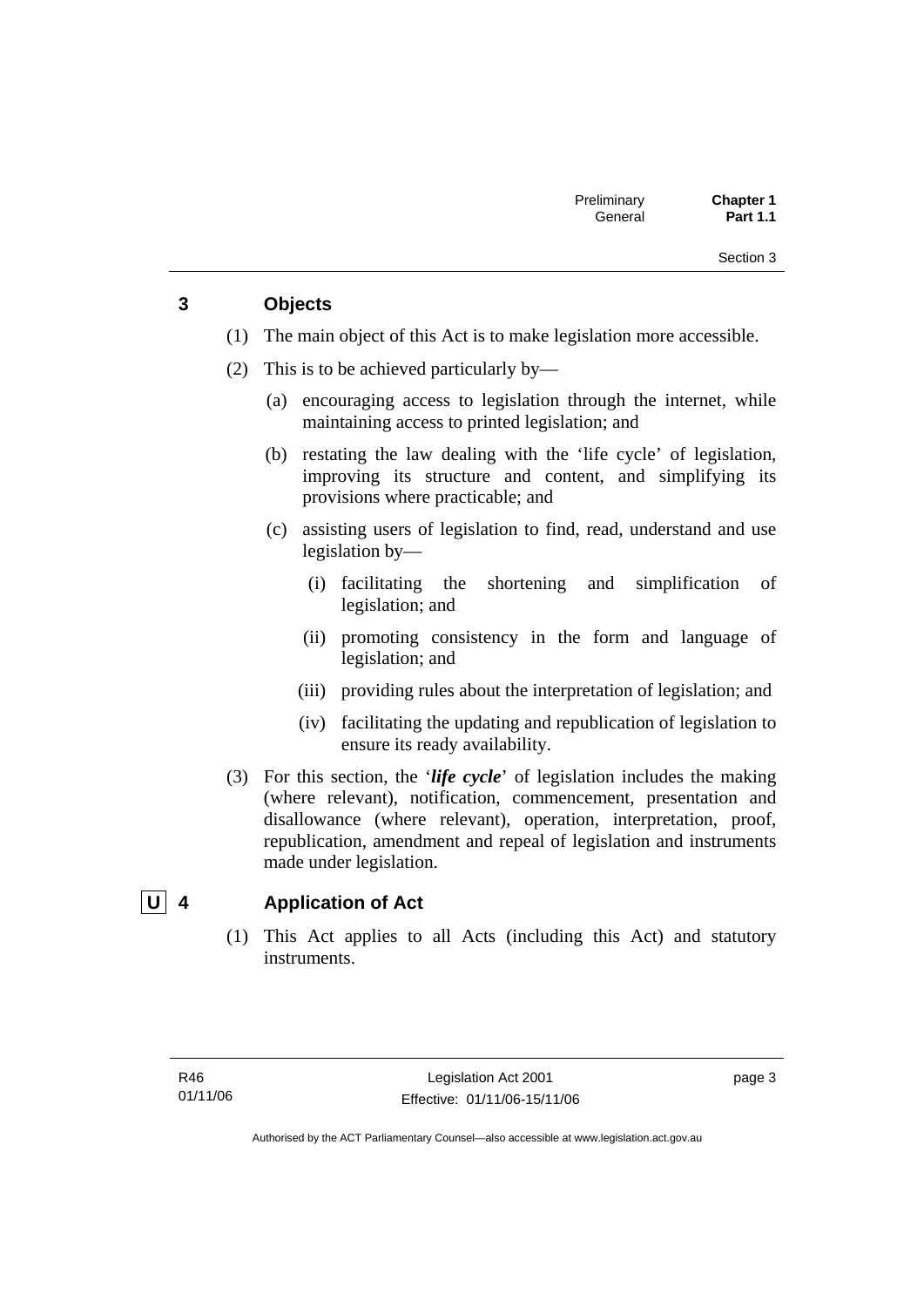| <b>Chapter 1</b> | Preliminary |
|------------------|-------------|
| <b>Part 1.1</b>  | General     |

 (2) In particular, Acts and statutory instruments are taken to be made on the basis that they will operate in conjunction with this Act.

#### **Examples**

- 1 An Act imposes an obligation and provides that people who 'fail' to carry out the obligation are liable to the penalty. The Act does not, however, define 'fail' or indicate that the word is used in a special way. In accordance with this Act, dictionary, part 1 (see s 144), the word 'fail' includes 'refuse'. In other words, a person who refuses to carry out the obligation will be subject to the penalty in the same way as someone who only neglects the obligation. In this case, the presence in an Act of a word that is defined in this Act attracts the operation of the definition in the dictionary.
- 2 The *XYZ Act 2001* contains the following provision:

The Minister may, in writing, determine fees for this Act.

Because the XYZ Act authorises a fee to be determined 'for this Act', this Act, section 56 applies and therefore the provisions of part 6.3 (Making of certain statutory instruments about fees) apply to the determination of fees under the provision. In this case, the operation of provisions of this Act is attracted because the *XYZ Act 2001* contains a provision that triggers the application of the part.

- *Note* An example is part of the Act, is not exhaustive and may extend, but does not limit, the meaning of the provision in which it appears (see s 126 and s 132).
- (3) This section is a determinative provision.
	- *Note* See s 5 for the meaning of determinative provisions, and s 6 for their displacement.

## **5 Determinative and non-determinative provisions**

- (1) This Act consists of determinative and non-determinative provisions.
- (2) A *determinative provision* is a provision of this Act that is declared to be a determinative provision.

#### **Example**

Section 4 (3) provides that section 4 is a determinative provision.

R46 01/11/06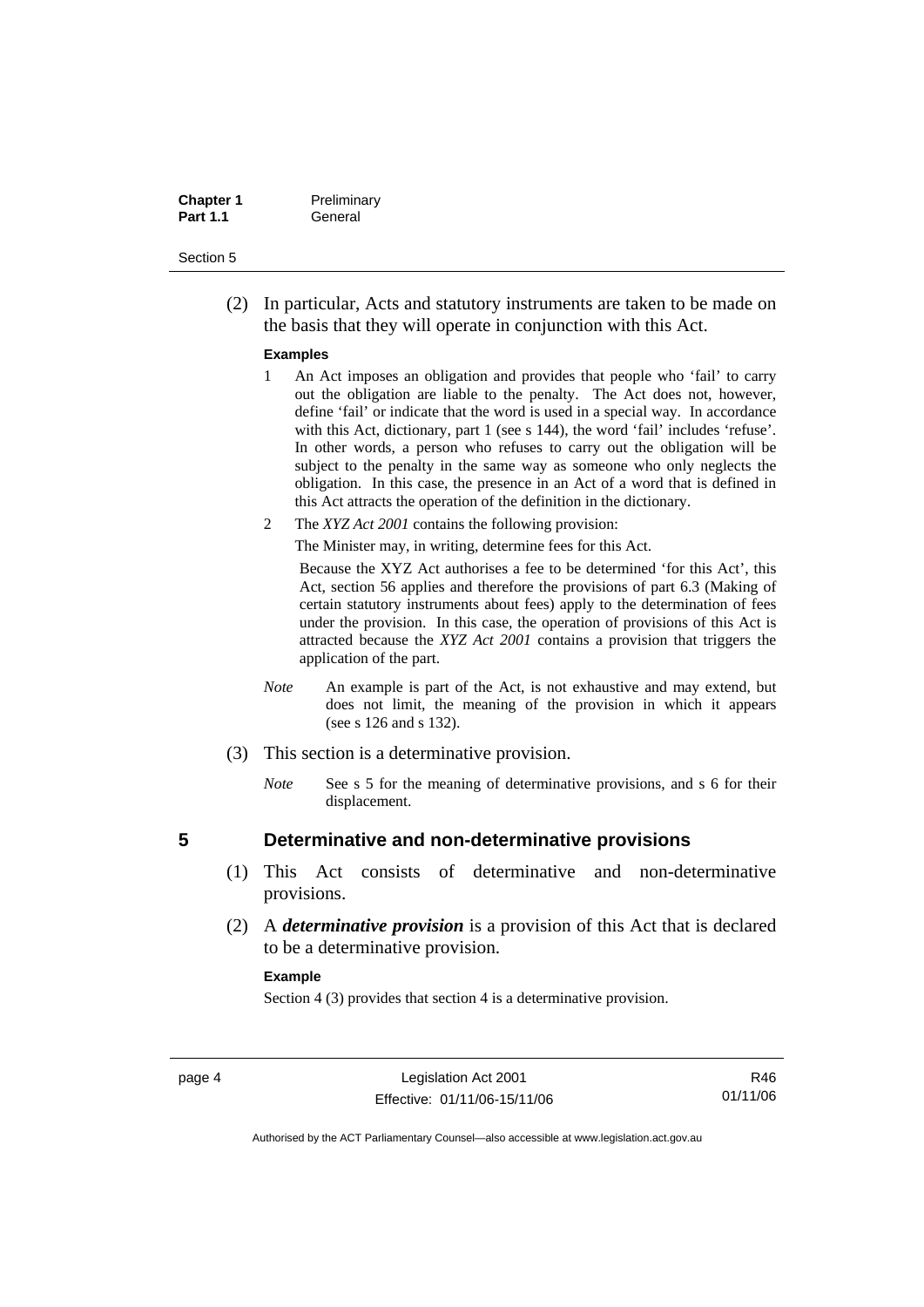# (3) A *non-determinative provision* is any other provision of this Act.

## **Example**

Section 3 does not contain a provision corresponding to section 4 (3). Therefore, section 3 is not a determinative provision.

*Note* An example is part of the Act, is not exhaustive and may extend, but does not limit, the meaning of the provision in which it appears (see s 126 and s 132).

## **6 Legislation Act provisions must be applied**

- (1) A provision of this Act must be applied to an Act or statutory instrument, in accordance with the terms of the provision, except so far as it is displaced.
- (2) A determinative provision may be displaced expressly or by a manifest contrary intention.
- (3) A non-determinative provision may be displaced expressly or by a contrary intention.

- (4) The declaration of a provision as 'determinative' indicates that it is the intention of the Legislative Assembly that, if the provision is to be displaced at all in a particular case, a more deliberate displacement is required than if the provision were a nondeterminative provision.
- (5) This section applies despite any presumption or rule of interpretation.
- (6) A provision of this Act must not be taken to be displaced by a provision of an Act or statutory instrument so far as the provisions can operate concurrently.
- (7) In particular and without limiting subsection (5), a provision of this Act is not displaced by a provision of an Act or statutory instrument

*Note* For the distinction between a 'manifest contrary intention' (see s (2)) and 'contrary intention' (see s (3)), see the examples in this section.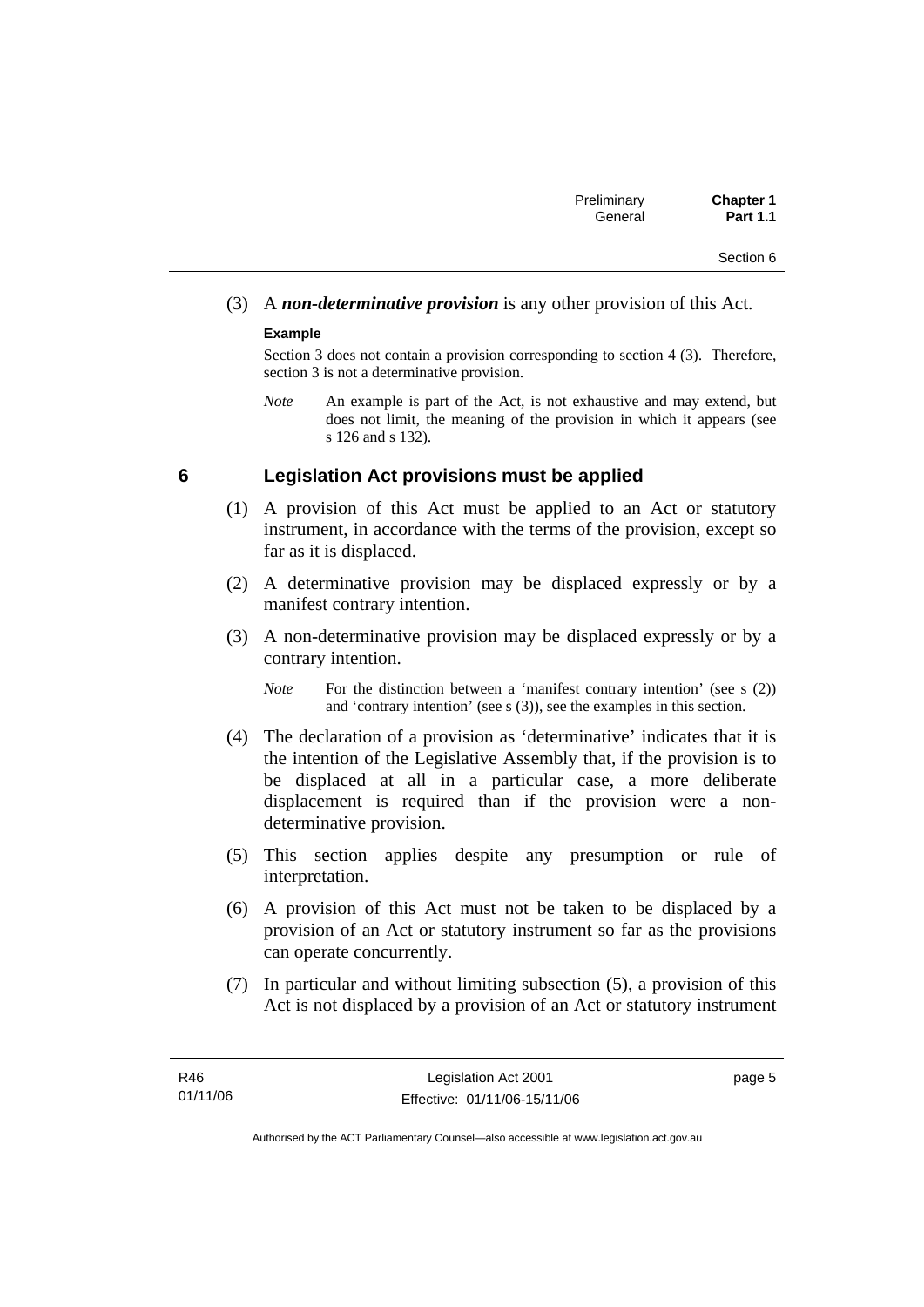| <b>Chapter 1</b> | Preliminary |
|------------------|-------------|
| <b>Part 1.1</b>  | General     |

because the provisions deal with the same or a similar subject matter.

(8) This section is a determinative provision.

#### **Examples of different kinds of displacement**

1 *Determinative provision—express displacement*

The *Collections Regulation Act 1999* (hypothetical), section 83 contains the following provision:

(2) The Legislation Act, section 47 (3) does not apply to a regulation under this Act.

Section 83 (2) illustrates a provision expressly displacing this Act, section 47 (3), a determinative provision.

2 *Determinative provision—manifest contrary intention*

The *Motor Repairers Act 2001* (hypothetical) does not contain a provision like the *Collections Regulation Act 1999*, section 83, but section 79 contains the following provision:

(3) A regulation may apply, adopt or incorporate an instrument or provision of an instrument as in force from time to time.

Section 79 (3) illustrates a provision displacing this Act, section 47 (3), a determinative provision, by a manifest contrary intention because section 79 (3) clearly contradicts section 47 (3).

3 *Non-determinative provision—contrary intention*

The master of a vessel is charged with contravening the *Liquor Act 2001* (hypothetical), section 126 by selling liquor on or from 'licensed premises' otherwise than at a time authorised by the Act. It is claimed that the sale took place on the vessel. The Act defines 'licensed premises' to mean that part or those parts of a building or buildings and of the land adjoining it or them as defined by the licensing court. It is argued that the complaint is defective in that a vessel cannot be 'licensed premises'. However, section 126 is expressed to apply to 'a licensee, servant, agent or master who sells liquor on or from licensed premises'. In this case, the reference to 'master' indicates a contrary intention indicating that the section is intended to apply to liquor sold on or from vessels.

#### **Example of concurrent operation (no displacement)**

The *Small Clubs Act 2002* (hypothetical) contains the following provision about how notice of the club's annual general meeting may be served on members of a registered small club:

page 6 Legislation Act 2001 Effective: 01/11/06-15/11/06

R46 01/11/06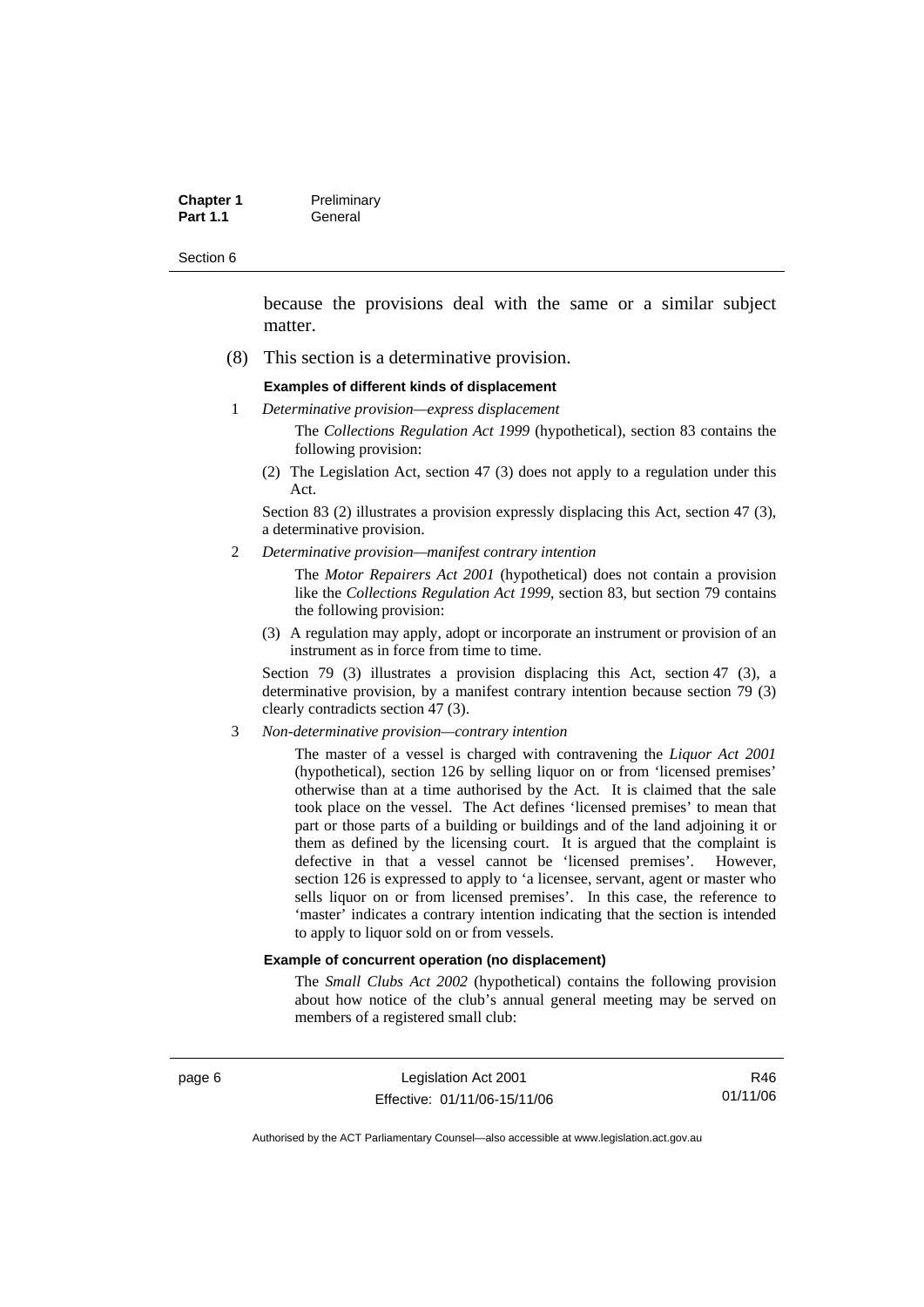| Preliminary | <b>Chapter 1</b> |
|-------------|------------------|
| General     | <b>Part 1.1</b>  |

#### **60 Serving notice of annual general meeting**

The executive committee of a registered small club may serve notice of the annual general meeting of the club on members by pinning the notice to a noticeboard in the club house.

This Act, section 247, a non-determinative provision, allows a document to be served on an individual under an Act in a number of ways (by giving the document to the individual, by sending it by prepaid post etc), but does not mention pinning the document to a noticeboard as a method of giving the notice.

Section 247 is not displaced by the *Small Clubs Act 2002*, section 60, because—

- section 60 does not expressly displace section 247 nor does it indicate a contrary intention (see s  $6(1)$  and  $(3)$ ) and, in particular, section  $60$ does not indicate an intention that the method of service it authorises is to be the only method of serving notice of annual general meetings on members of small clubs; and
- the application of section 247 is not displaced by any presumption or rule of interpretation (see s 6 (5)); and
- sections 60 and 247 can operate concurrently (see s  $6(6)$ ) by allowing complementary methods of service; and
- the fact that sections 60 and 247 deal with the same (or a similar) subject matter does not of itself displace section 247 (see s 6 (7) and also s 6 (5)).

It follows, therefore, that the executive committee is free to serve notice of the annual general meeting under section 60 or section 247.

*Note* An example is part of the Act, is not exhaustive and may extend, but does not limit, the meaning of the provision in which it appears (see s 126 and s 132).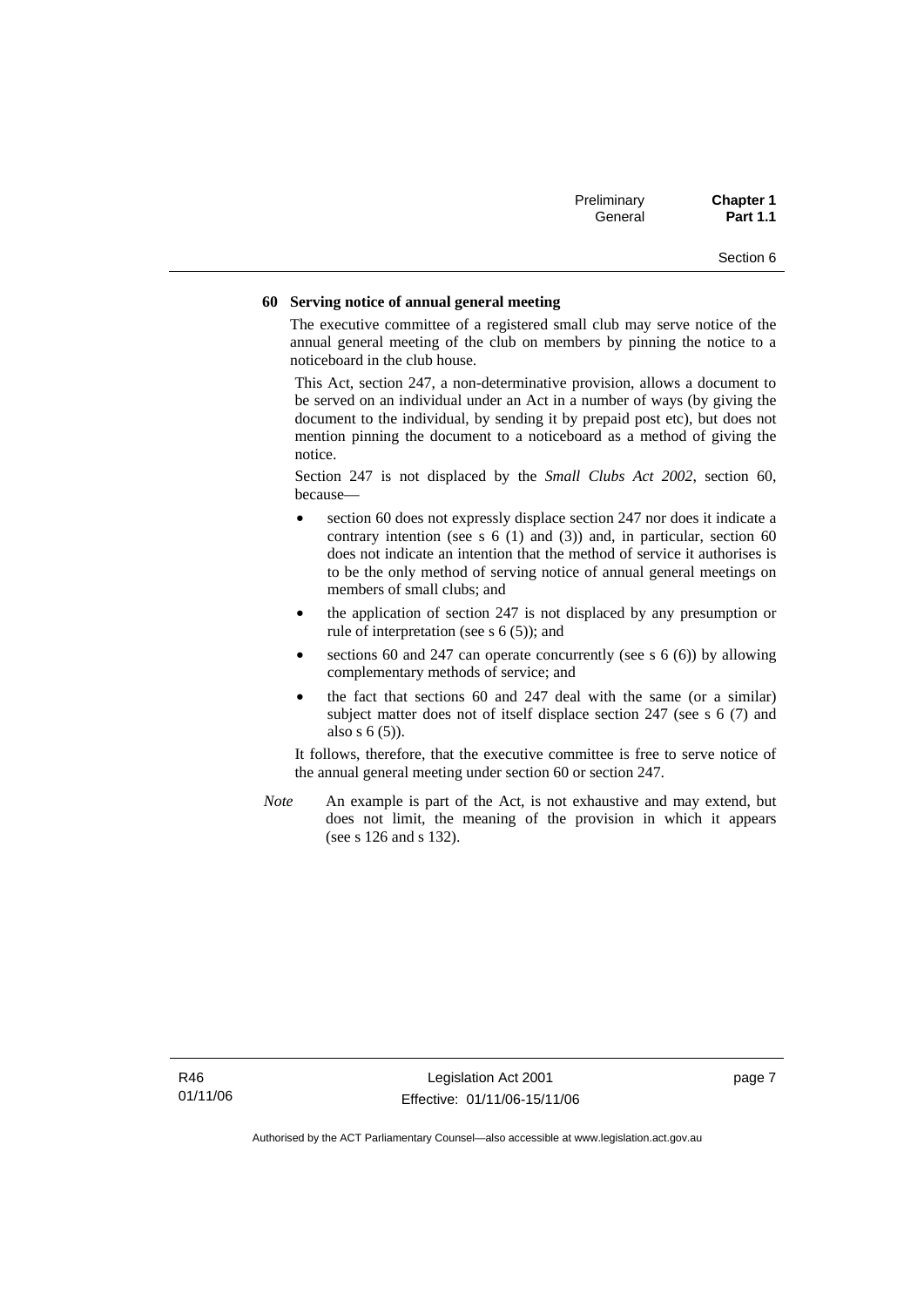**Chapter 1** Preliminary<br>**Part 1.2** Basic conce **Basic concepts** 

Section 7

# **Part 1.2 Basic concepts**

## **7 Meaning of** *Act* **generally**

- (1) An *Act* is an Act of the Legislative Assembly.
- (2) An *Act of the Legislative Assembly* is a law (however described or named) made by the Legislative Assembly under the Self-Government Act.
- (3) A reference to an *Act* includes a reference to a provision of an Act.
	- *Note 1* Section 17 deals with former Commonwealth enactments, and former NSW and UK Acts, that have become ACT Acts.
	- *Note 2* Section 100 (1) deals with references to particular Acts.

## **8 Meaning of** *subordinate law*

- (1) A *subordinate law* is a regulation, rule or by-law (whether or not legislative in nature) made under—
	- (a) an Act; or
	- (b) another subordinate law; or
	- (c) power given by an Act or subordinate law and also power given otherwise by law.
- (2) A reference to a *subordinate law* includes a reference to a provision of a subordinate law.

### **9 Meaning of** *disallowable instrument*

- (1) A *disallowable instrument* is—
	- (a) a statutory instrument (whether or not legislative in nature) that is declared to be a disallowable instrument by an Act, subordinate law or another disallowable instrument; or

R46 01/11/06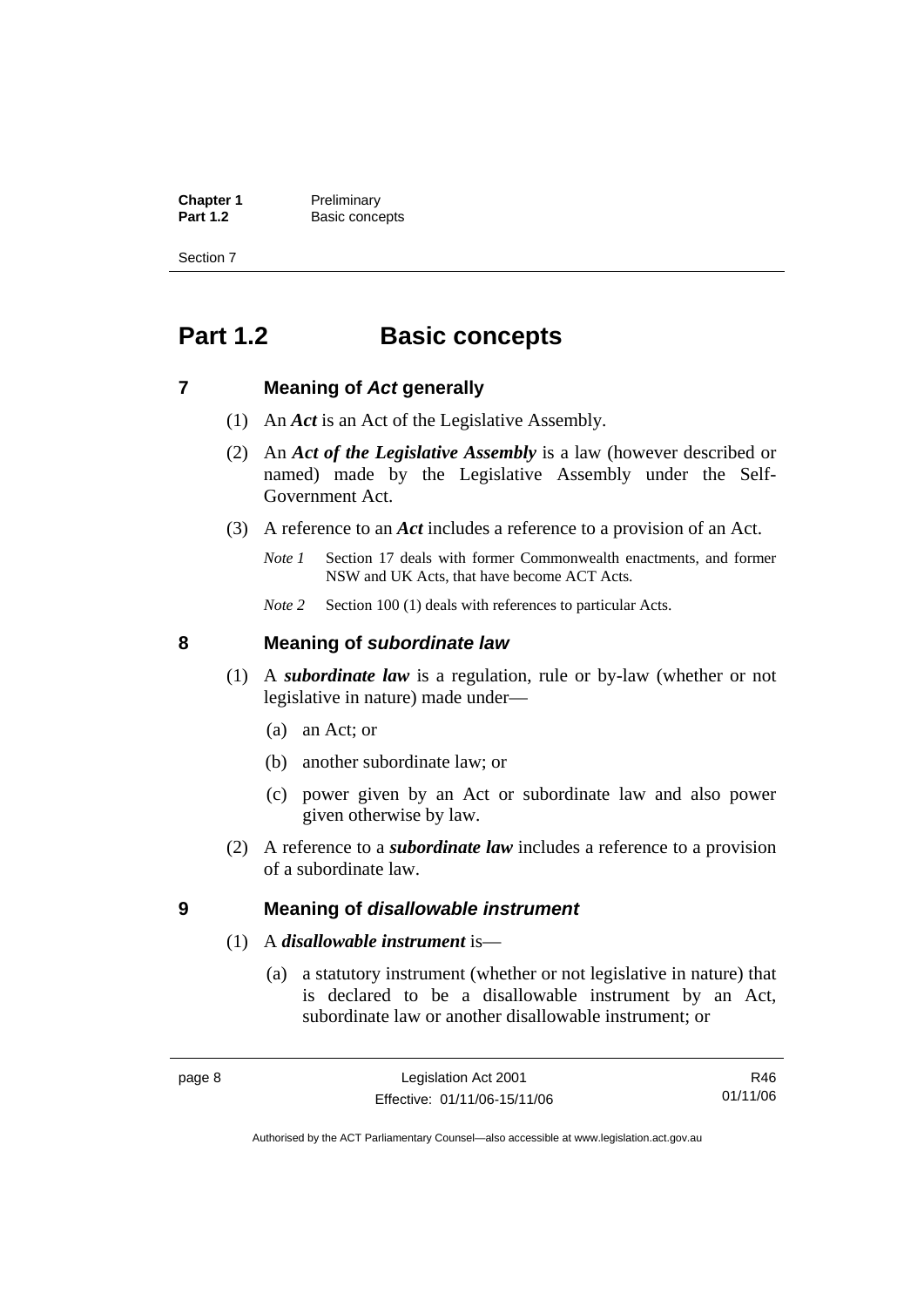- (b) a determination of fees or charges by a Minister under an Act or subordinate law.
- *Note Statutory instrument* is defined in s 13.
- (2) A reference to a *disallowable instrument* includes a reference to a provision of a disallowable instrument.

## **10 Meaning of** *notifiable instrument*

- (1) A *notifiable instrument* is a statutory instrument (whether or not legislative in nature) that is declared to be a notifiable instrument by an Act, subordinate law, disallowable instrument or another notifiable instrument.
- (2) A reference to a *notifiable instrument* includes a reference to a provision of a notifiable instrument.

# **11 Meaning of** *commencement notice*

- (1) A *commencement notice* is a statutory instrument that fixes or otherwise determines the commencement of an Act, subordinate law, disallowable instrument or notifiable instrument.
- (2) A reference to a *commencement notice* includes a reference to a provision of a commencement notice.

## **U 12 Meaning of** *registrable instrument*

- (1) A *registrable instrument* is—
	- (a) a subordinate law; or
	- (b) a disallowable instrument; or
	- (c) a notifiable instrument; or
	- (d) a commencement notice.
- (2) A reference to a *registrable instrument* includes a reference to a provision of a registrable instrument.

| R46      | Legislation Act 2001         | page 9 |
|----------|------------------------------|--------|
| 01/11/06 | Effective: 01/11/06-15/11/06 |        |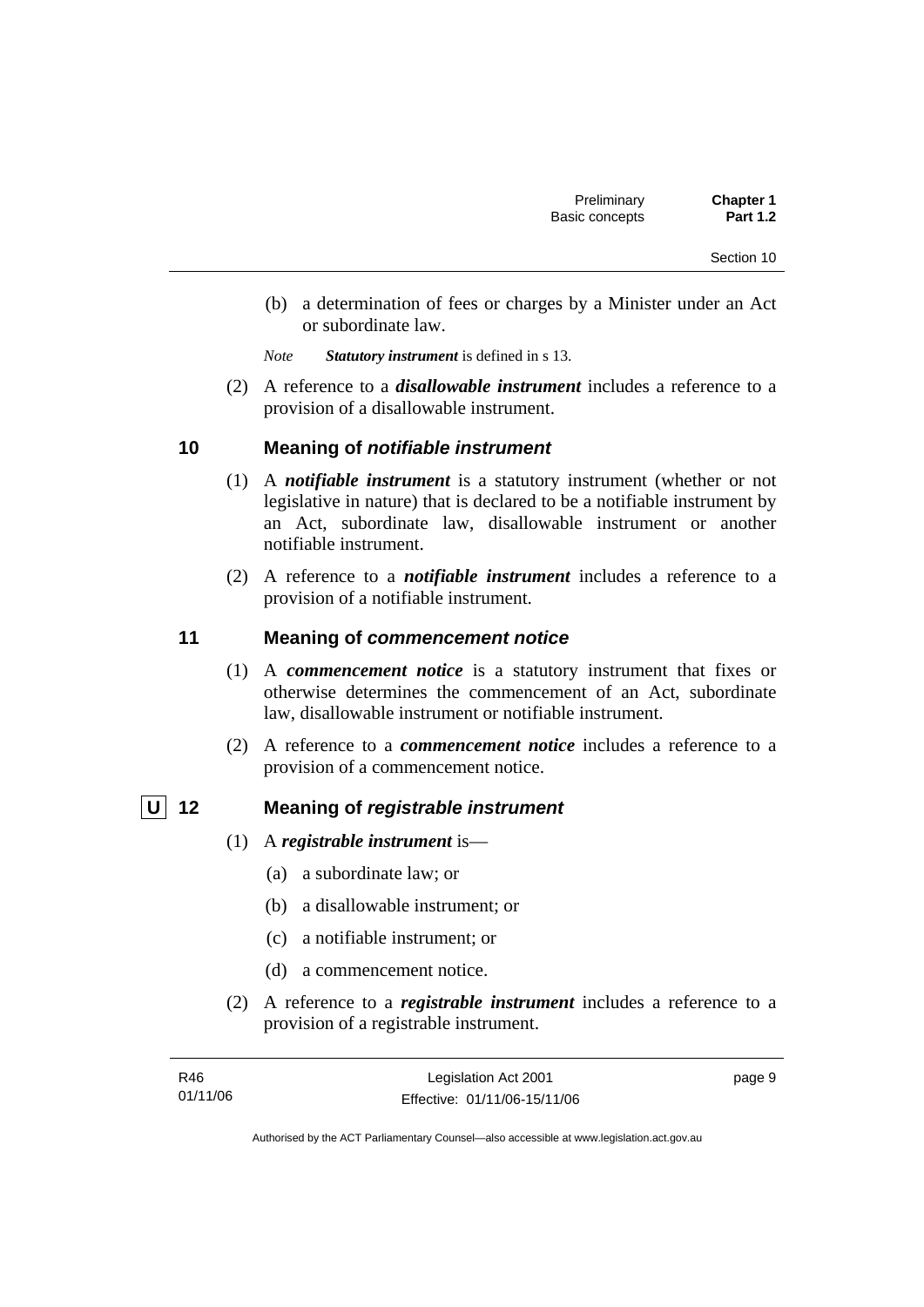| <b>Chapter 1</b> | Preliminary    |
|------------------|----------------|
| <b>Part 1.2</b>  | Basic concepts |

# **13 Meaning of** *statutory instrument*

- (1) A *statutory instrument* is an instrument (whether or not legislative in nature) made under—
	- (a) an Act; or
	- (b) another statutory instrument; or
	- (c) power given by an Act or statutory instrument and also power given otherwise by law.
- (2) A *statutory instrument* includes a subordinate law, disallowable instrument, notifiable instrument and commencement notice.
- (3) A reference to a *statutory instrument* includes a reference to a provision of a statutory instrument.

## **14 Meaning of** *instrument*

(1) An *instrument* is any writing or other document.

*Note Writing* is defined in the dictionary, pt 1.

 (2) A reference to an *instrument* includes a reference to a provision of an instrument.

## **15 Meaning of** *authorised republication*

- (1) An *authorised republication* is a republication of a law authorised by the parliamentary counsel under this Act.
- (2) A reference to an *authorised republication* includes a reference to a provision of an authorised republication.
- (3) In this section:

*law*—see section 107 (Definitions for ch 11).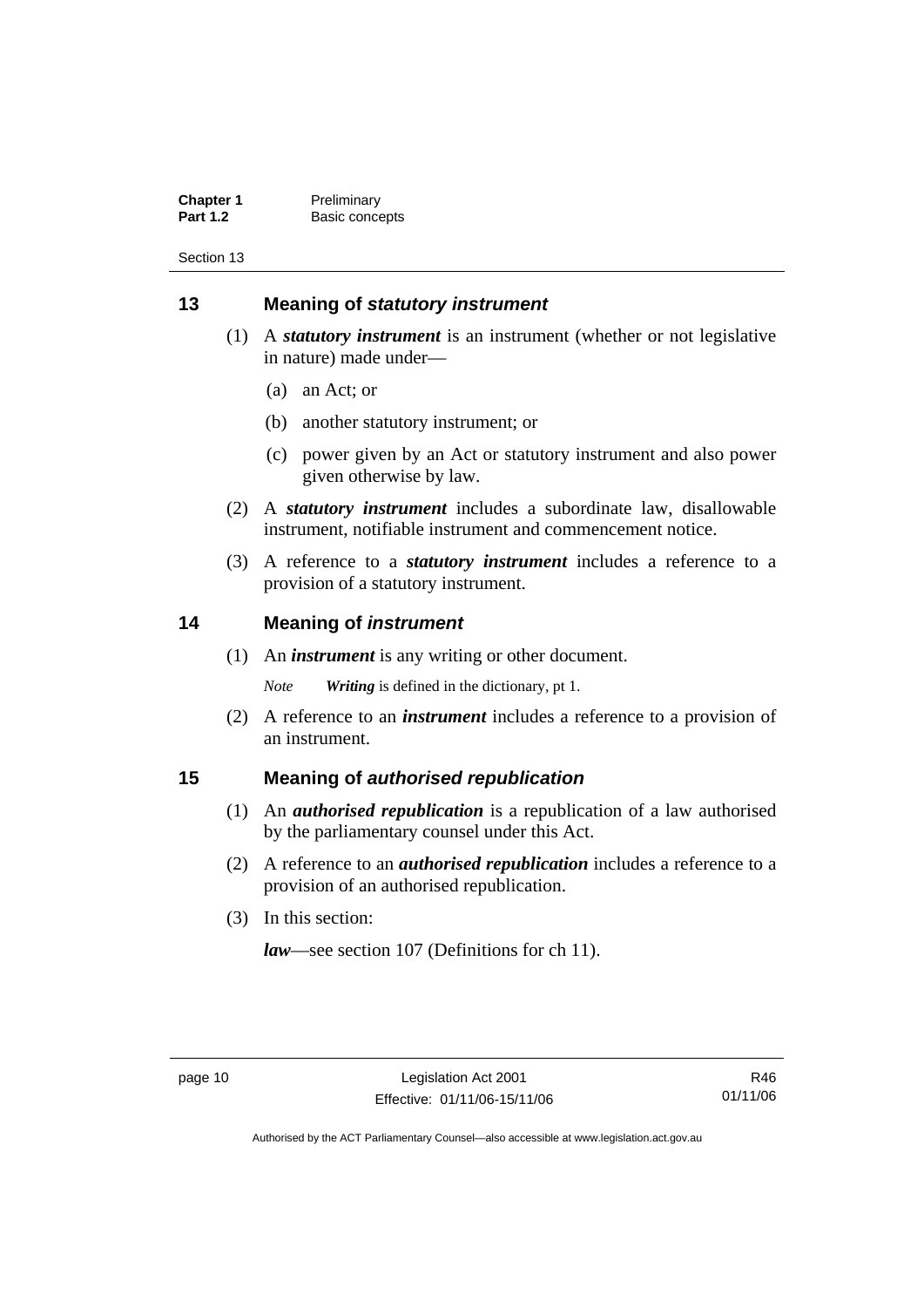# **16 Meaning of** *provision*

A *provision* of an Act or instrument is any words or anything else that forms part of the Act or instrument.

#### **Examples of provisions consisting of groups of words**

sections, subsections, paragraphs, subparagraphs, sub-subparagraphs, examples

#### **Examples of provisions consisting of groups of other provisions**

chapters, parts, divisions, subdivisions, schedules

- *Note 1* An example is part of the Act, is not exhaustive and may extend, but does not limit, the meaning of the provision in which it appears (see s 126 and s 132).
- *Note 2* See s 126 and s 127 for material that is, or is not, part of an Act or statutory instrument.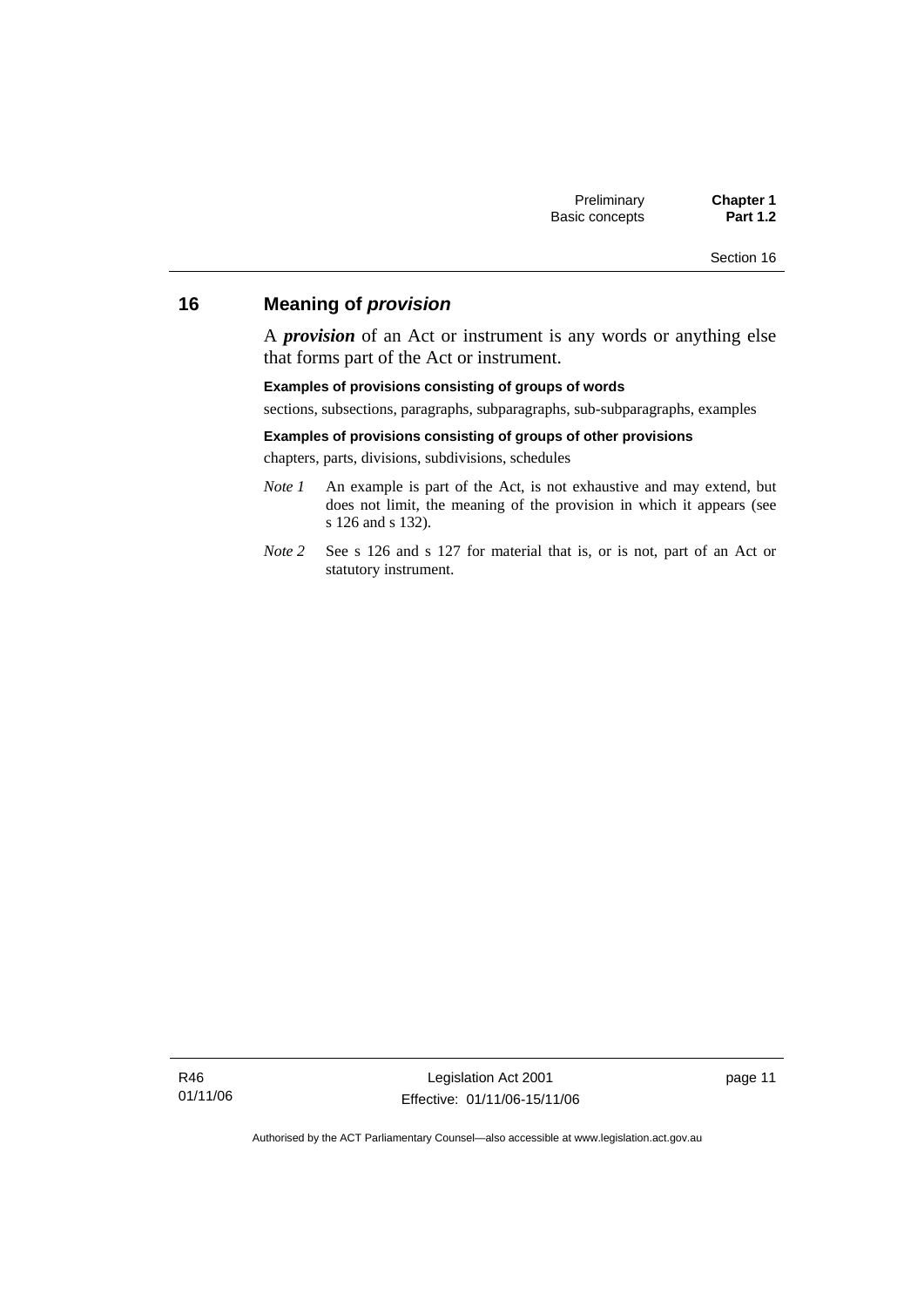**Chapter 1** Preliminary<br>**Part 1.3** Sources of **Part 1.3** Sources of law in the ACT

Section 16

# **Part 1.3 Sources of law in the ACT**

#### **Notes on sources of law**

- *Note 1* The laws in force in the ACT consist of the written law and various unwritten laws known as the principles and rules of common law and equity.
- *Note* 2 The written law of the Territory consists primarily of laws, known as Acts, made by the Legislative Assembly. It also includes regulations, rules of court and other legislative instruments made under specific powers given by Acts. (Written laws made under an Act are commonly called 'subordinate' or 'delegated' legislation.)
- *Note 3* Before self-government, ordinances made by the Governor-General under the *Seat of Government* (*Administration*) *Act 1910* (Cwlth) were the main form of legislation made for the ACT. Most of the ordinances in force at self-government have been converted into Acts (see the Self-Government Act, s 34). However, the Governor-General has power to make ordinances for the ACT on a limited number of topics (see *Seat of Government (Administration) Act 1910* (Cwlth), s 12).
- *Note 4* The written laws in force in the ACT also include the Commonwealth Constitution, Commonwealth Acts, and regulations and other legislative instruments made under Commonwealth Acts. As a general rule, Commonwealth Acts and legislative instruments apply in the ACT in the same way as they apply in other parts of Australia. Commonwealth Acts and instruments prevail over the Acts made by the Legislative Assembly to the extent to which they are inconsistent (see Self-Government Act, s 28).
- *Note 5* Certain Acts of New South Wales and the United Kingdom also formed part of the written laws in force in the ACT. Because of the *Interpretation Act 1967*, s 65, these are now taken to be laws made by the Legislative Assembly as if they had been enacted by the Assembly. (Section 65 has expired, but its previous operation was saved–see s 65 (3)). These Acts are listed in sch 1.

page 12 Legislation Act 2001 Effective: 01/11/06-15/11/06

R46 01/11/06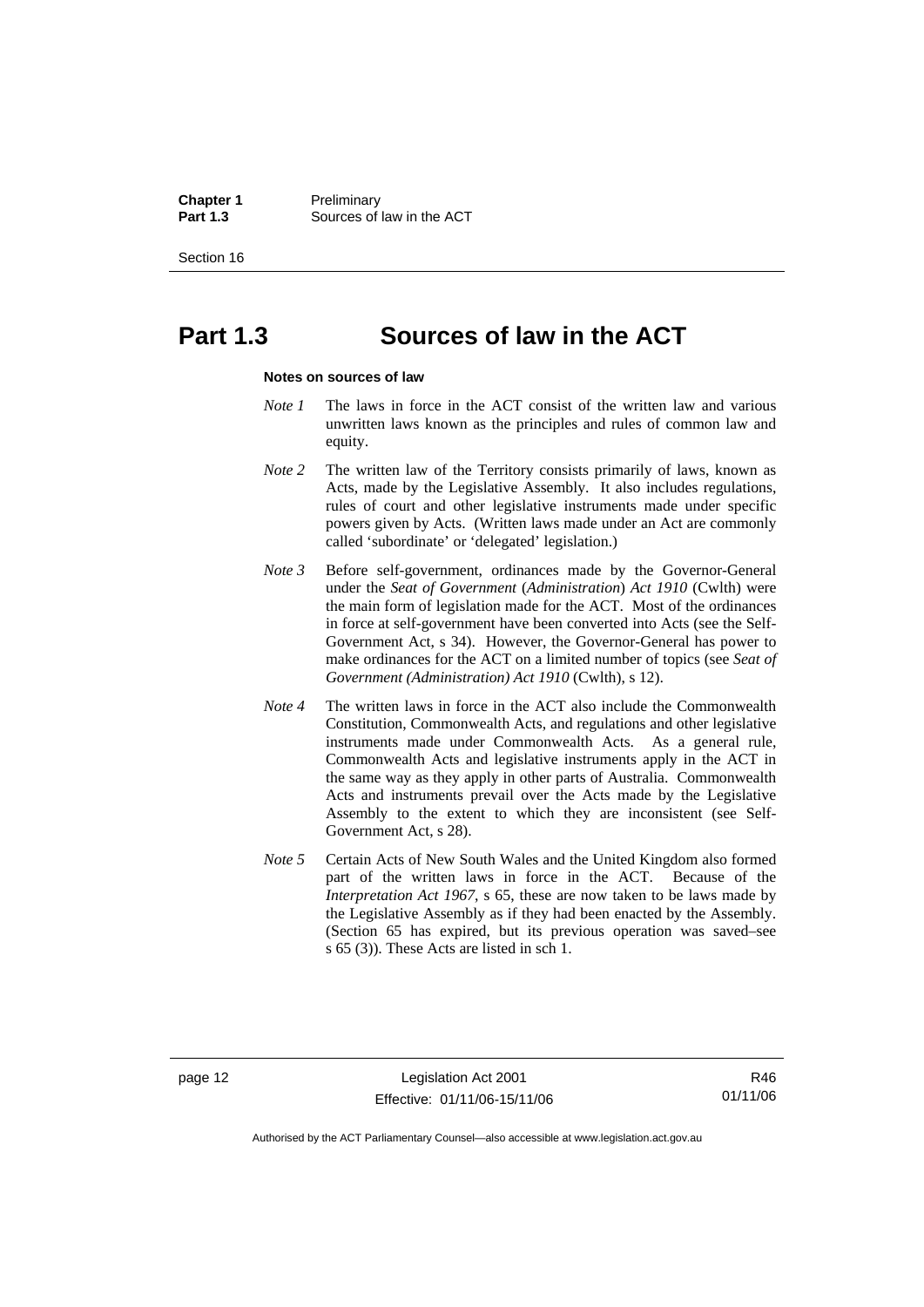# **17 References to Acts include references to former Cwlth enactments etc**

- (1) A reference to an *Act* includes a reference to a former Commonwealth enactment.
- (2) Without limiting subsection (1), a reference to an *Act* includes a reference to a former NSW Act or former UK Act mentioned in schedule 1.
- (3) In this section:

*former Commonwealth enactment* means a Commonwealth Act or ordinance, a New South Wales Act or Imperial Act that is—

- (a) an enactment within the meaning of the Self-Government Act because of that Act, section 34; or
- (b) an enactment because of the *A.C.T*. *Self-Government (Consequential Provisions) Act 1988* (Cwlth), section 10 (3) or section 12 (2) or (3).

R46 01/11/06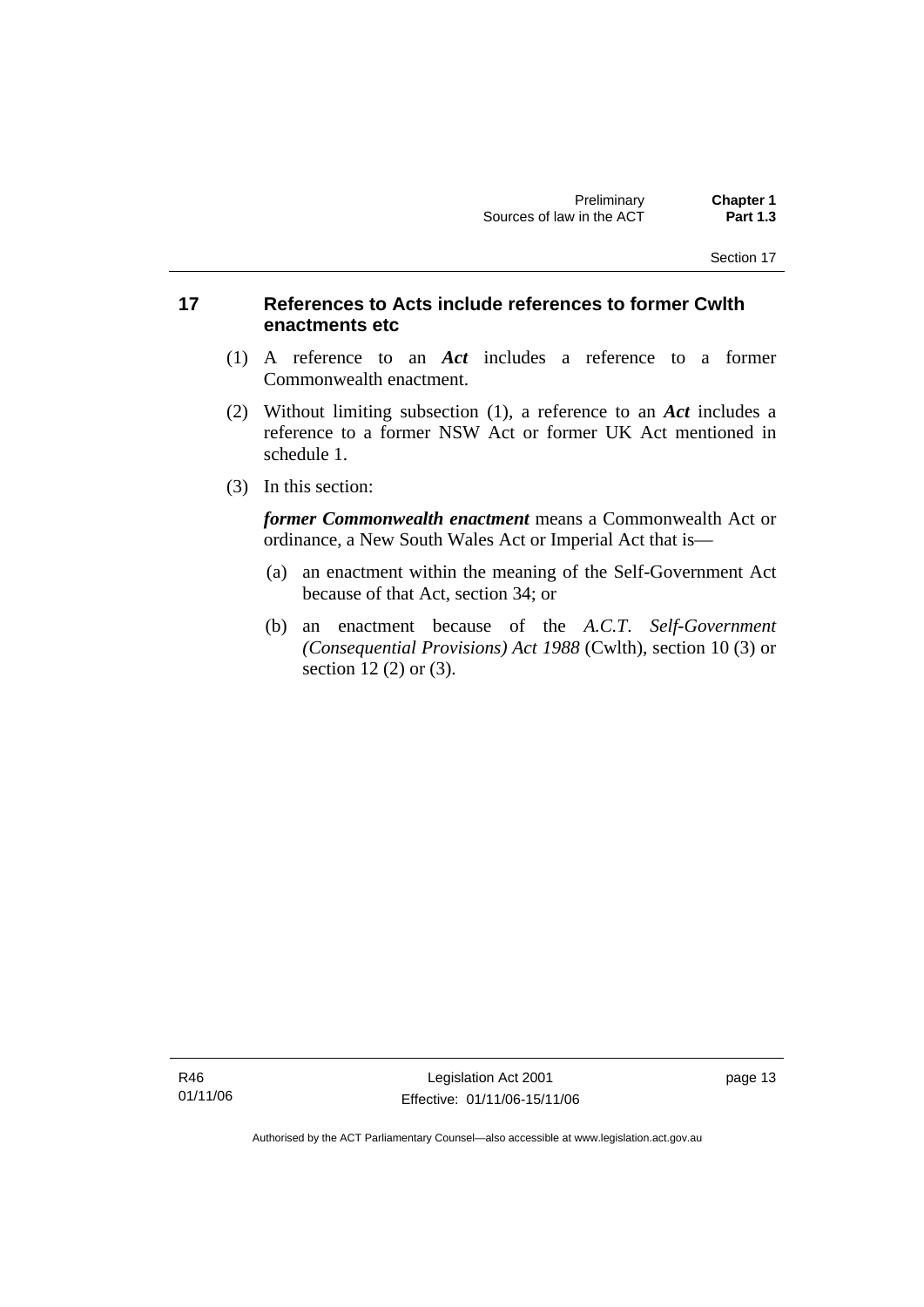#### **Chapter 2** ACT legislation register and web site

Section 18

# **Chapter 2 ACT legislation register and web site**

## **18 ACT legislation register**

- (1) The parliamentary counsel must establish and maintain a register of Acts and statutory instruments (the *ACT legislation register*).
- (2) The register must be kept electronically.

#### **Example of how register may be kept**

The register may be kept in the form of, or as part of, 1 or more computer databases, and may include data compiled electronically from the databases.

*Note* An example is part of the Act, is not exhaustive and may extend, but does not limit, the meaning of the provision in which it appears (see s 126 and s 132).

# **U 19 Contents of register**

- (1) The ACT legislation register must contain the following:
	- (a) authorised republications of laws currently in force;
	- (b) Acts as made;
	- (c) subordinate laws as made;
	- (d) disallowable instruments as made;
	- (e) notifiable instruments as made;
	- (f) commencement notices as made;
	- (g) resolutions passed, or taken to have been passed, by the Legislative Assembly to disallow a subordinate law or disallowable instrument;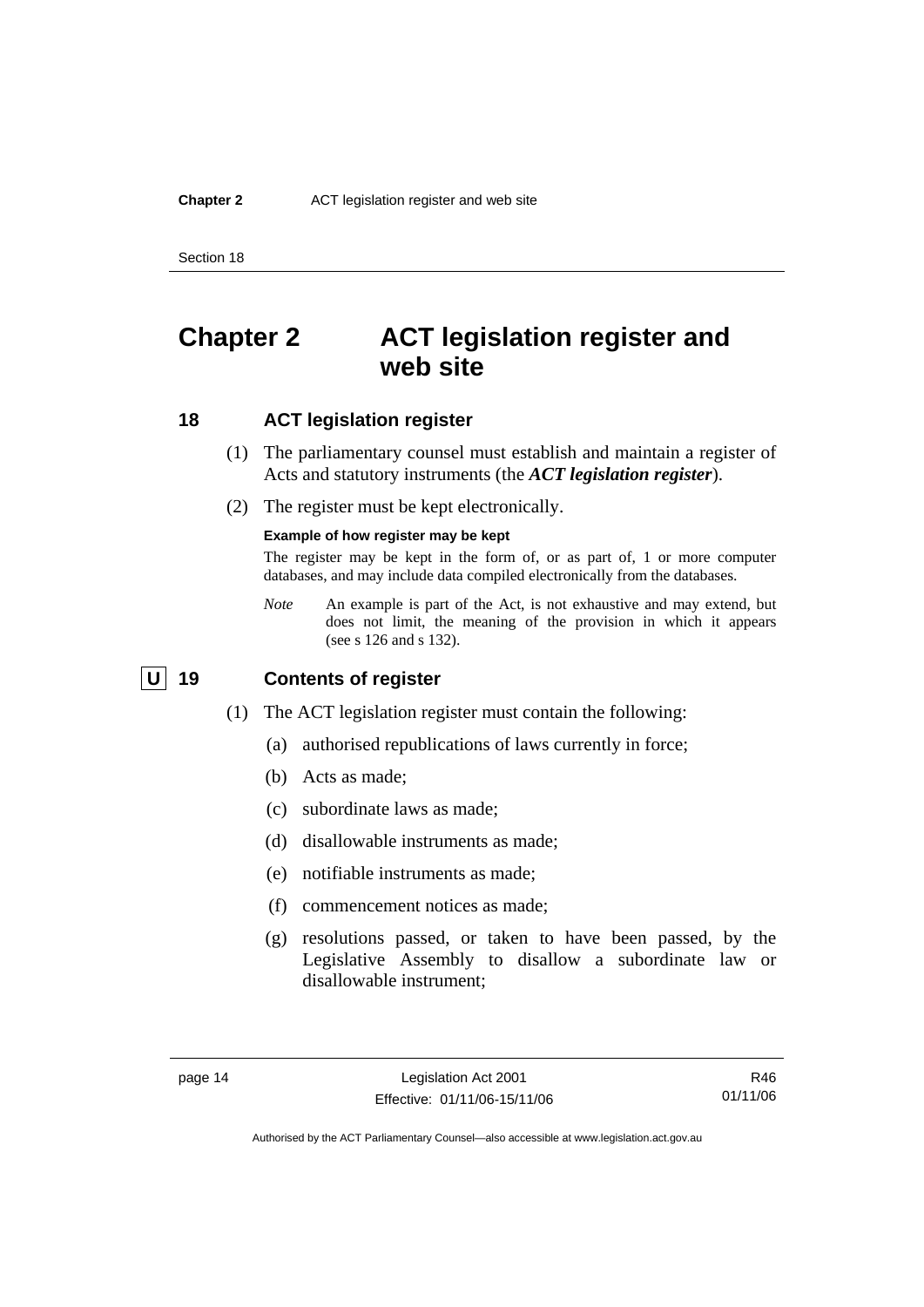- (h) resolutions passed, or taken to have been passed, by the Legislative Assembly to amend a subordinate law or disallowable instrument;
- (i) bills presented to the Legislative Assembly;
- (j) explanatory statements for bills, and amendments of bills, presented to the Legislative Assembly;
- (k) explanatory statements, and regulatory impact statements under chapter 5, for subordinate laws and disallowable instruments.
- (2) The ACT legislation register must also contain the following:
	- (a) notifications of the making of Acts;
	- (b) notifications of the making of subordinate laws;
	- (c) notifications of the making of disallowable instruments;
	- (d) notifications of the making of notifiable instruments;
	- (e) notifications of the making of commencement notices;
	- (f) notifications of the disallowance of subordinate laws or disallowable instruments under section 65 (Disallowance by resolution of Assembly);
	- (g) notifications of the amendment of subordinate laws or disallowable instruments under section 68 (Amendment by resolution of Assembly).
- (3) The parliamentary counsel may enter additional material in the register if the parliamentary counsel considers that it is likely to be useful to users of the register.
- (4) Without limiting subsection (3), the additional material may include the following:
	- (a) unauthorised republications of laws currently in force;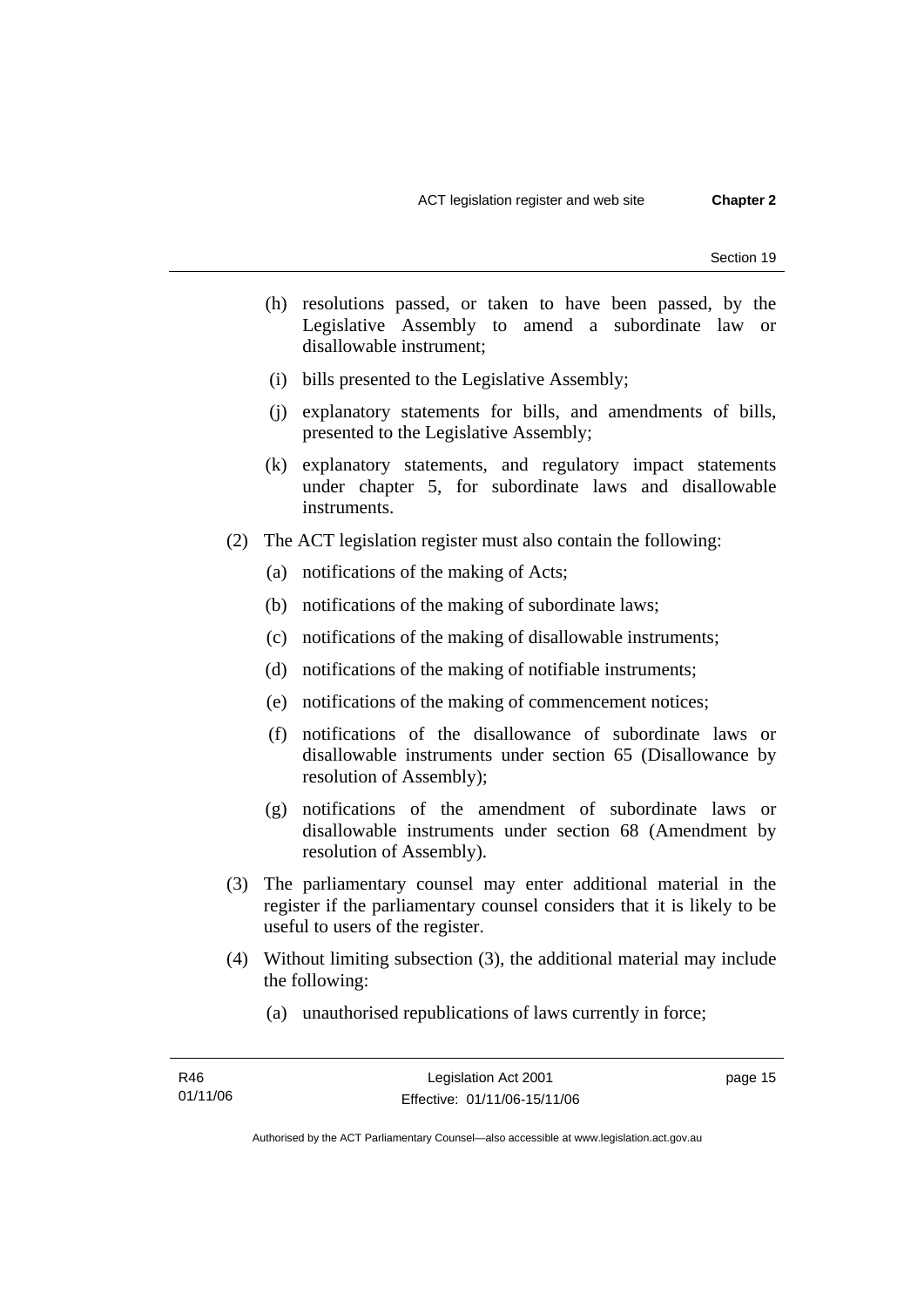#### **Chapter 2** ACT legislation register and web site

#### Section 19

- (b) past versions of unauthorised republications;
- (c) past versions of authorised republications;
- (d) statutory instruments that are not registrable instruments;
- (e) repealed Acts and statutory instruments;
- (f) Commonwealth laws that apply in or in relation to the ACT;
- (g) material relevant to interpreting the rights set out in the *Human Rights Act 2004*, including documents mentioned in that Act, dictionary, definition of *international law*.
- *Note* The following sections of the Act deal with the entry of material in the register:
	- s 28 (Notification of Acts)
	- s 61 (Notification of registrable instruments)
	- s 65A (Notification of disallowance by resolution of Assembly)
	- s 69 (Notification of amendments made by resolution of Assembly)
	- s 108 (Republication in register).
- (5) The parliamentary counsel may enter additional material in the register in any way the parliamentary counsel considers is likely to be helpful to users of the register.

#### **Examples**

- 1 A uniform legislative scheme is entered into under heads of agreement signed on behalf of the Commonwealth, States and Territories. The Legislative Assembly later passes an Act to implement the scheme on behalf of the ACT and the Act is notified and entered in the register. The agreement is also entered in the register as a notifiable instrument with a notifiable instrument number even though the instrument is not taken to be a notifiable instrument under section 10 (Meaning of *notifiable instrument*). The page of the register for the Act contains the heading 'Registrable instruments' and the agreement is listed underneath. The page of the register for the agreement gives particulars for the agreement and mentions that it is not a notifiable instrument but is included in the register for information.
- 2 An instrument under the Self-Government Act notifying the appointment of Ministers is entered in the register as a notifiable instrument even though the instrument is not taken to be a notifiable instrument under section 10

page 16 Legislation Act 2001 Effective: 01/11/06-15/11/06

R46 01/11/06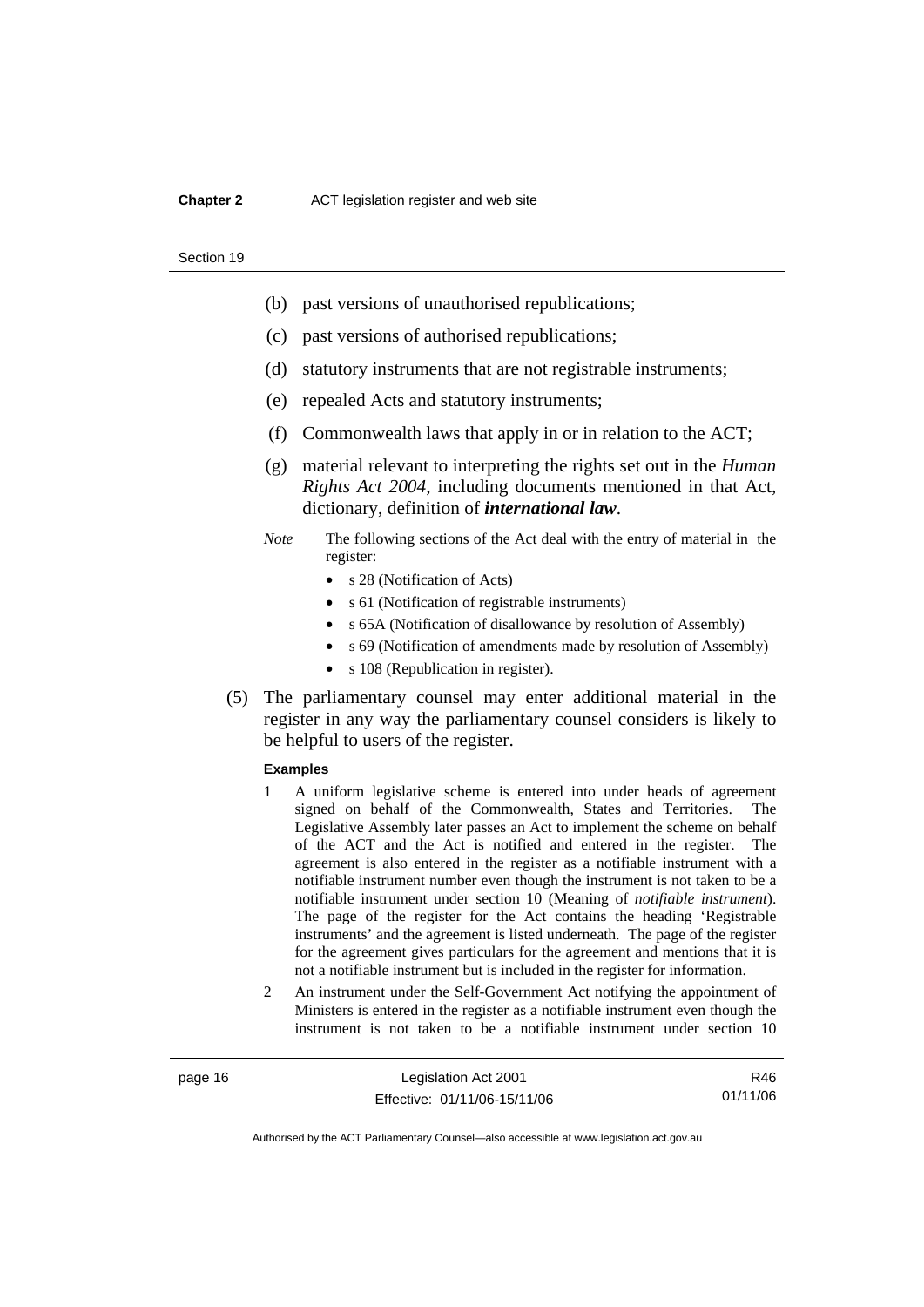(Meaning of *notifiable instrument*). The instrument is also numbered as a notifiable instrument. The page of the register for the notification mentions that it is made under the Self-Government Act and is not a notifiable instrument but is included in the register for information.

- *Note* An example is part of the Act, is not exhaustive and may extend, but does not limit, the meaning of the provision in which it appears (see s 126 and s 132).
- (6) Without limiting subsection (3) or (5), a regulation may prescribe requirements to be satisfied for additional material to be entered in the register under this section, including, for example, requirements about—
	- (a) the form of the material; and
	- (b) the making of requests for its entry in the register.
- (7) A regulation may also make provision about the following in relation to instruments (other than registrable instruments) to be entered in the register under this section:
	- (a) the numbering of the instruments by the parliamentary counsel, whether in a series of numbers allocated under section 59 (Numbering) or otherwise;
	- (b) the identification of the instruments, including, for example, authorising the parliamentary counsel to—
		- (i) add a name to an unnamed instrument; or
		- (ii) amend an instrument's name; or
		- (iii) add notes to an instrument to assist in its identification; or
		- (iv) do anything else in relation to an instrument to assist users of the register to identify or refer to the instrument.
- (8) If the register contains an authorised republication of a law currently in force, and the law is amended, the parliamentary counsel must replace the republication with an authorised republication of the law as amended.

| R46      | Legislation Act 2001         | page 17 |
|----------|------------------------------|---------|
| 01/11/06 | Effective: 01/11/06-15/11/06 |         |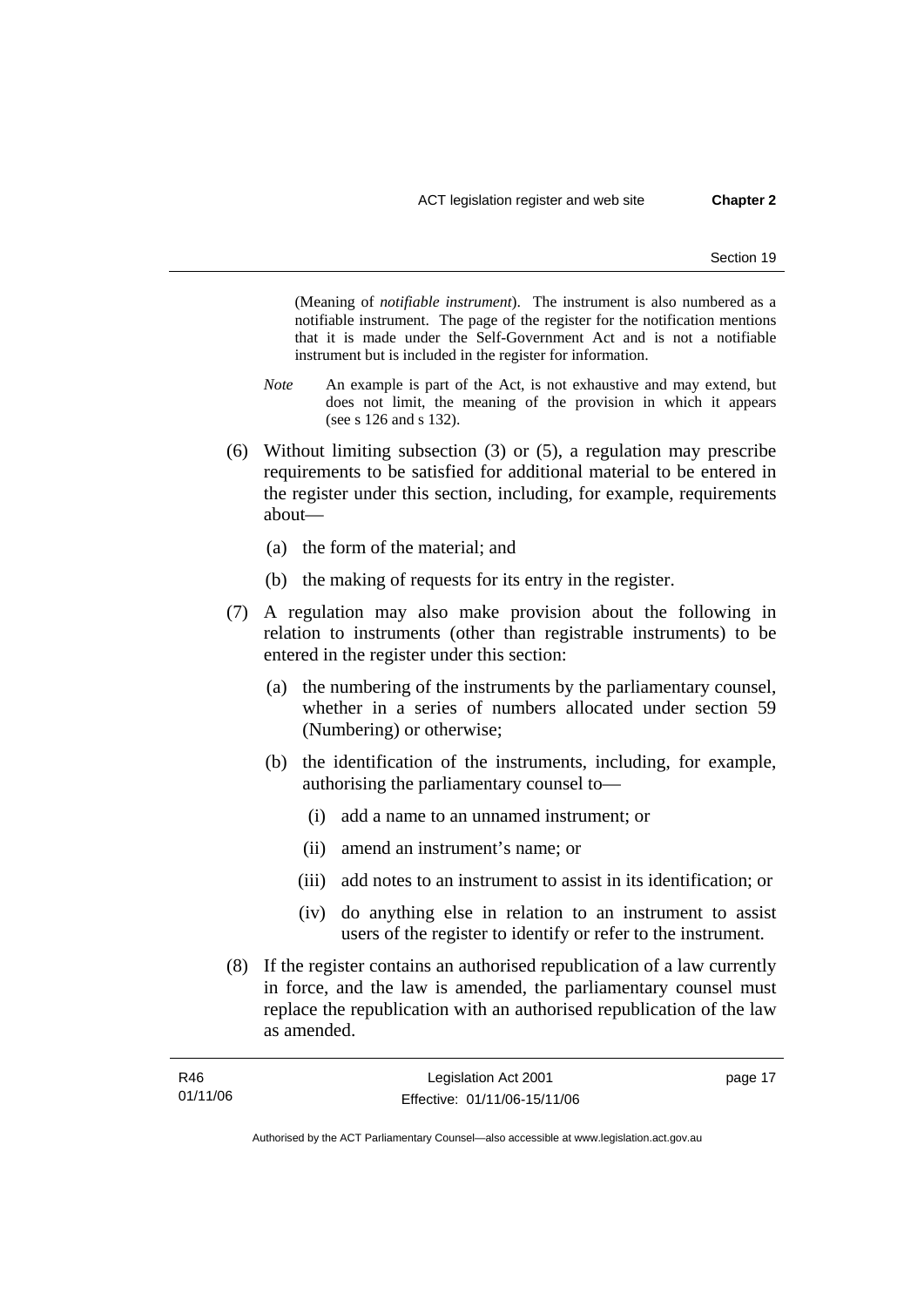#### **Chapter 2** ACT legislation register and web site

#### Section 20

- (9) If the register contains an authorised republication of a law, and the law is repealed, expires or, for a subordinate law or disallowable instrument, is disallowed by the Legislative Assembly, the parliamentary counsel must ensure that the republication is no longer shown as a republication of law currently in force.
- (10) If the parliamentary counsel considers it likely to be useful to users of the register to enter information (in any form) in the register, the parliamentary counsel may enter the information at any time.

#### **Example**

guides and indexes to the register

- (11) If an Act passed by the Legislative Assembly, or a registrable instrument made, before the commencement of this Act need not be notified under this Act, the parliamentary counsel may enter the text of the Act or instrument in the register.
- (12) The parliamentary counsel may correct any mistake, error or omission in the register subject to the requirements (if any) of the regulations.
- (13) In this section:

*amended* includes modified.

*law*—see section 107 (Definitions for ch 11).

*repealed* includes lapsed and expired.

### **20 Prompt registration**

The parliamentary counsel must ensure that anything the parliamentary counsel is required to do in relation to the register is done promptly.

## **21 Approved web site**

 (1) The parliamentary counsel must approve an internet site, and may approve additional internet sites, for this Act.

R46 01/11/06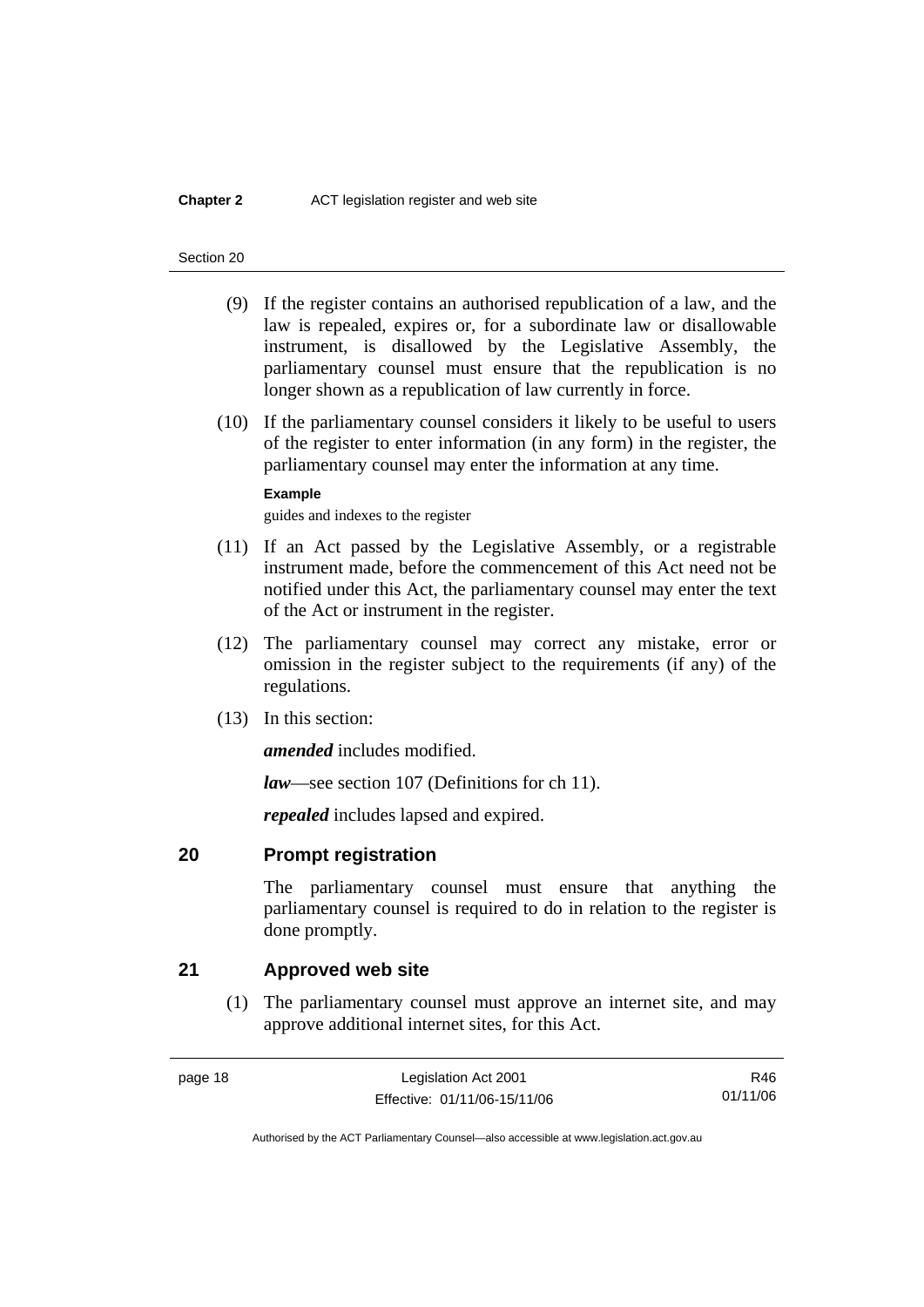(2) The parliamentary counsel may enter into agreements or arrangements to ensure that users can authenticate an approved web site or the material accessible on an approved web site.

## **22 Access to registered material at approved web site**

- (1) The parliamentary counsel must ensure, as far as practicable, that a copy of the material mentioned in section 19 (1) and (2) (Contents of register) is accessible at all times on an approved web site.
- (2) Access is to be provided without charge by the Territory.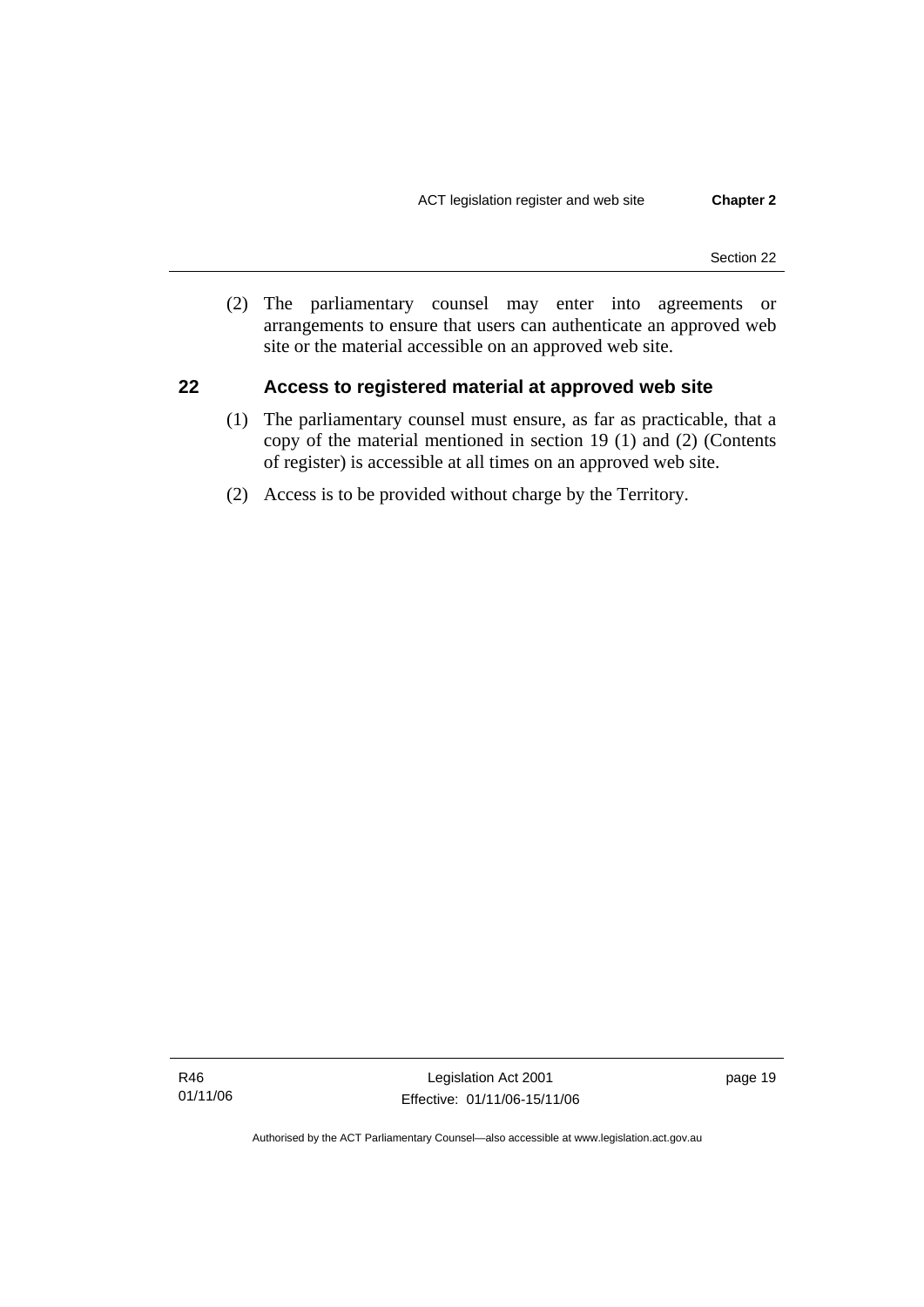#### **Chapter 3** Authorised versions and evidence of laws and legislative material

Section 22A

# **Chapter 3 Authorised versions and evidence of laws and legislative material**

## **22A Definitions for ch 3**

In this chapter:

*law* means an Act or statutory instrument, whether or not it has been amended, and includes, in relation to a republication—

- (a) a collection of 2 or more Acts or statutory instruments; or
- (b) all or part of an agreement or other instrument that has the force of law or is in, or attached to, an Act or statutory instrument.
- *Note* A reference to an Act or statutory instrument includes a reference to a provision of the Act or instrument (see s 7 and s 13).

*legislative material* means material (other than a law or provision of a law) relating to an Act or statutory instrument.

#### **Examples of** *legislative material*

- 1 Additional material entered in the register under section 19 (3) (Contents of register) that is not an Act or statutory instrument, for example, appointments of Ministers. Ministers are appointed by the Chief Minister under the Self-Government Act, section 41. An instrument notifying an appointment may be entered in the register even though the instrument is not a statutory instrument.
- 2 Material that may be considered under chapter 14 in working out the meaning of an Act or statutory instrument, for example, an explanatory statement for the bill that became the relevant Act that was presented to the Legislative Assembly before the Act was passed.
- *Note* An example is part of the Act, is not exhaustive and may extend, but does not limit, the meaning of the provision in which it appears (see s 126 and s 132).

| page 20 | Legislation Act 2001         | R46.     |
|---------|------------------------------|----------|
|         | Effective: 01/11/06-15/11/06 | 01/11/06 |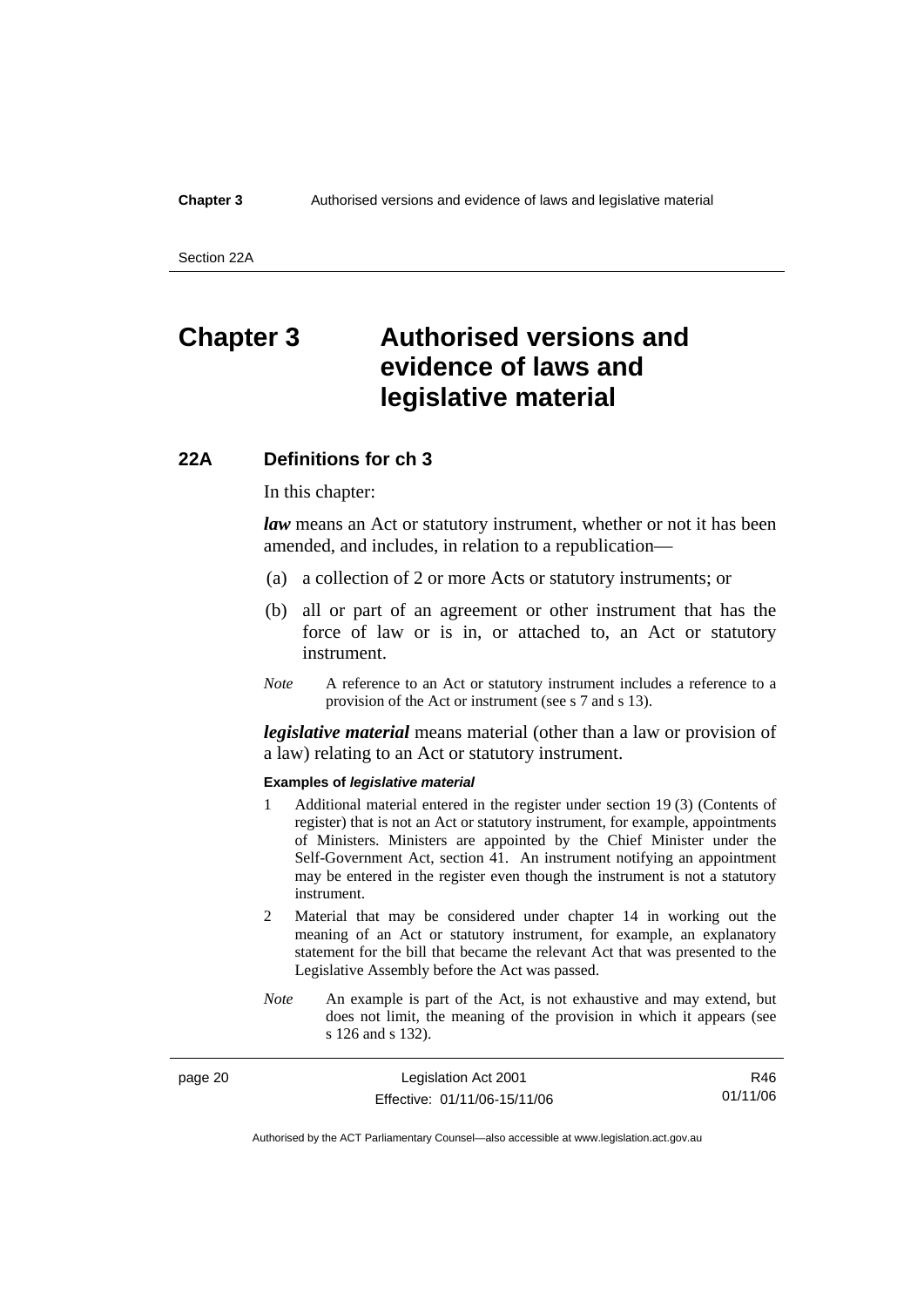*republication* includes part of a republication.

# **23 Authorisation of versions by parliamentary counsel**

The parliamentary counsel may authorise written or electronic versions of a law, republication or legislative material.

*Note Written* includes printed (see dict, pt 1, def *writing*).

# **24 Authorised electronic versions**

- (1) An electronic copy of a law, republication or legislative material is an authorised version if—
	- (a) it is accessed at, or downloaded from, an approved web site in a format authorised by the parliamentary counsel; or
	- (b) it is authorised by the parliamentary counsel and is in the format in which it is authorised by the parliamentary counsel.

## **Example of authorised electronic format**

a locked pdf file

- *Note* An example is part of the Act, is not exhaustive and may extend, but does not limit, the meaning of the provision in which it appears (see s 126 and s 132).
- (2) It is presumed, unless the contrary is proved—
	- (a) that an internet site purporting to be an approved web site is an approved web site; and
	- (b) that an electronic copy of a law, republication or legislative material accessed at, or downloaded from, an approved web site and purporting to be authorised by the parliamentary counsel (however expressed) is an authorised version of the law, republication or legislative material; and
	- (c) that any other electronic copy of a law, republication or legislative material purporting to be authorised by the

page 21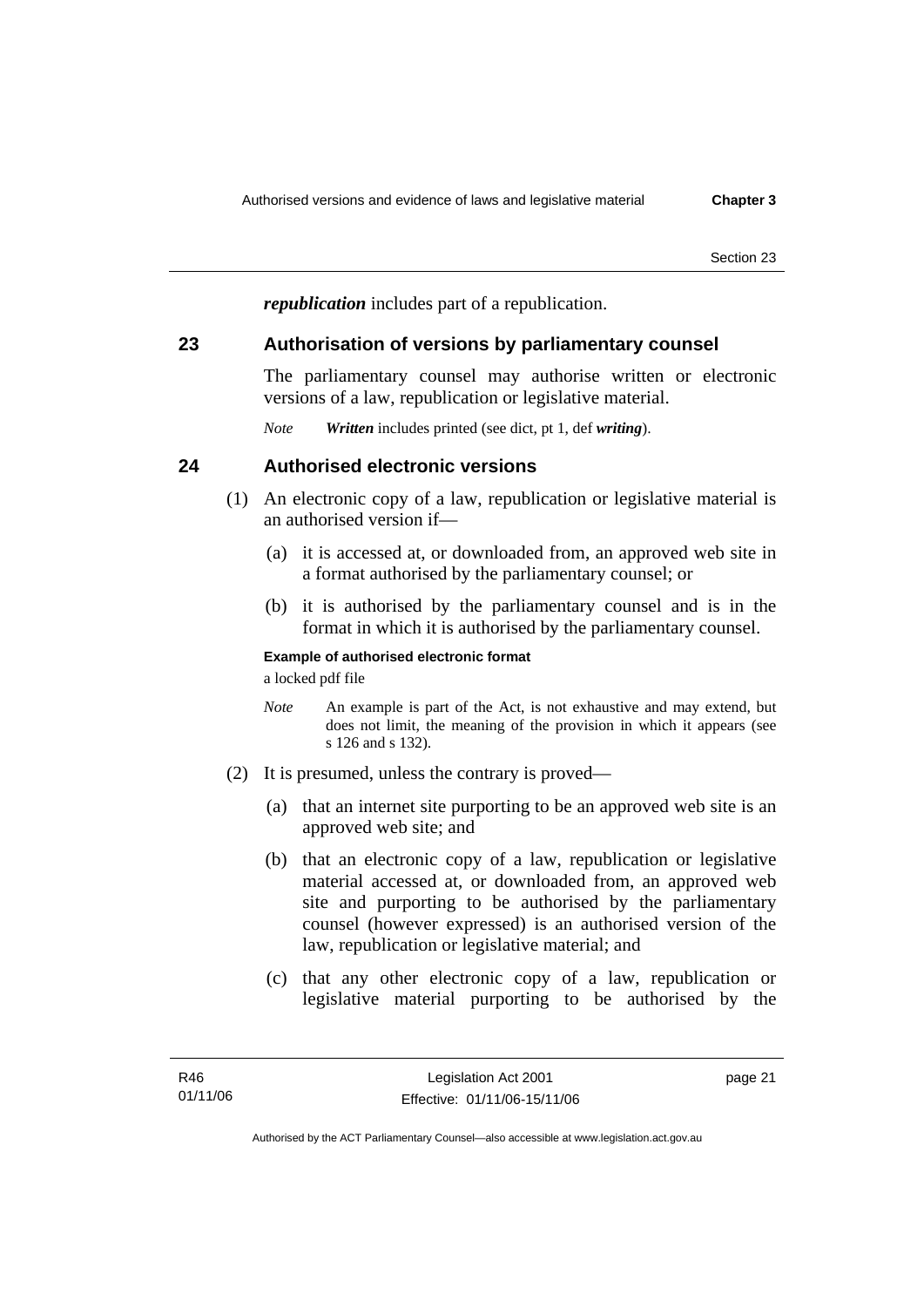#### **Chapter 3** Authorised versions and evidence of laws and legislative material

#### Section 25

parliamentary counsel (however expressed) is an authorised version of the law, republication or legislative material; and

- (d) that an authorised electronic version of an Act or statutory instrument correctly shows the Act or instrument; and
- (e) that an authorised electronic version of a republication of a law correctly shows the law as at the republication date; and
- (f) that an authorised electronic version of legislative material correctly shows the material.

### **Examples of an electronic copy of a republication purporting to be authorised by the parliamentary counsel**

- 1 The republication has the words 'Authorised by the ACT Parliamentary Counsel' on the front cover and the words 'Authorised when accessed at www.legislation.act.gov.au or in authorised printed form' at the foot of each page of the republication.
- 2 The republication has the words 'Authorised by the ACT Parliamentary Counsel' on the front cover and the words 'Authorised by the ACT Parliamentary Counsel—also accessible at www.legislation.act.gov.au' at the foot of each page of the republication.
- *Note* A reference to an Act or statutory instrument includes a reference to a provision of the Act or instrument (see s 7 (3) and s 13 (3)). A reference to a republication includes a reference to part of a republication (see s 22A def *republication*).

# **25 Authorised written versions**

- (1) A written copy of a law, republication or legislative material is an authorised version if—
	- (a) it is a written copy produced directly from an authorised electronic version of the law, republication or legislative material; or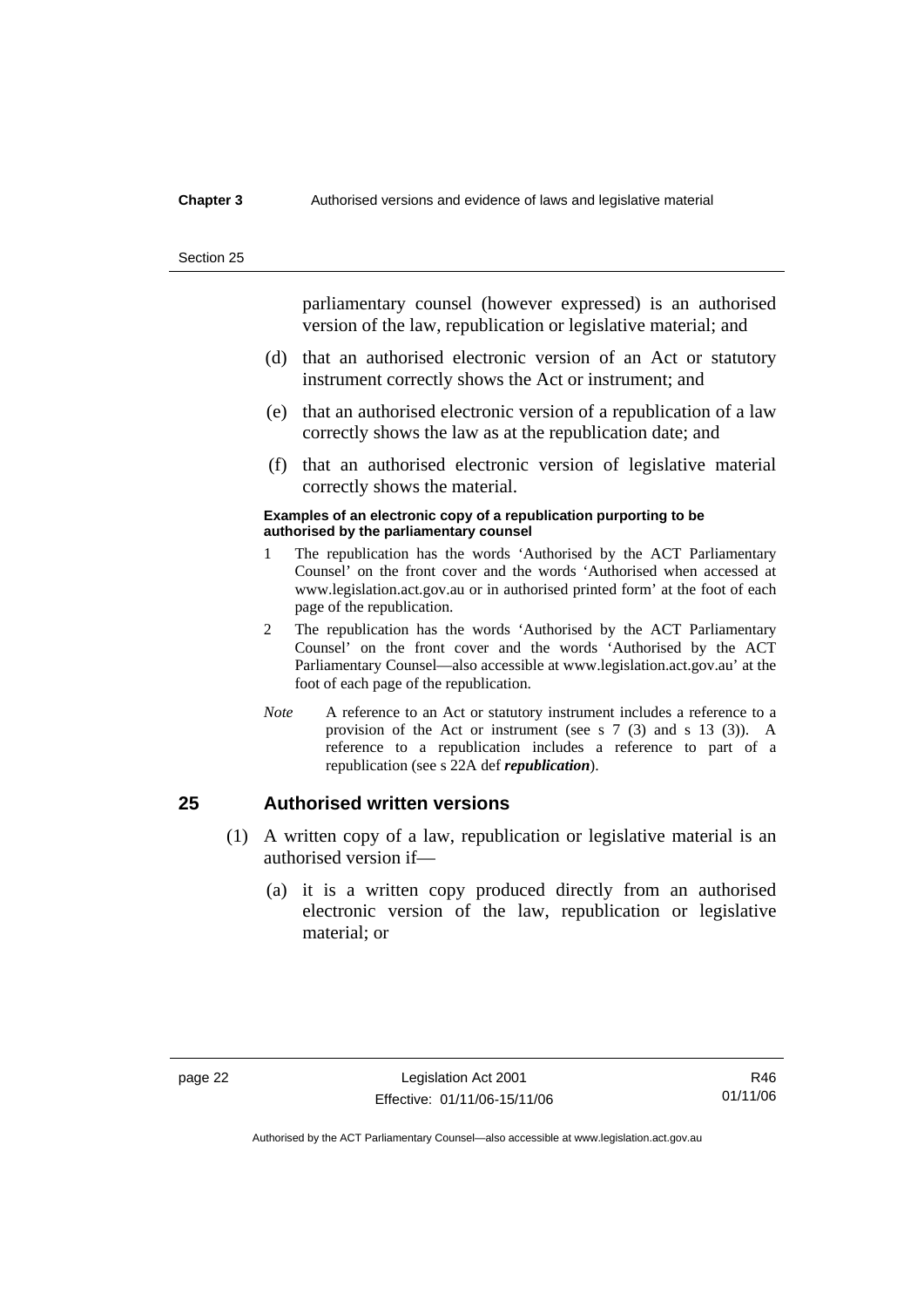(b) it is a written copy of another version of the law, republication or legislative material authorised by the parliamentary counsel.

#### **Example for par (a)**

An authorised electronic version of an Act is downloaded from an approved web site and printed. The printed copy is an authorised written version of the Act.

- *Note* An example is part of the Act, is not exhaustive and may extend, but does not limit, the meaning of the provision in which it appears (see s 126 and s 132).
- (2) It is presumed, unless the contrary is proved—
	- (a) that a written copy of a law, republication or legislative material purporting to be authorised by the parliamentary counsel (however expressed) is an authorised version of the law, republication or legislative material; and
	- (b) that an authorised written version of an Act or statutory instrument correctly shows the Act or instrument; and
	- (c) that an authorised written version of a republication of a law correctly shows the law as at the republication date; and
	- (d) that an authorised written version of legislative material correctly shows the material.

#### **Examples of a written copy of a republication purporting to be authorised by the parliamentary counsel**

- 1 The republication has the words 'Authorised by the ACT Parliamentary Counsel' on the front cover and the words 'Authorised by the parliamentary counsel and printed by authority of the ACT Government' at the foot of each page of the republication.
- 2 The republication has the words 'Authorised by the ACT Parliamentary Counsel and printed by authority of the ACT Government' on the front cover and the words 'Authorised by the ACT Parliamentary Counsel—also accessible at www.legislation.act.gov.au' at the foot of each page of the republication.
- 3 The republication has the words 'Authorised by the ACT Parliamentary Counsel' on the front cover and the words 'Authorised by the ACT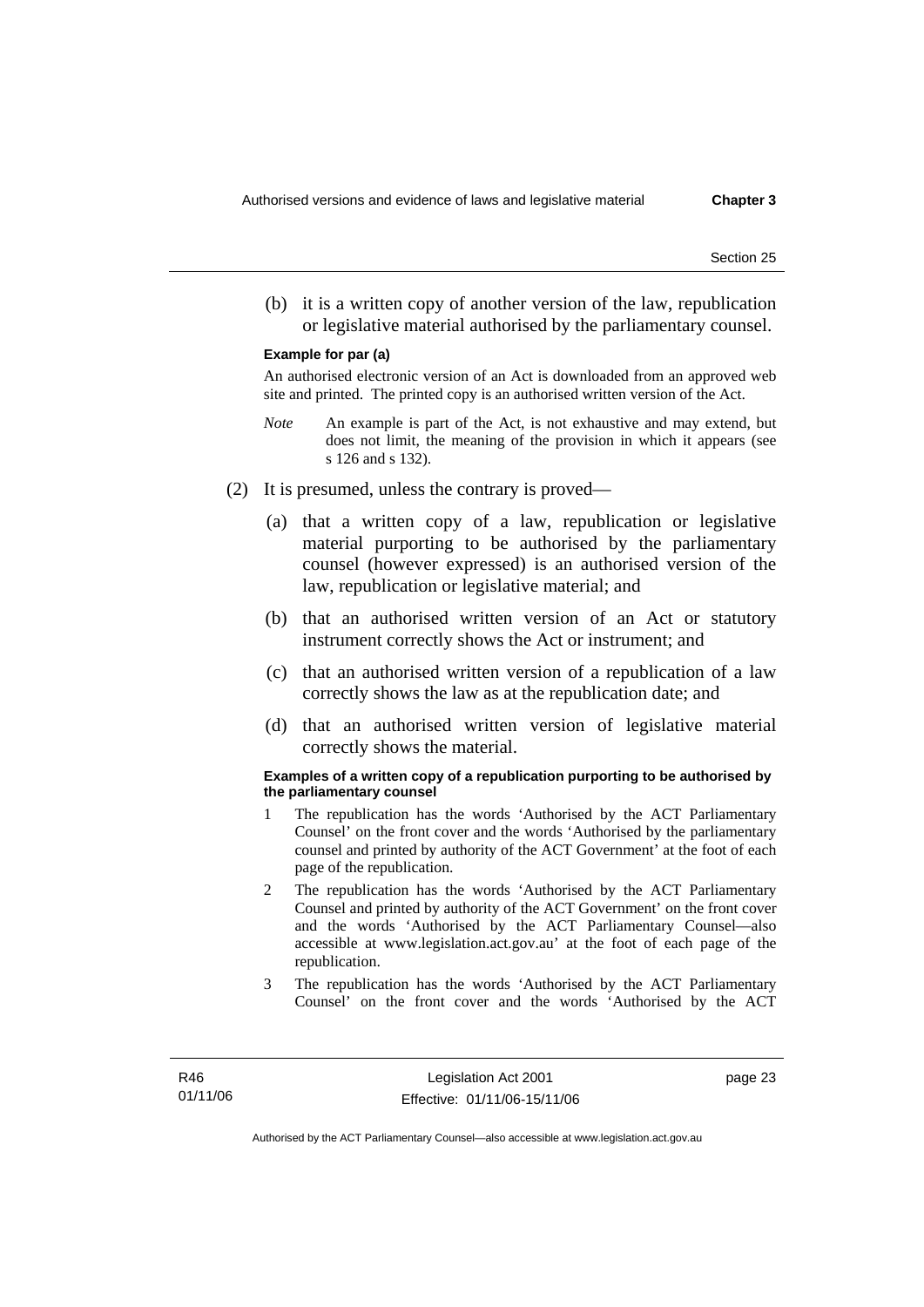#### **Chapter 3** Authorised versions and evidence of laws and legislative material

#### Section 26

Parliamentary Counsel—also accessible at www.legislation.act.gov.au' at the foot of each page of the republication.

*Note* A reference to an Act or statutory instrument includes a reference to a provision of the Act or instrument (see s 7 (3) and s 13 (3)). A reference to a republication includes a reference to part of a republication (see s 22A def *republication*).

### **26 Judicial notice of certain matters**

- (1) Proof is not required about—
	- (a) the passing of a proposed law by the Legislative Assembly or its notification in the register or the gazette; or
	- (b) the making, or notification or publication in the register or the gazette, of a subordinate law, disallowable instrument, notifiable instrument, commencement notice or any other statutory instrument; or
	- (c) the approval (however described) of a statutory instrument by the Executive, a Minister or any other entity; or
	- (d) the provisions of an Act, subordinate law, disallowable instrument, notifiable instrument, commencement notice or any other statutory instrument; or
	- (e) the commencement of an Act, subordinate law, disallowable instrument, notifiable instrument, or any other statutory instrument; or
	- (f) the presentation of a subordinate law, disallowable instrument or any other statutory instrument to the Legislative Assembly; or
	- (g) anything done or not done by or in the Legislative Assembly in relation to a subordinate law, disallowable instrument or any other statutory instrument; or
	- (h) amendments or other changes made under chapter 11 (Republication of Acts and statutory instruments); or

| page 24 | Legislation Act 2001         | R46      |
|---------|------------------------------|----------|
|         | Effective: 01/11/06-15/11/06 | 01/11/06 |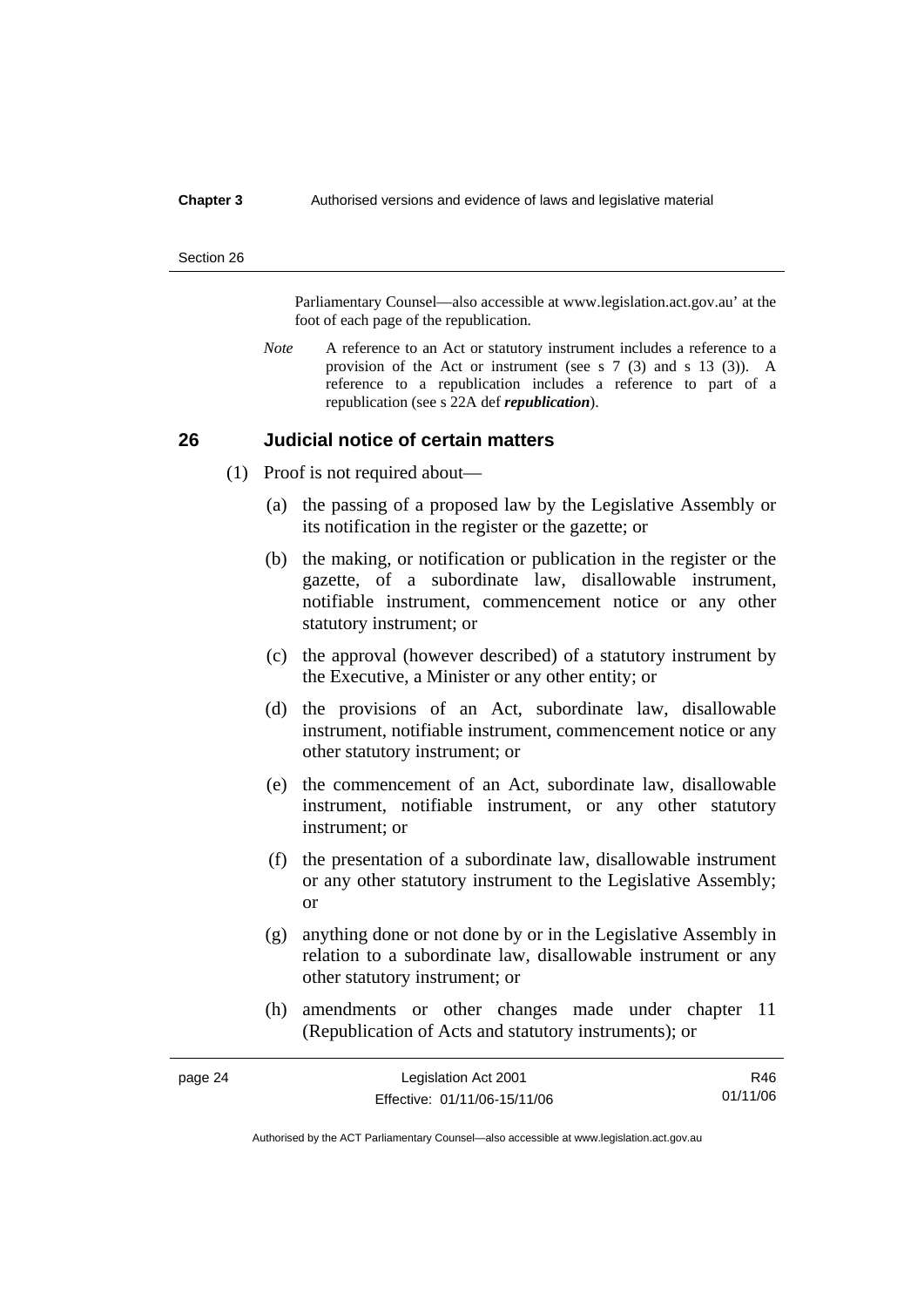- (i) the authorisation of a republication under this Act, the provisions of an authorised republication or the republication date of an authorised republication.
- (2) A court or tribunal may inform itself of anything mentioned in subsection (1) in any way it considers appropriate.

#### **Examples of ways that may be appropriate**

- 1 using a version of an Act downloaded from an approved web site using the internet
- 2 using information obtained from an approved web site using the internet
- 3 using an authorised written version of a republication
- *Note* An example is part of the Act, is not exhaustive and may extend, but does not limit, the meaning of the provision in which it appears (see s 126 and s 132).
- (3) However, the court or tribunal must consider whether the source it intends to use appears to be a reliable source of information.
- (4) For subsection (3), an authorised version of a law, republication or legislative material is a reliable source of information.
- (5) This section does not limit any other law providing how a court or tribunal may be informed about a matter mentioned in subsection  $(1)$ .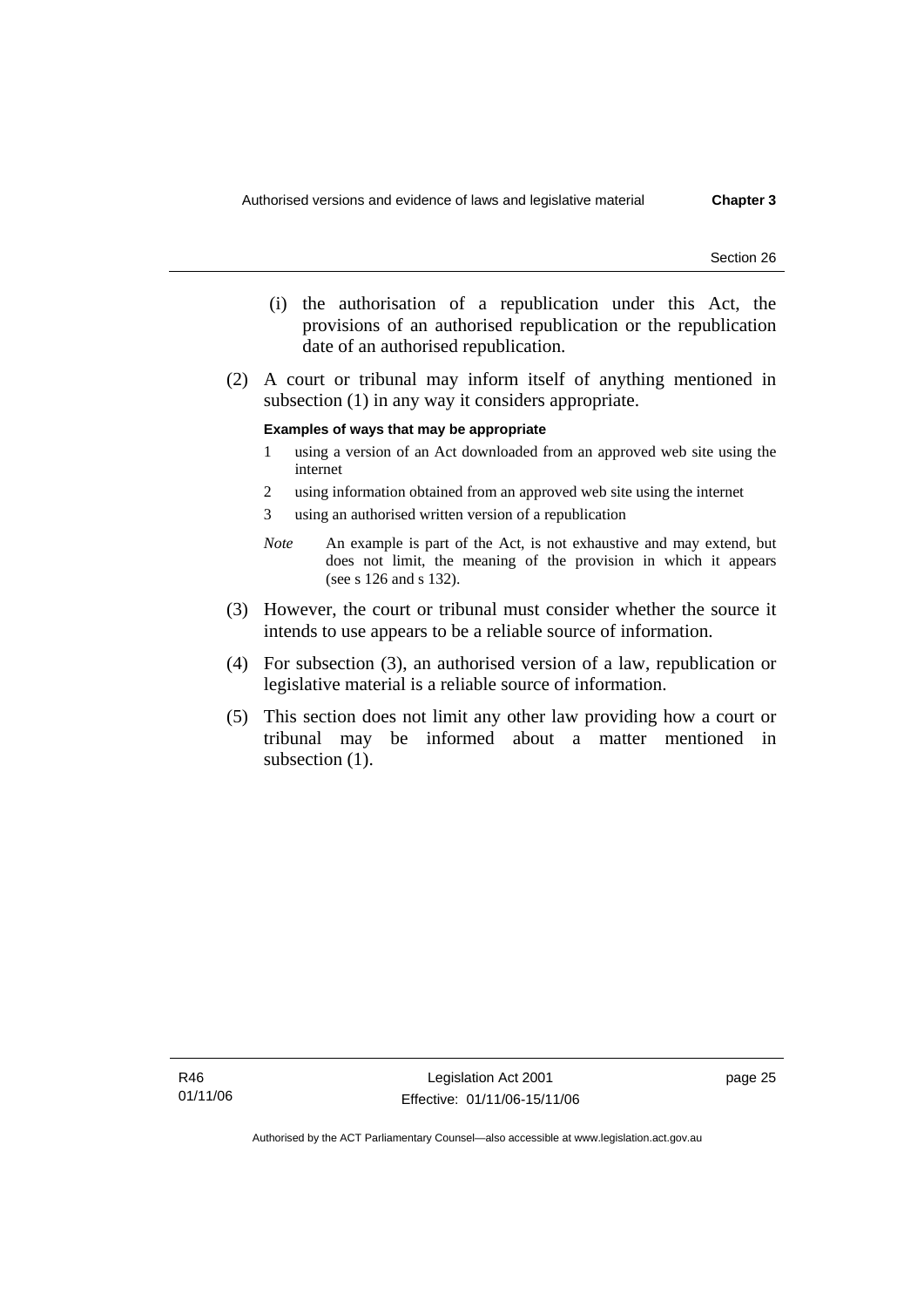# **Chapter 4 Numbering and notification of Acts**

# **27 Numbering of Acts**

The Acts passed in each year are to be numbered as nearly as practicable in the order in which they are passed.

# **28 Notification of Acts**

- (1) If a proposed law is passed by the Legislative Assembly, the Speaker must ask the parliamentary counsel to notify the making of the law.
- (2) If the Speaker asks the parliamentary counsel to notify the making of the proposed law, the parliamentary counsel must—
	- (a) notify the making of the law in the register; or
	- (b) if it is not practicable to notify the making of the proposed law in the register—notify the making of the law in the gazette.
- (3) If the Speaker asks the parliamentary counsel to notify the making of the proposed law on a particular day, the parliamentary counsel must notify the making of the law on that day unless it is impracticable to do so.
- (4) The making of the proposed law is notified in the register by entering in the register—
	- (a) a statement that the law has been passed by the Legislative Assembly; and
	- (b) the text of the law.
- (5) The making of the proposed law is notified in the gazette by—

R46 01/11/06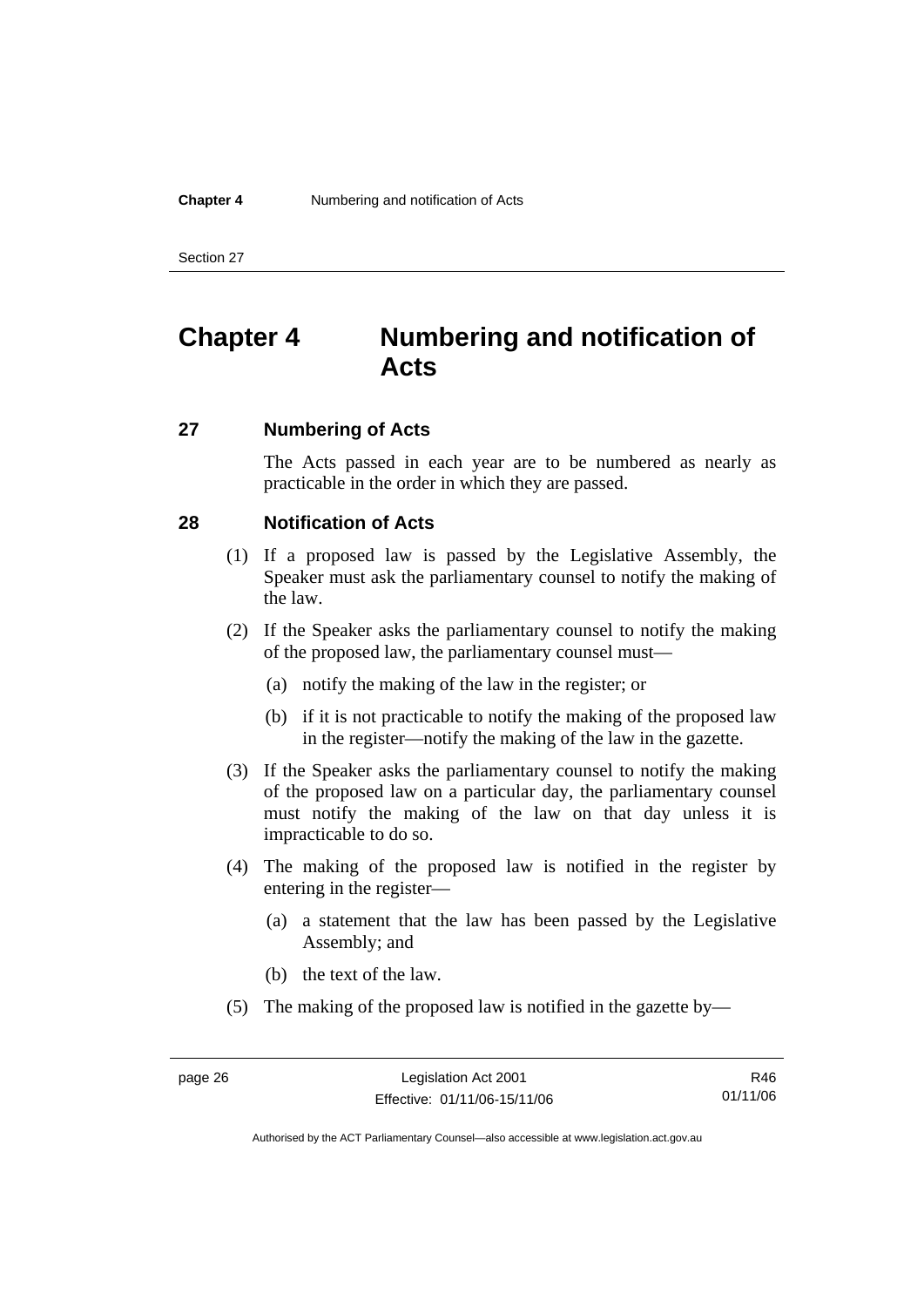| Section 28 |  |
|------------|--|
|            |  |

- (a) publishing the text of the law in the gazette; or
- (b) publishing in the gazette a statement—
	- (i) that the law has been passed by the Legislative Assembly; and
	- (ii) of the place or places where copies of the law can be obtained (whether by purchase or otherwise).
- (6) If the making of the proposed law is notified in the gazette, the parliamentary counsel must enter in the register—
	- (a) a statement that the law has been passed by the Legislative Assembly; and
	- (b) a statement that the law was notified in the gazette on a stated date; and
	- (c) the text of the law.
- (7) If the making of the proposed law is notified in the gazette by publishing the statement mentioned in subsection (5) (b), copies of the law must be available on the day of publication (the *gazette date*), or as soon as practicable after the gazette date, at the place, or each of the places, stated in the gazette.
- (8) If on the gazette date no copies of the law are available at the place, or any of the places, stated in the gazette, the parliamentary counsel must give the Minister a statement—
	- (a) that copies of the law were not available; and
	- (b) explaining why they were not available.
- (9) The Minister must present the statement to the Legislative Assembly not later than 6 sitting days after the gazette date.
- (10) This section is a determinative provision.
	- *Note* See s 5 for the meaning of determinative provisions, and s 6 for their displacement.

| R46      | Legislation Act 2001         | page 27 |
|----------|------------------------------|---------|
| 01/11/06 | Effective: 01/11/06-15/11/06 |         |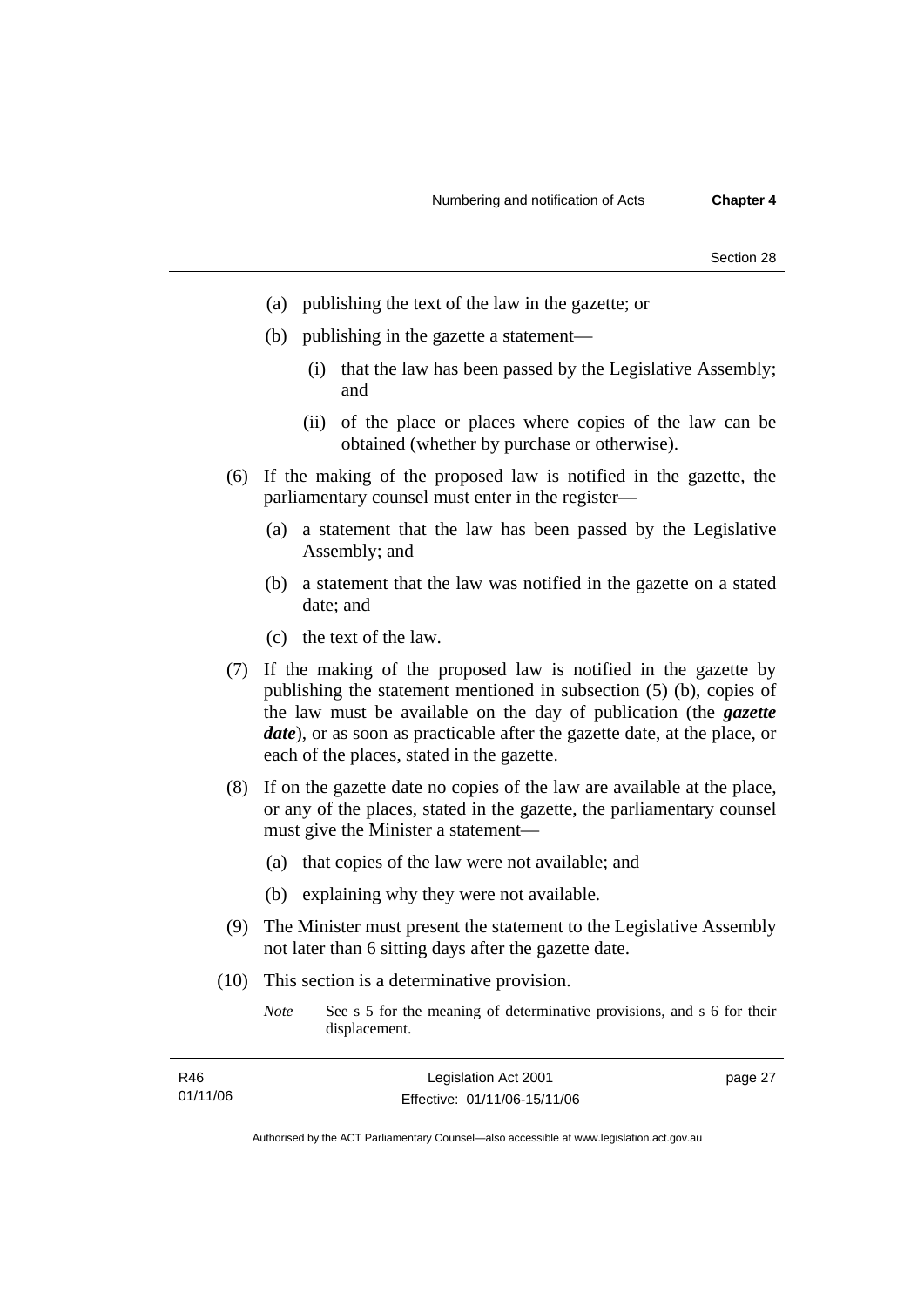### **Chapter 4** Numbering and notification of Acts

### Section 29

# **29 References to** *enactment* **or** *passing* **of Acts**

In an Act or statutory instrument, a reference to the *enactment* or *passing* of an Act is a reference to the making of the Act having been notified in the register or the gazette.

## **30 References to** *notification* **of Acts**

In an Act or statutory instrument, a reference to the *notification* of an Act is a reference to the making of the Act having been notified in the register or the gazette.

page 28 Legislation Act 2001 Effective: 01/11/06-15/11/06

R46 01/11/06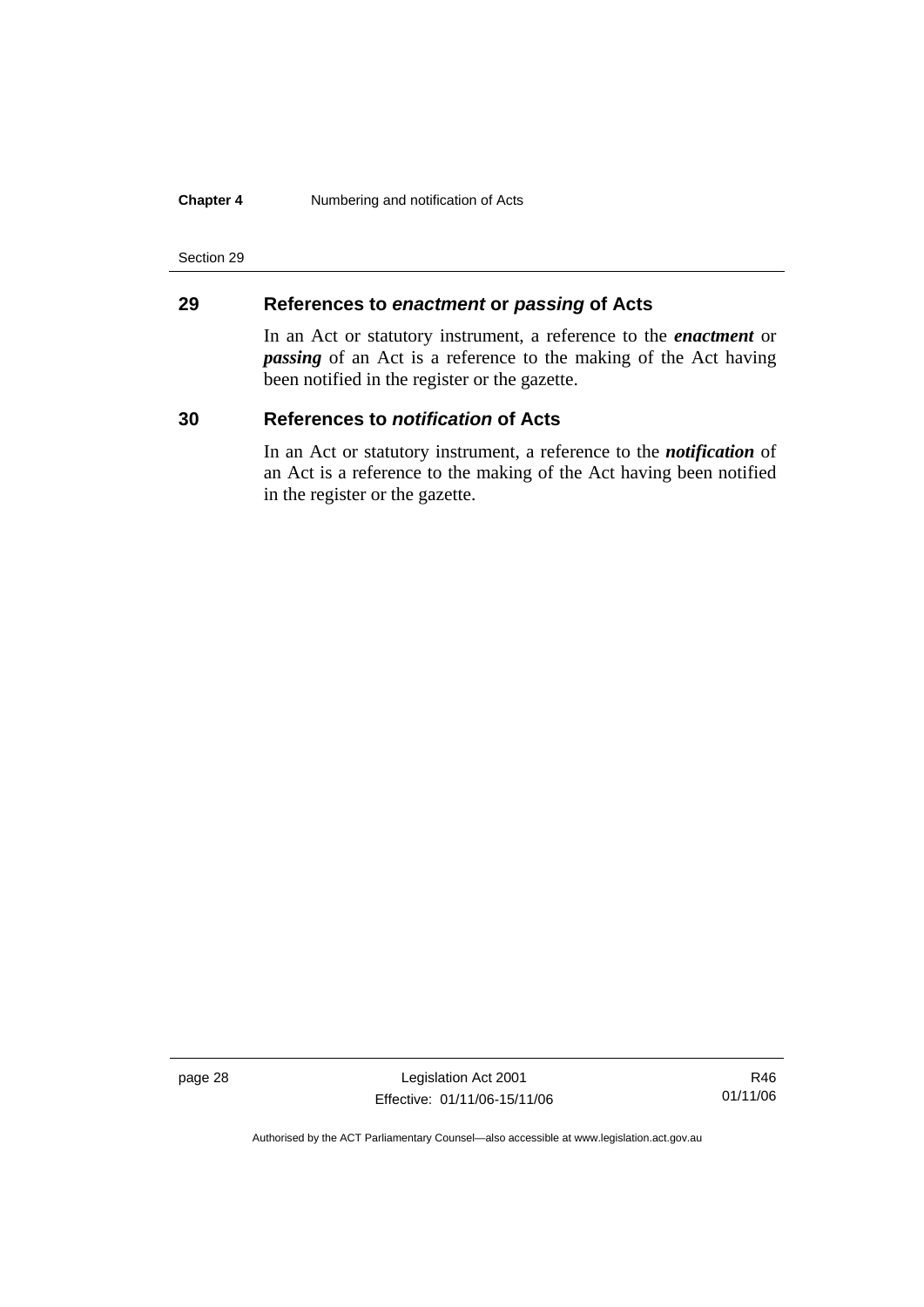# **Chapter 5 Regulatory impact statements for subordinate laws and disallowable instruments**

# **Part 5.1** Preliminary

# **31 Definitions for ch 5**

In this chapter:

*authorising law*, in relation to a proposed subordinate law or disallowable instrument (the *proposed law*), means the Act or statutory instrument (and, if appropriate, the provision of the Act or statutory instrument) under which the proposed law will be made.

*benefits* includes—

- (a) advantages; and
- (b) direct and indirect economic, environmental and social benefits.

*costs* includes—

- (a) burdens and disadvantages; and
- (b) direct and indirect economic, environmental and social costs.

*scrutiny committee principles* means the terms of reference of the Legislative Assembly's Standing Committee on Legal Affairs that apply to subordinate laws and disallowable instruments.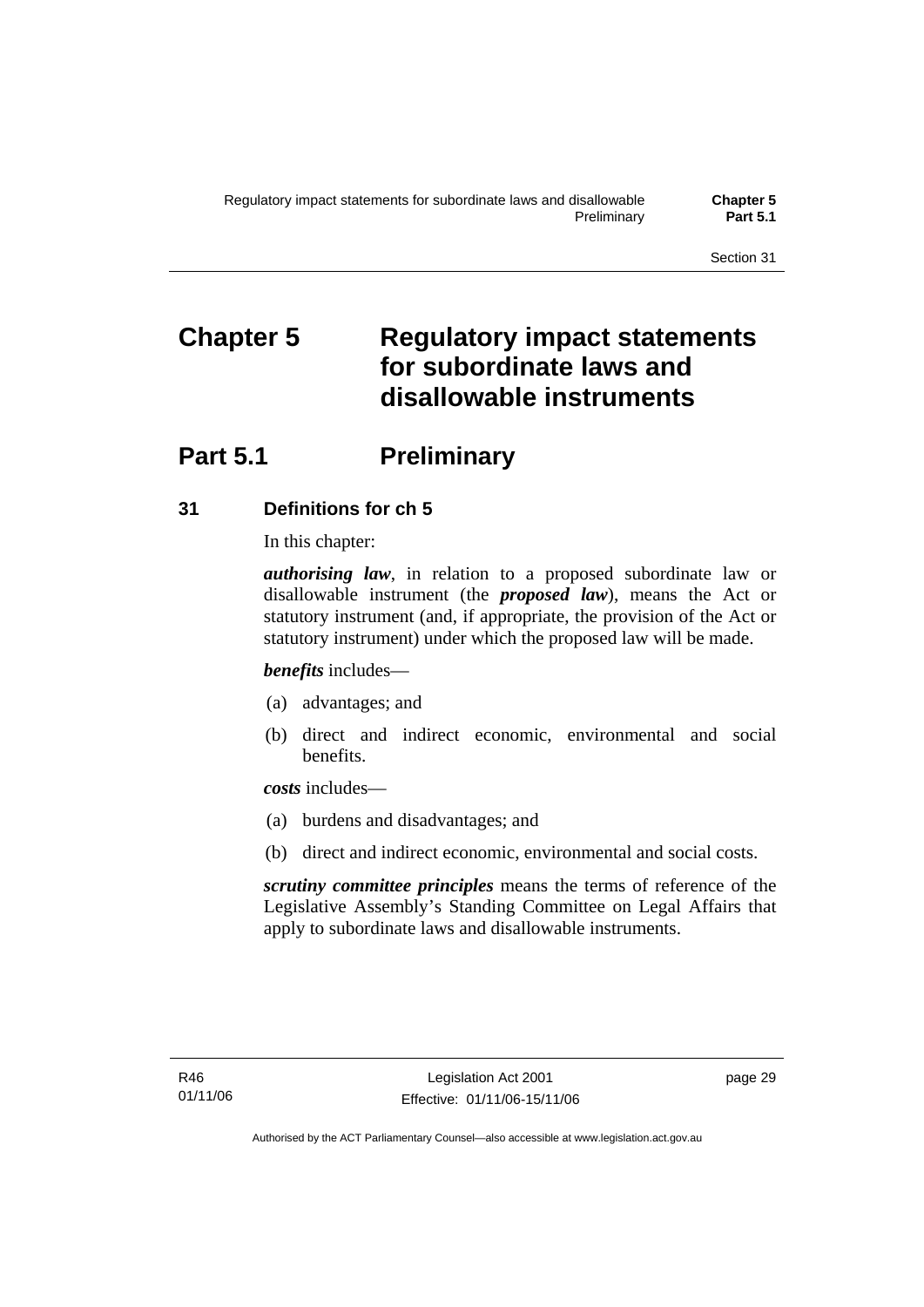# **32 Other publication or consultation requirements not affected**

- (1) Part 5.2 (Requirements for regulatory impact statements) does not affect any requirements in any other territory law for publication or consultation about a proposal to make a subordinate law or disallowable instrument.
- (2) Part 5.2 does not apply to the subordinate law or disallowable instrument if the requirements are of a comparable level to publication and consultation under the part.

# **33 Guidelines about costs of proposed subordinate laws and disallowable instruments**

- (1) The Minister may issue guidelines to be applied in deciding whether a proposed subordinate law or disallowable instrument is, or is not, likely to impose appreciable costs on the community or a part of the community.
- (2) A guideline is a disallowable instrument.
	- *Note* A disallowable instrument must be notified, and presented to the Legislative Assembly, under this Act.

page 30 Legislation Act 2001 Effective: 01/11/06-15/11/06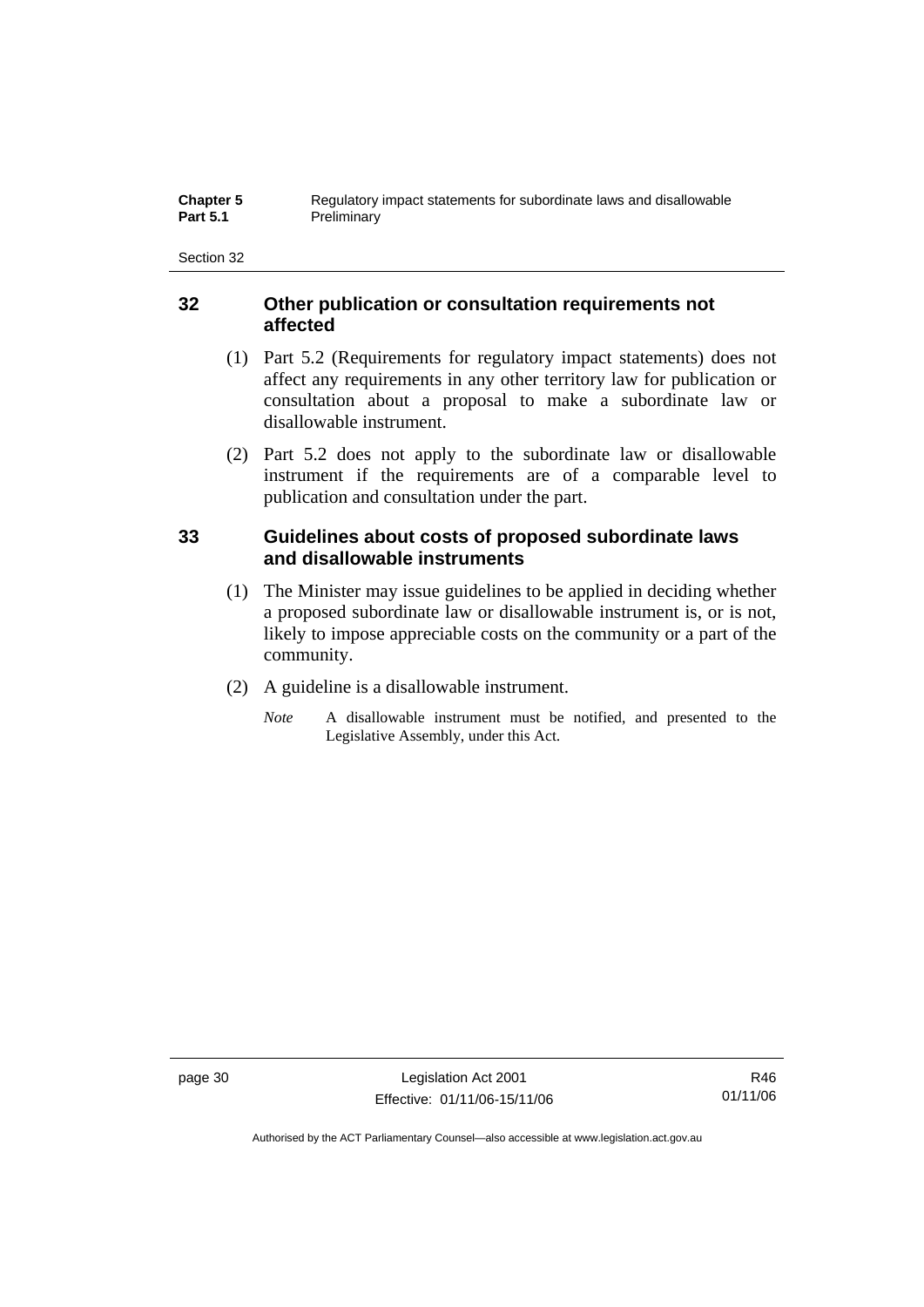# **Part 5.2 Requirements for regulatory impact statements**

# **34 Preparation of regulatory impact statements**

- (1) If a proposed subordinate law or disallowable instrument (the *proposed law*) is likely to impose appreciable costs on the community, or a part of the community, then, before the proposed law is made, the Minister administering the authorising law (the *administering Minister*) must arrange for a regulatory impact statement to be prepared for the proposed law.
- (2) However, this section does not apply to the proposed law if the administering Minister exempts the proposed law from subsection  $(1)$ .
	- *Note* Section 32 and s 36 also state other circumstances when a regulatory impact statement is not required.
- (3) An exemption under subsection (2) (the *RIS exemption*) is a disallowable instrument.
	- *Note* A disallowable instrument must be notified, and presented to the Legislative Assembly, under this Act.
- (4) If the RIS exemption is disallowed under this Act after the proposed law has been made, the administering Minister must arrange for a regulatory impact statement to be prepared for the subordinate law or disallowable instrument.
- (5) The regulatory impact statement prepared under subsection (4) must be presented to the Legislative Assembly not later than 5 sitting days after the day the RIS exemption is disallowed.
- (6) This chapter (other than section 37 (When must regulatory impact statement be presented?)) applies to the law as if the law were a proposed subordinate law or disallowable instrument.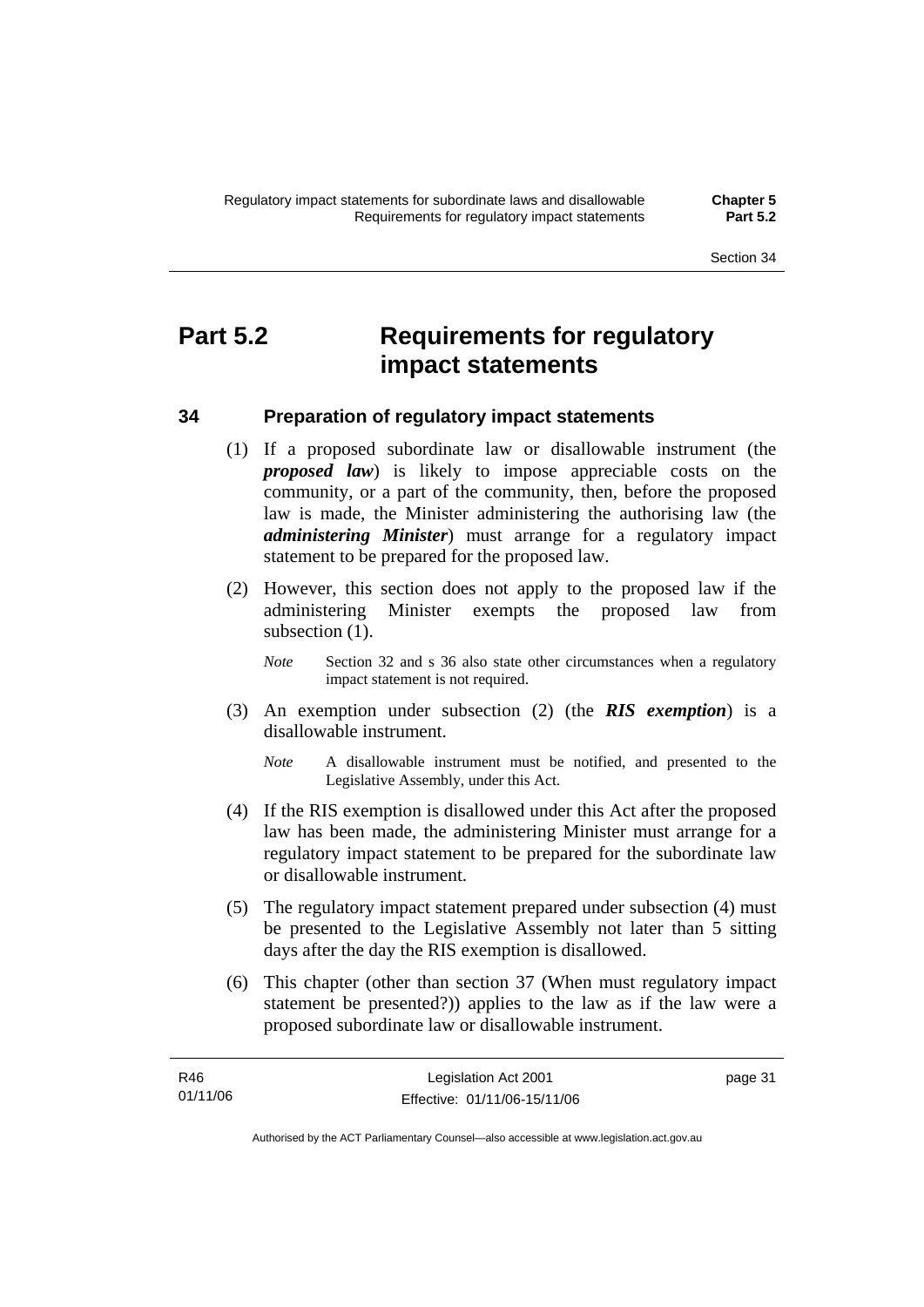### **Chapter 5** Regulatory impact statements for subordinate laws and disallowable<br>**Part 5.2** Requirements for requlatory impact statements Requirements for regulatory impact statements

Section 35

# **35 Content of regulatory impact statements**

A regulatory impact statement for a proposed subordinate law or disallowable instrument (the *proposed law*) must include the following information about the proposed law in clear and precise language:

- (a) the authorising law;
- (b) a brief statement of the policy objectives of the proposed law and the reasons for them;
- (c) a brief statement of the way the policy objectives will be achieved by the proposed law and why this way of achieving them is reasonable and appropriate;
- (d) a brief explanation of how the proposed law is consistent with the policy objectives of the authorising law;
- (e) if the proposed law is inconsistent with the policy objectives of another territory law—
	- (i) a brief explanation of the relationship with the other law; and
	- (ii) a brief explanation for the inconsistency;
- (f) if appropriate, a brief statement of any reasonable alternative way of achieving the policy objectives (including the option of not making a subordinate law or disallowable instrument) and why the alternative was rejected;
- (g) a brief assessment of the benefits and costs of implementing the proposed law that—
	- (i) if practicable and appropriate, quantifies the benefits and costs; and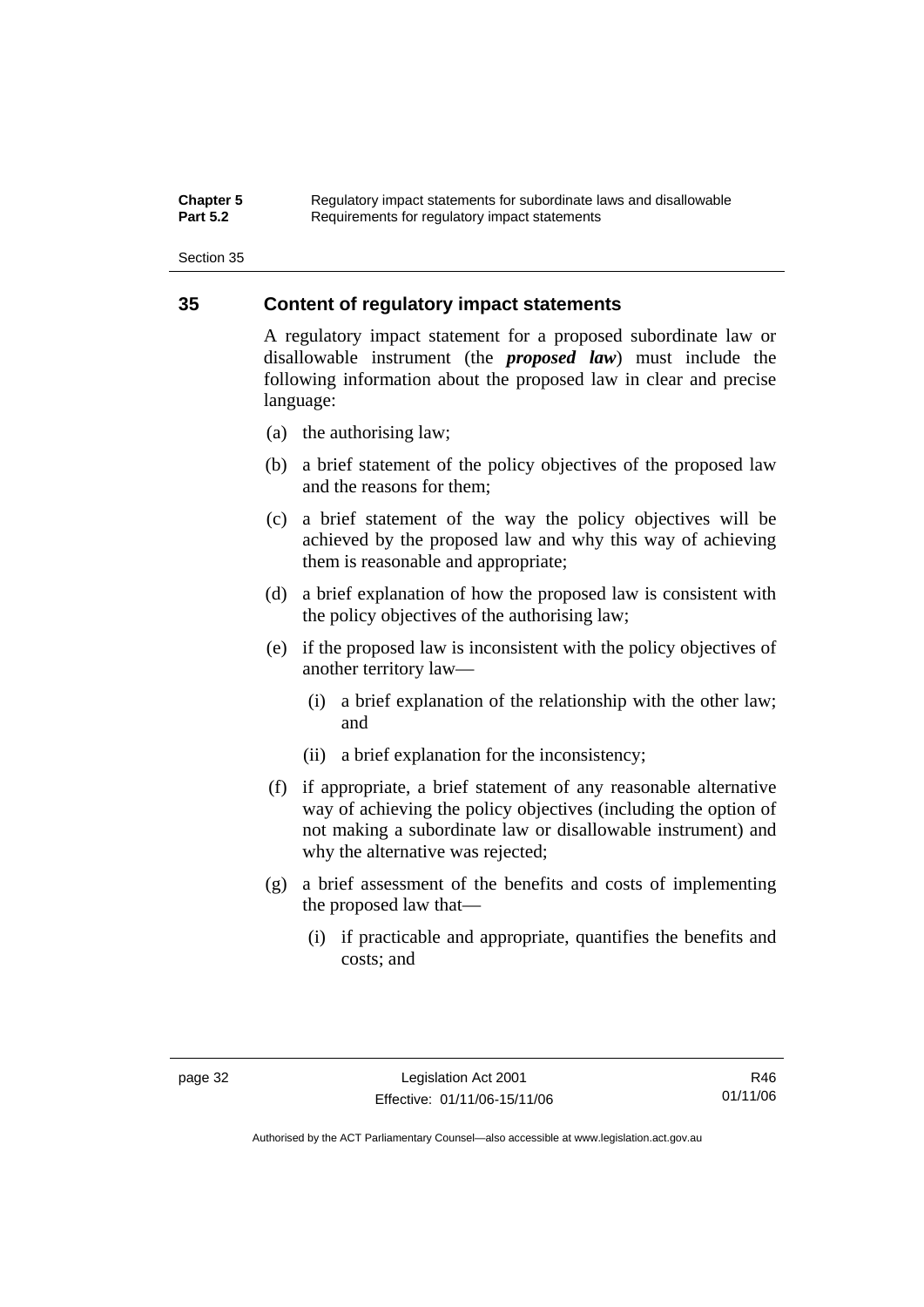- (ii) includes a comparison of the benefits and costs with the benefits and costs of any reasonable alternative way of achieving the policy objectives stated under paragraph (f);
- (h) a brief assessment of the consistency of the proposed law with the scrutiny committee principles and, if it is inconsistent with the principles, the reasons for the inconsistency.

# **36 When is preparation of regulatory impact statement unnecessary?**

- (1) A regulatory impact statement need not be prepared for a proposed subordinate law or disallowable instrument (the *proposed law*) if the proposed law only provides for, or to the extent it only provides for, any of the following:
	- (a) a matter that is not of a legislative nature, including, for example, a matter of a machinery, administrative, drafting or formal nature;
	- (b) a matter that does not operate to the disadvantage of anyone (other than the Territory or a territory authority or instrumentality) by—
		- (i) adversely affecting the person's rights; or
		- (ii) imposing liabilities on the person;
	- (c) an amendment of a territory law to take account of current legislative drafting practice;
	- (d) the commencement of an Act or statutory instrument;

*Note* A reference to an Act or statutory instrument includes a reference to a provision of the Act or instrument (see s 7 and s 13).

 (e) an amendment of a territory law that does not fundamentally affect the law's application or operation;

page 33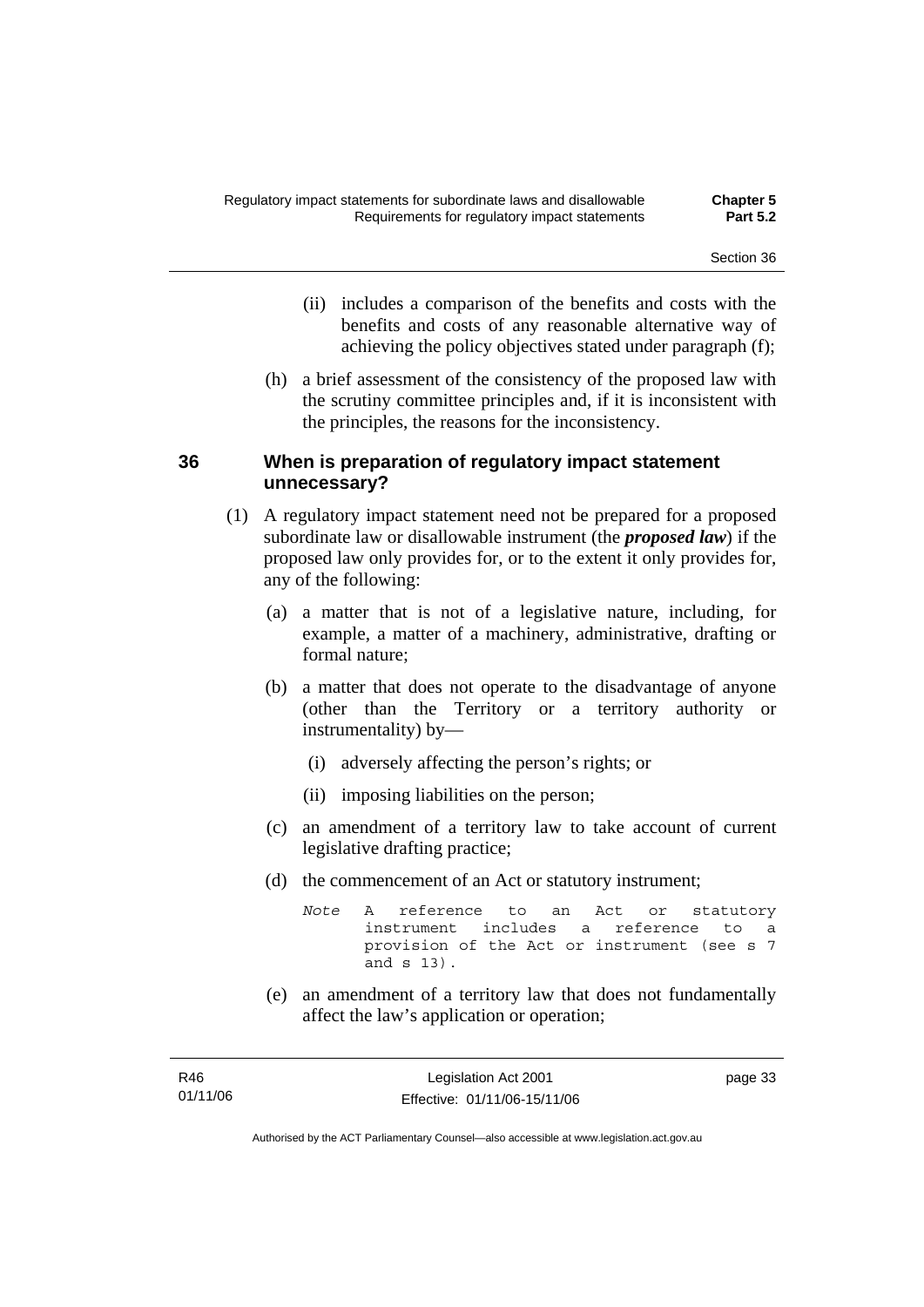| <b>Chapter 5</b> | Regulatory impact statements for subordinate laws and disallowable |
|------------------|--------------------------------------------------------------------|
| <b>Part 5.2</b>  | Requirements for regulatory impact statements                      |

- (f) a matter of a transitional character;
- (g) a matter arising under a territory law that is part of a uniform scheme of legislation or complementary with legislation of the Commonwealth, a State or New Zealand;
- (h) a matter involving the adoption of an Australian or international protocol, standard, code, or intergovernmental agreement or instrument, if an assessment of the benefits and costs has already been made and the assessment was made for, or is relevant to, the ACT;
- (i) a proposal to make, amend or repeal rules of court;
- (j) a matter advance notice of which would enable someone to gain unfair advantage;
- (k) an amendment of a fee, charge or tax consistent with announced government policy.
- (2) A regulatory impact statement also need not be prepared for the proposed law if, or to the extent that, it would be against the public interest because of the nature of the proposed law or the circumstances in which it is made.

### **Example**

A law may need to be made urgently for controlling the spread of a disease or dealing with another urgent situation.

- *Note 1* An example is part of the Act, is not exhaustive and may extend, but does not limit, the meaning of the provision in which it appears (see this Act, s 126 and s 132).
- *Note* 2 Section 32 and s 34 also state other circumstances when a regulatory impact statement is not required.

# **37 When must regulatory impact statement be presented?**

 (1) This section applies if a regulatory impact statement for a proposed subordinate law or disallowable instrument (the *proposed law*) has been prepared and the proposed law is made.

| page 34 | Legislation Act 2001 |
|---------|----------------------|
|         | $TH_{2}$             |

R46 01/11/06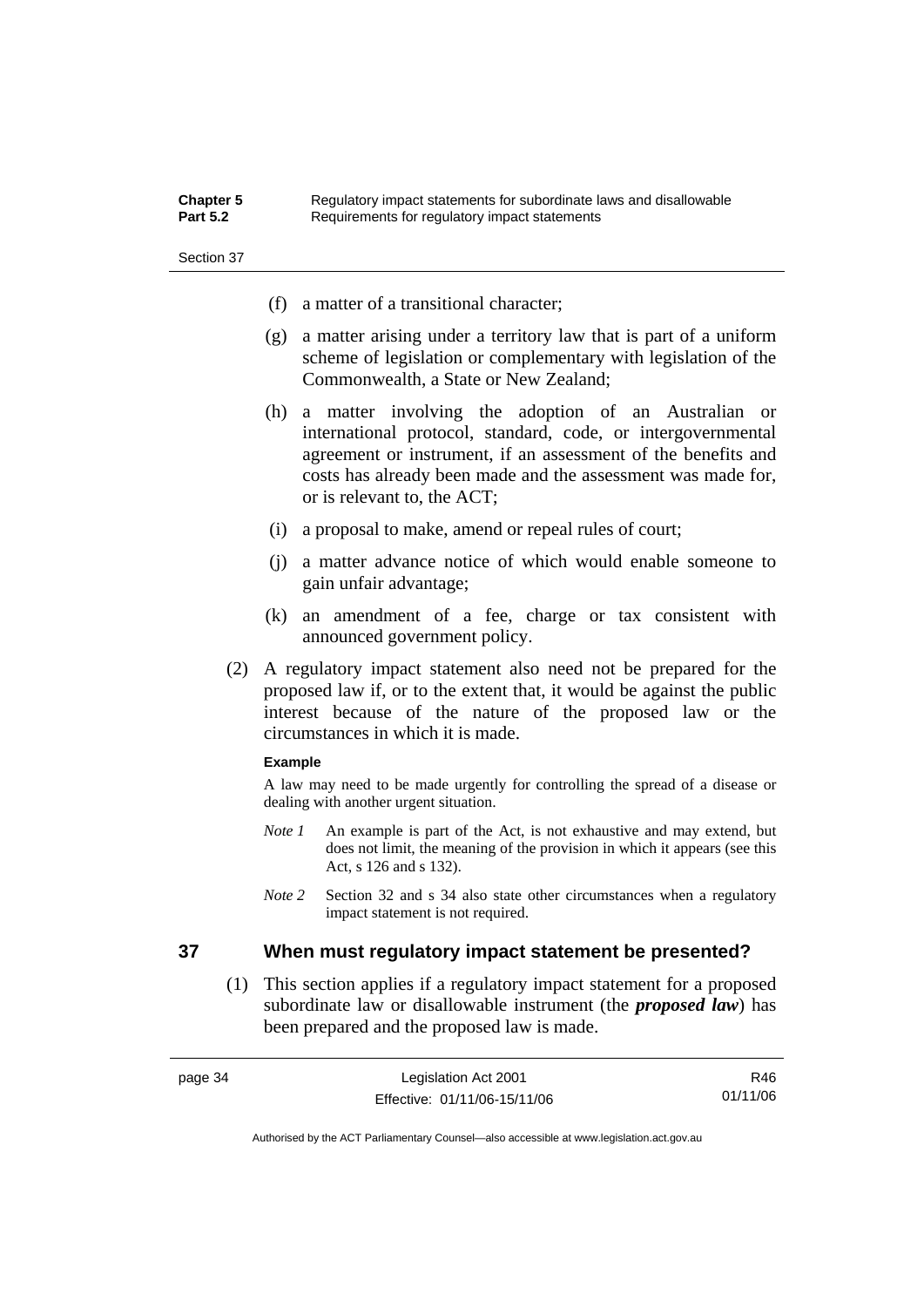| Regulatory impact statements for subordinate laws and disallowable<br>Requirements for regulatory impact statements | <b>Chapter 5</b><br><b>Part 5.2</b> |
|---------------------------------------------------------------------------------------------------------------------|-------------------------------------|
|                                                                                                                     |                                     |

 (2) The statement must be presented to the Legislative Assembly with the subordinate law or disallowable instrument.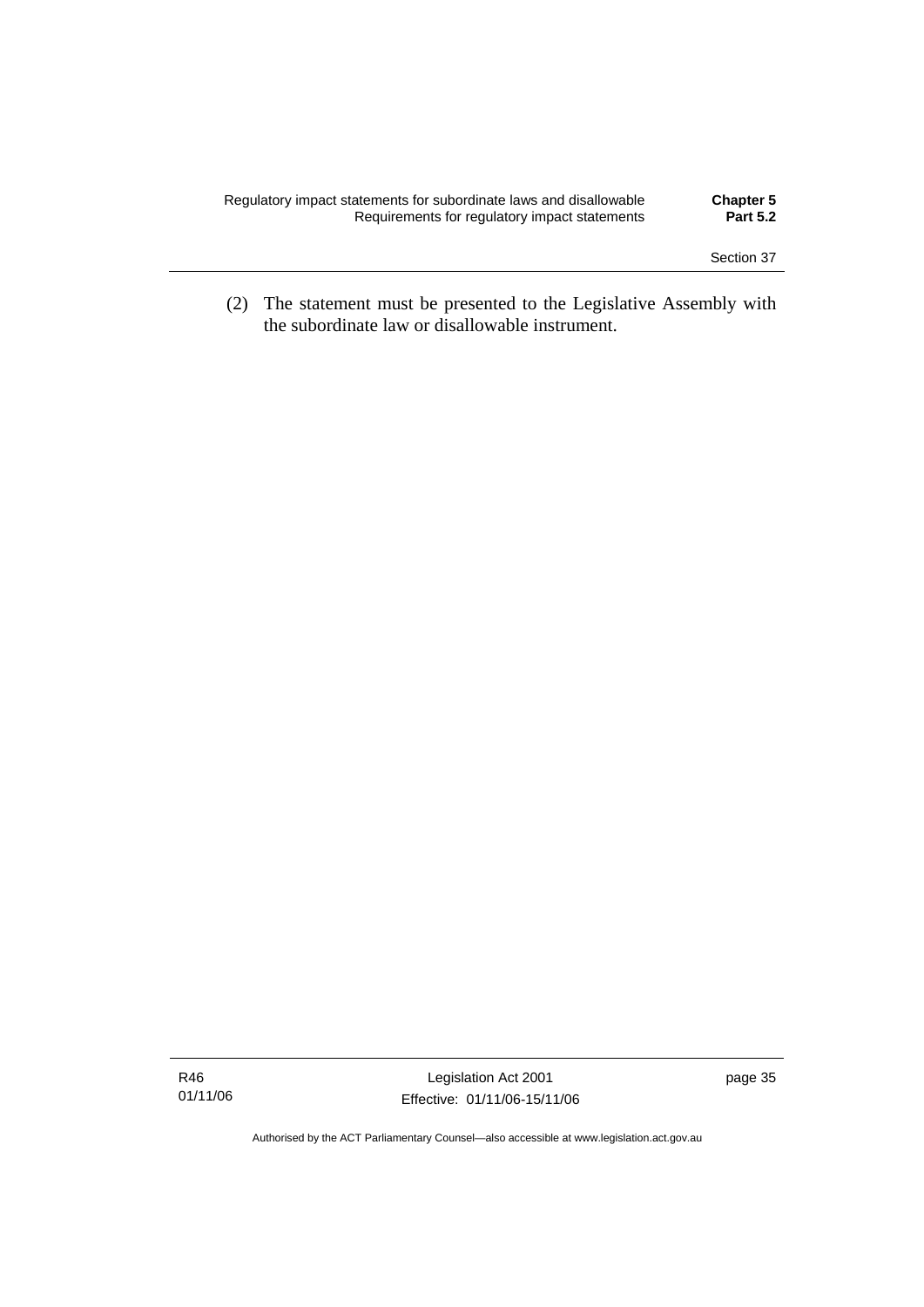**Chapter 5** Regulatory impact statements for subordinate laws and disallowable<br>**Part 5.3** Failure to comply with requirements for requilatory impact statements Failure to comply with requirements for regulatory impact statements

Section 38

# **Part 5.3 Failure to comply with requirements for regulatory impact statements**

# **38 Effect of failure to comply with pt 5.2**

- (1) Failure to comply with part 5.2 (Requirements for regulatory impact statements) in relation to a subordinate law or disallowable instrument (the *law*) does not—
	- (a) affect the law's validity; or
	- (b) create rights or impose legally enforceable obligations on the Territory, a Minister or anyone else.
- (2) In addition, a decision made, or appearing to be made, under part 5.2 is final and conclusive.
- (3) In this section:

*decision* includes—

- (a) conduct engaged in to make a decision; and
- (b) conduct related to making a decision; and
- (c) failure to make a decision.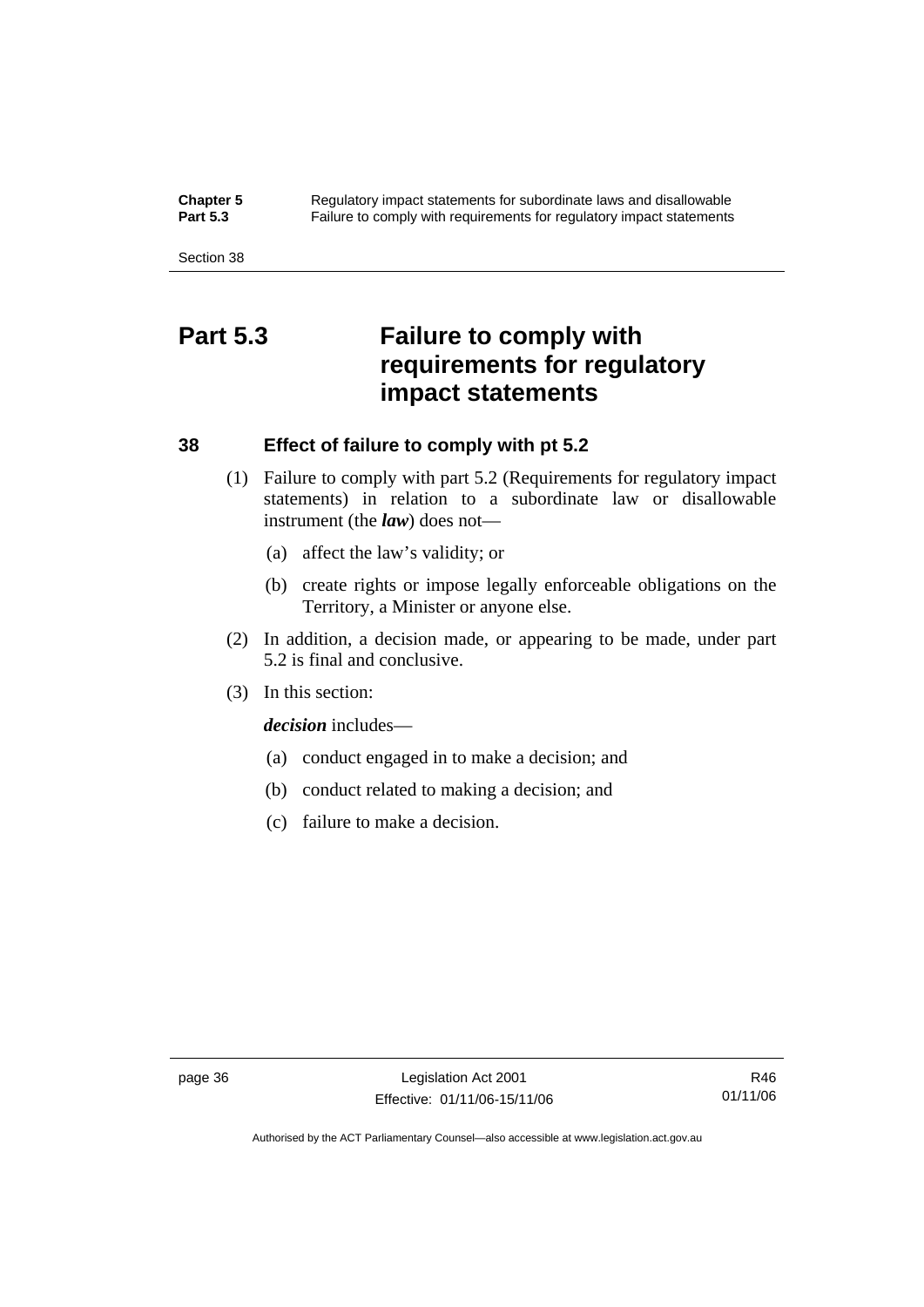# **Chapter 6 Making, notification and numbering of statutory instruments**

# **Part 6.1 General**

# **39 Meaning of** *matter* **in ch 6**

In this chapter:

*matter*, in relation to a statutory instrument, includes circumstance, person, place and purpose.

# **40 Presumption of validity**

It is presumed, unless the contrary is proved, that all conditions and steps required for the making of a statutory instrument have been satisfied and carried out.

# **41 Making of certain statutory instruments by Executive**

- (1) This section applies if an Act authorises or requires the Executive to make a subordinate law or disallowable instrument.
- (2) The subordinate law or disallowable instrument is taken to be made by the Executive if—
	- (a) it is signed by 2 or more Ministers who are members of the Executive; and
	- (b) 1 of the signing Ministers is the responsible Minister.
- (3) A subordinate law or disallowable instrument made in accordance with subsection (2) is taken to be made when it is signed by the second Minister signing.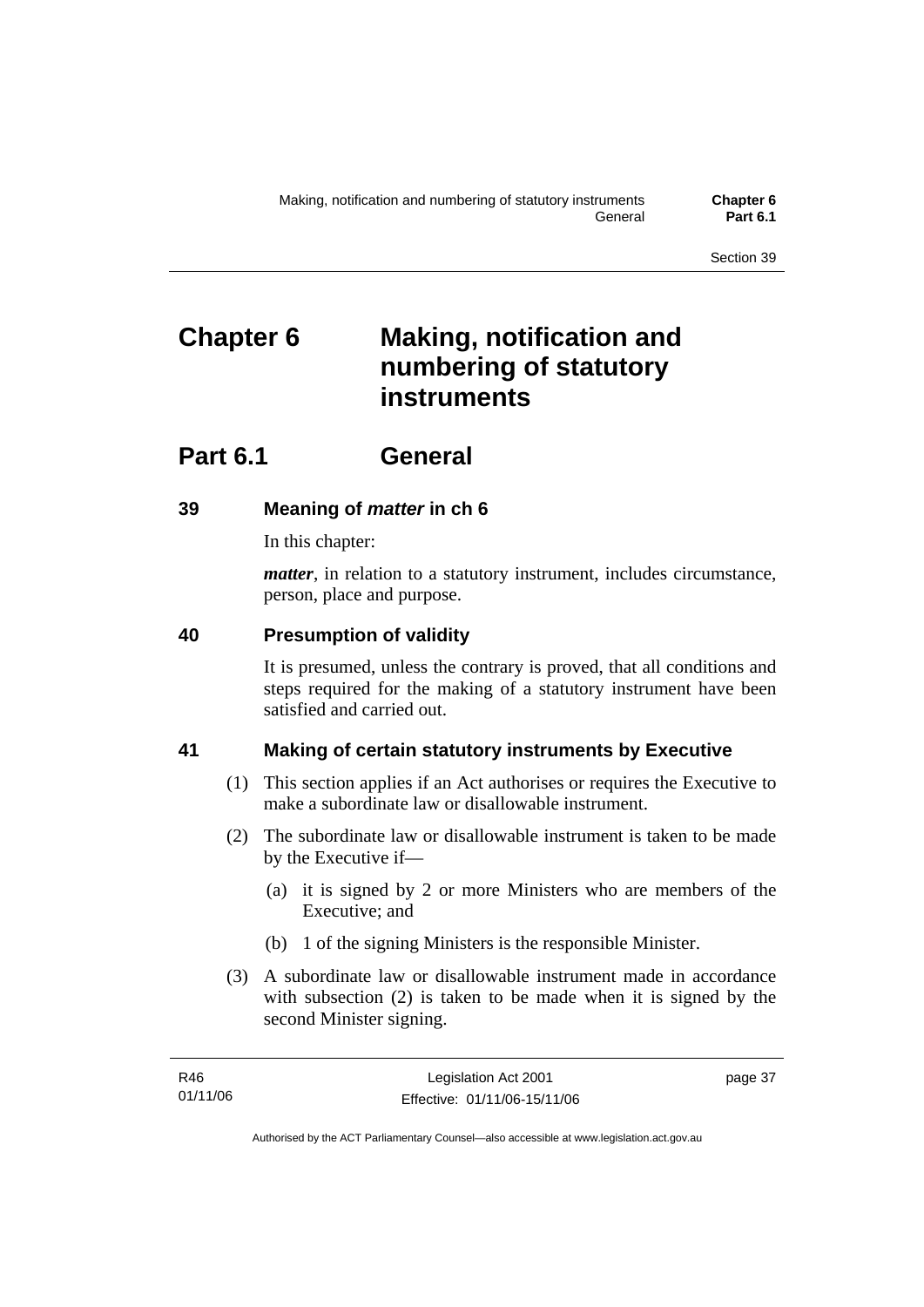| Chapter 6       | Making, notification and numbering of statutory instruments |
|-----------------|-------------------------------------------------------------|
| <b>Part 6.1</b> | General                                                     |

- (4) Subsection (2) (b) does not apply if the responsible Minister cannot sign because he or she is absent from the ACT, ill or on leave.
- (5) In this section:

*responsible Minister* means—

- (a) the Minister for the time being administering the Act; or
- (b) if, for the time being, different Ministers administer the Act in relation to different matters—
	- (i) if only 1 Minister administers the Act in relation to the relevant matter—that Minister; or
	- (ii) if 2 or more Ministers administer the Act in relation to the relevant matter—any of the Ministers; or
	- (iii) if subparagraph (ii) does not apply and, for the time being, 2 or more Ministers administer the Act—any of the Ministers;

but does not include a Minister for the time being acting on behalf of the Minister or 2 or more Ministers.

page 38 Legislation Act 2001 Effective: 01/11/06-15/11/06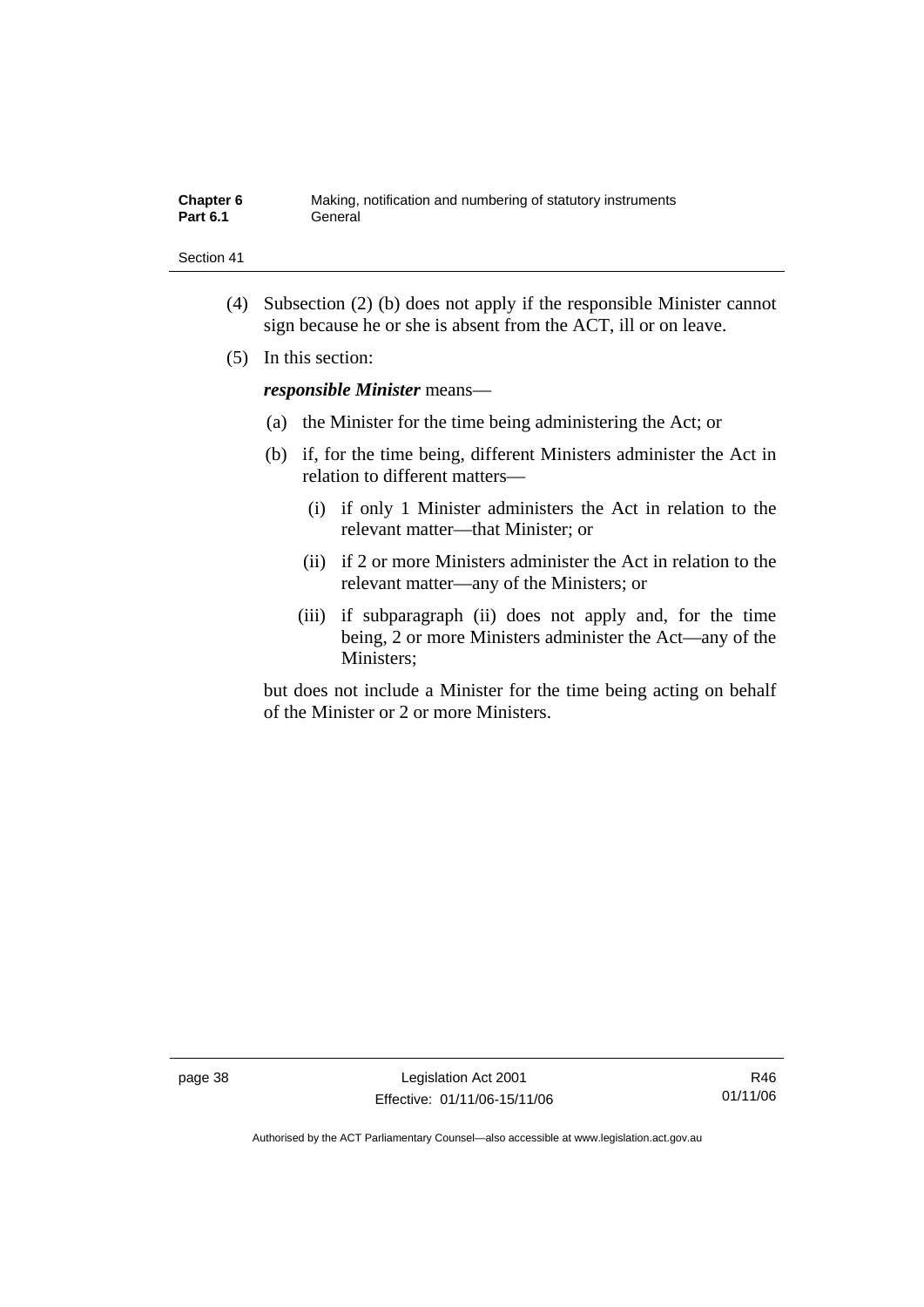# **Part 6.2 Making of statutory instruments generally**

# **U 42 Power to make statutory instruments**

 (1) If an Act or statutory instrument gives a power that can be exercised by making an instrument, the Act or statutory instrument gives power to make the instrument.

#### **Example**

An Act gives a Minister power to approve codes of practice, but does not require the approval to be in writing or to be given by a particular instrument. The power can be exercised by giving a written approval. The Act, therefore, gives power to make an instrument, namely, a written approval.

- *Note* An example is part of the Act, is not exhaustive and may extend, but does not limit, the meaning of the provision in which it appears (see s 126 and s 132).
- (2) If an Act or statutory instrument gives power to make an instrument that would be a registrable instrument, the power can only be exercised by making an instrument.

#### **Examples**

See examples to section 56 (3) and section 255 (3).

- (3) If an Act or statutory instrument gives power to make an instrument, the power may be exercised from time to time.
- (4) This section is a determinative provision.
	- *Note* See s 5 for the meaning of determinative provisions, and s 6 for their displacement.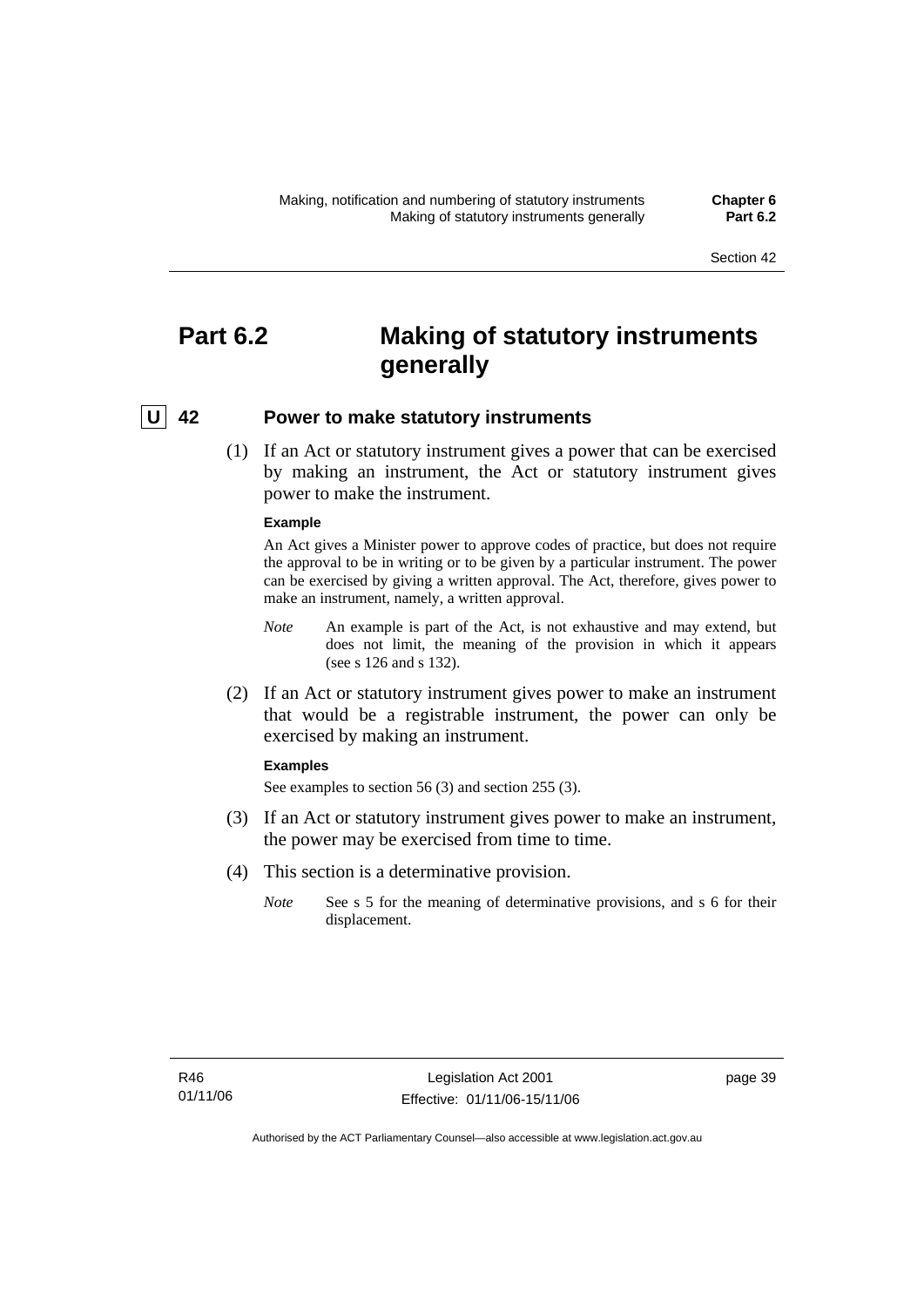| Chapter 6       | Making, notification and numbering of statutory instruments |
|-----------------|-------------------------------------------------------------|
| <b>Part 6.2</b> | Making of statutory instruments generally                   |

# **43 Statutory instruments to be interpreted not to exceed powers under authorising law**

- (1) A statutory instrument is to be interpreted as operating to the full extent of, but not to exceed, the power given by the Act or statutory instrument under which it is made (the *authorising law*).
- (2) Without limiting subsection (1), if a provision of a statutory instrument would, apart from this section, be interpreted as exceeding power—
	- (a) the provision is valid to the extent to which it does not exceed power; and
	- (b) the remainder of the instrument is not affected.

#### **Example 1**

The *Agriculture Services Determination* 2001, part 4 exceeds the determination– making power given by the *Agriculture Services Act 2000* (hypothetical). The other provisions of the determination are within power.

The determination (apart from part 4) operates effectively. Part 4 is treated as if it did not form part of the determination and is disregarded.

*Note to example 1* The kind of interpretation indicated in example 1 is known as a divisible interpretation of the determination.

#### **Example 2**

The *Goats Regulation 2001* (hypothetical) is made under the *Goats Act 2001*. The *Goats Regulation 2001*, section 39 seeks to impose rules about the care of 'animals', but the Act only gives power to make regulations about goats.

Section 39 is read restrictively ('read down') as if it mentioned goats. In other words, the section is effective but treated as if it applied only to goats.

*Note to example 2* The kind of interpretation indicated in example 2 is known as a distributive interpretation of the regulation.

#### **Example 3**

The *Wombat Protection Act 2003* (hypothetical) provides that the Minister may appoint a Wombat Advocate. The instrument making the appointment states that the appointment is for 5 years, but the maximum term of appointment authorised under the Act is 4 years.

page 40 Legislation Act 2001 Effective: 01/11/06-15/11/06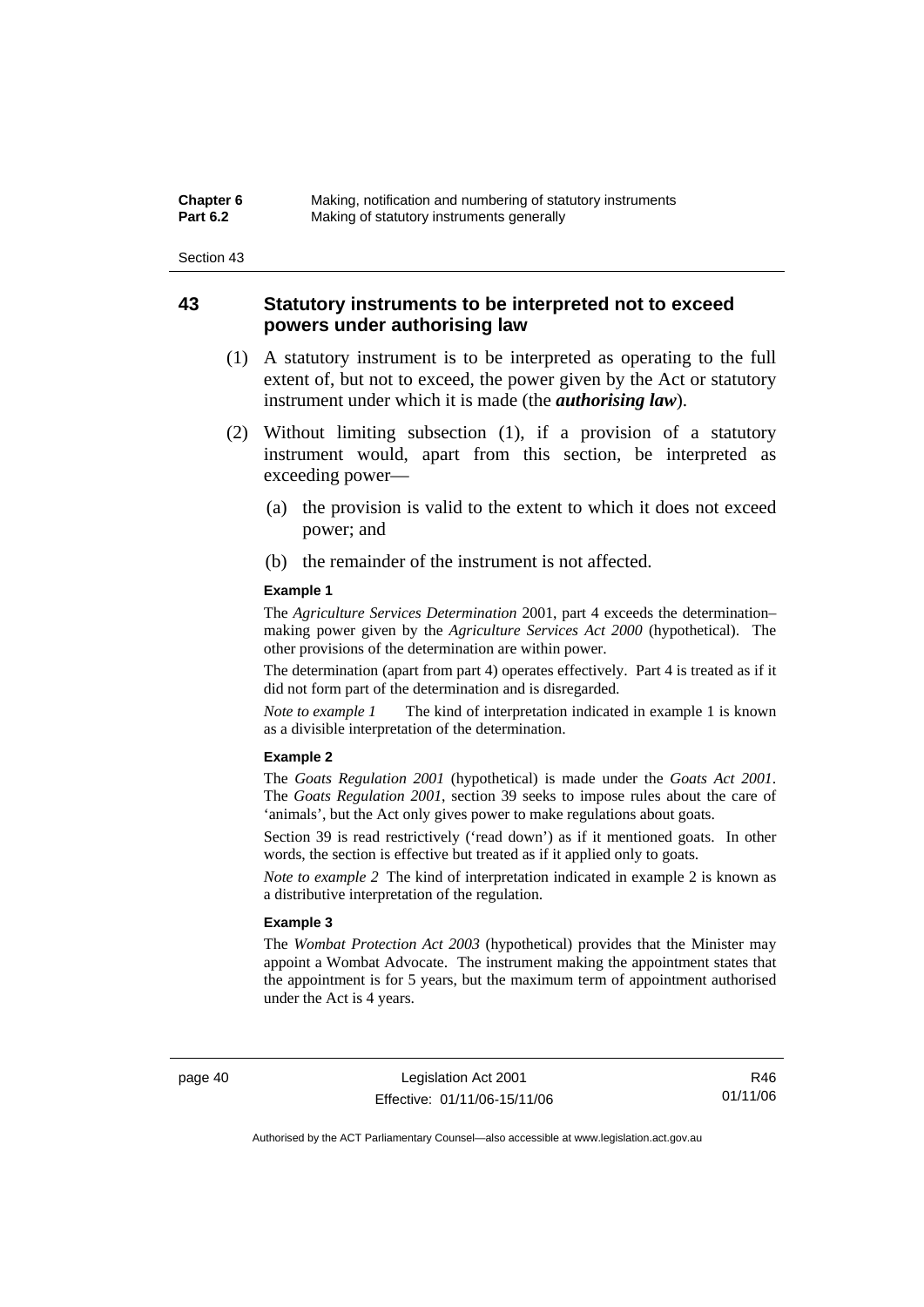The instrument is read restrictively ('read down') as if it referred to 4 years. In other words, the instrument is effective but the appointment is only valid for 4 years.

*Note to example 3* The kind of interpretation indicated in example 3 is known as a distributive interpretation of the instrument.

- *Note* An example is part of the Act, is not exhaustive and may extend, but does not limit, the meaning of the provision in which it appears (see s 126 and s 132).
- (3) Without limiting subsection (1), if the application of a provision of a statutory instrument to a matter would, apart from this section, be interpreted as exceeding power, the provision's application to other matters is not affected.

### **Example**

The *Community Safety Order 2001* is expressed to apply to all members of the community without qualification although it is in fact made under the *Building Industry (Safety) Act 2000* (hypothetical). That Act is restricted in its operation to the building industry. The order is cast in such wide terms that it cannot be interpreted divisibly or distributively. However, the order applies to entities such as XYZ Constructions Pty Ltd because it is a company in the construction industry.

- (4) This section is in addition to any provision of the statutory instrument or authorising law.
- (5) This section is a determinative provision.
	- *Note* See s 5 for the meaning of determinative provisions, and s 6 for their displacement.

# **44 Power to make statutory instruments for Act etc**

 (1) If an Act or statutory instrument (the *authorising law*) authorises or requires the making of a statutory instrument for the authorising law or another Act or statutory instrument (the *other law*), the power authorises a statutory instrument to be made in relation to any matter that—

page 41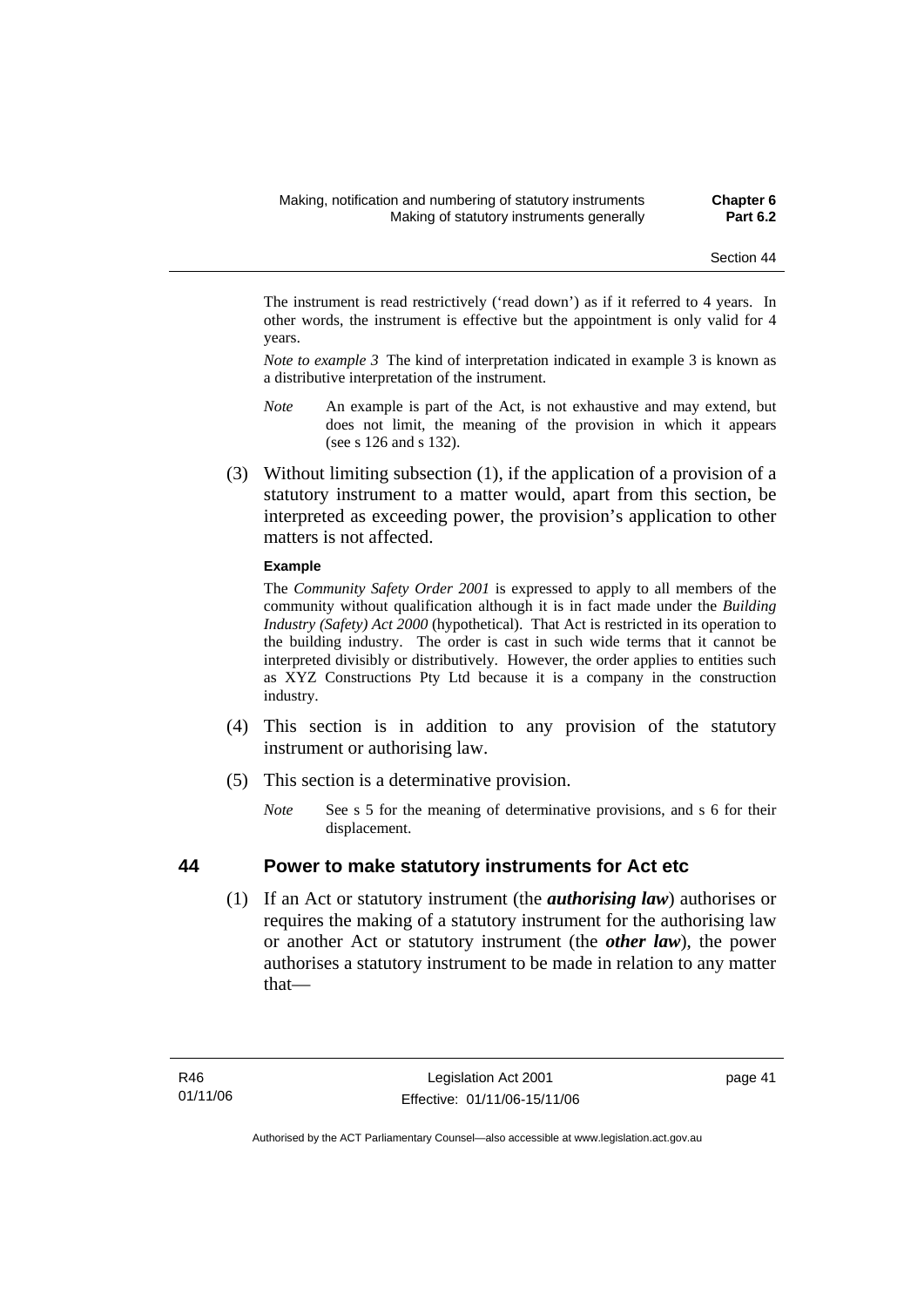| Chapter 6       | Making, notification and numbering of statutory instruments |
|-----------------|-------------------------------------------------------------|
| <b>Part 6.2</b> | Making of statutory instruments generally                   |

- (a) is required or permitted to be prescribed by the authorising law or other law; or
- (b) is necessary or convenient to be prescribed for carrying out or giving effect to the authorising law or other law.
- (2) Subsection (1) applies to the authorising law even though the authorising law—
	- (a) only authorises the making of a statutory instrument for the authorising law; or
	- (b) also authorises or requires the making of a statutory instrument about a particular matter.
- (3) Power given by the authorising law to make a statutory instrument about a particular matter does not limit power given by the authorising law or other law to make a statutory instrument (whether or not of the same kind) about any other matter.
- (4) This section is a determinative provision.
	- *Note* See s 5 for the meaning of determinative provisions, and s 6 for their displacement.

## **45 Power to make court rules**

- (1) The power of an entity to make rules for a court includes power to make rules in relation to any matter necessary or convenient to be prescribed for carrying out or giving effect to the court's jurisdiction under any law that authorises or requires anything to be done in or in relation to the court.
- (2) This section is additional to section 44.
- (3) This section is a determinative provision.
	- *Note* See s 5 for the meaning of determinative provisions, and s 6 for their displacement.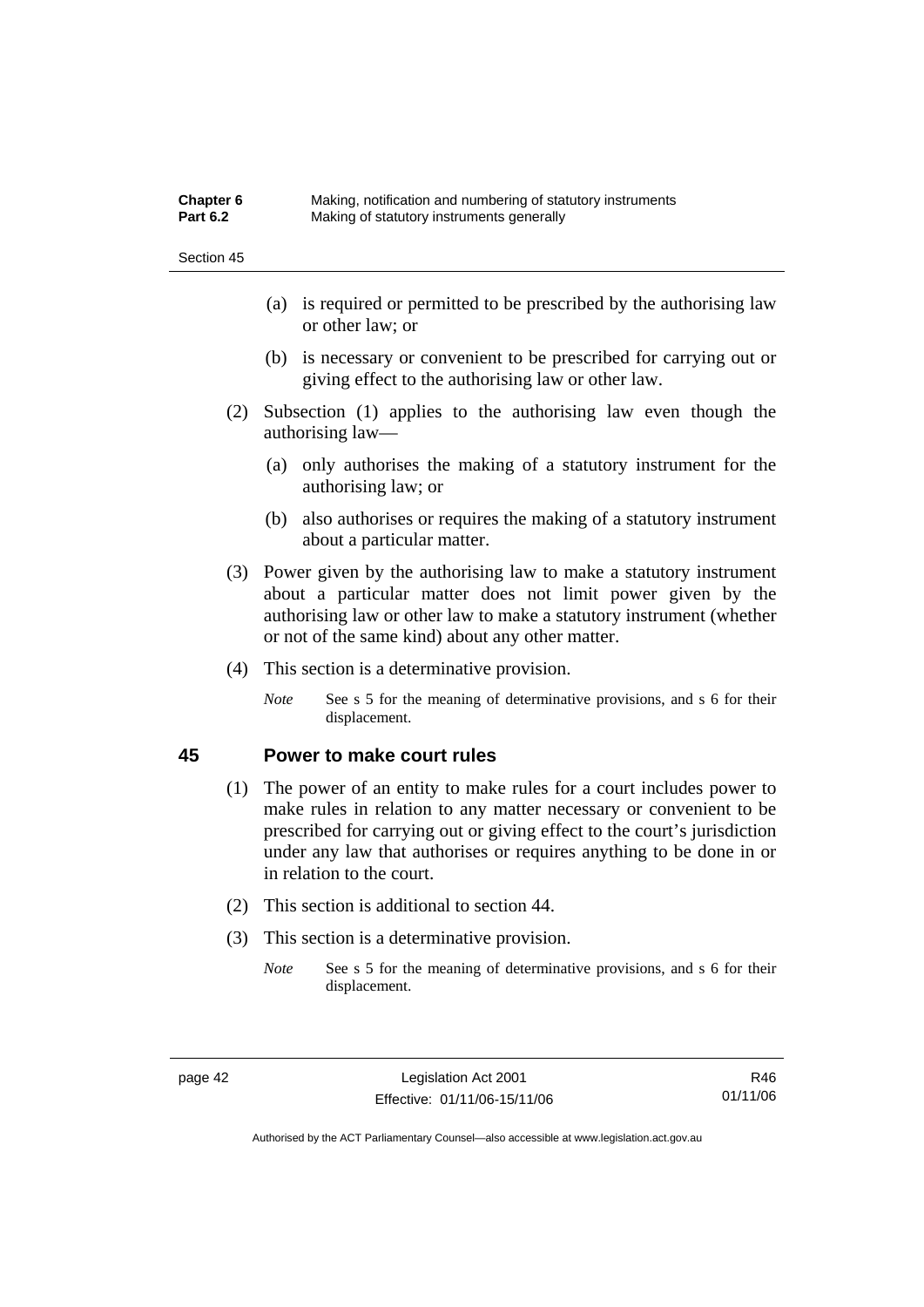(4) In this section:

*court* includes a tribunal*.*

*disallowable instrument*, for a Commonwealth Act, means an instrument that can be disallowed under the *Legislative Instruments Act 2003* (Cwlth), part 5 (Parliamentary scrutiny of legislative instruments), including that part, or provisions of that part, applied by another Commonwealth law.

## *law* means—

- (a) an Act, subordinate law or disallowable instrument; or
	- *Note* A reference to an Act, subordinate law or disallowable instrument includes a reference to a provision of the Act, law or instrument (see s 7, s 8 and s 9).
- (b) a Commonwealth Act or a disallowable instrument under a Commonwealth Act (or a provision of such an Act or instrument).

# | U | 46 Power to make instrument includes power to amend or **repeal**

- (1) Power given under an Act or statutory instrument (the *authorising law*) to make a statutory instrument includes power to amend or repeal the instrument.
- (2) The power to amend or repeal the instrument is exercisable in the same way, and subject to the same conditions, as the power to make the instrument.

# **Examples**

- 1 If the instrument is a disallowable instrument, an amendment or repeal of the instrument is also a disallowable instrument.
- 2 If the instrument is a notifiable instrument, an amendment or repeal of the instrument is also a notifiable instrument.

R46 01/11/06 page 43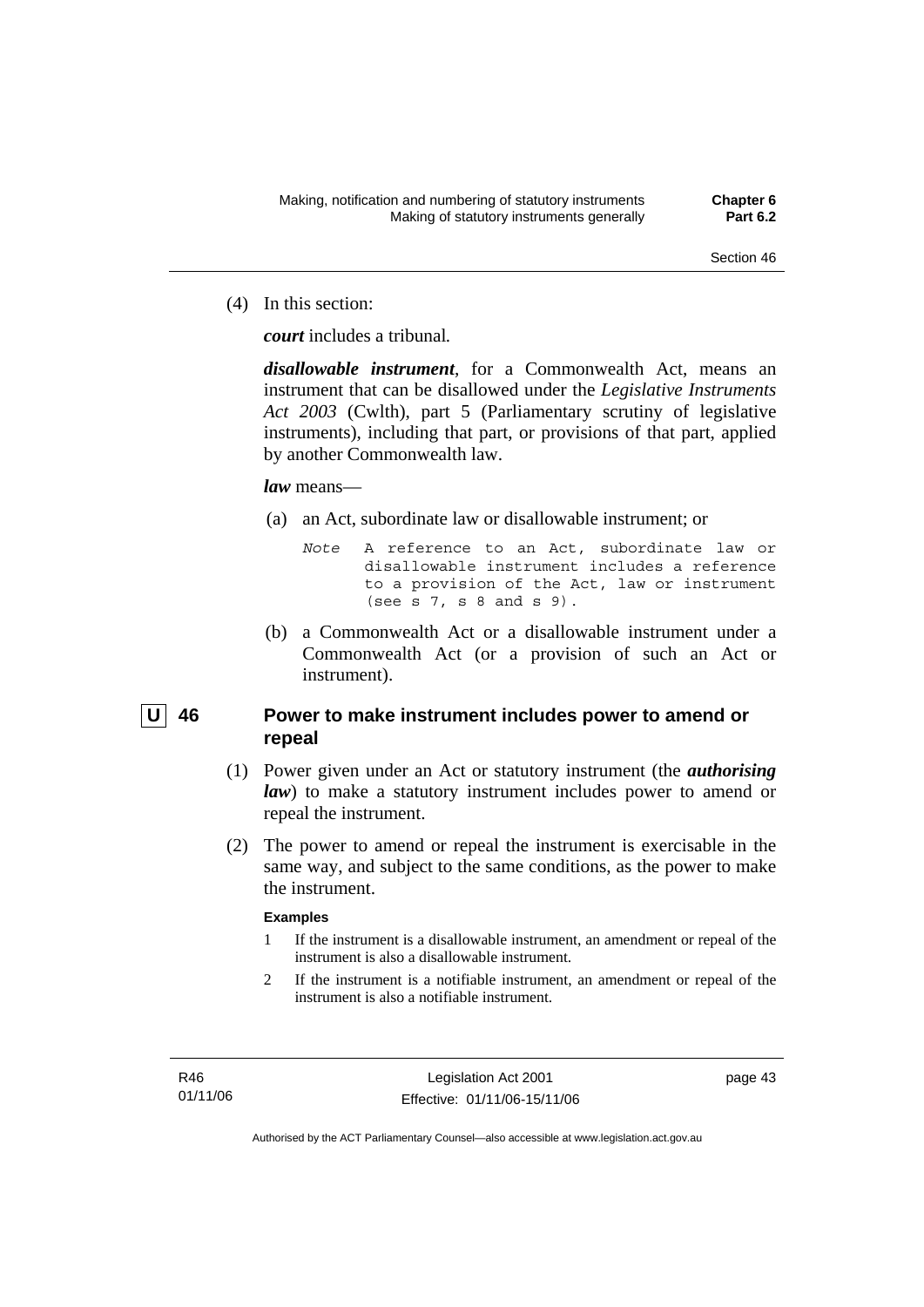| Chapter 6       | Making, notification and numbering of statutory instruments |
|-----------------|-------------------------------------------------------------|
| <b>Part 6.2</b> | Making of statutory instruments generally                   |

- 3 If notice of the making of the instrument must be published in a newspaper, notice of an amendment or repeal of the instrument must also be published in the newspaper.
- *Note* An example is part of the Act, is not exhaustive and may extend, but does not limit, the meaning of the provision in which it appears (see s 126 and s 132).
- (3) Despite subsection (1), a form that is a registrable instrument may be repealed or repealed and remade (with or without changes), but may not be amended.
- (4) This section is a determinative provision.
	- *Note* See s 5 for the meaning of determinative provisions, and s 6 for their displacement.

# **47 Statutory instrument may make provision by applying law or instrument**

- (1) This section applies if an Act, subordinate law or disallowable instrument (the *authorising law*) authorises or requires the making of a statutory instrument (the *relevant instrument*) about a matter.
- (2) The relevant instrument may make provision about the matter by applying an ACT law—
	- (a) as in force at a particular time; or
	- (b) as in force from time to time.
- (3) The relevant instrument may make provision about the matter by applying a law of another jurisdiction, or an instrument, as in force only at a particular time.

*Note* For information on the operation of s (3), see the examples to s (9).

 (4) If the relevant instrument makes provision about the matter by applying a law of another jurisdiction or an instrument, the following provisions apply: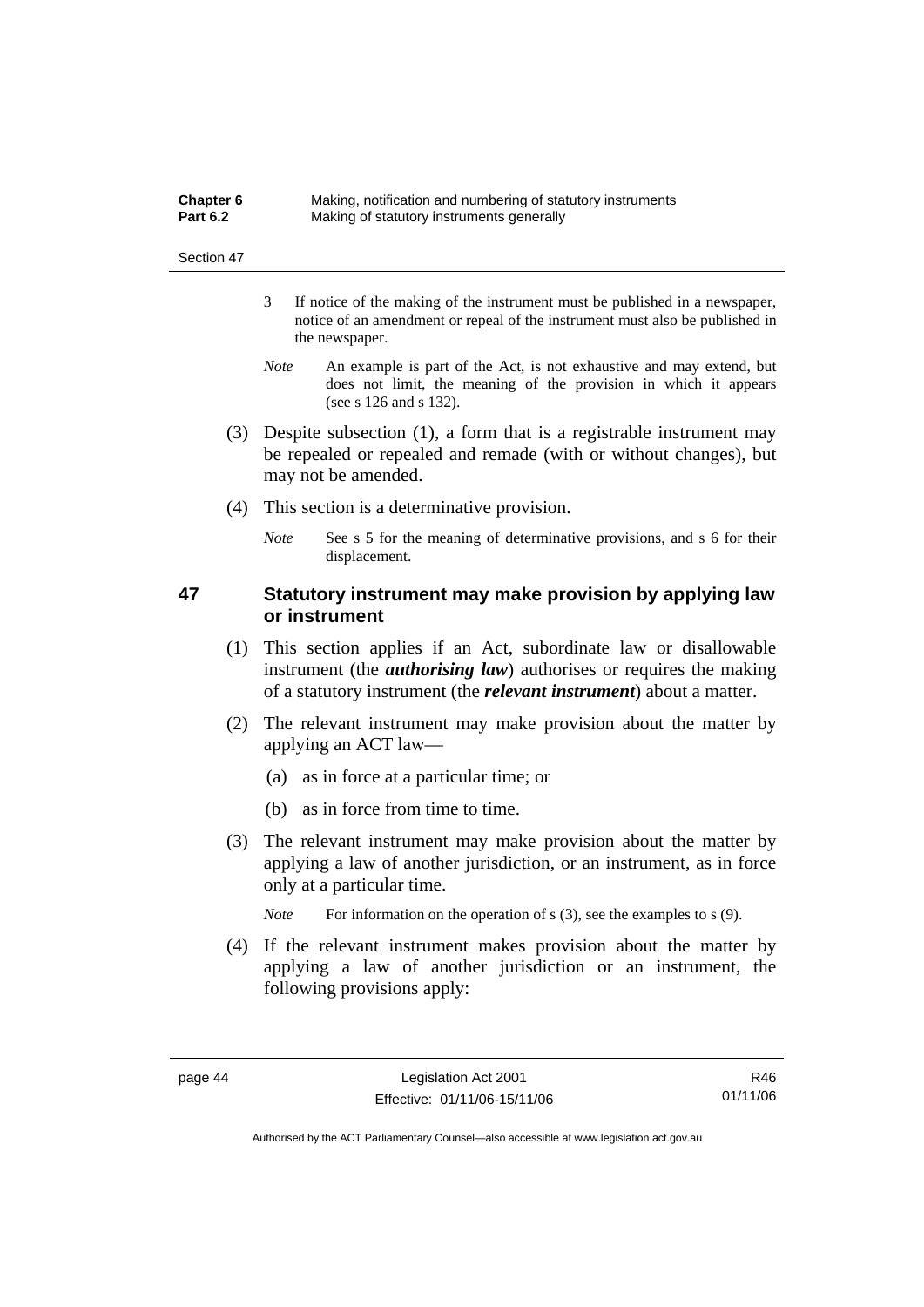- (a) if subsection (3) is displaced by, or under authority given by, an Act or the authorising law—the law of the other jurisdiction or instrument is applied as in force from time to time;
	- *Note* For the displacement of s (3), see s 6, examples 1 and 2.
- (b) if subsection (3) is not so displaced and the relevant instrument does not provide that the law of the other jurisdiction or instrument is applied as in force at a particular time—the law or instrument is taken to be applied as in force when the relevant instrument is made.

### **Examples for s (4) (b)**

- 1 The *Locust Damage Compensation Determination 2003* (a hypothetical disallowable instrument) provides for the making of claims against a compensation fund. Section 43 states that disputes about claims must be decided in accordance with the *Commercial Arbitration Act 1984* (NSW) (the *NSW Act*) as in force from time to time. The determination is made on 1 August 2003. The Act under which the determination is made does not displace subsection (3). Therefore, even though section 43 purports to apply the NSW Act as in force from time to time, the NSW Act as in force on 1 August 2003 is applied by the determination.
- 2 The *Locust Damage Compensation Determination 2003* (mentioned in example 1), section 43 states that disputes about claims must be decided in accordance with the *Commercial Arbitration Act 1984* (NSW) (the *NSW Act*), but does not state that the NSW Act is to be applied as in force from time to time or at a particular time. The determination is made on 1 August 2003. The Act under which the determination is made does not displace subsection (3). Therefore, the NSW Act as in force on 1 August 2003 is applied by the determination.
- *Note* An example is part of the Act, is not exhaustive and may extend, but does not limit, the meaning of the provision in which it appears (see s 126 and s 132).
- (5) If a law of another jurisdiction or an instrument is applied as in force at a particular time, the text of the law or instrument (as in force at that time) is taken to be a notifiable instrument made under the relevant instrument by the entity authorised or required to make the relevant instrument.

page 45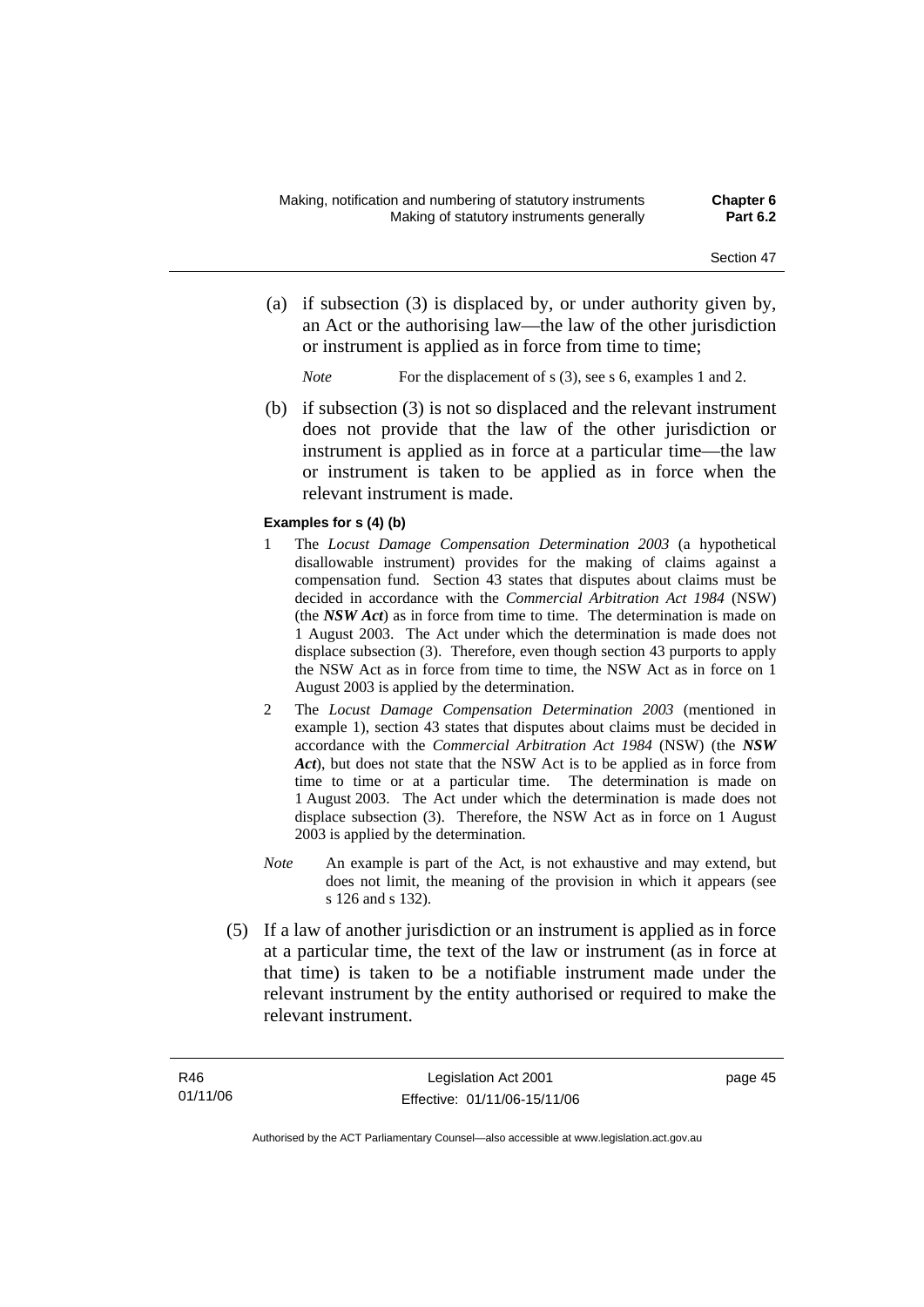| Chapter 6       | Making, notification and numbering of statutory instruments |
|-----------------|-------------------------------------------------------------|
| <b>Part 6.2</b> | Making of statutory instruments generally                   |

- (6) If subsection (3) is displaced and a law of another jurisdiction or an instrument is applied as in force from time to time, the text of each of the following is taken to be a notifiable instrument made under the relevant instrument by the entity authorised or required to make the relevant instrument:
	- (a) the law or instrument as in force at the time the relevant instrument is made;
	- (b) each subsequent amendment of the law or instrument;
	- (c) if the law or instrument is repealed and remade (with or without changes)—the law or instrument as remade and each subsequent amendment of the law or instrument;
	- (d) if a provision of the law or instrument is omitted and remade (with or without changes) in another law or instrument—the provision as remade and each subsequent amendment of the provision.
- (7) The authorising law or, if the relevant instrument is a subordinate law or disallowable instrument, the relevant instrument may provide that—
	- (a) subsection (5) or (6) does not apply to the relevant instrument; or
	- (b) subsection (5) or (6) applies with the modifications stated in the authorising law or relevant instrument.
- (8) If a provision of an Act, subordinate law or disallowable instrument authorises or requires the application of a law or instrument, the provision authorises the making of changes or modifications to the law or instrument for that application.
- (9) This section is a determinative provision.

#### **Examples for s (3) and s (9)**

Here are 2 examples about the operation of subsections (3) and (9): the first illustrates how subsection (3) might be displaced and the second illustrates how a

R46 01/11/06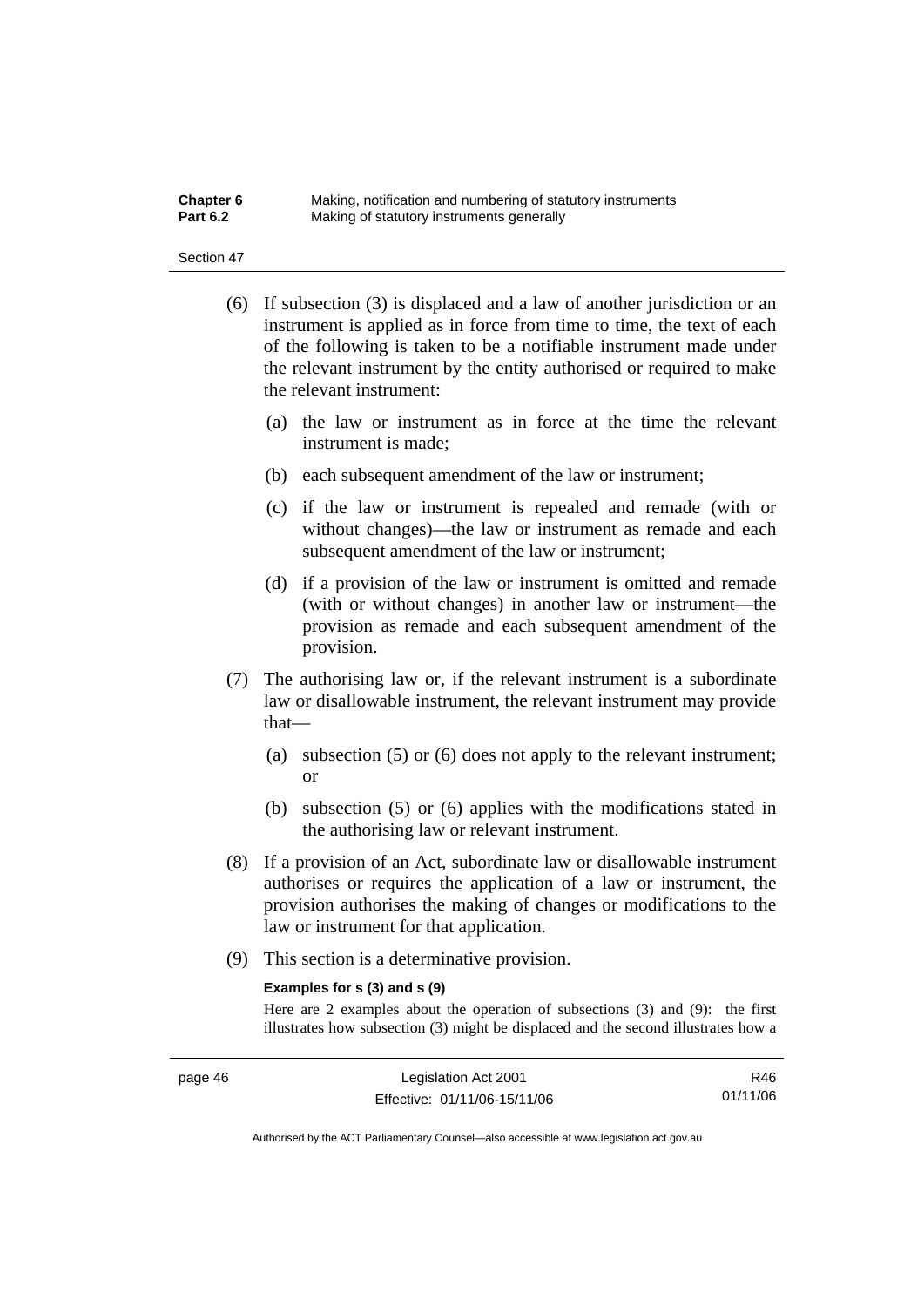law of another jurisdiction that applies as in force from time to time would operate—

- 1 The effect of subsections (3) and (9), and subsection (10), definition of *applying*, is that if it is intended to apply, adopt or incorporate a law or instrument as in force from time to time, the authorising law would need to expressly displace subsection (3) (as illustrated in s 6, examples of different kinds of displacement, example 1) *or* indicate a manifest contrary intention (as illustrated in example 2 in those examples).
- 2 The *ABC Regulation 2001* (made under a provision like those illustrated in section 6, examples of different kinds of displacement, examples 1 and 2) provides that noise measurements are to be taken in accordance with the NSW noise control manual as in force from time to time. The effect of the *ABC Regulation 2001* is that whenever the NSW noise control manual is amended in future, the noise measurements must be taken in accordance with the manual as last amended.
	- *Note* See s 5 for the meaning of determinative provisions, and s 6 for their displacement.
- (10) In this section:

*ACT law* means an Act, subordinate law or disallowable instrument.

*Note* A reference to an Act, subordinate law or disallowable instrument includes a reference to a provision of the Act, law or instrument (see s 7, s 8 and s 9).

*applying* includes adopting or incorporating.

*Note* See also s 157 (Defined terms–other parts of speech and grammatical forms).

*disallowable instrument*, for a Commonwealth Act, means an instrument that can be disallowed under the *Legislative Instruments Act 2003* (Cwlth), part 5 (Parliamentary scrutiny of legislative instruments), including that part, or provisions of that part, applied by another Commonwealth law.

*instrument* includes a provision of an instrument, but does not include an ACT law or a law of another jurisdiction.

page 47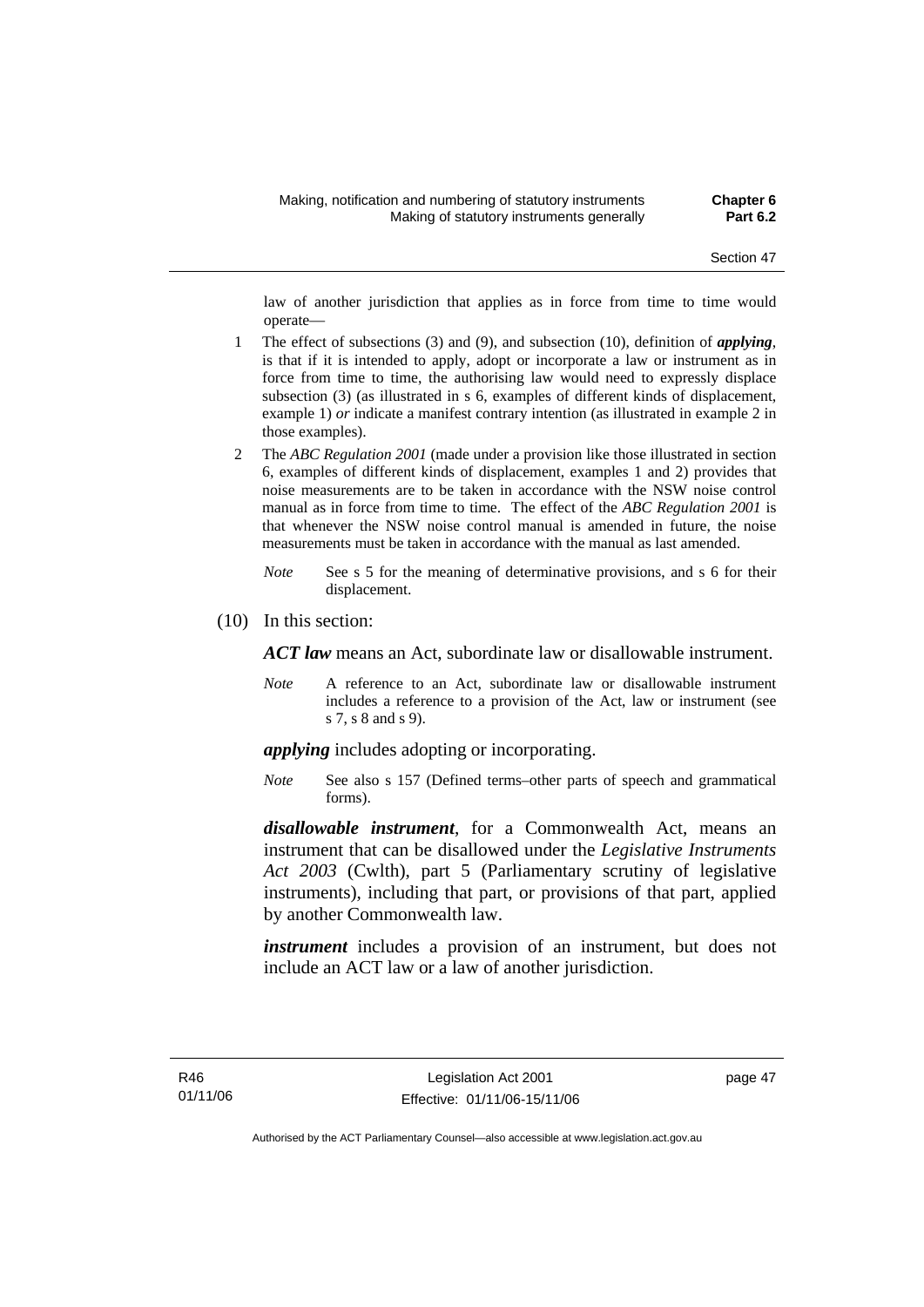| <b>Chapter 6</b> | Making, notification and numbering of statutory instruments |
|------------------|-------------------------------------------------------------|
| <b>Part 6.2</b>  | Making of statutory instruments generally                   |

### *law of another jurisdiction* means—

- (a) a Commonwealth Act or a disallowable instrument under a Commonwealth Act; or
- (b) a State Act, or any regulation or rule under a State Act; or
- (c) a New Zealand or Norfolk Island Act, or any regulation or rule under a New Zealand or Norfolk Island Act; or
- (d) a provision of a law mentioned in paragraphs (a) to (c).

## **48 Power to make instrument includes power to make different provision for different categories etc**

- (1) Power given under an Act or statutory instrument to make a statutory instrument includes power—
	- (a) to make different provision in relation to different matters or different classes of matters; or
	- (b) to make an instrument that applies differently by reference to stated exceptions or factors.
- (2) Without limiting subsection (1), power given under an Act or statutory instrument to make a statutory instrument about particular matters includes power to make a statutory instrument about any 1 or more of the matters or a particular class of the matters.
- (3) For this section, a class may consist of a single matter.
- (4) This section is a determinative provision.
	- *Note* See s 5 for the meaning of determinative provisions, and s 6 for their displacement.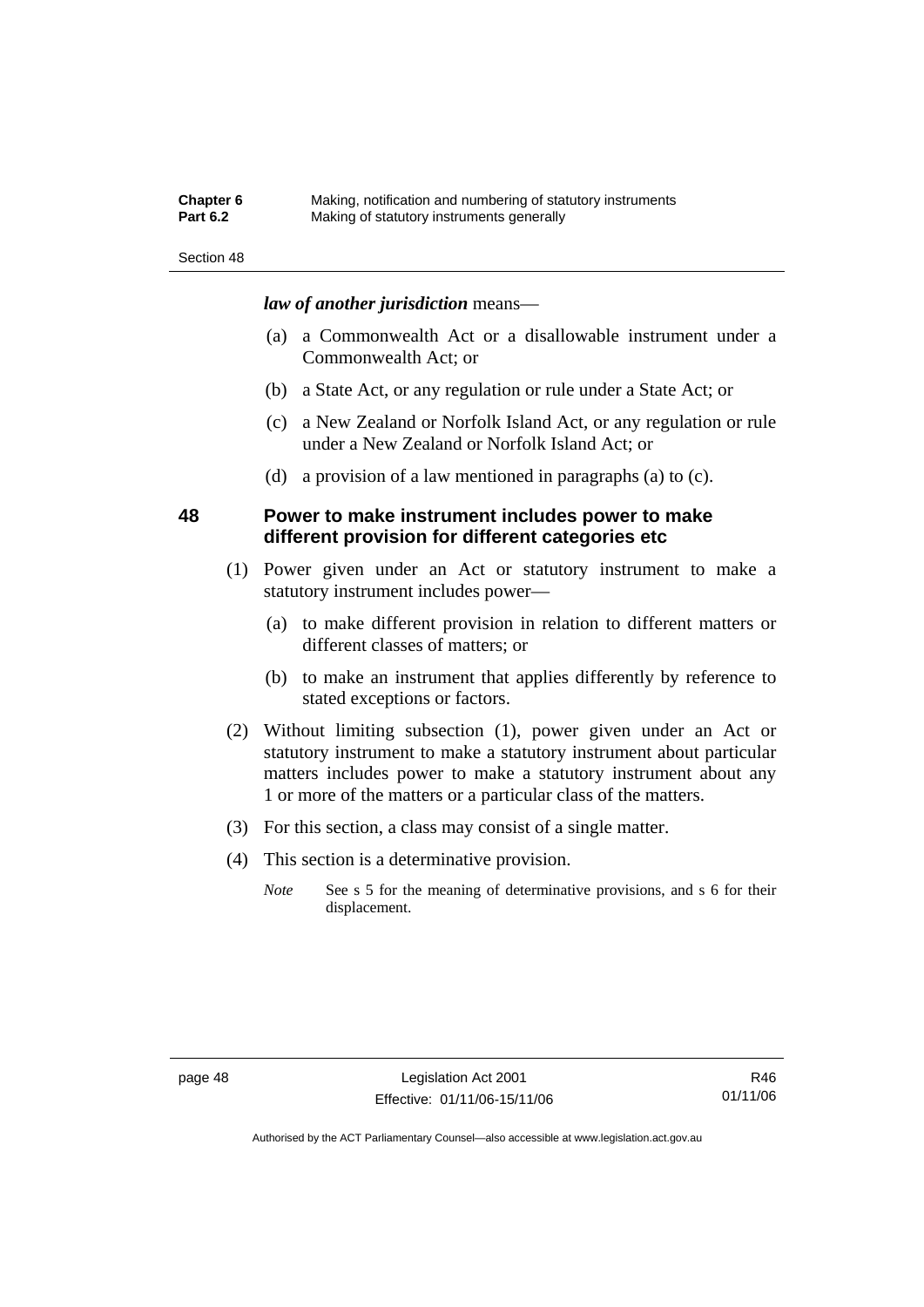# **49 Single instrument may exercise several powers or satisfy several requirements**

- (1) Power given under an Act or statutory instrument may be exercised with any other power to make a single instrument—
	- (a) whether or not the powers are exercised in relation to separate provisions, some of the same provisions, or all of the provisions, of the instrument; or
	- (b) whether or not the other powers are given under the same Act or statutory instrument, another Act or statutory instrument or any other territory law.
- (2) A statutory instrument is taken—
	- (a) to be made under each power given under territory law under which it could be made; and
	- (b) to satisfy each requirement under territory law that it could satisfy.
- (3) Without limiting subsection (2), that subsection applies to an instrument even though—
	- (a) it is stated to be made under a particular territory law (the *authorising law*) or a particular provision of the authorising law; and
	- (b) it is stated to be made for a particular territory law (the *requiring law*) or a particular provision of the requiring law.
- (4) This section is a determinative provision.
	- *Note* See s 5 for the meaning of determinative provisions, and s 6 for their displacement.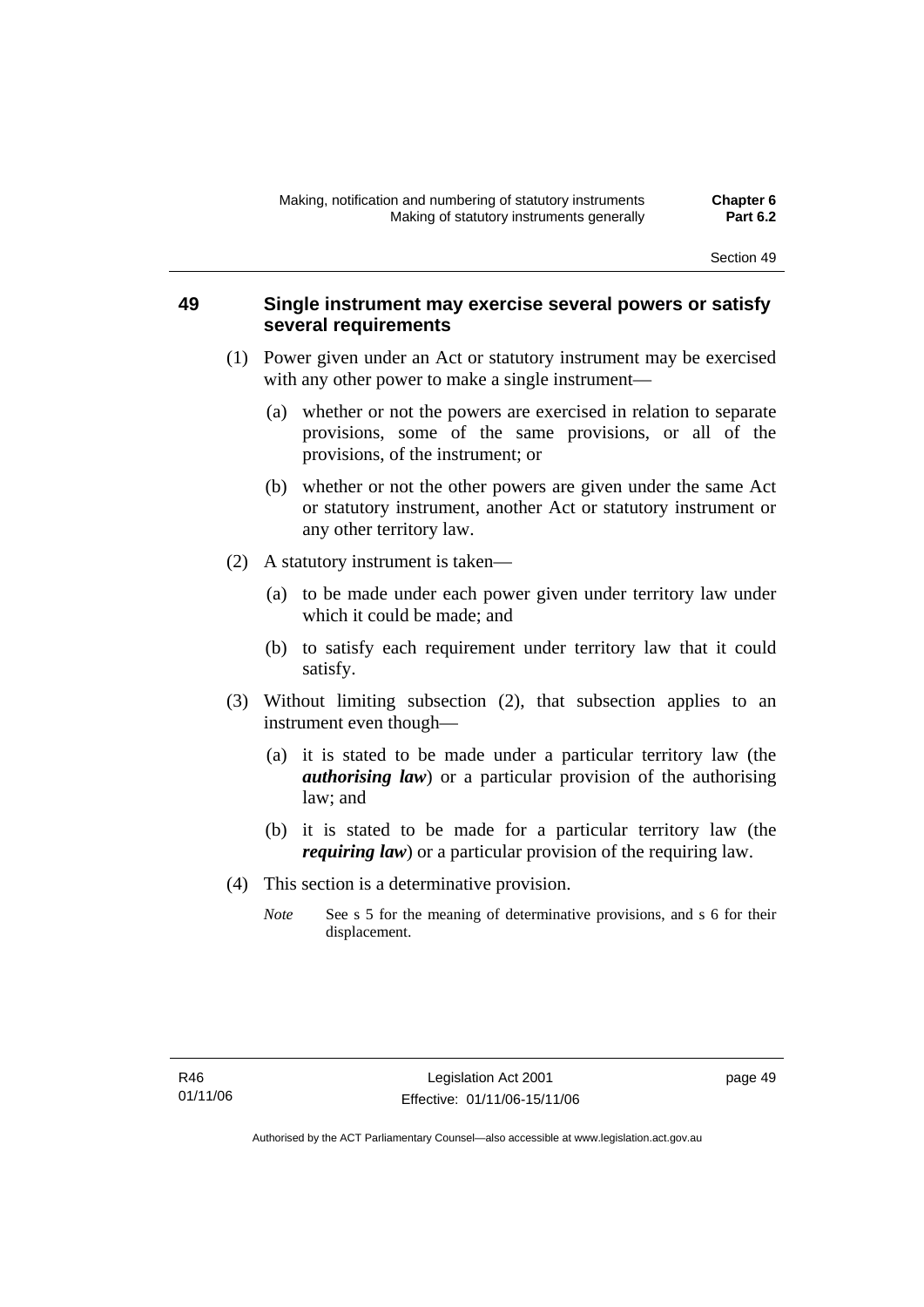| Chapter 6       | Making, notification and numbering of statutory instruments |
|-----------------|-------------------------------------------------------------|
| <b>Part 6.2</b> | Making of statutory instruments generally                   |

# **50 Relationship between authorising law and instrument dealing with same matter**

- (1) If an Act or statutory instrument (the *authorising law*) gives power to make a statutory instrument about a matter, the instrument may make provision in relation to a particular aspect of the matter even though provision is made by the authorising law in relation to another aspect of the matter or in relation to another matter.
- (2) This section is a determinative provision.
	- *Note* See s 5 for the meaning of determinative provisions, and s 6 for their displacement.

# **51 Instrument may make provision in relation to land by reference to map etc**

- (1) This section applies if an Act or statutory instrument authorises or requires provision to be made by statutory instrument in relation to land or waters.
- (2) Provision may be made by reference to—
	- (a) a particular map or plan held by an entity; or
	- (b) a particular entry in a register kept by an entity;

if the map, plan or register is available for inspection (on the internet or otherwise) by members of the public, whether or not on payment of a fee.

# **52 Instrument may authorise determination of matter etc**

- (1) This section applies if an Act or statutory instrument (the *authorising law*) authorises or requires provision to be made about a matter by statutory instrument.
- (2) A statutory instrument made under the authorising law may make provision about the matter by authorising or requiring a stated entity

R46 01/11/06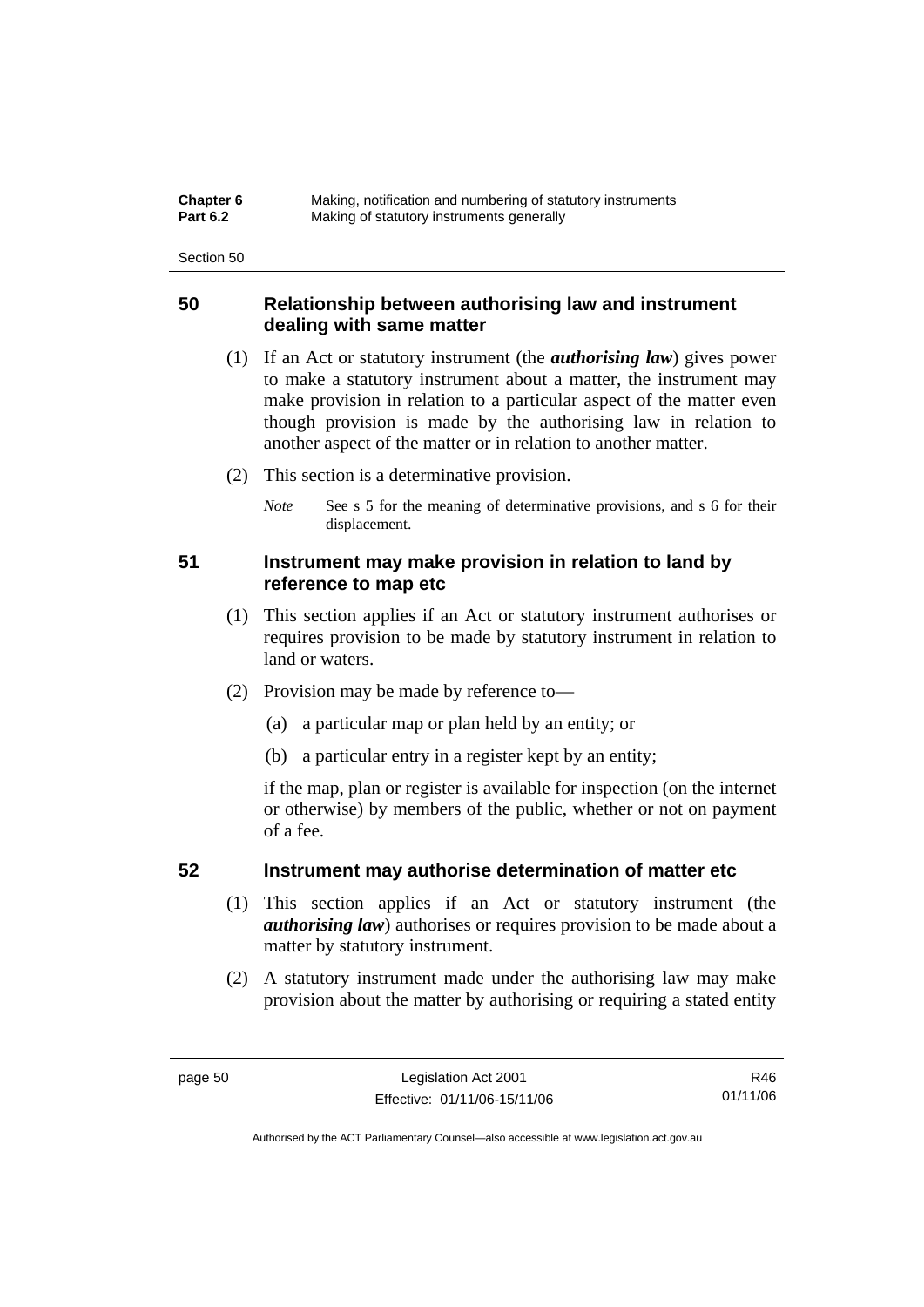to make provision about the matter, or any aspect of the matter, whether or not from time to time.

- (3) This section is a determinative provision.
	- *Note* See s 5 for the meaning of determinative provisions, and s 6 for their displacement.
- (4) In this section:

*provision*, for a matter, includes determining or regulating the matter, applying the instrument to the matter, being satisfied or forming an opinion about anything relating to the matter, or doing anything else in relation to the matter.

#### **Example**

If an Act provides that an application is to be in a prescribed form, a regulation made under the Act may provide that the form is to be a form approved by the Minister.

*Note* An example is part of the Act, is not exhaustive and may extend, but does not limit, the meaning of the provision in which it appears (see s 126 and s 132).

# **53 Instrument may prohibit**

- (1) If an Act or statutory instrument authorises or requires a matter to be regulated (however described) by statutory instrument, the power may be exercised by prohibiting by statutory instrument the matter or any aspect of the matter.
- (2) This section is a determinative provision.
	- *Note* See s 5 for the meaning of determinative provisions, and s 6 for their displacement.

page 51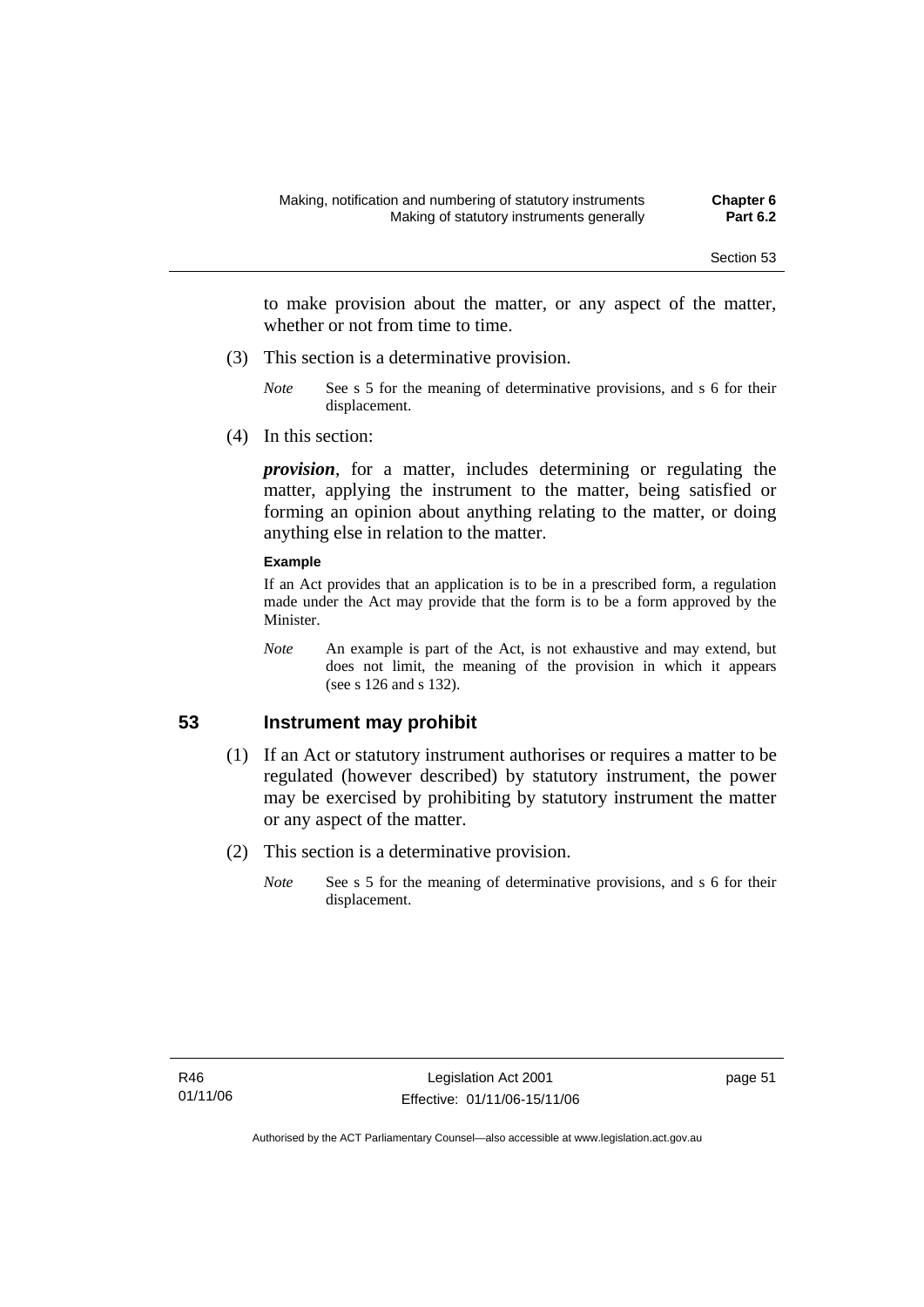| Chapter 6       | Making, notification and numbering of statutory instruments |
|-----------------|-------------------------------------------------------------|
| <b>Part 6.2</b> | Making of statutory instruments generally                   |

# **54 Instrument may require making of statutory declaration**

- (1) If an Act or statutory instrument (the *authorising law*) gives power to make a statutory instrument, the instrument may require the making of a statutory declaration.
	- *Note* The *Statutory Declarations Act 1959* (Cwlth) applies to the making of statutory declarations under territory laws (see that Act, s 5).
- (2) Subsection (1) applies—
	- (a) whether or not the authorising law authorises or requires penalties to be prescribed by instrument; and
	- (b) if the authorising law authorises or requires penalties to be prescribed by instrument—irrespective of the level of penalties that may be prescribed.
- (3) This section is a determinative provision.
	- *Note* See s 5 for the meaning of determinative provisions, and s 6 for their displacement.

page 52 Legislation Act 2001 Effective: 01/11/06-15/11/06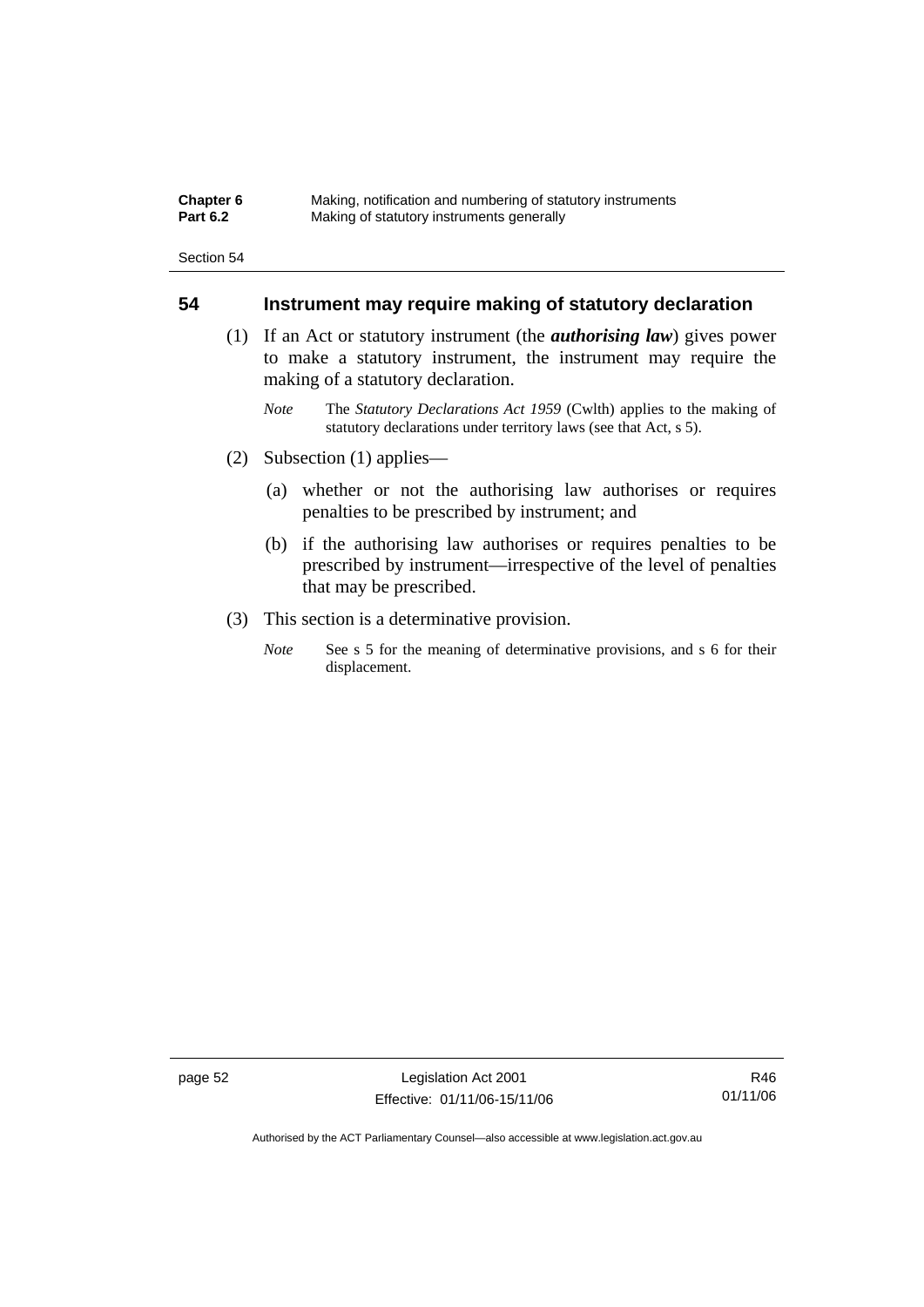# **Part 6.3 Making of certain statutory instruments about fees**

# **55 Definitions for pt 6.3**

In this part:

*fee* includes a charge or other amount.

*provide* a service includes exercise a function.

*service* includes a function or facility.

# **U** 56 Determination of fees by disallowable instrument

- (1) This section applies if an Act (the *authorising law*) authorises fees to be determined for an Act or statutory instrument (the *relevant law*).
- (2) The authorising law authorises a fee to be determined in relation to any matter under or related to the relevant law.
- (3) To remove any doubt, a fee may be determined for a provision of the relevant law even though the provision does not mention a fee.

#### **Example**

The X Act, section 15 provides for a person to apply for an approval but makes no mention of a fee for the approval. However, the Act, section 79 (1) provides:

(1) The Minister may determine fees for this Act.

Because section 79 (1) permits a fee to be determined 'for this Act', this Act, section 56 applies in relation to section 15 and the Minister may, in writing, determine an application fee for the approval.

- *Note 1* The determination must be in writing (see s 42 (2)).
- *Note 2* An example is part of the Act, is not exhaustive and may extend, but does not limit, the meaning of the provision in which it appears (see s 126 and s 132).

| R46      | Legislation Act 2001         | page 53 |
|----------|------------------------------|---------|
| 01/11/06 | Effective: 01/11/06-15/11/06 |         |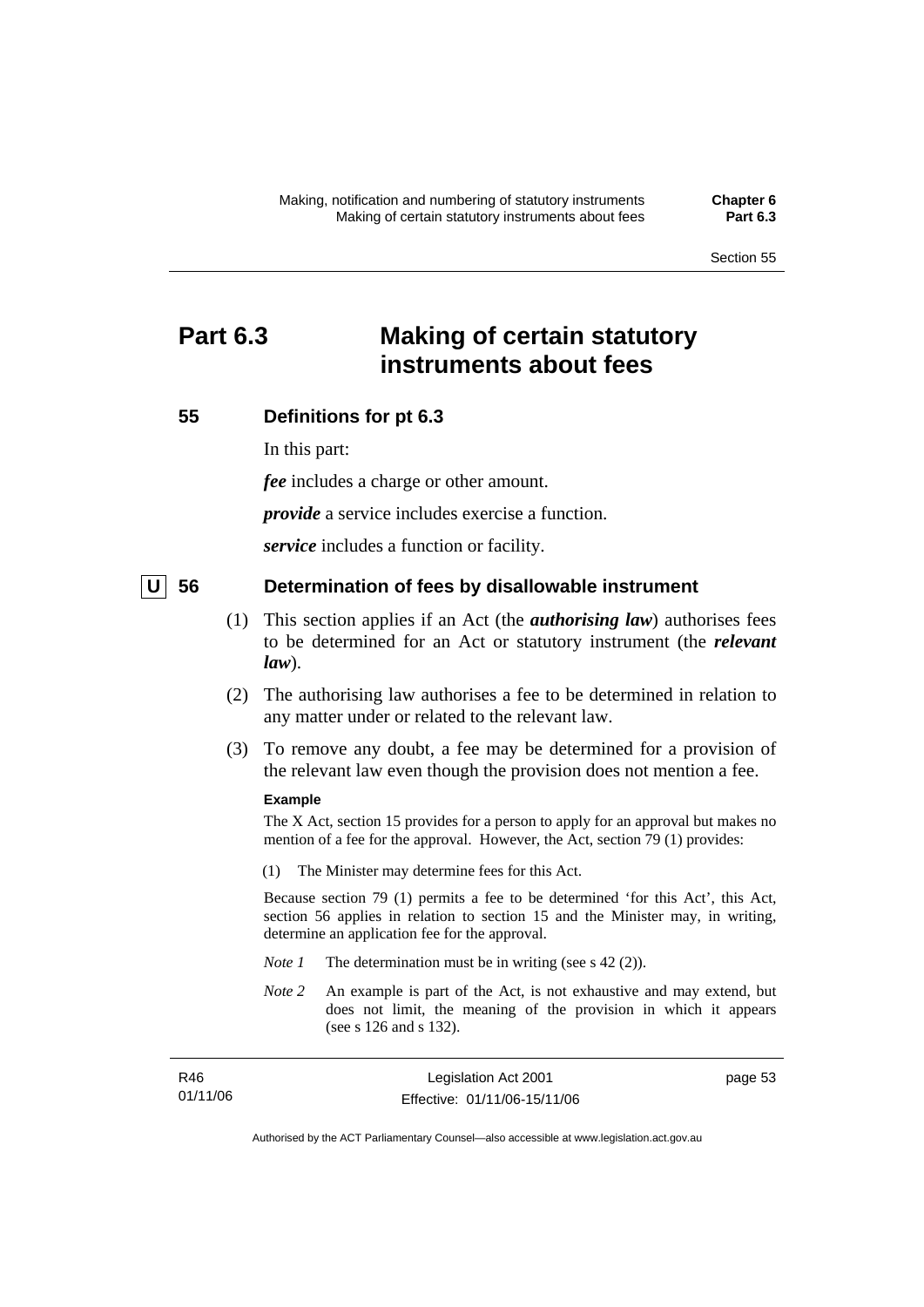#### **Chapter 6** Making, notification and numbering of statutory instruments<br>**Part 6.3** Making of certain statutory instruments about fees Making of certain statutory instruments about fees

Section 56

- (4) A fee may be determined—
	- (a) by stating the fee; or
	- (b) by setting a rate, or providing a formula or other method, by which the fee is to be worked out; or
	- (c) by a combination of a stated fee and a rate, formula or other method.

#### **Examples of different methods of determining fees**

An instrument may determine a fee by stating an amount (eg \$250), or a rate (eg \$7.50 per kilogram). An instrument may also determine a fee by providing a formula. For example, the fee for a licence issued for part of a year could be worked out using the following formula:

$$
annual fee \times \frac{\text{whole and part months for which licence issued}}{12}
$$

- (5) The determination—
	- (a) must provide by whom the fee is payable; and
	- (b) must provide to whom the fee is to be paid; and
	- (c) may make provision about the circumstances in which the fee is payable; and
	- (d) may make provision about exempting a person from payment of the fee; and
	- (e) may make provision about when the fee is payable and how it is to be paid (for example, as a lump sum or by instalments); and
	- (f) may mention the service for which the fee is payable; and
	- (g) may make provision about waiving, postponing or refunding the fee (completely or partly); and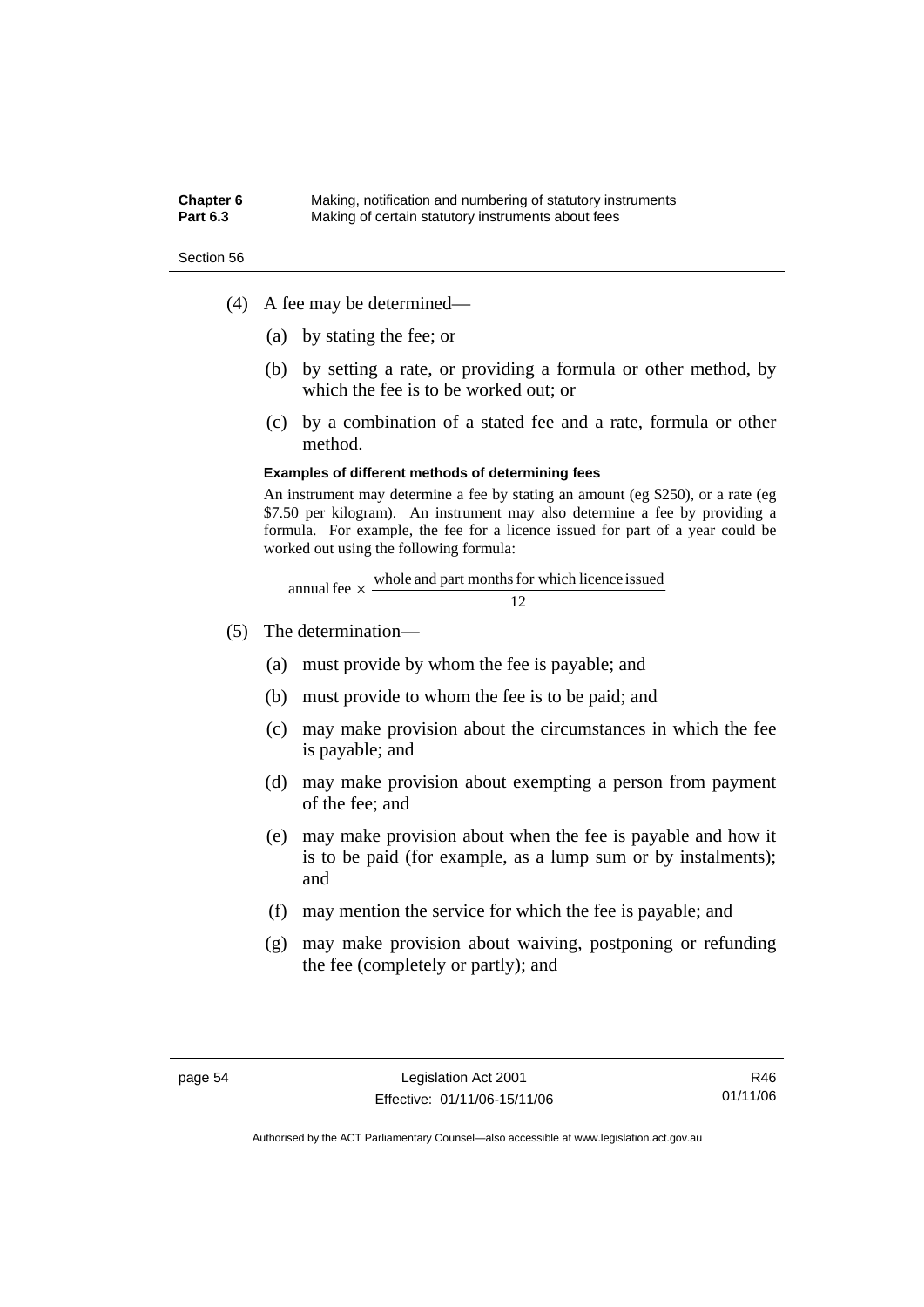(h) may make provision about anything else relating to the fee.

### **Example for par (a)**

a provision that the owner for the time being of a vehicle is liable for any unpaid registration fee

### **Examples for par (c)**

- 1 a provision that a document prepared and submitted in accordance with a condition imposed under the Act be accompanied by a fee
- 2 a provision that royalty ceases to be payable if the percentage of recoverable minerals is less than the prescribed limit

### **Examples for par (e)**

- 1 a provision that a levy is payable within 30 days after the day goods are sold
- 2 a provision that, if a licensee fails to pay an instalment payable in the financial year within 14 days after the day it is payable, all remaining instalments payable in the financial year become payable

### **Example for par (g)**

a provision that a stated official may waive all or part of a charge in stated circumstances, including if the official is satisfied about a stated circumstance

- (6) This section is a determinative provision.
	- *Note* See s 5 for the meaning of determinative provisions, and s 6 for their displacement.

# **57 Fees payable in accordance with determination etc**

- (1) A fee determined by a disallowable instrument is payable by the person by whom the fee is payable under the determination, in relation to the service (if any) mentioned in the determination and in accordance with the determination, to the person to whom the fee is payable under the determination.
- (2) If a service is mentioned in the determination, the fee is payable before the service is provided unless the determination provides otherwise.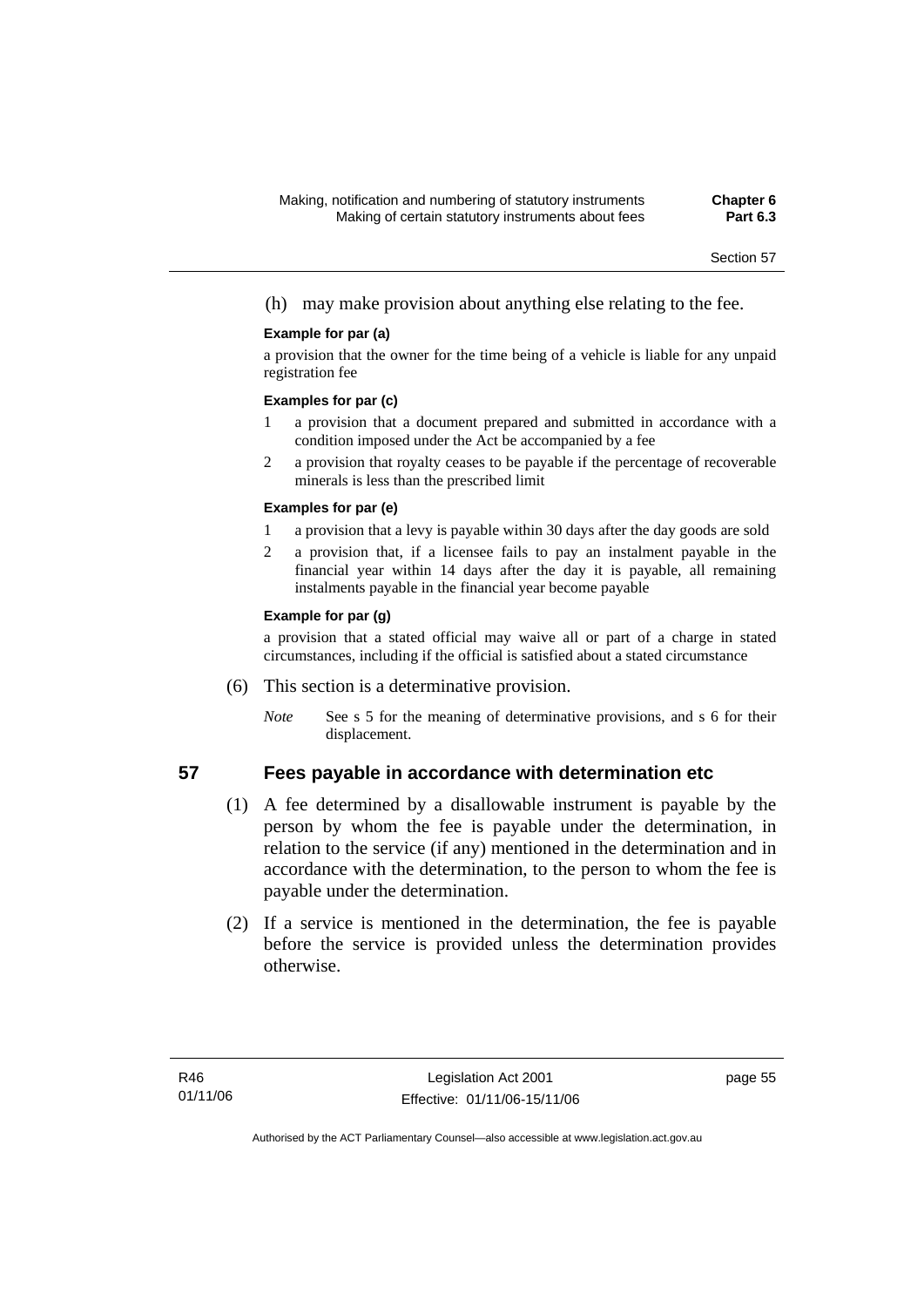**Chapter 6** Making, notification and numbering of statutory instruments<br>**Part 6.3** Making of certain statutory instruments about fees Making of certain statutory instruments about fees

#### Section 58

 (3) If the fee is payable in relation to a service mentioned in the determination and the fee has not been paid in accordance with the determination, no-one is obliged to provide the service.

#### **Examples**

- 1 If a fee for a service is payable in advance under a disallowable instrument and the fee is not paid, there is no obligation to provide the service.
- 2 If fees for services over a period of time are payable by instalment under a disallowable instrument and the person paying the fees falls behind in payments on the instalments, there is no obligation to provide further services for the person.
- *Note* An example is part of the Act, is not exhaustive and may extend, but does not limit, the meaning of the provision in which it appears (see s 126 and s 132).
- (4) Subsection (3) applies to a service even though, apart from that subsection, someone is under a duty to provide the service.

#### **Example**

A provision of an Act provides that a registrar 'must' renew a licence if the holder of the licence applies to the registrar for its renewal before the end of the licence term. If a fee is determined for renewal of the licence, the registrar is not required to renew the licence unless the fee is paid.

- (5) This section is a determinative provision.
	- *Note* See s 5 for the meaning of determinative provisions, and s 6 for their displacement.

- **58 Regulations may make provision about fees** 
	- (1) This section applies if an Act (the *authorising law*)—
		- (a) authorises or requires fees to be determined for the authorising law, or another Act or a statutory instrument (the *fees law*); and
		- (b) the authorising law authorises the making of regulations by the Executive.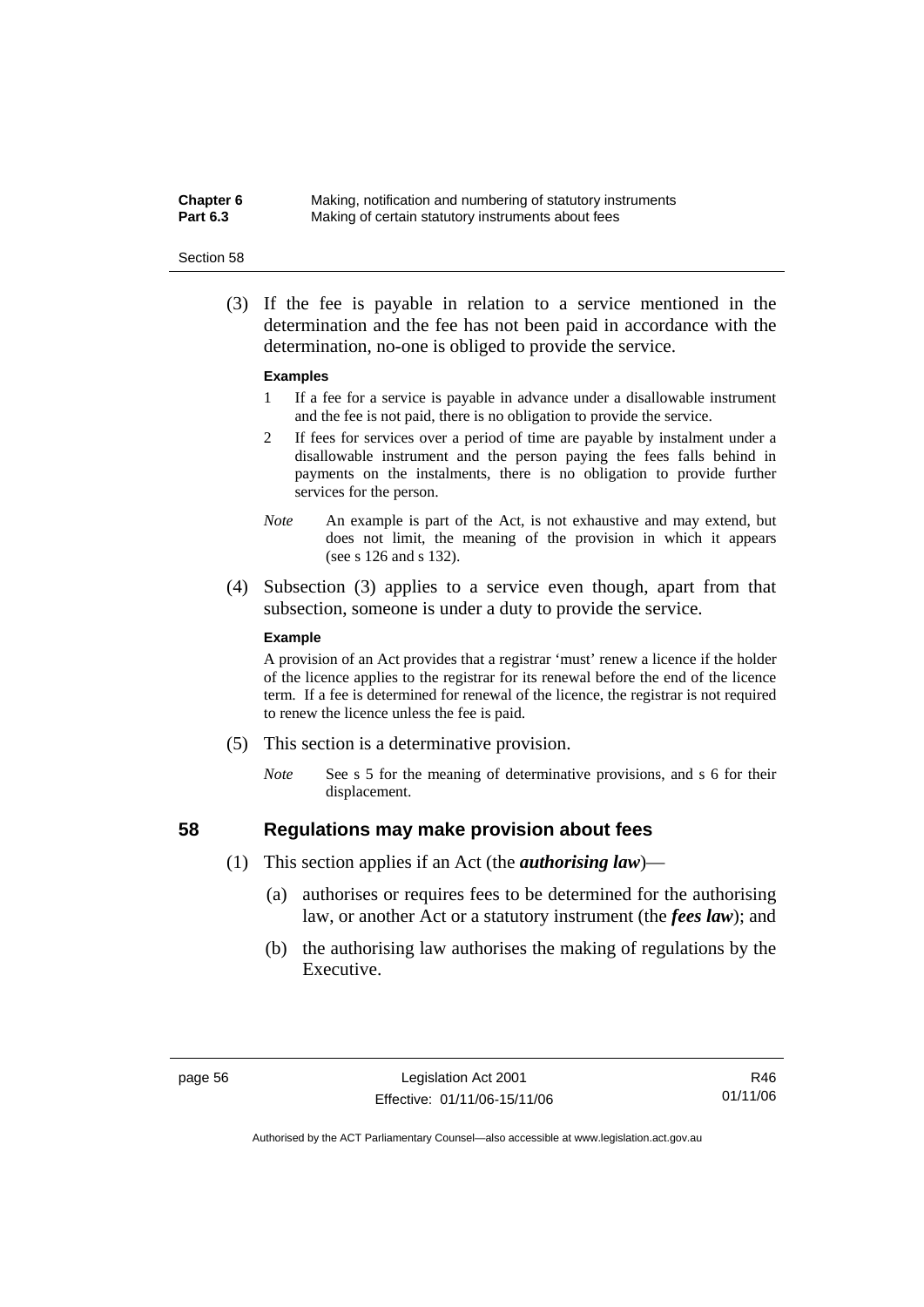- (2) A regulation under the authorising law may make provision in relation to—
	- (a) the payment, collection and recovery of determined fees; and
	- (b) the waiver, postponement or refund of the fees (completely or partly); and
	- (c) anything else about which provision may, under section 56 (Determination of fees by disallowable instrument), be made by determination in relation to determined fees.
- (3) The power mentioned in subsection (2) (b) includes power to make provision in relation to an entitlement to a waiver, postponement or refund of determined fees in circumstances prescribed by regulation (including the removal of a statutory capacity).
- (4) A regulation or the authorising law may make provision in relation to the payment of determined fees by cheque or credit card, including, for example, the consequences of a cheque not being honoured on presentation or a credit card transaction not being honoured.
- (5) A regulation or the authorising law may make provision in relation to the removal of a statutory capacity if any determined fee—
	- (a) is not paid when it is required to be paid; or
	- (b) is paid by cheque and the cheque is not honoured on presentation; or
	- (c) is paid by credit card and the credit card transaction is not honoured.
- (6) A regulation or the authorising law may make provision in relation to the restoration of a statutory capacity (whether prospectively or during any past period).
- (7) This section is in addition to any provision of the authorising law or fees law.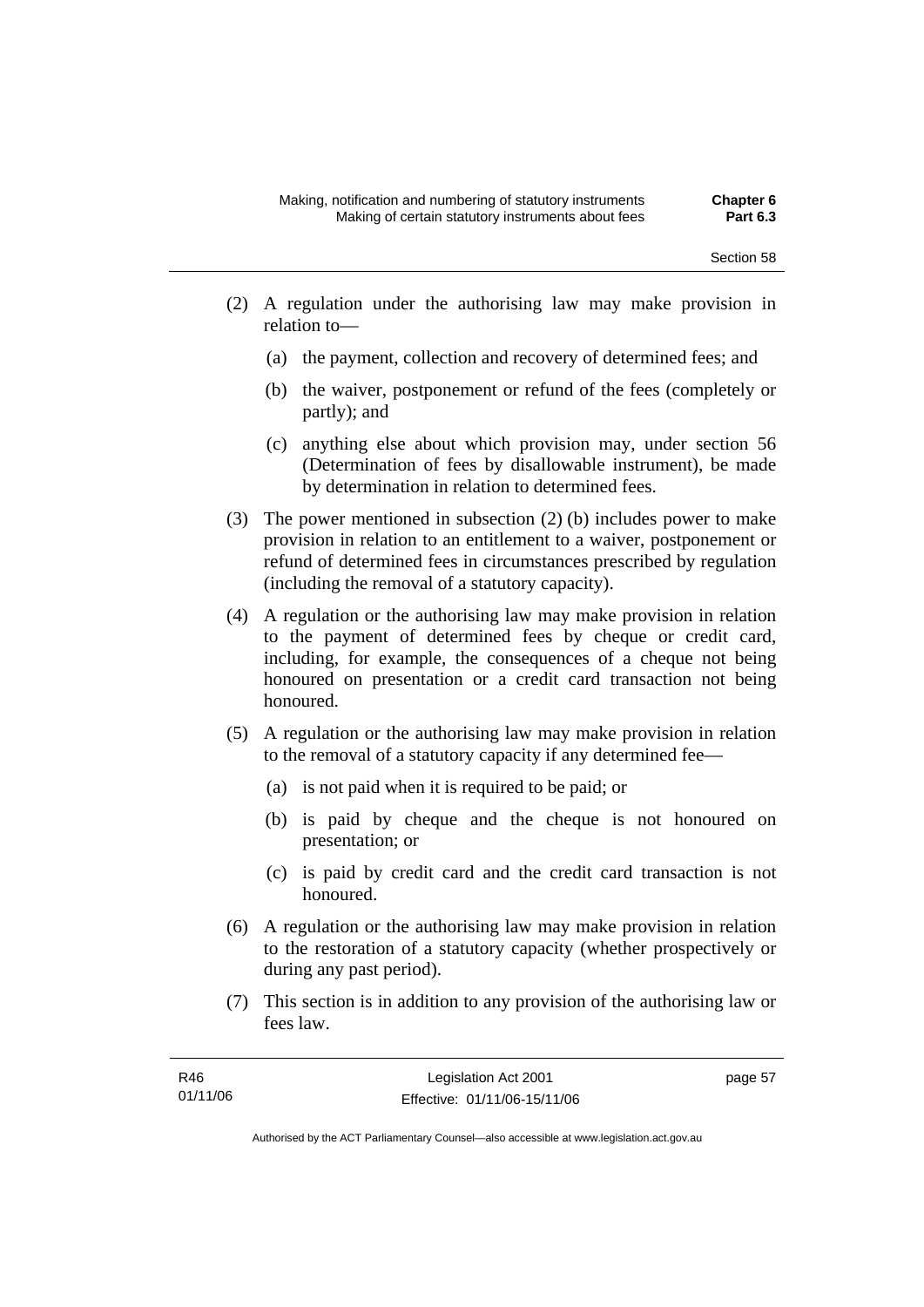| Chapter 6       | Making, notification and numbering of statutory instruments |
|-----------------|-------------------------------------------------------------|
| <b>Part 6.3</b> | Making of certain statutory instruments about fees          |

- (8) This section is a determinative provision.
	- *Note* See s 5 for the meaning of determinative provisions, and s 6 for their displacement.
- (9) In this section:

*credit card* includes debit card.

*removal*, of a statutory capacity, includes suspension, cancellation, revocation, withdrawal, surrender or other prescribed restriction or termination of a statutory capacity under the fees law or authorising law.

*statutory capacity* includes an accreditation, approval, assessment, authority, certificate, condition, decision, determination, exemption, licence, permission, permit, registration or other prescribed thing giving a status, privilege or benefit under the fees law or authorising law (whether or not required under either law for doing anything).

page 58 Legislation Act 2001 Effective: 01/11/06-15/11/06

R46 01/11/06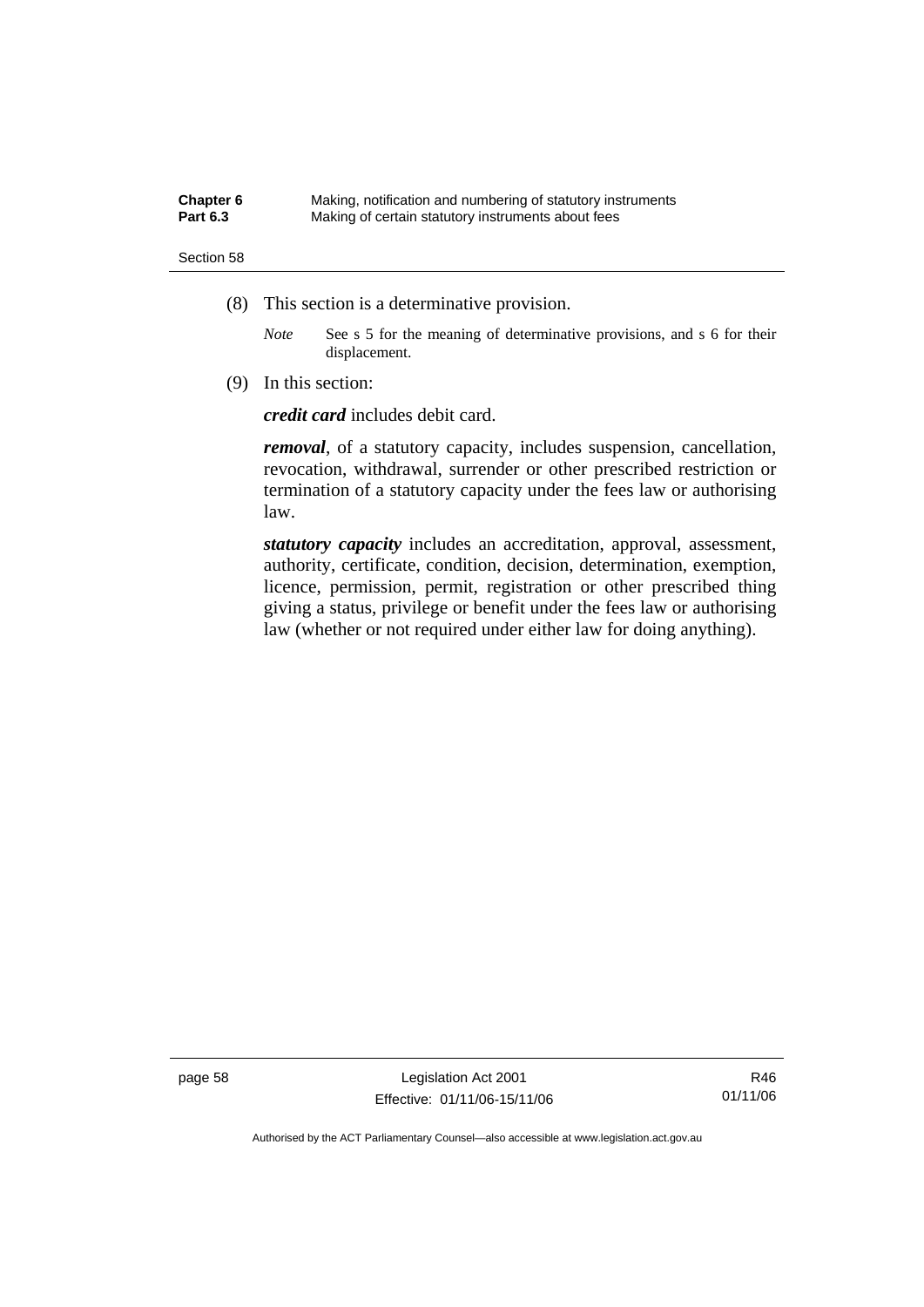# *<u>U</u>* Part 6.4 **Numbering and notification of registrable instruments**

## **U 59 Numbering**

- (1) The registrable instruments registered in each year must be numbered by the parliamentary counsel as nearly as practicable in the order in which they are notified.
- (2) However, the parliamentary counsel may—
	- (a) allocate different kinds of registrable instruments to different series for numbering purposes; or
	- (b) add distinguishing letters to numbers to indicate the kind of registrable instrument.

### **Examples**

- 1 The parliamentary counsel may number subordinate laws, disallowable instruments, commencement notices and other registrable instruments in different series.
- 2 The parliamentary counsel may add the letters 'SL' to the numbers of registered subordinate laws, the letters 'DI' to the numbers of registered disallowable instruments and the letters 'CN' to the numbers of registered commencement notices.
- *Note* An example is part of the Act, is not exhaustive and may extend, but does not limit, the meaning of the provision in which it appears (see s 126 and s 132).
- (3) Also, a regulation may provide that this section does not apply to a notifiable instrument of a kind prescribed by regulation.

page 59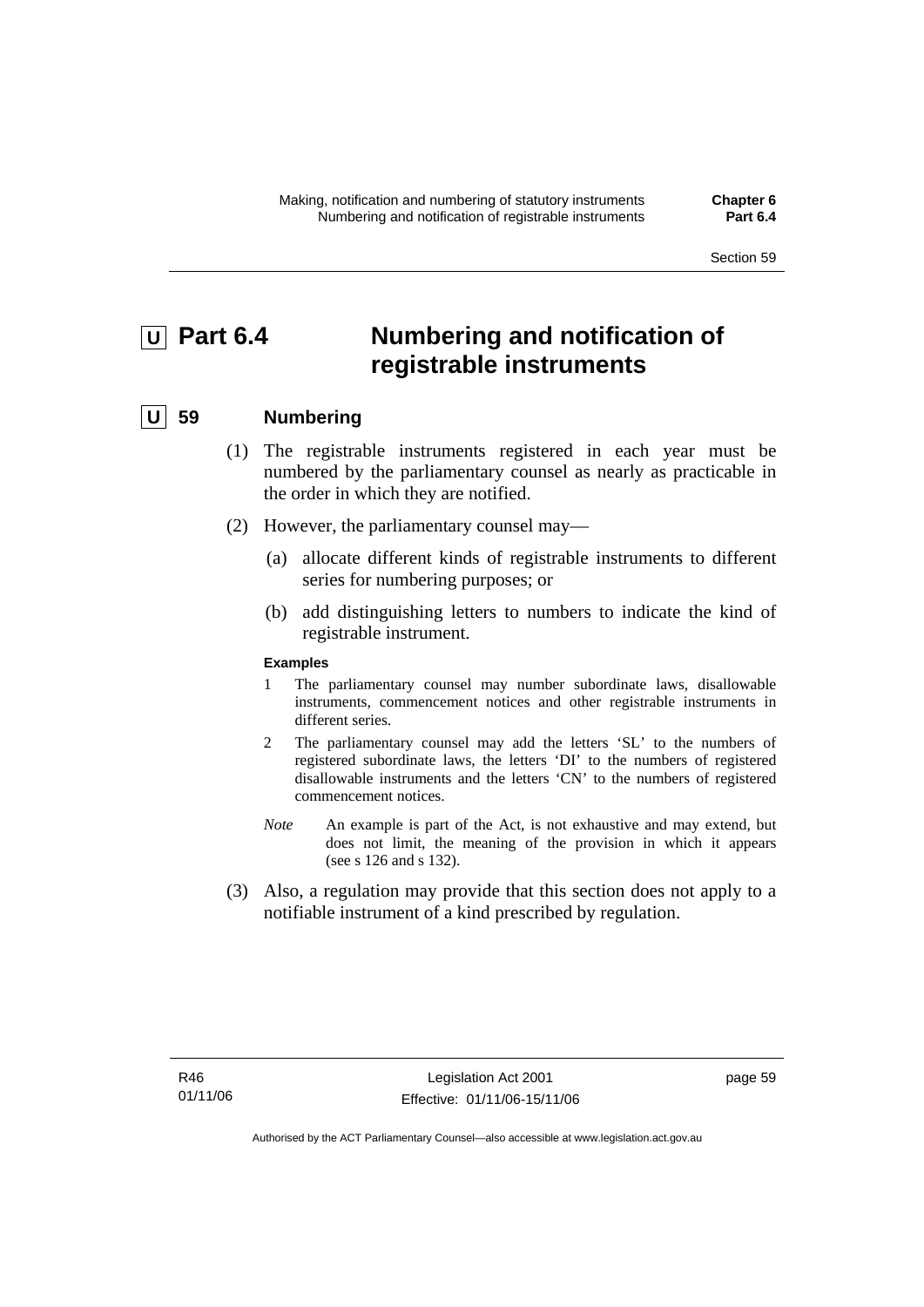**Chapter 6** Making, notification and numbering of statutory instruments<br>**Part 6.4** Mumbering and notification of registrable instruments Numbering and notification of registrable instruments

Section 60

## **U** 60 Correction etc of name of registrable instrument

- (1) This section applies if a registrable instrument is unnamed or the name it gives to itself—
	- (a) includes a year that is not the year in which the instrument was notified; or
	- (b) is the same as another registrable instrument that has been, or is to be, notified under this Act; or
	- (c) includes a number that is not consecutive with other registrable instruments that have been notified under this Act; or
	- (d) does not include a number that would give the instrument a unique name; or
	- (e) is otherwise not in accordance with current legislative drafting practice.

#### **Example for par (c)**

A registrable instrument has the name '*XYZ Amendment Rule 2000* (*No 5*)'. Registrable instruments with the names '*XYZ Amendment Rule 2000 (No 1)*', '*XYZ Amendment Rule 2000 (No 2)*' and '*XYZ Amendment Rule 2000 (No 3)*' have already been notified under the Act

#### **Example for par (d)**

A registrable instrument has the name '*XYZ Amendment Rule 2000 (No )*'.

#### **Example for par (e)**

A registrable instrument has the name '*XYY Amendment Order 2002 (No 1)*'. The instrument was made under the *XYZ Act 2000* (the *authorising Act*). The name of the instrument does not correctly reflect the name of the authorising Act.

- *Note* An example is part of the Act, is not exhaustive and may extend, but does not limit, the meaning of the provision in which it appears (see s 126 and s 132).
- (2) The parliamentary counsel may, before notifying the registrable instrument under this Act—
	- (a) add a name to an unnamed instrument; or

R46 01/11/06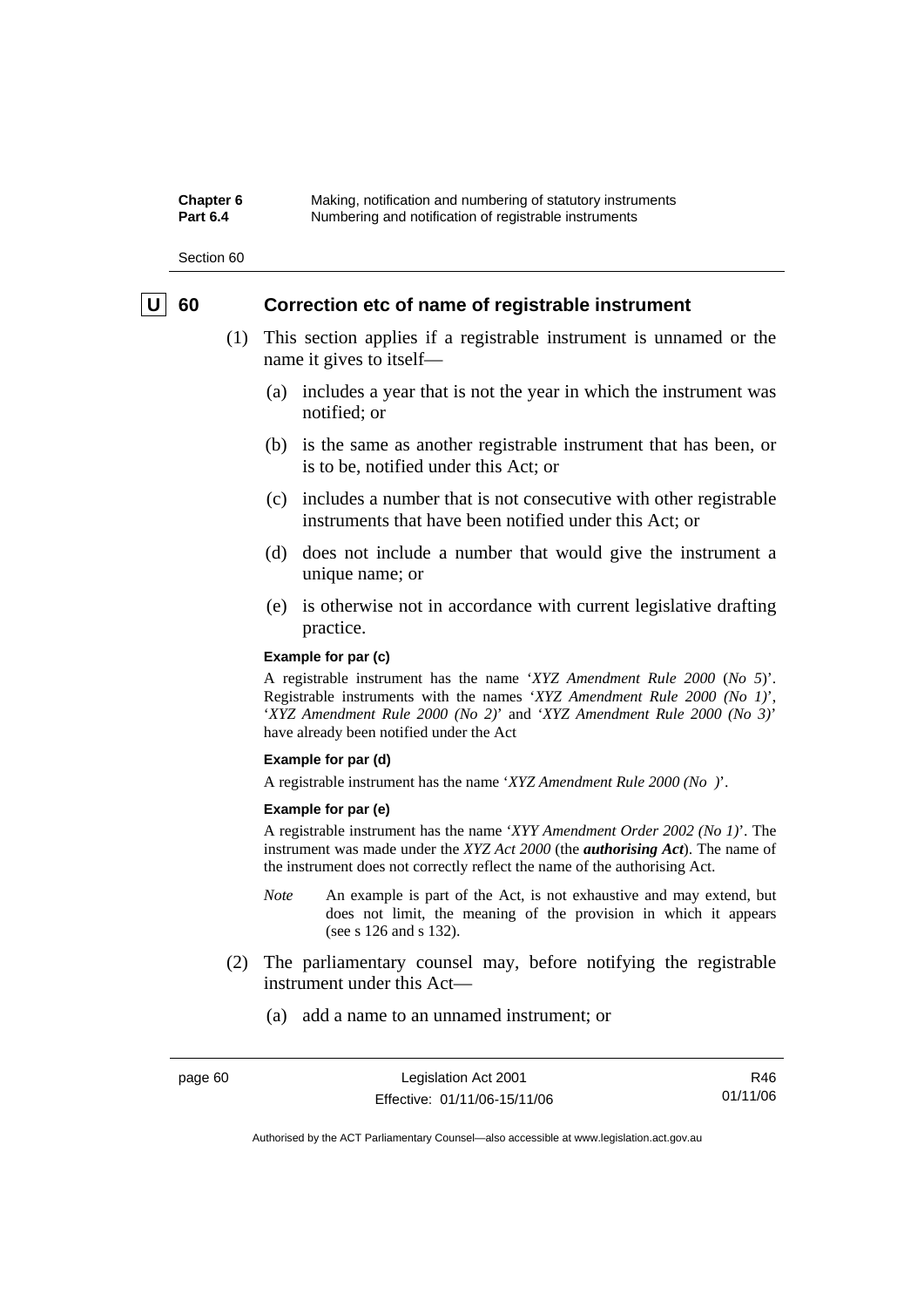- (b) amend the instrument's name to bring it into line with current legislative drafting practice.
- (3) If the name of a registrable instrument is added or amended under this section, the instrument has effect for all purposes as if the instrument were made with the name as added or amended.
- (4) If the name of a registrable instrument is added or amended under this section, the parliamentary counsel may make a corresponding change to any explanatory statement or regulatory impact statement for the instrument.

## | U | 60A Correction of name of explanatory statement etc

- (1) This section applies if an explanatory statement or regulatory impact statement for a registrable instrument—
	- (a) does not include the instrument's number or name in an appropriate place; or
	- (b) includes a reference to the instrument's number or name that is incorrect.
- (2) The parliamentary counsel may, before entering the statement in the register—
	- (a) include the instrument's number or name in an appropriate place in the statement; or
	- (b) correct the reference to the instrument's number or name.

## **U** 61 Notification of registrable instruments

- (1) If a registrable instrument is made, an authorised person for making a notification request for the instrument may ask the parliamentary counsel to notify the making of the instrument.
- (2) If an authorised person for making a notification request for a registrable instrument asks the parliamentary counsel to notify the making of the instrument and complies with the requirements (if

| R46      | Legislation Act 2001         | page 61 |
|----------|------------------------------|---------|
| 01/11/06 | Effective: 01/11/06-15/11/06 |         |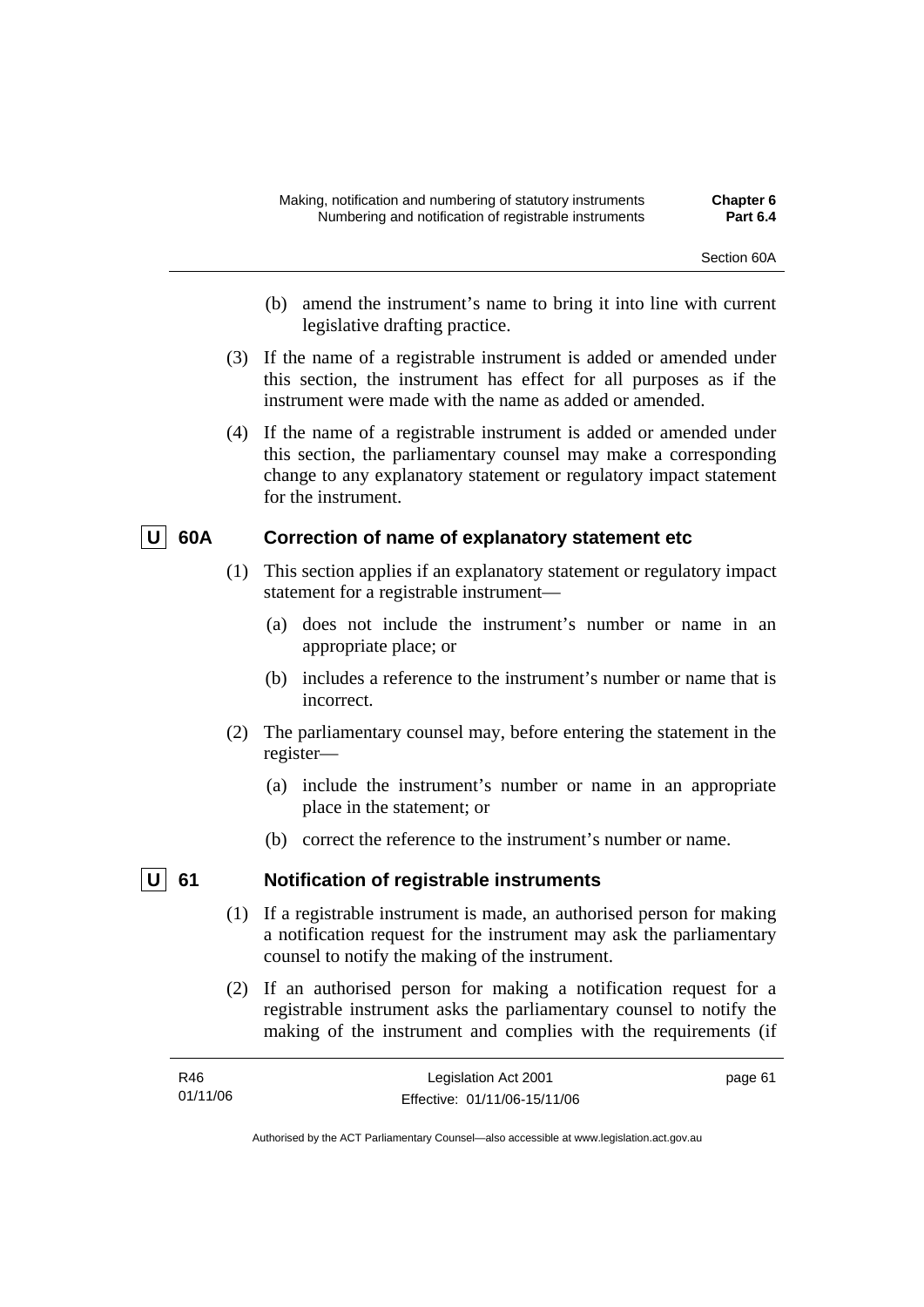#### **Chapter 6** Making, notification and numbering of statutory instruments<br>**Part 6.4** Mumbering and notification of registrable instruments **Part 6.4** Numbering and notification of registrable instruments

Section 61

any) prescribed by regulation (whether in relation to the form of the instrument, in relation to the making of the request or otherwise), the parliamentary counsel must—

- (a) notify the making of the instrument in the register; or
- (b) if it is not practicable to notify the making of the instrument in the register—notify the making of the instrument in the gazette.
- (3) The making of the registrable instrument is notified in the register by entering in the register—
	- (a) a statement that the instrument has been made; and
	- (b) the text of the instrument.
- (4) The making of the registrable instrument is notified in the gazette by—
	- (a) publishing the text of the instrument in the gazette; or
	- (b) publishing in the gazette a statement—
		- (i) that the instrument has been made; and
		- (ii) of the place or places where copies of the instrument can be obtained (whether by purchase or otherwise).
- (5) If the making of the registrable instrument is notified in the gazette, the parliamentary counsel must enter in the register—
	- (a) a statement that the instrument has been made; and
	- (b) a statement that the instrument was notified in the gazette on a stated date; and
	- (c) the text of the instrument.
- (6) If the making of the registrable instrument is notified in the gazette by publishing the statement mentioned in subsection (4) (b), copies of the instrument must be available on the day of the publication

R46 01/11/06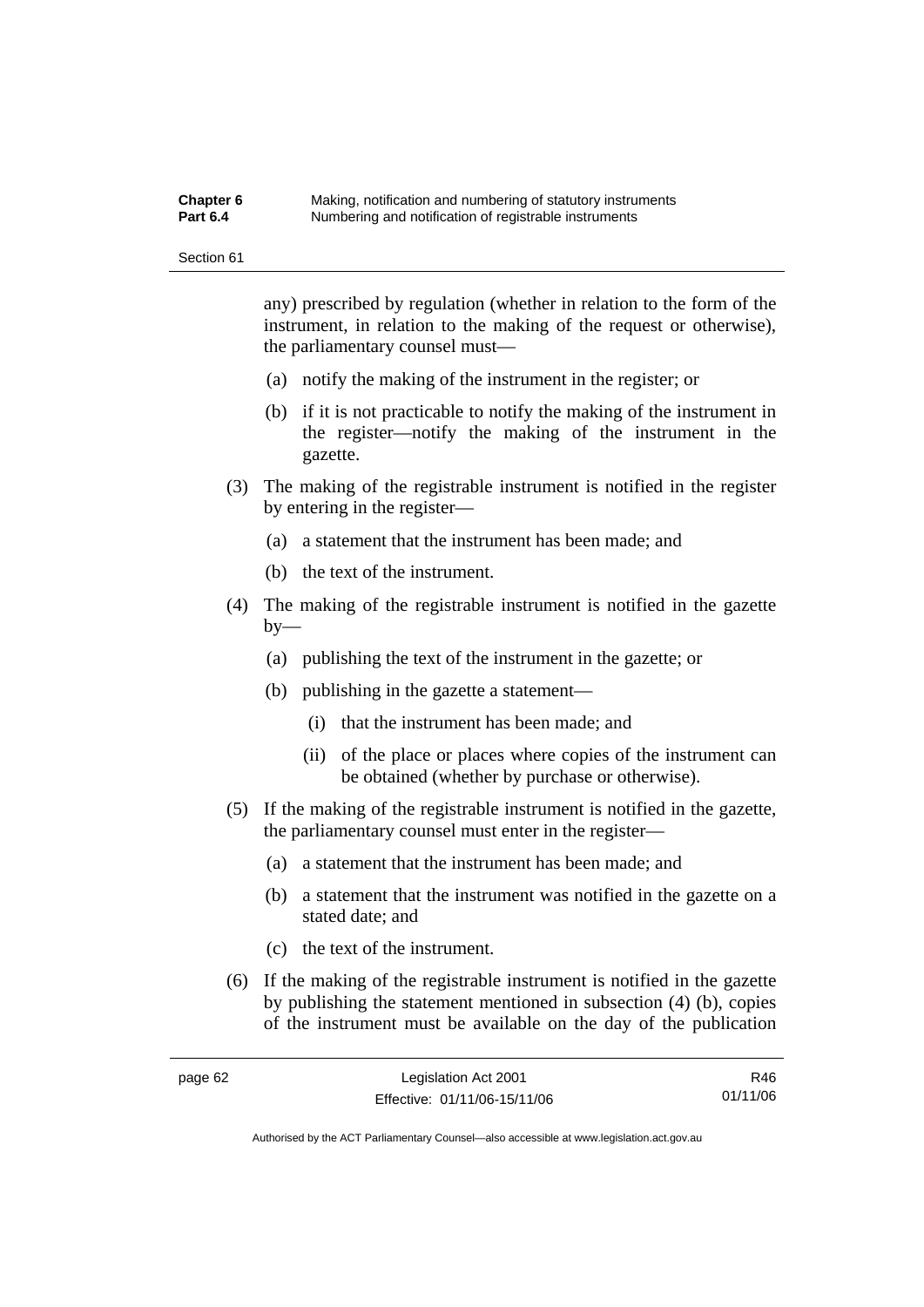(the *gazette date*), or as soon as practicable after the gazette date, at the place, or each of the places, stated in the gazette.

- (7) If on the gazette date no copies of the registrable instrument are available at the place, or any of the places, stated in the gazette, the parliamentary counsel must give the Minister a statement—
	- (a) that copies of the law were not available; and
	- (b) explaining why they were not available.
- (8) The Minister must present the statement to the Legislative Assembly not later than 6 sitting days after the gazette date.
- (9) Despite subsection (2), the parliamentary counsel may notify the making of a registrable instrument even though a requirement prescribed by regulation for subsection (2) (a *prescribed requirement*) is not complied with.
- (10) The notification of a registrable instrument is valid even if—
	- (a) a prescribed requirement was not complied with; or
	- (b) the notification was made on the request of a person who was not, or was no longer, a delegate of an authorised person for making a notification request for the instrument.
- (11) This section is a determinative provision.
	- *Note* See s 5 for the meaning of determinative provisions, and s 6 for their displacement.
- (12) In this section:

*authorised person*, for making a notification request for a registrable instrument, means—

- (a) the maker of the instrument; or
- (b) for a registrable instrument made by the Executive—a Minister or chief executive; or

page 63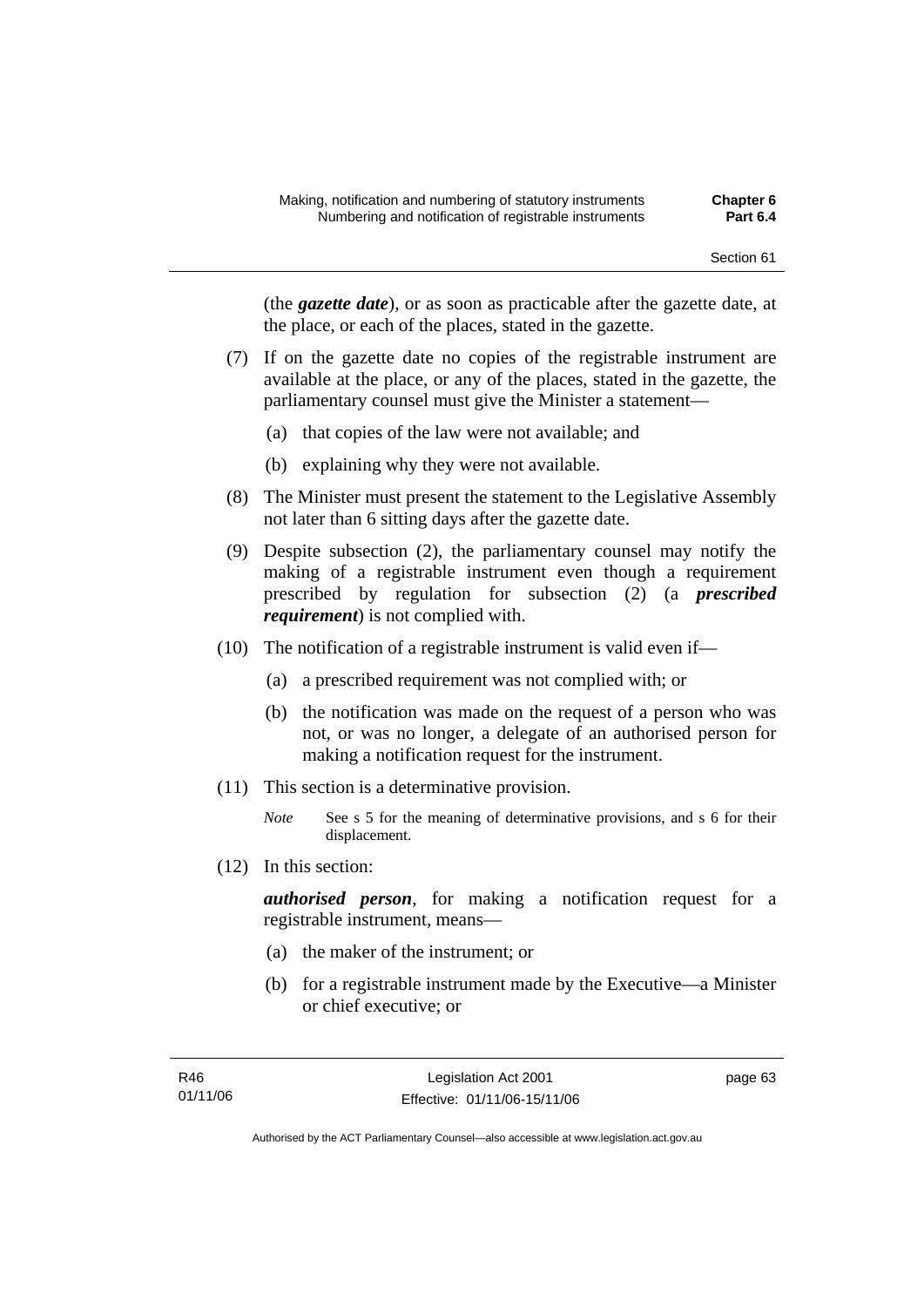**Chapter 6** Making, notification and numbering of statutory instruments<br>**Part 6.4** Mumbering and notification of registrable instruments **Part 6.4** Numbering and notification of registrable instruments

Section 62

- (c) for a registrable instrument made by a Minister—a chief executive; or
- (d) for a registrable instrument made by the rule-making committee—
	- (i) the secretary of the committee; or
	- (ii) the registrar of a court or tribunal in relation to which the instrument applies; or
- (e) for any other registrable instrument made by a court or tribunal, or by a member (however described) of a court or tribunal—the registrar of the court or tribunal; or
- (f) for any other registrable instrument (other than an instrument prescribed by regulation for this paragraph)—a chief executive; or
- (g) for a registrable instrument prescribed by regulation for this paragraph—a person prescribed by regulation as an authorised person for making a notification request for the instrument.

*rule-making committee* means the rule-making committee established under the *Court Procedures Act 2004*.

## **U** 62 Effect of failure to notify registrable instrument

- (1) A registrable instrument is not enforceable by or against the Territory or anyone else unless it is notified.
- (2) This section is a determinative provision.
	- *Note* See s 5 for the meaning of determinative provisions, and s 6 for their displacement.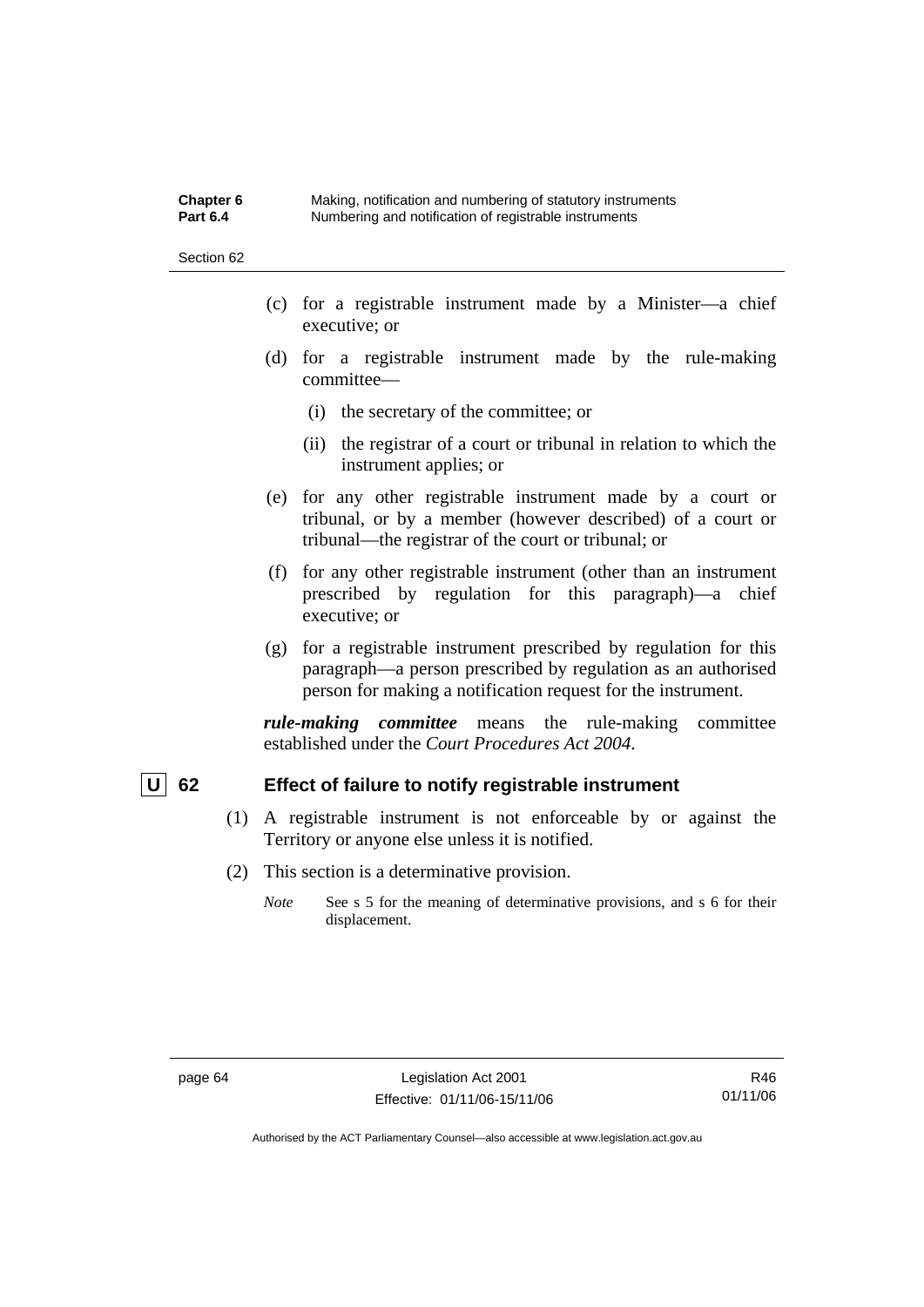

# **U 63 References to** *notification* **of registrable instruments**

In an Act or statutory instrument, a reference to the *notification* of a registrable instrument is a reference to the instrument having been notified in the register or gazette.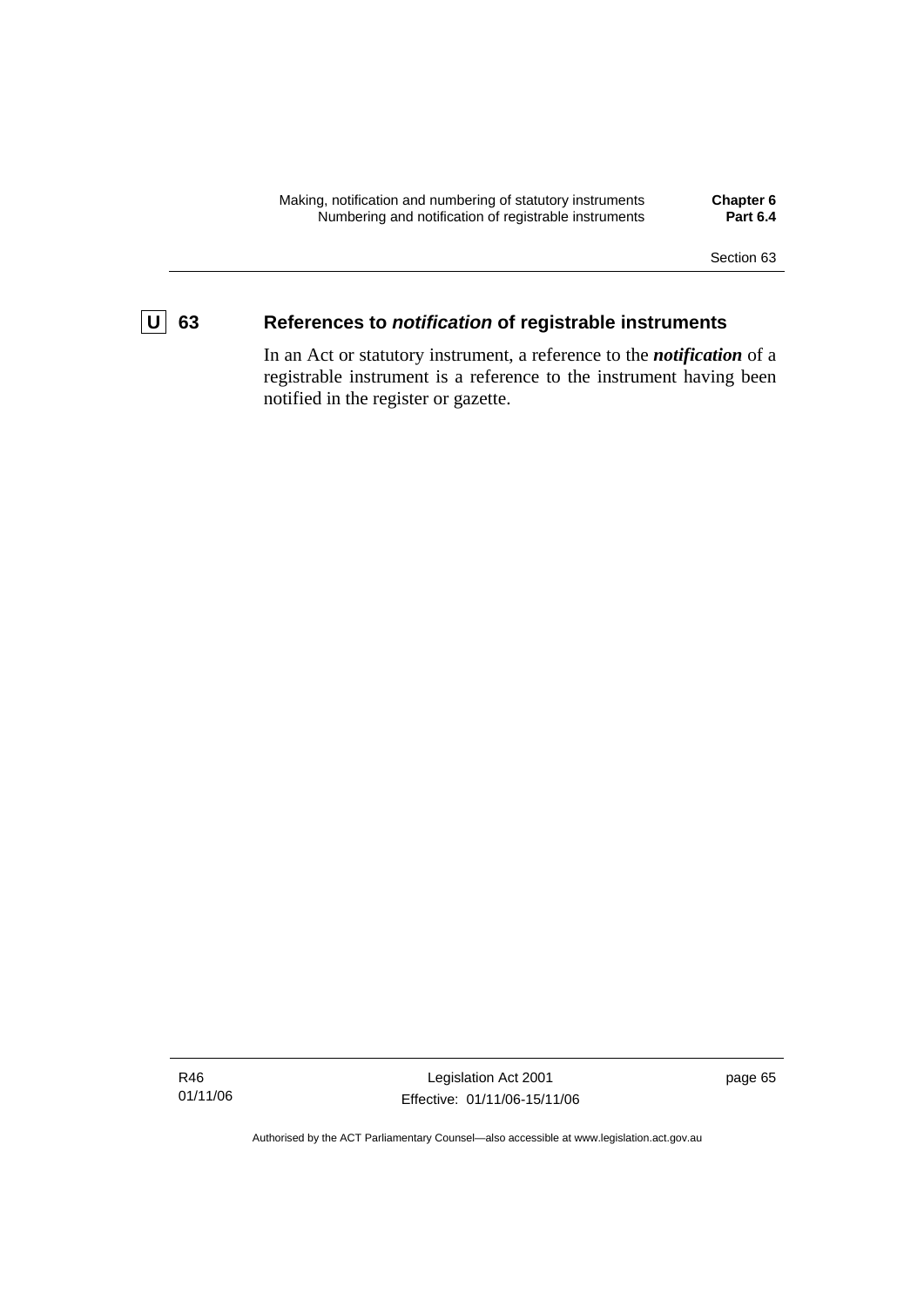# **Chapter 7 Presentation, amendment and disallowance of subordinate laws and disallowable instruments**

*Note to ch 7* 

In this chapter, a reference to a subordinate law or disallowable instrument includes a reference to a provision of a subordinate law or disallowable instrument (see s 8 (2) and s 9 (2)).

## **64 Presentation of subordinate laws and disallowable instruments**

- (1) A subordinate law or disallowable instrument must be presented to the Legislative Assembly not later than 6 sitting days after its notification day.
- (2) If a subordinate law or disallowable instrument is not presented in accordance with subsection (1), it is taken to be repealed.
- (3) This section is a determinative provision.
	- *Note* See s 5 for the meaning of determinative provisions, and s 6 for their displacement.

## **65 Disallowance by resolution of Assembly**

 (1) This section applies if notice of a motion to disallow a subordinate law or disallowable instrument is given in the Legislative Assembly not later than 6 sitting days after the day it is presented to the Assembly.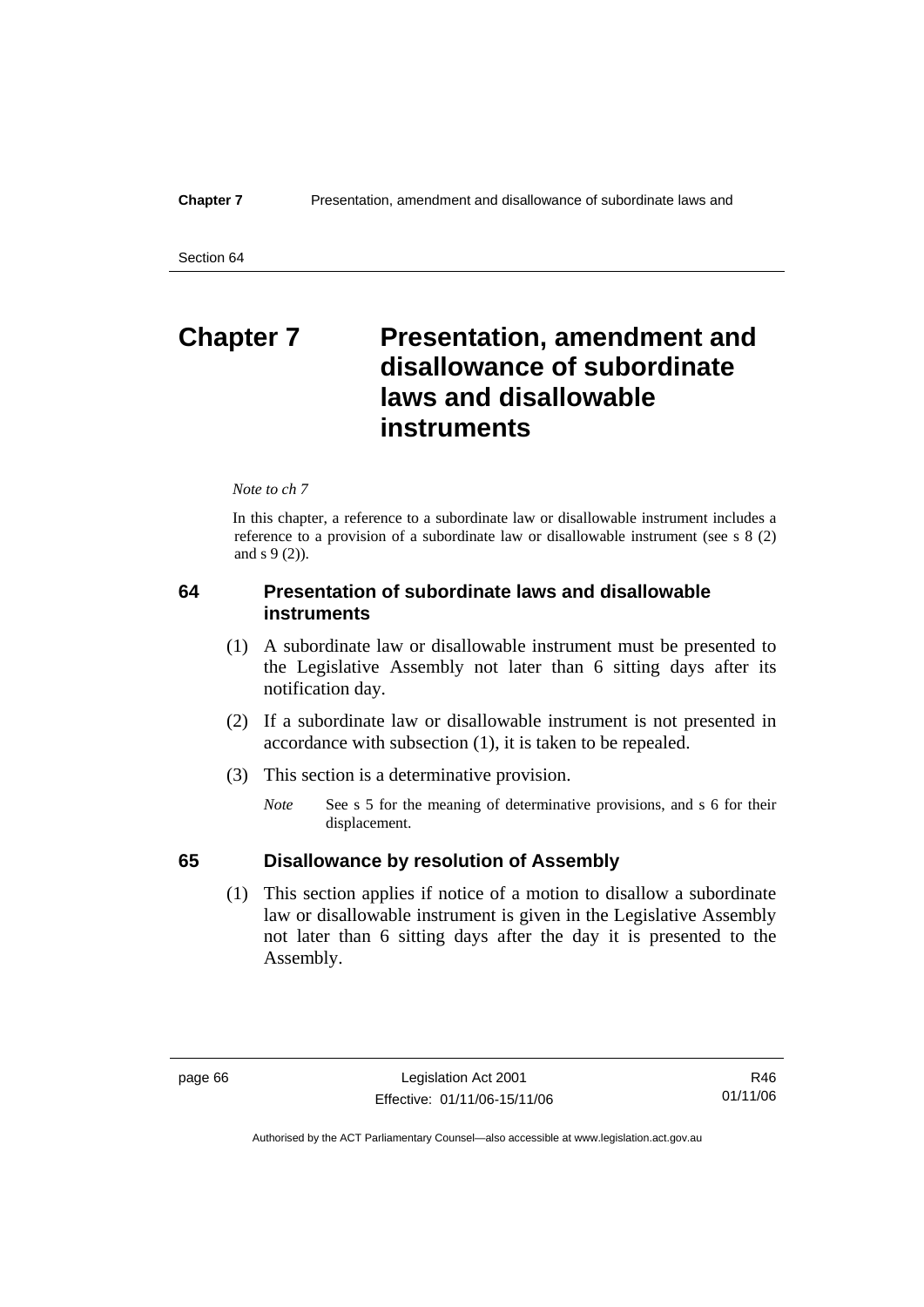Section 65A

- (2) If the Legislative Assembly passes a resolution to disallow the subordinate law or disallowable instrument, it is taken to be repealed—
	- (a) on the day after the day the disallowance is notified; or
	- (b) if the resolution provides that it takes effect on the day the resolution is passed—that day.
- (3) For this chapter, the Legislative Assembly is taken to have passed a resolution to disallow the subordinate law or disallowable instrument if, at the end of 6 sitting days after the day the notice is given—
	- (a) the notice has not been withdrawn and the motion has not been called on; or
	- (b) the motion has been called on and moved, but has not been withdrawn or otherwise disposed of.
- (4) If subsection (3) applies, the resolution is taken to be the resolution set out in the motion for the resolution.
- (5) A disallowance under this section has effect for all purposes as if it were a repeal made by an Act.
- (6) This section is a determinative provision.
	- *Note* See s 5 for the meaning of determinative provisions, and s 6 for their displacement.

## **65A Notification of disallowance by resolution of Assembly**

- (1) If a subordinate law or disallowable instrument is disallowed, or taken to have been disallowed, under section 65, the Speaker must ask the parliamentary counsel to notify the disallowance.
- (2) If the Speaker asks the parliamentary counsel to notify the disallowance, the parliamentary counsel must—
	- (a) notify the disallowance in the register; or

| R46      | Legislation Act 2001         | page 67 |
|----------|------------------------------|---------|
| 01/11/06 | Effective: 01/11/06-15/11/06 |         |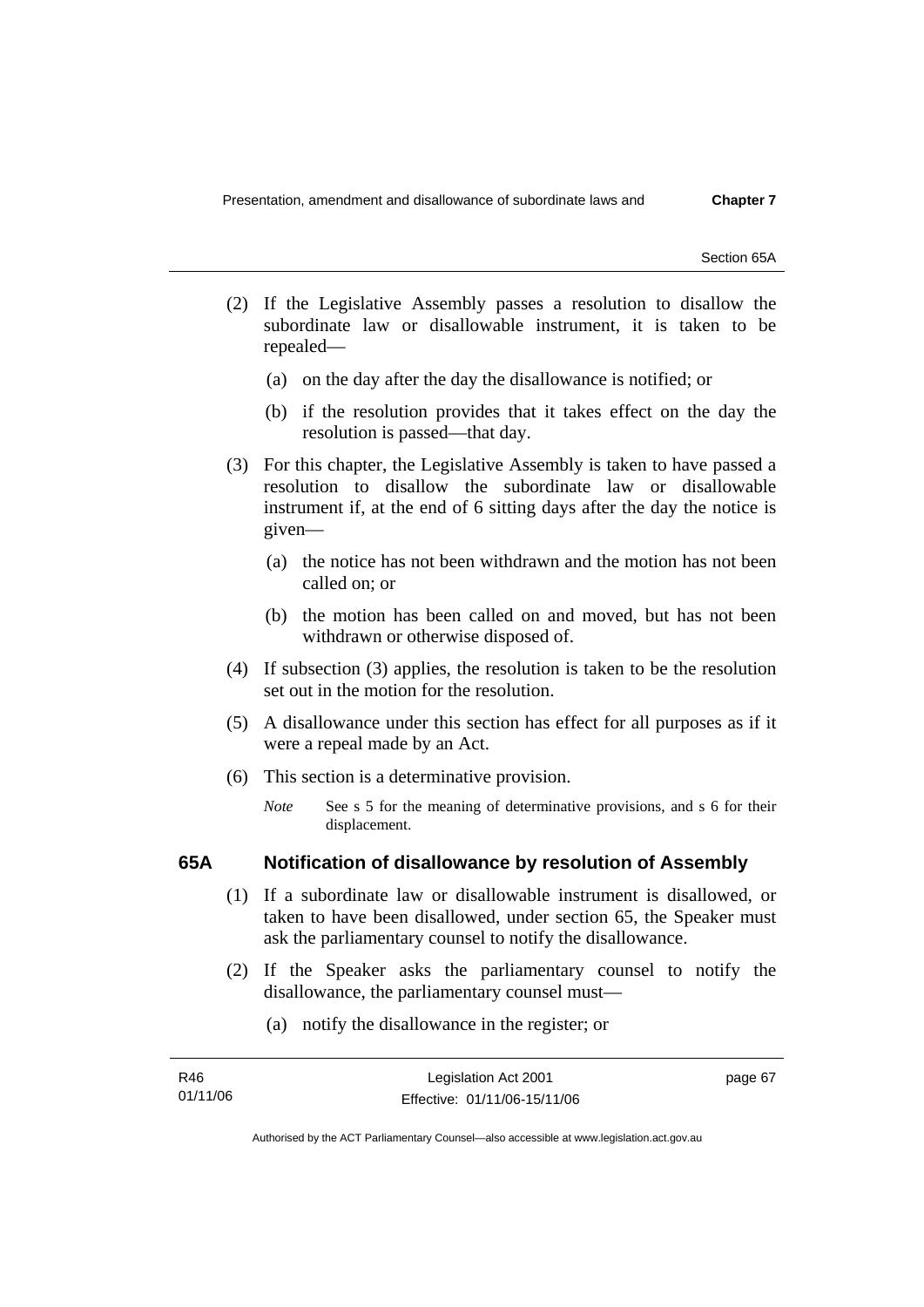#### **Chapter 7** Presentation, amendment and disallowance of subordinate laws and

Section 65A

- (b) if it is not practicable to notify the disallowance in the register—notify the disallowance in the gazette.
- (3) If the Speaker asks the parliamentary counsel to notify the disallowance on a particular day, the parliamentary counsel must notify the disallowance on that day unless it is impracticable to do so.
- (4) The disallowance is notified in the register by entering in the register—
	- (a) a statement that the subordinate law or disallowable instrument has been disallowed under section 65; and
	- (b) the text of the resolution passed, or taken to have been passed, by the Legislative Assembly under section 65; and
	- (c) the day when the resolution was passed or taken to have been passed; and
	- (d) the day when the subordinate law or disallowable instrument is taken to be repealed because of the resolution.
- (5) The disallowance is notified in the gazette by publishing in the gazette—
	- (a) a statement that the subordinate law or disallowable instrument has been disallowed under section 65; and
	- (b) the text of the resolution passed, or taken to have been passed, by the Legislative Assembly under section 65; and
	- (c) the day when the resolution was passed or taken to have been passed; and
	- (d) the day when the subordinate law or disallowable instrument is taken to be repealed because of the resolution.

R46 01/11/06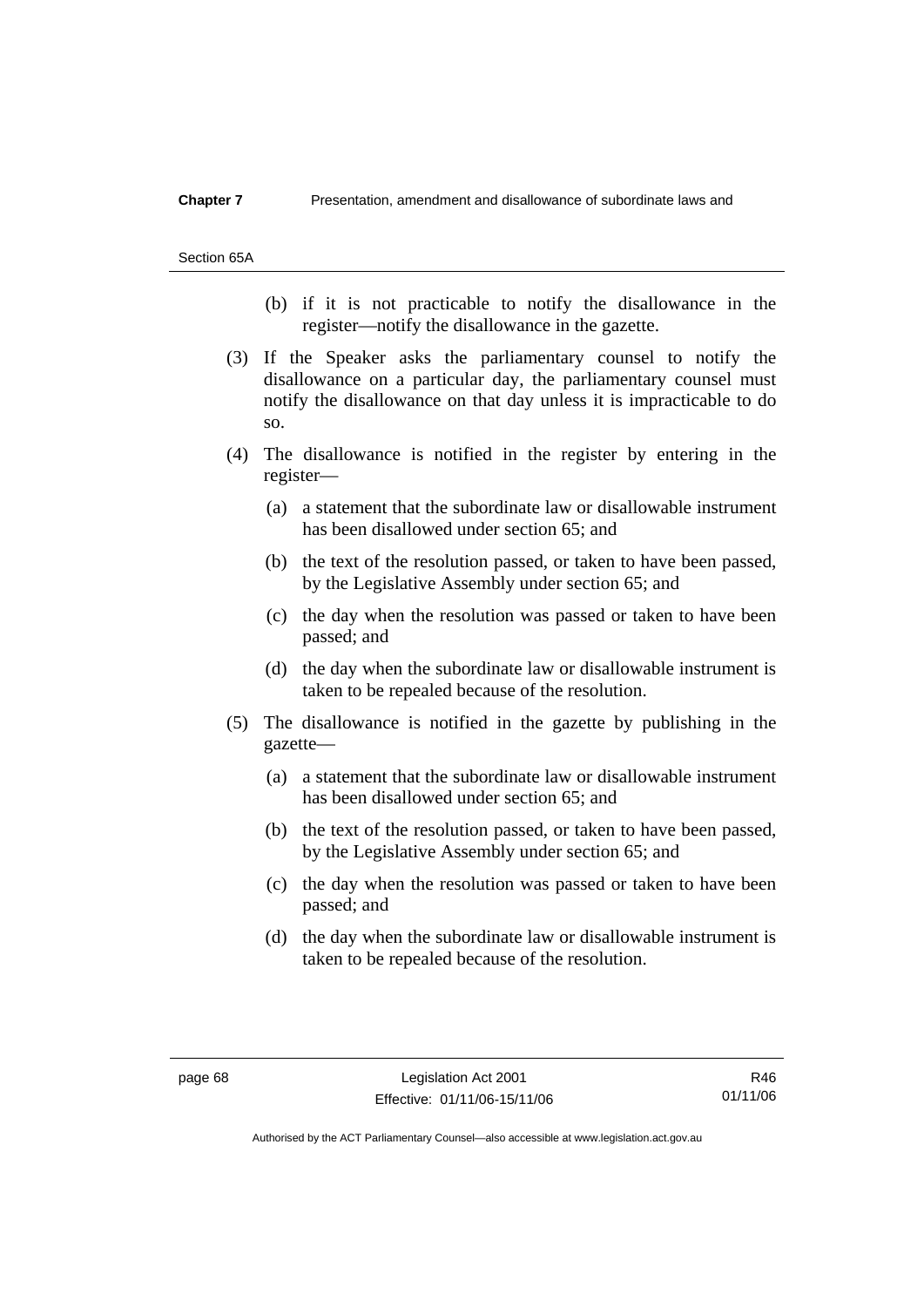- (6) If the disallowance is notified in the gazette, the parliamentary counsel must enter in the register—
	- (a) a statement that the subordinate law or disallowable instrument has been disallowed under section 65; and
	- (b) a statement that the disallowance was notified in the gazette on a stated date; and
	- (c) the text of the resolution passed, or taken to have been passed, under section 65; and
	- (d) the day when the resolution was passed or taken to have been passed; and
	- (e) the day when the subordinate law or disallowable instrument is taken to be repealed because of the resolution.
- (7) This section is a determinative provision.
	- *Note* See s 5 for the meaning of determinative provisions, and s 6 for their displacement.

## **66 Revival of affected laws**

- (1) This section applies if—
	- (a) a subordinate law or disallowable instrument (the *disallowed law*) is taken to be repealed under section 64 (Presentation of subordinate laws and disallowable instruments) or section 65 (Disallowance by resolution of Assembly); and
	- (b) the disallowed law repealed or amended an Act or statutory instrument (the *affected law*); and
	- (c) the repeal or amendment has commenced.
- (2) The affected law is revived, from the beginning of the day after the disallowed law is taken to have been repealed, as if the disallowed law had never been made.

page 69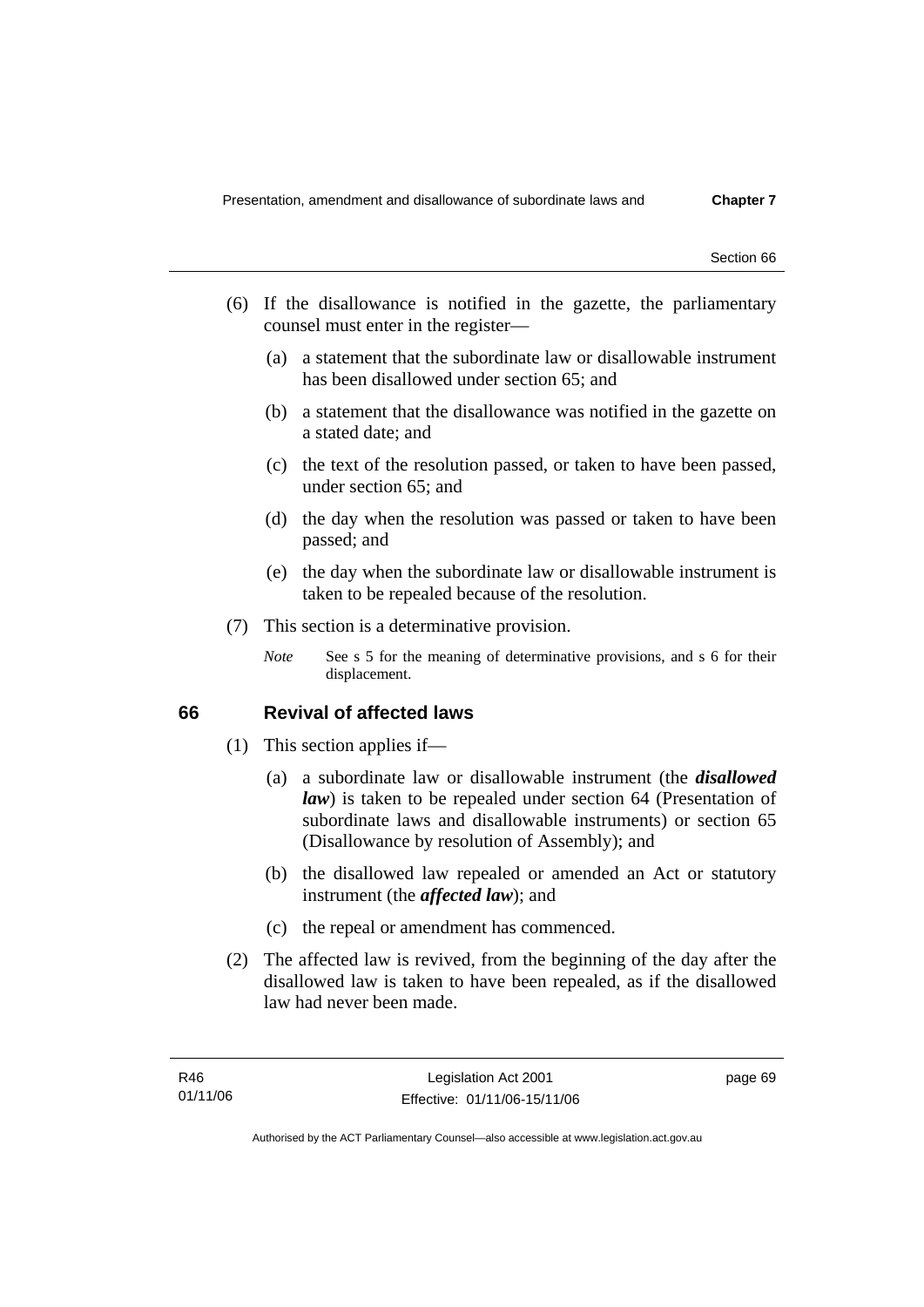### **Chapter 7** Presentation, amendment and disallowance of subordinate laws and

#### Section 67

- (3) This section is a determinative provision.
	- *Note* See s 5 for the meaning of determinative provisions, and s 6 for their displacement.

## **67 Making of instrument same in substance within 6 months after disallowance**

- (1) This section applies if a subordinate law or disallowable instrument (the *disallowed law*) is disallowed under section 65 (Disallowance by resolution of Assembly).
- (2) A subordinate law or disallowable instrument the same in substance must not be made within 6 months beginning on the day of the disallowance unless the Legislative Assembly has—
	- (a) rescinded the resolution that disallowed the disallowed law; or
	- (b) by resolution, approved the making of—
		- (i) a subordinate law or disallowable instrument in those terms; or
		- (ii) a subordinate law or disallowable instrument the same in substance as the disallowed law.
- (3) A subordinate law or disallowable instrument made in contravention of this section is void.
- (4) This section is a determinative provision.
	- *Note* See s 5 for the meaning of determinative provisions, and s 6 for their displacement.

## **68 Amendment by resolution of Assembly**

(1) In this section:

*amendment* does not include an amendment that would have the effect of waiving or changing any fee, charge, penalty or other amount payable to the Territory.

Authorised by the ACT Parliamentary Counsel—also accessible at www.legislation.act.gov.au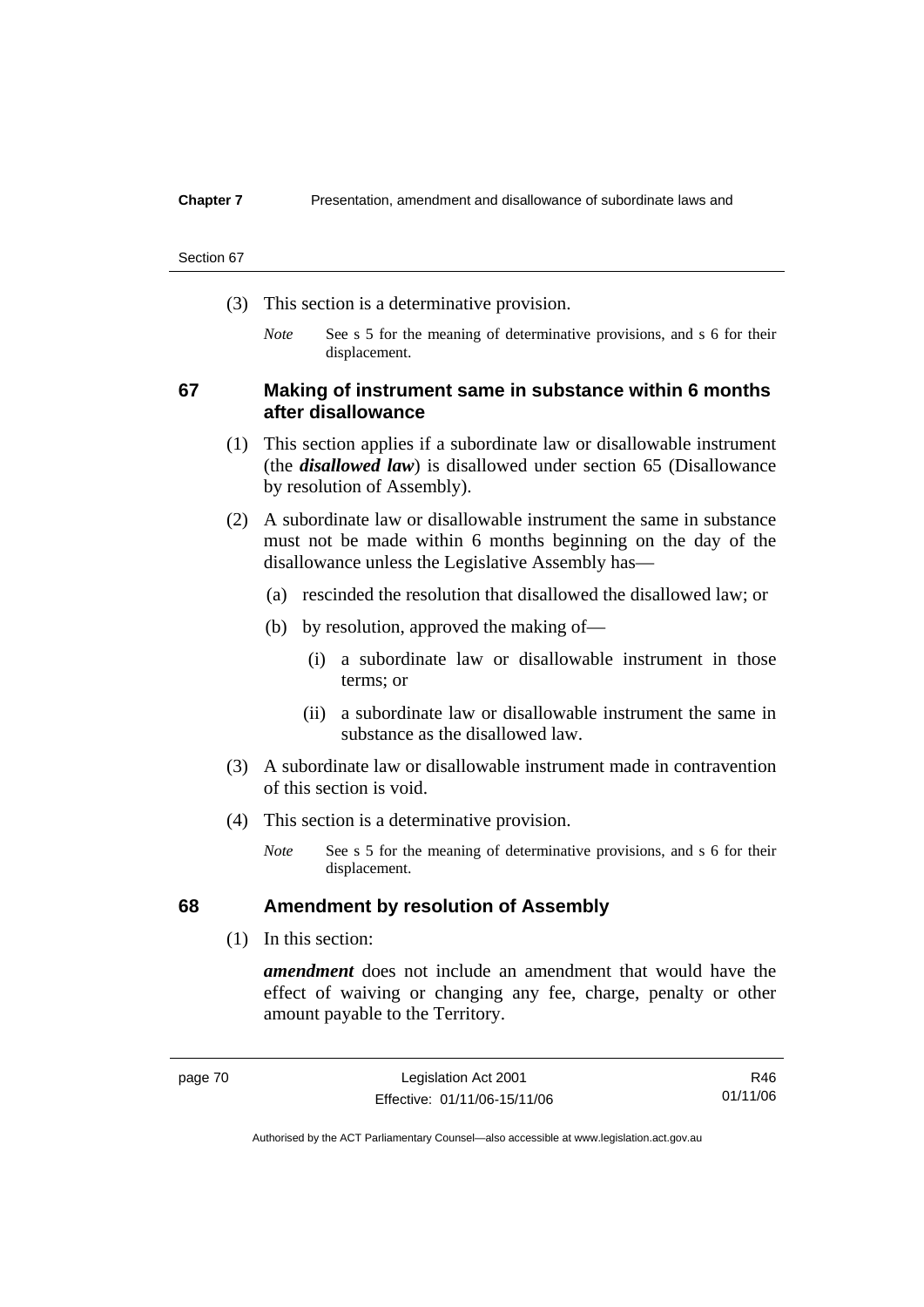*disallowable instrument* does not include a determination of fees or charges by a Minister under an Act or subordinate law.

- (2) This section applies if notice of a motion to amend a subordinate law or disallowable instrument is given in the Legislative Assembly not later than 6 sitting days after the day it is presented to the Assembly.
- (3) If the Legislative Assembly passes a resolution to amend the subordinate law or disallowable instrument, it is amended accordingly—
	- (a) on the day after the day the amendment is notified; or
	- (b) if the resolution provides that it takes effect on the day the resolution is passed—that day.
- (4) For this chapter, the Legislative Assembly is taken to have passed a resolution to amend the subordinate law or disallowable instrument if, at the end of 6 sitting days after the day the notice is given—
	- (a) the notice has not been withdrawn and the motion has not been called on; or
	- (b) the motion has been called on and moved, but has not been withdrawn or otherwise disposed of.
- (5) If subsection (4) applies, the resolution is taken to be the resolution set out in the motion for the resolution.
- (6) An amendment under this section has effect for all purposes as if it had been made by an Act.
- (7) Without limiting subsection (6), section 83 (Consequences of amendment of statutory instrument by Act) applies to the amendment as if it had been made by an Act.
- (8) This section is a determinative provision.

*Note* See s 5 for the meaning of determinative provisions, and s 6 for their displacement.

| R46      | Legislation Act 2001         | page 71 |
|----------|------------------------------|---------|
| 01/11/06 | Effective: 01/11/06-15/11/06 |         |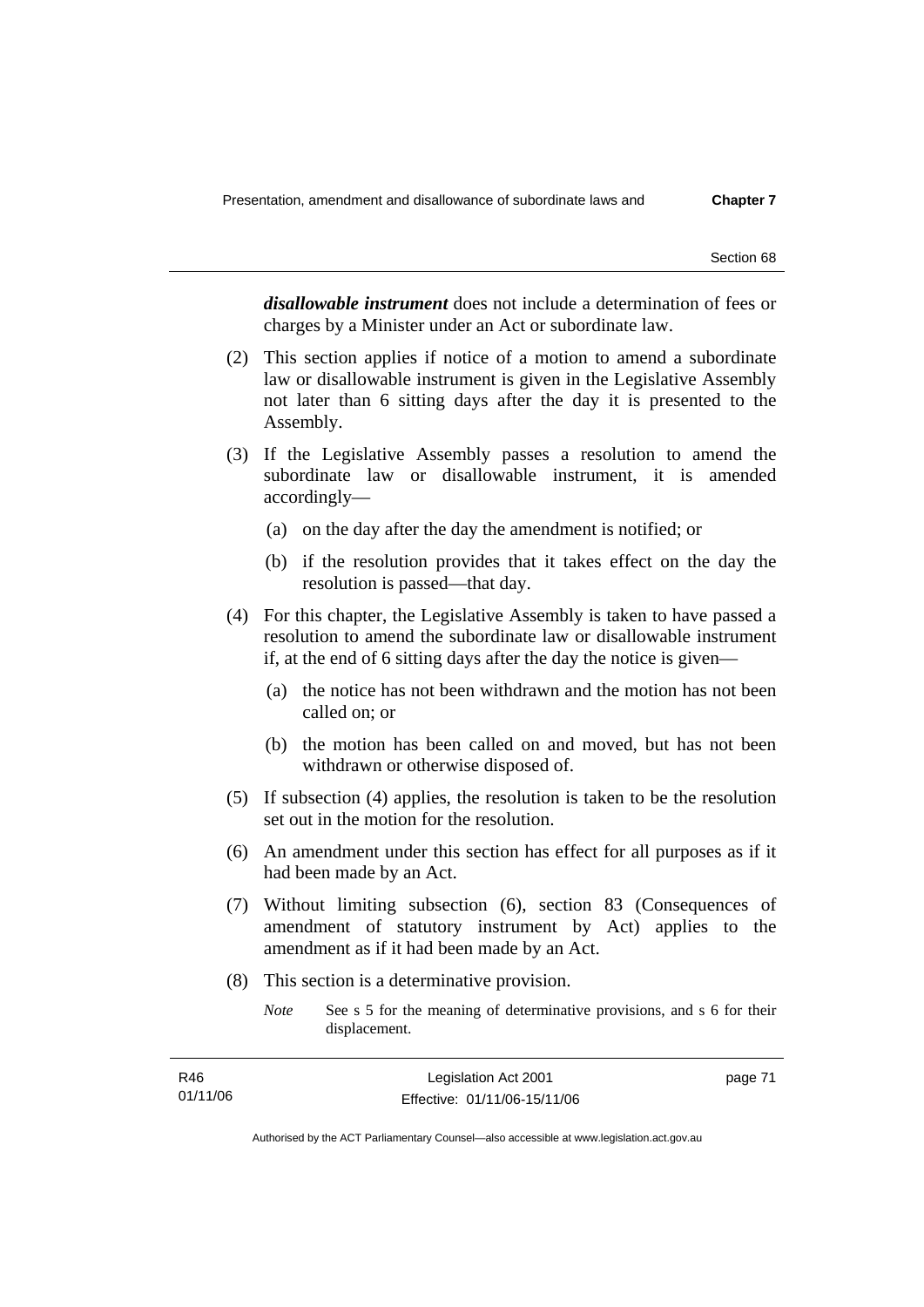### **Chapter 7** Presentation, amendment and disallowance of subordinate laws and

#### Section 69

## **69 Notification of amendments made by resolution of Assembly**

- (1) If a subordinate law or disallowable instrument (the *amended law*) is amended under section 68, the Speaker must ask the parliamentary counsel to notify the amendment.
- (2) If the Speaker asks the parliamentary counsel to notify the amendment, the parliamentary counsel must—
	- (a) notify the amendment in the register; or
	- (b) if it is not practicable to notify the amendment in the register notify the amendment in the gazette.
- (3) If the Speaker asks the parliamentary counsel to notify the amendment on a particular day, the parliamentary counsel must notify the amendment on that day unless it is impracticable to do so.
- (4) The amendment is notified in the register by entering in the register—
	- (a) a statement that the amendment of the amended law has been made under section 68; and
	- (b) the text of the resolution passed, or taken to have been passed, by the Legislative Assembly under section 68; and
	- (c) the day when the resolution was passed or taken to have been passed; and
	- (d) the day when the subordinate law or disallowable instrument is taken to be amended because of the resolution.
- (5) The amendment is notified in the gazette by publishing in the gazette—
	- (a) a statement that the amendment of the amended law has been made under section 68; and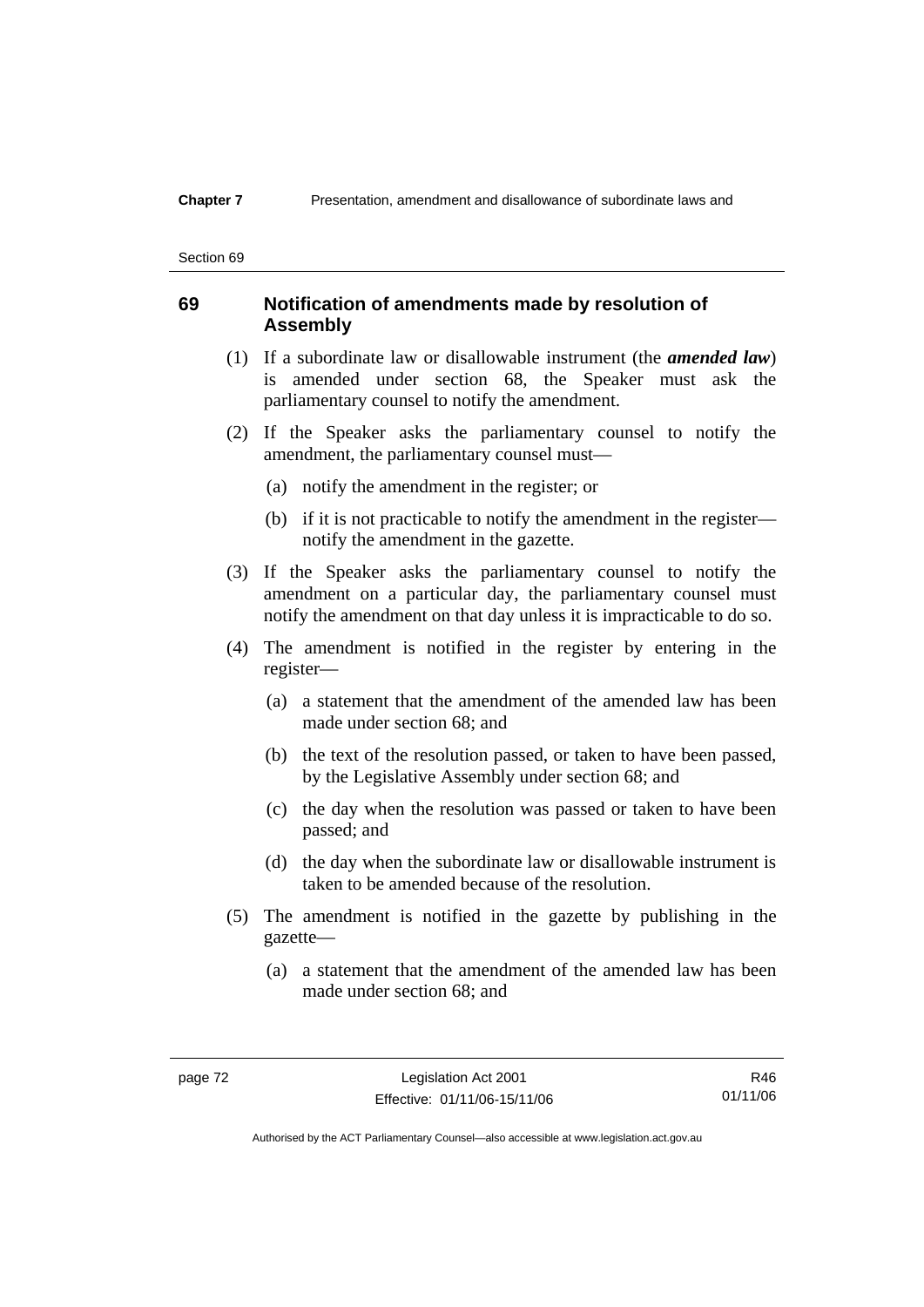- (b) the text of the resolution passed, or taken to have been passed, by the Legislative Assembly under section 68; and
- (c) the day when the resolution was passed or taken to have been passed; and
- (d) the day when the subordinate law or disallowable instrument is taken to be amended because of the resolution.
- (6) If the amendment is notified in the gazette, the parliamentary counsel must enter in the register—
	- (a) a statement that the amendment of the amended law has been made under section 68; and
	- (b) a statement that the amendment was notified in the gazette on a stated date; and
	- (c) the text of the resolution passed, or taken to have been passed, by the Legislative Assembly under section 68; and
	- (d) the day when the resolution was passed or taken to have been passed; and
	- (e) the day when the subordinate law or disallowable instrument is taken to be amended because of the resolution.
- (7) This section is a determinative provision.
	- *Note* See s 5 for the meaning of determinative provisions, and s 6 for their displacement.

## **70 Making of amendment restoring effect of law within 6 months after amendment**

 (1) This section applies if a subordinate law or disallowable instrument (the *amended law*) is amended under section 68 (Amendment by resolution of Assembly).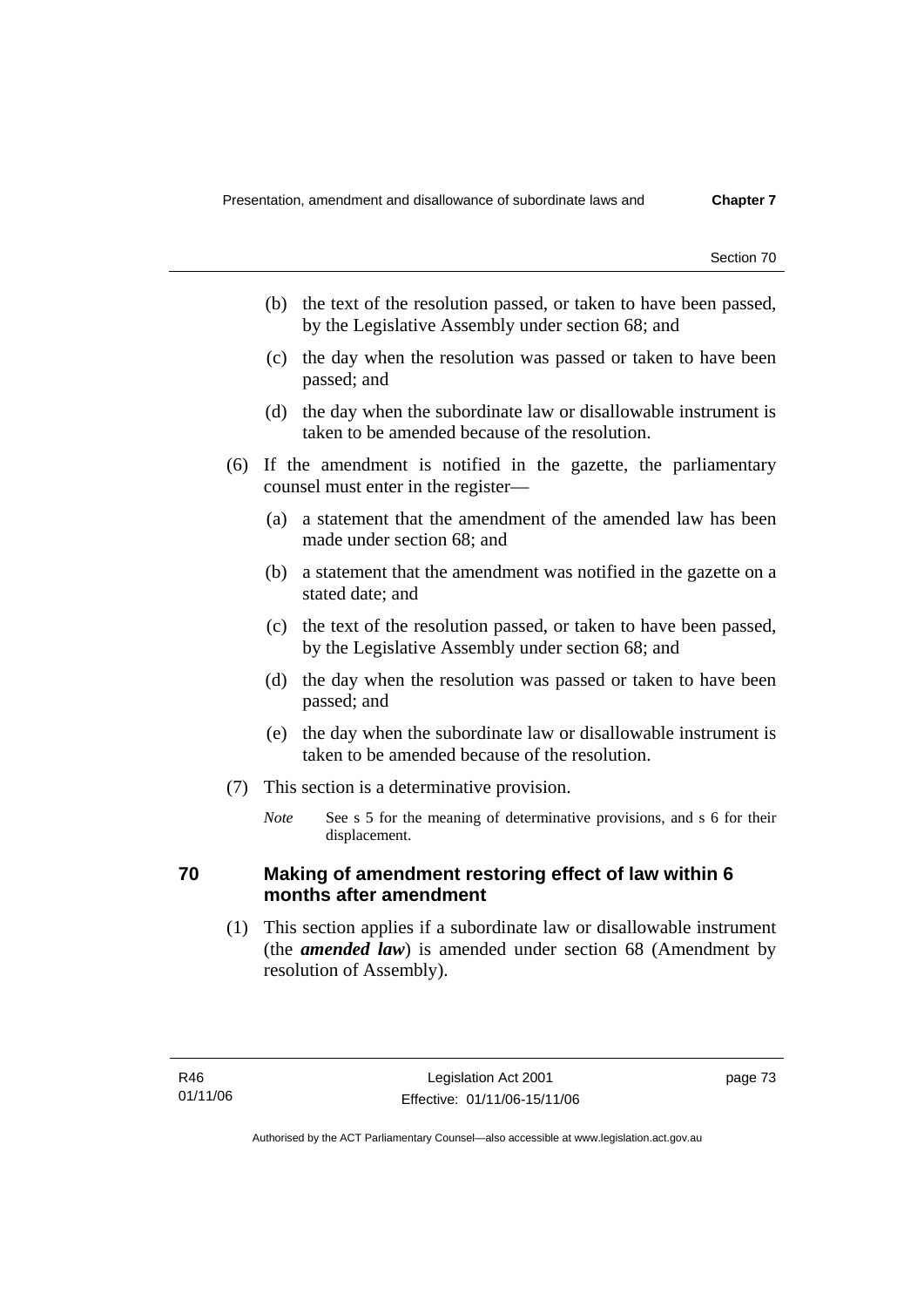## **Chapter 7** Presentation, amendment and disallowance of subordinate laws and

#### Section 71

- (2) A subordinate law or disallowable instrument the same in substance as the amended law before the amendment (the *earlier law*) must not be made within 6 months beginning on the day the amendment is made unless the Legislative Assembly has—
	- (a) rescinded the resolution that made the amendment; or
	- (b) by resolution approved the making of—
		- (i) a subordinate law or disallowable instrument in those terms; or
		- (ii) a subordinate law or disallowable instrument the same in substance as the earlier law.
- (3) A subordinate law or disallowable instrument made in contravention of this section is void.
- (4) This section is a determinative provision.
	- *Note* See s 5 for the meaning of determinative provisions, and s 6 for their displacement.

## **71 Effect of dissolution or expiry of Assembly on notice of motion**

- (1) This section applies if—
	- (a) notice of motion to disallow or amend a subordinate law or disallowable instrument is given in the Legislative Assembly not later than 6 sitting days after the day the instrument is presented to the Assembly; and
	- (b) not later than 6 sitting days after the day the notice is given, the Assembly is dissolved or expires; and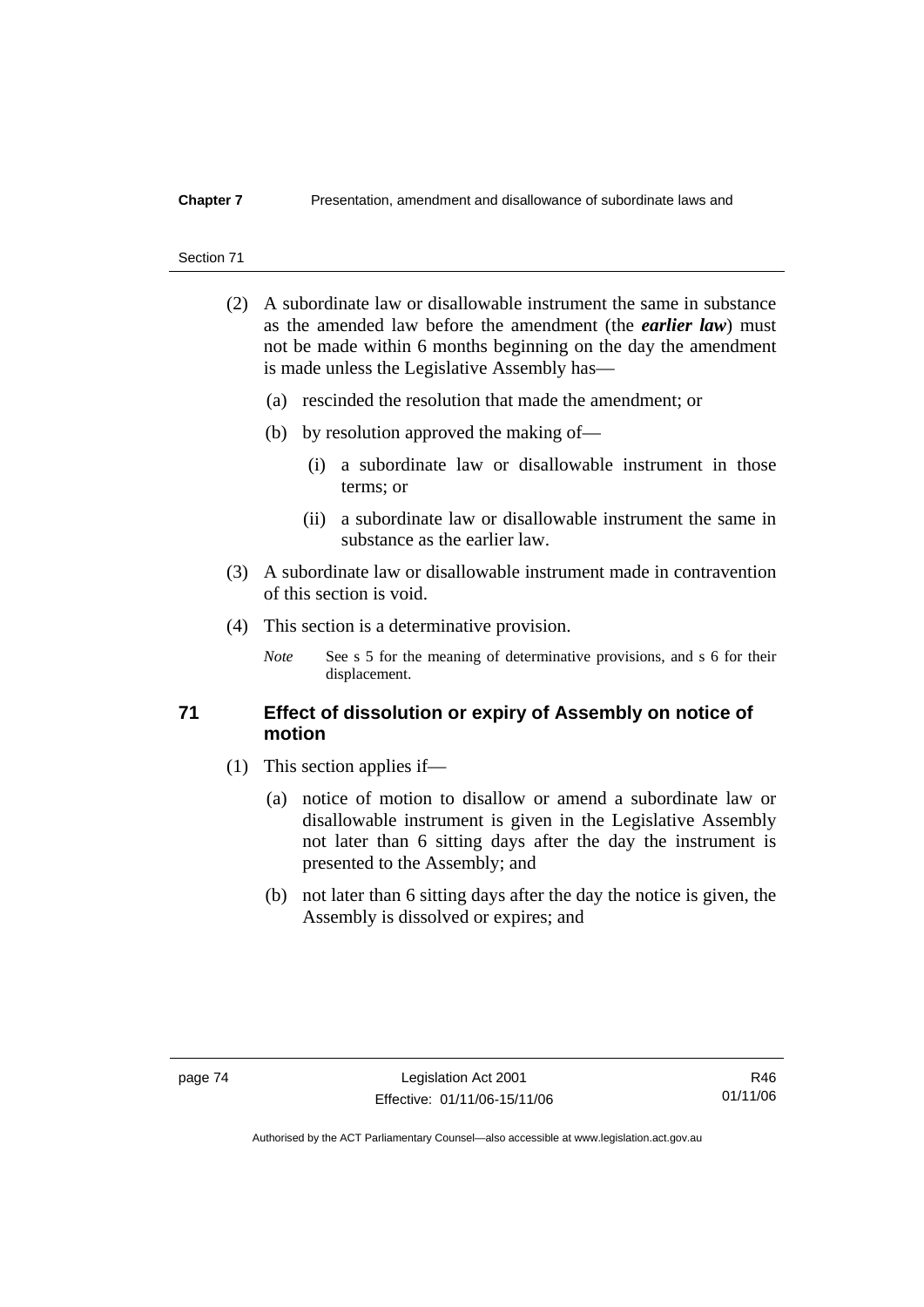- (c) at the time of the dissolution or expiry—
	- (i) the notice has not been withdrawn and the motion has not been called on; or
	- (ii) the motion has been called on and moved, but has not been withdrawn or otherwise disposed of.
- (2) For this chapter, the subordinate law or disallowable instrument is taken to have been presented to the Legislative Assembly on the first sitting day of the Assembly after the next general election of members of the Assembly.
- (3) This section is a determinative provision.
	- *Note* See s 5 for the meaning of determinative provisions, and s 6 for their displacement.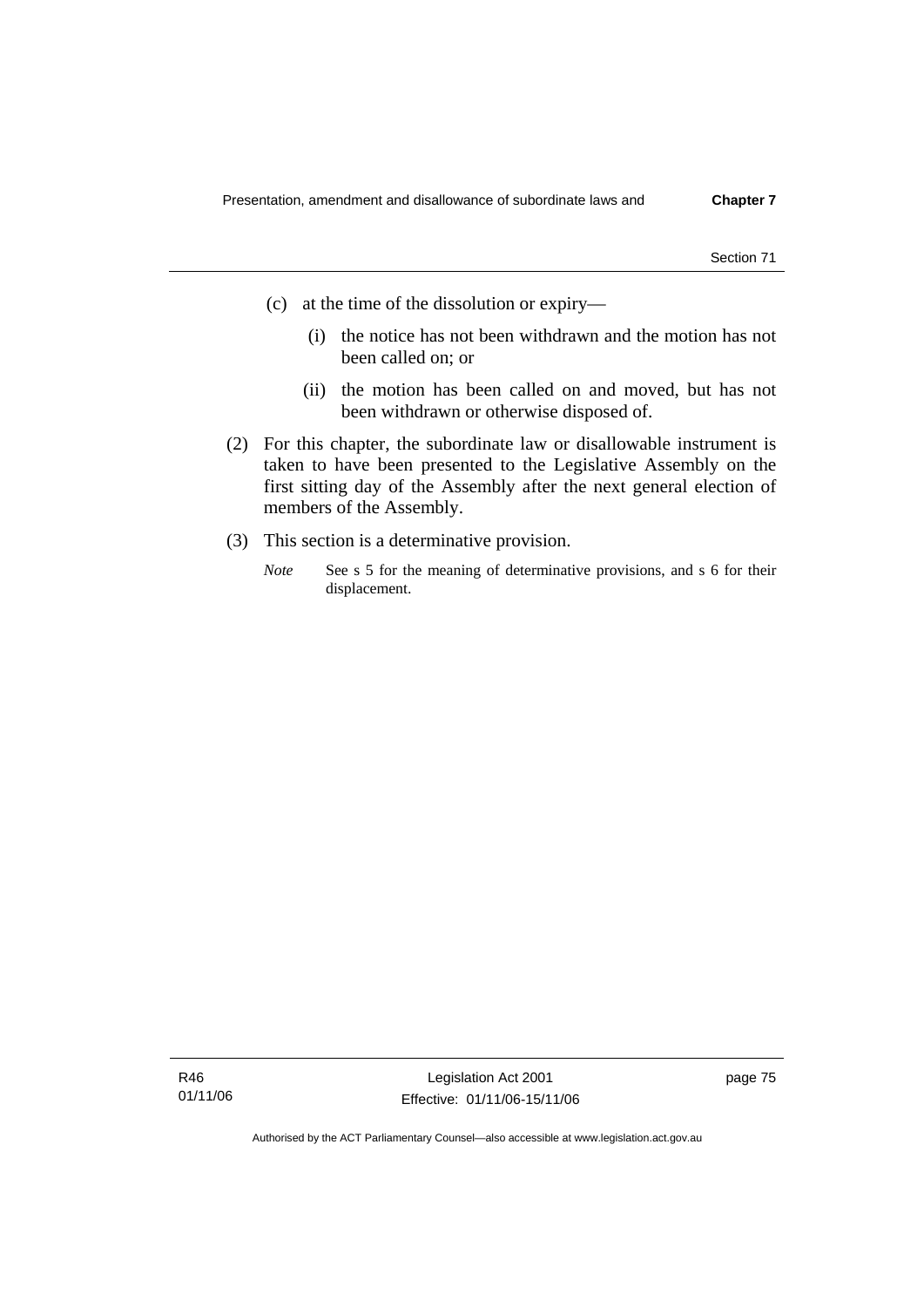Section 72

# **Chapter 8 Commencement and exercise of powers before commencement**

## **72 Meaning of** *law* **in ch 8**

In this chapter:

*law* means an Act or statutory instrument.

*Note* A reference to an Act or statutory instrument includes a reference to a provision of the Act or instrument (see s 7 and s 13).

## **U 73 General rules about commencement**

- (1) An Act commences—
	- (a) on the day after its notification day; or
	- (b) if the Act or another Act provides for a different date or time of commencement—on that date or at that time.
- (2) A registrable instrument commences—
	- (a) on the day after its notification day; or
	- (b) if an Act or the instrument provides for a later date or time of commencement—on that date or at that time; or
	- (c) if an Act provides for an earlier date or time of commencement—on that date or at that time; or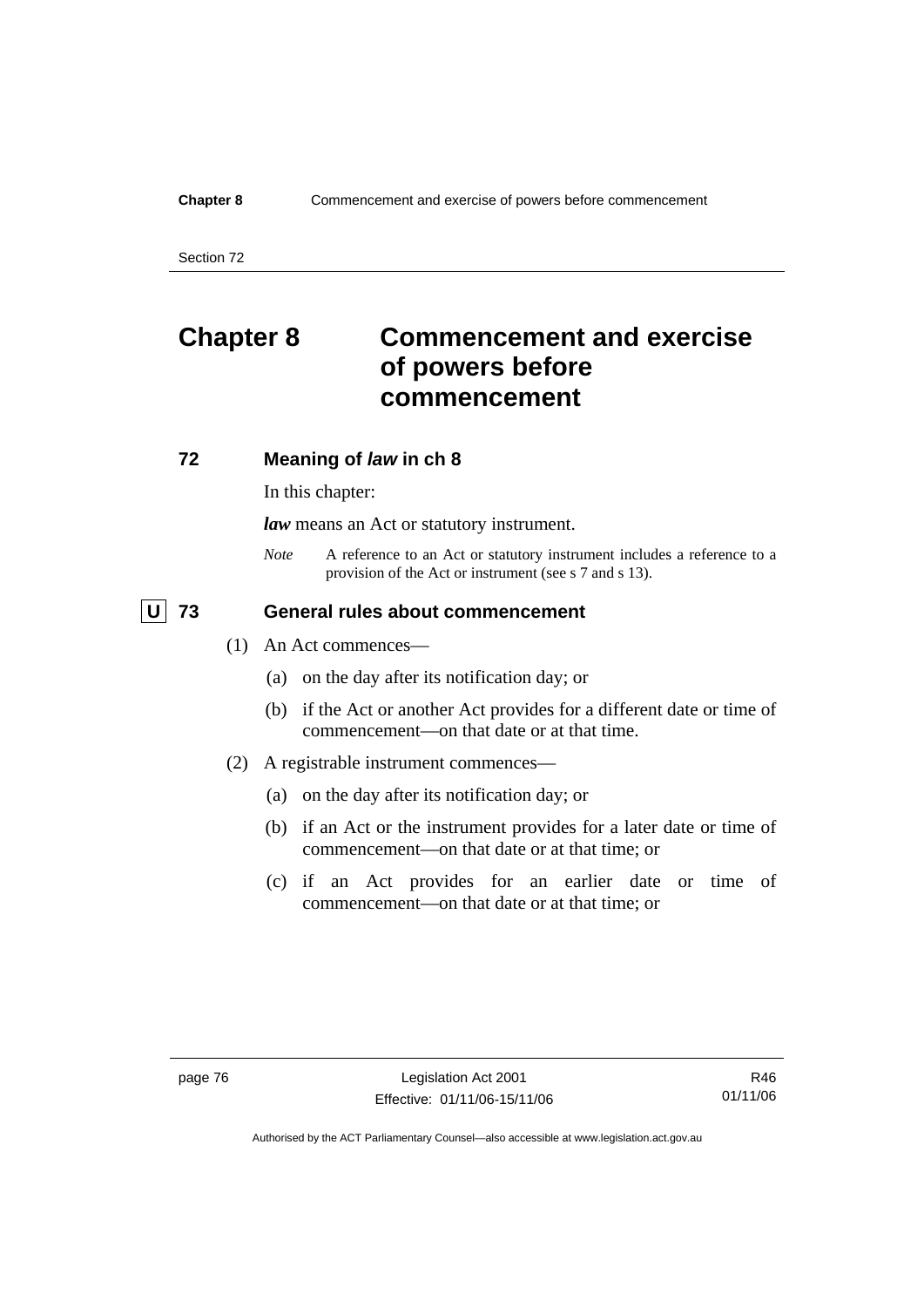(d) if the instrument, under authority given by an Act, provides for an earlier date or time—on that date or at that time.

#### **Examples for par (b)**

- 1 A subordinate law may provide that it commences on a stated future date or at a stated time on a stated future date.
- 2 A disallowable instrument may provide that it commences on the commencement of a stated law or a stated provision of a stated law.
- 3 A notifiable instrument may provide that it commences on the expiry of a stated statutory instrument.
- 4 A notifiable instrument may provide that it commences on the date fixed by a Commonwealth Minister, by notice in the Commonwealth gazette, under a stated Commonwealth Act.
- *Note* An example is part of the Act, is not exhaustive and may extend, but does not limit, the meaning of the provision in which it appears (see s 126 and s 132).
- (3) Without limiting subsection (2), if a registrable instrument is notified on a day after the day or time provided by the instrument for its commencement, and subsection (2) (c) or (d) does not apply to the instrument—
	- (a) the instrument is valid; but
	- (b) the instrument commences on the day after its notification day.
- (4) A statutory instrument that is not a registrable instrument commences—
	- (a) on the day after the day it is made or, if it is required under an Act or statutory instrument to be approved (however described) by the Executive, a Minister or any other entity, the day after the day it is approved; or
	- (b) if an Act or the instrument provides for a later date or time of commencement—on that date or at that time; or
	- (c) if an Act provides for an earlier date or time of commencement—on that date or at that time; or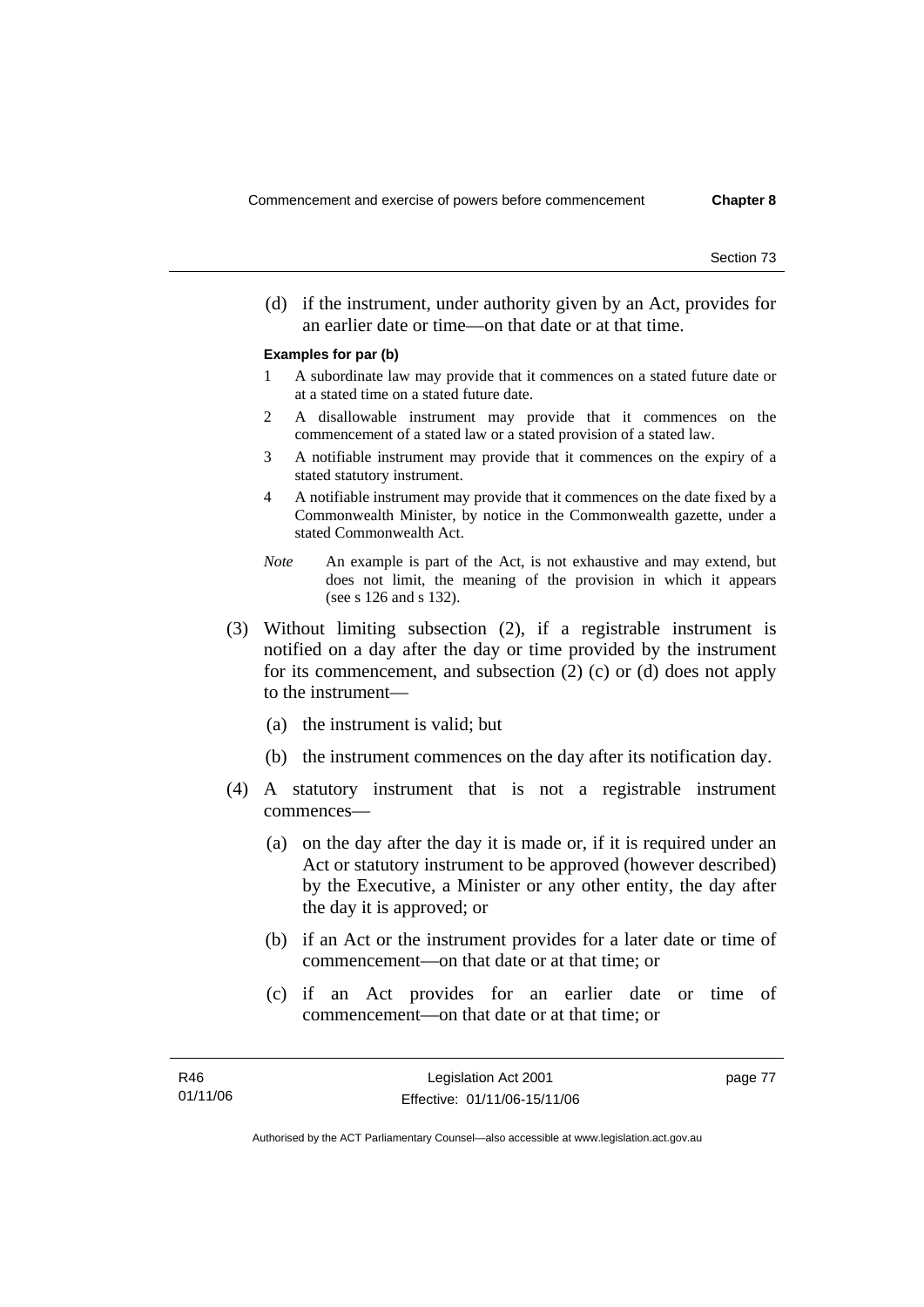#### Section 74

- (d) if the instrument, under authority given by an Act, provides for an earlier date or time—on that date or at that time.
- (5) This section is subject to the following sections:
	- (a) section 75 (Commencement of naming and commencement provisions);
	- (b) section 76 (Non-prejudicial provision may commence retrospectively);
	- (c) section 79 (Automatic commencement of postponed law);
	- (d) section 79A (Commencement of amendment of uncommenced law);
	- (e) section 81 (Exercise of powers between notification and commencement).
- (6) This section is a determinative provision.
	- *Note* See s 5 for the meaning of determinative provisions, and s 6 for their displacement.

## **74 Time of commencement**

- (1) If an Act commences on a day, it commences at the beginning of the day unless a different time of commencement is provided by the Act, another Act, or a commencement notice providing for the commencement of the Act.
- (2) If a statutory instrument commences on a day, it commences at the beginning of the day unless a different time of commencement is provided by the instrument, an Act, or a commencement notice providing for the commencement of the instrument.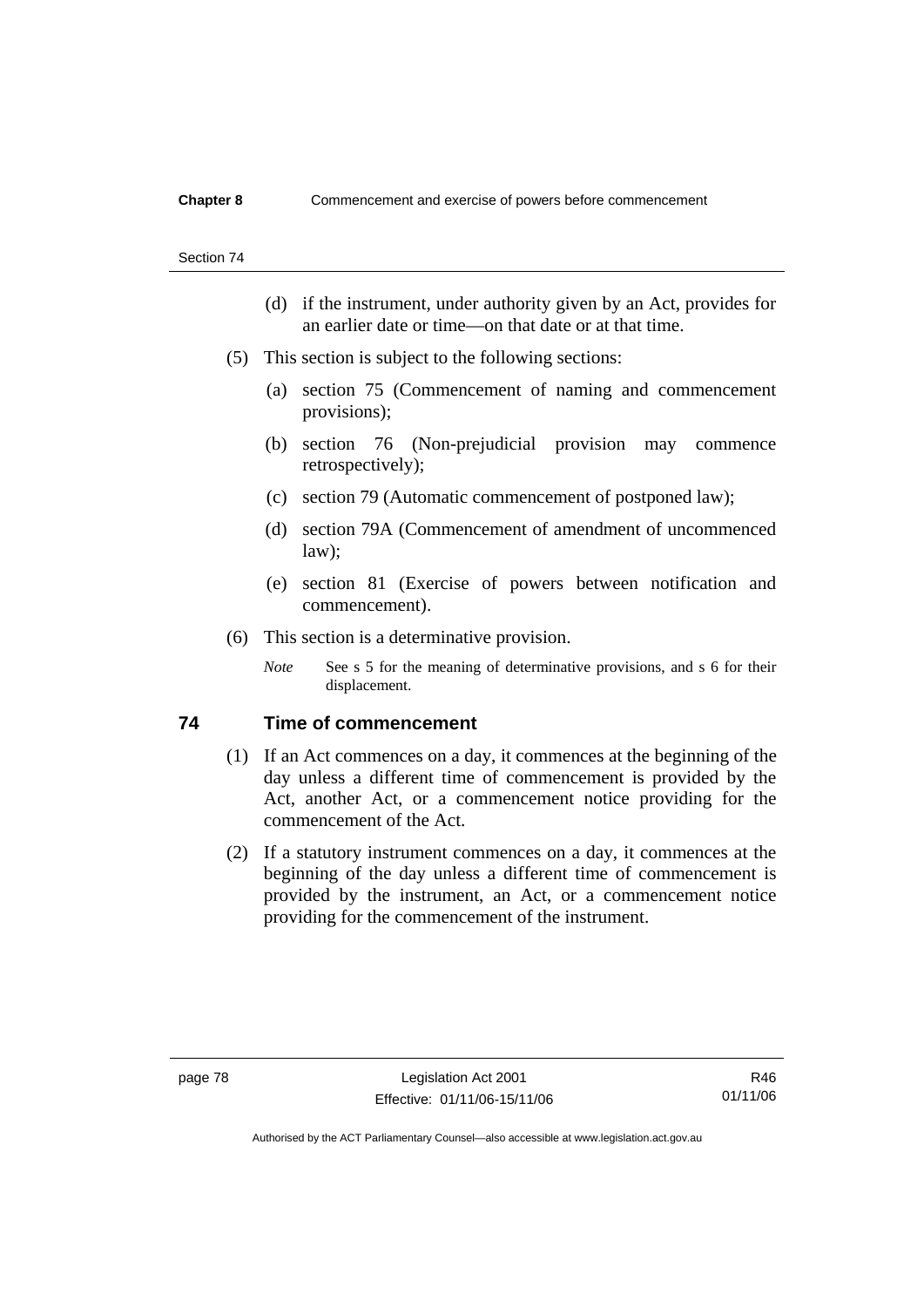## **U 75 Commencement of naming and commencement provisions**

 (1) The provisions of a law providing for its name and commencement automatically commence on its notification day.

#### **Example**

The *XYZ Act 2002* was notified on 1 October 2002. It contains the following provision:

#### **2 Commencement**

This Act commences on 1 December 2002.

The provisions of the *XYZ Act 2002* providing for its name and commencement commence on 1 October 2002.

- *Note* An example is part of the Act, is not exhaustive and may extend, but does not limit, the meaning of the provision in which it appears (see s 126 and s 132).
- (2) However, if a provision of the law commences before the law's notification day, the naming and commencement provisions are taken to have automatically commenced—
	- (a) on that commencement; or
	- (b) if 2 or more provisions of the law commence at different times before the notification day—on the earlier or earliest of the commencements.

#### **Example**

**2 Commencement** 

(1) This Act, other than section 9 and section 10, commences on a day fixed by the Minister by written notice.

- (2) Section 9 is taken to have commenced on 1 July 2001.
- (3) Section 10 is taken to have commenced on 1 August 2001.

The provisions of the *XYZ Act 2001* providing for its name and commencement are taken to have commenced on 1 July 2001.

 (3) In the application of this section to a statutory instrument that is not a registrable instrument, a reference to the instrument's *notification* 

| R46      | Legislation Act 2001         | page 79 |
|----------|------------------------------|---------|
| 01/11/06 | Effective: 01/11/06-15/11/06 |         |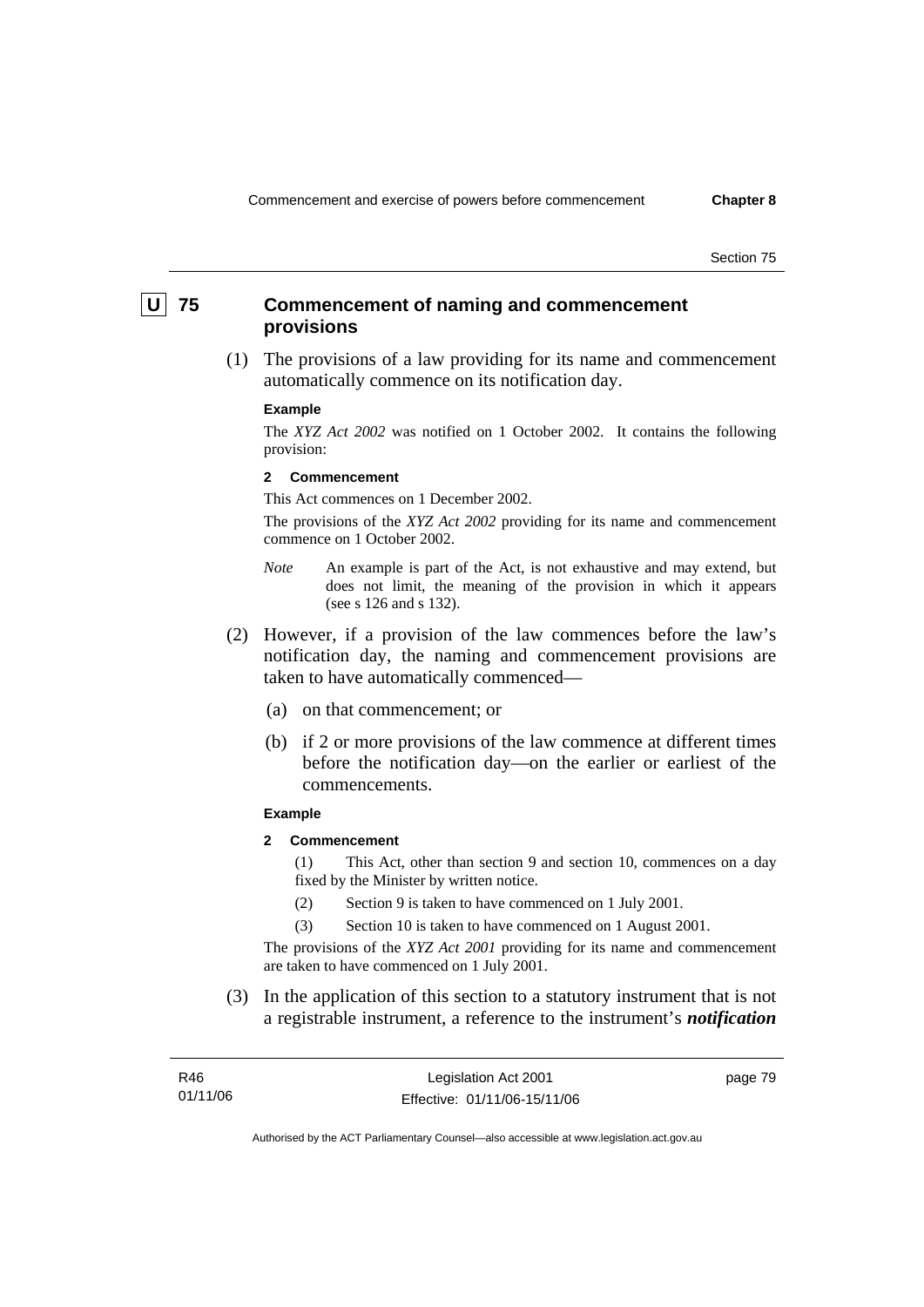#### Section 75AA

day is a reference to the day after the day it is made or, if it is required under an Act or statutory instrument to be approved (however described) by the Executive, a Minister or any other entity, the day after the day it is approved.

- (4) This section is a determinative provision.
	- *Note* See s 5 for the meaning of determinative provisions, and s 6 for their displacement.

## **U 75AA Commencement of provisions identifying amended laws**

## **U 75A Meaning of commences** *retrospectively*

- (1) An Act or registrable instrument commences *retrospectively* if it commences on a day or at a time earlier than the day after its notification day.
	- *Note* A reference to an Act or registrable instrument includes a reference to a provision of an Act or registrable instrument (see s 7 (3) and s 12 (2)).
- (2) A statutory instrument that is not a registrable instrument commences *retrospectively* if it commences on a day or at a time earlier than the day after the day it is made or, if it is required under an Act or statutory instrument to be approved (however described) by the Executive, a Minister or any other entity, the day after the day it is approved.

## **75B Retrospective commencement requires clear indication**

 (1) A law must not be taken to provide for the law (or another law) to commence retrospectively unless the law clearly indicates that it is to commence retrospectively.

#### **Example**

The *XYZ Act 2003* was notified on 1 July 2003. It contains the following provision:

#### **2 Commencement**

This Act is taken to have commenced on 17 October 2001.

page 80 Legislation Act 2001 Effective: 01/11/06-15/11/06

R46 01/11/06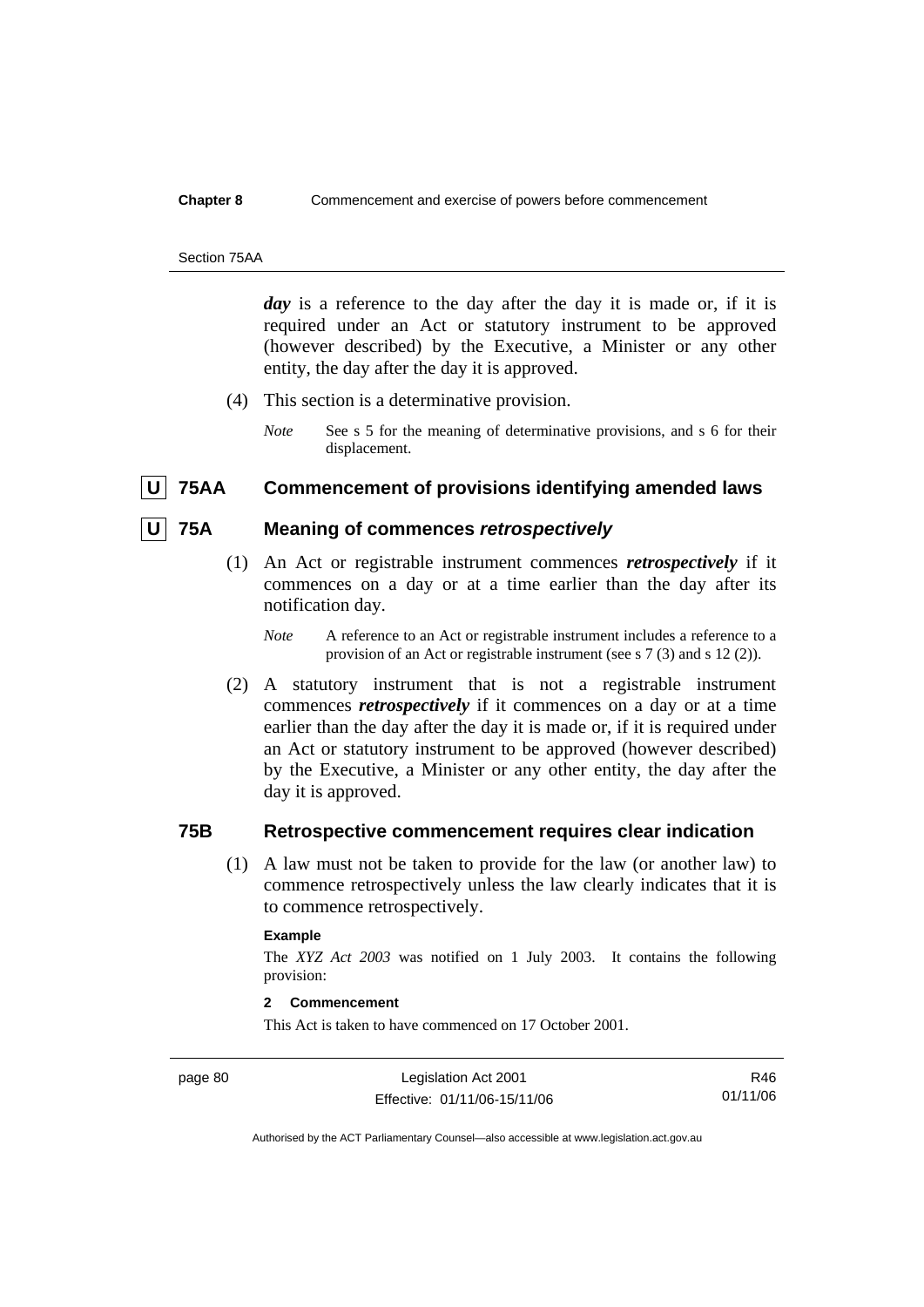Section 2 clearly indicates that the Act is to commence retrospectively.

- *Note* An example is part of the Act, is not exhaustive and may extend, but does not limit, the meaning of the provision in which it appears (see s 126 and s 132).
- (2) This section is a determinative provision.
	- *Note* See s 5 for the meaning of determinative provisions, and s 6 for their displacement.

## **76 Non–prejudicial provision may commence retrospectively**

- (1) A statutory instrument may provide that a non-prejudicial provision of the instrument commences retrospectively.
- (2) Unless this subsection is displaced by, or under authority given by, an Act, a statutory instrument cannot provide that a prejudicial provision of the instrument commences retrospectively.

#### **Example**

The *Locust Damage Compensation Determination 2003* (a hypothetical disallowable instrument) sets out (among other things) the people who are eligible for compensation under a compensation fund. Previously, there was no restriction on who was eligible. The determination provides that it is taken to have commenced on 1 July 2003, but it is not notified until 15 August 2003. There is nothing in the Act under which the determination is made (or any other Act) that authorises the retrospective commencement.

The provision of the determination that limits who can apply for compensation is a prejudicial provision (ie it adversely affects some people's right to receive compensation) and cannot commence retrospectively. Instead, it would commence on the day after the determination's notification day (see s 73 (3)).

- (3) This section is a determinative provision.
	- *Note* See s 5 for the meaning of determinative provisions, and s 6 for their displacement.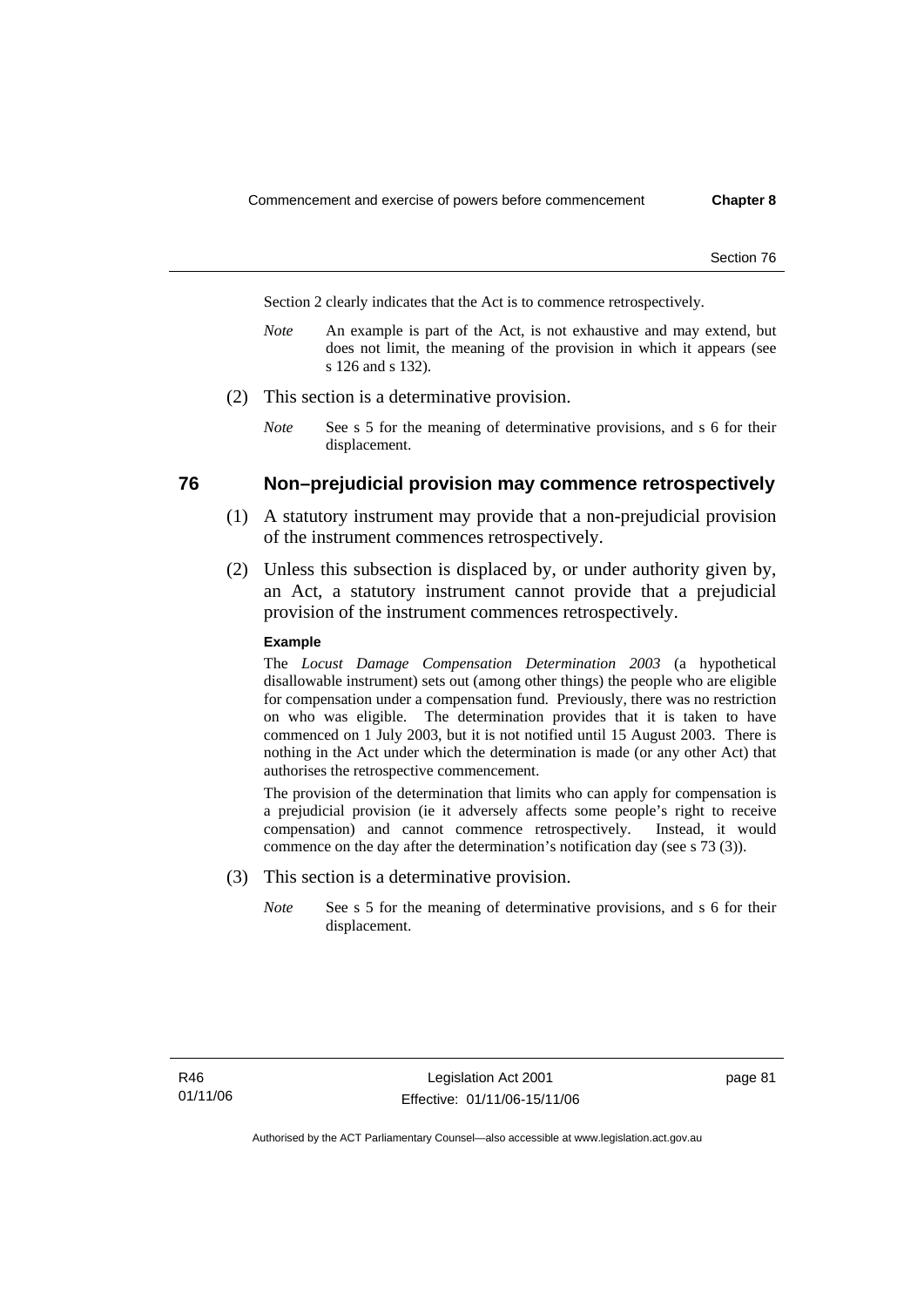#### Section 77

(4) In this section:

*non-prejudicial provision* means a provision that is not a prejudicial provision.

*prejudicial provision* means a provision that operates to the disadvantage of a person (other than the Territory or a territory authority or instrumentality) by—

- (a) adversely affecting the person's rights; or
- (b) imposing liabilities on the person.

## **77 Commencement by commencement notice**

- (1) If a law is expressed to commence on a day fixed or otherwise determined by a notice—
	- (a) a single day, or a time on a single day, may be fixed or determined; or
	- (b) different days or times may be fixed or determined for different provisions.

#### **Example**

The *Hypothetical Act 2001* is expressed to commence on a day to be fixed by the Minister by written notice. Unless the Act has commenced automatically in accordance with section 79 (Automatic commencement of postponed law), any of the following arrangements for commencement would be possible:

- (a) a notice could fix a single day (eg 5 June 2001) for the entire Act to commence;
- (b) a notice could fix a time on a single day (eg 8 pm on 5 June 2001) for the entire Act to commence;
- (c) a notice could fix different days or times for the different provisions of the Act to commence (eg part 7, part 9 and schedule 4 commence on 5 June 2001, part 11 commences at 5 pm on 30 June 2001, and the remaining provisions of the Act commence on 1 July 2001);
- (d) a notice could fix a single day (eg 5 June 2001) or a time on a single day (eg 8 pm on 5 June 2001) for the provisions of the Act not already commenced to come into operation.

page 82 Legislation Act 2001 Effective: 01/11/06-15/11/06

R46 01/11/06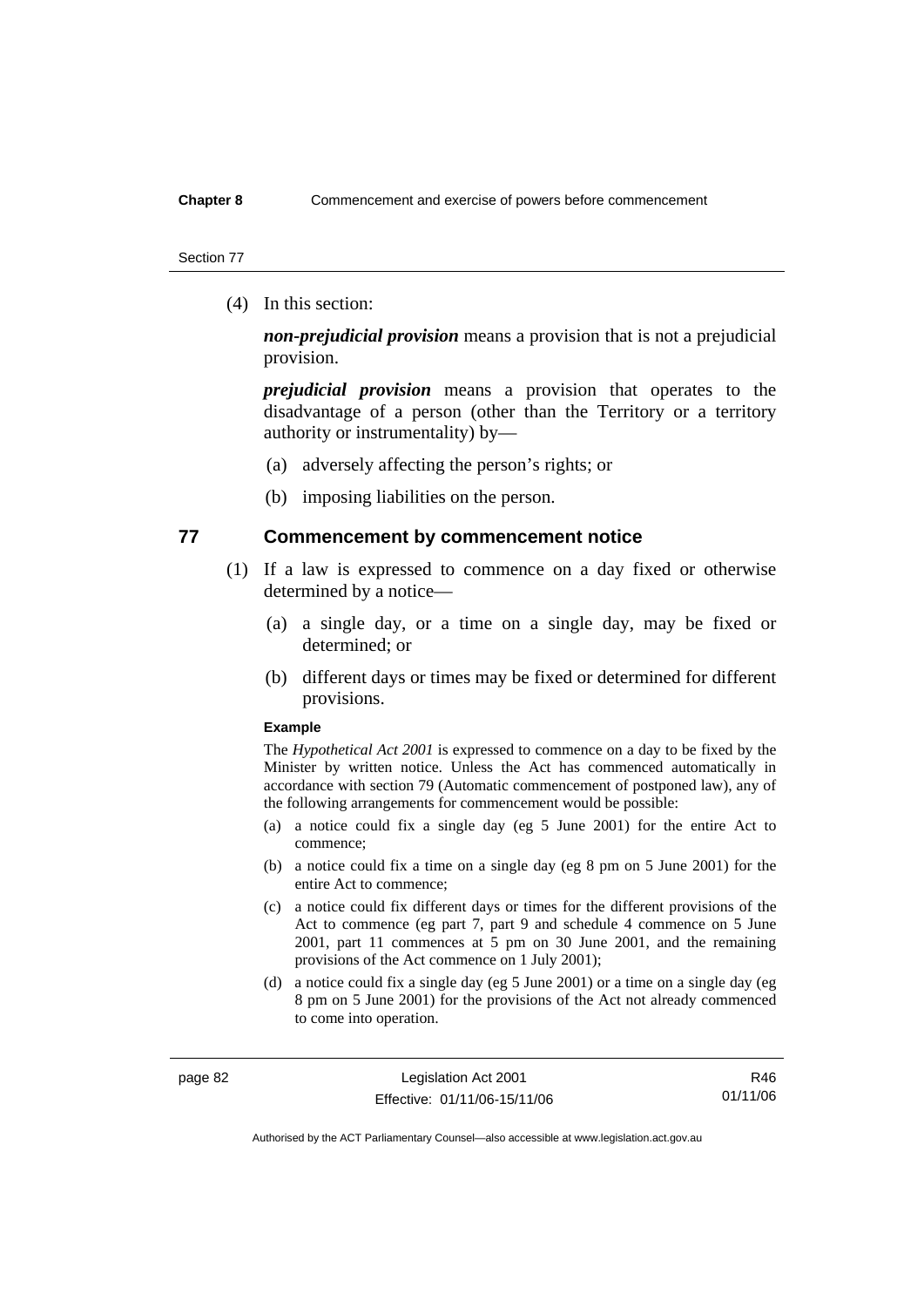- *Note* An example is part of the Act, is not exhaustive and may extend, but does not limit, the meaning of the provision in which it appears (see s 126 and s 132).
- (2) A commencement notice for a law is valid even if the day or time fixed or otherwise determined by the notice happens before the notice's notification day.
- (3) If the day or time fixed or otherwise determined by a commencement notice for a law happens on or before the notice's notification day, the law commences on the day after the notice's notification day.
- (4) However, subsection (3) does not apply to the commencement notice if—
	- (a) the notice clearly indicates that the law is to commence at an earlier date or time; and
	- (b) the notice provides for the earlier date or time under authority given by an Act.

#### **Example for par (a)**

the commencement notice provides that the law or statutory instrument is 'taken to have commenced' at the earlier date or time

- (5) This section is a determinative provision.
	- *Note* See s 5 for the meaning of determinative provisions, and s 6 for their displacement.

## **78 Separate commencement of amendments**

 (1) Amendments made by a provision of a law may be given separate commencements, whether or not the provision is self-contained.

#### **Examples**

1 A provision of an amending law inserts 2 sections. The sections may be given separate commencements.

page 83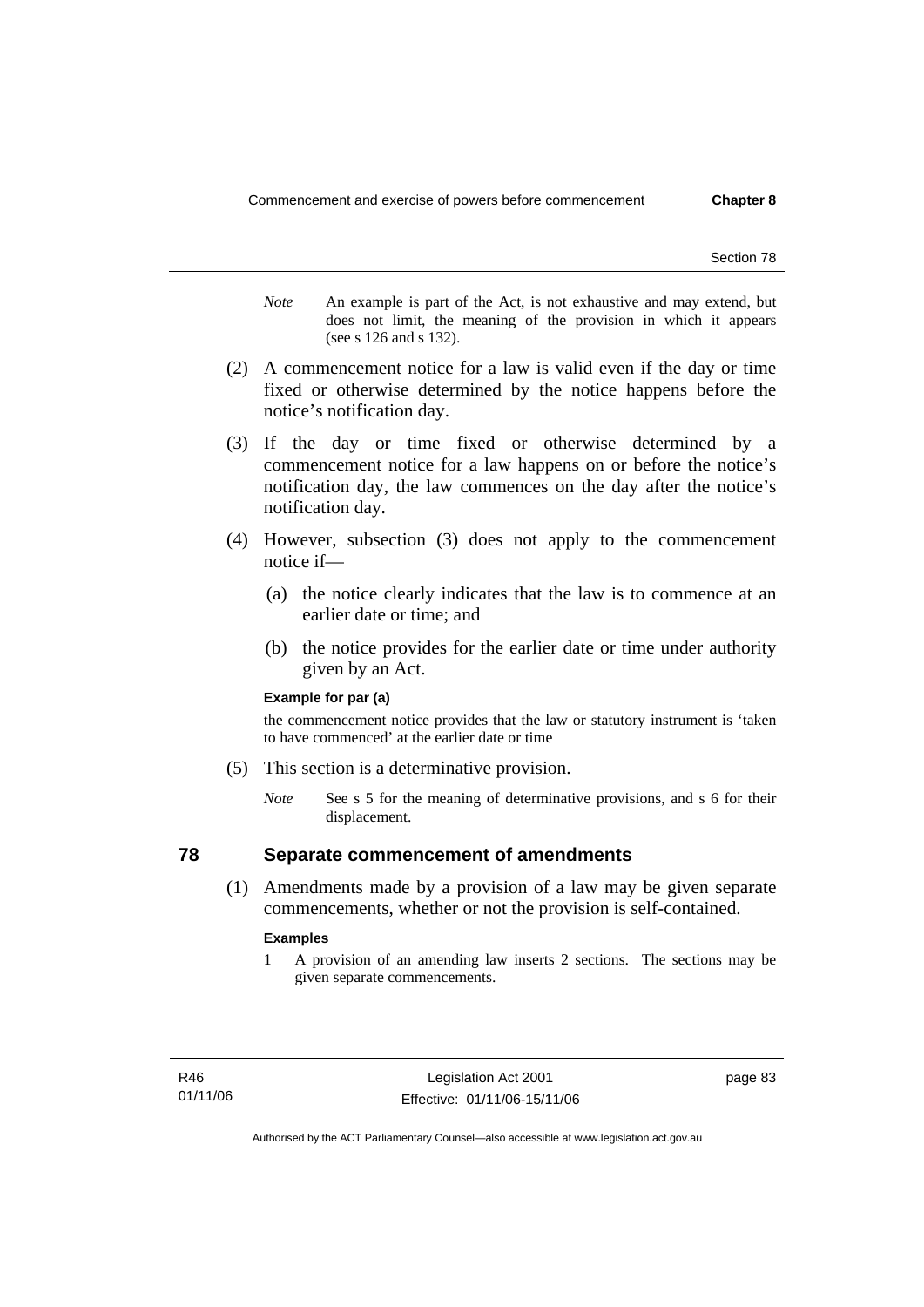#### Section 79

- 2 A provision of an amending law inserts a section that is divided into paragraphs. The paragraphs may be given separate commencements.
- *Note* An example is part of the Act, is not exhaustive and may extend, but does not limit, the meaning of the provision in which it appears (see s 126 and s 132).
- (2) This section is a determinative provision.
	- *Note* See s 5 for the meaning of determinative provisions, and s 6 for their displacement.

## **79 Automatic commencement of postponed law**

 (1) If a postponed law has not commenced within 6 months beginning on its notification day, it automatically commences on the first day after that period.

### **Example**

The *Hypothetical Act 2001* was notified on 5 July 2001 and was expressed to commence on a day to be fixed by the Minister by written notice. If the Act had not commenced by notice on or before 4 January 2002, it would automatically commence on 5 January 2002.

- *Note* An example is part of the Act, is not exhaustive and may extend, but does not limit, the meaning of the provision in which it appears (see s 126 and s 132).
- (2) This section applies to a law unless it is displaced by, or under authority given by, an Act or, if the postponed law is a subordinate law or disallowable instrument, the postponed law.
- (3) This section is a determinative provision.
	- *Note* See s 5 for the meaning of determinative provisions, and s 6 for their displacement.
- (4) In this section:

*enact* includes make.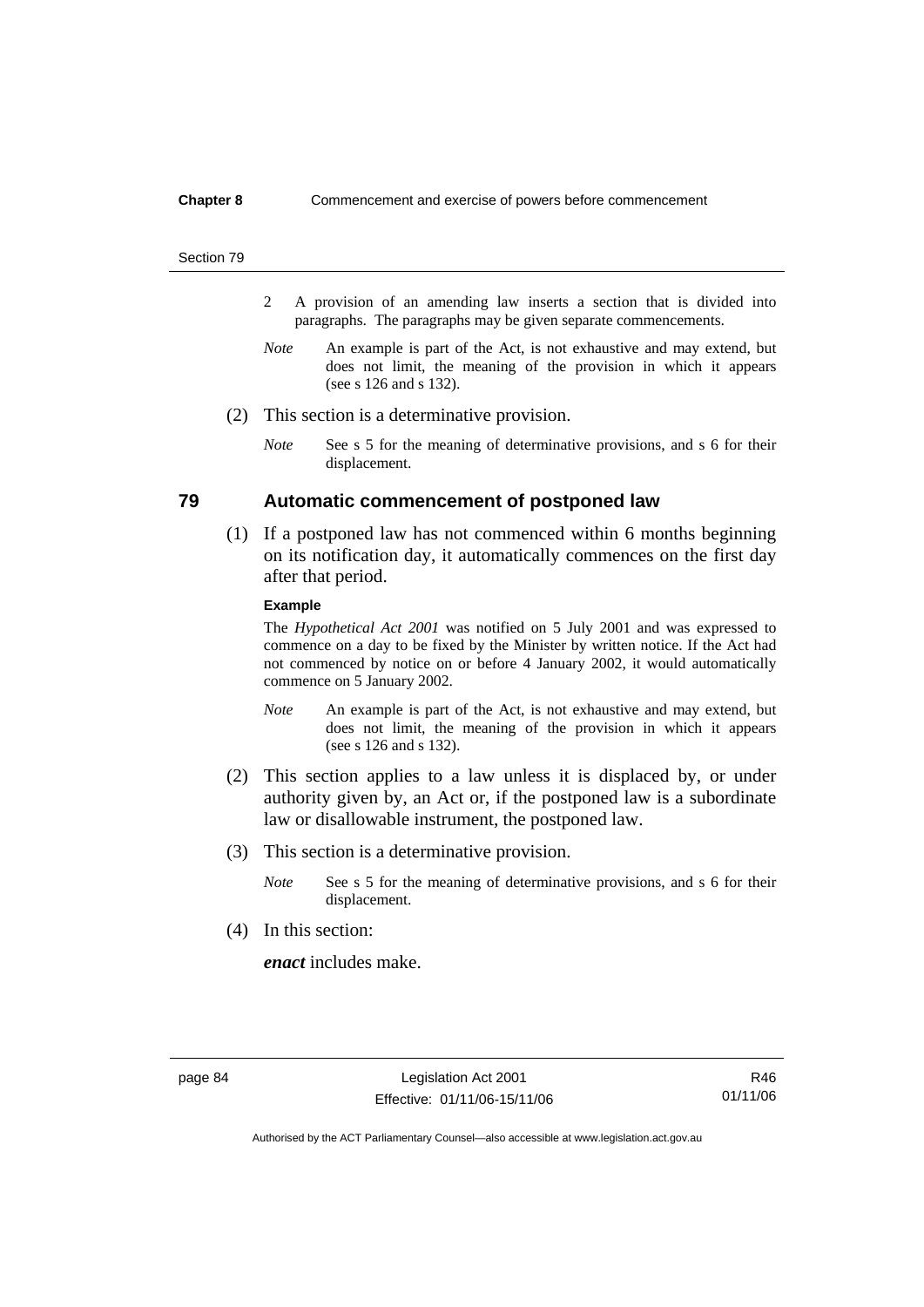Section 79A

*law* means an Act, subordinate law, disallowable instrument or notifiable instrument.

*Note* A reference to an Act, subordinate law, disallowable instrument or notifiable instrument includes a reference to a provision of the Act, law or instrument (see s 7, s 8, s 9 and s 10).

*notification day*, for a postponed law, means the notification day of—

- (a) if the postponed law is a law—the law; or
- (b) if the postponed law is a provision of a law—the law that enacts the provision.

*postponed law* means a law that does not commence on its notification day because a law postpones its commencement until a day or time fixed or determined by a commencement notice.

## **79A Commencement of amendment of uncommenced law**

- (1) This section applies if a law (the *amending law*) amends a law that has not commenced (the *uncommenced law*).
- (2) The amendment of the uncommenced law does not of itself commence that law.
- (3) The amendment made by the amending law commences on the commencement of the uncommenced law.
- (4) This section is a determinative provision.
	- *Note* See s 5 for the meaning of determinative provisions, and s 6 for their displacement.

## **80 References to** *commencement* **of law**

In a law, a reference to the *commencement* of the law, or another law, (the *law concerned*) is a reference to—

 (a) if the provisions of the law concerned (other than those providing for its name and commencement) commence, or are

| R46      | Legislation Act 2001         | page 85 |
|----------|------------------------------|---------|
| 01/11/06 | Effective: 01/11/06-15/11/06 |         |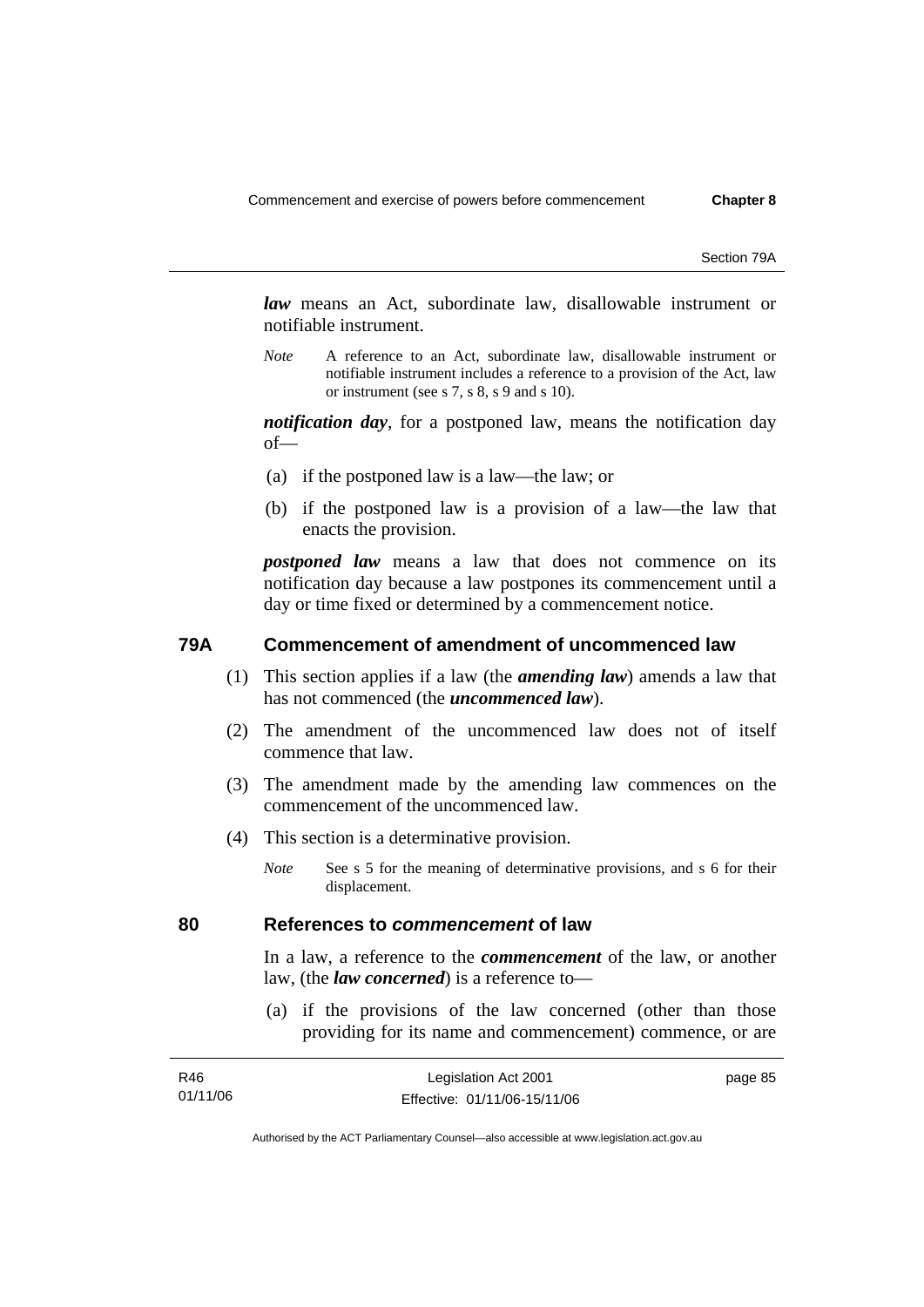#### Section 81

required to commence, on a single day or at a single time—the commencement of the remaining provisions; or

- (b) if paragraph (a) does not apply and the reference is in a provision of the law concerned—the commencement of the provision; or
- (c) in any other case—the commencement of the relevant provision of the law concerned.

## **U** 81 Exercise of powers between notification and **commencement**

- (1) This section applies to a power to make an appointment or statutory instrument, or to do anything else, in the following situations:
	- (a) the power is given by a law (the *authorising law*) that has been notified but has not commenced;
	- (b) the power is given by a law (the *authorising law*) as amended by another law (the *amending law*) and the laws have been notified, but all or any of them have not commenced.

## **Examples of powers to which section applies**

- 1 power to delegate a function
- 2 power to give or issue an approval, consent, licence, permit or other authority (however described)
- 3 power to make an acting appointment
- 4 power to issue guidelines
- *Note* An example is part of the Act, is not exhaustive and may extend, but does not limit, the meaning of the provision in which it appears (see s 126 and s 132).
- (2) To remove any doubt and without limiting subsection (1), this section applies to any of the following powers if the power is to be exercised in relation to an entity to be established by the authorising law or the authorising law as amended by the amending law:
	- (a) a power to make an appointment to the entity;

| page 86 | Legislation Act 2001         | R46      |
|---------|------------------------------|----------|
|         | Effective: 01/11/06-15/11/06 | 01/11/06 |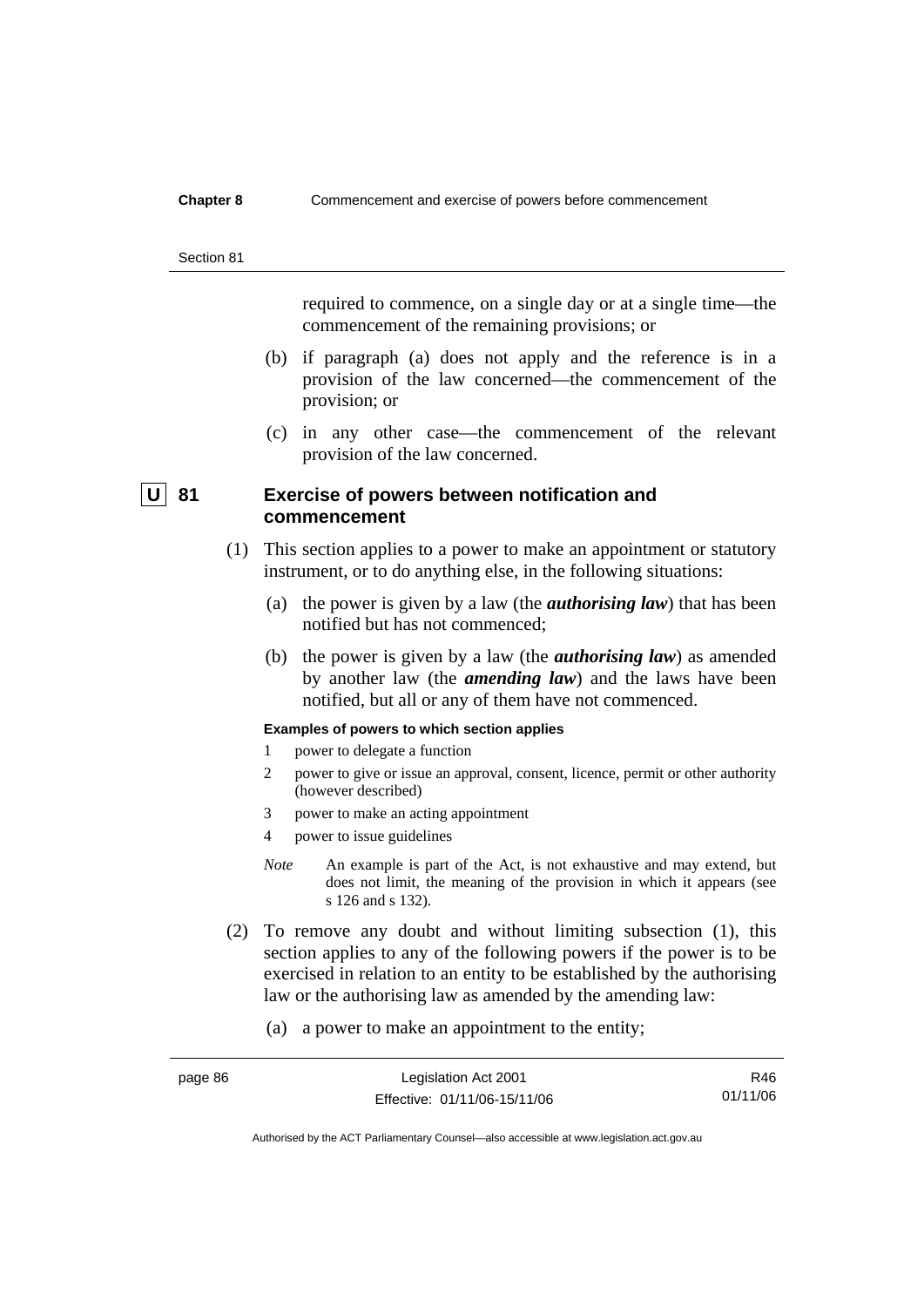- (b) a power to make a statutory instrument for the purposes of the entity;
- (c) a power to do anything else in relation to the entity.

### **Example**

This section applies to powers under an authorising law to be exercised in relation to the conduct of an election for members of a board to be established as a corporation by the authorising law.

- *Note* An example is part of the Act, is not exhaustive and may extend, but does not limit, the meaning of the provision in which it appears (see s 126 and s 132).
- (3) The power may be exercised at any time even though the authorising law, or the authorising law and amending law (or either of them), is not in force at the time.
- (4) For the exercise of the power, the authorising law, or the authorising law and amending law, are taken to be in force at the time of the exercise of the power.
- (5) Also, anything else may be done under the power at any time for the purpose of bringing, or in relation to bringing, the authorising law, or the authorising law as amended by the amending law, into operation.
- (6) If an appointment or statutory instrument made under this section declares that this subsection applies to it, then, unless the appointment or instrument commences on a different date or at a different time under another provision of this chapter, the appointment or instrument commences on—
	- (a) for an appointment or statutory instrument that is a registrable instrument—the day after its notification day; or
	- (b) for any other appointment or statutory instrument—the day after the day it is made or, if it is required under an Act or statutory instrument to be approved (however described) by the

page 87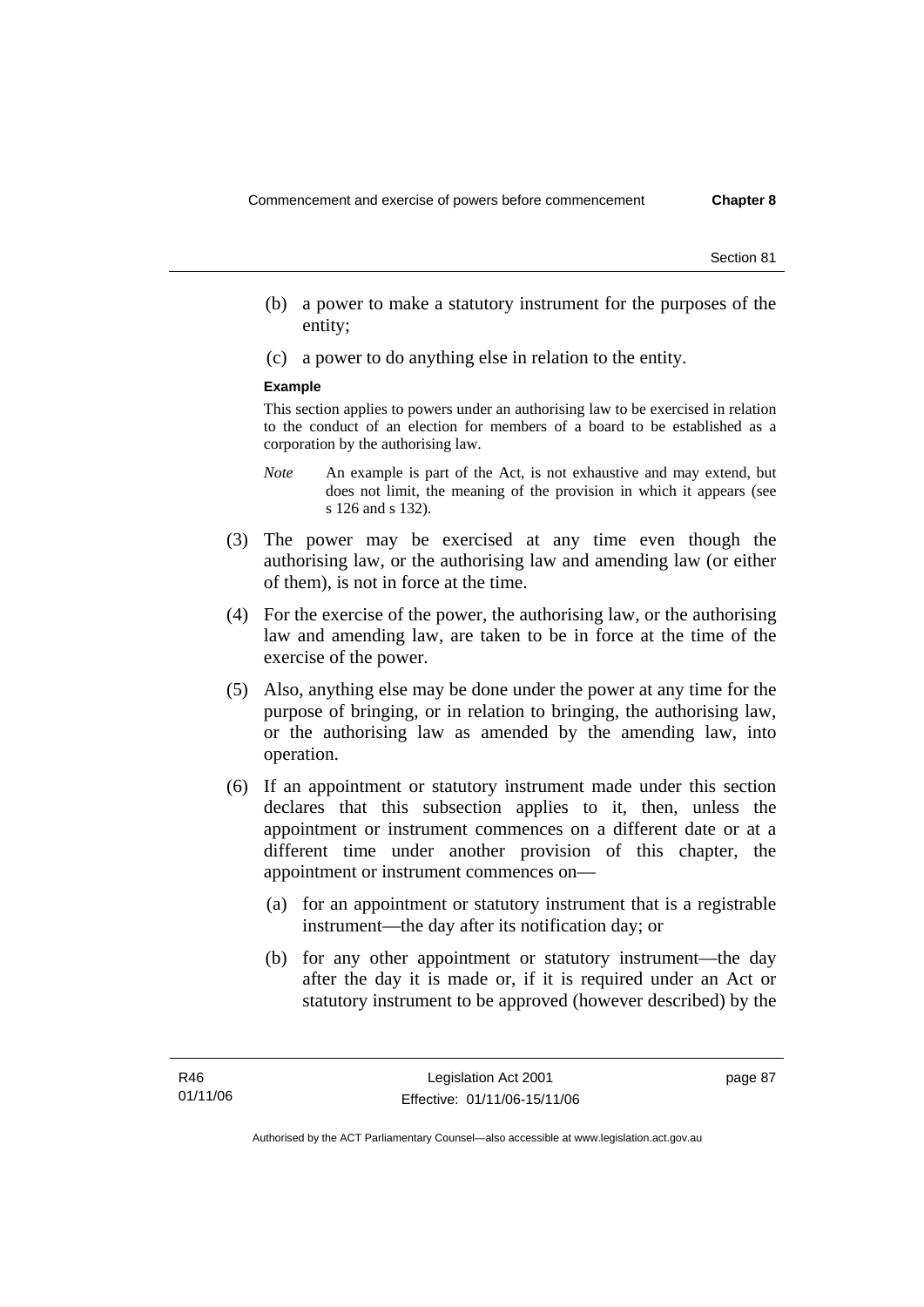Executive, a Minister or any other entity, the day after the day it is approved.

- (7) In any other case, an appointment or statutory instrument made under this section commences on the latest of the following:
	- (a) the commencement of the authorising law or, if subsection (1) (b) applies and the amending law commences after the authorising law, the commencement of the amending law;
	- (b) on the day or at the time the appointment or instrument would have commenced if it had not been made under this section.
- (8) In the application of this section to a statutory instrument that is not a registrable instrument, a reference to the instrument being *notified*  is a reference to the instrument being made or, if it is required under an Act or statutory instrument to be approved (however described) by the Executive, a Minister or any other entity, to the instrument being approved.
- (9) This section is a determinative provision.
	- *Note* See s 5 for the meaning of determinative provisions, and s 6 for their displacement.

page 88 Legislation Act 2001 Effective: 01/11/06-15/11/06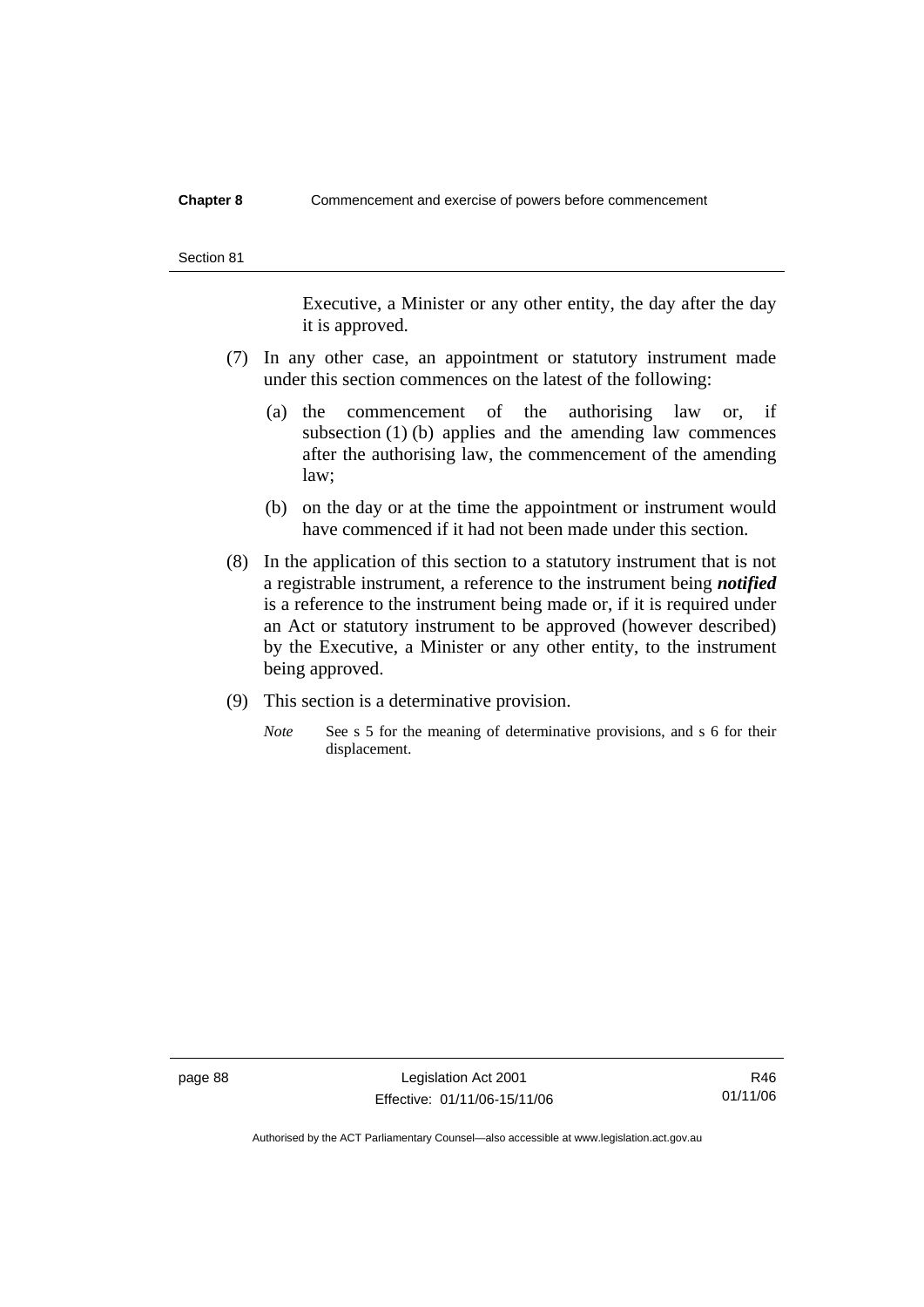# **Chapter 9 Repeal and amendment of laws**

# **Part 9.1 General**

## **82 Definitions for ch 9**

In this chapter:

*amend* includes modify.

*law* means an Act or statutory instrument.

*Note* A reference to an Act or statutory instrument includes a reference to a provision of the Act or instrument (see s 7 and s 13).

*repeal* includes lapse and expire.

## **83 Consequences of amendment of statutory instrument by Act**

- (1) If an Act amends a statutory instrument, the instrument may be amended or repealed as if the amendment had been made by another statutory instrument of that kind.
- (2) This section is a determinative provision.
	- *Note* See s 5 for the meaning of determinative provisions, and s 6 for their displacement.

## **84 Saving of operation of repealed and amended laws**

- (1) The repeal or amendment of a law does not—
	- (a) revive anything not in force or existing when the repeal or amendment takes effect; or
	- (b) affect the previous operation of the law or anything done, begun or suffered under the law; or

| R46      | Legislation Act 2001         | page 89 |
|----------|------------------------------|---------|
| 01/11/06 | Effective: 01/11/06-15/11/06 |         |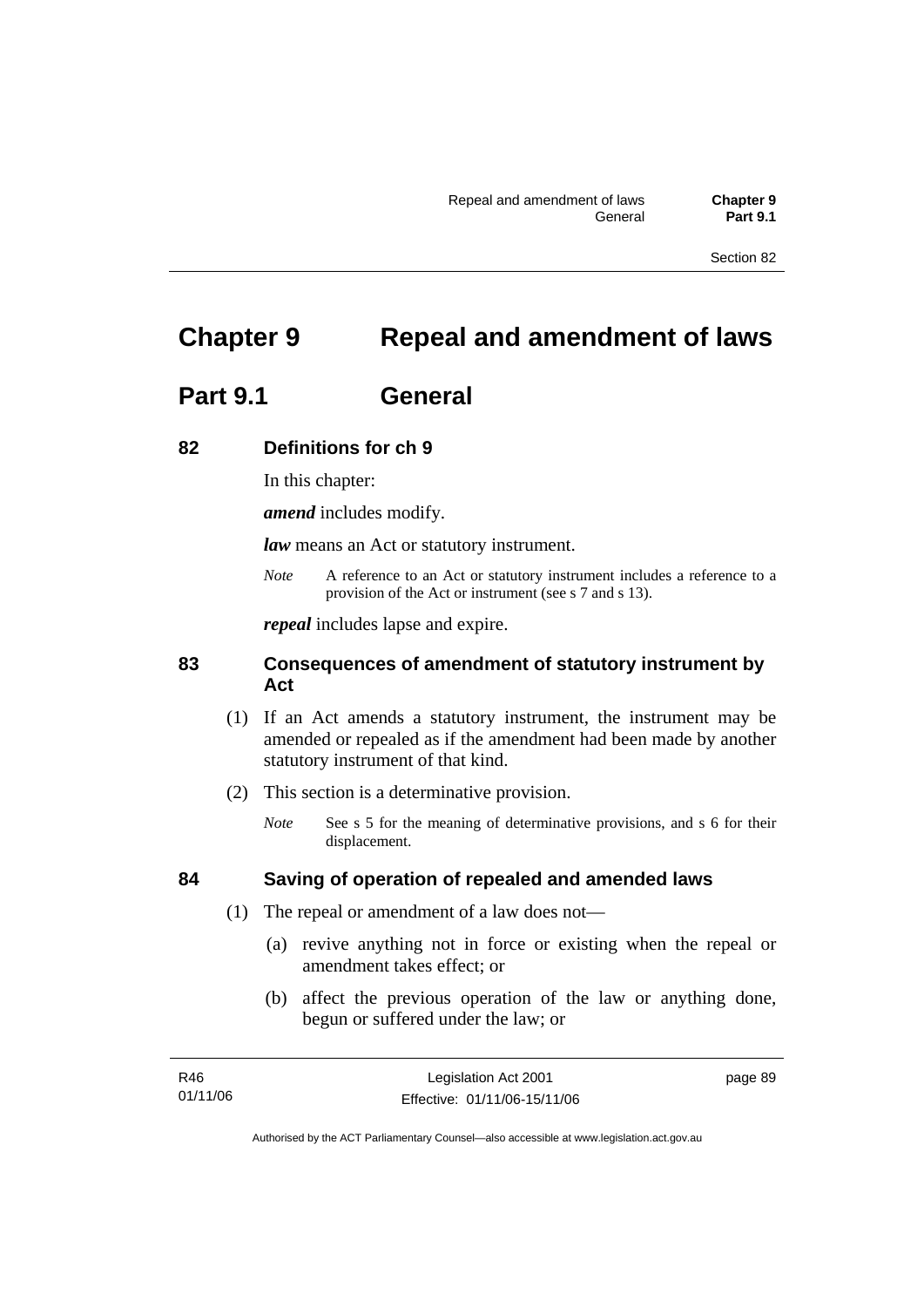| <b>Chapter 9</b> | Repeal and amendment of laws |
|------------------|------------------------------|
| <b>Part 9.1</b>  | General                      |

- (c) affect an existing right, privilege or liability acquired, accrued or incurred under the law.
- (2) An investigation, proceeding or remedy in relation to an existing right, privilege or liability under the law may be started, exercised, continued or completed, and the right, privilege or liability may be enforced and any penalty imposed, as if the repeal or amendment had not happened.
- (3) Without limiting subsections (1) and (2), the repeal or amendment of a law does not affect—
	- (a) the proof of anything that has happened; or
	- (b) any right, privilege or liability saved by the law.
- (4) This section does not limit any other provision of this chapter and is in addition to any provision of the law by which the repeal or amendment is made.
- (5) This section is a determinative provision.
	- *Note* See s 5 for the meaning of determinative provisions, and s 6 for their displacement.
- (6) In this section:

*liability* includes liability to penalty for an offence against the law.

*penalty* includes punishment and forfeiture.

*privilege* includes immunity.

*right* includes capacity, interest, status and title.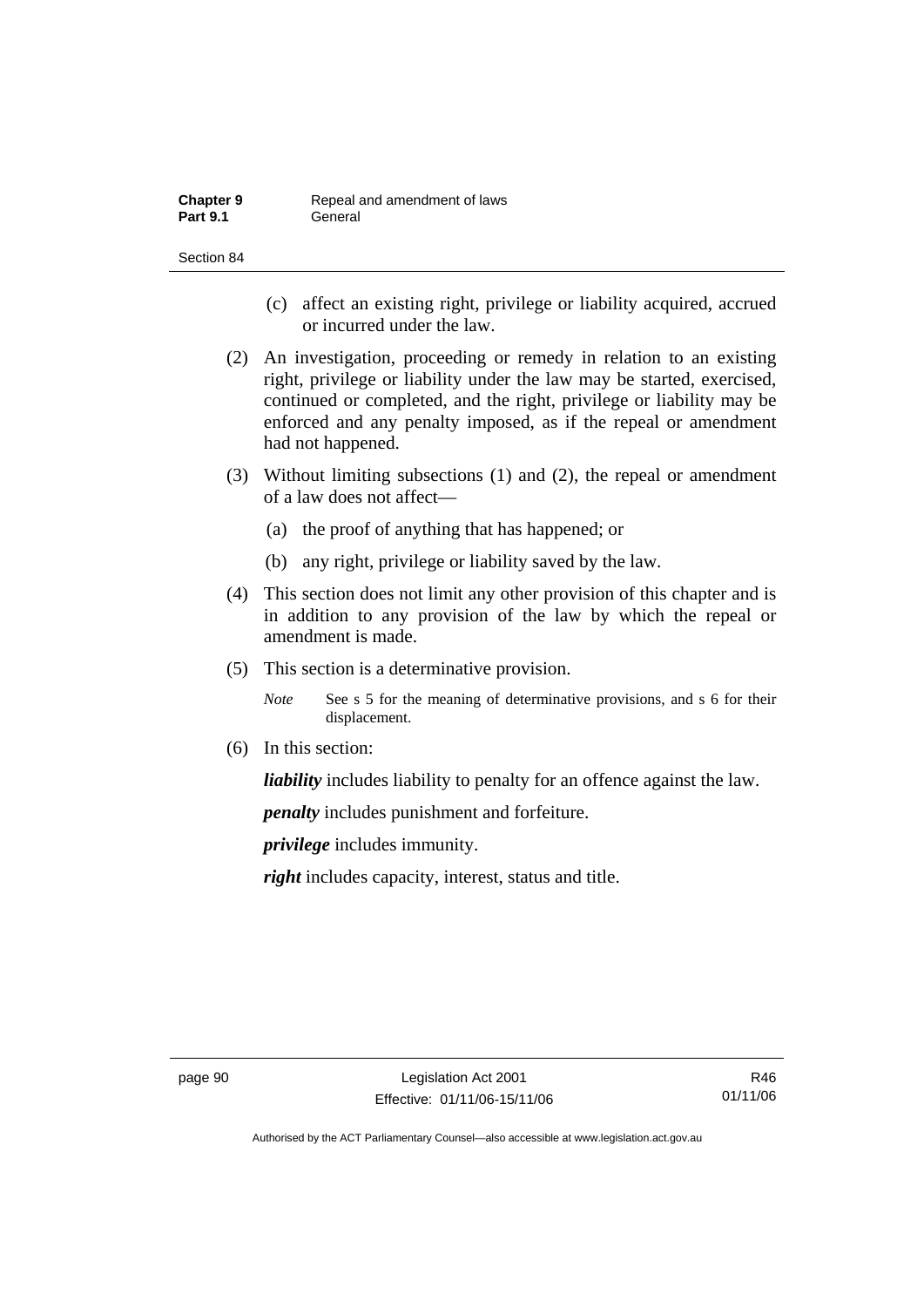## **84A Creation of offences and changes in penalties**

- (1) If a law makes an act or omission an offence, the act or omission is only an offence if done or not done after the law commences.
- (2) If a law increases the maximum or minimum penalty, or the penalty, for an offence, the increase applies only to an offence committed after the law commences.
- (3) If a law reduces the maximum or minimum penalty, or the penalty, for an offence, the reduction applies to an offence committed before or after the law commences, but does not affect any penalty imposed before the law commences.
- (4) In this section:

*law* means an Act or subordinate law.

- *Note* A reference to an Act or statutory instrument includes a reference to a provision of the Act or instrument (see s 7 and s 8).
- (5) This section is a determinative provision.
	- *Note* See s 5 for the meaning of determinative provisions, and s 6 for their displacement.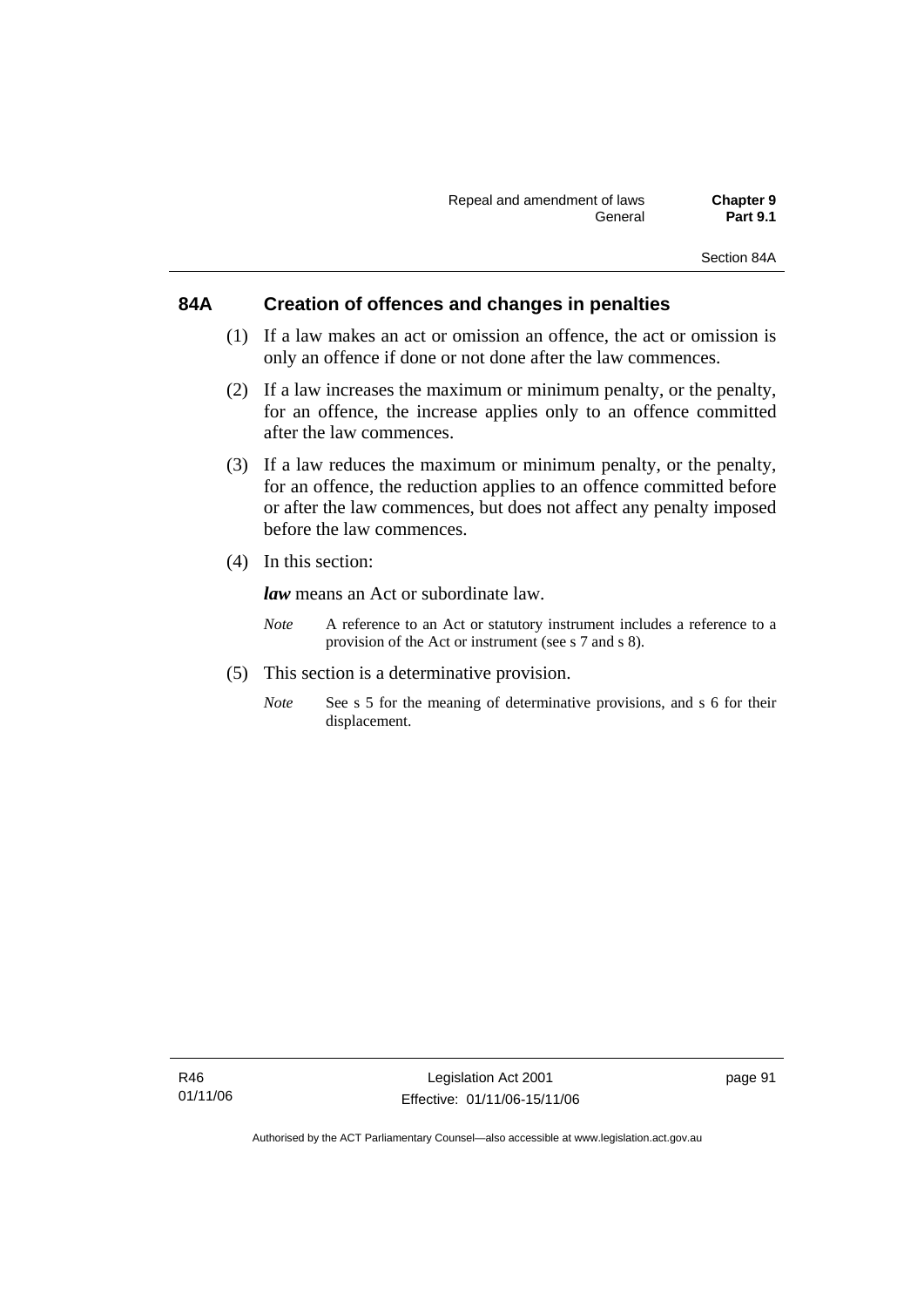**Chapter 9 Repeal and amendment of laws**<br>**Part 9.2 Repeal** Repeal

Section 85

# **Part 9.2 Repeal**

## **85 When repeal takes effect**

- (1) This section applies if a law is repealed on a day.
- (2) If the law is remade on that day (with or without changes), the repeal takes effect when the remade law commences.
	- *Note* Under s 74, if a law commences on a day, it commences at the beginning of the day unless otherwise provided.
- (3) If the law is not remade on that day (with or without changes), the law continues in force until the end of the day and the repeal takes effect at midnight on the day.

## **86 Repealed and amended laws not revived on repeal of repealing and amending laws**

 (1) If a law (the *first law*) is repealed by another law (the *other law*), the first law is not revived only because the other law is repealed.

### **Examples**

- 1 Act A repeals Act B. Act A is repealed. The repeal of Act A does not revive Act B.
- 2 Act A repeals Act B. Act A is automatically repealed under this Act, section 89 (Automatic repeal of certain laws and provisions). The repeal of Act A does not revive Act B.
- *Note* An example is part of the Act, is not exhaustive and may extend, but does not limit, the meaning of the provision in which it appears (see s 126 and s 132).

page 92 Legislation Act 2001 Effective: 01/11/06-15/11/06

R46 01/11/06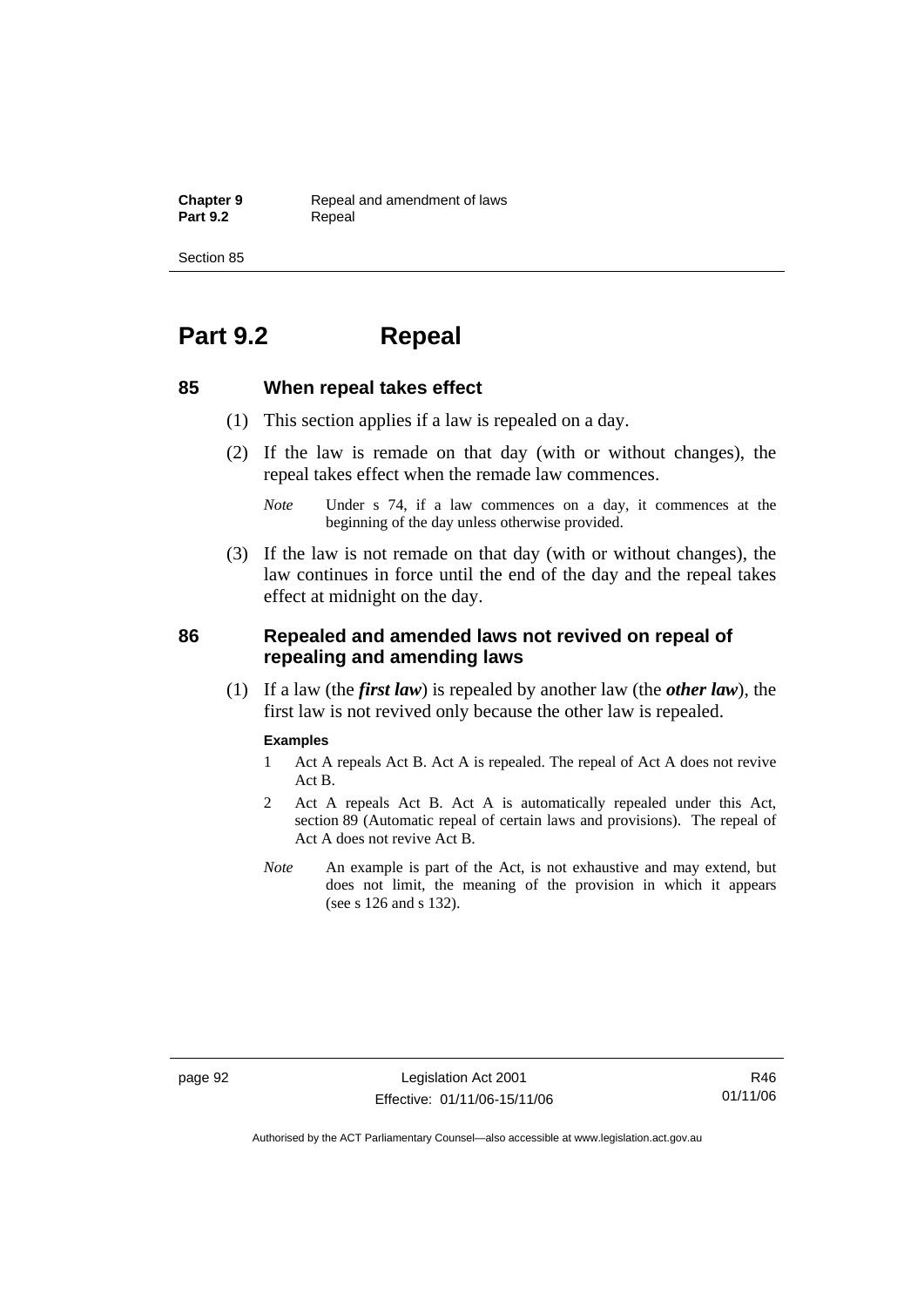(2) If a law (the *first law*) is amended by another law (the *other law*), the continuing operation of the amendments made by the other law is not affected only because the other law is repealed and, in particular, the first law is not revived in the form in which it was in before the amendments took effect only because of the repeal.

### **Examples**

- 1 Act A amends Act B. Act A is repealed after it has commenced by a later Act C. The amendments made by Act A continue to operate, even though Act A has been repealed.
- 2 Act A amends Act B. Act A is automatically repealed under this Act, section 89. The amendments made by Act A continue to operate, even though Act A has been repealed.
- (3) This section does not limit any other provision of this chapter and is in addition to any provision of the law by which the repeal is made.
- (4) This section is a determinative provision.
	- *Note* See s 5 for the meaning of determinative provisions, and s 6 for their displacement.
- (5) In this section:

*amended* does not include modified.

*law* includes a rule of the common law (including equity).

### **Examples**

- 1 a common law offence
- 2 a common law rule of practice or procedure
- 3 a right to equitable relief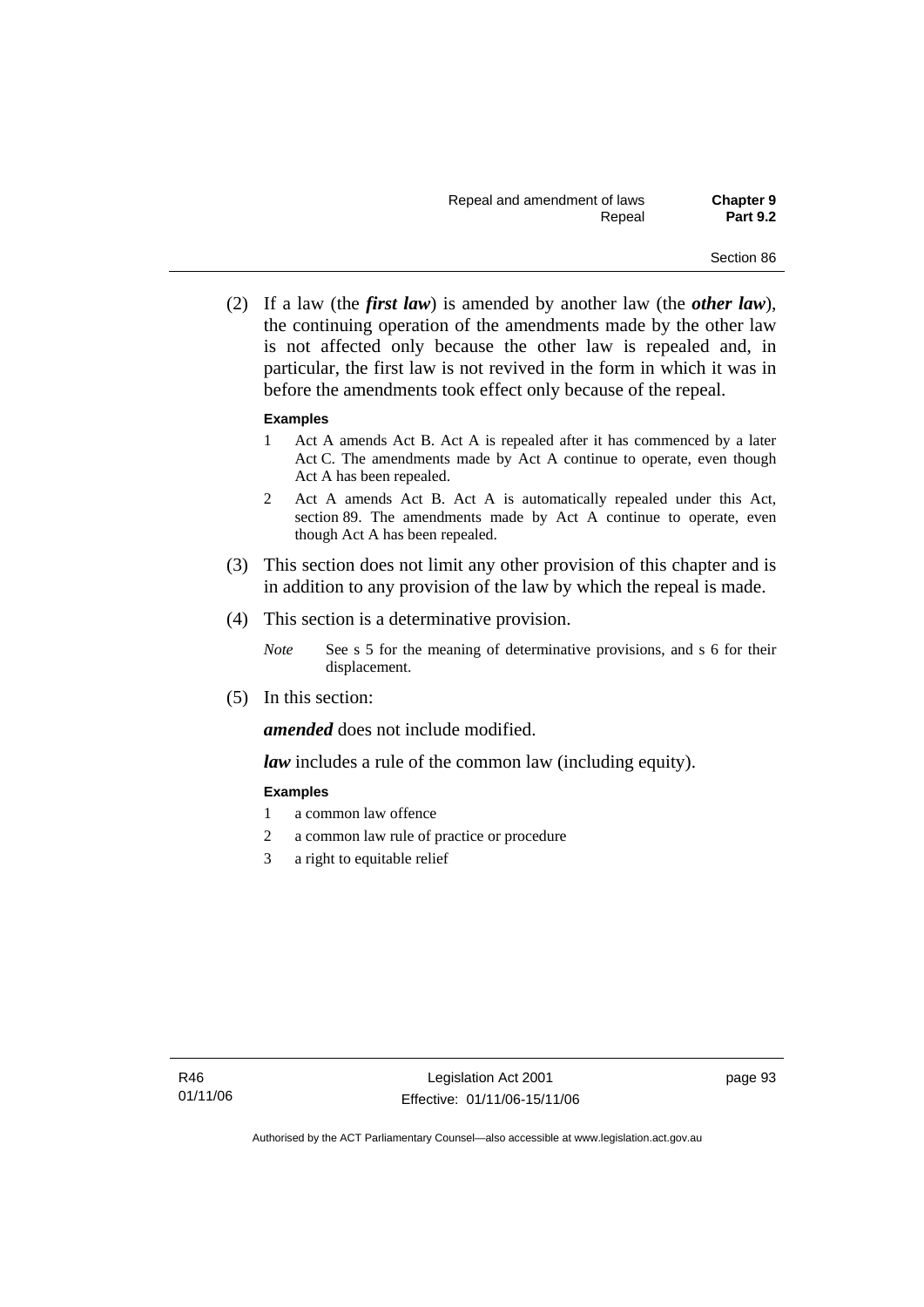| <b>Chapter 9</b> | Repeal and amendment of laws |
|------------------|------------------------------|
| <b>Part 9.2</b>  | Repeal                       |

### **87 Commencement not undone if repealed**

- (1) If a provision of a law providing for the commencement of the law is repealed after the law has commenced, the repeal of the provision does not affect the continuing operation of the law.
- (2) If a commencement notice providing for the commencement of a law is repealed after the law has commenced, the repeal of the notice does not affect the continuing operation of the law.
- (3) This section does not limit any other provision of this chapter and is in addition to any provision of the law by which the repeal is made.
- (4) This section is a determinative provision.
	- *Note* See s 5 for the meaning of determinative provisions, and s 6 for their displacement.

### | U | 88 Repeal does not end effect of transitional laws etc

- $(1)$  If a law—
	- (a) declares something for a transitional purpose (whether or not the law is expressed to be made for that purpose); or
	- (b) validates something that is or may be invalid; or
	- (c) declares something for a purpose that is consequential on a declaration mentioned in paragraph (a) or a validation mentioned in paragraph (b) (whether or not the law is expressed to be made for a purpose of that kind);

the declaratory or validating effect of the law does not end only because of the repeal of the law.

### **Examples for par (a)**

1 a provision stating that an existing licence under a repealed Act is taken to be a licence of a particular kind under another Act and authorising the imposition of conditions under the other Act

R46 01/11/06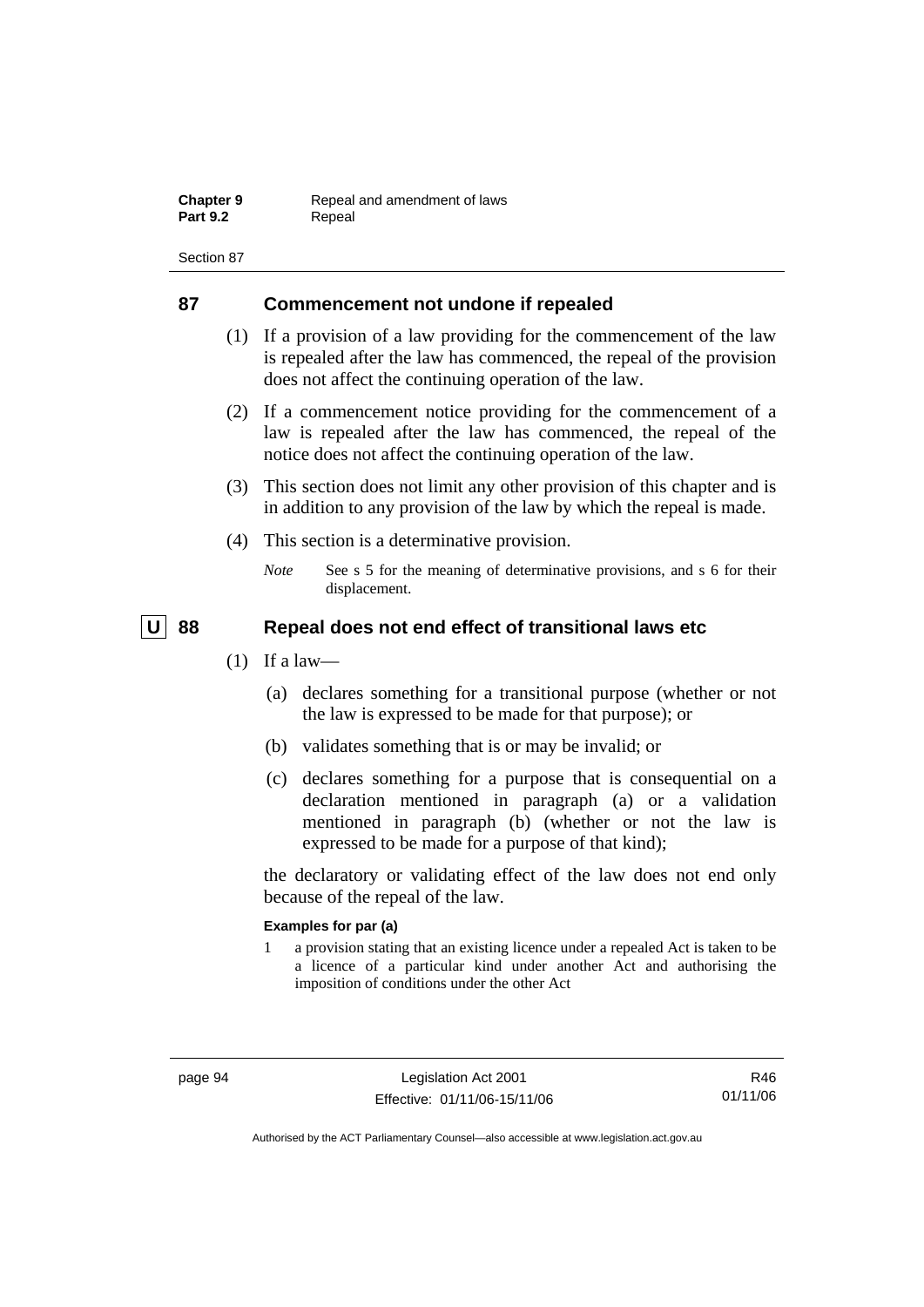2 a provision stating that a provision applies to certain applications made before the commencement of an amendment or only to applications made after the commencement of an amendment

#### **Example for par (b)**

a provision declaring an instrument to have been validly made and acts done in reliance on the instrument to have been validly done

#### **Example for par (c)**

a provision stating that an instrument that is declared valid is taken to have been amended in a particular way

- *Note* An example is part of the Act, is not exhaustive and may extend, but does not limit, the meaning of the provision in which it appears (see s 126 and s 132).
- (2) Subsection (1) does not apply to a declaration or validation that is made by a law modifying another law.
- (3) If a law (the *savings law*) declares a law (the *declared law*) to be a law to which this section applies—
	- (a) the effect of the declared law does not end only because of its repeal; and
	- (b) the effect of the savings law does not end only because of its repeal.
- (4) A declaration may be made for subsection (3) about a law whether or not the Act is a law to which subsection (1) applies.
- (5) A declaration made for subsection (3) about a law does not imply that, in the absence of a declaration about it, another law is not a law to which this section applies.
- (6) This section does not limit any other provision of this chapter and is in addition to any provision of the law by which the repeal is made.
- (7) This section is a determinative provision.
	- *Note* See s 5 for the meaning of determinative provisions, and s 6 for their displacement.

page 95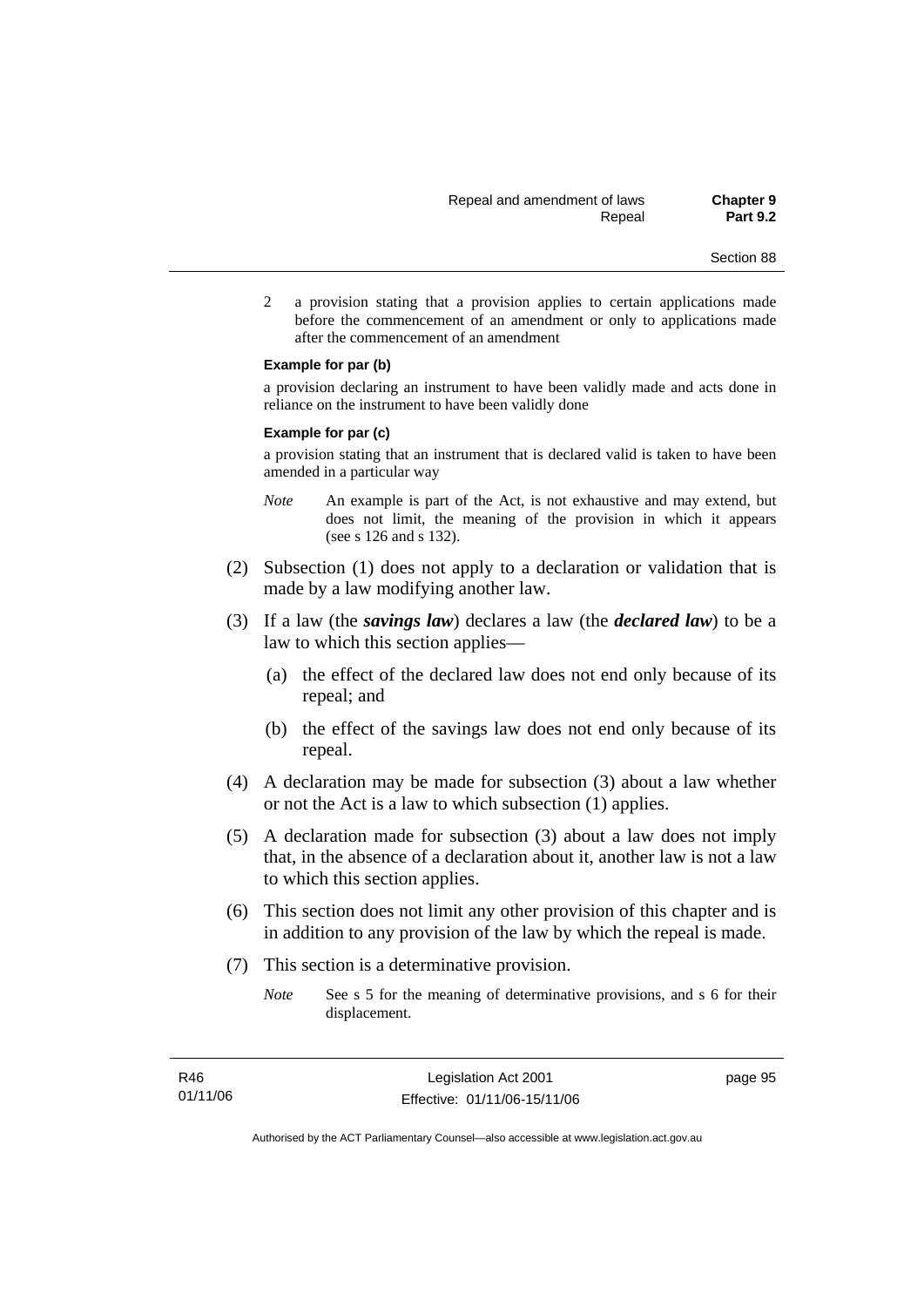### **U** 89 Automatic repeal of certain laws and provisions

- (1) An amending law is automatically repealed on the day after all of its provisions have commenced.
- (2) An appropriation Act is automatically repealed on the last day of the financial year for which it makes appropriations.
- (3) An amending provision of a law is automatically repealed immediately after all of the amendments and repeals made by it (or to which it relates) have commenced.
- (4) A commencement provision of a law is automatically repealed immediately after all of the provisions of the law have commenced.
- (5) A commencement notice is automatically repealed on the day after the day, or the last of the days, fixed or otherwise determined by the notice for the commencement of a law.
- (6) If an instrument making, or evidencing, an appointment (including an acting appointment) is a registrable instrument, the instrument is automatically repealed—
	- (a) on the day the appointment ends; or
	- (b) if the instrument makes 2 or more appointments that end on different days—on the day the last-ending appointment ends.
- (7) A repeal under this section has effect for all purposes, including, for example, any other provisions of this chapter about repeals.
- (8) If apart from this subsection a law would be automatically repealed on a day that is earlier than its notification day, the law is instead automatically repealed on the day after its notification day.
- (9) In the application of subsection (8) to a statutory instrument that is not a registrable instrument, a reference to the instrument's *notification day* is a reference to the day after the day it is made or, if it is required under an Act or statutory instrument to be approved

R46 01/11/06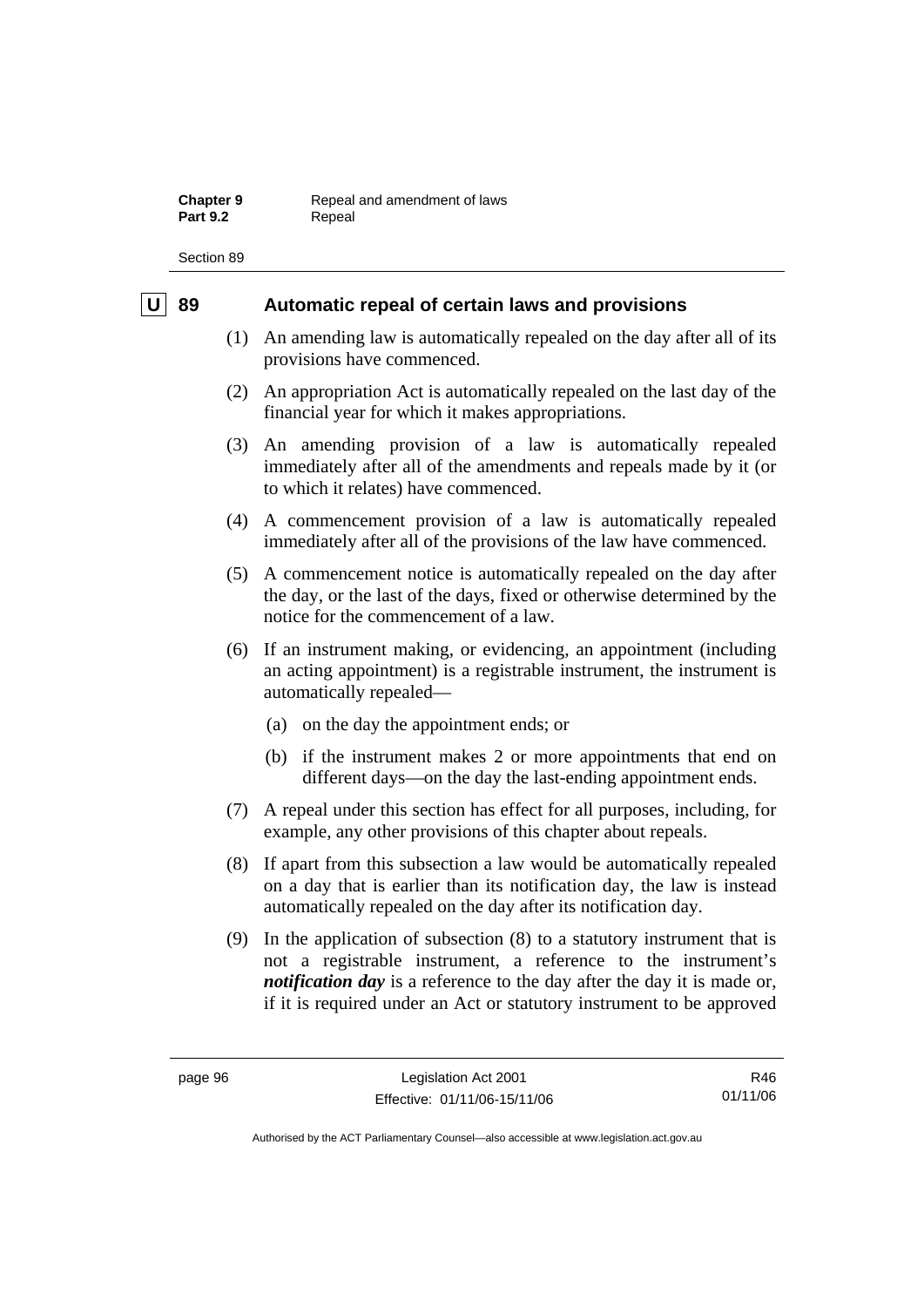(however described) by the Executive, a Minister or any other entity, the day after the day it is approved.

- (10) This section does not limit any other provision of this chapter.
- (11) This section is a determinative provision.

(12) In this section:

*amend* does not include modify.

*amending law* means a law that consists only of provisions of the following kinds:

- (a) for an Act—the Act's long title;
- (b) a preamble or recital (however described);
- (c) a provision about the law's name;
- (d) a provision about the law's commencement;
- (e) a provision about the purposes of the law or any of its provisions;
- (f) a provision about the effect of notes;

```
Note A note itself is not part of an Act or 
statutory instrument (see s 127).
```
- (g) a provision providing for the amendment or repeal of a law (including a provision identifying the amended or repealed law);
- (h) a provision declaring a law to be a law to which section 88 (Repeal does not end effect of transitional laws etc) applies;
- (i) a provision about the renumbering of a law;

*Note* See s 5 for the meaning of determinative provisions, and s 6 for their displacement.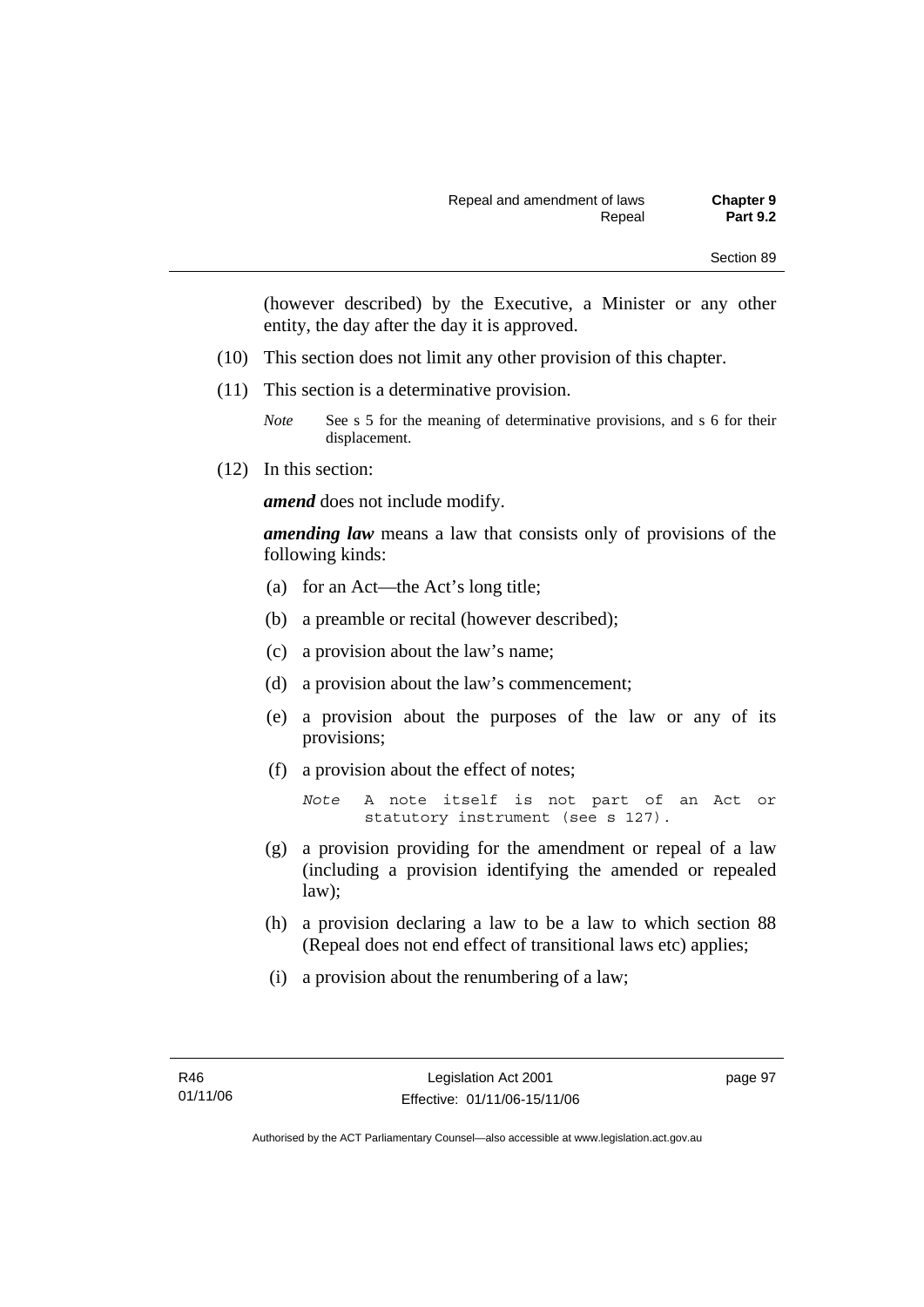**Chapter 9 Repeal and amendment of laws**<br>**Part 9.2 Repeal** Repeal

Section 89

 (j) a provision authorising or requiring something to be done under chapter 11 (Republication of Acts and statutory instruments).

### **Example for par (e)**

an objects provision

*amending provision*, of a law, means a provision of the law that only amends or repeals a law, and includes—

- (a) any other provision (for example, a schedule) of the law that only identifies the law amended or repealed; and
- (b) any other provision (for example, a part heading) of the law that only identifies (or groups) provisions that are amended or repealed.

*appropriation Act*—see the *Financial Management Act 1996*, dictionary.

*commencement provision*, of a law, means a provision of the law that only provides for the commencement of the law.

#### **Example 1 for s 89**

The *Hypothetical Amending Act 2002* repeals and amends a number of Acts. The Act contains the following provisions:

- a long title
- a provision about the Act's name
- a provision about the Act's commencement
- repealing provisions (that is, a provision stating that the Act repeals the Acts mentioned in schedule 1 and a schedule (schedule 1) setting out the names of the repealed Acts)
- amending provisions (that is, a provision stating that the Act amends the Acts mentioned in schedule 2 and a schedule (schedule 2) setting out the amended Acts and the amendments of them)
- a provision about the application of this Act, section 88 (Repeal does not end effect of transitional laws etc) to a provision being repealed

page 98 Legislation Act 2001 Effective: 01/11/06-15/11/06

R46 01/11/06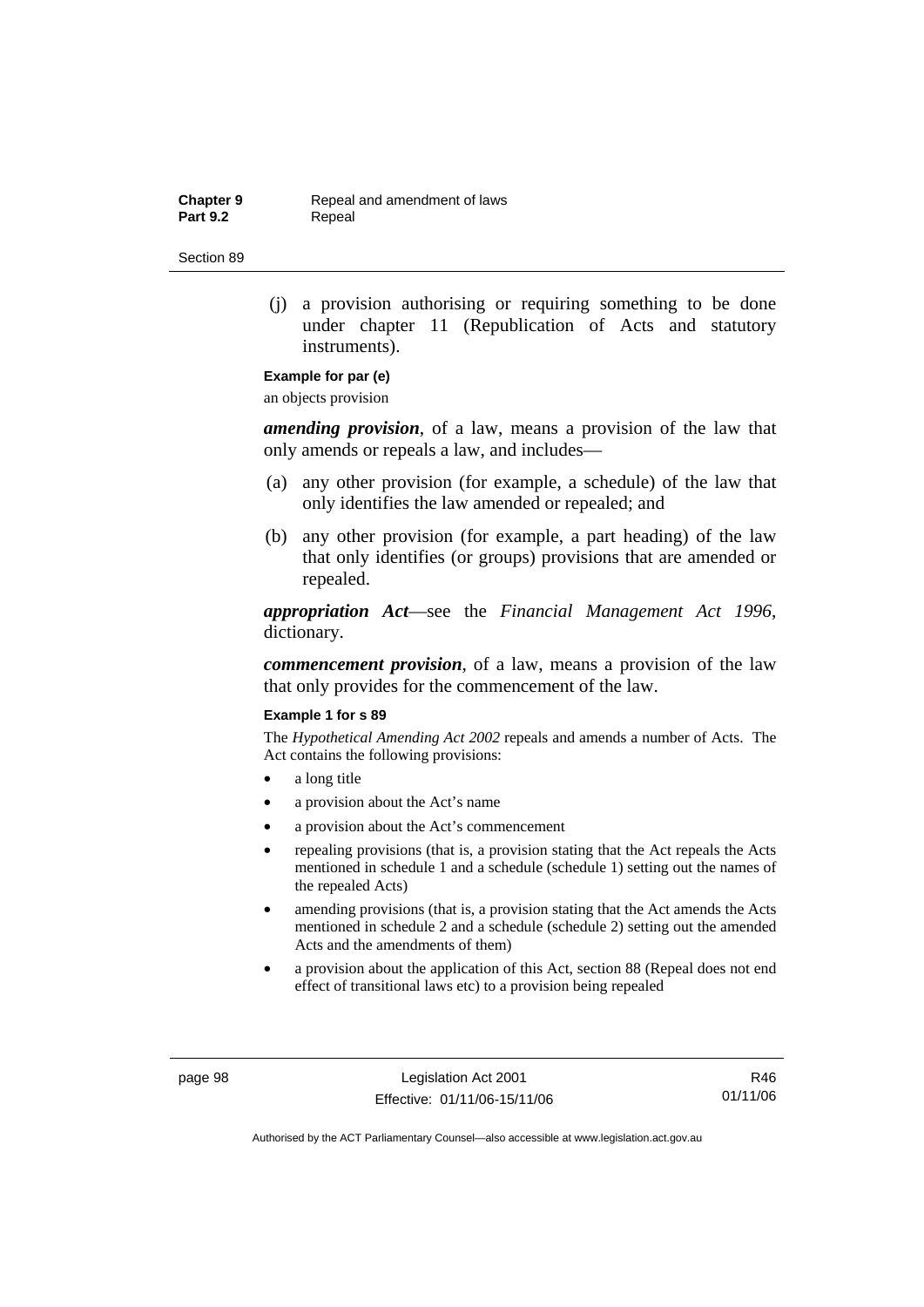• a provision requiring an amended Act (the *XYZ Act 1990*), or a provision of the *XYZ Act 1990*, to be renumbered in the next republication of the Act under this Act.

The Act contains no other provisions. Its repealing provisions, and its other provisions apart from the naming provision, the commencement provision and the amending provisions, commence on the day after its notification day, 22 March 2002. Its amending provisions commence on a date fixed by the Minister by written notice, 12 April 2002. The Act is automatically repealed under section 89 on the day after all of its provisions have commenced, 13 April 2002.

#### **Example 2 for s 89**

The *Example Act 2001* contains provisions establishing a new licensing scheme. It also amends several Acts and repeals others. Because it contains the scheme provisions, it is not an amending law covered by subsection (1). It is, therefore, not automatically repealed under section 89.

#### **Example 3 for s 89—see s (12), def** *amending provision*

The *Plant Diseases Act 2003* (hypothetical), part 6 is as follows:

#### **Part 6 Repeals and consequential amendment**

**42 Repeal of Plant Diseases Act 1934**

The *Plant Diseases Act 1934* A1934-21 is repealed.

- **43 Repeal of Plant Diseases Regulation 1938**
	- The *Plant Diseases Regulation 1938* (made on 11 February 1938) is repealed.
- **44 Administrative Decisions (Judicial Review) Act 1989, schedule 1, new item 6**  *insert* 
	- 6 This Act does not apply to decisions of the Minister under the *Plant Diseases Act 2003*, part 3 (Measures for the control of diseases and pests).

Under the definition of *amending provision*, the heading to part 6, as well as the contents of part 6, are automatically repealed under section 89.

*Note* An example is part of the Act, is not exhaustive and may extend, but does not limit, the meaning of the provision in which it appears (see s 126 and s 132).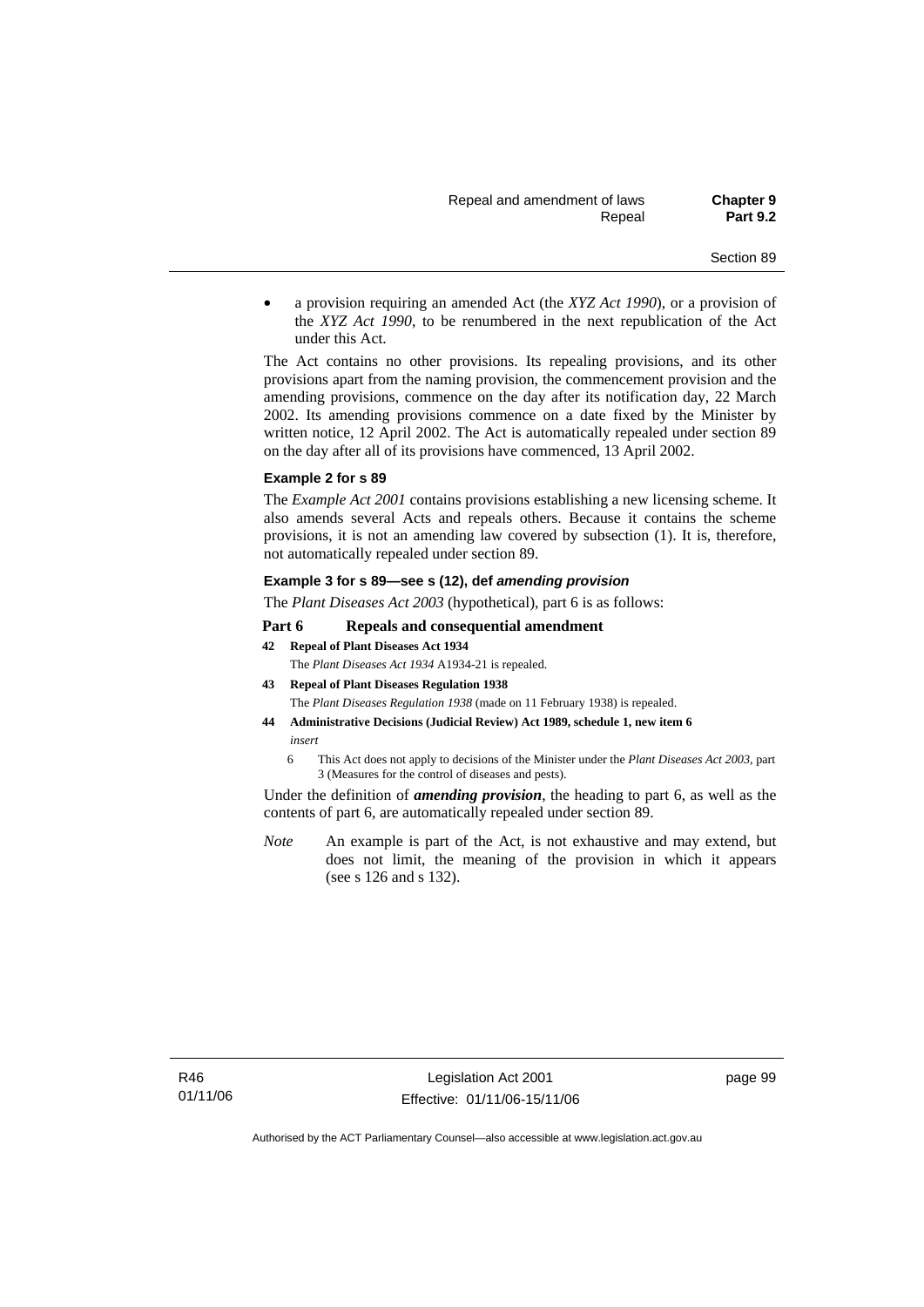**Chapter 9 Repeal and amendment of laws**<br>**Part 9.3 Amendment** Amendment

Section 90

## **Part 9.3 Amendment**

### **90 Law and amending laws to be read as one**

A law and all laws amending it are to be read as one.

### **91 Insertion of provisions by amending law**

- (1) This section applies if a law (the *amending law*) amends another law (the *amended law*) by inserting any of the following provisions, and does not exactly specify the position in the amended law where it is to be inserted:
	- (a) a chapter, part, division, subdivision, section or subsection (an *inserted chapter, part, division, subdivision, section* or *subsection*);
	- (b) a paragraph (an *inserted paragraph*);
	- (c) a subparagraph (an *inserted subparagraph*);
	- (d) a sub-subparagraph (an *inserted sub-subparagraph*);
	- (e) a definition (an *inserted definition*);
	- (f) any other provision (a *miscellaneous inserted provision*).
- (2) An inserted chapter, part, division, subdivision, section or subsection is inserted in the appropriate numerical or alphanumerical position in the amended law.
- (3) An inserted paragraph is inserted in the appropriate alphabetical position in the amended law.
- (4) An inserted subparagraph is inserted in the appropriate numerical or alphanumerical position in the amended law.
- (5) An inserted sub-subparagraph is inserted in the appropriate alphabetical position in the amended law.

| page 100 | Legislation Act 2001         | R46      |
|----------|------------------------------|----------|
|          | Effective: 01/11/06-15/11/06 | 01/11/06 |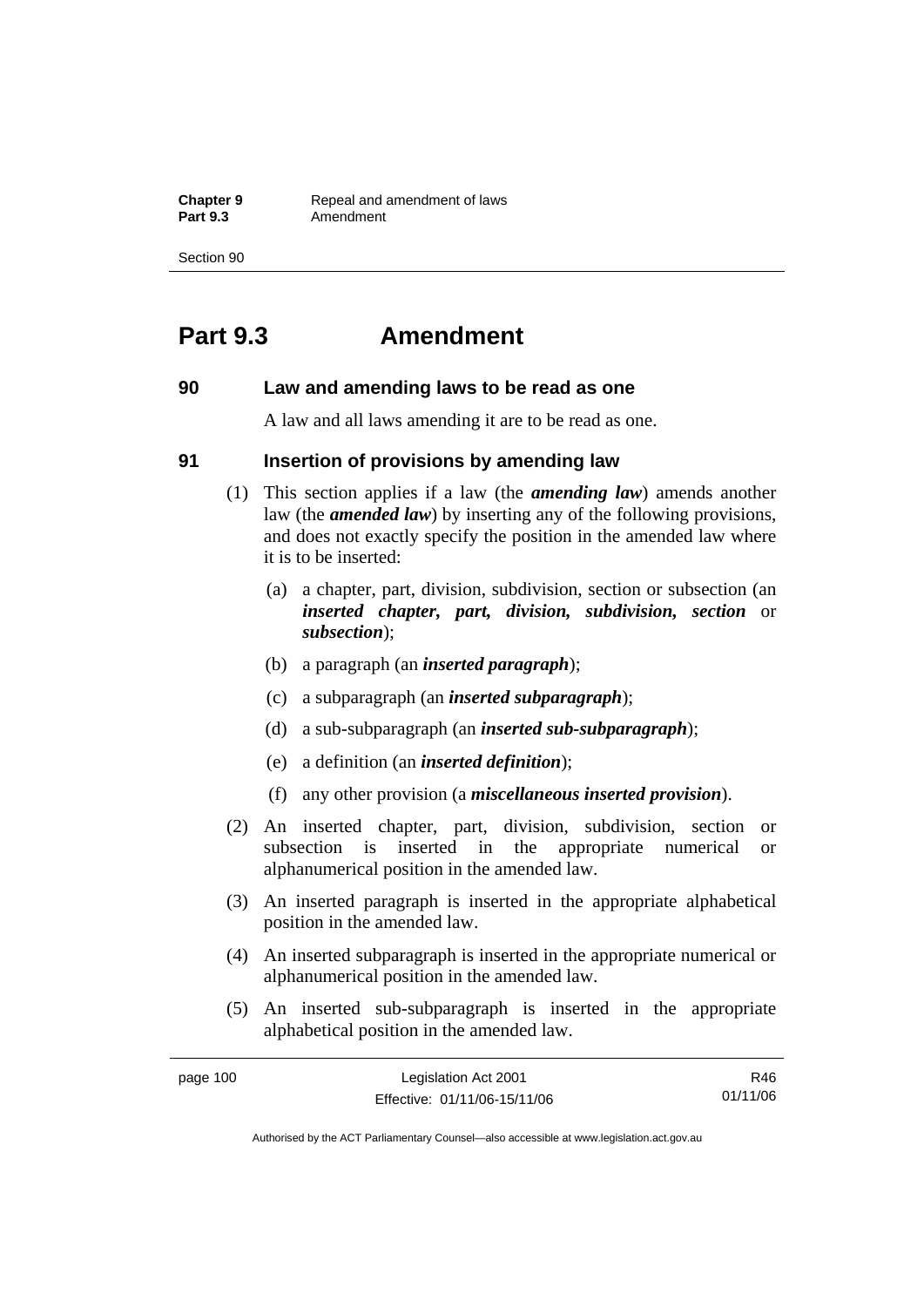- (6) An inserted definition is inserted in the appropriate alphabetical position (worked out on a letter-by-letter basis) in a series of definitions in the amended law.
- (7) A miscellaneous inserted provision is inserted in the appropriate position in the amended law.
- (8) In applying this section to a law that is divided otherwise than into sections, a reference to a section or subsection is a reference to a corresponding provision of the law.
- (9) In working out the appropriate position where a provision is to be inserted in the amended law, regard may be had to the following:
	- (a) the provision number or letter;
	- (b) the heading of the relevant amending provision of the amending Act;
	- (c) any other amendments in the amending law including the order of amendments;
	- (d) anything else in the amending law or amended law;
	- (e) current legislative drafting practice.

### **Examples**

- 1 If a part numbered '3' is to be inserted into an amended law with an existing sequence of parts 'part 1—part 2—part 4', inserted part 3 is inserted between parts 2 and 4.
- 2 If a division numbered '2.2A' is to be inserted into an amended law with an existing sequence of divisions in part 2 'division 2.1—division 2.2 division 2.3', inserted division 2.2A is inserted between divisions 2.2 and  $2.3$
- 3 If a section numbered '6AA' is to be inserted into an amended law with an existing sequence of sections 'section 6—section 6A—section 6B', inserted section 6AA is inserted between sections 6A and 6B.
- 4 If a section numbered '7A' is to be inserted (by an amending section headed 'New section 7A', with the command '*in division 2.2, insert*') into an amended law with an existing sequence 'section 7 [in division 2.2]—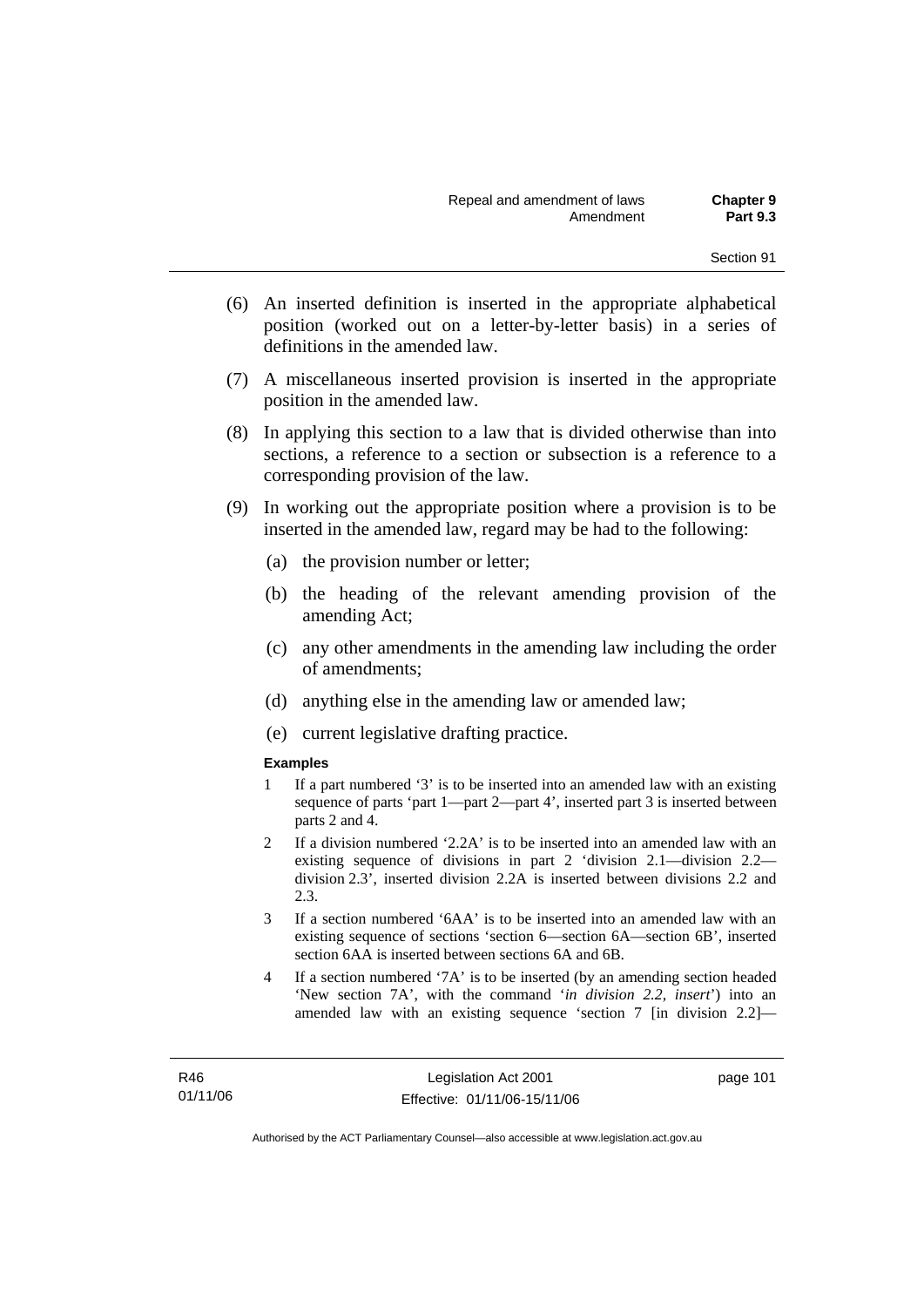#### **Chapter 9 Repeal and amendment of laws**<br>**Part 9.3 Amendment** Amendment

#### Section 92

division 2.3 heading—section 8', inserted section 7A is inserted between section 7 and the division 2.3 heading (that is, at the end of division 2.2).

- 5 If a section numbered '7A' is to be inserted (by an amending section headed 'New section 7A', with the command '*in division 2.3, insert*') into an amended law with an existing sequence 'section 7 [in division 2.2] division 2.3 heading—section 8', inserted section 7A is inserted between the division 2.3 heading and section 8 (that is, at the beginning of division 2.3).
- *Note* An example is part of the Act, is not exhaustive and may extend, but does not limit, the meaning of the provision in which it appears (see s 126 and s 132).
- (10) This section is a determinative provision.
	- *Note* See s 5 for the meaning of determinative provisions, and s 6 for their displacement.
- (11) In this section:

*insert* includes relocate.

### **92 Amendment to be made wherever possible**

- (1) If a law amends another law—
	- (a) by omitting a word; or
	- (b) by substituting a word for another word; or
	- (c) by inserting a word before or after a particular word;

the amendment is to be made wherever possible in the other law.

#### **Example**

The *XYZ Amendment Act 2002* is expressed to omit the word 'authorised' from the *ABC Act 1998*, section 20. The word 'authorised' is used once in the section 20 heading, 3 times in section 20 (1), twice in section 20 (3), once in an example to section 20 (4) and twice in a note to section 20 (5). The amendment omits each of those references to the word 'authorised'.

*Note* An example is part of the Act, is not exhaustive and may extend, but does not limit, the meaning of the provision in which it appears (see s 126 and s 132).

page 102 Legislation Act 2001 Effective: 01/11/06-15/11/06

R46 01/11/06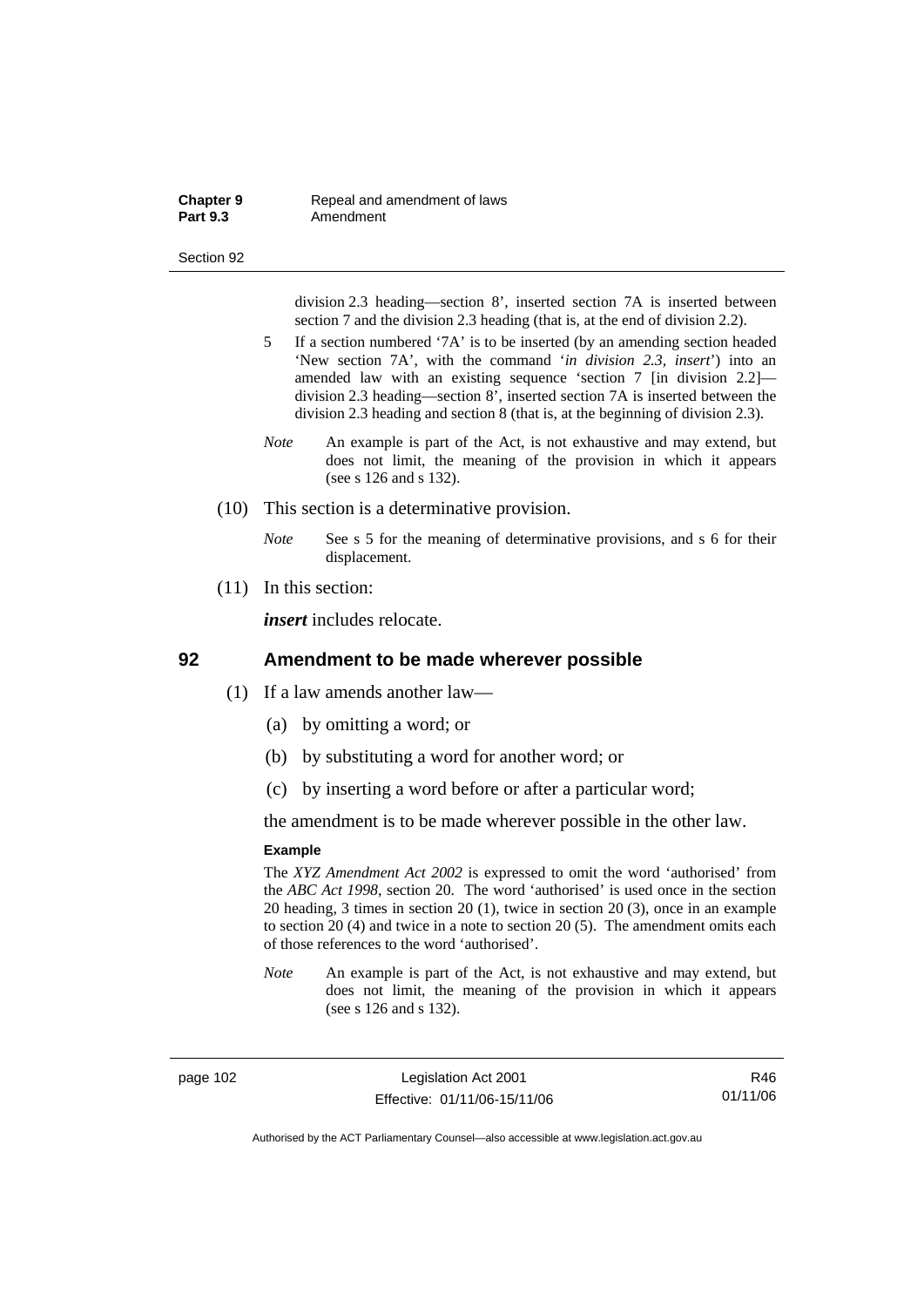- (2) This section is a determinative provision.
	- *Note* See s 5 for the meaning of determinative provisions, and s 6 for their displacement.

### **93 Provisions included in another provision for amendment purposes**

- (1) This section applies for the purpose of amending a law.
- (2) The heading to a chapter, part, division, subdivision, schedule, dictionary, section or any other provision of the law forms part of the provision to which it is a heading.
- (3) An example at the end of a provision of the law is part of the provision unless the example is expressed in a way that indicates that it applies only to another provision.
- (4) A note at the end of a provision of the law is taken, for this section, to be part of the provision unless the note is expressed in a way that indicates that it applies only to another provision.
- (5) However, a note in a law is not, for any other purpose, part of the law.

*Note* Section 127 (Material that is not part of Act or statutory instrument) deals with the status of notes.

- (6) A penalty at the end of a subsection of the law—
	- (a) is part of the subsection unless the penalty is expressed in a way that indicates that it applies only to other subsections of the section; or
	- (b) if the penalty is expressed in a way that indicates that it applies only to other subsections—is part of the section.
- (7) A penalty at the end of a section of the law that is not divided into subsections is part of the section.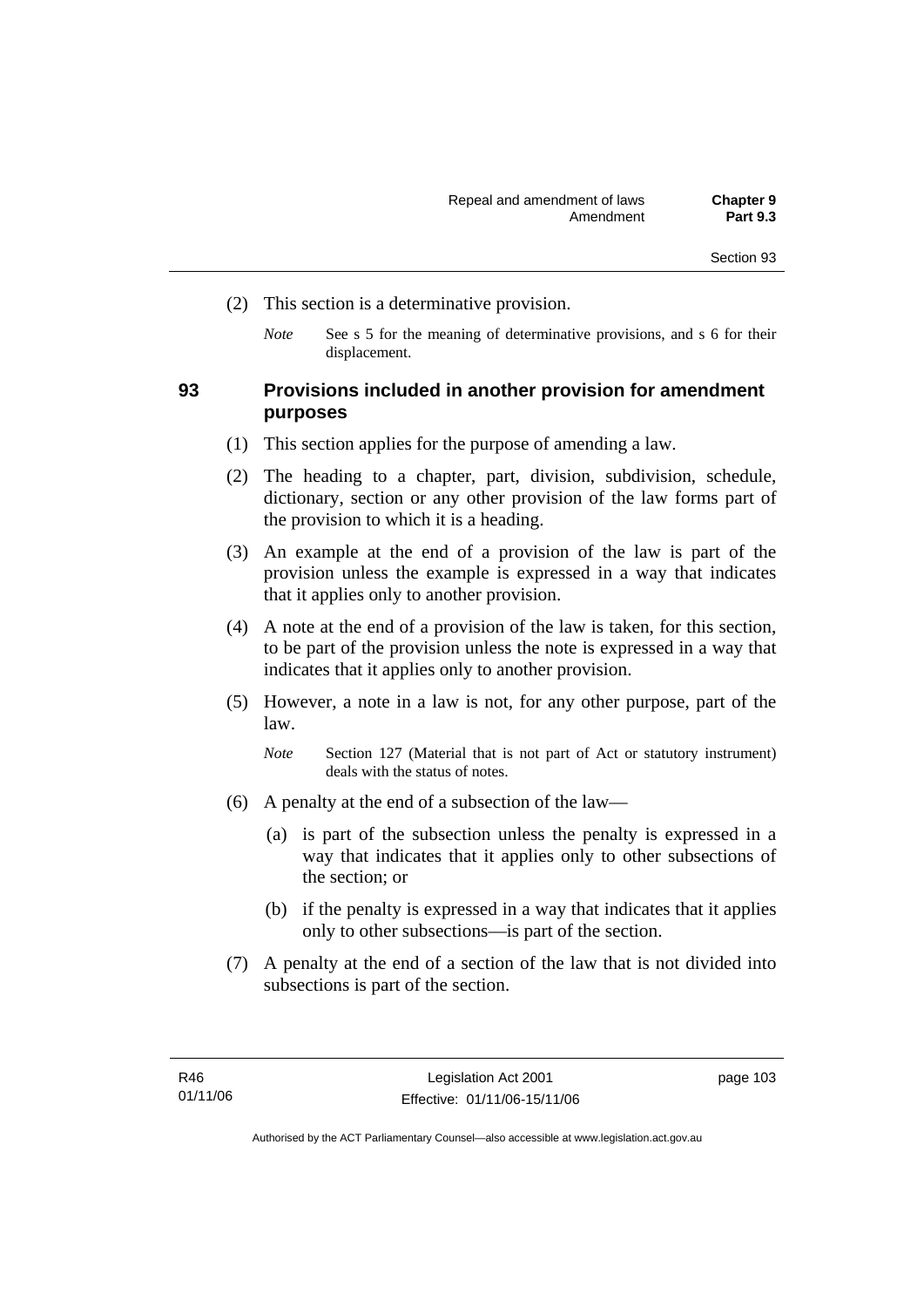- (8) The word 'and', 'or' or 'but', or a similar word, at the end of a paragraph, subparagraph, sub-subparagraph or another provision of the law is part of the provision.
- (9) In working out whether an example or note is at the end of a provision of the law, any penalty is to be disregarded, and, for an example, any note is to be disregarded.
- *Note* According to current legislative drafting practice, examples, notes and penalties to a provision are arranged in the following order at the end of provisions:
	- 1 penalty (first)
	- 2 examples
	- 3 notes (last).
- (10) In applying this section to a law that is divided otherwise than into sections, a reference to a section or subsection is a reference to a corresponding provision of the law.
- (11) This section is a determinative provision.
	- *Note* See s 5 for the meaning of determinative provisions, and s 6 for their displacement.

### **94 Continuance of appointments etc made under amended provisions**

- (1) This section applies if—
	- (a) a law expressly or impliedly authorises or requires—
		- (i) the making of an appointment or statutory instrument; or
		- (ii) the delegation of a function; or
		- (iii) the issue of a licence or permit (however described); or
		- (iv) the doing (however described) of anything else; and
	- (b) the law is amended by another law; and
	- (c) under the amended law—

R46 01/11/06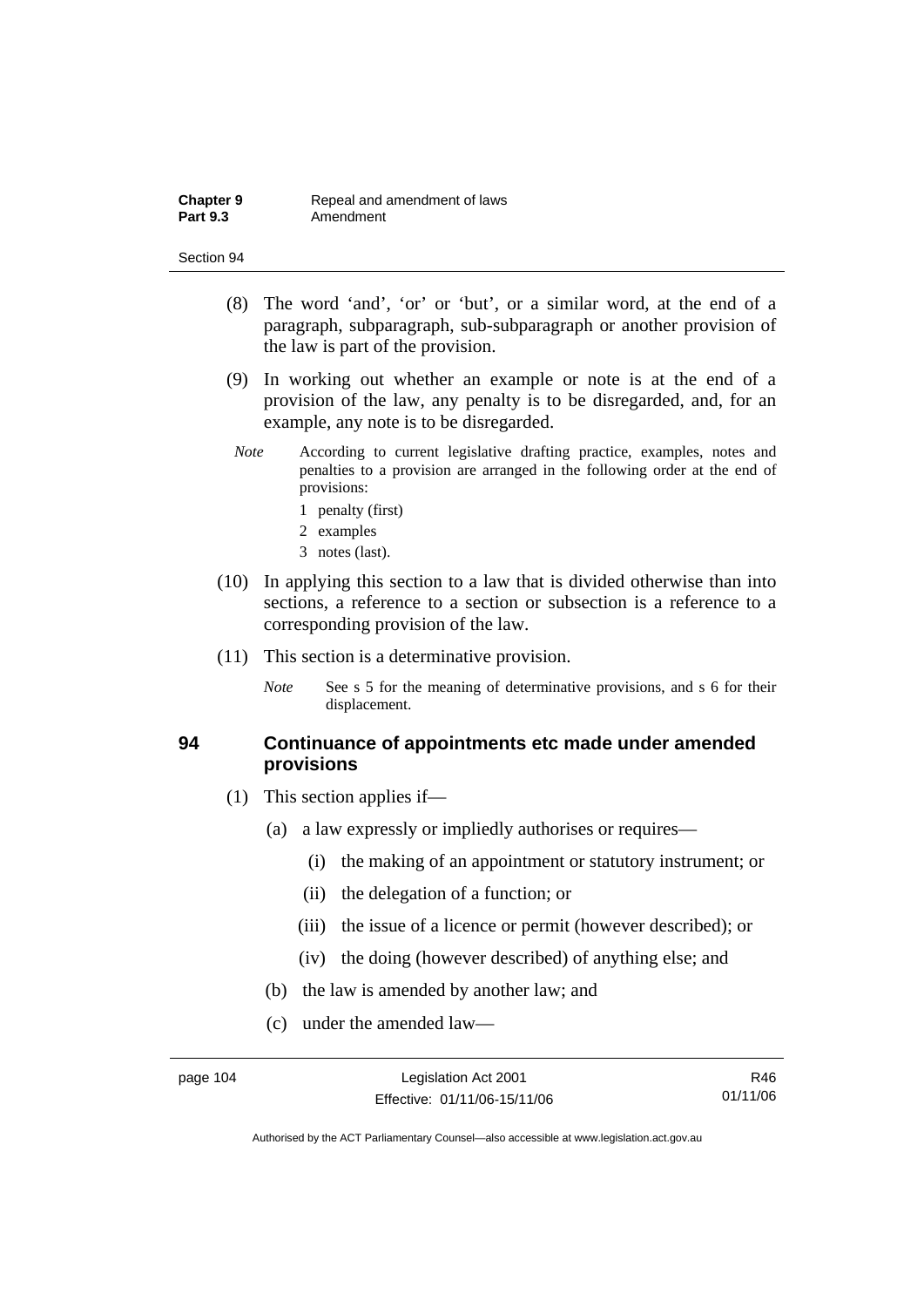- (i) the appointment or statutory instrument may be made; or
- (ii) the function may be delegated; or
- (iii) the licence or permit may be issued; or
- (iv) the thing may be done;

whether by the same or a different entity.

#### **Examples for par (a) (iv)**

- 1 the giving of an approval, consent or permission
- 2 the making of a recommendation
- *Note* An example is part of the Act, is not exhaustive and may extend, but does not limit, the meaning of the provision in which it appears (see s 126 and s 132).
- (2) An appointment, statutory instrument, delegation, licence, permit or anything else mentioned in subsection (1) that was in force immediately before the commencement of the amendment continues to have effect as if it had been made, issued or done (however described) under the amended law.
- (3) This section is a determinative provision.
	- *Note* See s 5 for the meaning of determinative provisions, and s 6 for their displacement.
- (4) In this section:

*amend* includes omit and re-enact in the same law (with or without changes), but does not include omit and re-enact in another law.

*appointment* includes acting appointment.

### **95 Status of modifications**

 (1) If a law is modified by another law, the law operates as modified but the modification does not amend the text of the law.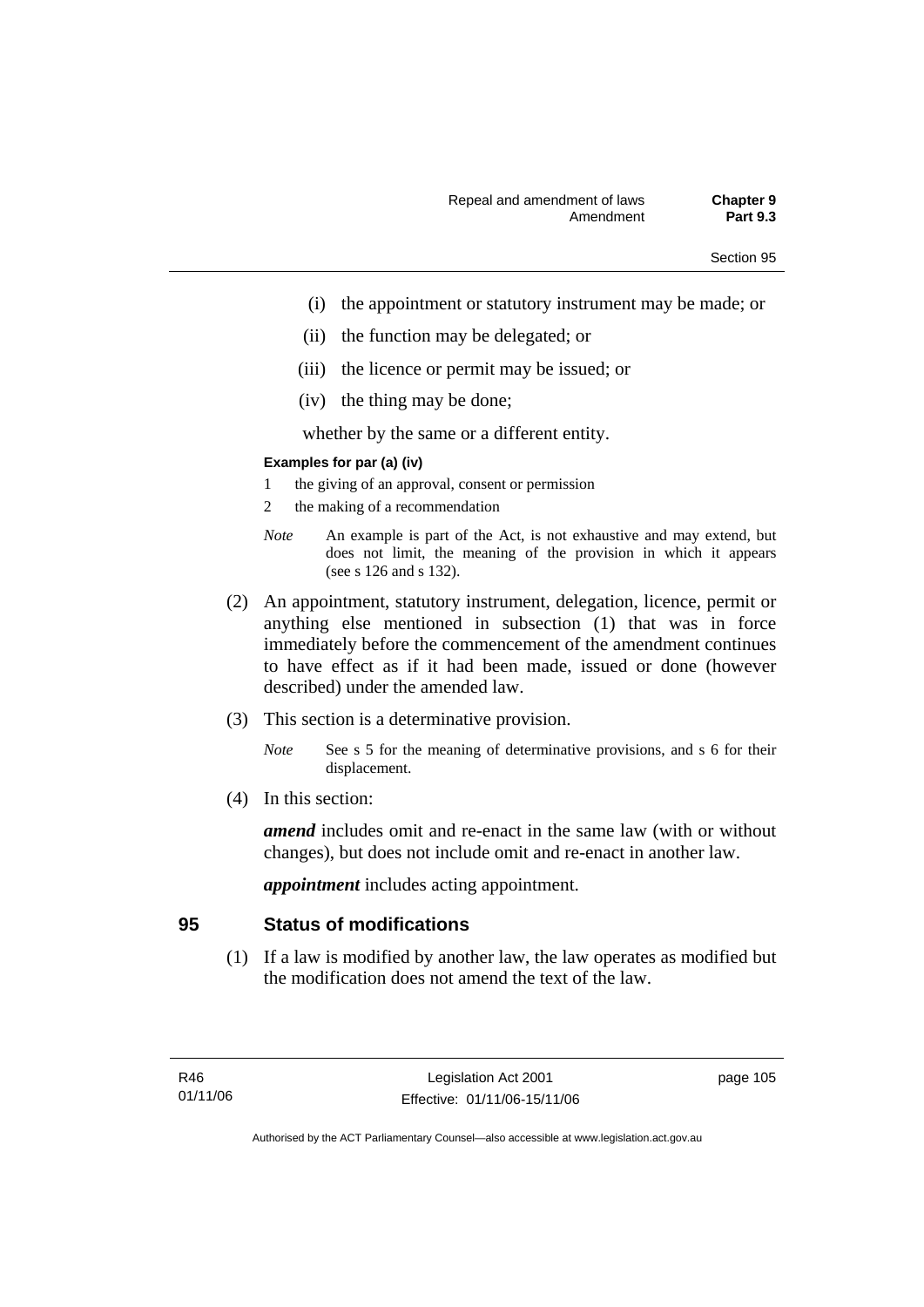| <b>Chapter 9</b> | Repeal and amendment of laws |
|------------------|------------------------------|
| <b>Part 9.3</b>  | Amendment                    |

- (2) This section is a determinative provision.
	- *Note* See s 5 for the meaning of determinative provisions, and s 6 for their displacement.

### **96 Relocated provisions**

- (1) This section applies if a provision of a law is relocated (with or without changes) to a different place in the same law or to a different law.
- (2) The operation or meaning of the provision is not affected only because of the provision's relocation.
- (3) Without limiting subsection (2), if before its relocation the provision was to be interpreted in a particular way, it is to be interpreted in that way in its new location.

### **Example**

If a provision of an Act is to be interpreted as if it were a law consolidating the provisions of other laws and it is relocated into another Act, it is to be interpreted in the same way in its new location.

- *Note* An example is part of the Act, is not exhaustive and may extend, but does not limit, the meaning of the provision in which it appears (see s 126 and s 132).
- (4) However, the provision has effect subject to any changes made to, or in relation to, it.
- (5) This section is a determinative provision.
	- *Note* See s 5 for the meaning of determinative provisions, and s 6 for their displacement.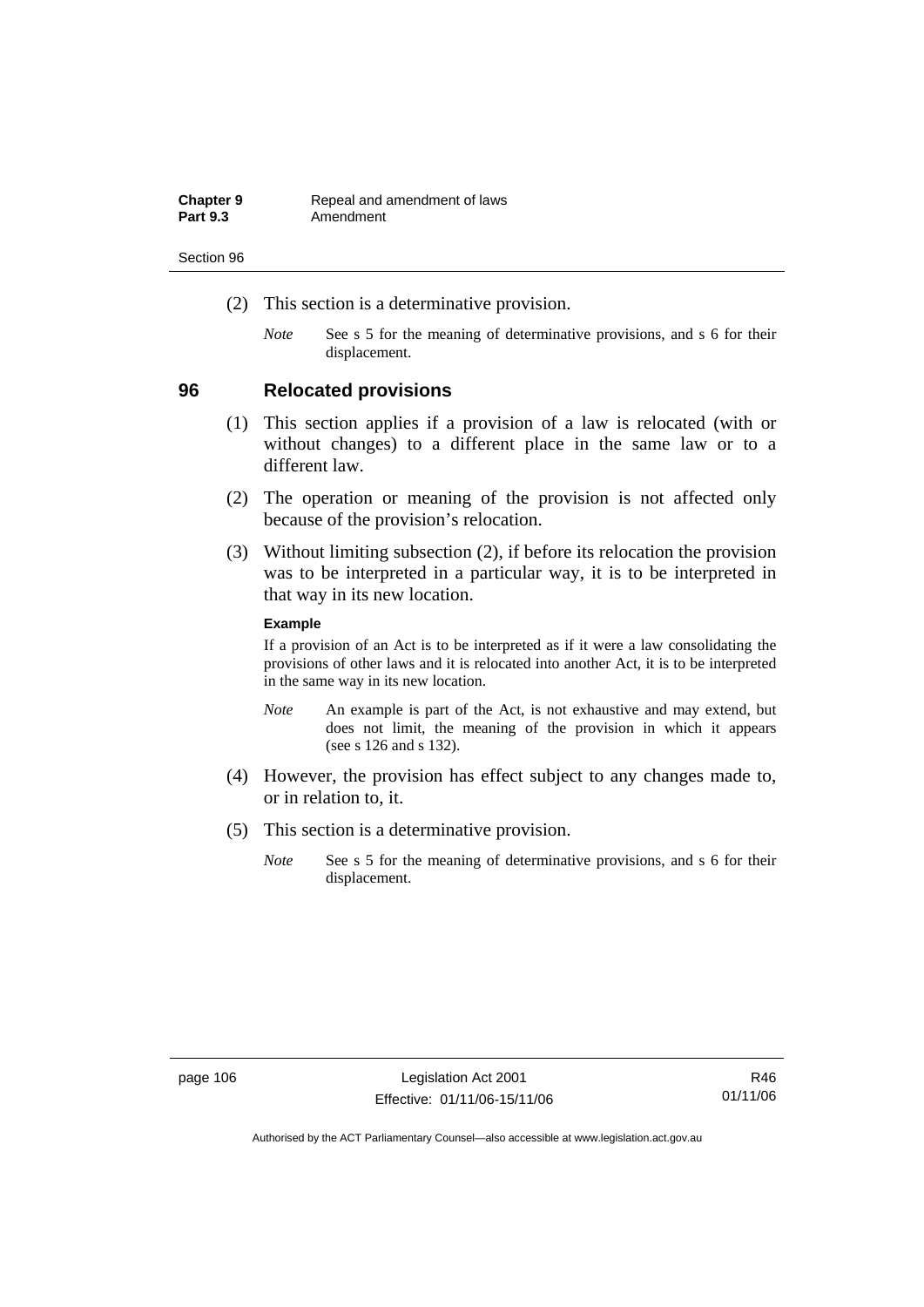## **Chapter 10 Referring to laws**

### **97 Definitions for ch 10**

(1) In this chapter:

*ACT law* means an Act or statutory instrument.

*Note* A reference to an Act or statutory instrument includes a reference to a provision of the Act or instrument (see s 7 and s 13).

*law* means an ACT law or a law of another jurisdiction.

*law of another jurisdiction* means an Act or statutory instrument of another jurisdiction, and includes a provision of an Act or statutory instrument of another jurisdiction.

- *Note Another jurisdiction* means the Commonwealth, a State, another Territory, the United Kingdom or New Zealand (see dict, pt 2).
- (2) In this section:

*Act*, in relation to another Territory, includes ordinance.

*statutory instrument*, of another jurisdiction, means an instrument (whether or not legislative in nature) made under—

- (a) an Act of the other jurisdiction; or
- (b) another statutory instrument of the other jurisdiction; or
- (c) power given by an Act or statutory instrument of the other jurisdiction and also power given otherwise by law.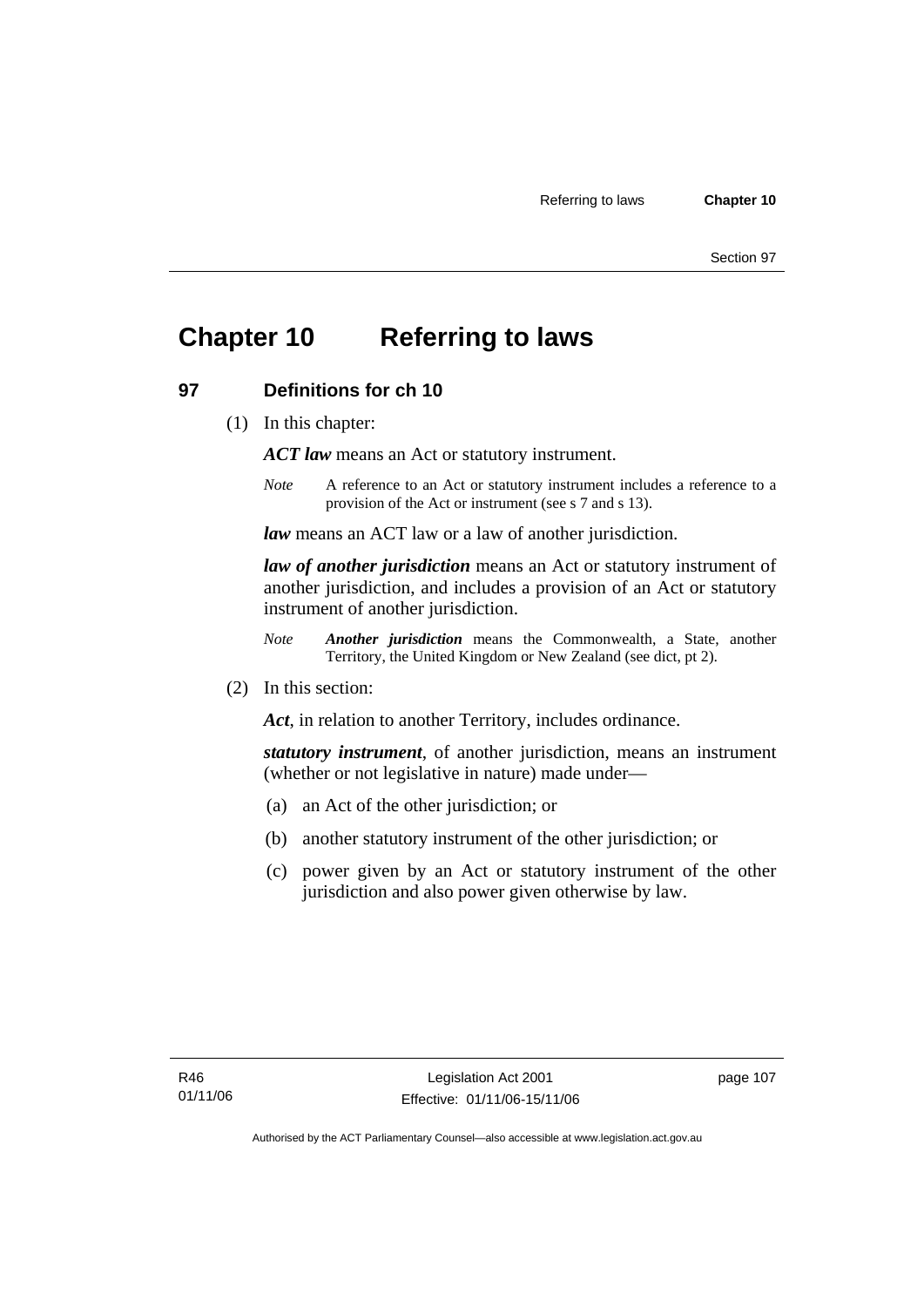#### **Chapter 10** Referring to laws

#### Section 98

### **98 References to ACT law include law containing reference**

In an ACT law, a reference in general terms to an ACT law of the same kind includes a reference to the law itself.

#### **Example**

The *ABC Act 2001*, section 27 gives a power to confiscate property under certain circumstances. Section 93 of the same Act provides 'If an Act authorises the confiscation of property, the owner of the property has a right of appeal to the Magistrates Court.' The right of appeal under section 93 also applies to the power given by section 27 because the reference to 'an Act' in section 93 includes a reference to the *ABC Act 2001*.

*Note* An example is part of the Act, is not exhaustive and may extend, but does not limit, the meaning of the provision in which it appears (see s 126 and s 132).

### **99 References in ACT statutory instruments to** *the Act*

In a statutory instrument, a reference to *Act* or *the Act*, without mentioning a particular Act, is a reference to the Act under which the instrument is made or in force.

### **100 Referring to particular ACT laws**

- (1) An Act may be referred to by—
	- (a) the name the Act gives to itself; or
	- (b) the year it was passed and its number, together with a reference (if necessary) to indicate that it is an Act.

#### **Example of reference to indicate Act**

An Act may be referred to using the word Act or the letter 'A' (eg 'A1993-1' is a reference to Act No 1 of 1993).

- *Note* An example is part of the Act, is not exhaustive and may extend, but does not limit, the meaning of the provision in which it appears (see s 126 and s 132).
- (2) A statutory instrument may be referred to by—
	- (a) any name the instrument gives to itself; or

| page 108 | Legislation Act 2001         | R46      |
|----------|------------------------------|----------|
|          | Effective: 01/11/06-15/11/06 | 01/11/06 |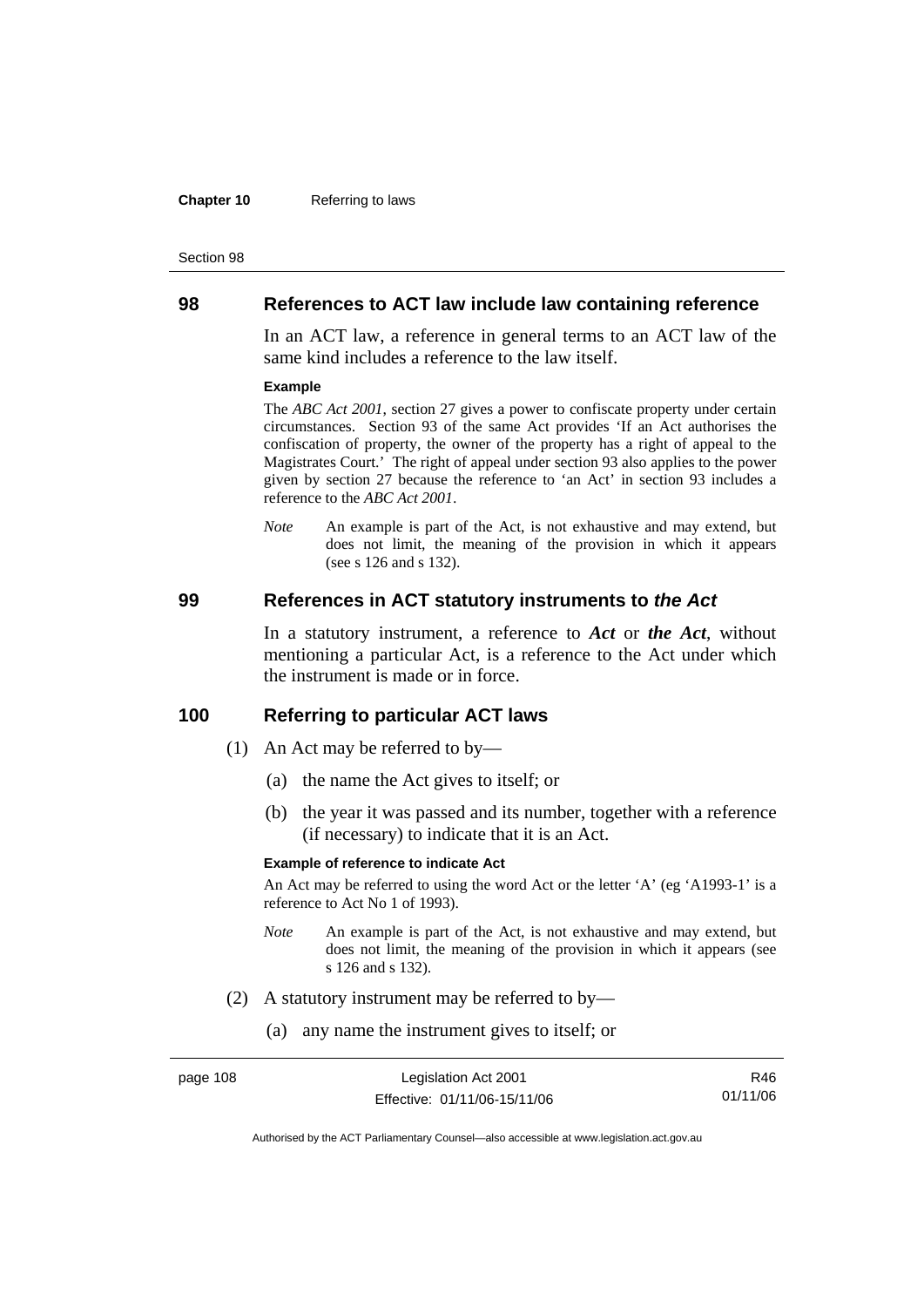- (b) if the instrument was notified in the register or gazette and was numbered under this Act or another territory law—the year it was notified and its number, together with a reference (if necessary) to the kind of instrument; or
- (c) if the instrument was not notified but was numbered under a territory law—the year it was made and its number, together with a reference (if necessary) to the kind of instrument; or
- (d) if the instrument was notified in the gazette before the commencement of this Act—the number, date and page of the gazette where it was notified; or
- (e) the date it was made, together with a reference to the Act or statutory instrument under which it was made.

#### **Examples of references to kind of instrument for par (b)**

- 1 A subordinate law may be referred to using the letters 'SL' (eg 'SL2000-11' is a reference to subordinate law No 11 of 2000).
- 2 A disallowable instrument may be referred to using the letters 'DI' (eg 'DI1997-101' is a reference to disallowable instrument No 101 of 1997).
- 3 A notifiable instrument that is not an approved form may be referred to using the letters 'NI' (eg 'NI2002-226' is a reference to notifiable instrument No 226 of 2002).
- 4 An approved form may be referred to using the letters 'AF' (eg 'AF2003-1' is a reference to approved form No 1 of 2003).
- 5 A commencement notice may be referred to using the letters 'CN' (eg 'CN2002-3' is a reference to commencement notice No 3 of 2002).
- *Note* An example is part of the Act, is not exhaustive and may extend, but does not limit, the meaning of the provision in which it appears (see s 126 and s 132).

### **101 Referring to particular laws of other jurisdictions etc**

 (1) In an ACT law, a law of another jurisdiction (the *relevant law*) may be referred to—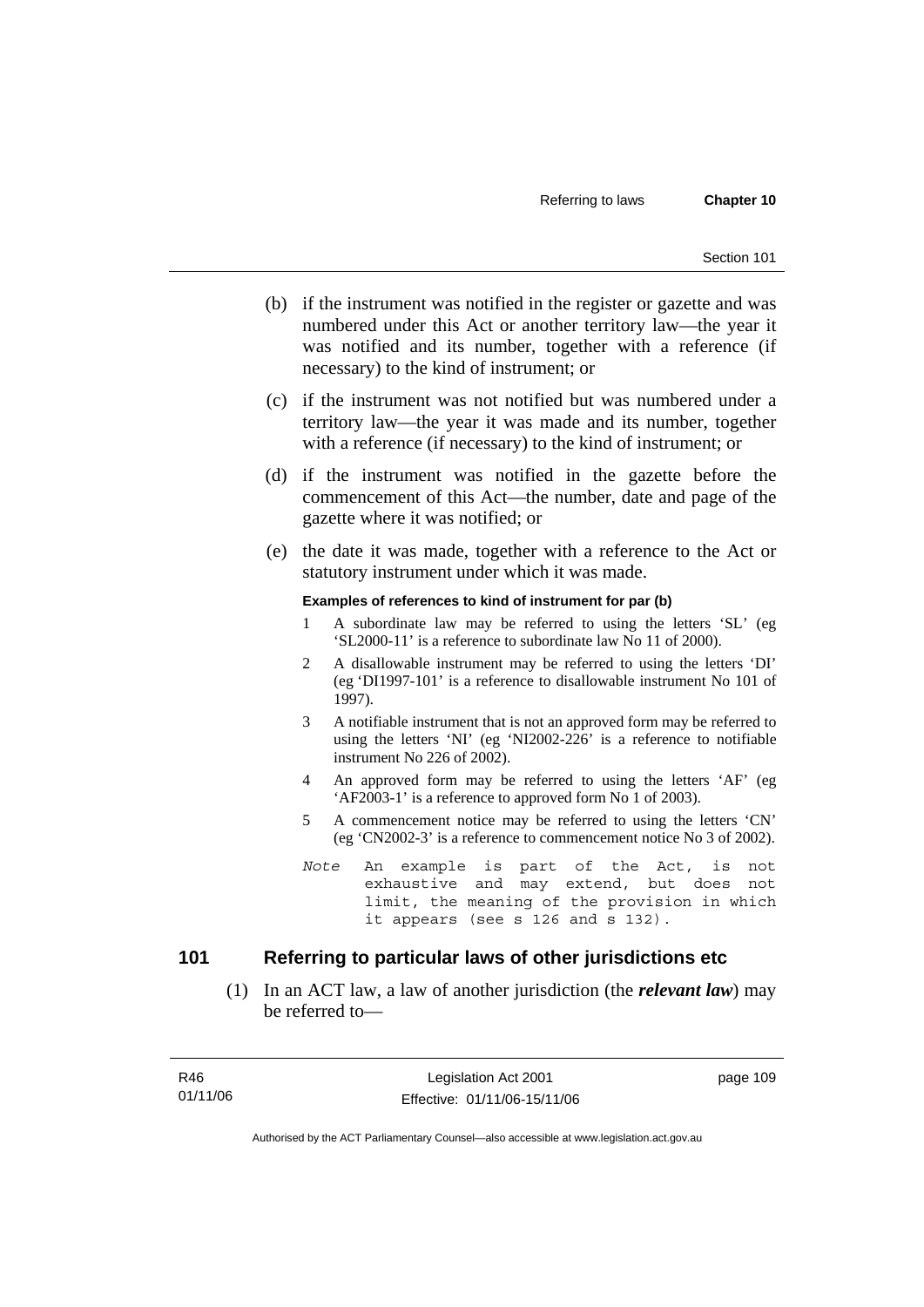#### **Chapter 10** Referring to laws

Section 102

- (a) by the name the relevant law gives to itself; or
- (b) in any other way sufficient in a law of the other jurisdiction for referring to the relevant law; or
- (c) in any way that, under current legislative drafting practice, would be sufficient for referring to the relevant law if it were an ACT law;

together with a reference to the jurisdiction (or an abbreviation of the jurisdiction).

- (2) In an ACT law, a provision of a law of another jurisdiction may be referred to—
	- (a) in a way sufficient in a law of the other jurisdiction for referring to the provision; or
	- (b) in any way that, under current legislative drafting practice, would be sufficient for referring to the provision if it were a provision of an ACT law.
- (3) Subsection (2) does not limit any other provision of this chapter.

### **102 References to laws include references to laws as in force from time to time**

- (1) In an ACT law, a reference to a law includes a reference to the following:
	- (a) the law as originally made, and as amended from time to time since it was originally made;
	- (b) if the law has been repealed and remade (with or without changes) since the reference was made—the law as remade (or last remade), and as amended from time to time since it was remade (or last remade);
	- (c) if a relevant provision of the law has been omitted and remade (with or without changes) in another law since the reference

R46 01/11/06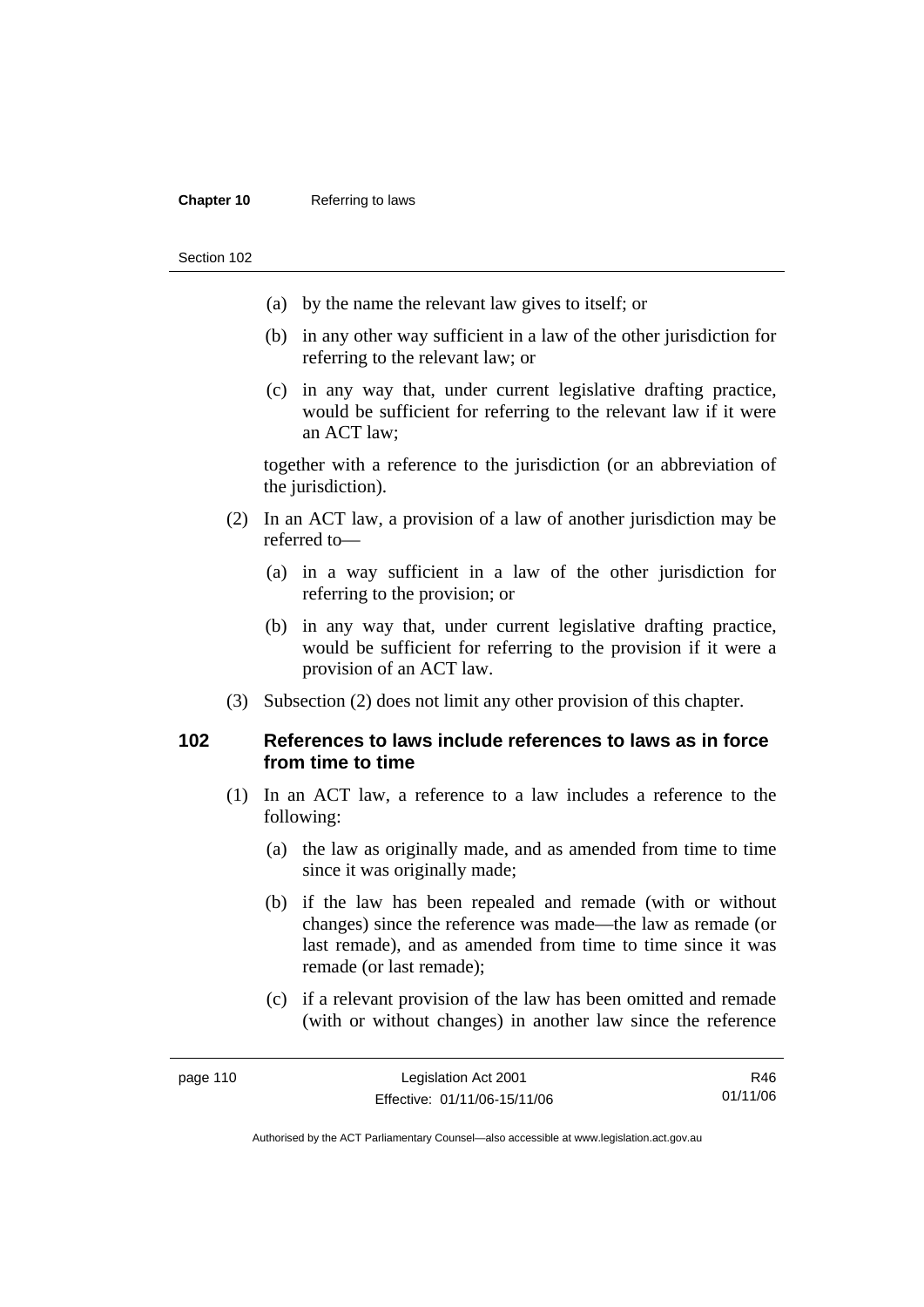was made—the law in which the provision was remade (or last remade), as in force when the provision was remade (or last remade), and as amended from time to time since the provision was remade (or last remade).

- (2) In an ACT law, a reference to a provision of a law includes a reference to the following:
	- (a) the provision as originally made, and as amended from time to time since it was originally made;
	- (b) if the provision has been omitted and remade (with or without changes and whether in the law or another law) since the reference was made—the provision as remade (or last remade), and as amended from time to time since it was remade (or last remade).
- (3) To remove any doubt, if the name of a law is amended, a reference in an ACT law to the law by its name before the amendment includes a reference to the law by its name as amended.
- (4) This section is subject to section 47 (Statutory instrument may make provision by applying law or instrument).
- (5) In this section:

*made* includes enacted.

### **103 References to repealed laws**

In an ACT law, a reference to a law as repealed is a reference to the law as in force immediately before it was repealed.

#### **Example**

A reference to the '*XYZ Act 2000* (repealed)' is a reference to the *XYZ Act 2000* immediately before it was repealed.

*Note* An example is part of the Act, is not exhaustive and may extend, but does not limit, the meaning of the provision in which it appears (see s 126 and s 132).

R46 01/11/06 page 111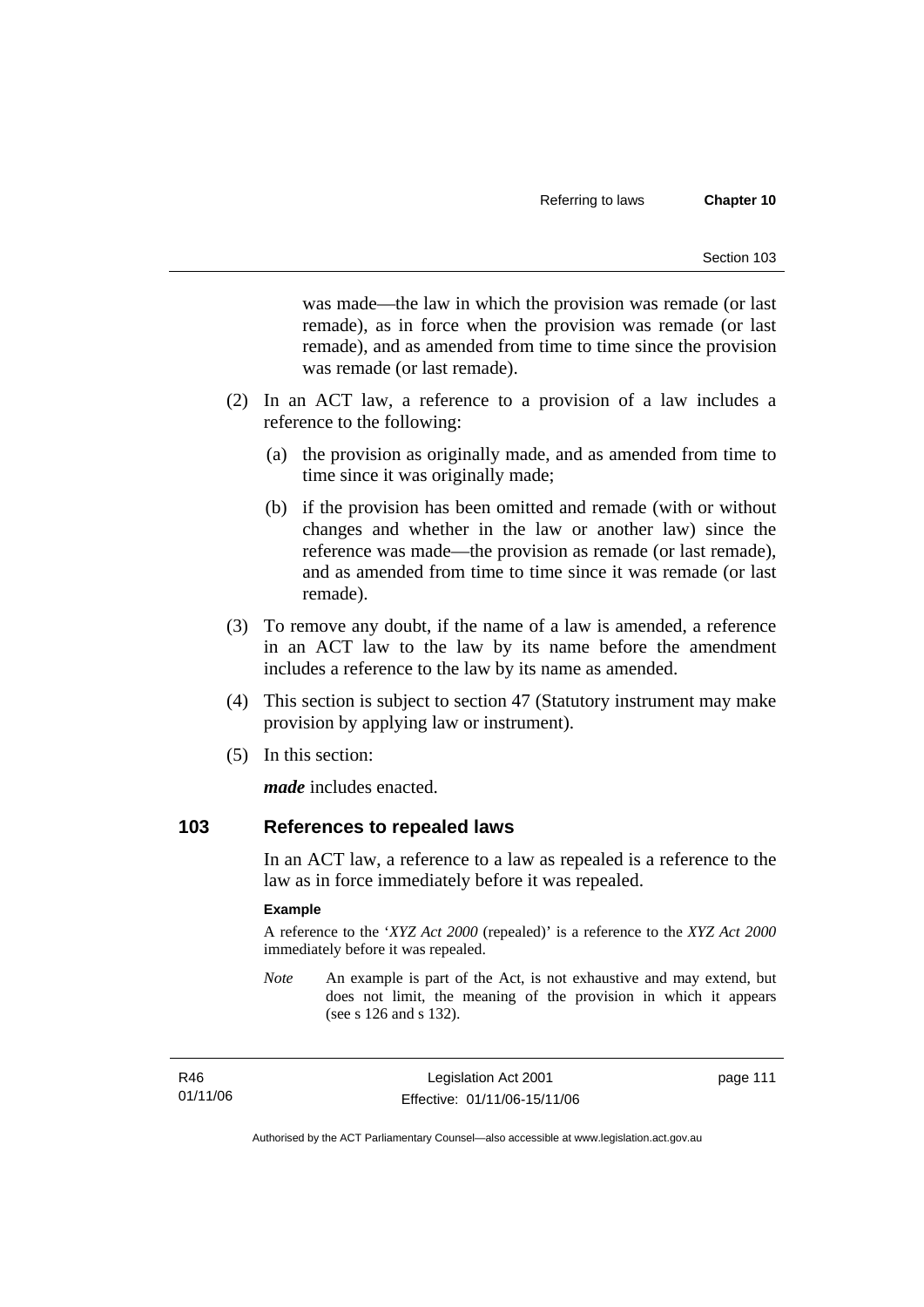#### **Chapter 10** Referring to laws

Section 104

### **104 References to laws include references to instruments under laws**

- (1) In an ACT law, a reference (either generally or specifically) to a law includes a reference to the statutory instruments made or in force under the law.
- (2) In subsection (1), a reference to the statutory instruments made or in force under the law includes a reference to any law or instrument applied, adopted or incorporated (with or without change) under the law.
- (3) This chapter applies to an instrument applied, adopted or incorporated under a law as if—
	- (a) the instrument were a law; and
	- (b) any other necessary changes were made.
- (4) In this section:

*statutory instrument*, of another jurisdiction—see section 97 (2).

### **105 Referring to provisions of laws**

In an ACT law, a provision of a law may be referred to by reference to the provision of the law in which it is contained.

#### **Example**

Paragraph (b) of subsection (2) of section 10 of an Act may be referred to by reference to the section, subsection and paragraph, that is, as section 10 (2) (b).

*Note* An example is part of the Act, is not exhaustive and may extend, but does not limit, the meaning of the provision in which it appears (see s 126 and s 132).

### **106 References to provisions of laws are inclusive**

In an ACT law, a reference to any part of a law is a reference to the following:

(a) the provision of the law that begins the part;

| page 112 | Legislation Act 2001         | R46      |
|----------|------------------------------|----------|
|          | Effective: 01/11/06-15/11/06 | 01/11/06 |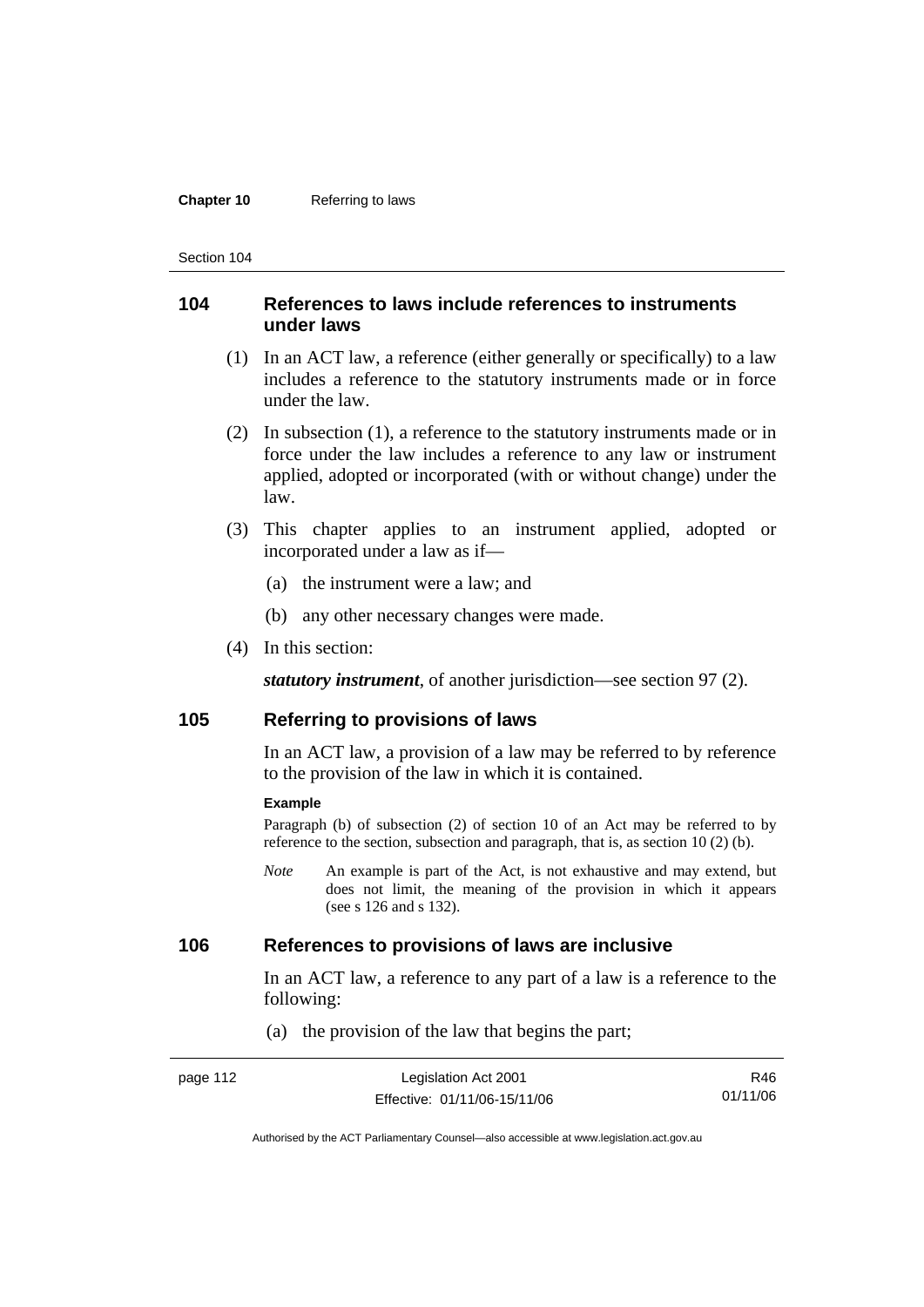- (b) the provision of the law that ends the part;
- (c) any provision of the law between the beginning and end of the part.

#### **Examples**

- 1 A reference to 'sections 5 to 9' includes both section 5 and section 9.
- 2 A reference to 'sections 260 to 264' includes a provision such as a part heading between section 260 and section 261.
- 3 A reference to '*from* child *to* adult' includes both the word 'child' and the word 'adult'.
- *Note* An example is part of the Act, is not exhaustive and may extend, but does not limit, the meaning of the provision in which it appears (see s 126 and s 132).

### **106A References to paragraphs etc of laws**

 (1) In an ACT law, a reference to a paragraph of a provision of a law includes any words in the provision before or after the paragraph that are necessary or desirable to make the reference meaningful.

#### **Example**

A subsection may be divided into paragraphs as follows:

'(2) An application must be—

- (a) in writing; and
- (b) accompanied by a copy of the advertisement of the applicant's intention to apply.'

Paragraphs form part of the sentence in which they are contained. A reference to paragraph (a) in this example that did not include the preceding words 'An application must be' would be meaningless. Section 106A therefore allows the paragraph to be read with those words so that it makes sense.

- *Note 1* Although this section contains a reference to an ACT law and a reference to a law, s 98 makes it clear that the references can be to the same law.
- *Note 2* An example is part of the Act, is not exhaustive and may extend, but does not limit, the meaning of the provision in which it appears (see s 126 and s 132).

R46 01/11/06 page 113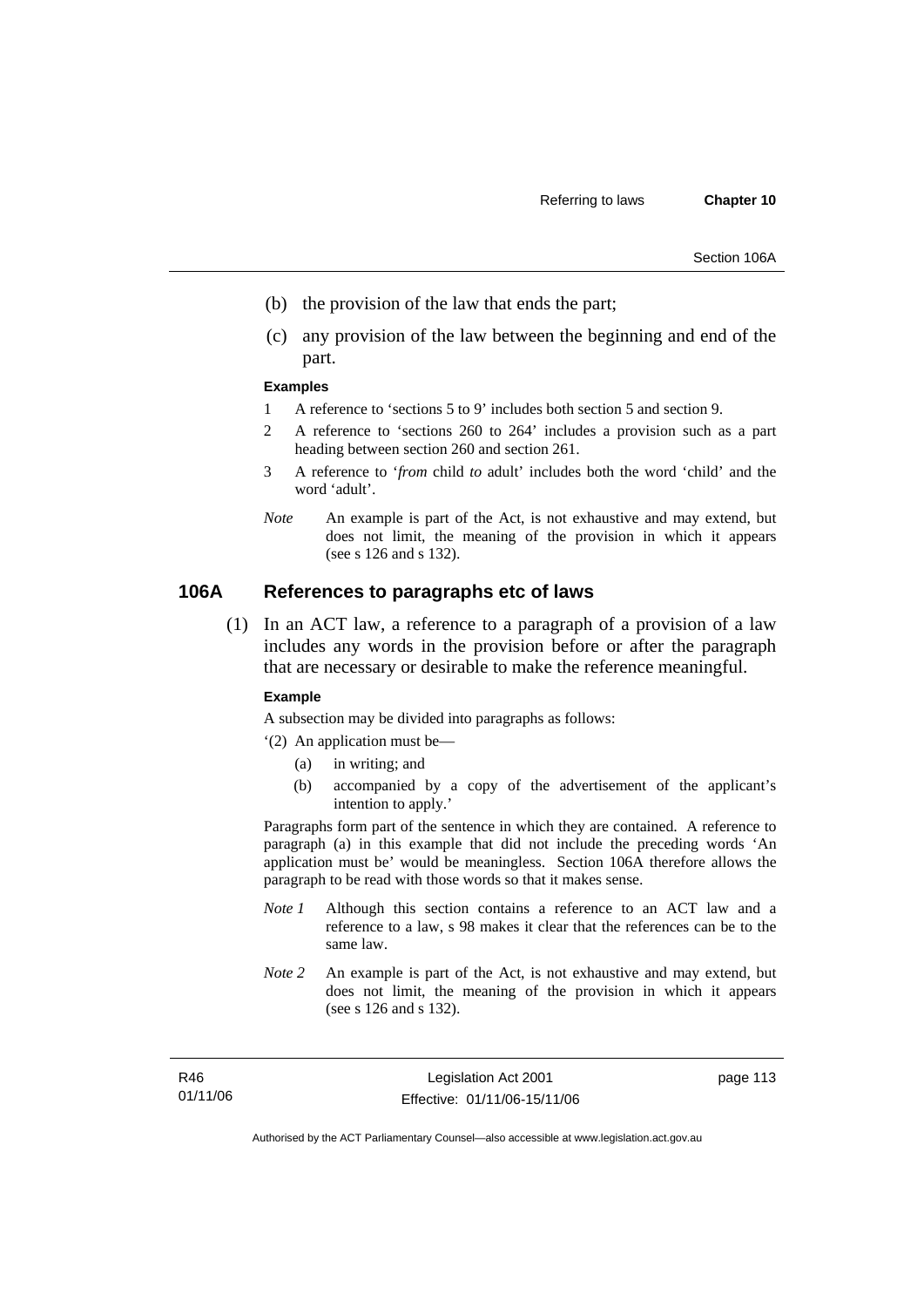### **Chapter 10** Referring to laws

Section 106A

(2) In this section:

*paragraph* includes a subparagraph and a sub-subparagraph.

page 114 Legislation Act 2001 Effective: 01/11/06-15/11/06

R46 01/11/06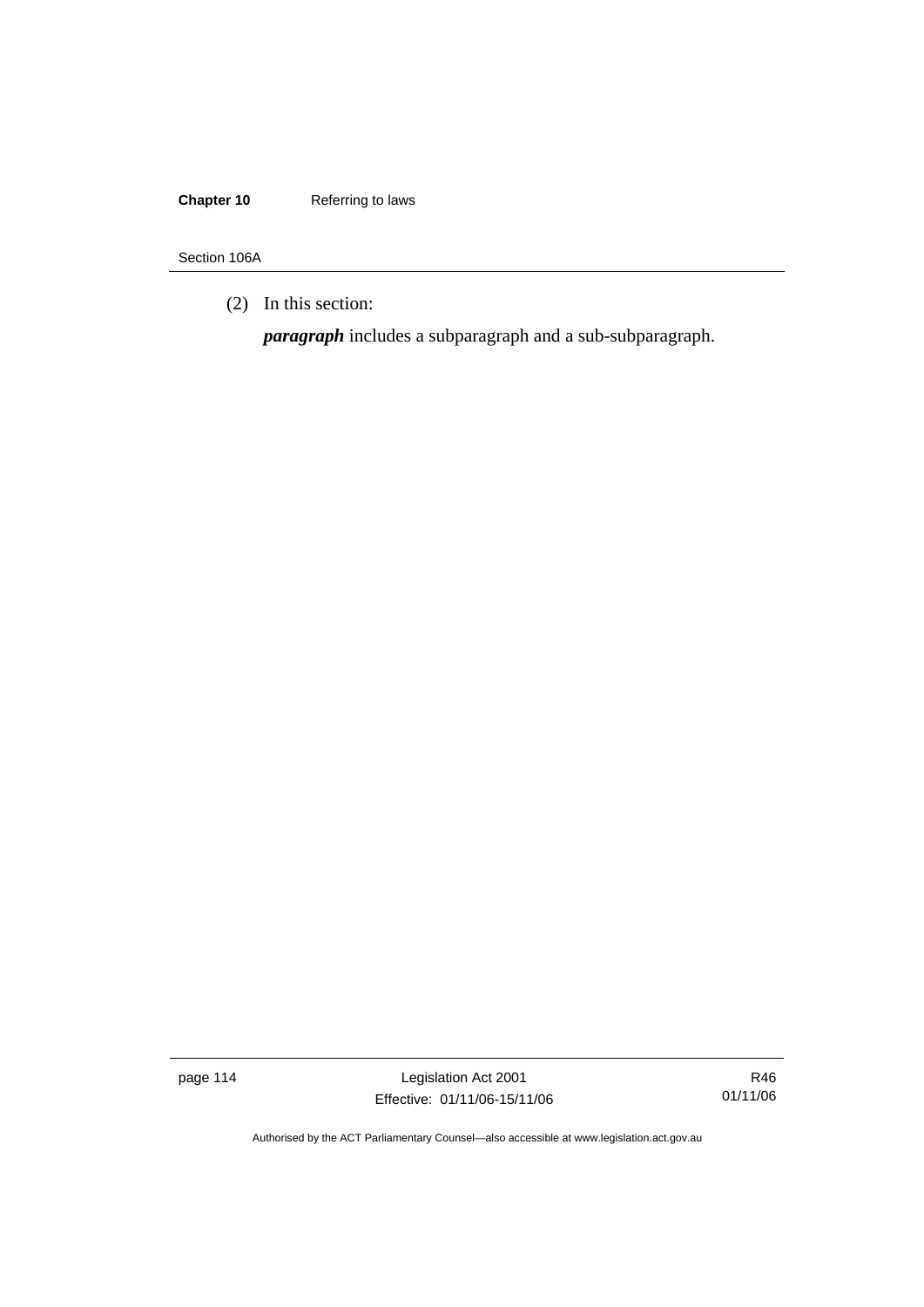## **Chapter 11 Republication of Acts and statutory instruments**

## **Part 11.1 General**

## **107 Definitions for ch 11**

In this chapter:

*law* means an Act or statutory instrument, whether or not it has been amended, and includes—

- (a) a collection of 2 or more Acts or statutory instruments; or
- (b) all or part of an agreement or other instrument that has the force of law or is in, or attached to, an Act or statutory instrument.
- *Note* A reference to an Act or statutory instrument includes a reference to a provision of the Act or instrument (see s 7 and s 13).

*republication* means a republication of a law.

### **108 Republication in register**

- (1) The parliamentary counsel may republish a law by entering the text of the law in the register.
- (2) This section does not limit the ways in which the parliamentary counsel may republish a law.

### **109 Republications may be published with other information**

The parliamentary counsel may publish information not required by this chapter with a written or electronic version of an authorised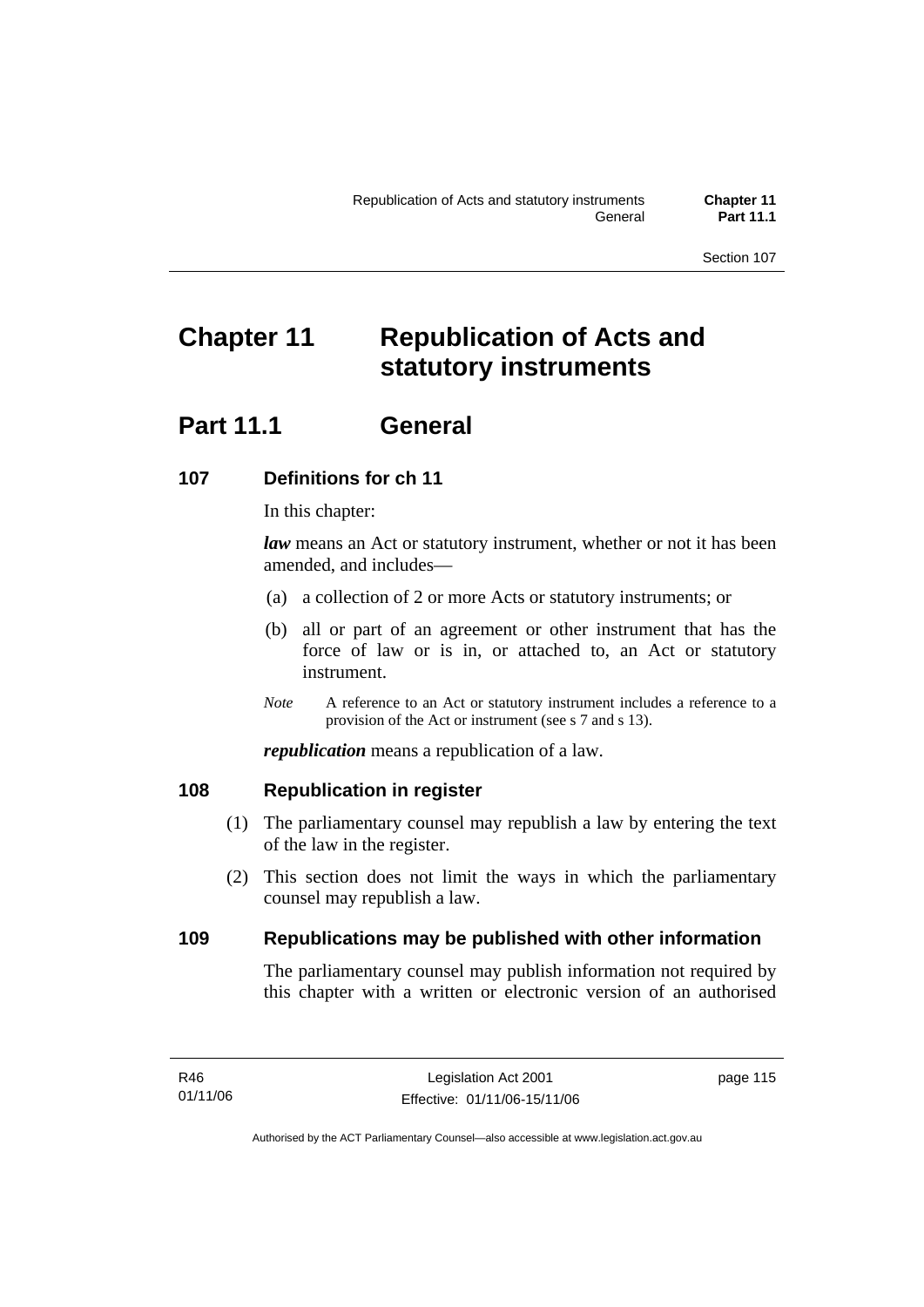| <b>Chapter 11</b> | Republication of Acts and statutory instruments |
|-------------------|-------------------------------------------------|
| <b>Part 11.1</b>  | General                                         |

republication if the parliamentary counsel considers that the information is likely to be useful to users of the republication.

### **110 Collections of laws**

- (1) If the parliamentary counsel authorises under this Act the republication of 2 or more laws in a collection, this chapter applies to each of the laws in the collection as if it were republished separately.
- (2) This section does not prevent the use of—
	- (a) a single contents for the collection; or
	- (b) information applying to 2 or more laws in the collection.

page 116 Legislation Act 2001 Effective: 01/11/06-15/11/06

R46 01/11/06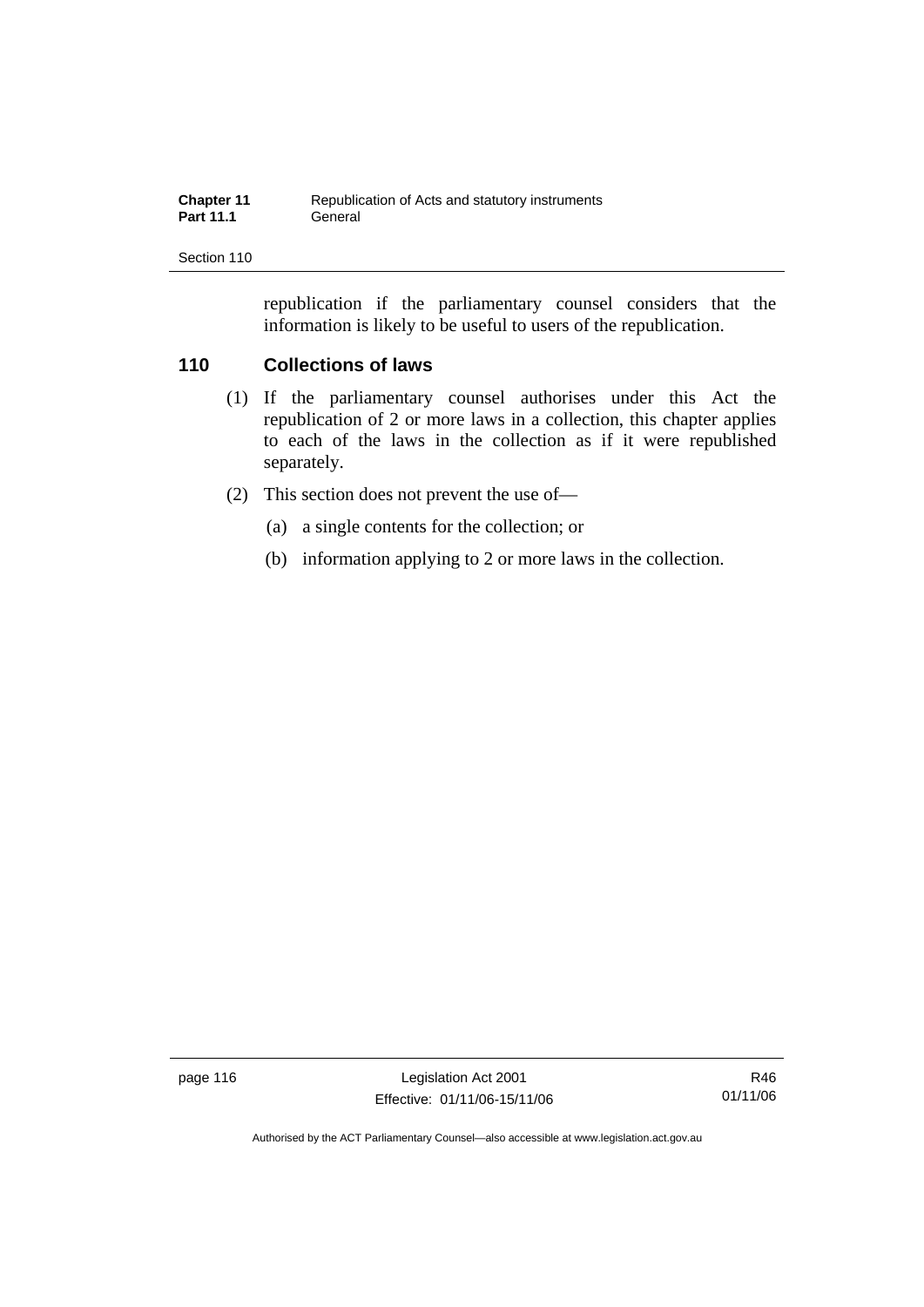## **Part 11.2 Substantive amendments made by laws**

### **111 Incorporation of amendments**

- (1) This section applies to a law if the law has been amended by another law by the omission, insertion, substitution, renumbering or relocation of provisions.
- (2) An authorised republication of the law must show the law as amended by all amendments that commenced on or before the day stated in the republication as the republication date.
- (3) This section does not prevent an authorised republication of the law showing the law as it would be amended by amendments that have not commenced on or before the republication date if the republication indicates, in a suitable place, that the amendments have not commenced.

### **112 Reference to amending laws**

An authorised republication of a law that shows the law as amended must include, in a suitable place, a reference to the law by which each amendment was made.

### **113 Provisions not republished or relocated**

- (1) This part does not require—
	- (a) every provision of a law to be shown in an authorised republication of the law; or
	- (b) each provision of a law to be shown in an authorised republication of the law in the place in the law where it was located when the provision was made.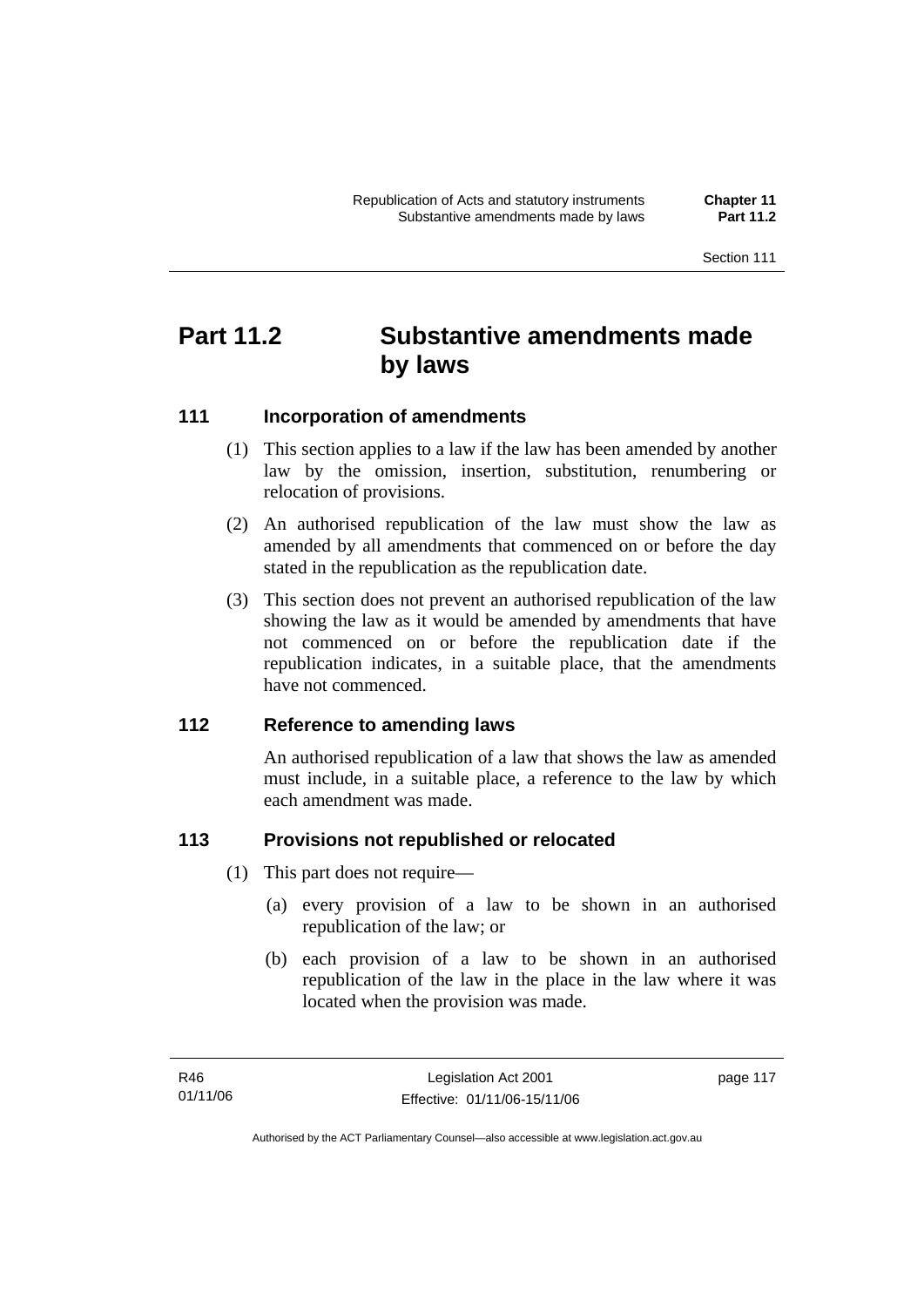| <b>Chapter 11</b> | Republication of Acts and statutory instruments |
|-------------------|-------------------------------------------------|
| <b>Part 11.2</b>  | Substantive amendments made by laws             |

- (2) If a provision of a law is not shown in an authorised republication, the republication must indicate that fact in a suitable place.
- (3) If a provision of a law is shown in an authorised republication in a different place in the law to the place where it was located when the provision was made, the republication must indicate that fact in a suitable place.

page 118 Legislation Act 2001 Effective: 01/11/06-15/11/06

R46 01/11/06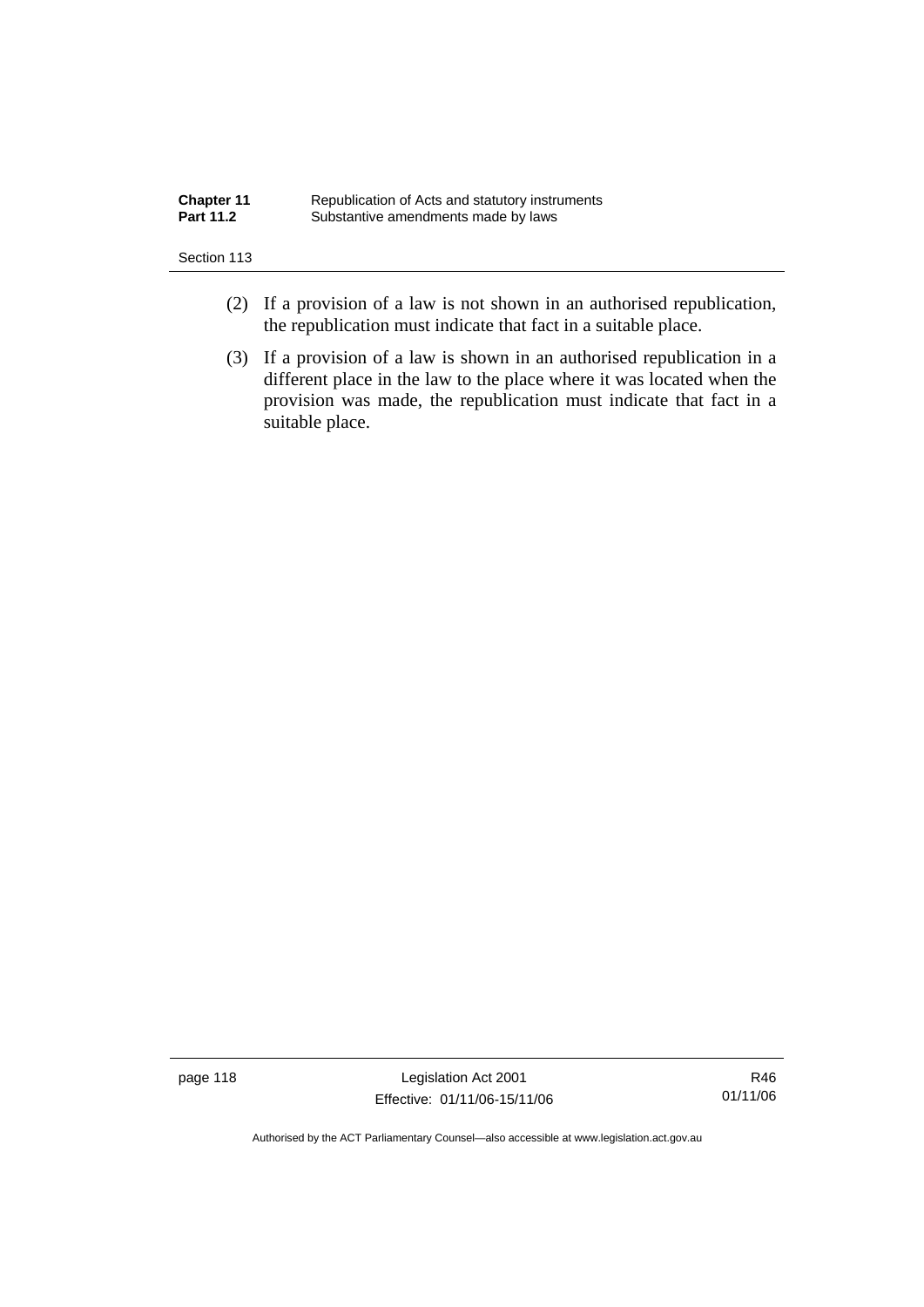## **Part 11.3 Editorial changes**

### **114 Authorisation for parliamentary counsel**

In preparing a law for republication, the parliamentary counsel is authorised—

- (a) to make editorial amendments and other textual amendments of a formal nature that the parliamentary counsel considers desirable to bring the law into line, or more closely into line, with current legislative drafting practice; and
- (b) to make other editorial changes by way of format, layout or printing style, or in any other presentational respect, that the parliamentary counsel considers desirable to bring the law into line, or more closely into line, with current legislative drafting practice.

### **115 Amendments not to change effect**

This part does not permit the making of an amendment of a law that would change the effect of the law.

### **116 Ambit of editorial amendments**

- (1) An *editorial amendment* of a law is an amendment that—
	- (a) corrects a typographical error; or
	- (b) corrects or updates a reference to a law, position, entity, place or thing; or
	- (c) goes only to a matter of spelling, punctuation, grammar or syntax or the use of conjunctives and disjunctives; or
	- (d) changes the name of the law or a provision of the law; or
	- (e) numbers or renumbers a provision of the law; or

| R46      | Legislation Act 2001         | page 119 |
|----------|------------------------------|----------|
| 01/11/06 | Effective: 01/11/06-15/11/06 |          |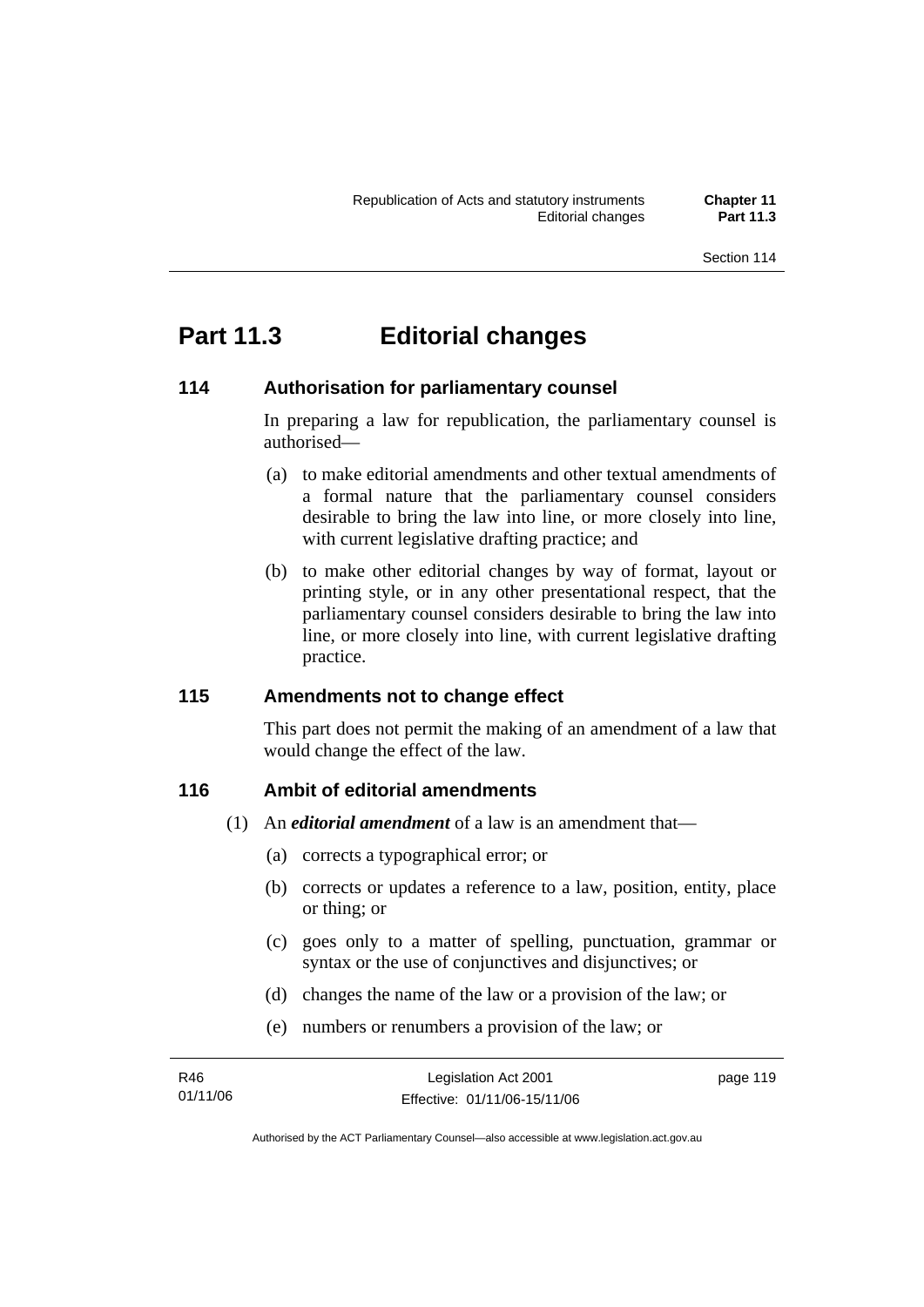| <b>Chapter 11</b> | Republication of Acts and statutory instruments |
|-------------------|-------------------------------------------------|
| <b>Part 11.3</b>  | Editorial changes                               |

- (f) changes the order of definitions or other provisions of the law; or
- (g) replaces a reference to a provision of a law with a different form of reference to the provision; or
- (h) changes the way of referring to or expressing a number, year, date, time, amount of money, penalty, quantity, measurement, or other matter, idea or concept; or
- (i) replaces a word indicating gender or that could be taken to indicate gender in accordance with current legislative drafting practice; or
- (j) replaces a reference to the Queen, the King or the Crown with a reference to the Sovereign or the Territory; or
- (k) omits—
	- (i) the enacting words or the law-making words (including any signatures); or
	- (ii) a provision that consists only of a description of how the law is arranged into groups of provisions; or
	- (iii) a provision that has expired, the operation of which is exhausted or spent or that is otherwise obsolete or redundant; or
- (l) omits, inserts or changes a referential term; or
- (m) inserts, omits or changes a note; or
- (n) updates a reference to the heading to a provision; or
- (o) is consequential on any amendment made to the law by another law; or
- (p) is consequential on any other editorial amendment (whether made to that law or another law).

R46 01/11/06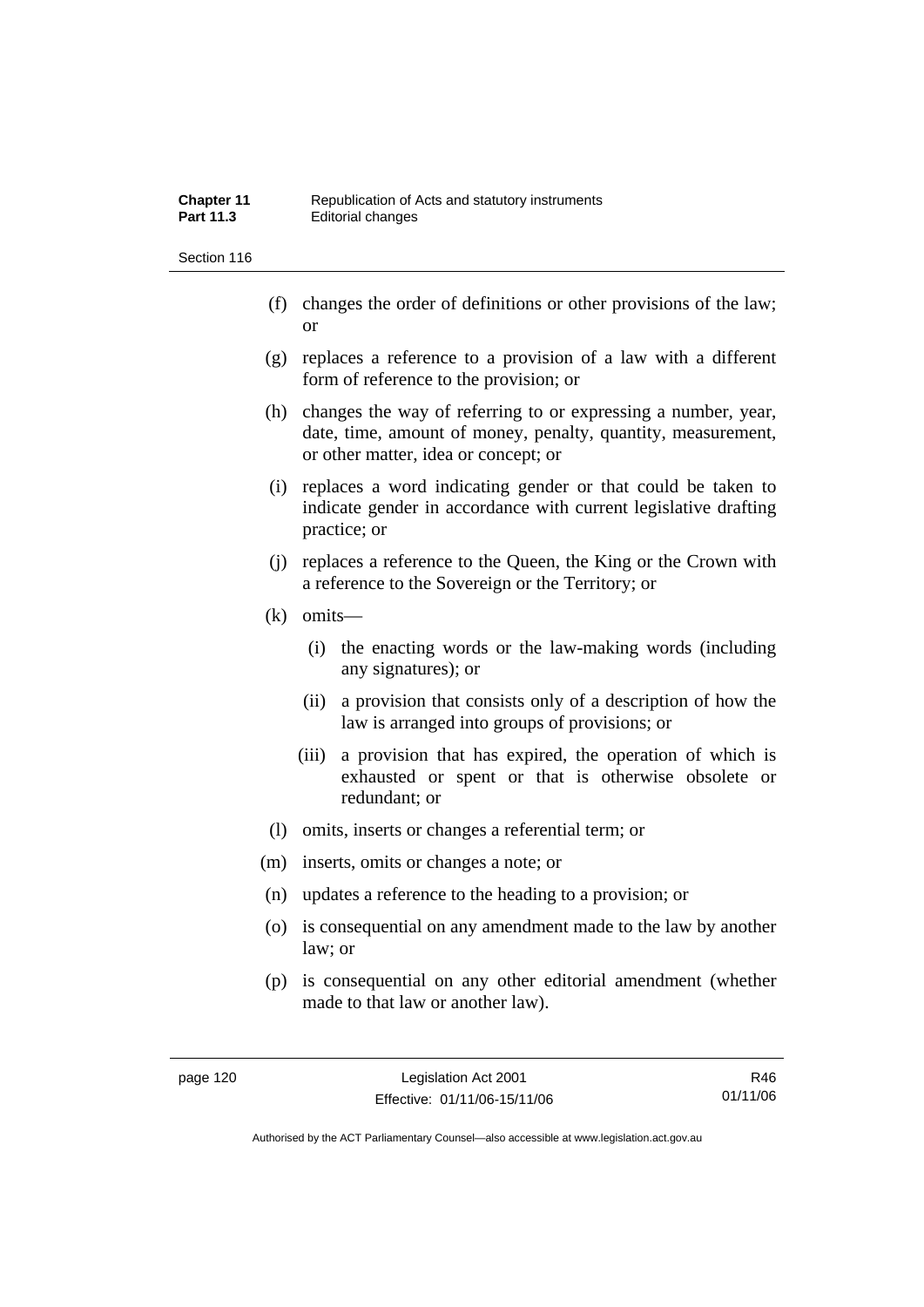#### **Examples of consequential amendments for par (o)**

- 1 If an amendment adds 1 or more subsections to a section that is not already divided into subsections, the subsection number (1) may be inserted.
- 2 If an amendment omits subsection (1) from a section with 2 subsections, the subsection number (2) may be omitted.
- 3 If an amendment omits subsection (2) from a series of 4 subsections (subsections  $(1)$  to  $(4)$ ), subsections  $(3)$  and  $(4)$  may be renumbered as subsections (2) and (3).
- 4 If an amendment adds a new subsection (3A) to a series of 5 subsections (subsections  $(1)$  to  $(5)$ ), the new subsection and subsections  $(4)$  and  $(5)$  may be renumbered as subsections (4), (5), and (6).
- 5 If an amendment omits paragraph (b) from a series of 4 paragraphs (paragraphs (a) to (d)), paragraphs (c) and (d) may be renumbered as paragraphs (b) and (c).
- 6 If an amendment adds a new paragraph (aa) to a series of 3 paragraphs (paragraphs (a) to (c)), the paragraphs may be renumbered as paragraphs (a), (b), (c) and (d).
- 7 If an amendment makes a change mentioned in any of examples 1 to 6, a cross-reference in any law to any of the provisions that have been renumbered may be correspondingly renumbered.
- 8 If an amendment adds a paragraph as the last paragraph in a series of paragraphs that end in a full stop, the full stop may be changed to a semicolon and, if the series of paragraphs is joined by a conjunction (eg 'and'), the conjunction may be added after the semicolon.
- 9 If an amendment omits a section example from a section that has 2 section examples, the number of the remaining example may be omitted.
- 10 If an amendment adds a subsection note to a subsection that already has a subsection note, the notes may be numbered.
- *Note* An example is part of the Act, is not exhaustive and may extend, but does not limit, the meaning of the provision in which it appears (see s 126 and s 132).
- (2) In this section:

*law* includes a law of another jurisdiction.

*law of another jurisdiction*—see section 97 (1).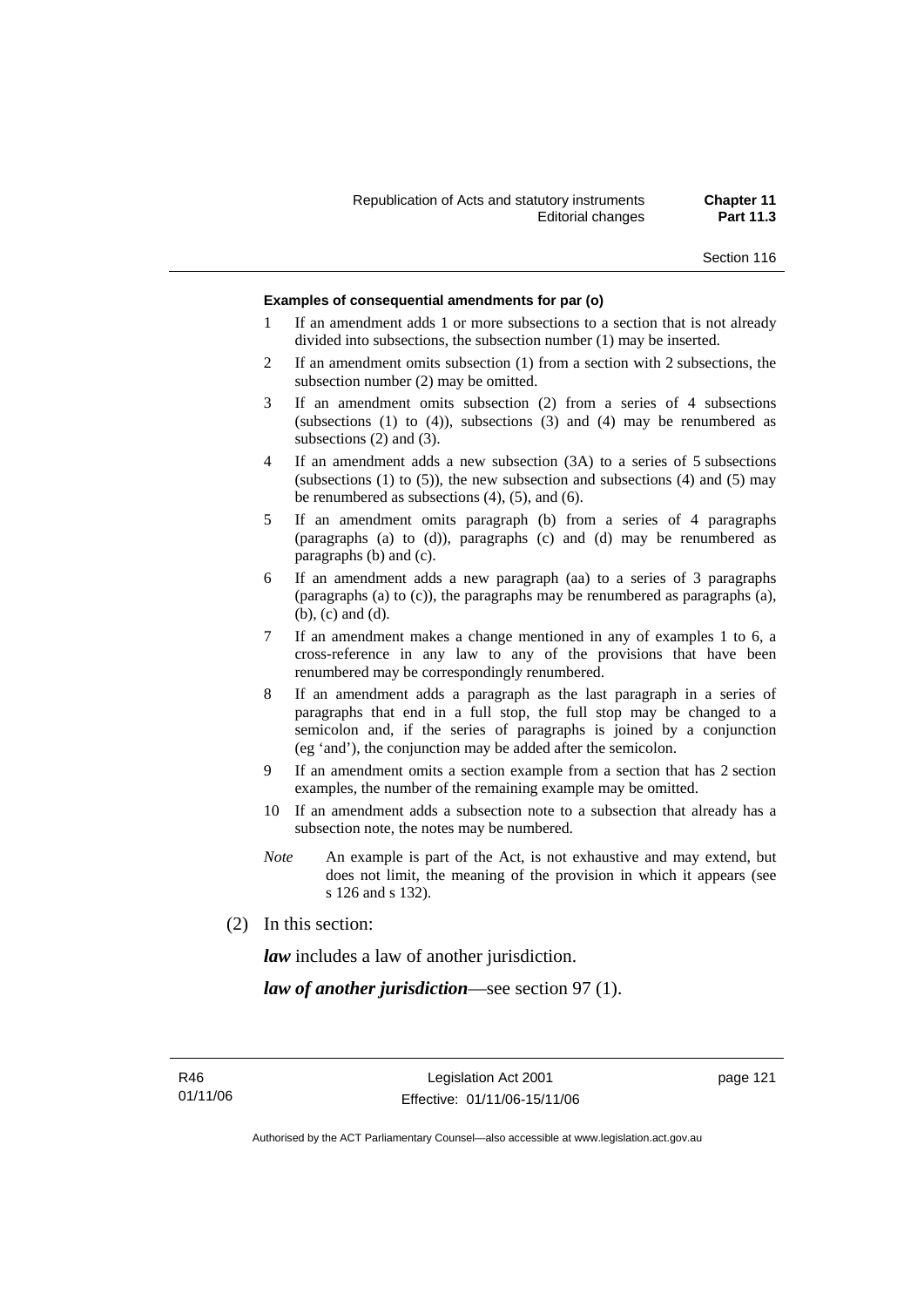| <b>Chapter 11</b> | Republication of Acts and statutory instruments |
|-------------------|-------------------------------------------------|
| <b>Part 11.3</b>  | Editorial changes                               |

*referential term* means a term that identifies a provision as a provision, or part of a provision, of the Act, statutory instrument or provision in which it appears.

#### **Examples**

- 1 of this Act
- 2 of this section
- 3 hereof
- 4 said
- *Note* An example is part of the Act, is not exhaustive and may extend, but does not limit, the meaning of the provision in which it appears (see s 126 and s 132).

### **117 Legal effect of editorial changes**

- (1) A law that is amended or otherwise changed under this part in preparing an authorised republication of the law has effect for all purposes, on and after the republication date, as if the changes had been made by an Act that commenced on the republication date.
- (2) Without limiting subsection (1), section 83 (Consequences of amendment of statutory instrument by Act) applies to an amendment made under this part as if the amendment had been made by an Act.
- (3) This section is subject to section 115 (Amendments not to change effect).

### **118 Reference to editorial amendments**

If a law is amended under this part in preparing an authorised republication of the law, the republication must indicate that fact in a suitable place.

R46 01/11/06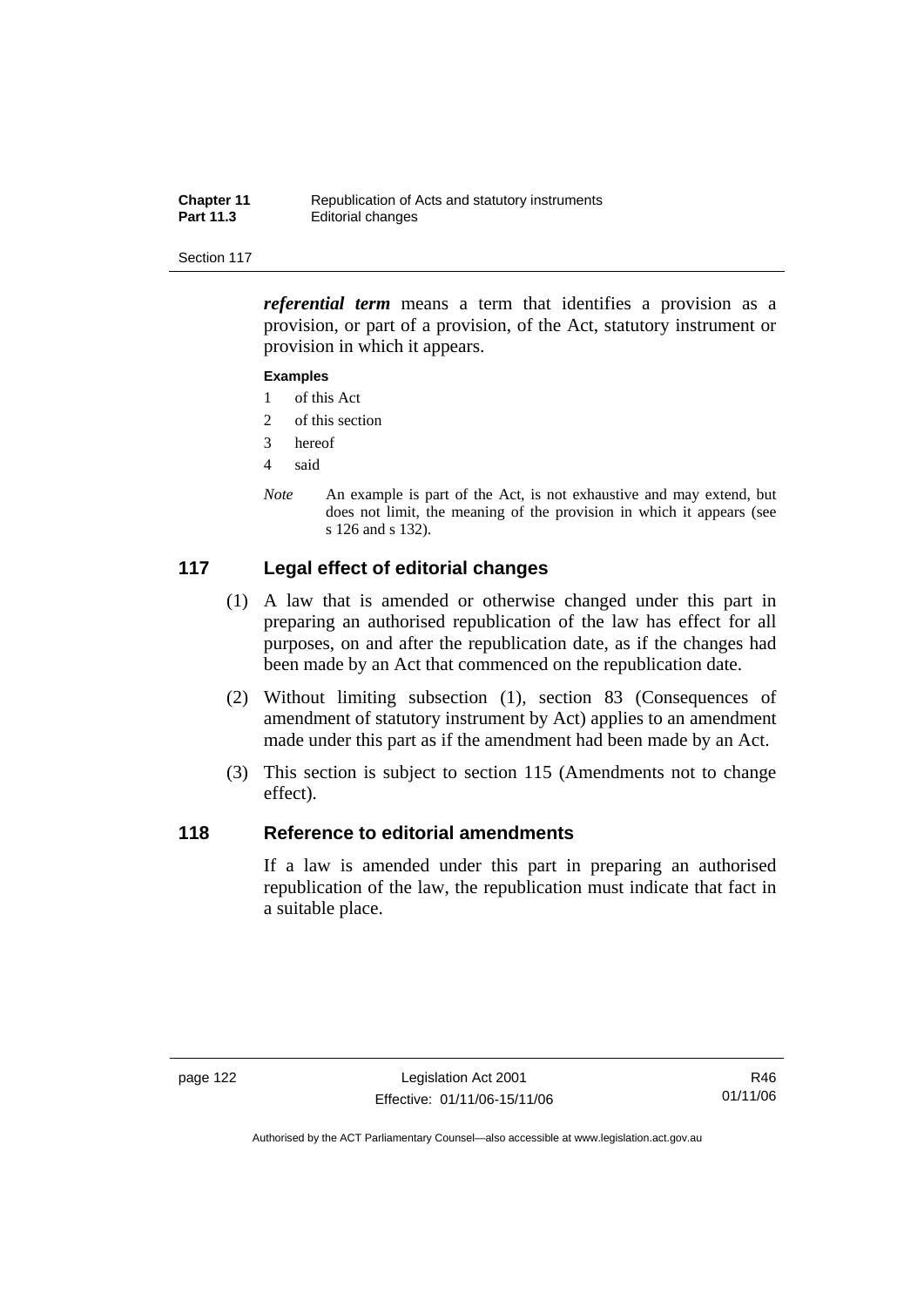## **Chapter 12 Scope of Acts and statutory instruments**

### **120 Act to be interpreted not to exceed legislative powers of Assembly**

- (1) An Act is to be interpreted as operating to the full extent of, but not to exceed, the legislative power of the Legislative Assembly.
- (2) Without limiting subsection (1), if a provision of an Act would, apart from this section, be interpreted as exceeding the legislative power of the Legislative Assembly—
	- (a) the provision is valid to the extent to which it does not exceed power; and
	- (b) the remainder of the Act is not affected.
- (3) Without limiting subsection (1), if the application of a provision of an Act to a matter would, apart from this section, be interpreted as exceeding power, the provision's application to other matters is not affected.
- (4) This section is in addition to any provision of the Act itself.

*Note* For the equivalent provision for statutory instruments, see s 43.

- (5) This section is a determinative provision.
	- *Note* See s 5 for the meaning of determinative provisions, and s 6 for their displacement.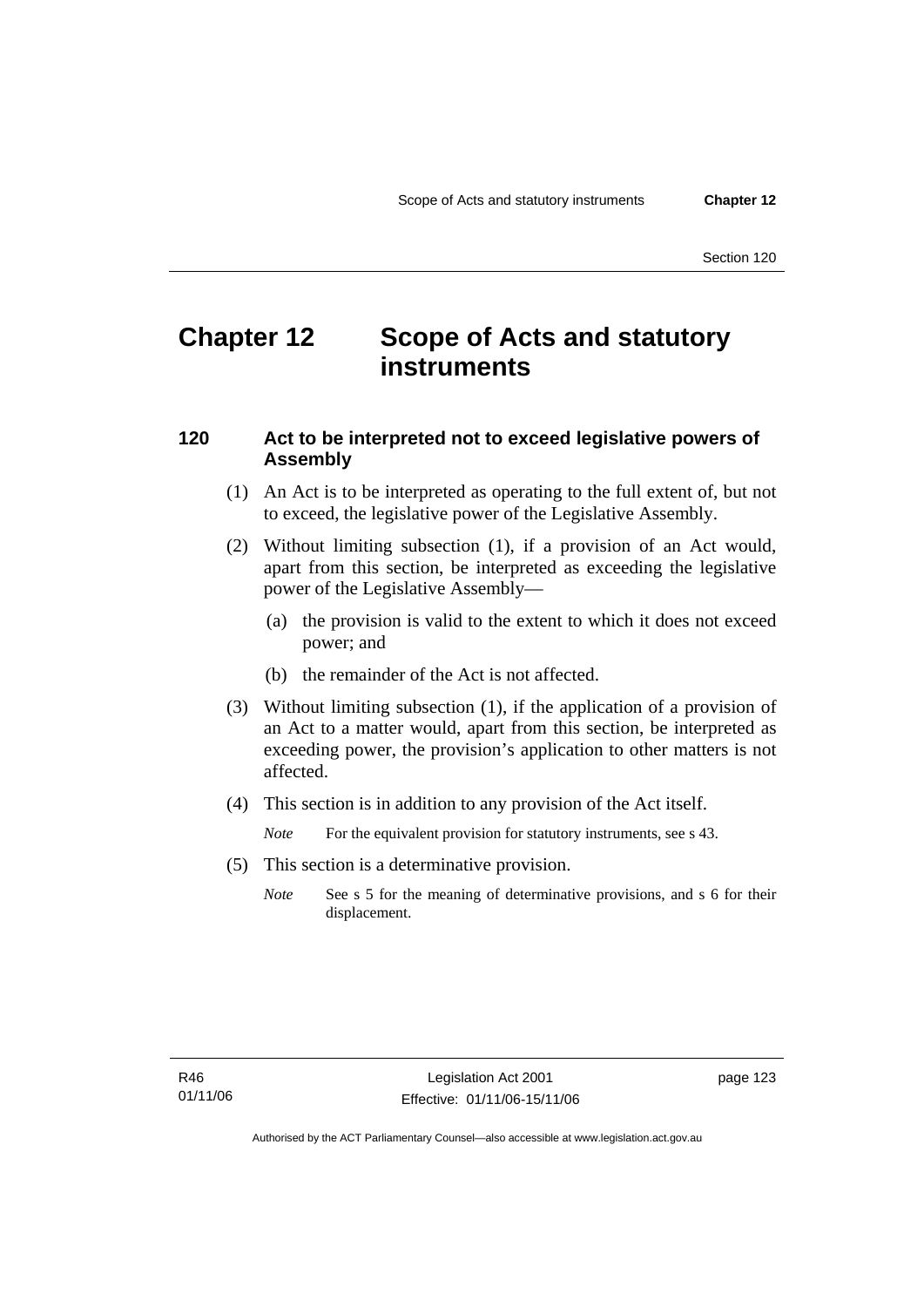#### **Chapter 12** Scope of Acts and statutory instruments

Section 121

### **U 121 Binding effect of Acts**

- (1) An Act binds everyone, including all governments.
	- *Note* See the Self-Government Act, s 27 which provides that, except as provided by the regulations under that Act, an ACT enactment does not bind the Crown in right of the Commonwealth. See also s 120.
- (2) However, an Act does not bind the Territory to the extent that it requires or otherwise provides for the payment of money that, on payment, would form part of the public money of the Territory.
- (3) Also, subsection (1) does not make a government liable to be prosecuted for an offence.
- (4) To the extent that an Act does not bind a government, the same degree of immunity extends to a government entity in relation to an authorised act or omission of the entity.
- (5) This section is a determinative provision.
	- *Note* See s 5 for the meaning of determinative provisions, and s 6 for their displacement.
- (6) In this section:

*authorised*—an act or omission of a government entity is *authorised* if—

- (a) for an instrumentality—the act or omission relates to a matter within the scope of the instrumentality's functions; and
- (b) for an officer or employee of the government—the act or omission relates to a matter within the scope of the duties of the officer or employee; and
- (c) for a contractor who exercises a function on behalf of the government—the act or omission relates to a matter within the scope of the contract; and

R46 01/11/06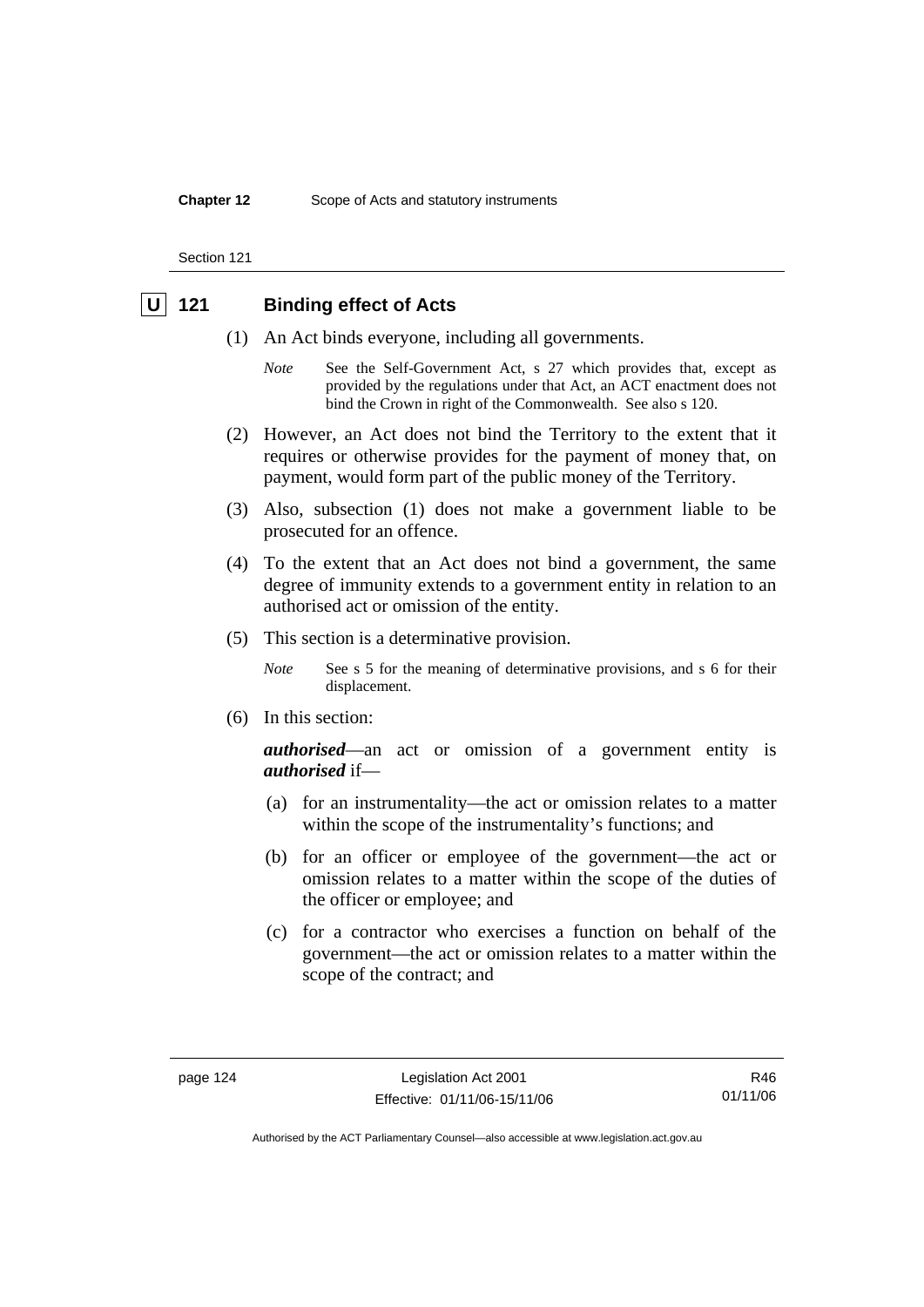(d) for anyone else who exercises a function on behalf of the government—the act or omission relates to a matter within the scope of the person's engagement.

*government* includes the Territory, the Commonwealth, a State, another Territory or New Zealand.

*government entity* includes—

- (a) an instrumentality, officer or employee of the government; and
- (b) a contractor or anyone else who exercises a function on behalf of the government.

### **122 Application to Territory**

- (1) In an Act or statutory instrument—
	- (a) a reference to an entity or position by name or description is a reference to the entity or position of that name or description in or for the Territory; and
	- (b) a reference to a place, jurisdiction or anything else by name or description is a reference to the place, jurisdiction or thing of that name or description in or for the Territory.
- (2) If the name of an entity or position established under an Act or statutory instrument includes the words 'of the Australian Capital Territory', 'for the Australian Capital Territory', '(ACT)', or words having a similar effect, a reference in an Act or statutory instrument to the entity or position need not include the words.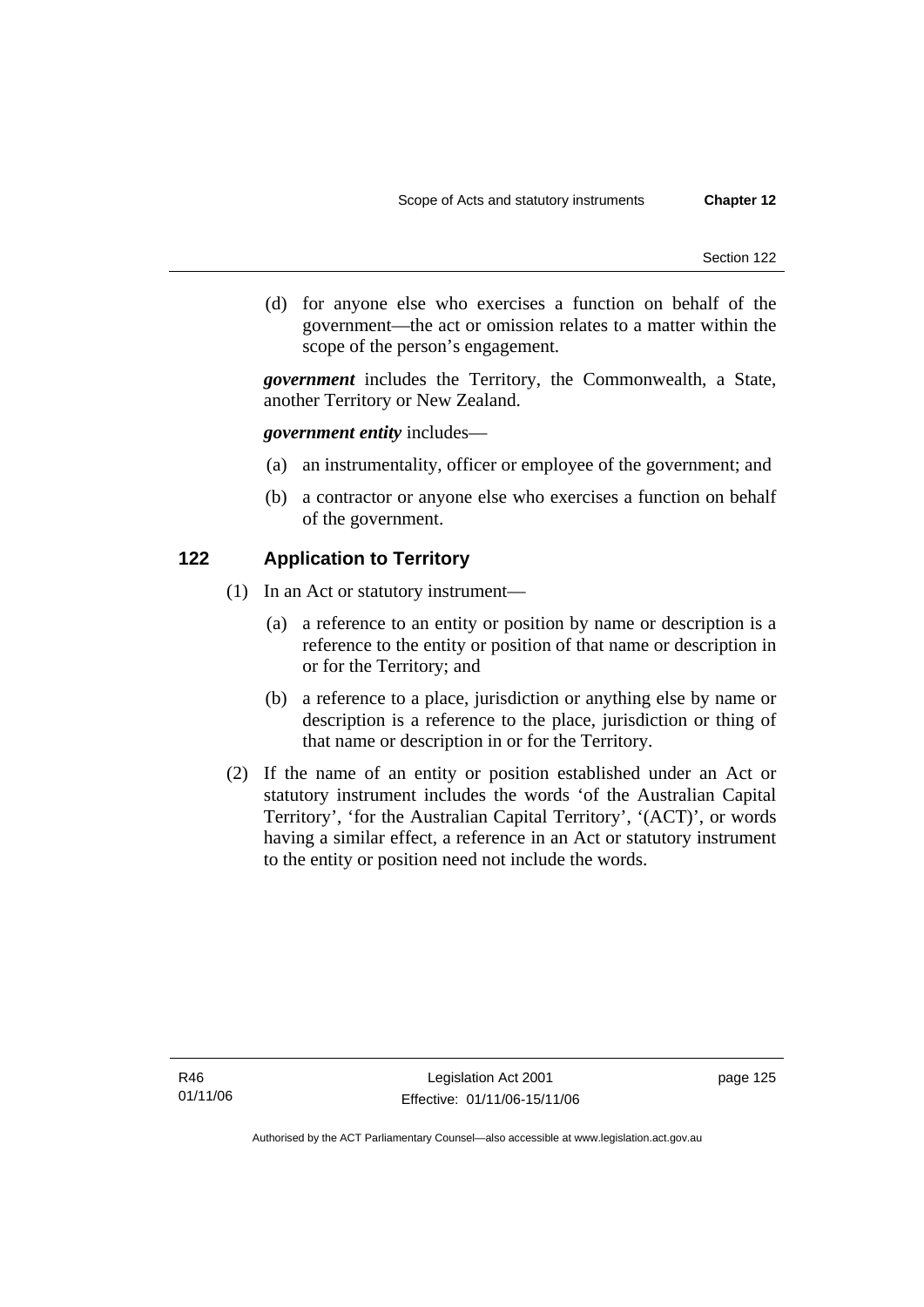# **Chapter 13 Structure of Acts and statutory instruments**

## **Part 13.1 General**

### **125 Meaning of** *law* **in ch 13**

In this chapter:

*law* means an Act, subordinate law or disallowable instrument.

*Note* A reference to an Act, subordinate law or disallowable instrument includes a reference to a provision of the Act, law or instrument (see s 7, s 8 and s 9).

### **126 Material that is part of Act or statutory instrument**

- (1) A heading to a chapter, part, division, subdivision, schedule, or another provision (other than a section or subsection), of or to an Act or statutory instrument is part of the Act or instrument.
- (2) A heading to a section or subsection of an Act or statutory instrument is part of the Act or instrument if—
	- (a) the Act was enacted, or the instrument was made, after 1 January 2000; or
	- (b) the heading was amended or inserted into the Act or instrument after 1 January 2000.
- (3) A preamble or other recital to an Act or statutory instrument is part of the Act or instrument.
- (4) An example or diagram in an Act or statutory instrument is part of the Act or instrument.

R46 01/11/06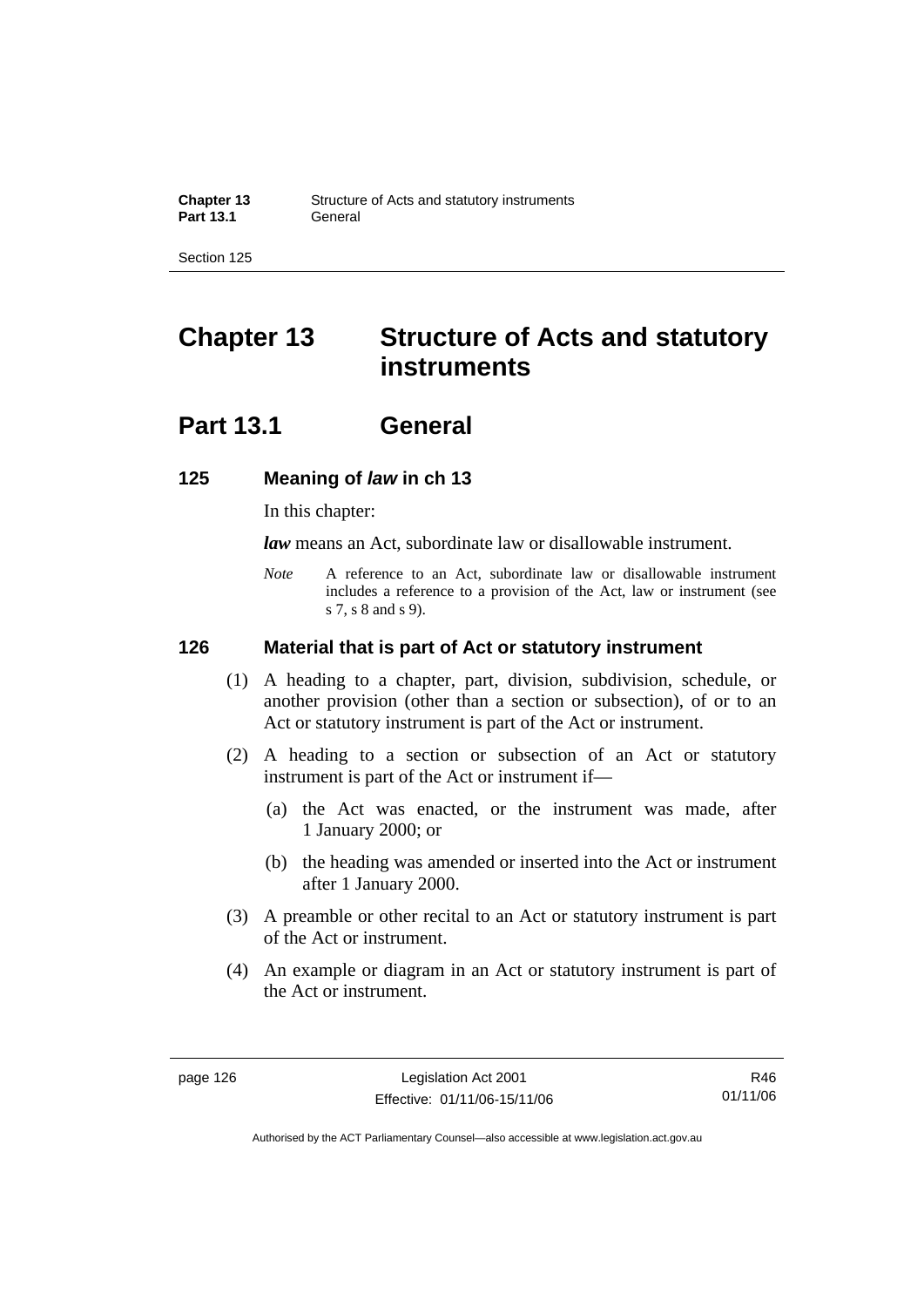- (5) A schedule, dictionary or appendix to an Act or statutory instrument is part of the Act or instrument.
- (6) Punctuation in an Act or statutory instrument is part of the Act or instrument.
- (7) A provision number in an Act or statutory instrument is part of the Act or instrument.
- (8) In applying this section to an Act or statutory instrument that is divided otherwise than into sections, a reference to a section or subsection is a reference to a corresponding provision of the Act or instrument.
	- *Note* A reference to an Act or statutory instrument includes a reference to a provision of the Act or instrument (see s 7 and s 13).
- (9) This section is a determinative provision.
	- *Note* See s 5 for the meaning of determinative provisions, and s 6 for their displacement.

### **127 Material that is not part of Act or statutory instrument**

- (1) A footnote, endnote, or other note, in or to an Act or statutory instrument is not part of the Act or instrument.
- (2) A table of contents (however described), or reader's guide or index, in or to an Act or statutory instrument is not part of the Act or instrument.
- (3) A heading to a section or subsection of an Act or statutory instrument is not part of the Act or instrument if section 126 (2) does not apply to the heading.
- (4) This section does not prevent the amendment of a note, table, guide, index or heading mentioned in subsection (1), (2) or (3).
- (5) However, such a note, table, guide or index does not become part of the Act or statutory instrument because it is amended or inserted by an Act or instrument.

| R46      | Legislation Act 2001         | page 127 |
|----------|------------------------------|----------|
| 01/11/06 | Effective: 01/11/06-15/11/06 |          |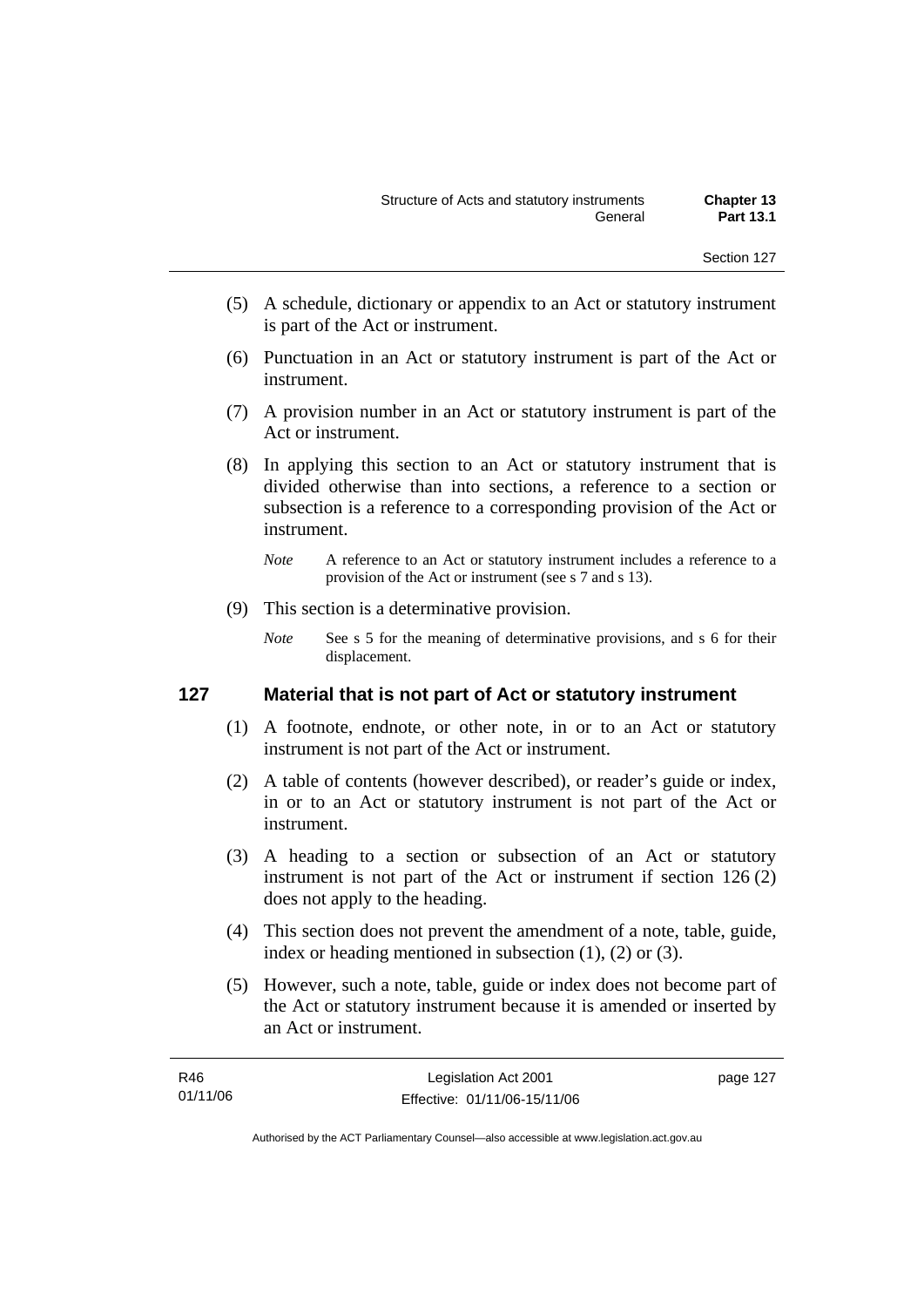| <b>Chapter 13</b> | Structure of Acts and statutory instruments |
|-------------------|---------------------------------------------|
| <b>Part 13.1</b>  | General                                     |

- (6) In applying this section to an Act or statutory instrument that is divided otherwise than into sections, a reference to a section or subsection is a reference to a corresponding provision of the Act or instrument.
	- *Note* A reference to an Act or statutory instrument includes a reference to a provision of the Act or instrument (see s 7 and s 13).
- (7) This section is a determinative provision.
	- *Note* See s 5 for the meaning of determinative provisions, and s 6 for their displacement.

page 128 Legislation Act 2001 Effective: 01/11/06-15/11/06

R46 01/11/06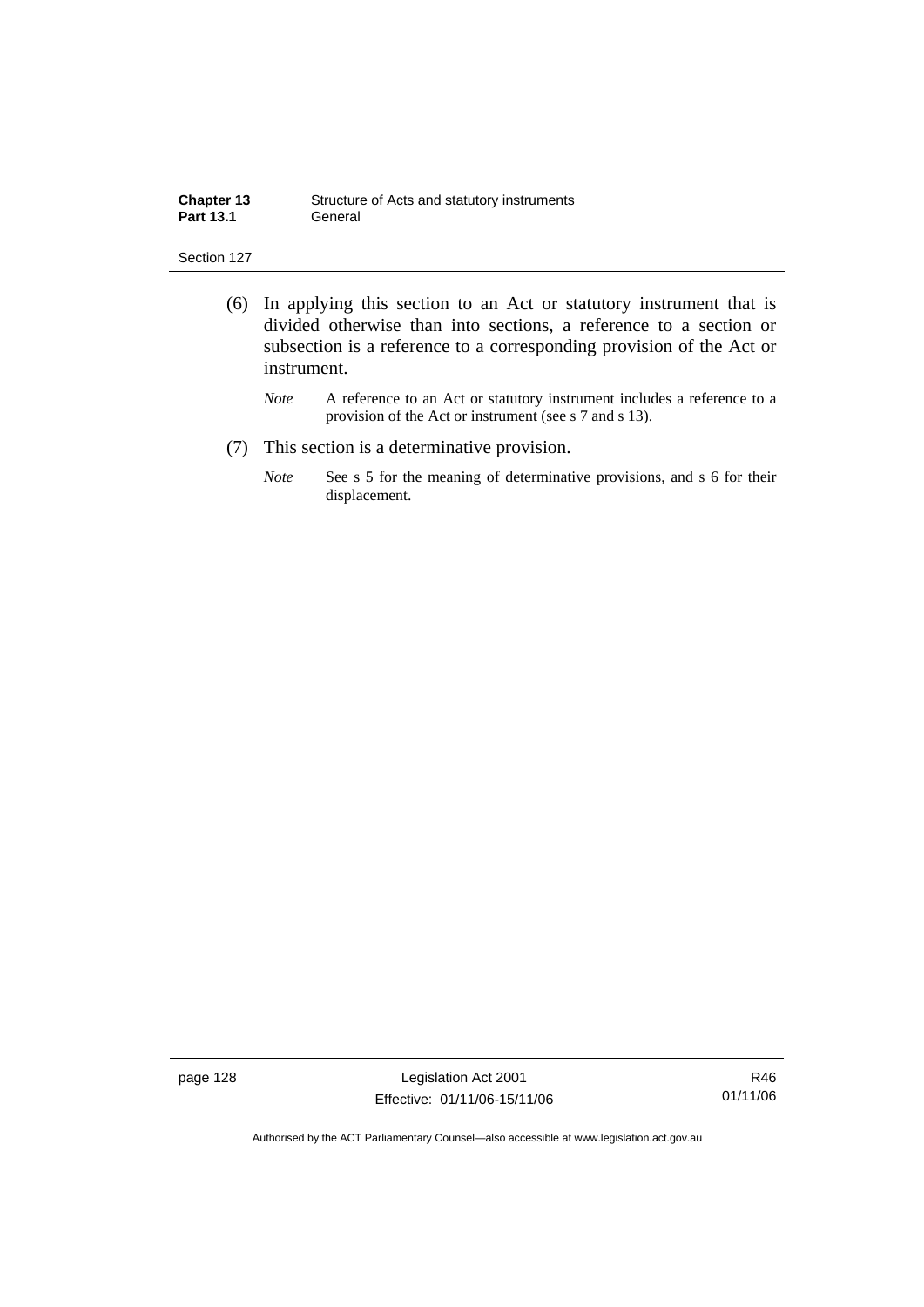# **Part 13.2 Particular kinds of provisions**

# **130 What is a definition?**

A *definition* is a provision (however expressed) of an Act or statutory instrument that—

- (a) gives a meaning to a term; or
- (b) limits or extends the meaning of a term.

#### **Examples of definitions**

- 1 *X* means Y.
- 2 *X* includes Y.
- 3 *X* means Y, and includes Z.
- 4 A reference to *X* is a reference to Y.
- 5 *X*—see section Y.
- 6 *X*—see the *XYZ Act 1999*, section Y.
- 7 In a proceeding against a person (the *retailer*), it is a defence if the retailer establishes that the goods were bought honestly.
- 8 *excluded*—a claim is *excluded* if the claim is not brought within 1 year after the day the claimant becomes aware of the failure to account to which the claim relates.
- 9 A term used in the *XYZ Act 2003* has the same meaning in this Act.
- 10 A term defined in the *XYZ Act 2003* has the same meaning in this Act.
- *Note 1* Examples 5 and 6 illustrate signpost definitions, that is, definitions that do not themselves directly define a term but point the reader to the place where the term is defined (see s 131).
- *Note 2* Example 7 illustrates a tagged-term definition (*retailer*) that takes its meaning from the context of the provision where the defined term is found.
- *Note 3* Example 8 illustrates a definition that does not begin with the defined term.
- *Note 4* For other provisions about definitions, see pt 15.2.

| R46      |  |
|----------|--|
| 01/11/06 |  |

page 129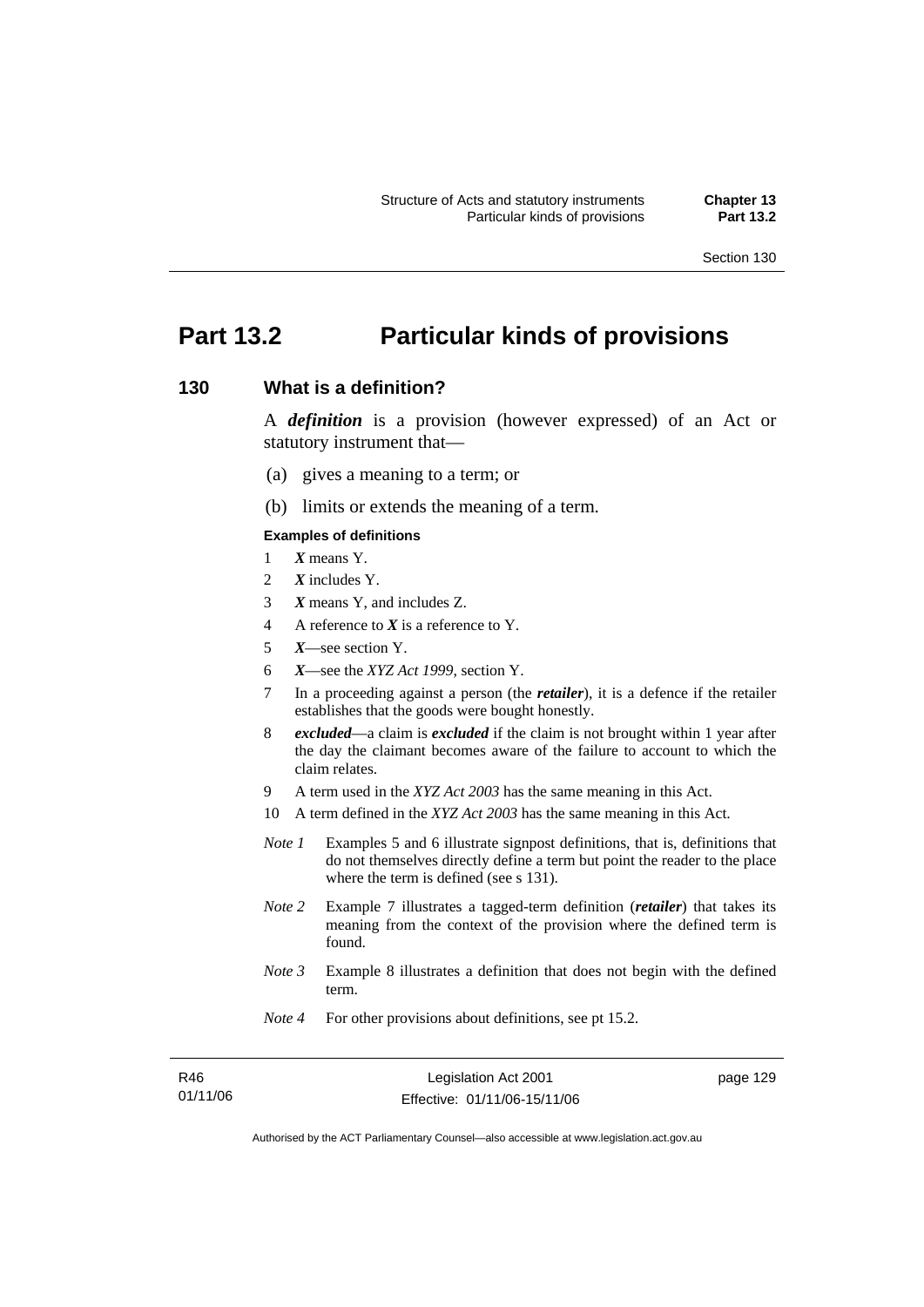| Chapter 13       | Structure of Acts and statutory instruments |
|------------------|---------------------------------------------|
| <b>Part 13.2</b> | Particular kinds of provisions              |

*Note 5* An example is part of the Act, is not exhaustive and may extend, but does not limit, the meaning of the provision in which it appears (see s 126 and s 132).

# **131 Signpost definitions**

 (1) In an Act or statutory instrument, a definition of a term that includes the word 'see' followed by a reference to a law or instrument means the term has the same meaning as the term (or, if the reference includes a reference to the definition of another term, that term) has in the law or instrument, as in force from time to time.

#### **Examples**

- 1 A signpost definition '*food*—see section 10.' in the dictionary to an Act means that the word 'food' when used in the Act has the same meaning as it has in section 10, as in force from time to time.
- 2 A signpost definition '*injury*—see the *XYZ Act 2001*, dictionary.' in the dictionary to another Act means that the word 'injury', when used in the other Act, has the same meaning as it has in the definition of *injury* in the *XYZ Act 2001*, dictionary, as in force from time to time.
- 3 A signpost definition 'OH&S Council—see the *XYZ Act 2000*, dictionary, definition of *council*.' means that the expression 'OH&S Council' has the same meaning as the word 'council' has in the definition of *council* in the *XYZ Act 2000*, dictionary, as in force from time to time.
- *Note* An example is part of the Act, is not exhaustive and may extend, but does not limit, the meaning of the provision in which it appears (see s 126 and s 132).
- (2) This section is subject to section 47 (Statutory instrument may make provision by applying law or instrument).
- (3) In this section:

*instrument* includes a provision of an instrument.

*law* includes a law, or a provision of a law, of the Commonwealth, a State or another Territory.

*Note* For other provisions about definitions, see pt 15.2.

page 130 Legislation Act 2001 Effective: 01/11/06-15/11/06

R46 01/11/06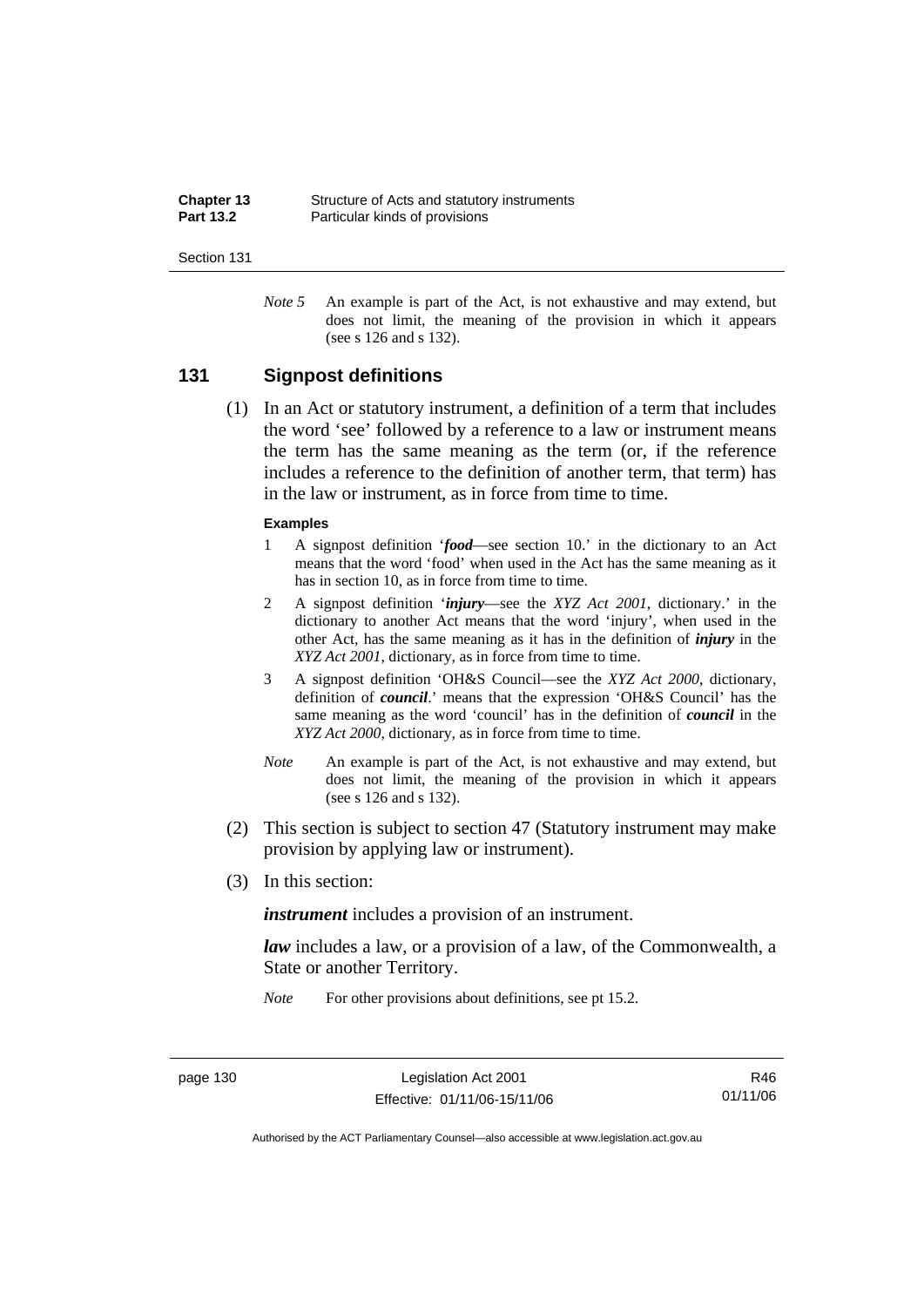# **132 Examples**

- (1) An example in an Act or statutory instrument—
	- (a) is not exhaustive; and
	- (b) may extend, but does not limit, the meaning of the Act or instrument, or the particular provision to which it relates.

#### **Examples**

- 1 A specific case (which may be fictional) that helps to give meaning to the more abstract language of a provision. See the examples in section 43.
- 2 An example (which may be fictional) that clarifies the scope of a provision by illustrating cases that fall within the provision or cases that fall outside the provision, or both. See the examples in section 86.
- *Note 1* These examples may overlap.
- *Note 2* An example in an Act or statutory instrument is part of the Act or instrument (see s 126 (4)).
- (2) An example may take either of the following forms:
	- (a) a statement at the end of the provision it illustrates (or at the end of a provision containing the provision it illustrates);
	- (b) a statement forming part of the text of a provision that illustrates the operation of the provision, whether or not the words 'for example' are used.

#### **Examples for par (a)**

the examples in section 130 or this section, subsection (1)

#### **Example for par (b)**

the statement beginning 'for example' in section 36 (1) (a)

- (3) Subsection (2) does not limit the form that an example may take.
- (4) This section is a determinative provision.
	- *Note* See s 5 for the meaning of determinative provisions, and s 6 for their displacement.

page 131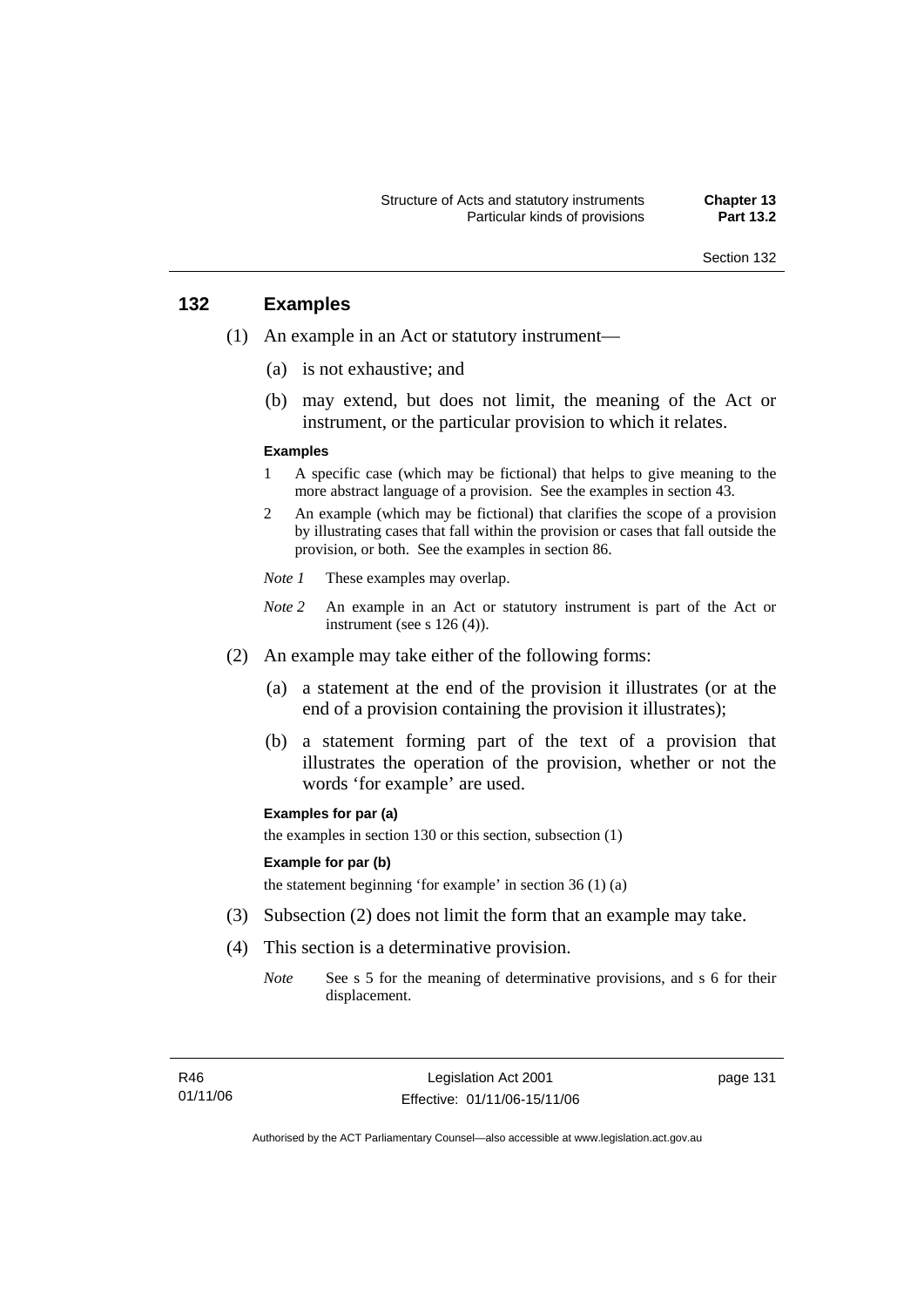| Chapter 13       | Structure of Acts and statutory instruments |
|------------------|---------------------------------------------|
| <b>Part 13.2</b> | Particular kinds of provisions              |

# **133 Penalty units**

- (1) In a law, if a penalty for an offence is expressed as a number (whether whole or fractional) of penalty units—
	- (a) the penalty is a fine of that number of penalty units; and
	- (b) the value of the penalty unit for the offence is—
		- (i) if the person charged is an individual—\$100; or
		- (ii) if the person charged is a corporation—\$500.

#### **Example**

'Maximum penalty: 10 penalty units.' means that a person who is convicted of the relevant offence is liable to a maximum fine of 10 penalty units.

- If the person is an individual, the maximum fine is, therefore,  $$1\ 000$ (\$100x10).
- If the person is a corporation, the maximum fine is, therefore, \$5 000 (\$500x10).
- *Note* An example is part of the Act, is not exhaustive and may extend, but does not limit, the meaning of the provision in which it appears (see s 126 and s 132).
- (2) This section is a determinative provision.
	- *Note* See s 5 for the meaning of determinative provisions, and s 6 for their displacement.

# **134 Penalties at end of sections and subsections**

- (1) This section applies if a penalty (however expressed) is stated in a law—
	- (a) at the end of a section (whether or not the section is divided into subsections) and not expressed in a way that indicates that it applies only to a provision of the section; or
	- (b) at the end of a subsection (but not at the end of a section) and not expressed in a way that indicates that it applies only to a provision of the subsection; or

| eade |  |
|------|--|
|------|--|

R46 01/11/06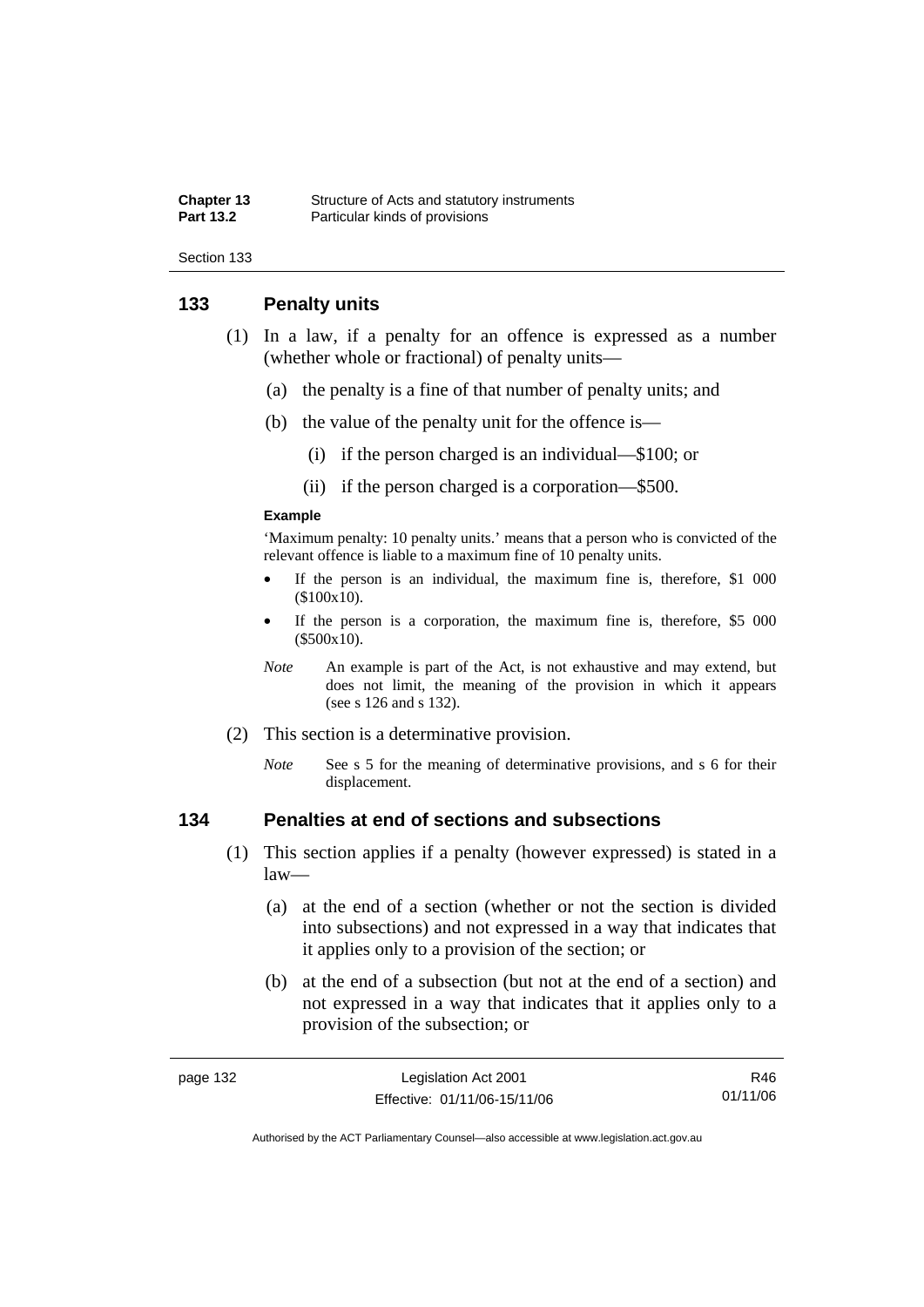(c) at the end of a section or subsection and expressed in a way that indicates that it applies only to a provision of the section or subsection (the *relevant provision*).

#### **Example for par (a)**

the following penalty at the end of a section: 'Maximum penalty: 20 penalty units.'

#### **Example for par (b)**

the following penalty at the end of a subsection, but not at the end of a section: 'Maximum penalty: 20 penalty units.'

#### **Examples for par (c)**

- 1 the following penalty at the end of a section divided into subsections: 'Maximum penalty (subsection (3)): 20 penalty units.'.
- 2 the following penalty at the end of a subsection, but not at the end of a section:

'Maximum penalty:

- (a) for paragraph (b)—20 penalty units; or
- (b) for another paragraph—50 penalty units, imprisonment for 6 months or both.'
- *Note* An example is part of the Act, is not exhaustive and may extend, but does not limit, the meaning of the provision in which it appears (see s 126 and s 132).
- (2) If an offence is not expressly mentioned in the section, subsection or relevant provision, the penalty indicates that contravention of the section, subsection or relevant provision is an offence punishable on conviction as provided by subsection (4).

#### **Example of a penalty applying to entire section or subsection**

A person must not contravene a notice. Maximum penalty: 20 penalty units.

#### **Example of a penalty applying to a stated provision**

- (2) The register of transactions—
	- (a) may be kept in electronic form; and

page 133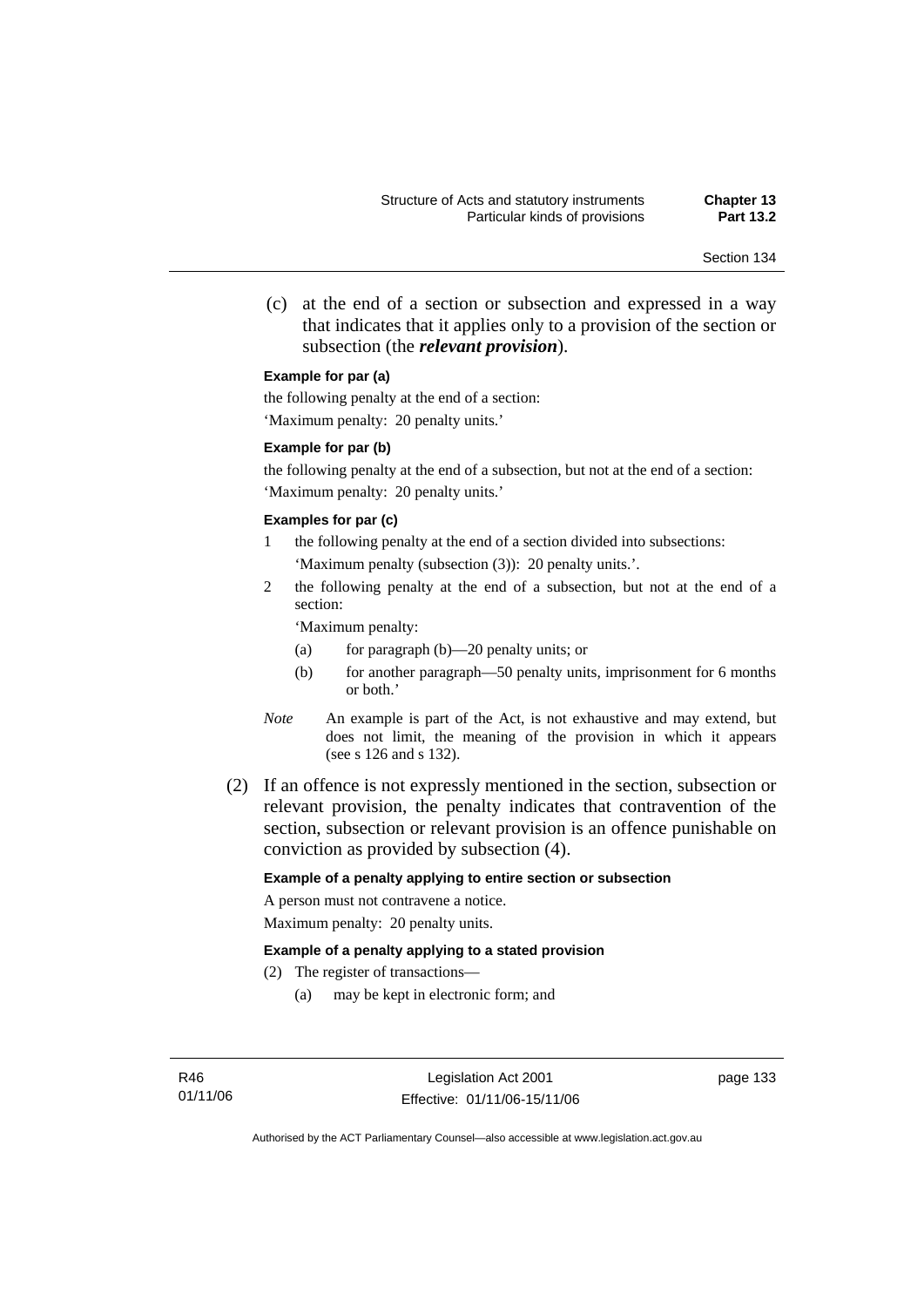| Chapter 13       | Structure of Acts and statutory instruments |
|------------------|---------------------------------------------|
| <b>Part 13.2</b> | Particular kinds of provisions              |

- (b) must contain the particulars mentioned in section 91C.
- Maximum penalty (paragraph (b)): 20 penalty units.
- (3) If an offence is expressly mentioned in the section, subsection or relevant provision, the penalty indicates that the offence is punishable on conviction as provided by subsection (4).

#### **Example of a penalty applying to entire section or subsection**

A person who contravenes a notice commits an offence.

Maximum penalty: 20 penalty units.

#### **Example of a penalty applying to a stated provision**

- (2) If a person keeps the person's identity card after ceasing to be an officer—
	- (a) the person commits an offence; and

(b) the identity card is forfeited to the Territory.

Maximum penalty (paragraph (a)): 20 penalty units.

- (4) The penalty that may be imposed for the offence is—
	- (a) if only a single penalty is stated (whether as a maximum penalty or a penalty)—not more than the stated penalty; or
	- (b) if a minimum as well as a maximum penalty is stated—not less than the minimum and not more than the maximum.
- $(5)$  If—
	- (a) a penalty (however expressed) is stated in a law at the end of a section divided into subsections; and
	- (b) another penalty (however expressed) is stated at the end of another subsection of the section; and
	- (c) the first penalty is not expressed in a way that indicates that it applies only to a particular provision of the last subsection;

R46 01/11/06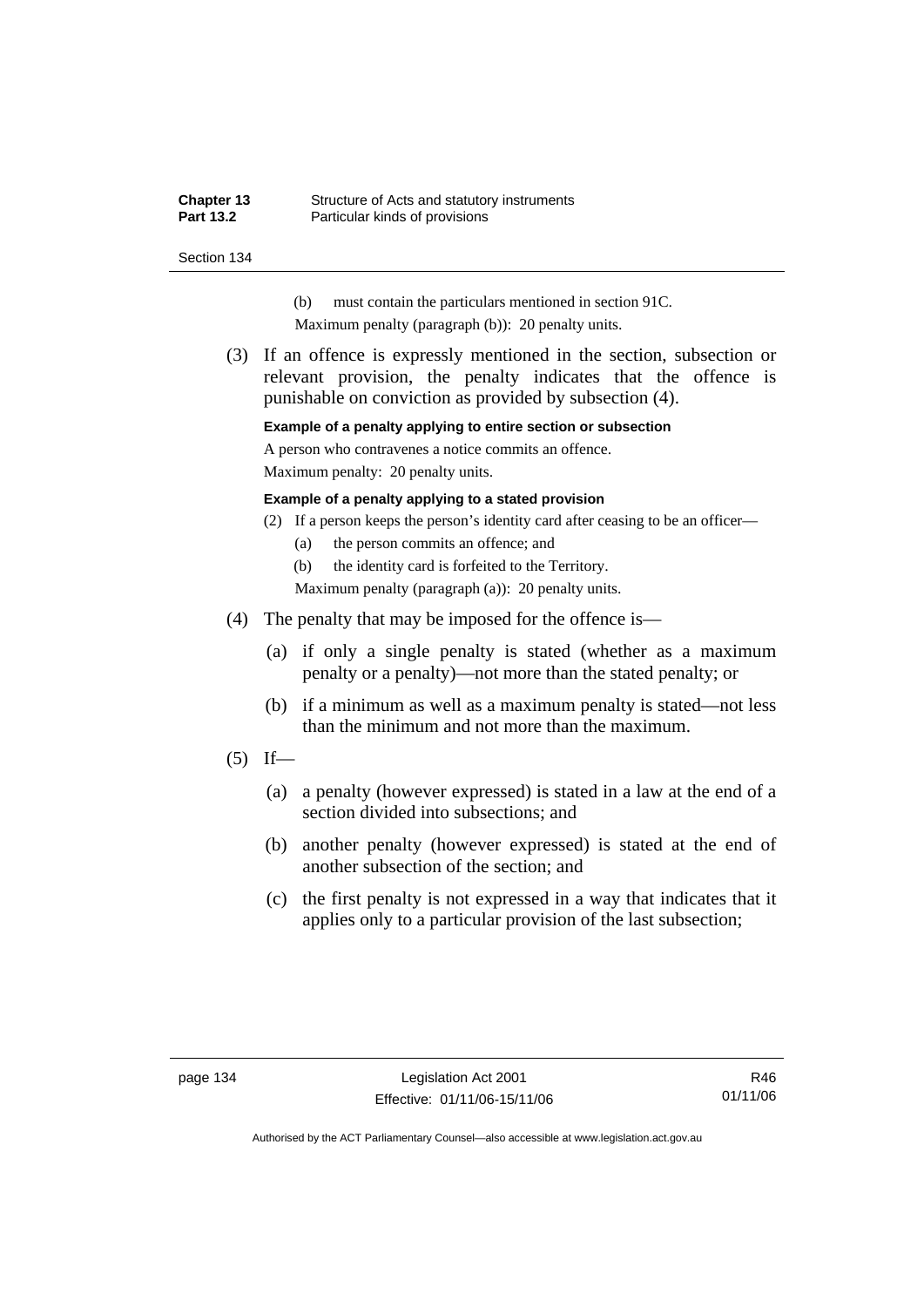the first penalty is taken, for this section, to be expressed in a way that indicates that it applies only to the last subsection.

#### **Example**

In the following example, subsection (4) is the last subsection and the penalty stated at the end applies only to that subsection:

- '(2) A permit holder must record all transactions under this Act. Maximum penalty: 20 penalty units.
- (3) If a permit holder is convicted of an offence against subsection (2), the registrar must cancel the permit.
- (4) A permit holder must not sell a declared substance in contravention of this Act.

Maximum penalty: 100 penalty units, imprisonment for 1 year or both.'.

- (6) In working out for this section whether a penalty is at the end of a section or subsection, the position of any example or note is to be disregarded.
- (7) This section is a determinative provision.
	- *Note* See s 5 for the meaning of determinative provisions, and s 6 for their displacement.

# **135 Penalties not at end of sections and subsections**

- (1) This section applies if a penalty (however expressed) is stated in a provision of a law other than at the end of a section or subsection.
- (2) If an offence is expressly mentioned in the provision, the penalty indicates that the offence is punishable on conviction as provided by subsection (4).

#### **Example**

A person who contravenes subsection (3) commits an offence punishable by a fine of not more than 20 penalty units.

*Note* An example is part of the Act, is not exhaustive and may extend, but does not limit, the meaning of the provision in which it appears (see s 126 and s 132).

R46 01/11/06 page 135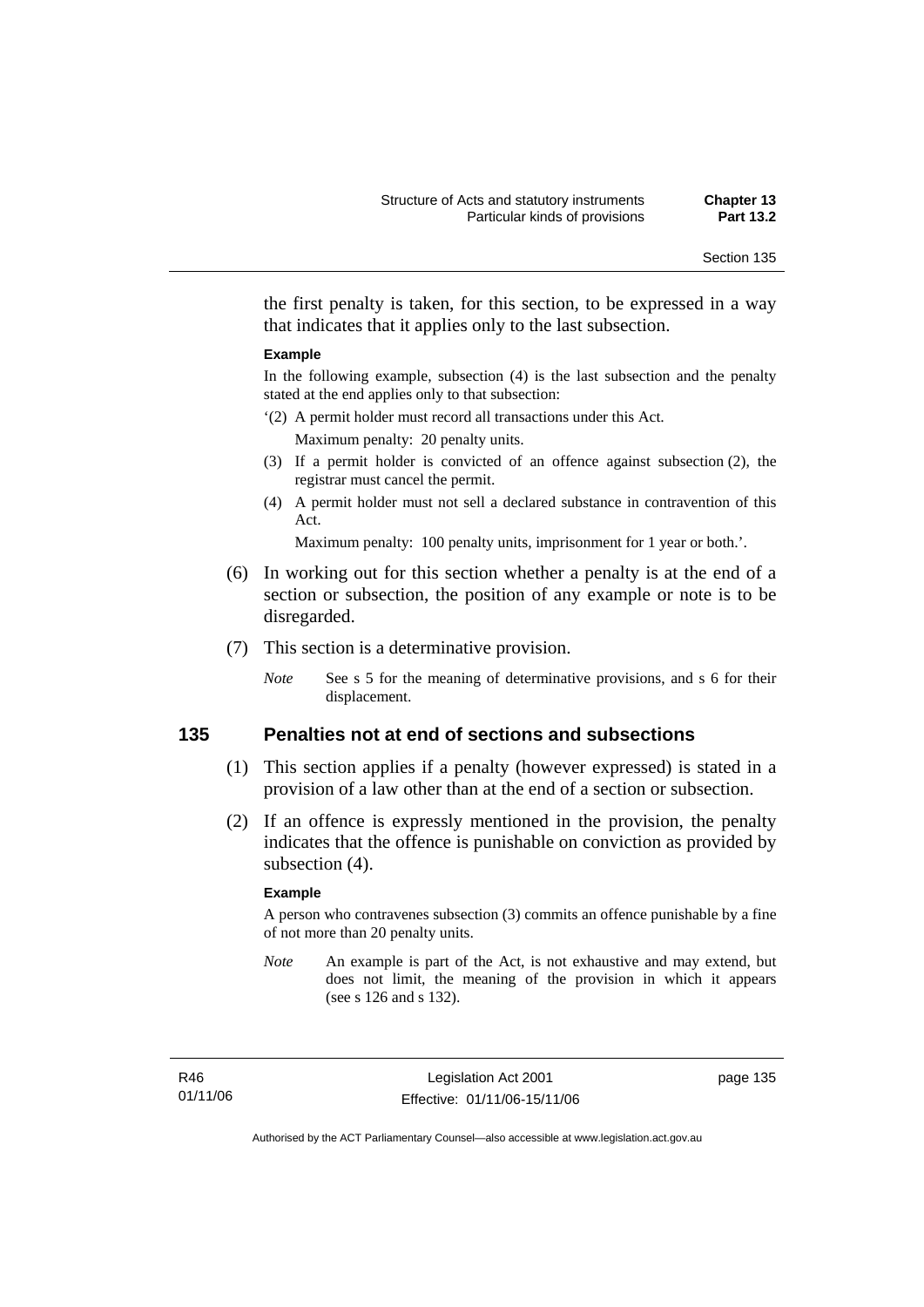| <b>Chapter 13</b> | Structure of Acts and statutory instruments |
|-------------------|---------------------------------------------|
| <b>Part 13.2</b>  | Particular kinds of provisions              |

 (3) If an offence is not expressly mentioned in the provision, the penalty indicates that contravention of the provision (or a stated part of the provision) is an offence punishable on conviction as provided by subsection (4).

#### **Example**

A person who contravenes subsection (3) must pay a fine of not more than 20 penalty units.

- (4) The penalty that may be imposed for the offence is—
	- (a) if only a single penalty is stated (whether as a maximum penalty or a penalty)—not more than the stated penalty; or
	- (b) if a minimum as well as a maximum penalty is stated—not less than the minimum and not more than the maximum.
- (5) In working out for this section whether a penalty is at the end of a section or subsection, the position of any example or note is to be disregarded.
- (6) This section is a determinative provision.
	- *Note* See s 5 for the meaning of determinative provisions, and s 6 for their displacement.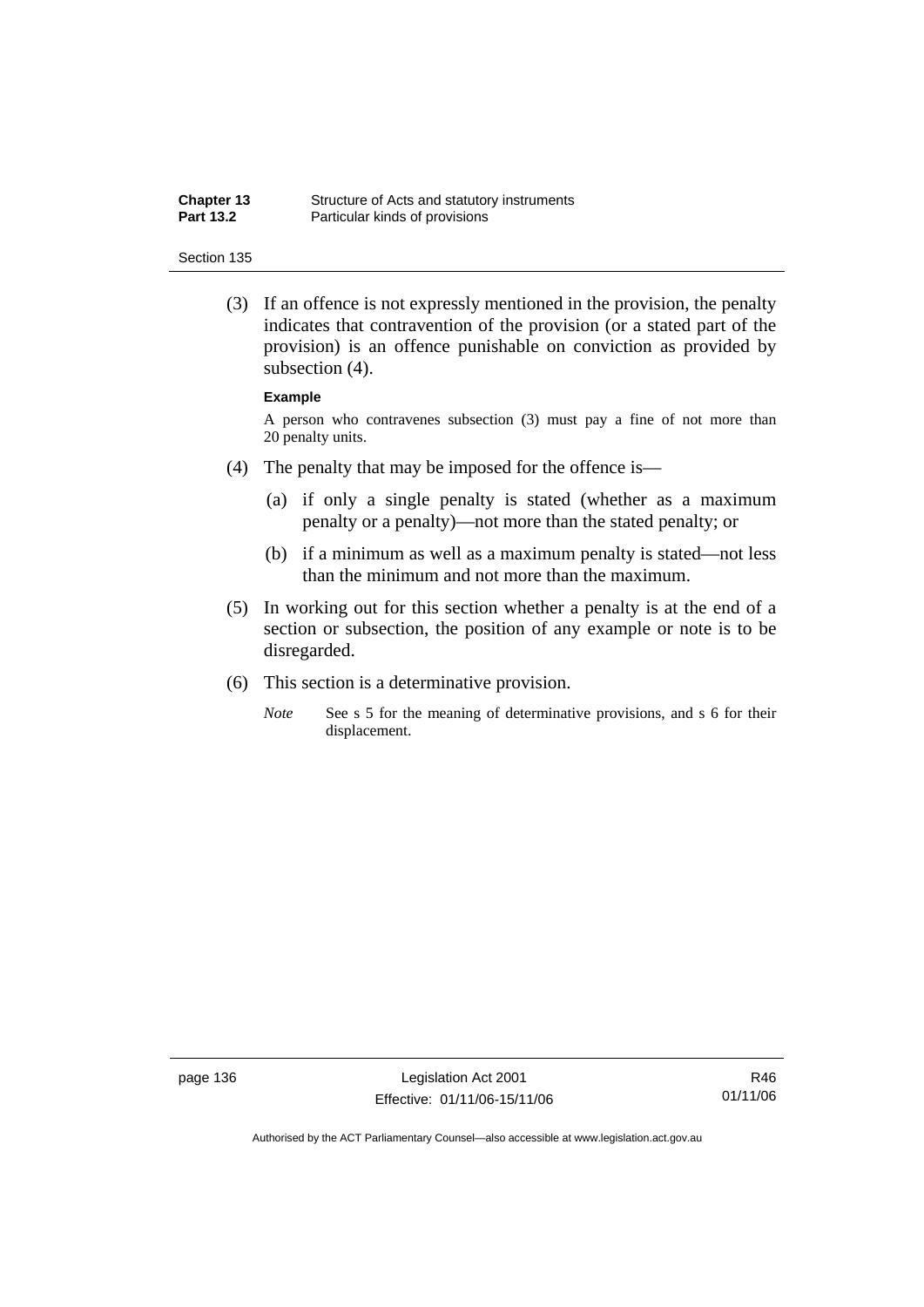# **Chapter 14 Interpretation of Acts and statutory instruments**

# **Part 14.1 Purpose and scope**

# **136 Meaning of** *Act* **in ch 14**

In this chapter:

*Act* includes a statutory instrument.

*Note* Section 7 (3) provides that a reference to an Act includes a reference to a provision of an Act. Section 13 (3) provides that a reference to a statutory instrument includes a reference to a provision of a statutory instrument.

# **137 Purpose and scope of ch 14**

- (1) The purpose of this chapter is to provide guidance about the interpretation of Acts.
- (2) This chapter is not intended to be a comprehensive statement of the law of interpretation applying to Acts.
- (3) In particular, this chapter assumes that common law presumptions operate in conjunction with this chapter.
- (4) Subsection (3) also applies to common law presumptions that come into existence after the commencement of this chapter.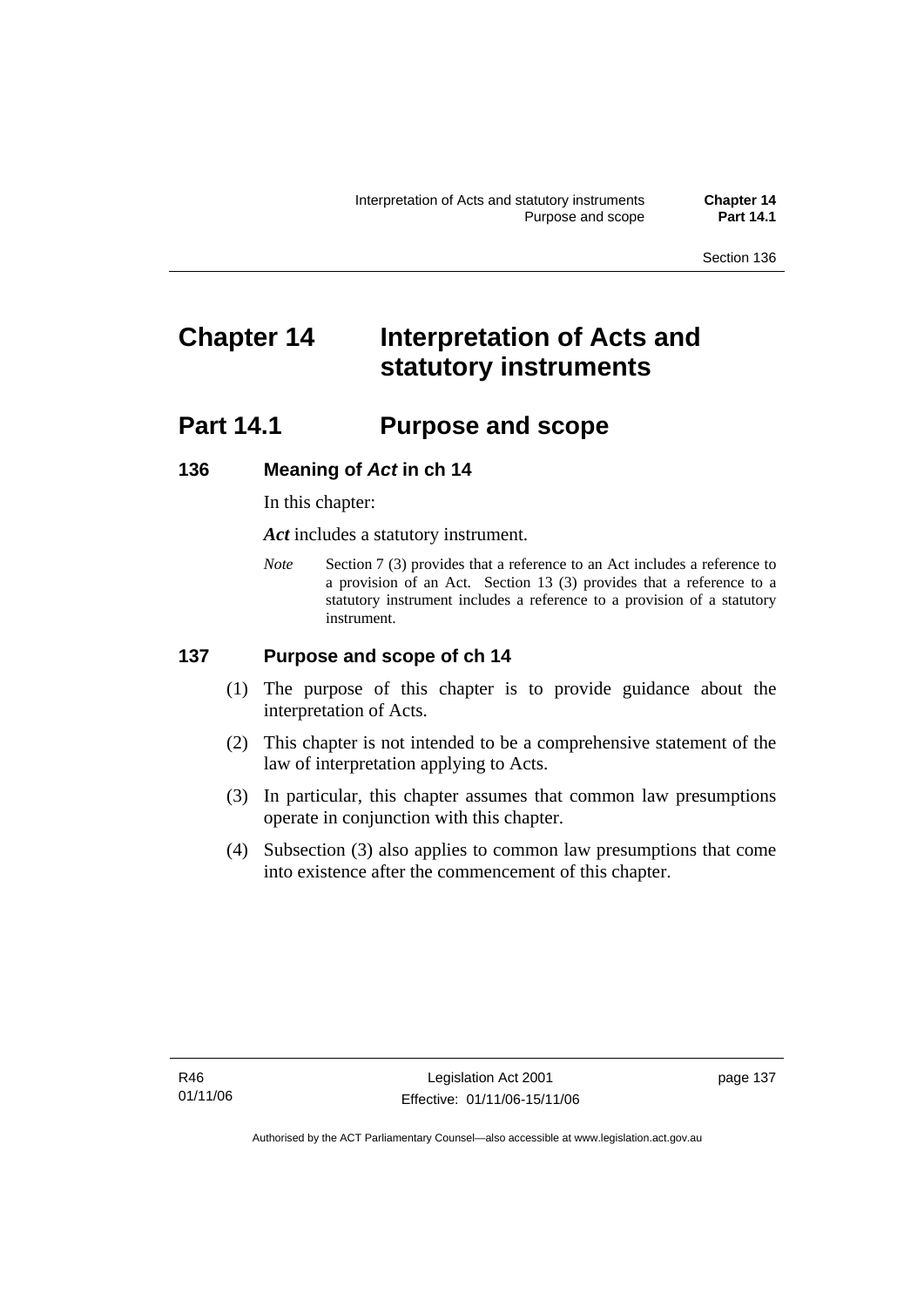**Chapter 14** Interpretation of Acts and statutory instruments<br>**Part 14.2** Key principles of interpretation **Part 14.2** Key principles of interpretation

Section 138

# **Part 14.2 Key principles of interpretation**

# **138 Meaning of** *working out the meaning of an Act*

In this part:

*working out the meaning of an Act* means—

- (a) resolving an ambiguous or obscure provision of the Act; or
- (b) confirming or displacing the apparent meaning of the Act; or
- (c) finding the meaning of the Act when its apparent meaning leads to a result that is manifestly absurd or is unreasonable; or
- (d) finding the meaning of the Act in any other case.

# **139 Interpretation best achieving Act's purpose**

- (1) In working out the meaning of an Act, the interpretation that would best achieve the purpose of the Act is to be preferred to any other interpretation.
- (2) This section applies whether or not the Act's purpose is expressly stated in the Act.
	- *Note T*he *Human Rights Act 2004*, s 30 (1) (which is about interpreting legislation to be consistent with human rights) is also relevant to interpreting territory laws.

# **140 Legislative context**

In working out the meaning of an Act, the provisions of the Act must be read in the context of the Act as a whole.

#### **Examples**

1 The long title of an Act provides that it is an Act to give certain benefits to the holders of pensioner cards. Section 4 provides 'This Act applies to a holder of a pensioner card'. Section 22 provides that the commissioner may grant 'a person' an exemption from payment of rates. The Act does not contain a definition of 'person'. Section 22 must be read in the context of

page 138 Legislation Act 2001 Effective: 01/11/06-15/11/06

R46 01/11/06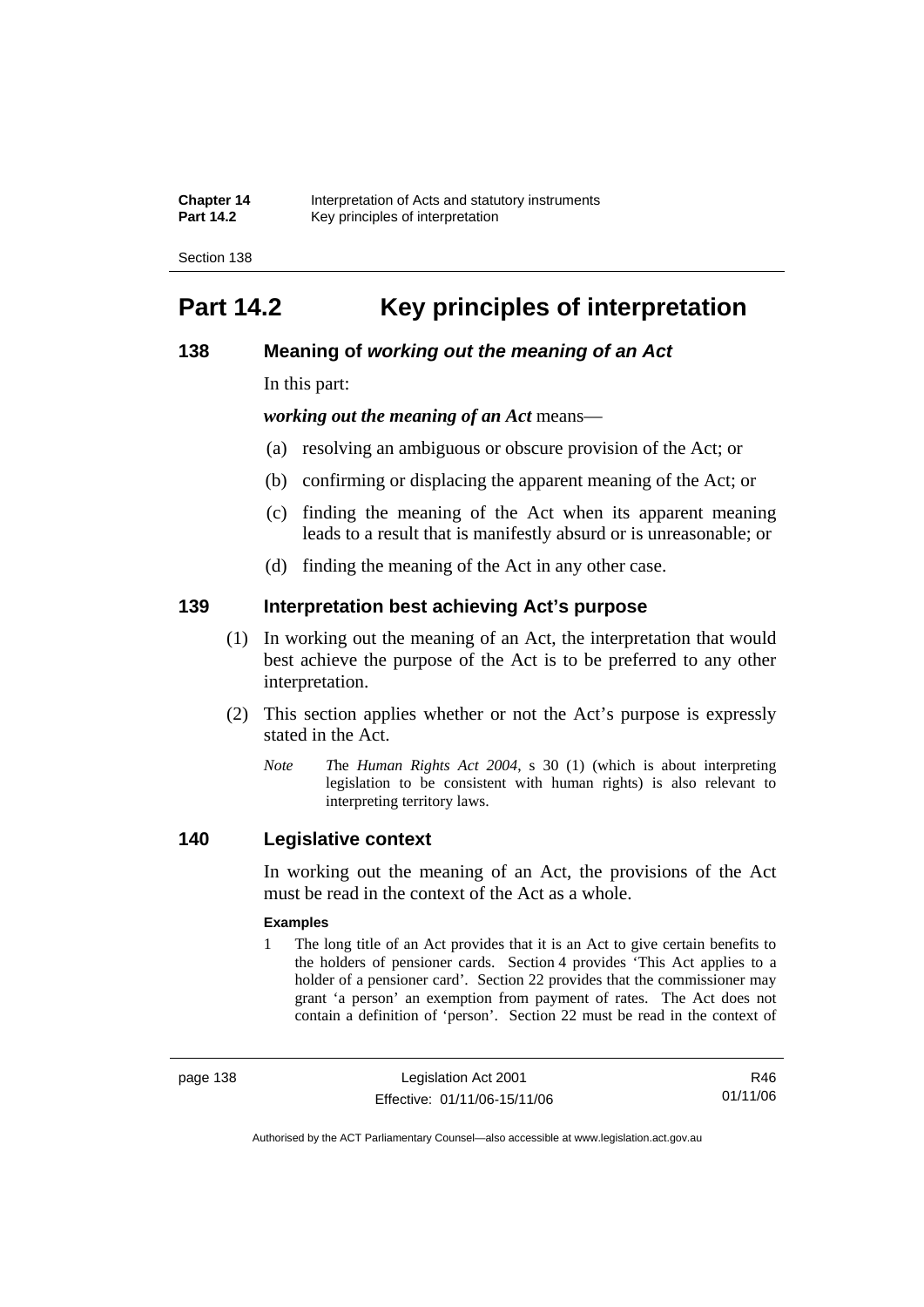the Act as a whole so that the commissioner may only grant exemptions to people who are holders of pensioner cards.

2 The *Drug Testing Regulation 2001* (made under the *Drug Testing Act 2000* (hypothetical)), section 6 contains the following heading:

#### **6 Corresponding law—Act, s 100, def** *corresponding law*

The heading indicates that the section has been made for the definition of *corresponding law* in the *Drug Testing Act 2000*, section 100.

- 3 Section 12 (1) of a subordinate law refers to 'a non-conviction order under the *Crimes (Sentencing) Act 2005*'. No other kind of order is mentioned in the section and the word 'order' is not otherwise defined in the subordinate law. Subsections (2), (4), (7) and (9) of the same section, which only refer to 'the order', are to be understood as referring to the order mentioned in subsection  $(1)$ .
- *Note 1* See s 126 and s 127 for material that is, or is not, part of an Act or statutory instrument.
- *Note 2* An example is part of the Act, is not exhaustive and may extend, but does not limit, the meaning of the provision in which it appears (see s 126 and s 132).

# **141 Non-legislative context generally**

- (1) In working out the meaning of an Act, material not forming part of the Act may be considered.
	- *Note 1* See s 146 for the meaning of *may* and *must*.
	- *Note* 2 See s 126 and s 127 for material that is, or is not, part of an Act or statutory instrument.
	- *Note 3* See s 142 for material that may be considered in working out the meaning of an Act or statutory instrument.
- (2) In deciding whether material not forming part of an Act should be considered in working out the meaning of the Act, and the weight to be given to the material, the following matters must be taken into account:
	- (a) the desirability of being able to rely on the ordinary meaning of the Act, having regard to the purpose of the Act and the provisions of the Act read in the context of the Act as a whole;

| R46      | Legislation Act 2001         | page 139 |
|----------|------------------------------|----------|
| 01/11/06 | Effective: 01/11/06-15/11/06 |          |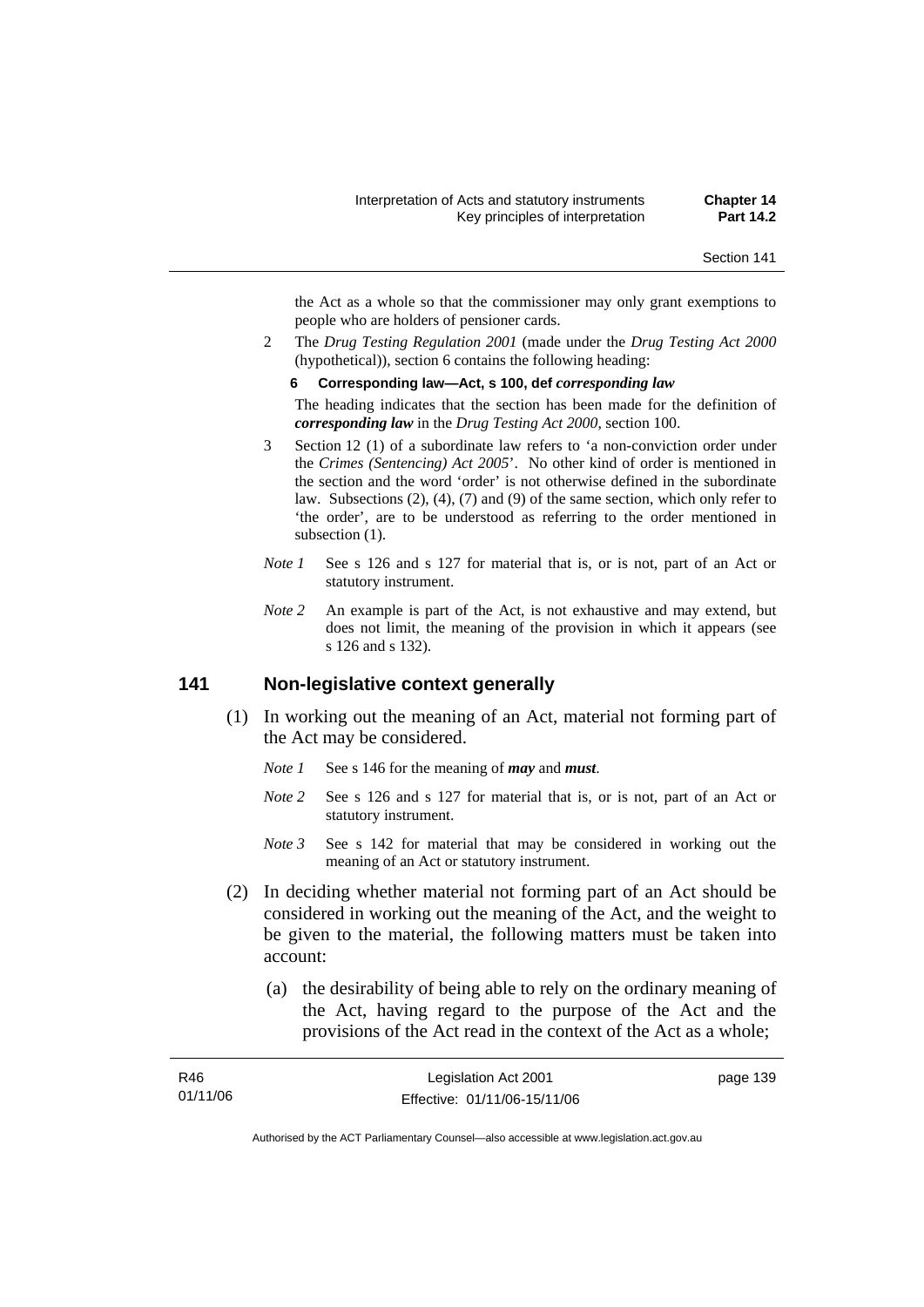- (b) the undesirability of prolonging proceedings without compensating advantage;
- (c) the accessibility of the material to the public.
- (3) Subsection (2) does not limit the matters that may be taken into account.
- (4) For subsection (2) (c), material in the register is taken to be accessible to the public.

*Note* The register is the ACT legislation register (see dict, pt 2, def *register*).

# **142 Non-legislative context—material that may be considered**

- (1) In working out the meaning of an Act, material mentioned in table 142, column 2 may be considered.
- (2) In working out the meaning of a statutory instrument, material mentioned in table 142, column 3 may be considered.
- (3) This section does not limit the material that may be considered in working out the meaning of an Act or statutory instrument.

| column 1<br>item | column 2<br>Act                                                                                          | column 3<br>statutory instrument                                                                                    |
|------------------|----------------------------------------------------------------------------------------------------------|---------------------------------------------------------------------------------------------------------------------|
|                  | material not forming<br>part of the Act contained<br>in an authorised version<br>of the Act              | material not forming part of<br>the statutory instrument<br>contained in an authorised<br>version of the instrument |
|                  | See ch 3 (Authorised<br><b>Note</b><br>versions<br>and<br>evidence of laws and<br>legislative material). | <b>Note</b><br>See ch 3 (Authorised<br>versions and evidence of<br>legislative<br>and<br>laws<br>material).         |

#### **Table 142**

page 140 Legislation Act 2001 Effective: 01/11/06-15/11/06

R46 01/11/06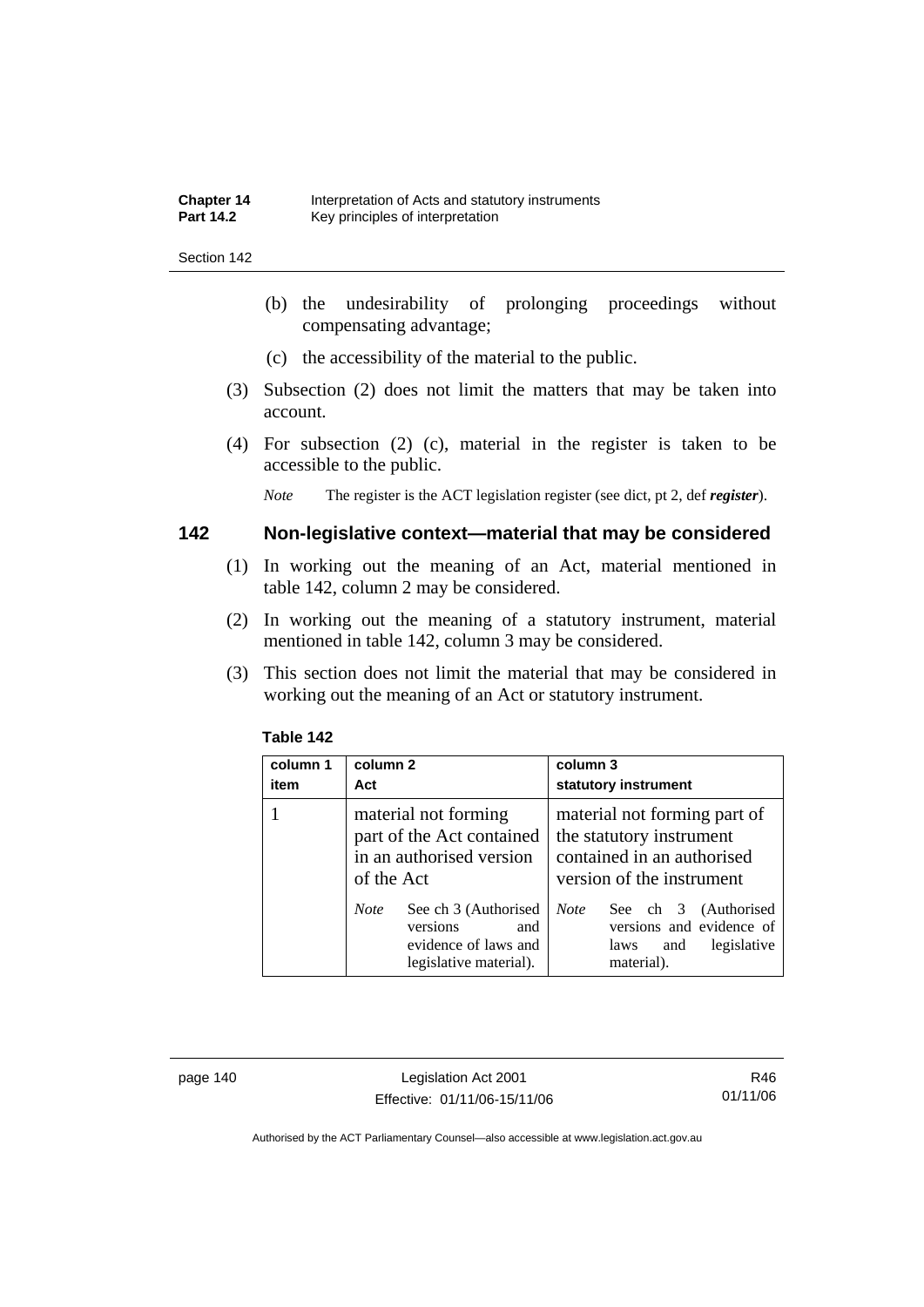Interpretation of Acts and statutory instruments **Chapter 14**  Key principles of interpretation **Part 14.2** 

Section 142

| column 1<br>item | column <sub>2</sub><br>Act                                                                                                                                                                                             | column 3<br>statutory instrument                                                                                                                                                                                                                                                                                                                                                                                                          |
|------------------|------------------------------------------------------------------------------------------------------------------------------------------------------------------------------------------------------------------------|-------------------------------------------------------------------------------------------------------------------------------------------------------------------------------------------------------------------------------------------------------------------------------------------------------------------------------------------------------------------------------------------------------------------------------------------|
| $\overline{2}$   | any relevant report of a<br>royal commission, law<br>reform commission,<br>committee of inquiry or<br>other similar entity that<br>was presented to the<br><b>Legislative Assembly</b><br>before the Act was<br>passed | any relevant report of a royal<br>commission, law reform<br>commission, committee of<br>inquiry or other similar<br>entity that was presented to<br>the Legislative Assembly—<br>if the statutory<br>(a)<br>instrument was<br>presented to the<br>Assently—<br>before the end of<br>6 sitting days<br>after the day the<br>instrument was<br>presented to the<br>Assembly; or<br>(b)<br>in any other<br>case—before the<br>instrument was |
|                  |                                                                                                                                                                                                                        | made                                                                                                                                                                                                                                                                                                                                                                                                                                      |

R46 01/11/06

Legislation Act 2001 Effective: 01/11/06-15/11/06 page 141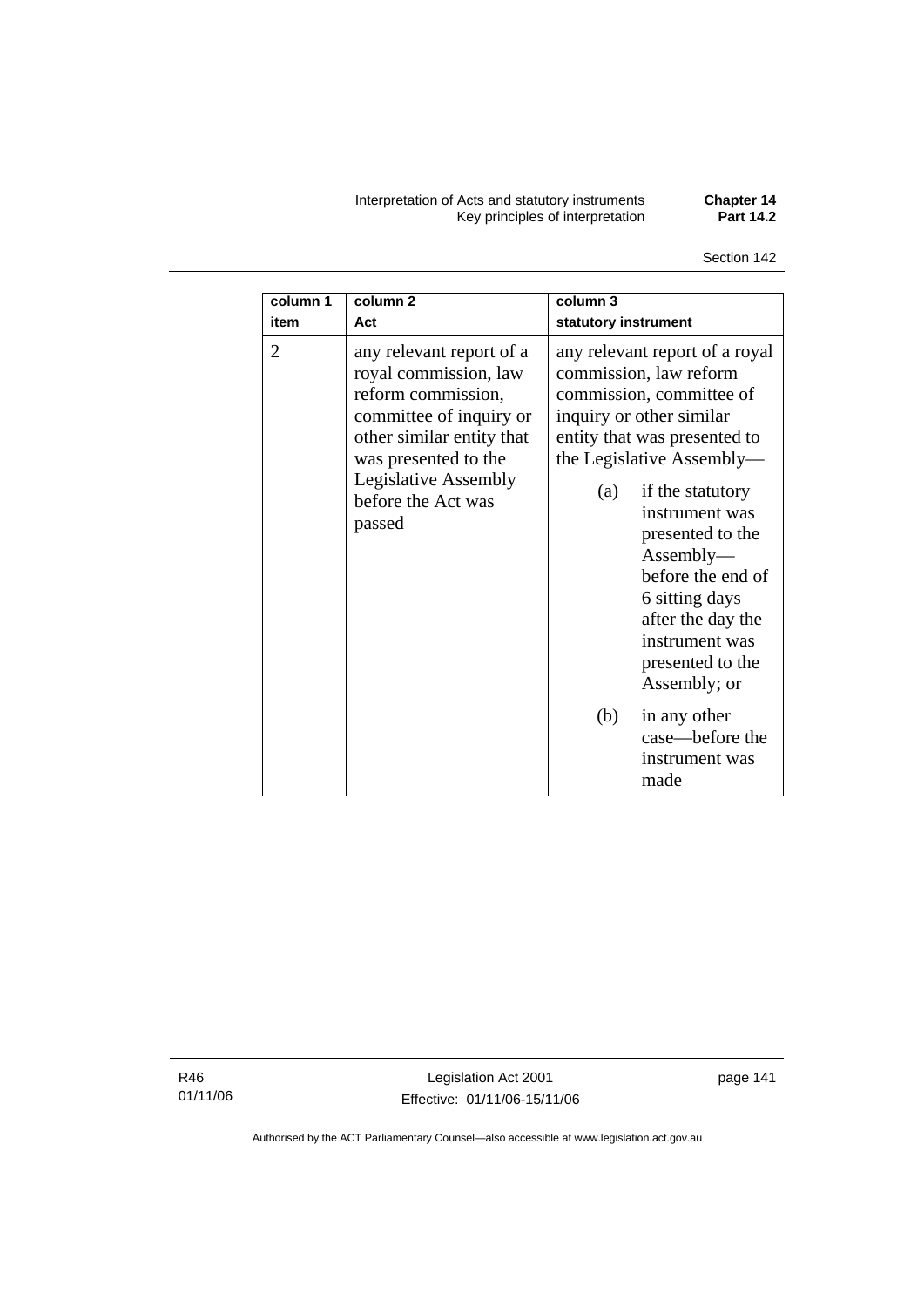**Chapter 14** Interpretation of Acts and statutory instruments **Part 14.2 Key principles of interpretation** 

#### Section 142

| column 1<br>item | column <sub>2</sub><br>Act                                                                                                                                                                                                 | column 3<br>statutory instrument                                                                                                                                                                                                                                                                                                            |
|------------------|----------------------------------------------------------------------------------------------------------------------------------------------------------------------------------------------------------------------------|---------------------------------------------------------------------------------------------------------------------------------------------------------------------------------------------------------------------------------------------------------------------------------------------------------------------------------------------|
| 3                | any relevant report of a<br>committee of the<br><b>Legislative Assembly</b><br>that was made to the<br>Assembly before the<br>Act was passed                                                                               | any relevant report of a<br>committee of the Legislative<br>Assembly that was made to<br>the Assembly-<br>(a)<br>if the statutory<br>instrument was<br>presented to the<br>Assembly-<br>before the end of<br>6 sitting days<br>after the day the<br>instrument was<br>presented to the<br>Assembly; or                                      |
|                  |                                                                                                                                                                                                                            | (b)<br>in any other<br>case—before the<br>instrument was<br>made                                                                                                                                                                                                                                                                            |
| $\overline{4}$   | any explanatory<br>statement (however<br>described) for the bill<br>that became the Act, or<br>any other relevant<br>document, that was<br>presented to the<br><b>Legislative Assembly</b><br>before the Act was<br>passed | if the statutory instrument<br>was presented to the<br>Legislative Assembly—any<br>explanatory statement<br>(however described) for the<br>instrument, or any other<br>relevant document, that was<br>presented to the Legislative<br>Assembly before the end of<br>6 sitting days after the<br>instrument was presented to<br>the Assembly |

page 142 Legislation Act 2001 Effective: 01/11/06-15/11/06

R46 01/11/06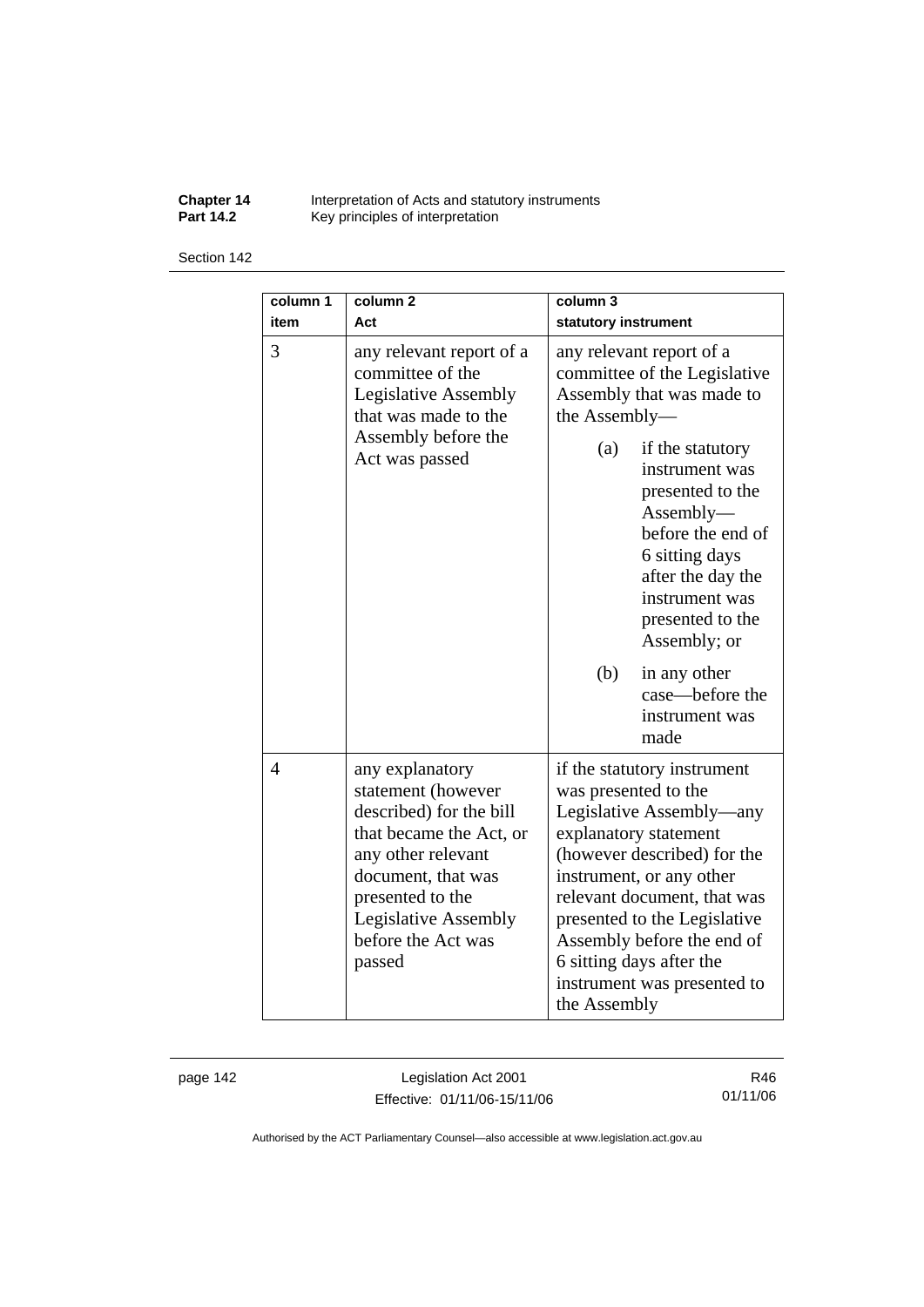Interpretation of Acts and statutory instruments **Chapter 14 Key principles of interpretation** 

| column 1<br>item | column <sub>2</sub><br>Act                                                                                              | column 3<br>statutory instrument                                                                                                                                                                |
|------------------|-------------------------------------------------------------------------------------------------------------------------|-------------------------------------------------------------------------------------------------------------------------------------------------------------------------------------------------|
| 5                | the presentation speech<br>made to the Legislative<br>Assembly during the<br>passage of the bill that<br>became the Act | if the statutory instrument<br>was presented to the<br>Legislative Assembly by a<br>member of the Assembly-<br>any presentation speech<br>made to the Assembly                                  |
| 6                | official reports of<br>proceedings in the<br>Legislative Assembly in<br>relation to the bill that<br>became the Act     | if the statutory instrument<br>was presented to the<br>Legislative Assembly-<br>official reports of<br>proceedings in the<br>Legislative Assembly in<br>relation to the statutory<br>instrument |
| 7                | any relevant treaty or<br>other international<br>agreement to which<br>Australia is a party                             | any relevant treaty or other<br>international agreement to<br>which Australia is a party                                                                                                        |

# **143 Law stating material for consideration in working out meaning**

 (1) If a relevant law provides that stated material may or must be considered in working out the meaning of an Act or statutory instrument, that does not by implication prevent other material of the same or similar kind being considered in working out the meaning of the Act or instrument.

#### **Example**

The *Computer Crime Act 2000* (hypothetical) contains the following provision:

**4 Report may be used as an aid to interpretation** 

The *Community Law Reform Report on Computer Crime* (CLRC No X) may be considered in working out the meaning of this Act.

R46 01/11/06 page 143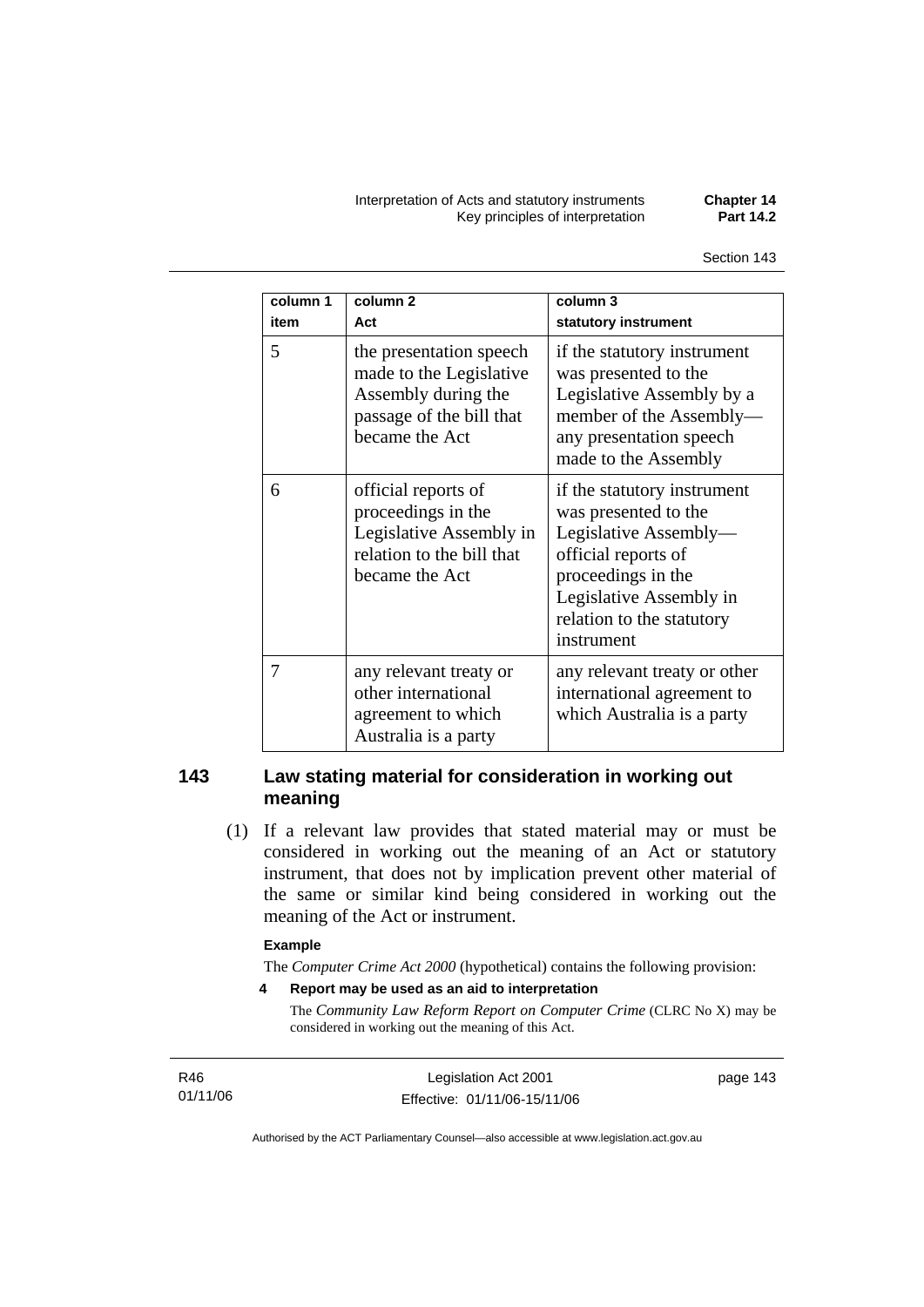| <b>Chapter 14</b> | Interpretation of Acts and statutory instruments |
|-------------------|--------------------------------------------------|
| <b>Part 14.2</b>  | Key principles of interpretation                 |

This does not limit access to other non-legislative material of the same or a similar kind for working out the meaning of the *Computer Crime Act 2000*.

- *Note* An example is part of the Act, is not exhaustive and may extend, but does not limit, the meaning of the provision in which it appears (see s 126 and s 132).
- (2) In this section:

*relevant law* means—

- (a) in working out the meaning of an Act—the Act or another Act; or
- (b) in working out the meaning of a statutory instrument made under an Act—the Act, another Act or the instrument; or
- (c) in working out the meaning of a statutory instrument made under another statutory instrument—an Act or either instrument.

page 144 Legislation Act 2001 Effective: 01/11/06-15/11/06

R46 01/11/06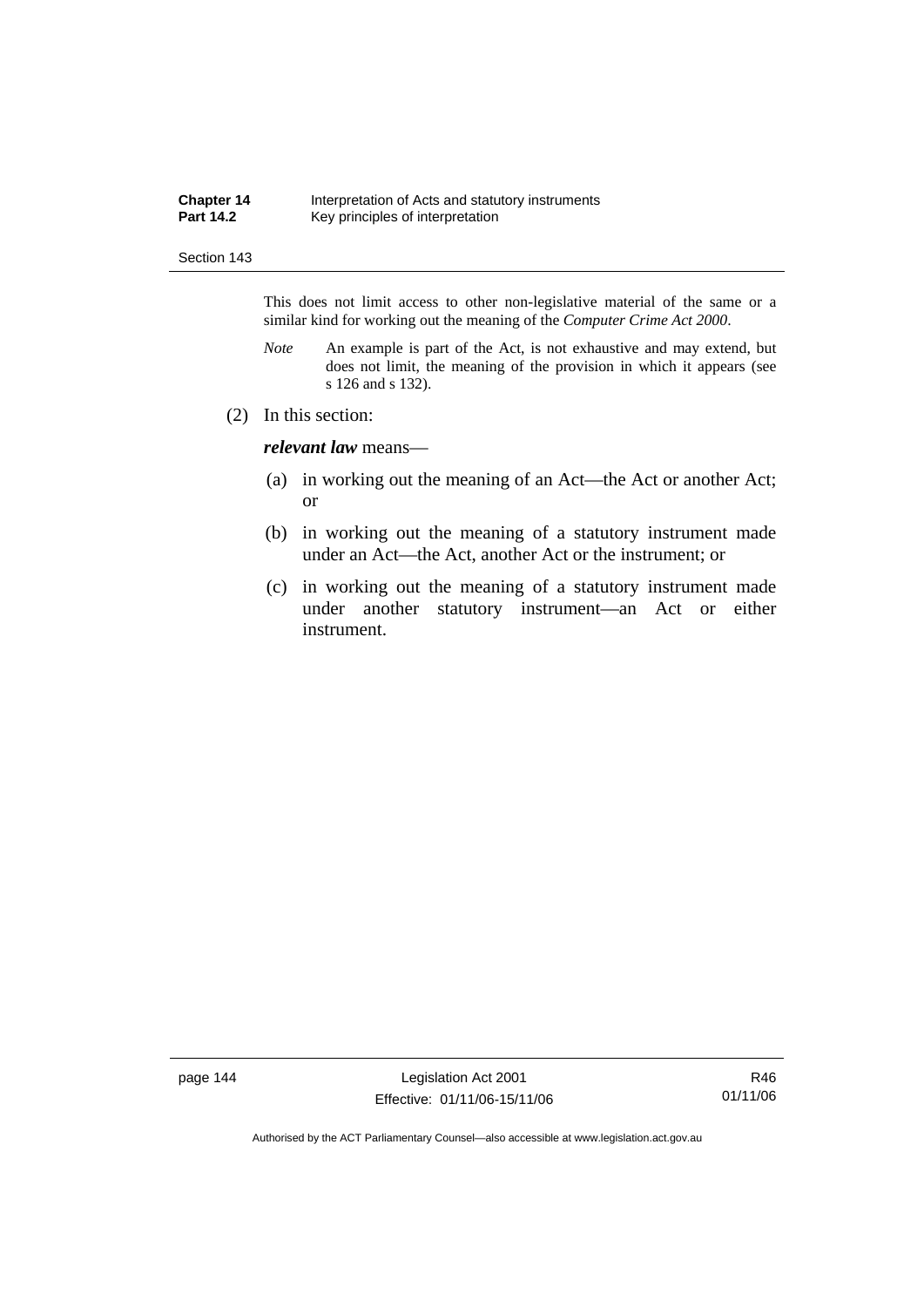# **Chapter 15 Aids to interpretation**

# **Part 15.1 General**

# **144 Meaning of commonly-used terms**

A definition in the dictionary, part 1 applies to all Acts and statutory instruments.

*Note* See s 130 for the definition of *definition* and s 131 for provisions about signpost definitions.

# **145 Gender and number**

In an Act or statutory instrument—

- (a) words indicating a gender include every other gender; and
- (b) words in the singular number include the plural and words in the plural number include the singular.

# **146 Meaning of** *may* **and** *must*

- (1) In an Act or statutory instrument, the word *may*, or a similar term, used in relation to a function indicates that the function may be exercised or not exercised, at discretion.
	- *Note Function* is defined in the dict, pt 1 to include authority, duty and power.
- (2) In an Act or statutory instrument, the word *must*, or a similar term, used in relation to a function indicates that the function is required to be exercised.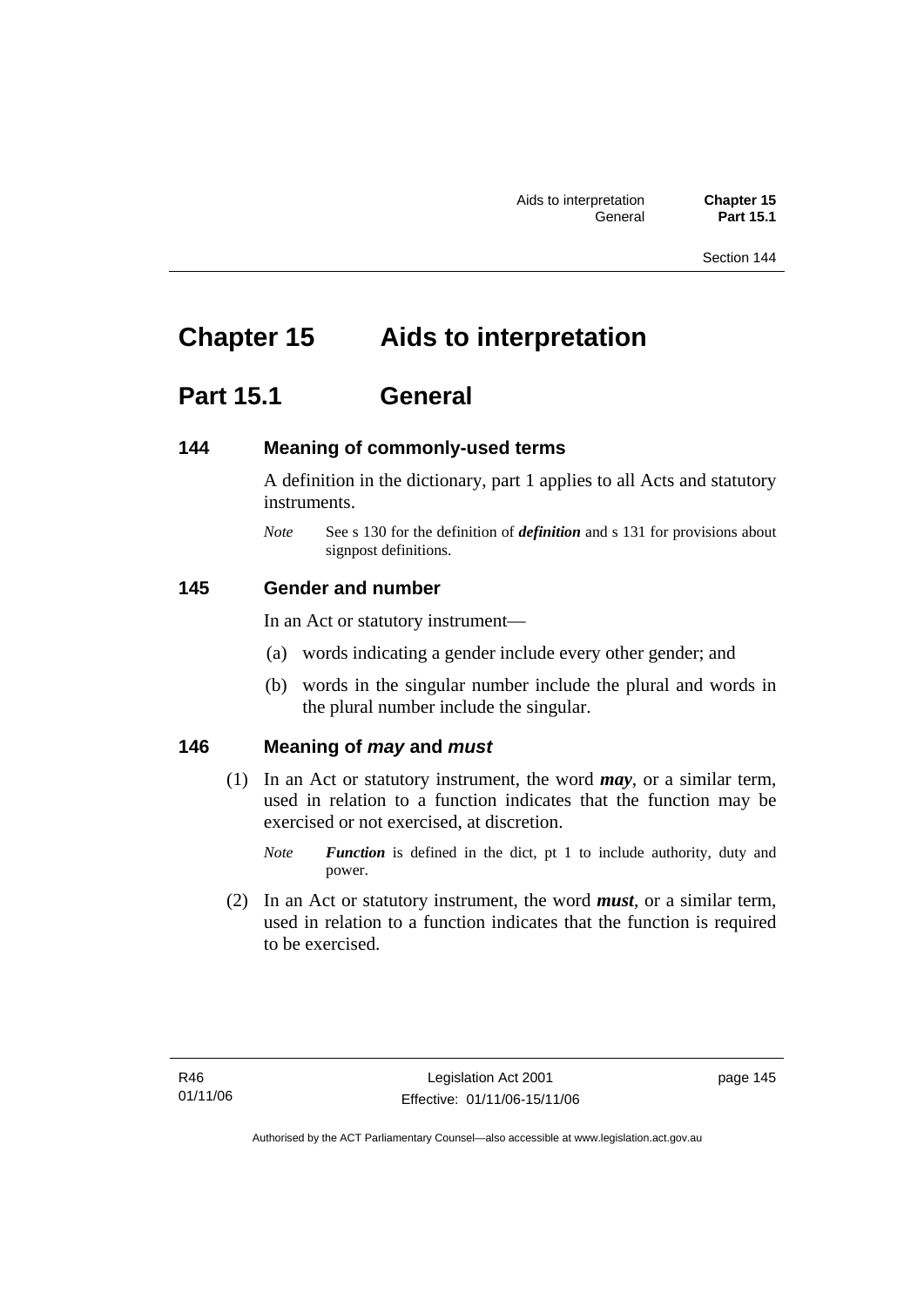| Chapter 15       | Aids to interpretation |
|------------------|------------------------|
| <b>Part 15.1</b> | General                |

- (3) This section is a determinative provision so far as it applies to an applicable law or an applicable provision.
	- *Note* See s 5 for the meaning of determinative provisions, and s 6 for their displacement.
- (4) In this section:

*applicable law* means an Act enacted, or statutory instrument made, after the application date.

*applicable provision* means a provision inserted after the application date into an Act or statutory instrument that is not an applicable law.

### *application date* means—

- (a) for an Act, subordinate law or disallowable instrument— 1 January 2000; and
- (b) for any other statutory instrument—1 January 2006.

*inserted*, for a provision, includes inserted in substitution for another provision.

# **147 Changes of drafting practice not to affect meaning**

 (1) The purpose of this section is to encourage the making of progressive improvements in the form of the statute book without inadvertently changing the substantive effect of the law.

*Note* See also s 96 (Relocated provisions).

- (2) This is to be achieved particularly by updating the language and structure of Acts and statutory instruments to replace older forms of legislative expression with forms reflecting current legislative drafting practice.
- (3) If an Act or statutory instrument is amended so that it contains an older form of legislative expression in a provision and a newer form in another, the ideas in the 2 provisions must not be regarded as

R46 01/11/06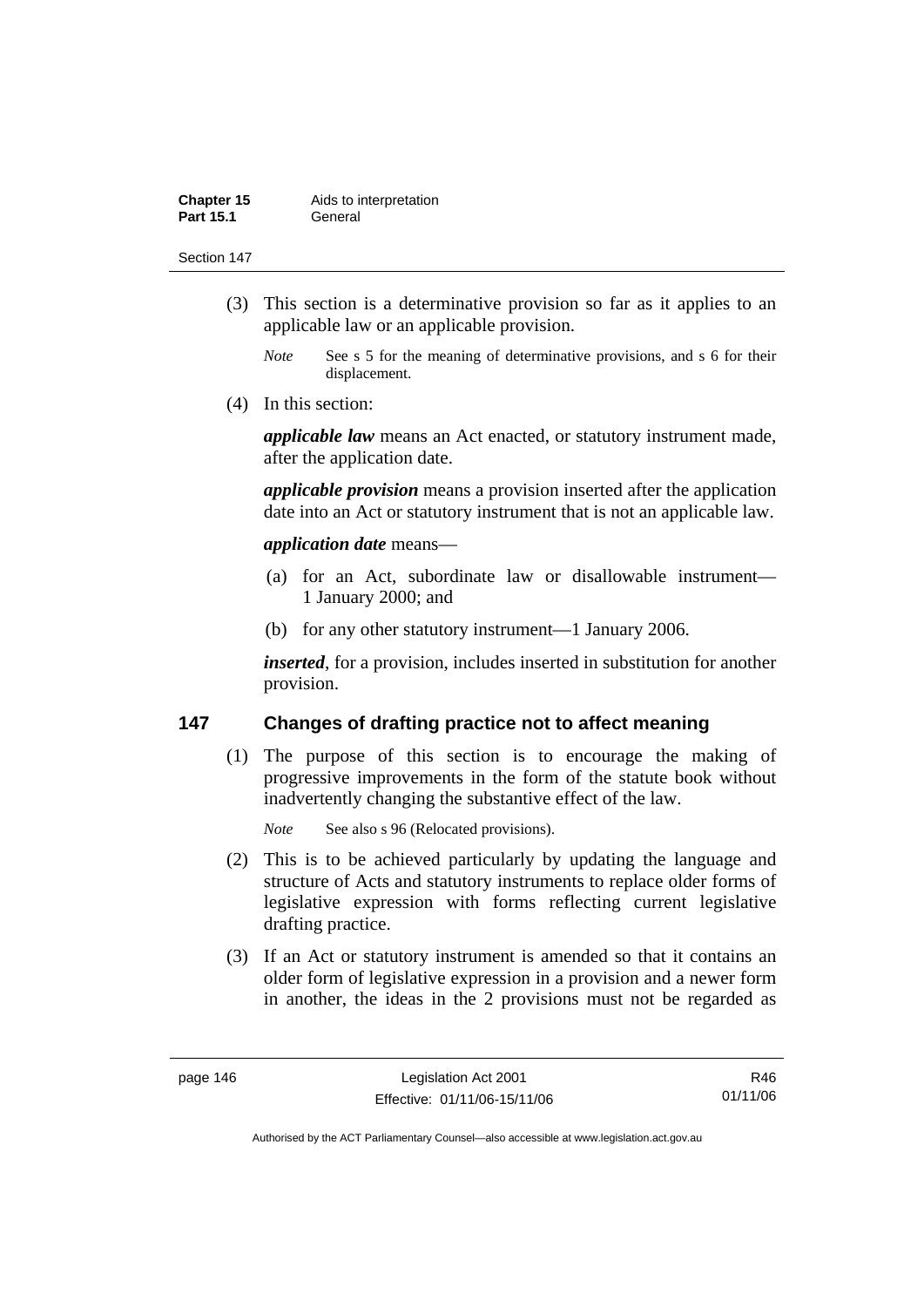different only because different words are used or the provisions are structured in different ways.

- (4) Subsection (3) also applies if the provisions are in different Acts or statutory instruments.
- (5) Also, if an Act or statutory instrument is amended so that a provision containing an older form of legislative expression is replaced (whether or not in the same position) by a provision in a newer form, the ideas in the 2 provisions must not be regarded as different only because different words are used or the provisions are structured in different ways.
- (6) In deciding whether the ideas are different, regard must be had to the context and history of the 2 provisions.
- (7) Subsection (6) does not limit the matters to which regard may be had.
- (8) This section is a determinative provision.
	- *Note* See s 5 for the meaning of determinative provisions, and s 6 for their displacement.

# **148 Terms used in instruments have same meanings as in authorising laws**

Terms used in a statutory instrument have the same meanings as they have, from time to time, in the Act or statutory instrument (the *authorising law*), or the relevant provisions of the authorising law, under which the instrument is made or in force.

# **149 Age in years**

For an Act or statutory instrument, a person is an age in years at the beginning of the person's birthday for the age.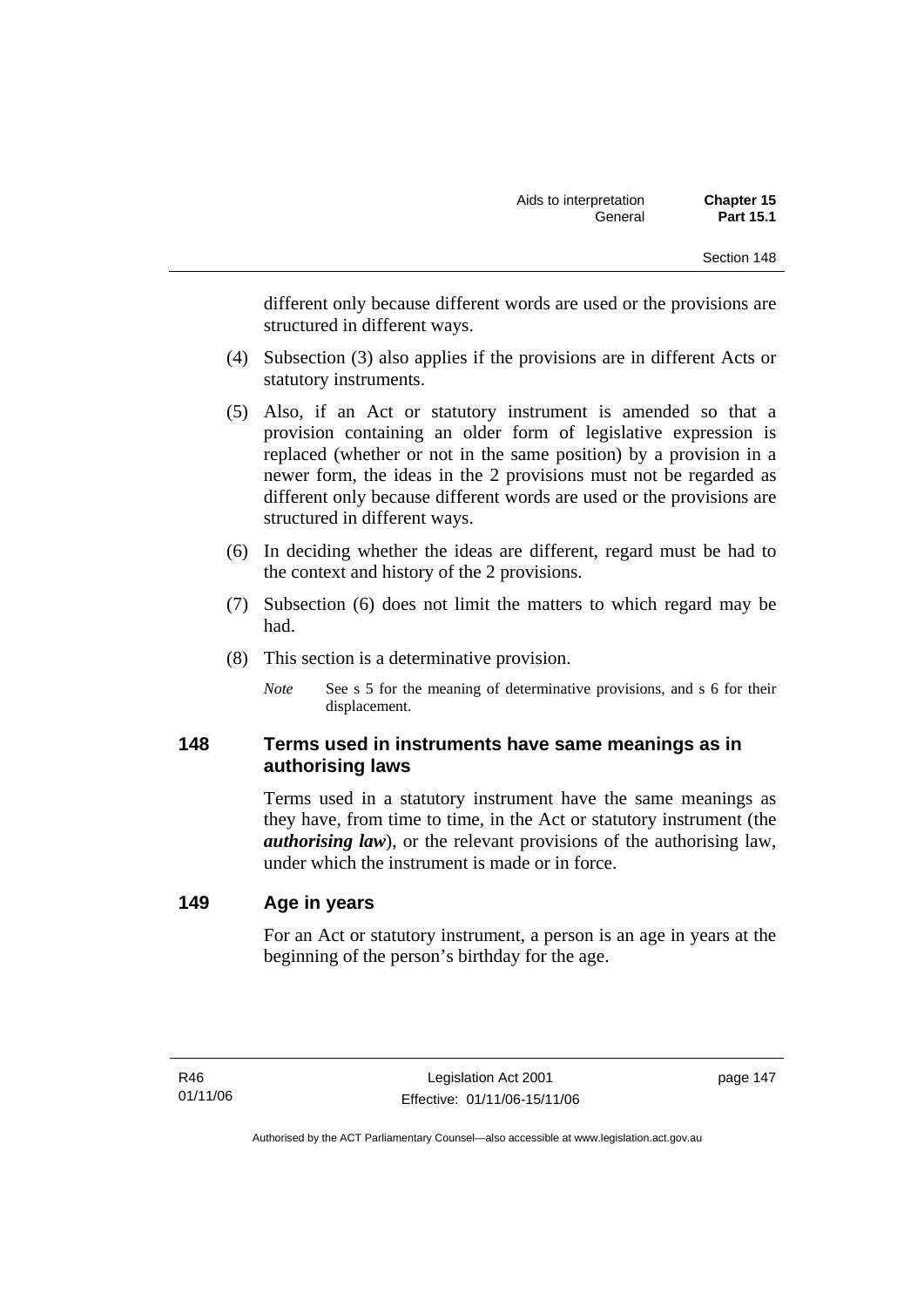**Chapter 15** Aids to interpretation Part 15.1 **General** 

Section 150

# **150 Measurement of distance**

In applying an Act or statutory instrument, distance is to be measured in a straight line on a horizontal plane.

# **U** 151 Working out periods of time generally

- (1) This section applies in working out periods of 1 day or longer for an Act or statutory instrument, whether the period is a period in the future or the past.
	- *Note 1* The following definitions in the dictionary, pt 1 are also relevant to periods of time:
		- *business day*
		- *calendar month*
		- *calendar year*
		- *financial year*
		- *midnight*
		- *month*
		- *named month*
		- *quarter*
		- *working day*
		- *year*.
	- *Note 2* The *Standard Time and Summer Time Act 1972* deals with the meaning of a reference to a time.
- (2) A period of time described as beginning at, on or with a stated day, act or event includes the stated day or the day of the stated act or event.
- (3) A period of time described as beginning from or after a stated day, act or event does not include the stated day or the day of the stated act or event.
- (4) A period of time described as ending at, by, on or with, or as continuing until, a stated day, act or event includes the stated day or the day of the stated act or event.

| page 148 | Legislation Act 2001         | R46      |
|----------|------------------------------|----------|
|          | Effective: 01/11/06-15/11/06 | 01/11/06 |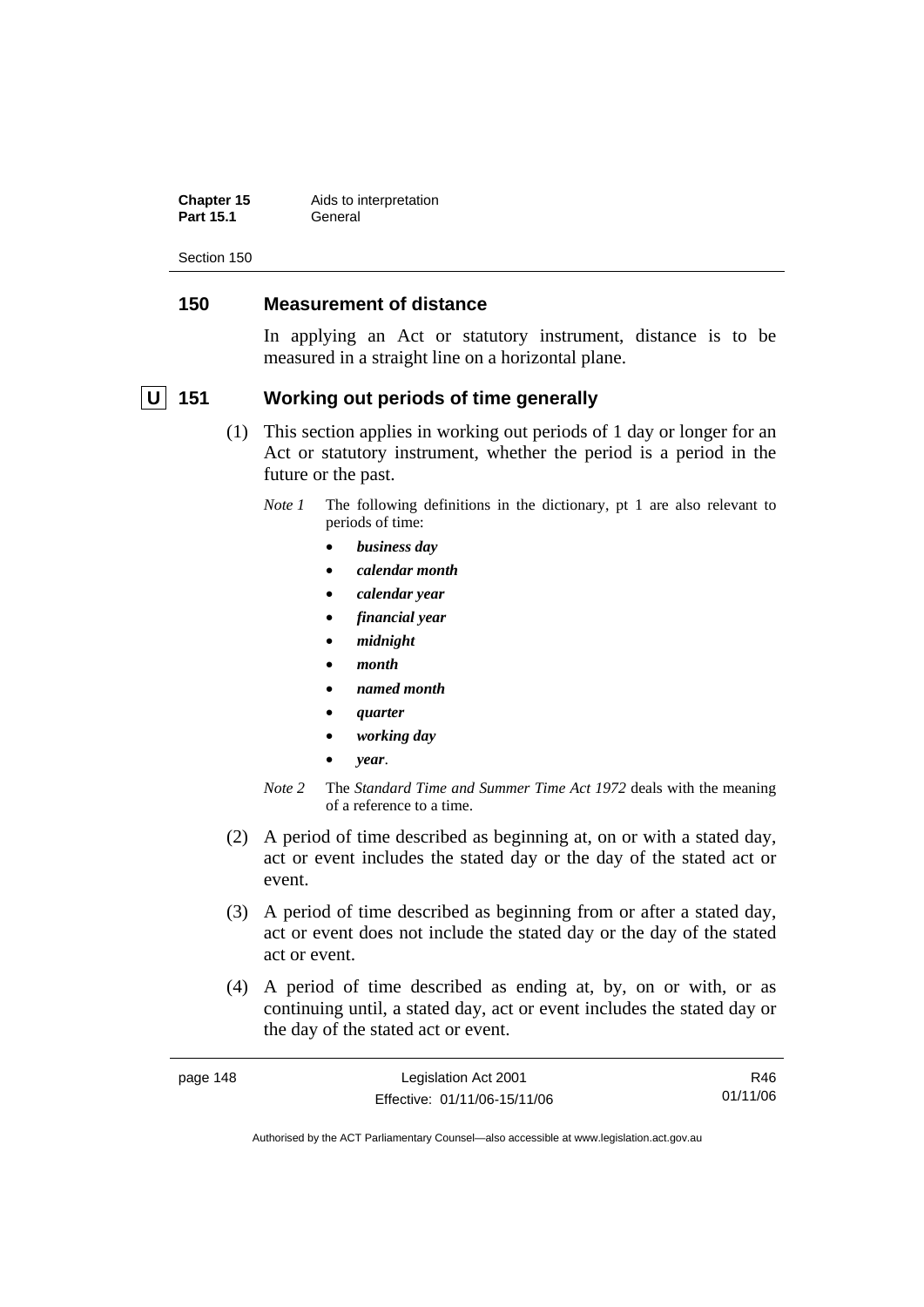- (5) A period of time described as ending before a stated day, act or event does not include the stated day or the day of the stated act or event.
- (6) A reference to a number of days between 2 events does not include the days when the events happen.

#### **Example**

A court rule requires a notice of motion to be served 2 days before the return date for the application. If the return date is Friday, that day and the day the application is served are not counted in working out the 2 days. For service to be valid, the application must be served on or before the Tuesday before the return date.

- *Note* An example is part of the Act, is not exhaustive and may extend, but does not limit, the meaning of the provision in which it appears (see Legislation Act, s 126 and s 132).
- (7) This section is a determinative provision so far as it applies to an applicable law or applicable provision.
	- *Note* See s 5 for the meaning of determinative provisions, and s 6 for their displacement.
- (8) In this section:

*applicable law* means an Act enacted, or statutory instrument made, after 1 January 2006.

*applicable provision* means a provision inserted after 1 January 2006 into an Act or statutory instrument that is not an applicable law.

*inserted*, for a provision, includes inserted in substitution for another provision.

- (9) This section does not apply to a period beginning before the commencement of this section.
- (10) Subsection (9) and this subsection are declared to be laws to which the Legislation Act, section 88 (Repeal does not end effect of transitional law etc) applies.

| R46      | Legislation Act 2001         | page 149 |
|----------|------------------------------|----------|
| 01/11/06 | Effective: 01/11/06-15/11/06 |          |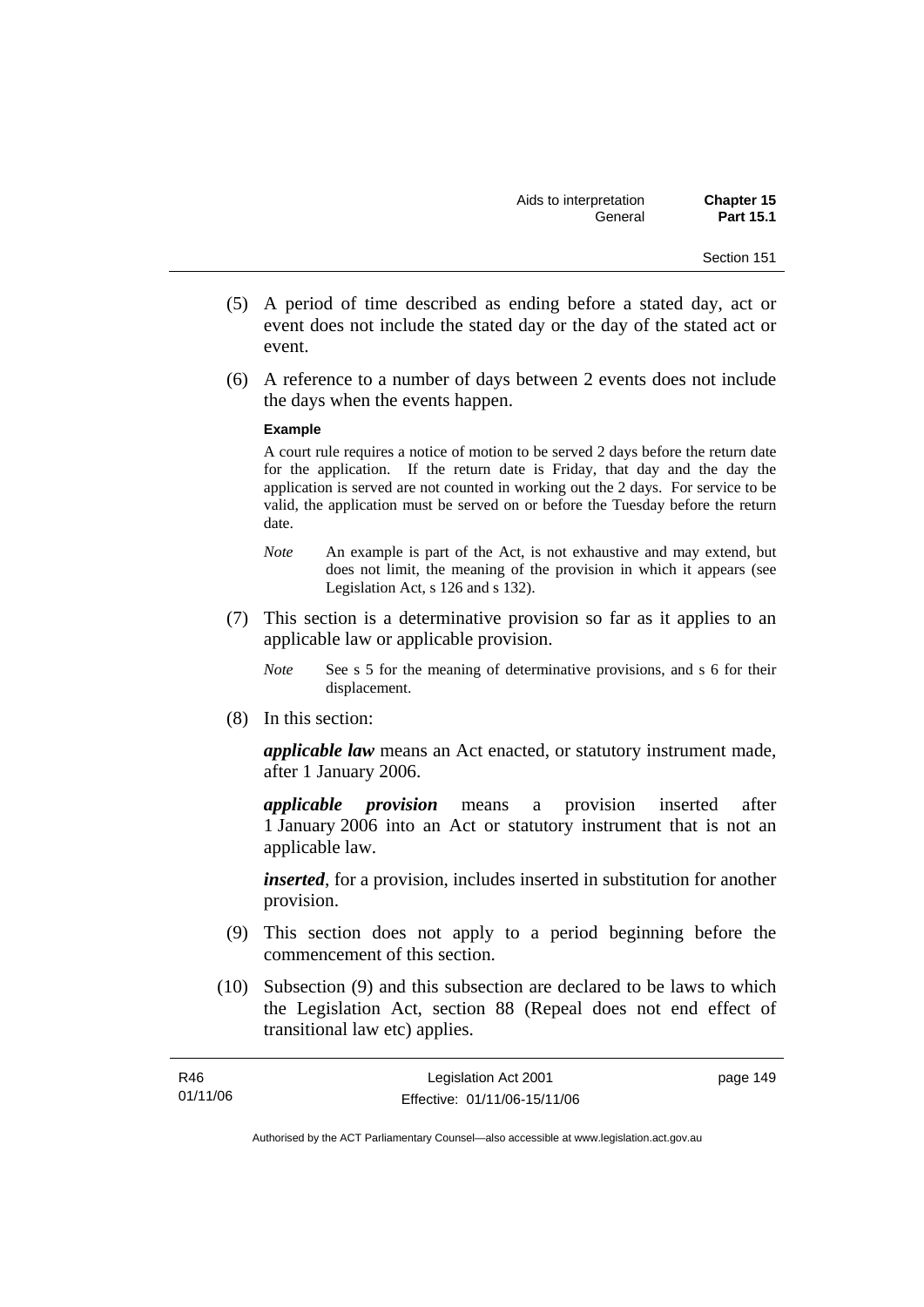| Chapter 15       | Aids to interpretation |
|------------------|------------------------|
| <b>Part 15.1</b> | General                |

Section 151A

 (11) Subsections (9) and (10) and this subsection expire 1 year after the day this section commences.

# **U** 151A Periods of time ending on non-working days

- (1) This section applies if—
	- (a) under an Act or statutory instrument, something must or may be done on a particular day or within a particular period of time; and
	- (b) the day, or the last day of the period, is not a working day.
- (2) The thing must or may be done on the next day that is a working day.
- (3) This section is a determinative provision so far as it applies to an applicable law or applicable provision.
	- *Note* See s 5 for the meaning of determinative provisions, and s 6 for their displacement.
- (4) In this section:

*applicable law* means an Act enacted, or statutory instrument made, after 1 January 2006.

*applicable provision* means a provision inserted after 1 January 2006 into an Act or statutory instrument that is not an applicable law.

*inserted*, for a provision, includes inserted in substitution for another provision.

*public entity* means—

- (a) a court or tribunal; or
- (b) an administrative unit; or
- (c) a statutory-office holder; or

R46 01/11/06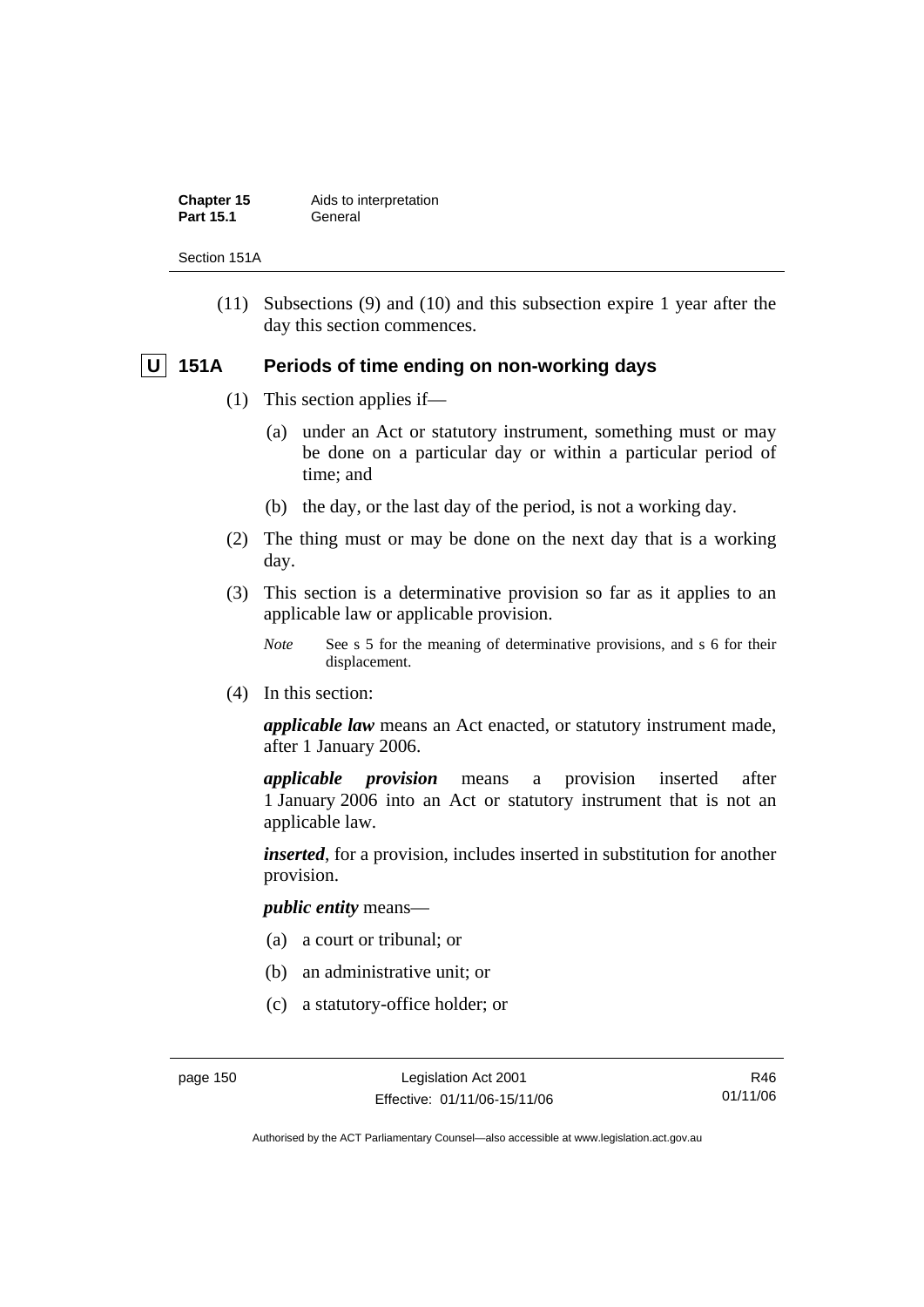Section 151B

(d) any other entity established for a public purpose under a law.

*working day* means—

- (a) for doing something at an office (however described) of a public entity where the thing must or may be done—a day when the office is open; and
- (b) for doing anything else—a day that is not—
	- (i) a Saturday or Sunday; or
	- (ii) a public holiday at the place where the thing must or may be done.

## **Example for par (a)**

filing a document at a court registry

- *Note* An example is part of the Act, is not exhaustive and may extend, but does not limit, the meaning of the provision in which it appears (see Legislation Act, s 126 and s 132).
- (5) This section does not apply to something that must or may be done within a period beginning before the commencement of this section.
- (6) Subsection (5) and this subsection are declared to be laws to which the Legislation Act, section 88 (Repeal does not end effect of transitional law etc) applies.
- (7) Subsections (5) and (6) and this subsection expire 1 year after the day this section commences.

# **151B Doing things for which no time is fixed**

- (1) This section applies if—
	- (a) under an Act or statutory instrument, something must or may be done; but
	- (b) no time is provided for doing the thing.

page 151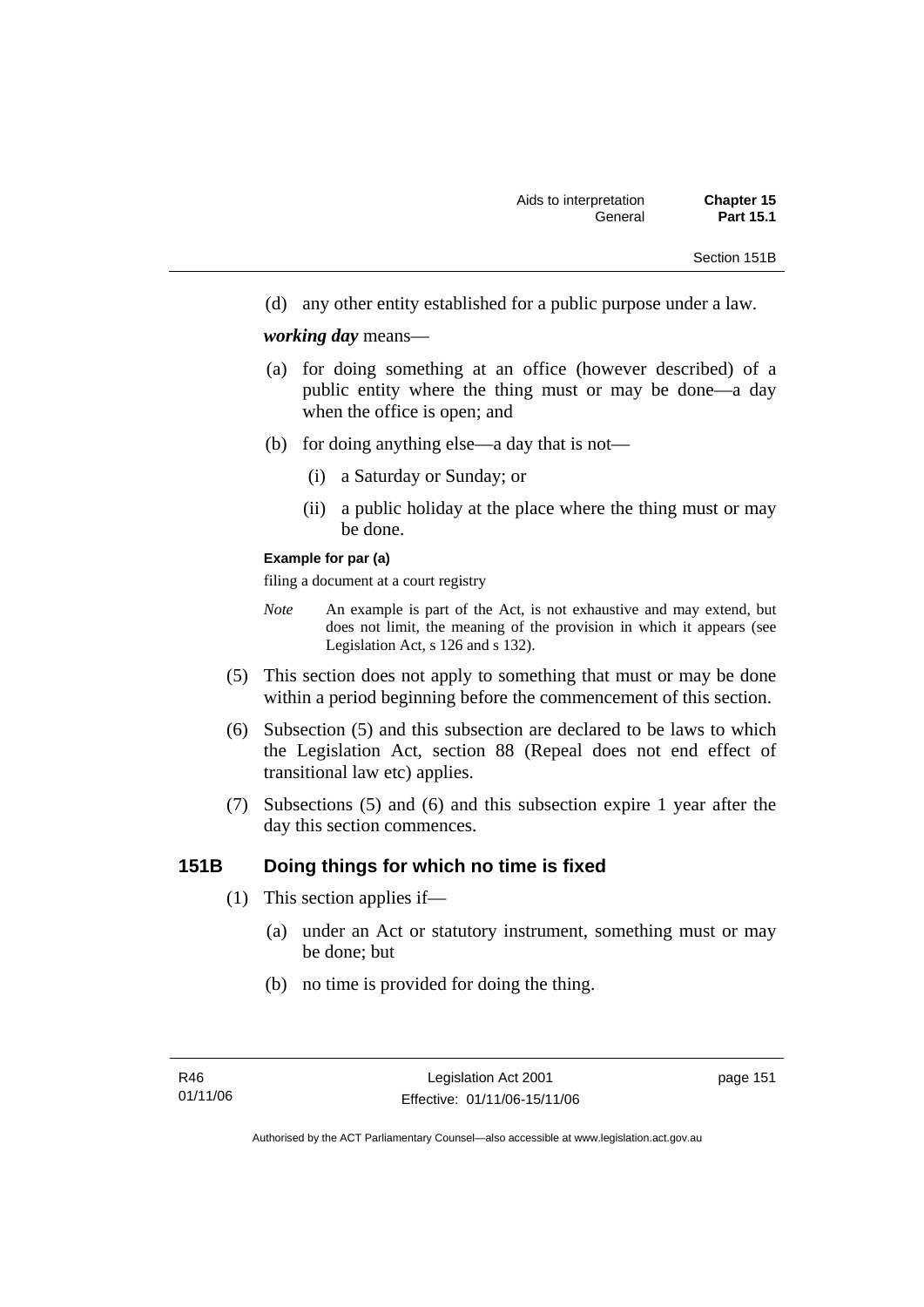| Chapter 15       | Aids to interpretation |
|------------------|------------------------|
| <b>Part 15.1</b> | General                |

Section 151C

 (2) The thing must or may be done as soon as possible and as often as needed.

# **151C Power to extend time**

- (1) This section applies if, under an Act or statutory instrument—
	- (a) something must or may be done on a particular day or within a particular period of time; but
	- (b) a court or other entity has power to extend the time (the *relevant time*) for doing the thing.
- (2) A person may apply to the court or other entity for the relevant time to be extended even though the relevant time has ended.
- (3) The court or other entity may extend the relevant time even though the relevant time has ended.
- (4) This section is a determinative provision.

*Note* See s 5 for the meaning of determinative provisions, and s 6 for their displacement.

- (5) This section applies only to an applicable law or applicable provision.
- (6) In this section:

*applicable law* means an Act enacted, or statutory instrument made, after 1 January 2006.

*applicable provision* means a provision inserted after 1 January 2006 into an Act or statutory instrument that is not an applicable law.

*inserted*, for a provision, includes inserted in substitution for another provision.

R46 01/11/06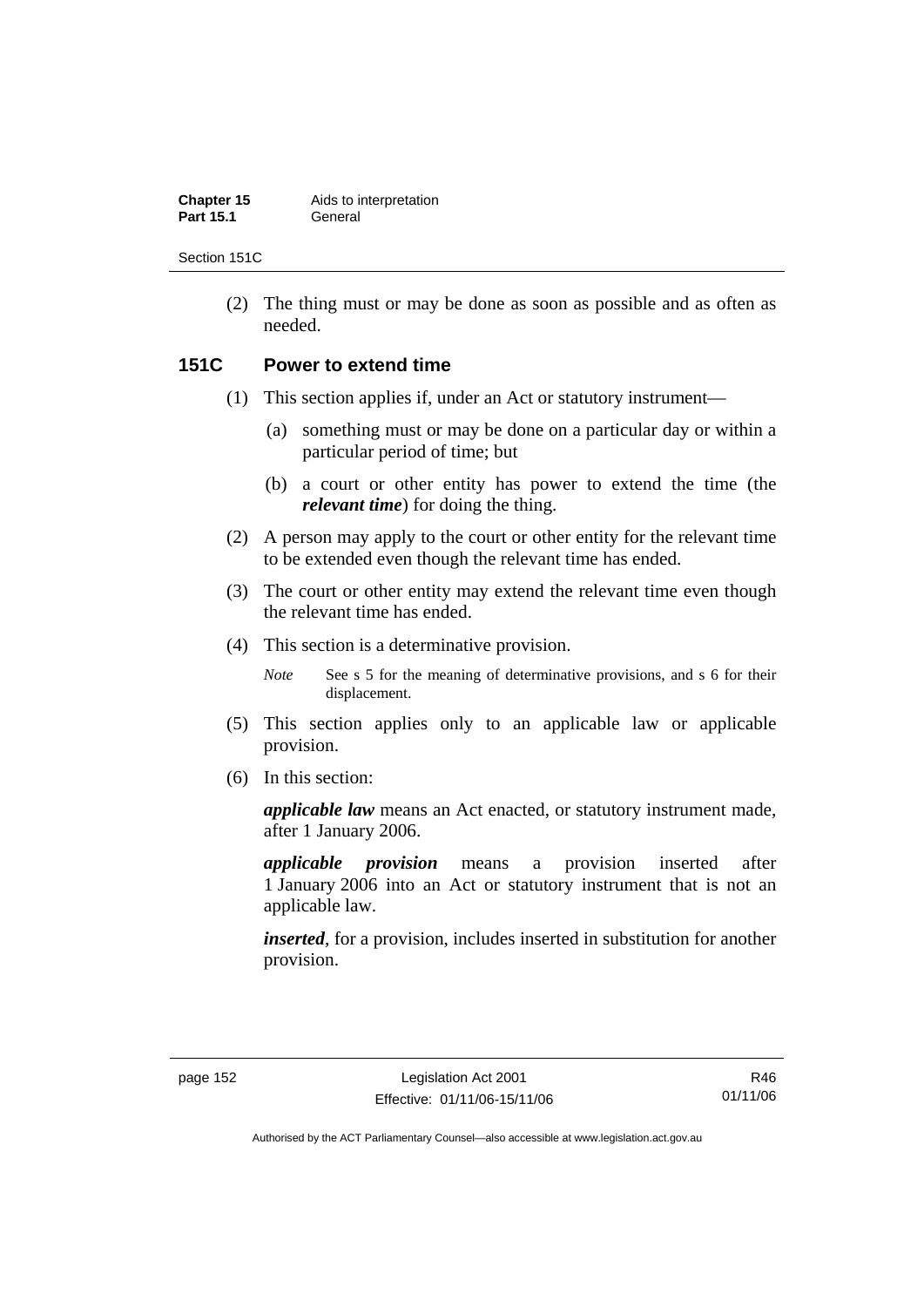| Aids to interpretation | <b>Chapter 15</b> |
|------------------------|-------------------|
| General                | <b>Part 15.1</b>  |

# **152 Continuing effect of obligations**

If, under a provision of an Act or statutory instrument, an act is required to be done, the obligation to do the act continues until the act is done even if—

- (a) the provision required the act to be done within a particular period or before a particular time, and the period has ended or the time has passed; or
- (b) someone has been convicted of an offence in relation to failure to do the act.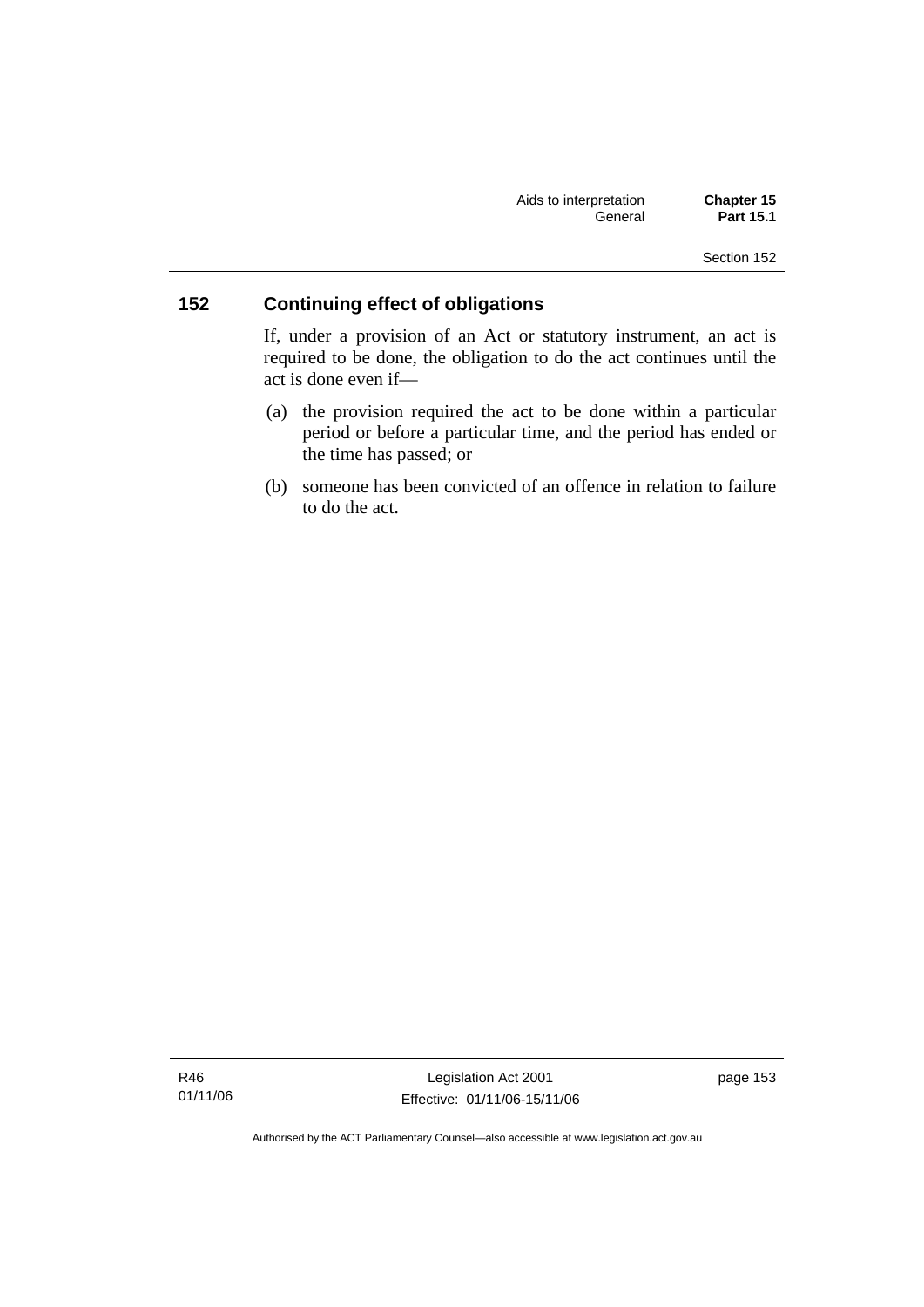**Chapter 15** Aids to interpretation<br>**Part 15.2 Definitions** 

**Definitions** 

Section 155

# **Part 15.2 Definitions**

*Note to pt 15.2* 

See also s 130 (What is a definition?), s 131 (Signpost definitions) and s 148 (Terms used in instruments have same meanings as in authorising laws).

# **155 Definitions apply subject to contrary intention**

- (1) A definition in an Act or statutory instrument applies except so far as the contrary intention appears.
- (2) This section is a determinative provision.
	- *Note* See s 5 for the meaning of determinative provisions, and s 6 for their displacement.

# **156 Application of definitions in dictionaries and sections**

 (1) A definition in the dictionary to an Act or statutory instrument applies to the entire Act or instrument unless the Act or instrument provides for the definition to have a more limited application.

#### **Examples**

- 1 The dictionary to the *ABC Act 1999* includes the signpost definition '*x*—see the *XYZ Act 1998*, section 3.'. There is nothing in the *ABC Act 1999* indicating the intended application of the definition of  $x$ . The definition of  $x$ in the *XYZ Act 1998*, section 3, therefore, applies to the entire *ABC Act 1999*.
- 2 In an Act, the word *z* is defined in the dictionary. The definition provides, in part, that '*z*, in part 4 (Registration of vehicles), means ...'. The definition of *z* applies only to part 4.
- 3 In part 6 of an Act (which is headed 'Part 6 Complaints'), the word *a* is defined in section 50. The section is not divided into subsections but contains a number of definitions. Section 50 begins with the words 'In this part:'. However, the dictionary to the Act contains the following definition:

*a*—see section 50.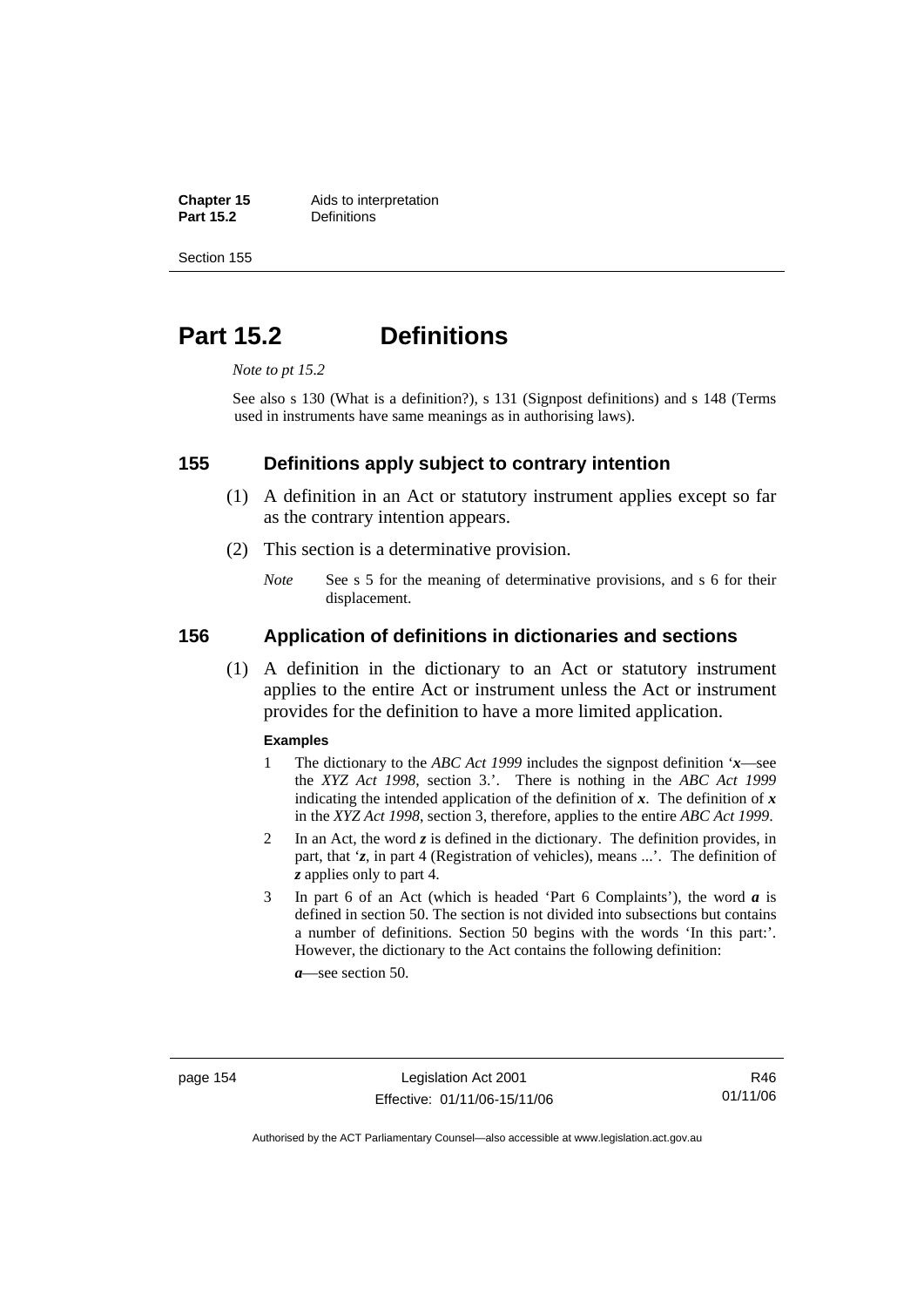The definition of *a* applies to the entire Act (compare s (2) eg 2).

- *Note 1* See s 144 (Meaning of commonly-used terms) for the application of the definitions in this Act, dict, pt 1.
- *Note 2* Section 148 (Terms used in instruments have same meanings as in authorising laws) provides that terms used in a statutory instrument have the same meaning as they have in the Act or statutory instrument under which the statutory instrument is made.
- *Note 3* An example is part of the Act, is not exhaustive and may extend, but does not limit, the meaning of the provision in which it appears (see s 126 and s 132).
- (2) A definition in a section of an Act or statutory instrument applies only to the section unless the Act or instrument provides for the definition to have a broader application.

#### **Examples**

- 1 This Act, section 255 (7) (Forms) contains definitions of *form 1* and *form 2* as tagged terms. There is nothing in this Act indicating that the definitions apply outside section 255. The definitions apply only to section 255.
- 2 In part 6 of an Act (which is headed 'Part 6 Complaints'), the word *a* is defined in section 50. The section is not divided into subsections but contains a number of definitions. Section 50 begins with the words 'In this part:'. However, the dictionary to the Act contains the following definition:

*a*, for part 6 (Complaints)—see section 50.

The definition of *a* applies to all of part 6, but not to provisions of the Act outside part 6 (compare s (1) eg 3).

- 3 In an Act, the word *b* is defined in a section, which is not divided into subsections but contains a number of definitions. The section begins with the words 'In this Act:'. The definition of *b* applies to the entire Act.
- (3) A definition in a section of an Act or statutory instrument applies to the entire section unless the Act or instrument provides for the definition to have a more limited application.

#### **Example**

In a subsection of a section of an Act, the word  $c$  is defined. The subsection begins with the words 'In subsection  $(3)$ :'. The definition of  $c$  applies only to subsection (3) of that section.

page 155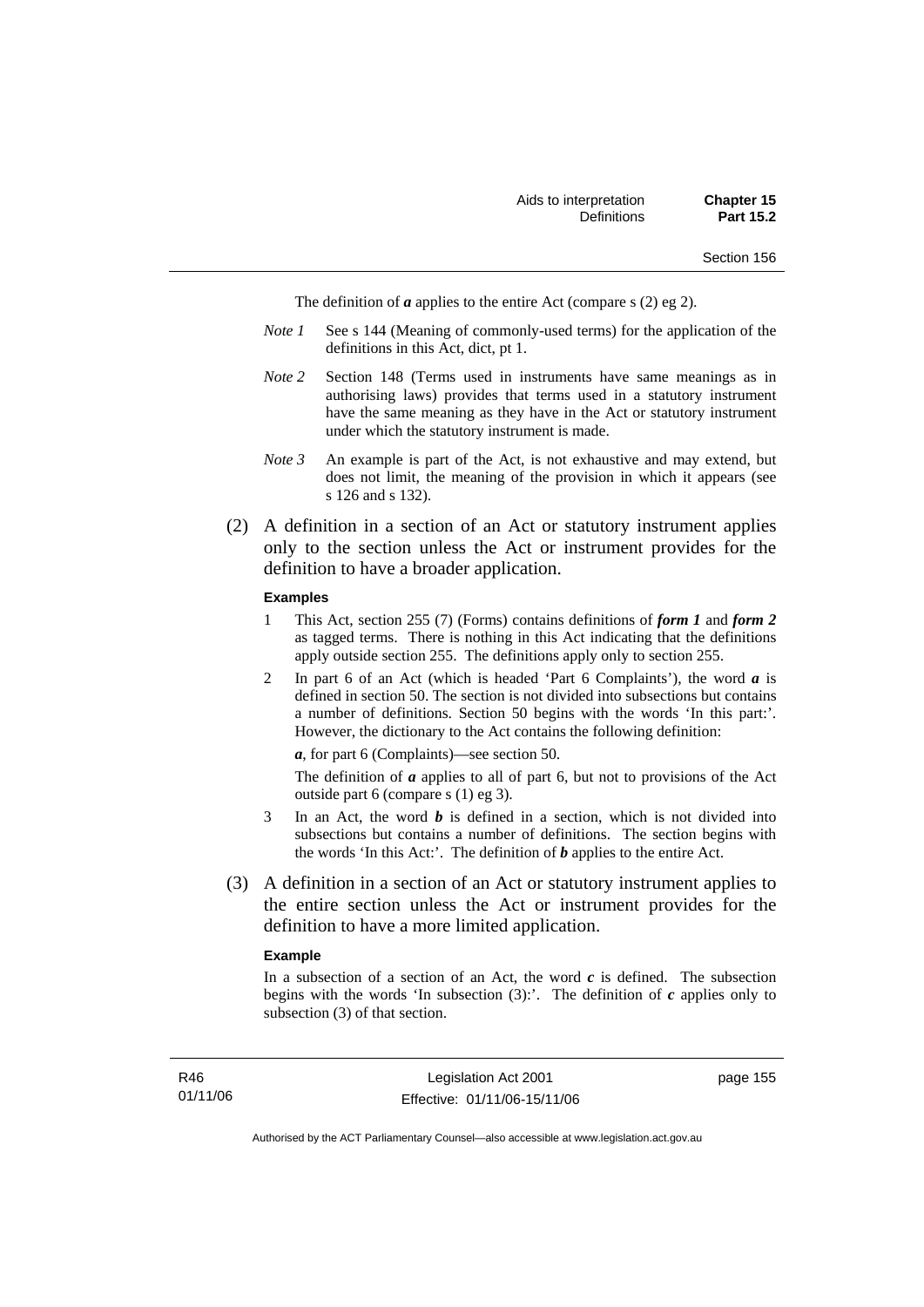| Chapter 15       | Aids to interpretation |
|------------------|------------------------|
| <b>Part 15.2</b> | <b>Definitions</b>     |

- (4) In applying this section to an Act or statutory instrument that is divided otherwise than into sections, a reference to a section is a reference to a corresponding provision of the Act or instrument.
	- *Note* A reference to an Act or statutory instrument includes a reference to a provision of the Act or instrument (see s 7 and s 13).

# **157 Defined terms—other parts of speech and grammatical forms**

If an Act or statutory instrument defines a term, other parts of speech and grammatical forms of the term have corresponding meanings.

#### **Example**

The *Publication (Grants) Act 2001* contains a definition of *publish* and also contains other forms of the same word ('published', 'publisher', 'publishes', 'publishing' and 'publication'). Because of this section, all forms of the word will have the same meaning except so far as the Act otherwise expressly provides or a contrary intention appears (see s 6 (3)).

*Note* An example is part of the Act, is not exhaustive and may extend, but does not limit, the meaning of the provision in which it appears (see s 126 and s 132).

page 156 Legislation Act 2001 Effective: 01/11/06-15/11/06

R46 01/11/06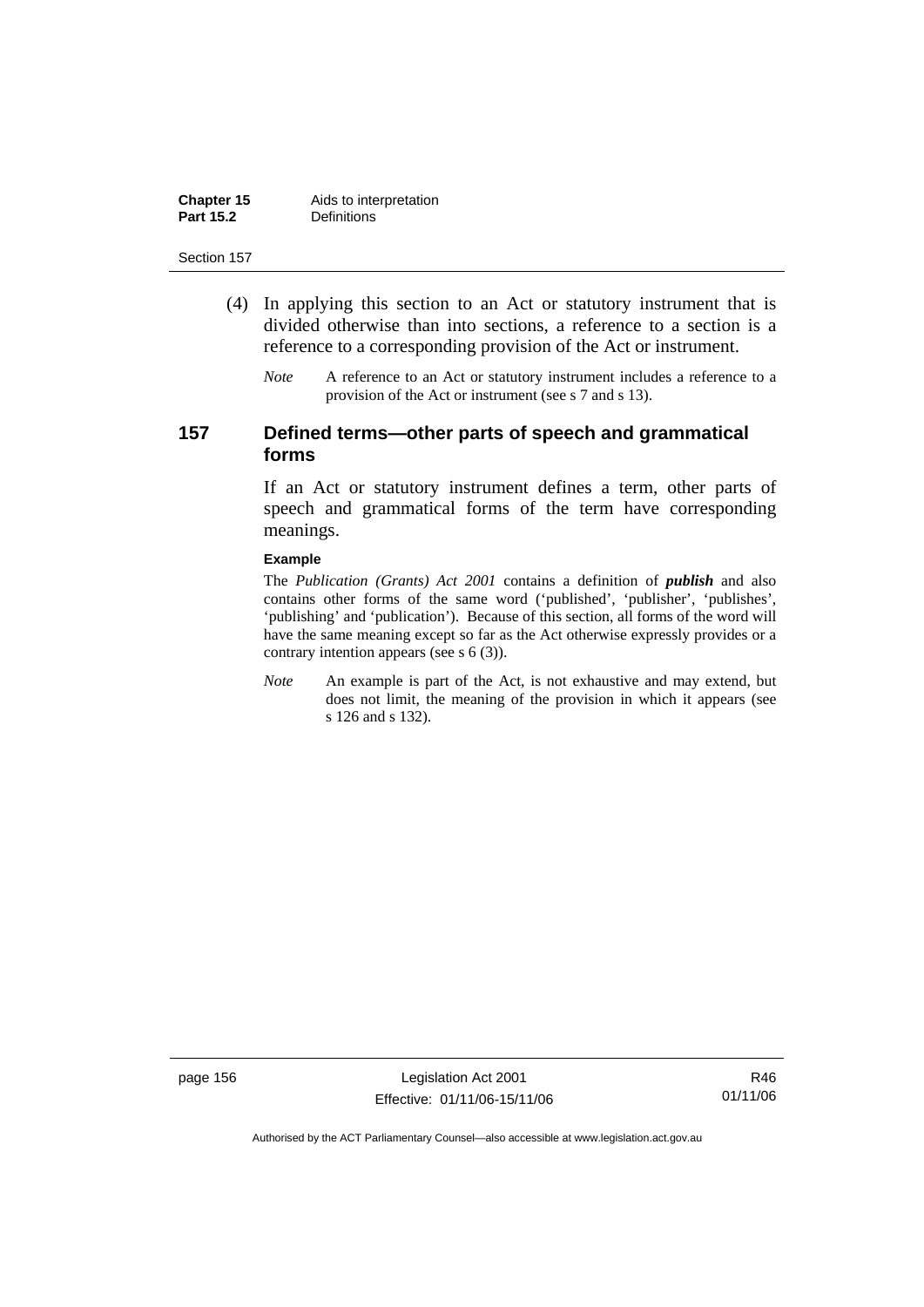# **Part 15.3 References to various entities and things**

*Note to pt 15.3* 

See also ch 10 (Referring to laws).

# **160 References to people generally**

- (1) In an Act or statutory instrument, a reference to a person generally includes a reference to a corporation as well as an individual.
- (2) Subsection (1) is not displaced only because there is an express reference to either an individual or a corporation elsewhere in the Act or statutory instrument.

#### **Examples of references to a person generally**

- 1 another person
- 2 anyone else
- 3 party
- 4 someone else
- 5 employer

#### **Examples of express references to a corporation**

- 1 body corporate
- 2 company

#### **Examples of express references to an individual**

- 1 adult
- 2 child
- 3 spouse
- 4 driver
- (3) Subsection (2) does not limit the operation of section 6.

*Note* Section 6 deals with the displacement of a provision of this Act.

page 157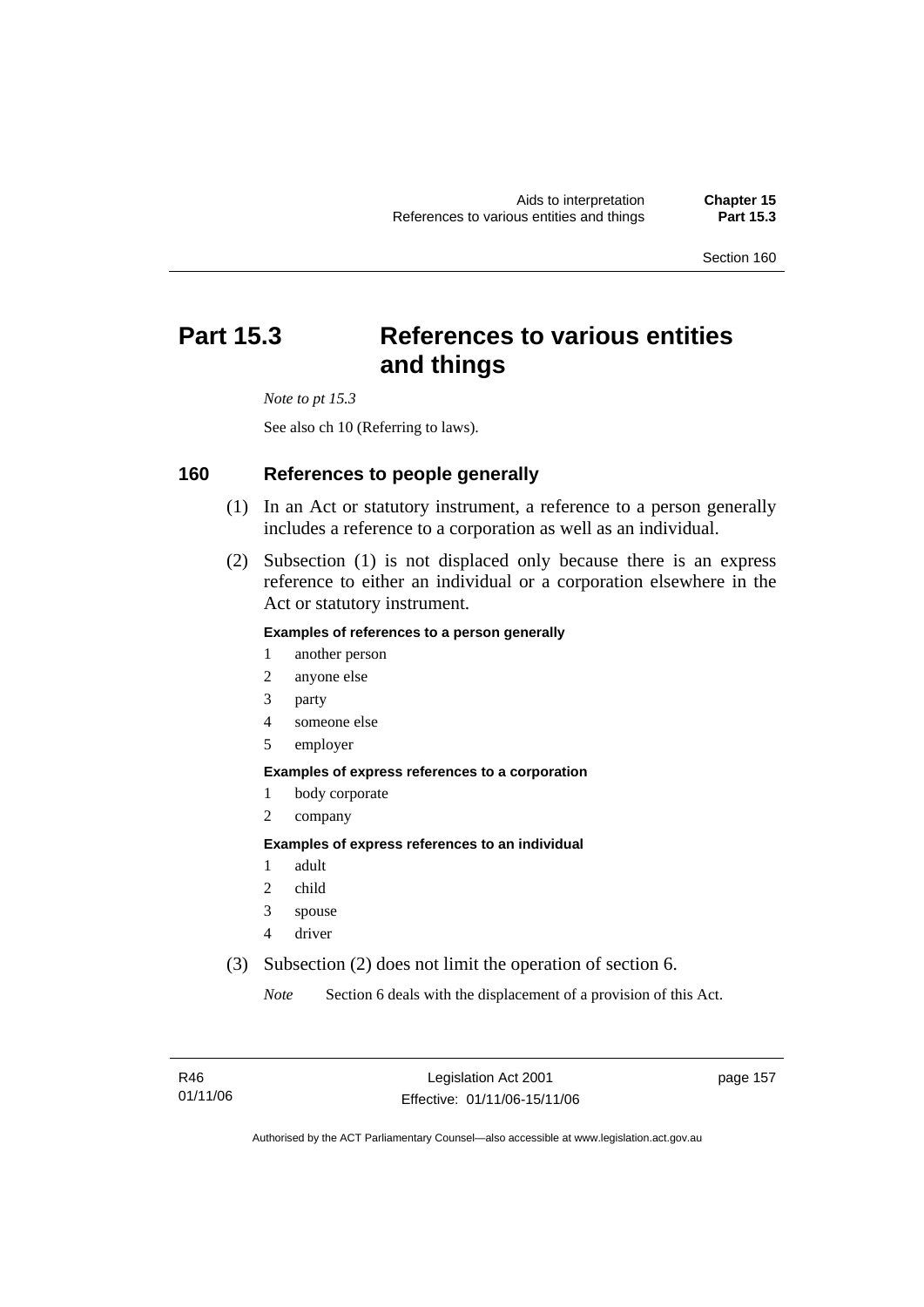# **161 Corporations liable to offences**

- (1) A provision of a law that creates an offence (whether indictable or summary) applies to corporations as well as to individuals.
- (2) A provision of a law that creates an offence can apply to a corporation even though contravention of the provision is punishable by imprisonment (with or without another penalty).

#### **Example**

A provision of an Act contains the following penalty: 'Maximum penalty: 100 penalty units, imprisonment for 1 year or both.' The provision can apply to a corporation.

- (3) If a corporation is convicted of an offence and, apart from this subsection, the penalty for the offence is a period of imprisonment only, the court may impose a maximum penalty of—
	- (a) if the period of imprisonment is not longer than 6 months— 50 penalty units; and
	- (b) if the period of imprisonment is longer than 6 months but not longer than 1 year—100 penalty units; and
	- (c) if the period of imprisonment is longer than 1 year but not longer than 2 years—200 penalty units; and
	- (d) if the period of imprisonment is longer than 2 years but not longer than 5 years—500 penalty units; and
	- (e) if the period of imprisonment is longer than 5 years but not longer than 10 years—1 000 penalty units; and
	- (f) if the period of imprisonment is longer than 10 years—1 500 penalty units.

*Note* Section 133 explains the meaning and value of penalty units.

(4) In this section:

*law* means an Act, subordinate law or disallowable instrument.

R46 01/11/06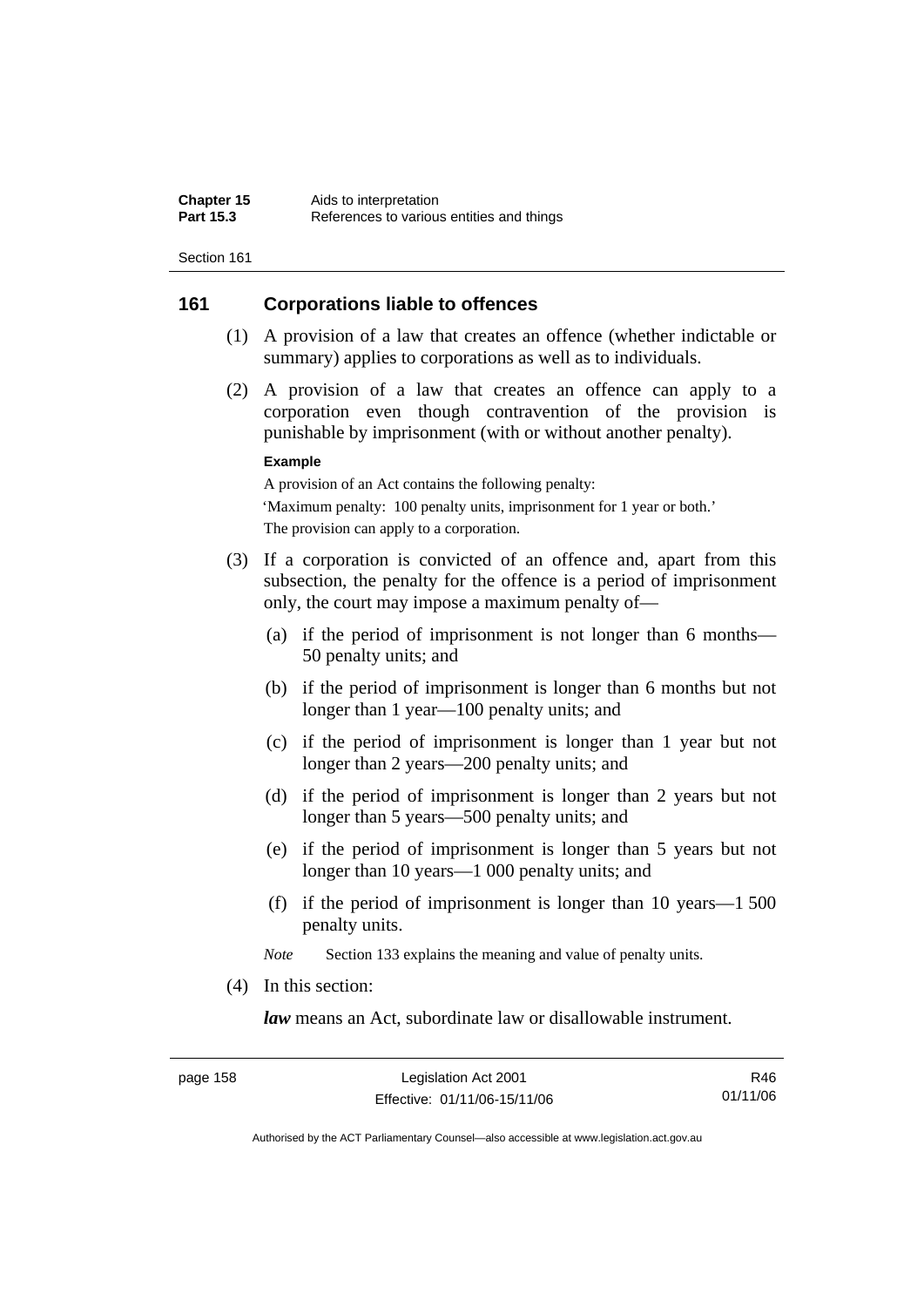# **162 References to** *a Minister* **or** *the Minister*

 (1) In an Act or statutory instrument, a reference to *a Minister* is a reference to the Chief Minister or a Minister appointed under the Self-Government Act, section 41.

*Note* See dict, pt 1, def *Chief Minister*.

- (2) In a provision of an Act or statutory instrument, a reference to *the Minister* without identifying the Minister's title or portfolio is a reference to—
	- (a) the Minister for the time being administering the provision; or
	- (b) if, for the time being, different Ministers administer the provision in relation to different matters—
		- (i) if only 1 Minister administers the provision in relation to the relevant matter—the Minister; or
		- (ii) if 2 or more Ministers administer the provision in relation to the relevant matter—any of the Ministers; or
	- (c) if paragraph (b) does not apply and, for the time being, 2 or more Ministers administer the provision—any of the Ministers.
- (3) In subsection (2):

*Minister* includes a Minister for the time being acting on behalf of the Minister or 2 or more Ministers.

- (4) If an Act or statutory instrument mentions a Minister and identifies the Minister by reference to the fact that the Minister administers a stated Act, statutory instrument or provision, subsection (2) applies as if references in paragraphs (a) to (c) to the provision were references to the stated Act, instrument or provision.
	- *Note* See also dict, pt 1, defs *Attorney-General* and *Treasurer*.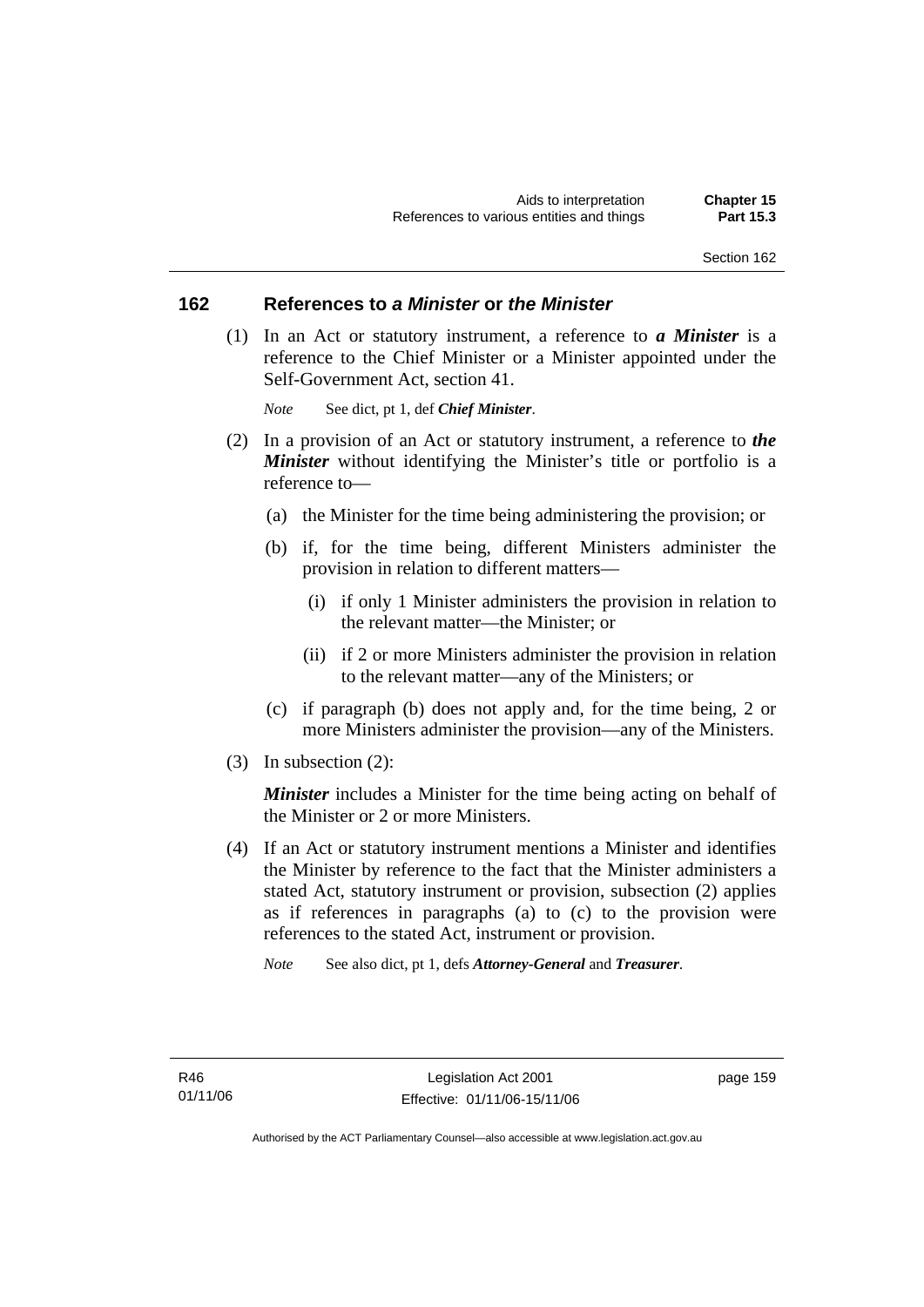## **163 References to** *a chief executive* **or** *the chief executive*

- (1) In an Act or statutory instrument, a reference to *a chief executive* is a reference to a person employed under the Public Sector Management Act, section 28 (Chief executives—engagement) or section 30 (Chief executives—temporary contracts) to perform the duties of an office of chief executive.
- (2) In a provision of an Act or statutory instrument, a reference to *the chief executive* without identifying the chief executive's title is a reference to—
	- (a) the chief executive of the administrative unit responsible for the provision; or
	- (b) if, for the time being, different administrative units are responsible for the provision in relation to different matters—
		- (i) if only 1 administrative unit is responsible for the provision in relation to the relevant matter—the chief executive of the administrative unit; or
		- (ii) if 2 or more administrative units are responsible for the provision in relation to the relevant matter—the chief executive of any of the administrative units; or
	- (c) if paragraph (b) does not apply and, for the time being, 2 or more administrative units are responsible for the provision the chief executive of any of the administrative units.

*Note* See dict, pt 1, def *administrative unit*.

 (3) If an Act or statutory instrument mentions a chief executive and identifies the chief executive by reference to the fact that the chief executive is the chief executive of the administrative unit responsible for a stated Act, statutory instrument or provision, subsection (2) applies as if references in paragraphs (a) to (c) to the provision were references to the stated Act, instrument or provision.

R46 01/11/06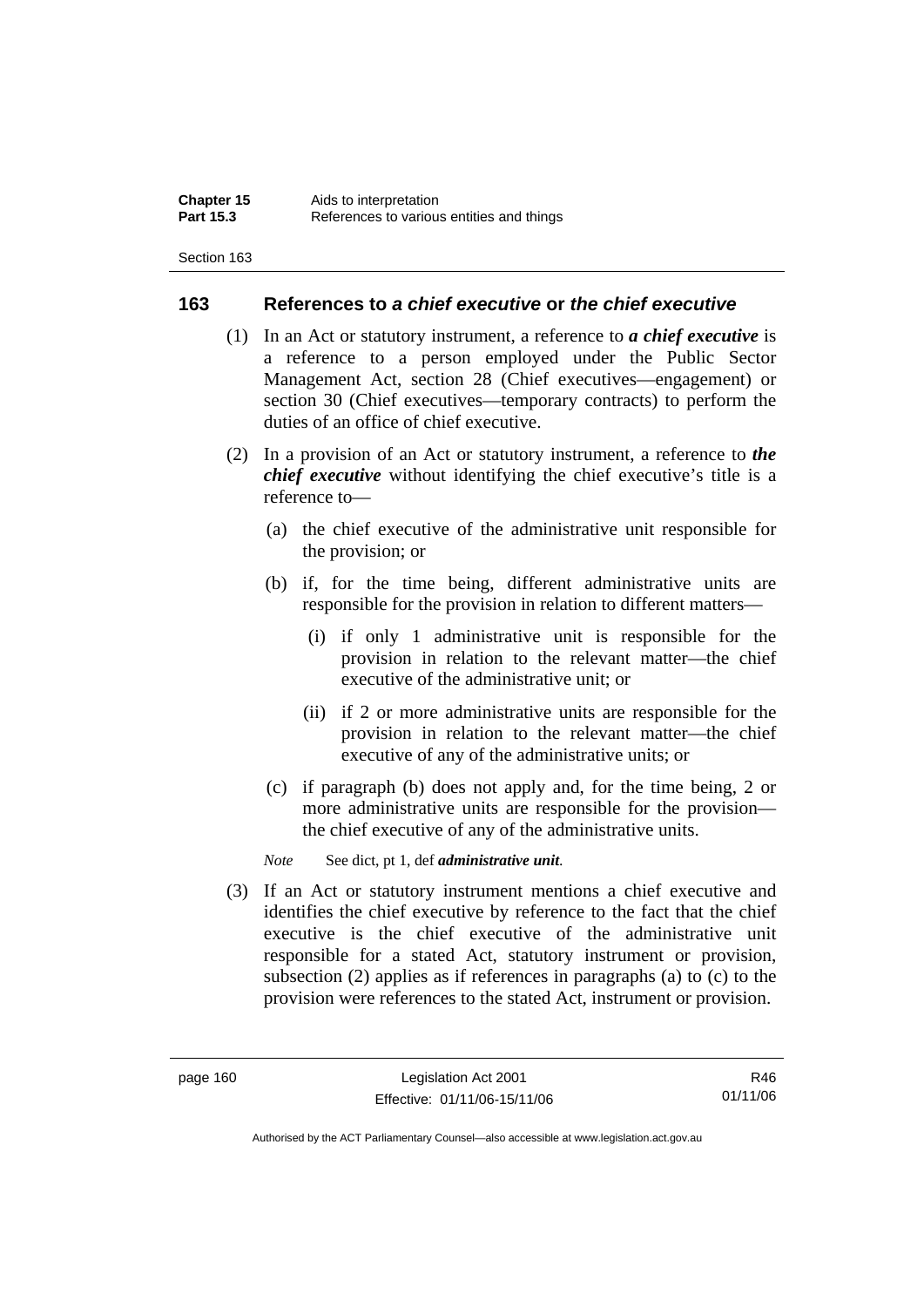(4) In this section:

*chief executive*, of an administrative unit, means the person who is employed under the Public Sector Management Act, section 28 or section 30 to perform the duties of the office of chief executive in the administrative unit.

*Public Sector Management Act* means the *Public Sector Management Act 1994*.

*responsible*, for a provision, means allocated responsibility for the provision under the Public Sector Management Act, section 14 (1) (b) (Ministerial responsibility and functions of administrative units).

# **164 References to Australian Standards etc**

- (1) In an Act or statutory instrument, a reference consisting of the words 'Australian Standard' or 'AS' followed by a number is a reference to the standard so numbered published by or on behalf of Standards Australia.
- (2) In an Act or statutory instrument, a reference consisting of the words 'Australian/New Zealand Standard' or 'AS/NZS' followed by a number is a reference to the standard so numbered published jointly by or on behalf of Standards Australia and Standards New Zealand.

## **Examples for s 164**

- 1 AS 4608-1999
- 2 AS/NZS 4906: 1994
- *Note* An example is part of the Act, is not exhaustive and may extend, but does not limit, the meaning of the provision in which it appears (see s 126 and s 132).

page 161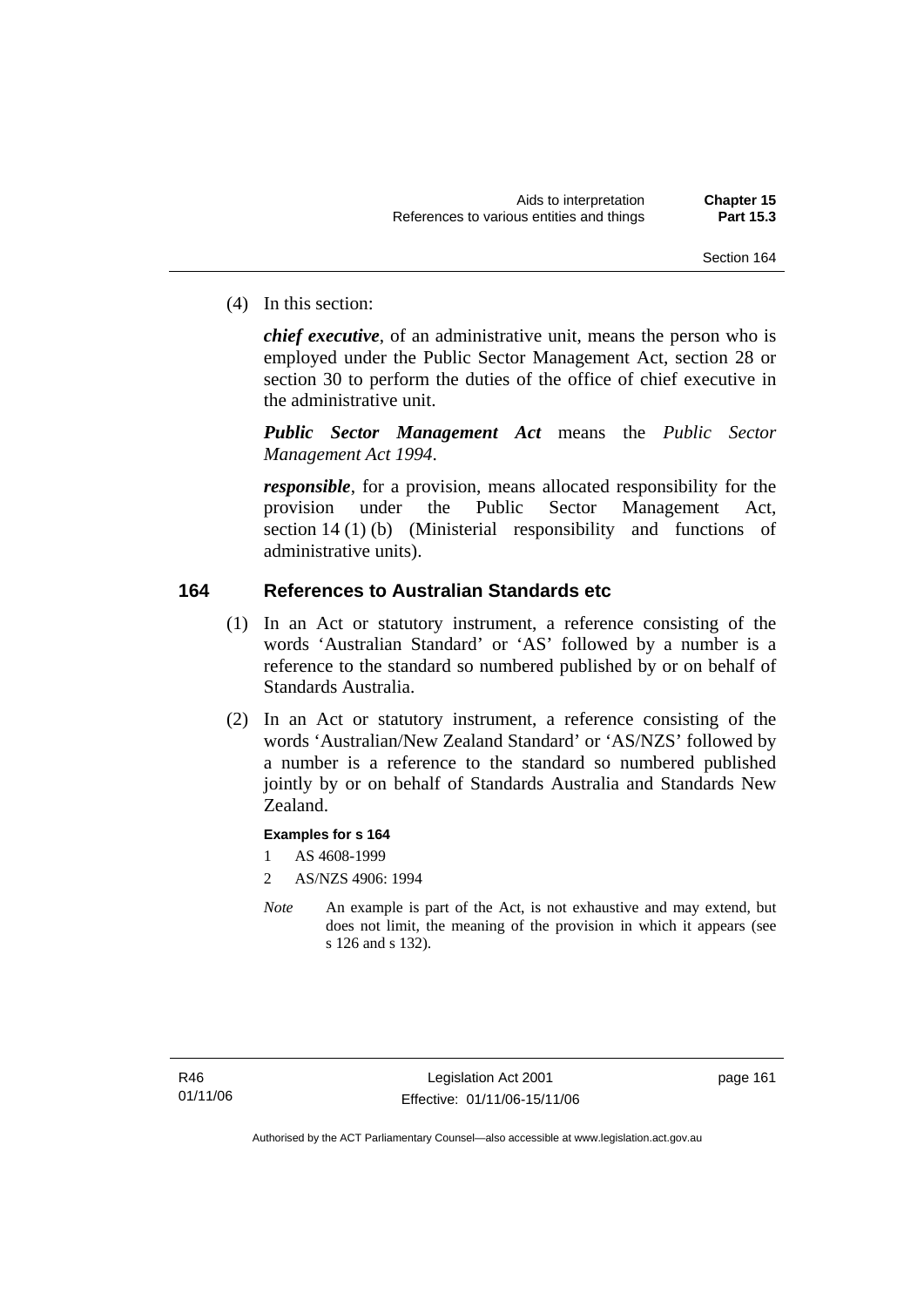# **165 References to Assembly committees that no longer exist**

In an Act or statutory instrument, a reference (whether by name or description) to a committee of the Legislative Assembly that no longer exists is a reference to the committee of the Assembly nominated by the Speaker either generally or for the provision containing the reference.

# **168 References to person with interest in land include personal representative etc**

In an Act or statutory instrument, a reference to a person with an interest in land or other property includes a reference to the person's personal representatives, successors and assigns.

#### **Examples of references to people with interests in land**

- 1 proprietor
- 2 transferor or transferee
- 3 mortgagor or mortgagee
- 4 lessor or lessee
- 5 sublessor or sublessee
- 6 trustee
- *Note* An example is part of the Act, is not exhaustive and may extend, but does not limit, the meaning of the provision in which it appears (see s 126 and s 132).

# **169 References to** *domestic partner* **and** *domestic partnership*

- (1) In an Act or statutory instrument, a reference to a person's *domestic partner* is a reference to someone who lives with the person in a domestic partnership, and includes a reference to a spouse of the person.
	- *Note* The Macquarie dictionary, (1997) defines spouse as 'either member of a married pair in relation to the other; one's husband or wife'.

R46 01/11/06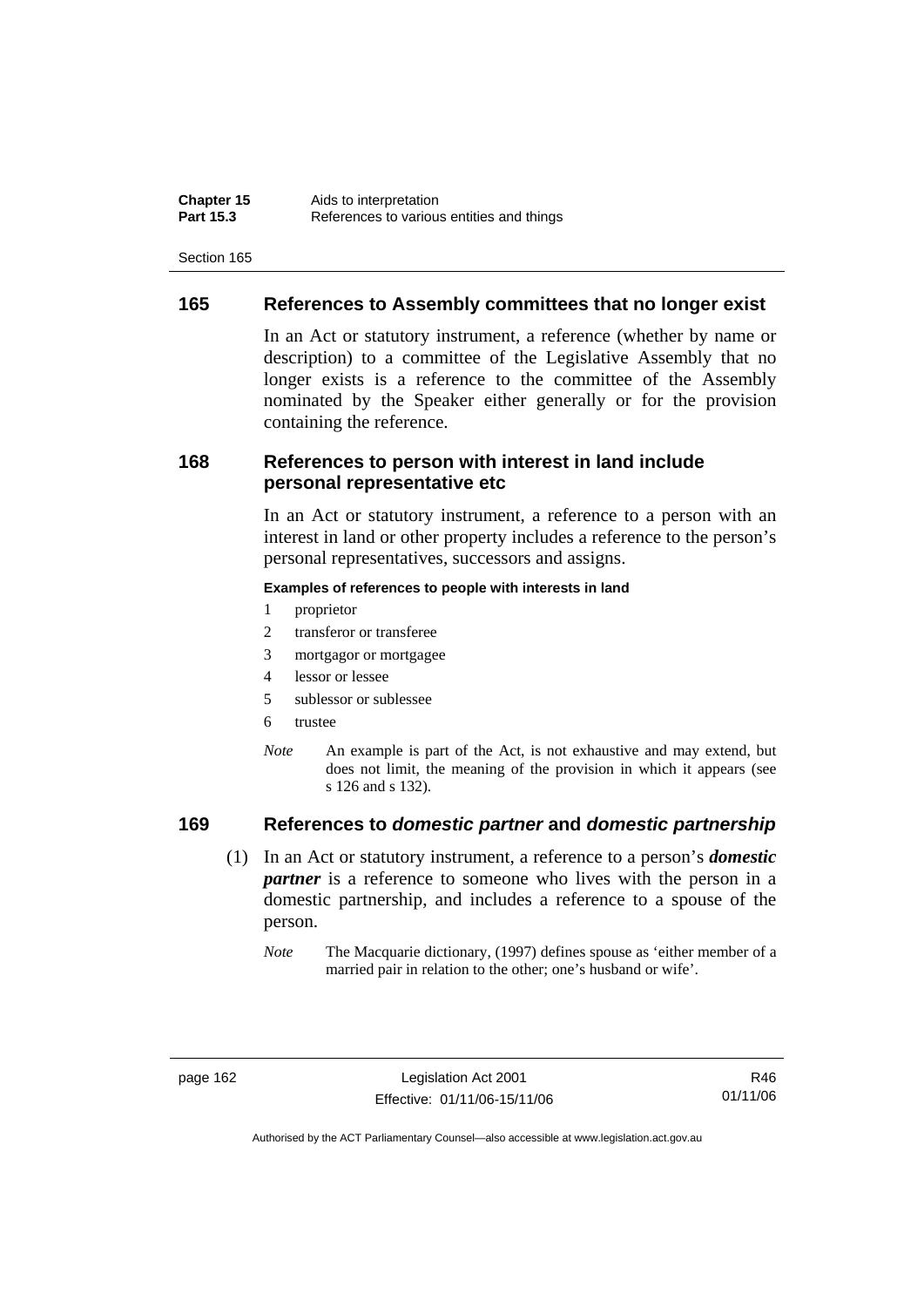Section 169A

 (2) In an Act or statutory instrument, a *domestic partnership* is the relationship between 2 people, whether of a different or the same sex, living together as a couple on a genuine domestic basis.

#### **Example of indicators to decide whether 2 people are in a domestic partnership**

- 1 the length of their relationship
- 2 whether they are living together
- 3 if they are living together—how long and under what circumstances they have lived together
- 4 whether there is a sexual relationship between them
- 5 their degree of financial dependence or interdependence, and any arrangements for financial support, between or by them
- 6 the ownership, use and acquisition of their property, including any property that they own individually
- 7 their degree of mutual commitment to a shared life
- 8 whether they mutually care for and support children
- 9 the performance of household duties
- 10 the reputation, and public aspects, of the relationship between them
- *Note* An example is part of the Act, is not exhaustive and may extend, but does not limit, the meaning of the provision in which it appears (see s 126 and s 132).

## **169A References to** *transgender people*

- (1) A *transgender person* is a person who—
	- (a) identifies as a member of a different sex by living, or seeking to live, as a member of that sex; or
	- (b) has identified as a member of a different sex by living as a member of that sex;

whether or not the person is a recognised transgender person.

 (2) A *transgender person* includes a person who is thought of as a transgender person, whether or not the person is a recognised transgender person.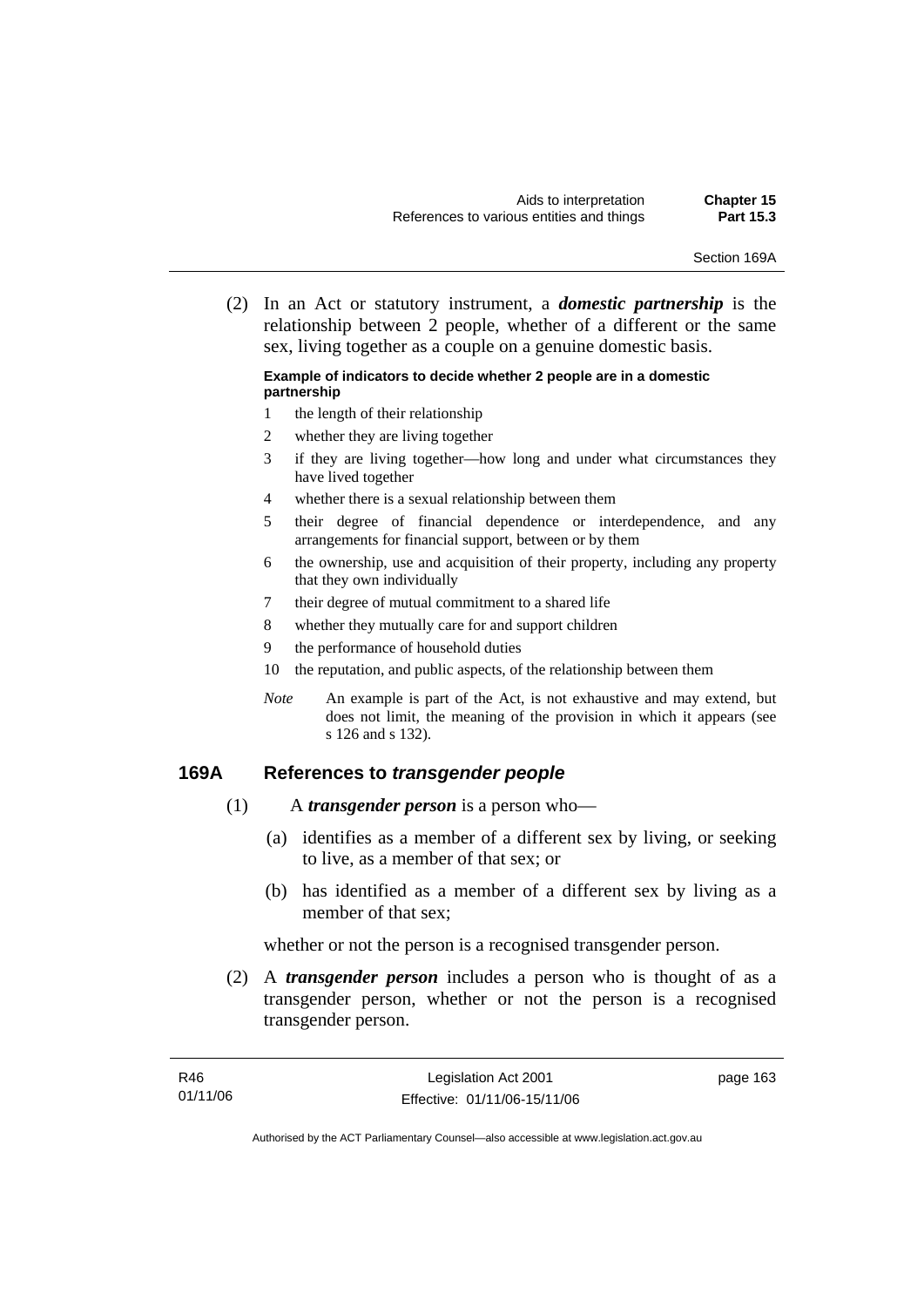| <b>Chapter 15</b> | Aids to interpretation                    |
|-------------------|-------------------------------------------|
| <b>Part 15.3</b>  | References to various entities and things |

#### Section 169B

 (3) A *recognised transgender person* is a person the record of whose sex is altered under the *Births, Deaths and Marriages Registration Act 1997*, part 4 or the corresponding provisions of a law of a State or another Territory.

# **169B References to** *intersex people*

 An *intersex person* is a person who, because of a genetic condition, was born with reproductive organs or sex chromosomes that are not exclusively male or female.

page 164 Legislation Act 2001 Effective: 01/11/06-15/11/06

R46 01/11/06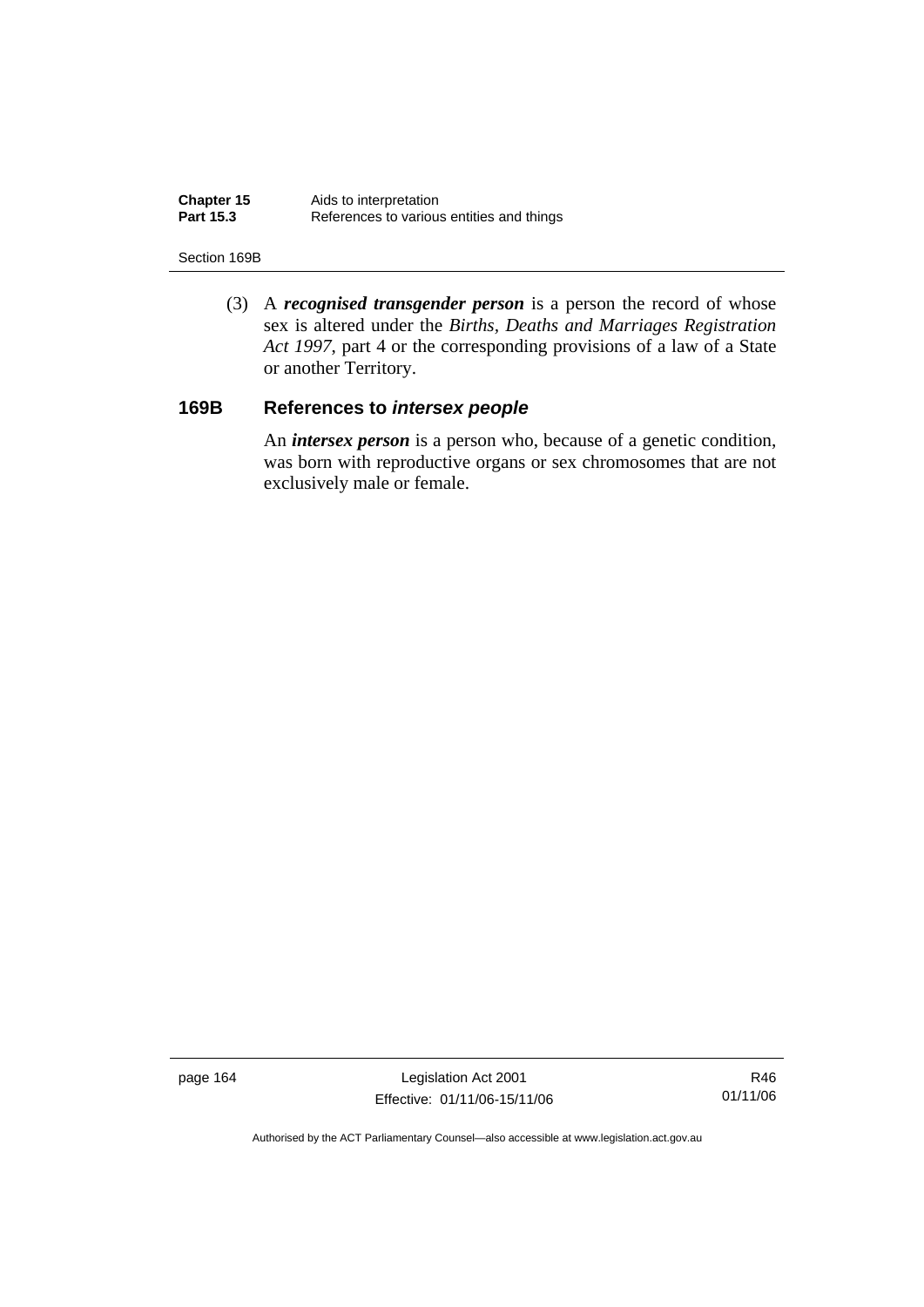# **Part 15.4 Preservation of certain common law privileges**

# **170 Privileges against selfincrimination and exposure to civil penalty**

- (1) An Act or statutory instrument must be interpreted to preserve the common law privileges against selfincrimination and exposure to the imposition of a civil penalty.
- (2) However, this section does not affect the operation of the *Evidence Act 1995* (Cwlth).
	- *Note* The *Evidence Act 1995* (Cwlth), s 128 contains provisions that apply if a witness raises these privileges in a proceeding. The section applies to proceedings in ACT courts (see *Evidence Act 1995* (Cwlth), s 4). However, the privileges have been abolished for bodies corporate (see *Evidence Act 1995* (Cwlth), s 187).
- (3) This section is a determinative provision.
	- *Note* See s 5 for the meaning of determinative provisions, and s 6 for their displacement.

# **171 Client legal privilege**

- (1) An Act or statutory instrument must be interpreted to preserve the common law privilege in relation to client legal privilege (also known as legal professional privilege).
- (2) However, this section does not affect the operation of the *Evidence Act 1995* (Cwlth).
	- *Note* The *Evidence Act 1995* (Cwlth), pt 3.10, div 1 contains provisions about client legal privilege. The provisions apply to proceedings in ACT courts (see *Evidence Act 1995* (Cwlth), s 4).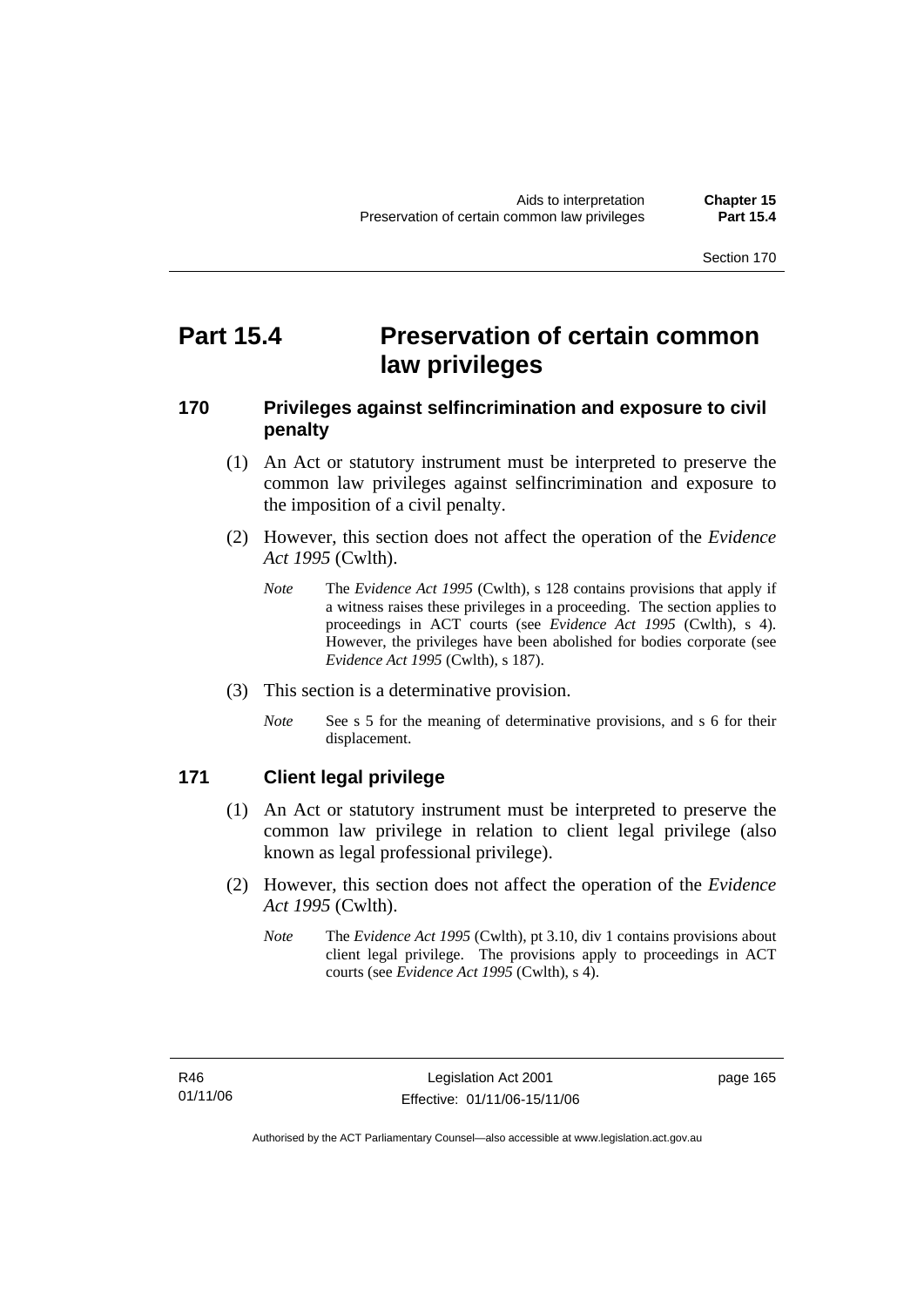| Chapter 15       | Aids to interpretation                        |
|------------------|-----------------------------------------------|
| <b>Part 15.4</b> | Preservation of certain common law privileges |

- (3) This section is a determinative provision.
	- *Note* See s 5 for the meaning of determinative provisions, and s 6 for their displacement.

page 166 Legislation Act 2001 Effective: 01/11/06-15/11/06

R46 01/11/06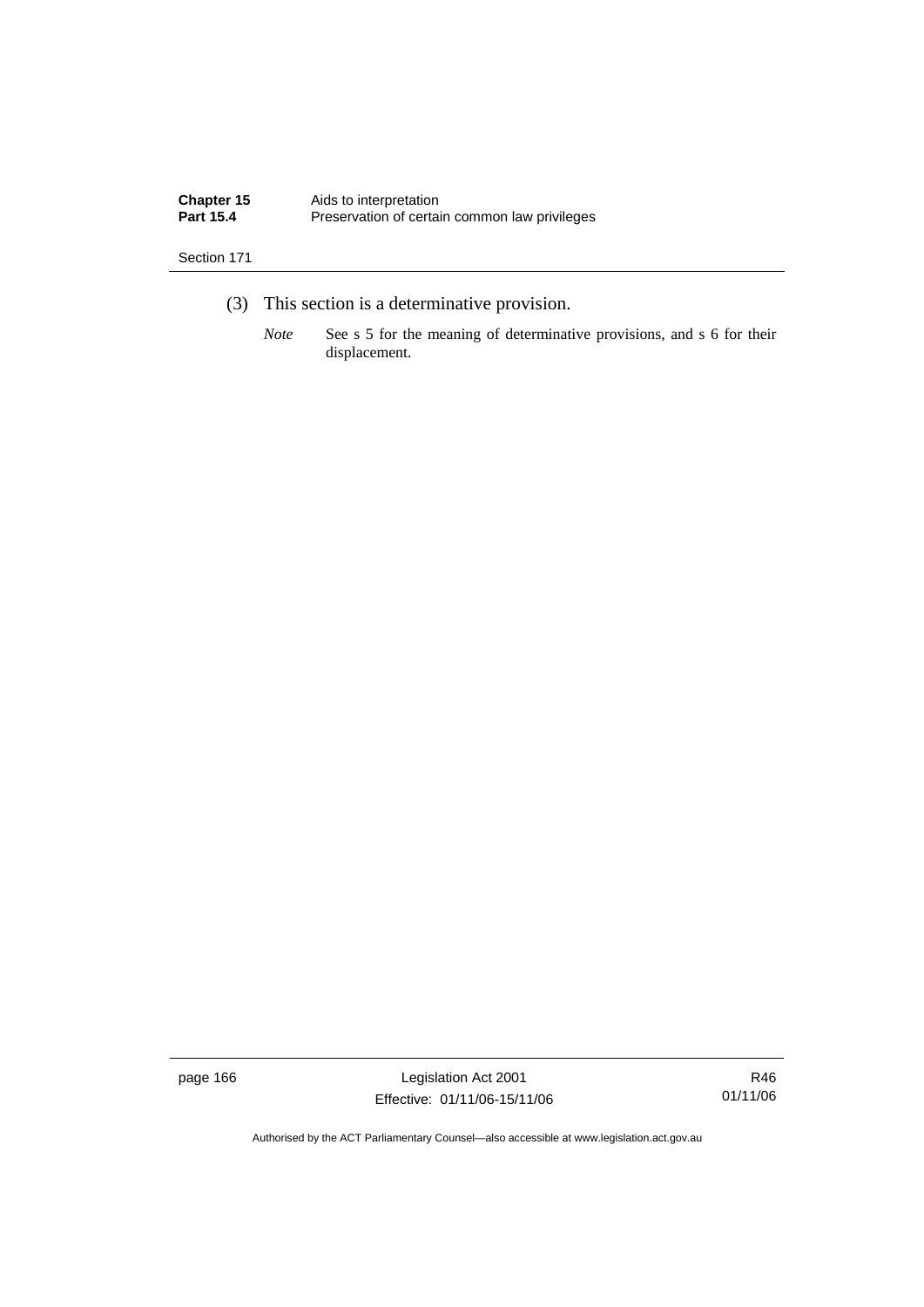# **Chapter 16 Courts, tribunals and other decision-makers**

#### **175 Meaning of** *law* **in ch 16**

#### In this chapter:

*law* means an Act, subordinate law or disallowable instrument.

*Note* A reference to an Act, subordinate law or disallowable instrument includes a reference to a provision of the Act, law or instrument (see s 7, s 8 and s 9).

#### **176 Jurisdiction of courts and tribunals**

- (1) This section applies if a law, whether expressly or by implication, authorises a proceeding (whether civil or criminal) to be brought in a particular court or tribunal in relation to a matter.
- (2) The law vests the court or tribunal with jurisdiction in the matter.
- (3) The jurisdiction so vested is not limited by any limits to which any other jurisdiction of the court or tribunal may be subject.
	- *Note* See also s 45 which relates to the making of rules carrying out or giving effect to the jurisdiction of the court or tribunal.

#### **177 Recovery of amounts owing under laws**

If an amount is owing under a law to a person (the *creditor*) by another person (the *debtor*), the creditor may recover the amount as a debt owing by the debtor to the creditor in a court of competent jurisdiction.

#### **178 Power to decide includes power to take evidence etc**

 (1) A court, tribunal or other entity authorised by law to hear and decide a matter (however expressed) has power—

| R46      | Legislation Act 2001         | page 167 |
|----------|------------------------------|----------|
| 01/11/06 | Effective: 01/11/06-15/11/06 |          |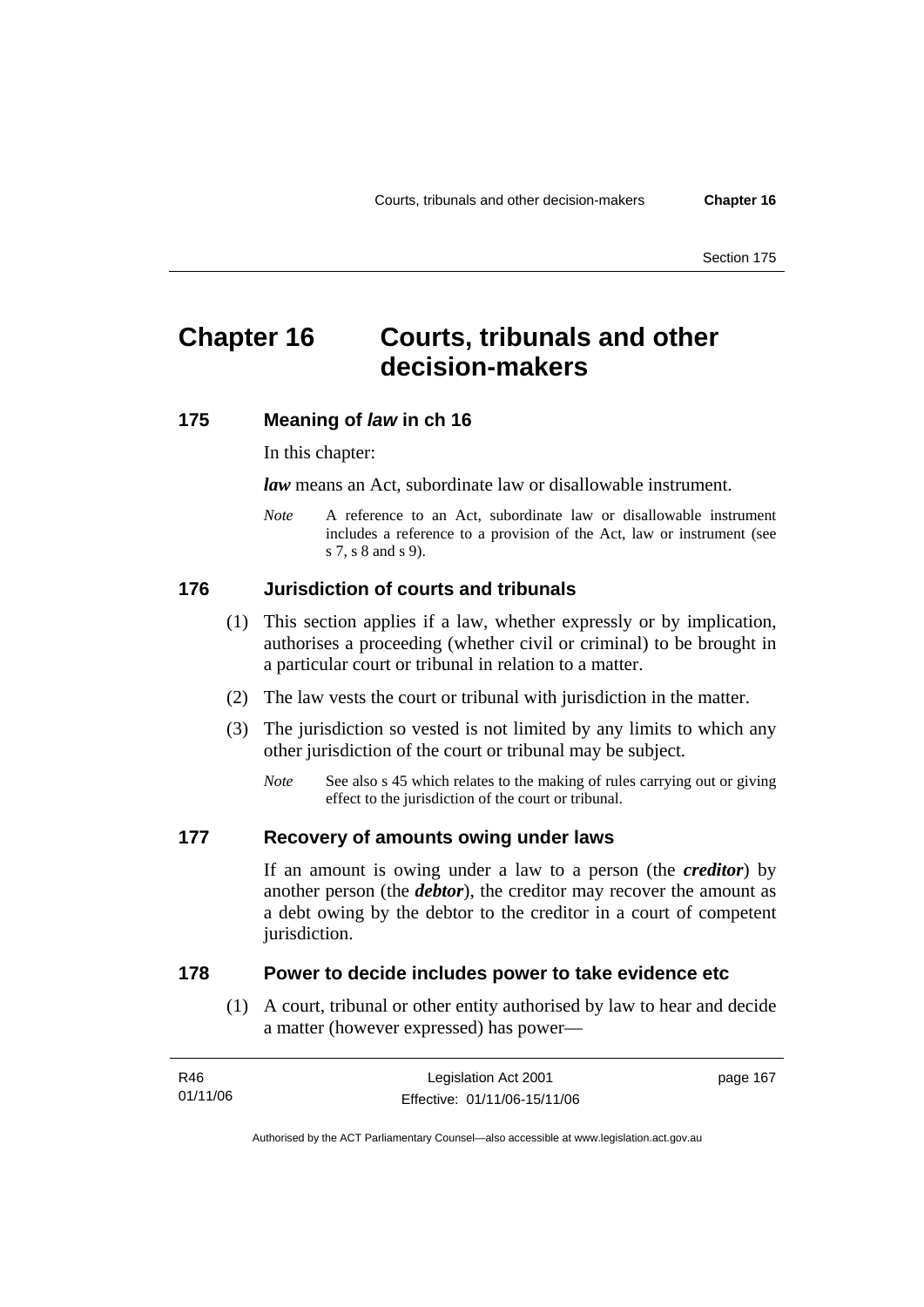#### **Chapter 16** Courts, tribunals and other decision-makers

#### Section 179

- (a) to take evidence, including evidence on oath; and
- (b) to examine witnesses; and
- (c) to administer oaths to witnesses.
- (2) The court, tribunal or other entity may authorise a person to administer an oath to a witness.
- (3) This section does not limit any other power of the court, tribunal or other entity.

#### **179 Content of statements of reasons for decisions**

- (1) This section applies if a law requires a tribunal or other entity making a decision to give written reasons for the decision, whether the term 'reasons', 'grounds' or any other term is used.
- (2) The document giving the reasons must also set out the findings on material questions of fact and refer to the evidence or other material on which the findings were based.
- (3) This section is a determinative provision.
	- *Note* See s 5 for the meaning of determinative provisions, and s 6 for their displacement.

### **180 Power to make decision includes power to reverse or change**

- (1) Power given by a law to make a decision includes power to reverse or change the decision.
- (2) The power to reverse or change the decision is exercisable in the same way, and subject to the same conditions, as the power to make the decision.

#### **Example**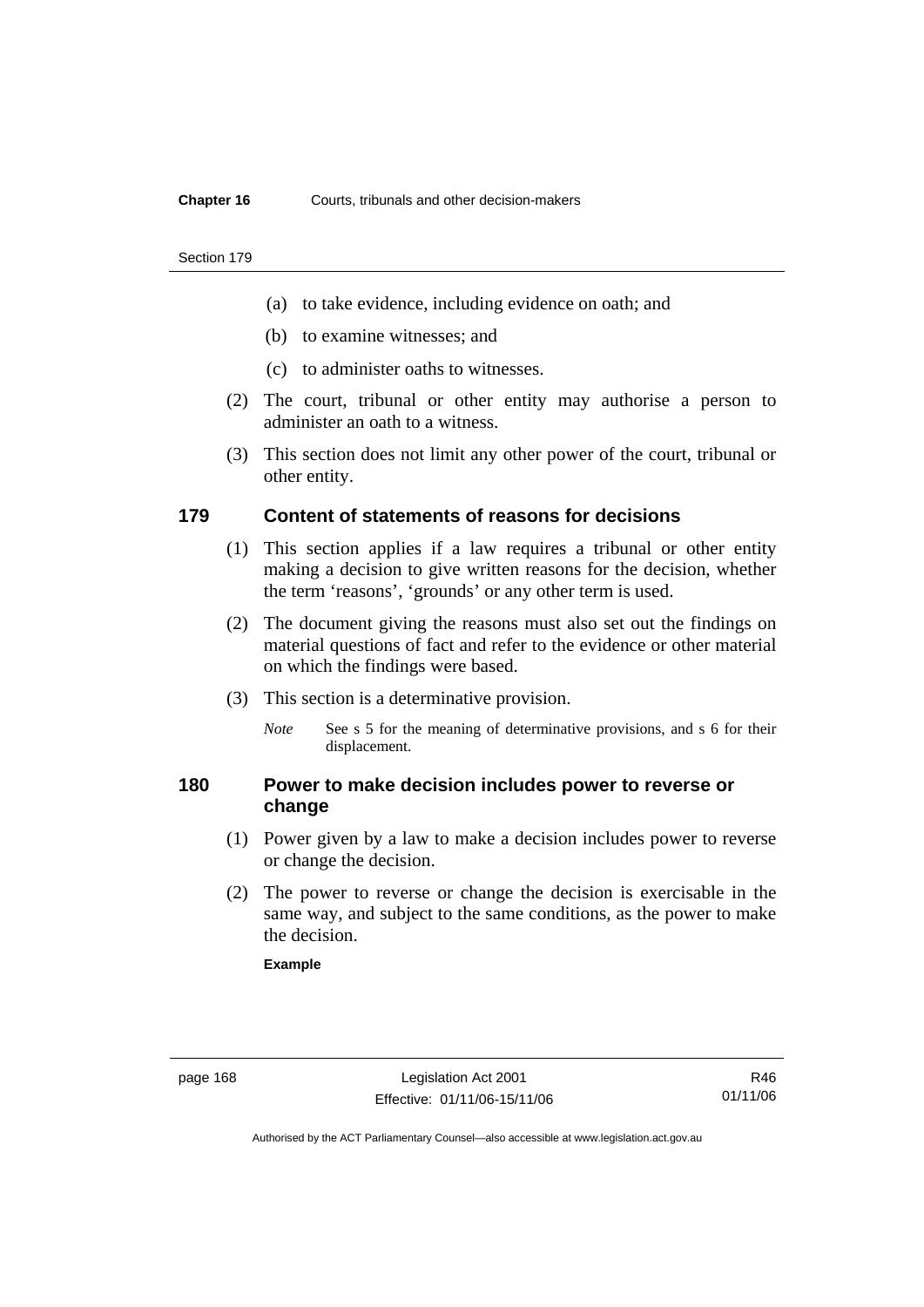If the power to include land in a special reserve is exercisable only on the resolution of the Legislative Assembly, the power to excise land from a special reserve is exercisable only on the resolution of the Assembly.

*Note* An example is part of the Act, is not exhaustive and may extend, but does not limit, the meaning of the provision in which it appears (see s 126 and s 132).

R46 01/11/06

Legislation Act 2001 Effective: 01/11/06-15/11/06 page 169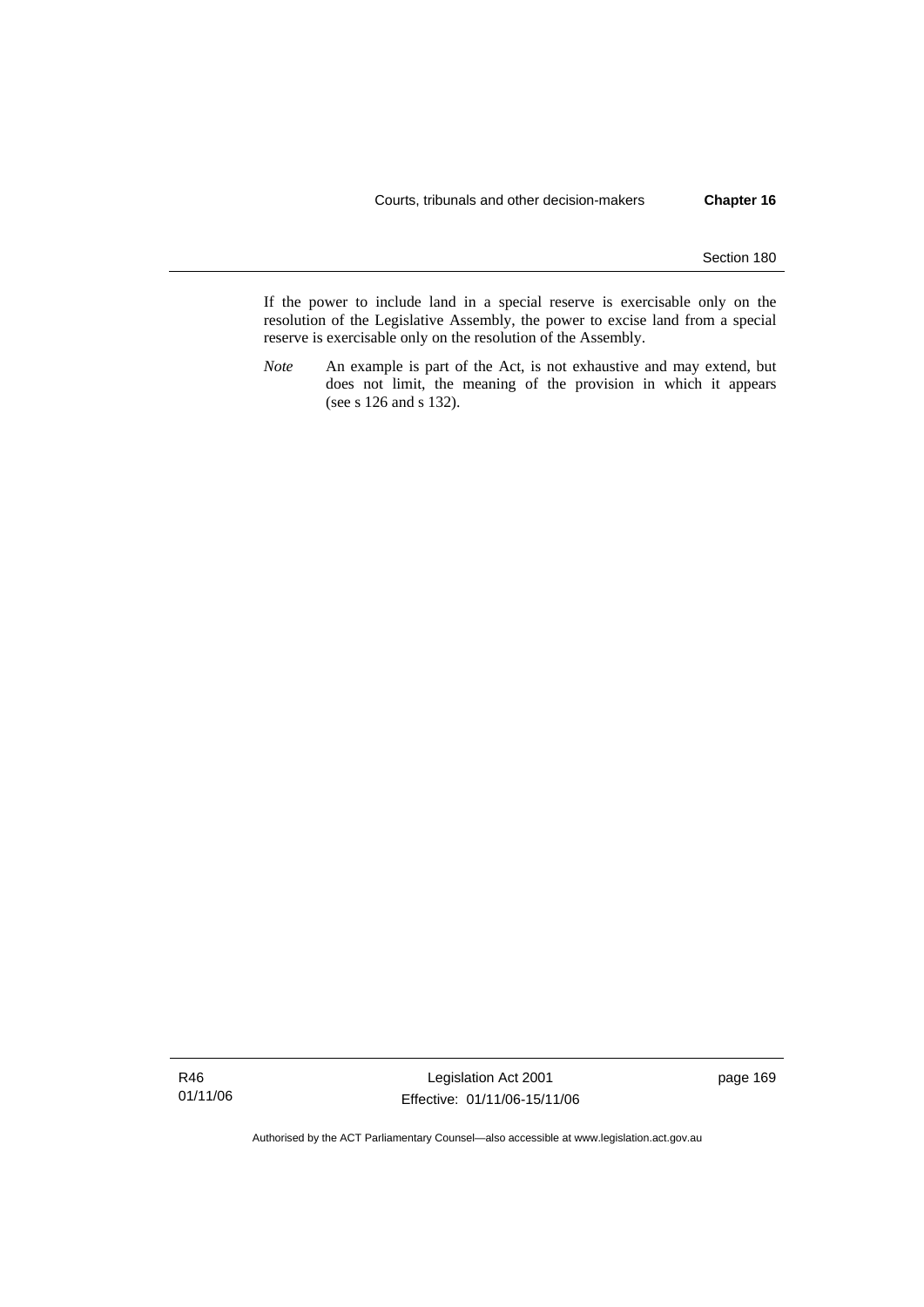#### **Chapter 17** Entities and positions

Section 182

# **Chapter 17 Entities and positions**

#### **182 Meaning of** *law* **in ch 17**

In this chapter:

*law* means an Act or statutory instrument.

*Note* A reference to an Act or statutory instrument includes a reference to a provision of the Act or instrument (see s 7 and s 13).

#### **183 Change of name of entity**

- (1) If a law changes the name of an entity established under a law, the entity continues in existence under the new name and its identity is not affected by the change.
- (2) If the name of an entity is changed, a reference in a law to the entity by its previous name is taken, after the change, to be a reference to the entity by its new name.
- (3) To remove any doubt, subsection (2) applies to all entities, whether or not in or for the Territory, including entities established under a law of another jurisdiction.
	- *Note Another jurisdiction* means the Commonwealth, a State, another Territory, the United Kingdom or New Zealand (see dict, pt 2).

# **184 Change in constitution of entity**

- (1) This section applies if a law changes how an entity established under a law is constituted.
- (2) The entity continues in existence as newly constituted and its identity is not affected by the change.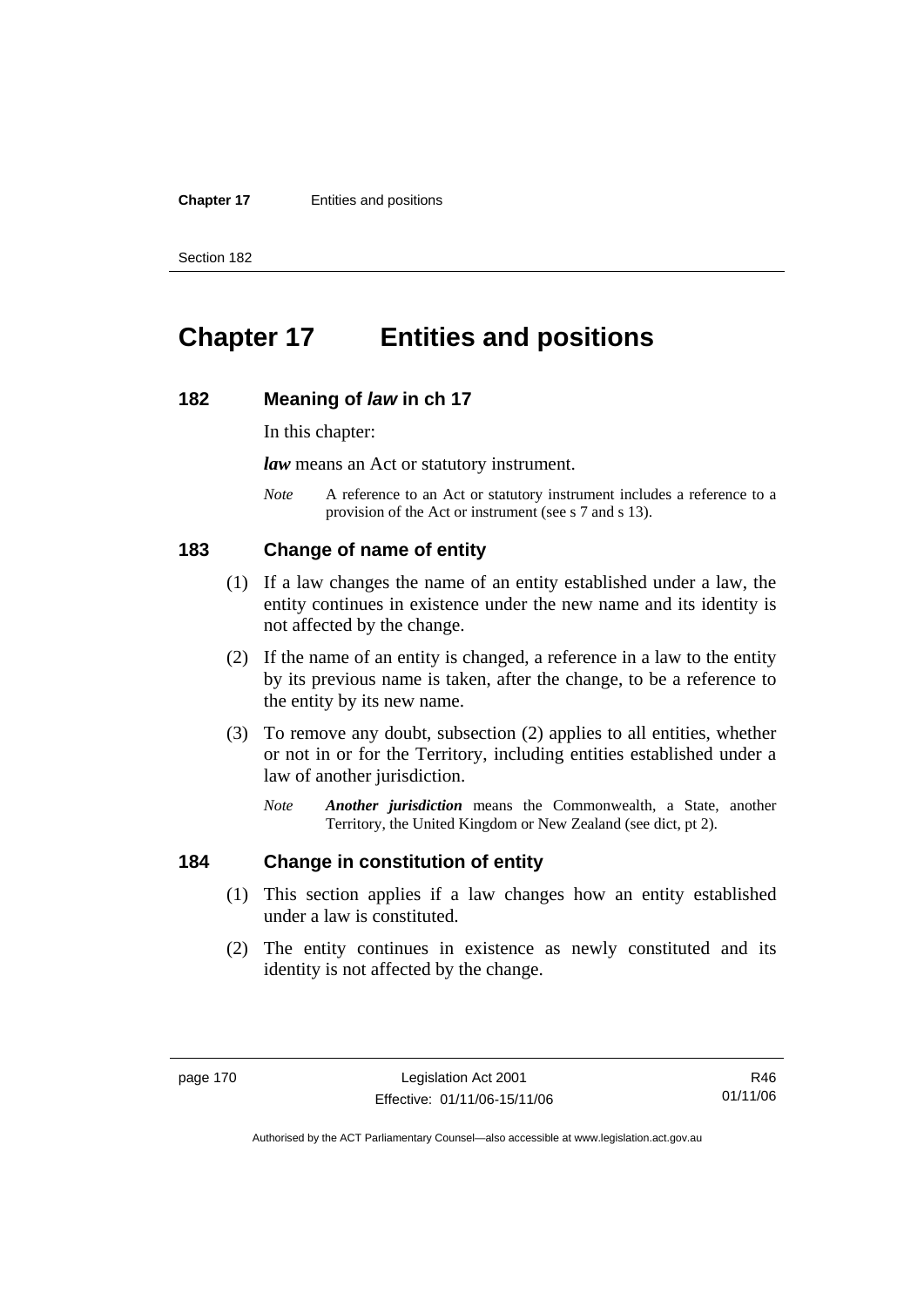- (3) Without limiting subsection (2), the change does not affect—
	- (a) any function, right, privilege, liability or property of the entity; or
	- (b) the bringing of a proceeding, or the continuation of a proceeding, by or against the entity; or
	- (c) the carrying out of an investigation or inquiry, or the continuation of an investigation or inquiry, in relation to anything done or not done by or in relation to the entity.
	- *Note Function* is defined in the dict, pt 1 to include authority, duty and power.

# **184A References to entity**

- (1) In a law, a reference to an entity includes a reference to a person exercising a function of the entity, whether under a delegation, subdelegation or otherwise.
- (2) To remove any doubt, this section applies to all entities, whether or not in or for the Territory, including entities established under a law of another jurisdiction.

### **185 References to occupant of position**

- (1) In a law, a reference to the occupant of a position (however expressed) includes a reference to anyone for the time being occupying the position.
- (2) To remove any doubt, this section applies to all positions, whether or not in or for the Territory, including positions established under a law of another jurisdiction.
	- *Note* See s 200 (1) (Functions of occupants of positions) and the definitions of *occupy* and *position* in the dict, pt 1.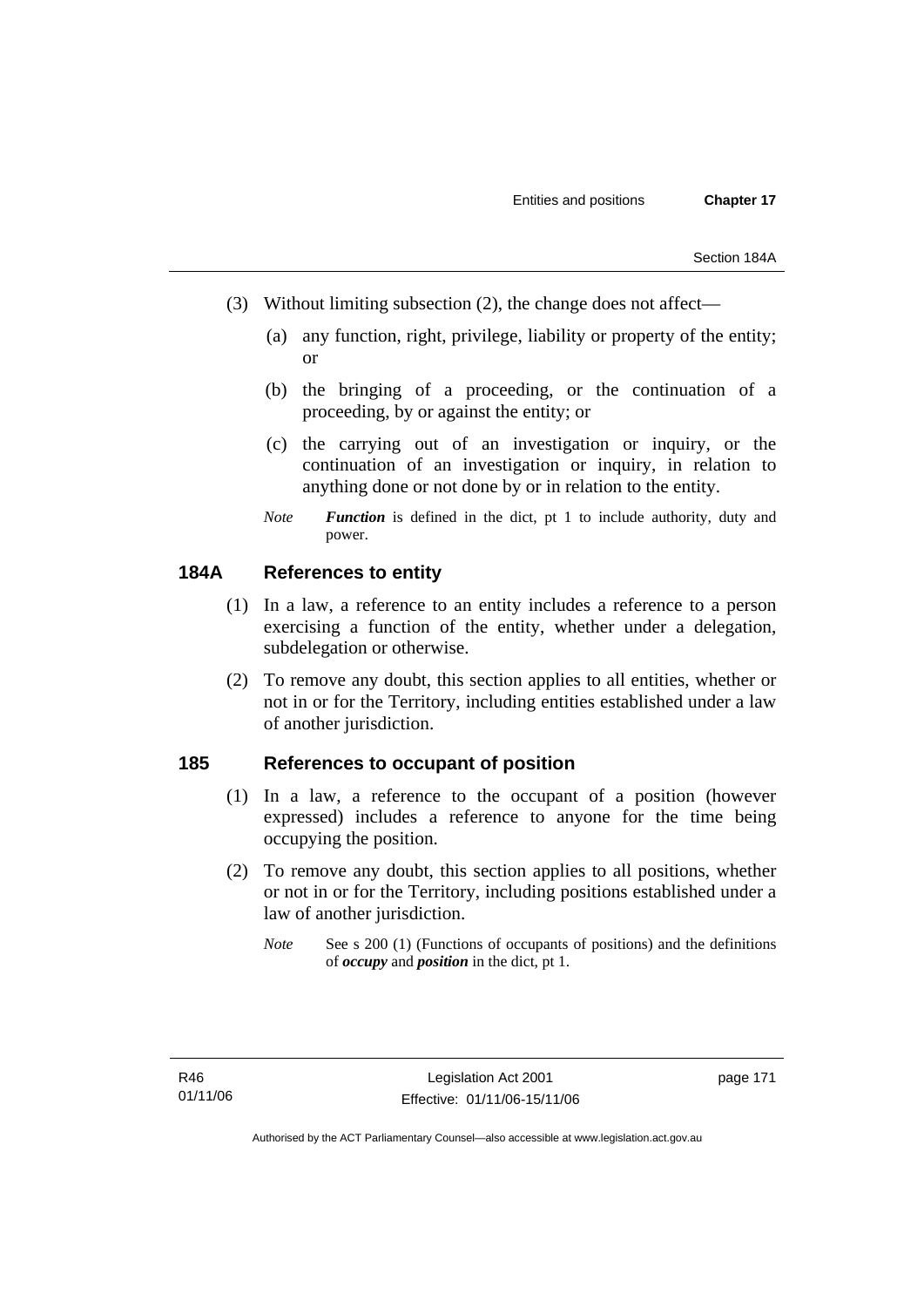#### **Chapter 17** Entities and positions

Section 186

# **186 Change of name of position**

- (1) If a law changes the name of a position established under a law, the position continues in existence under the new name and its identity is not affected by the change.
- (2) If the name of a position is changed, a reference in a law to the position by its previous name is taken, after the change, to be a reference to the position by its new name.
- (3) To remove any doubt, subsection (2) applies to all positions, whether or not in or for the Territory, including positions established under a law of another jurisdiction.

# **187 Chair and deputy chair etc**

- (1) If a law establishes a position of chair or chairperson of an entity, the chair or chairperson may be referred to as chairman, chairwoman, chairperson or chair.
- (2) If a law establishes a position of deputy chair or deputy chairperson of an entity, the deputy chair or deputy chairperson may be referred to as deputy chairman, deputy chairwoman, deputy chairperson or deputy chair.

page 172 Legislation Act 2001 Effective: 01/11/06-15/11/06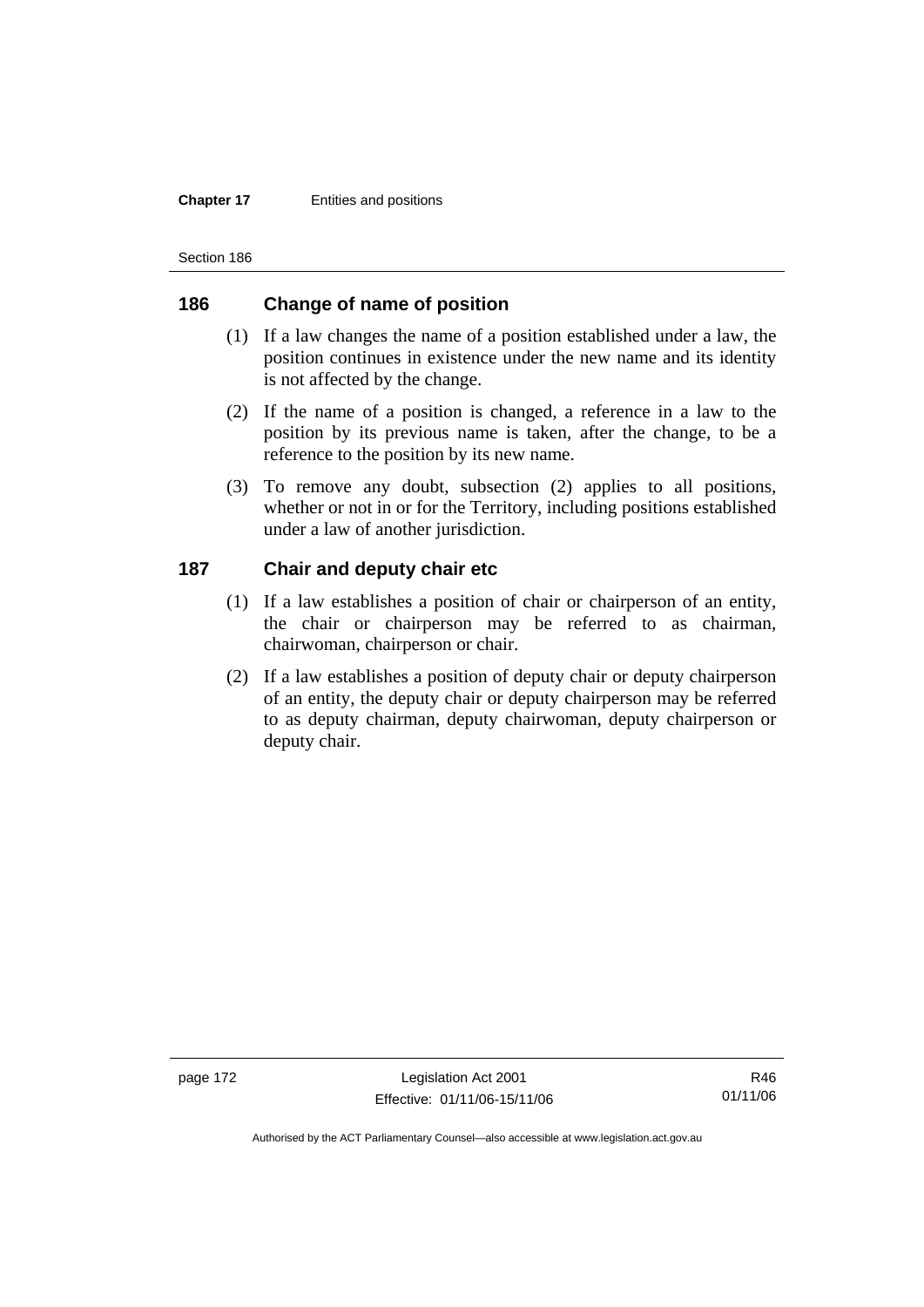# **Chapter 18 Offences**

#### *Note to ch 18*

See also s 133 to s 135 (which relate to penalty units and penalty provisions) and s 161 (Corporations liable to offences).

#### **188 Meaning of** *ACT law* **in ch 18**

In this chapter:

*ACT law* means an Act or subordinate law.

*Note* A reference to an Act or subordinate law includes a reference to a provision of the Act or law (see s 7 and s 8).

# **189 Reference to offence includes reference to related ancillary offences**

A reference to an offence against an ACT law includes a reference to an offence against the Criminal Code, part 2.4 (Extensions of criminal responsibility) or section 717 (Accessory after the fact) that relates to the ACT law.

#### **Example**

X is the holder of a licence under the *Plant Development Act 2001* (hypothetical). The Plant Development Act, section 23 provides for the cancellation of a licence if a licence holder commits an offence against the Act. While his business premises are being inspected, X incites an employee to obstruct the inspector. As a result, the employee obstructs the inspector (which is an offence against the Act). X is later convicted of the offence of incitement against the Criminal Code, section 47 (which is an offence in the Criminal Code, pt 2.4). Because of the Legislation Act, section 189, X is taken to have committed an offence against the Plant Development Act and is therefore liable to have his licence cancelled.

*Note 1* The result would be the same if X had been convicted of conspiracy relating to the offence of obstruction in the Plant Development Act.

R46 01/11/06 page 173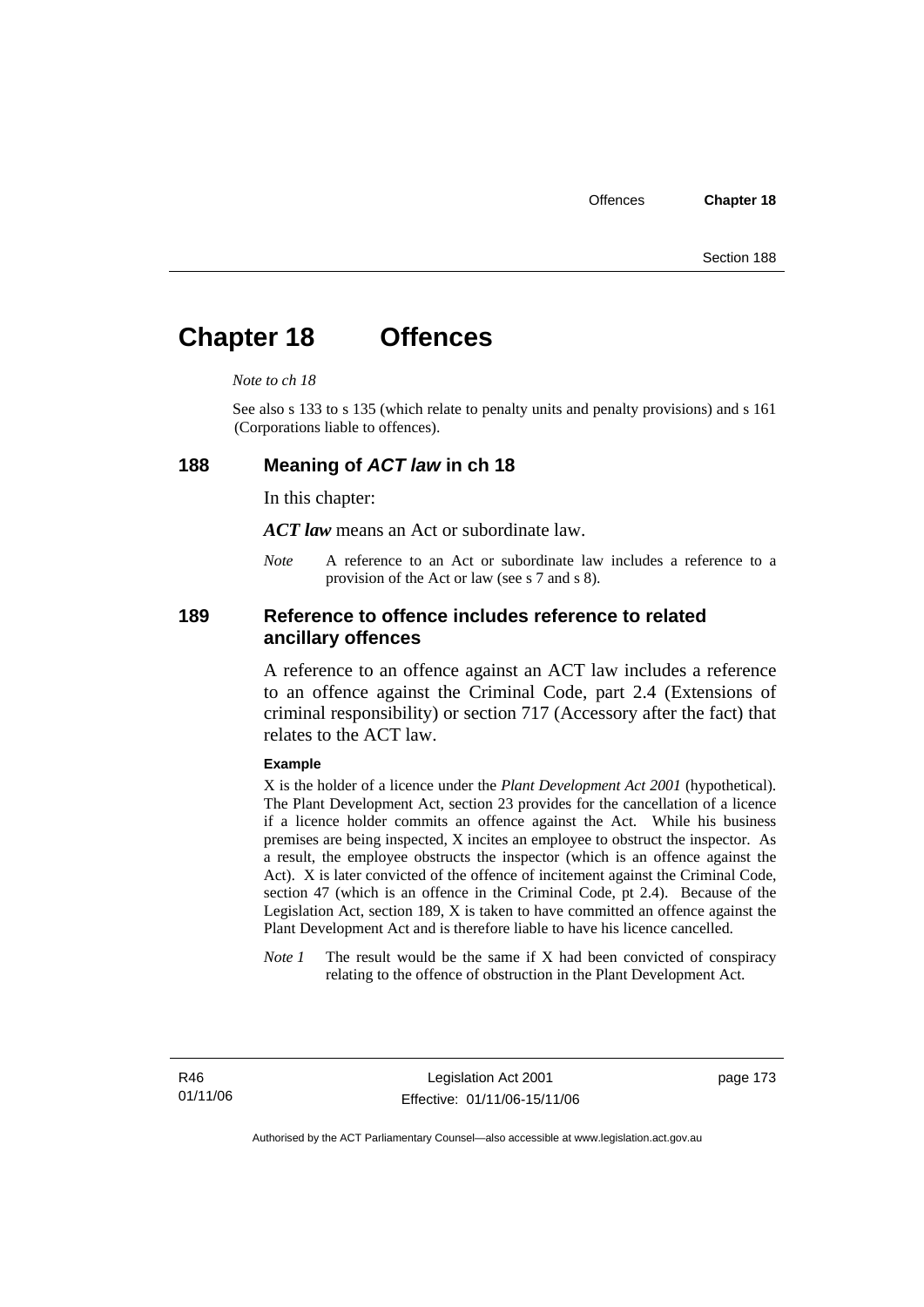#### **Chapter 18** Offences

#### Section 190

Apart from the Legislation Act, section 189, the following offences in the Criminal Code*,* pt 2.4 could also apply to the offence in the Plant Development Act:

- attempt (s 44 (Attempt))
- aiding and abetting (s 45 (Complicity and common purpose)).
- *Note* 2 An example is part of the Act, is not exhaustive and may extend, but does not limit, the meaning of the provision in which it appears (see s 126 and s 132).

#### **190 Indictable and summary offences**

- (1) An offence is an *indictable offence* if—
	- (a) it is punishable by imprisonment for longer than 1 year; or
	- (b) it is declared by an ACT law to be an indictable offence.
- (2) An *indictable offence* includes an indictable offence that is or may be dealt with summarily.
- (3) Any other offence is a *summary offence* and is punishable on summary conviction.

#### **191 Offences against 2 or more laws**

- (1) If an act or omission by a person is an offence against 2 or more ACT laws, the person may be prosecuted for and convicted of any of the offences, but is not liable to be punished more than once for the act or omission.
- $(2)$  If—
	- (a) an act or omission by a person is an offence against both an ACT law and a law of another jurisdiction; and
	- (b) the person has been punished for the offence against the law of the other jurisdiction;

the person is not liable to be punished for the offence against the ACT law.

| page 174 | Legislation Act 2001         | R46      |
|----------|------------------------------|----------|
|          | Effective: 01/11/06-15/11/06 | 01/11/06 |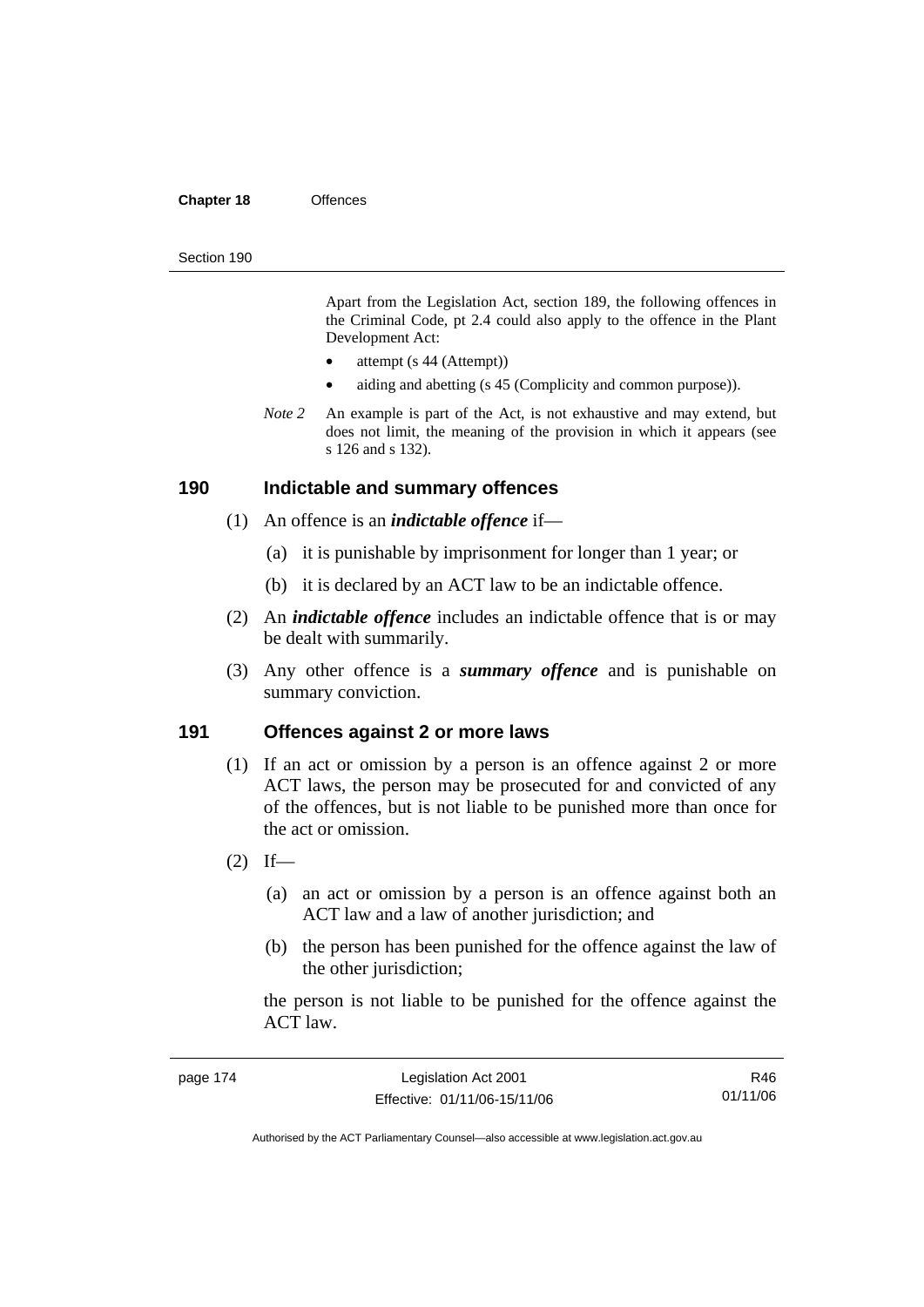#### **192 When must prosecutions begin?**

- (1) A prosecution for the following offences against an ACT law may be begun at any time:
	- (a) an offence by an individual punishable by imprisonment for longer than 6 months;
	- (b) an offence by a corporation punishable by a fine of 100 penalty units or more;

*Note* See s 161 for the fines that may be imposed on a corporation for offences punishable only by imprisonment.

- (c) an aiding and abetting offence by an individual in relation to an offence by a corporation punishable by a fine of 100 penalty units or more.
- (2) A prosecution for any other offence against an ACT law must be begun not later than—
	- (a) 1 year after the day of commission of the offence; or
	- (b) if an ACT law provides for another period—that period.
- (3) However, if a coroner's inquest or inquiry, or an inquiry under the *Inquiries Act 1991* or the *Royal Commissions Act 1991*, is held into a matter that discloses or is otherwise found to relate to an offence mentioned in subsection (2), a prosecution for the offence may be begun not later than 1 year after the day when—
	- (a) the coroner's report is made; or
	- (b) the report of the board of inquiry or royal commission is given to the Chief Minister.
- (4) In this section:

*aiding and abetting offence* means an offence against the Criminal Code, section 45 (Complicity and common purpose).

page 175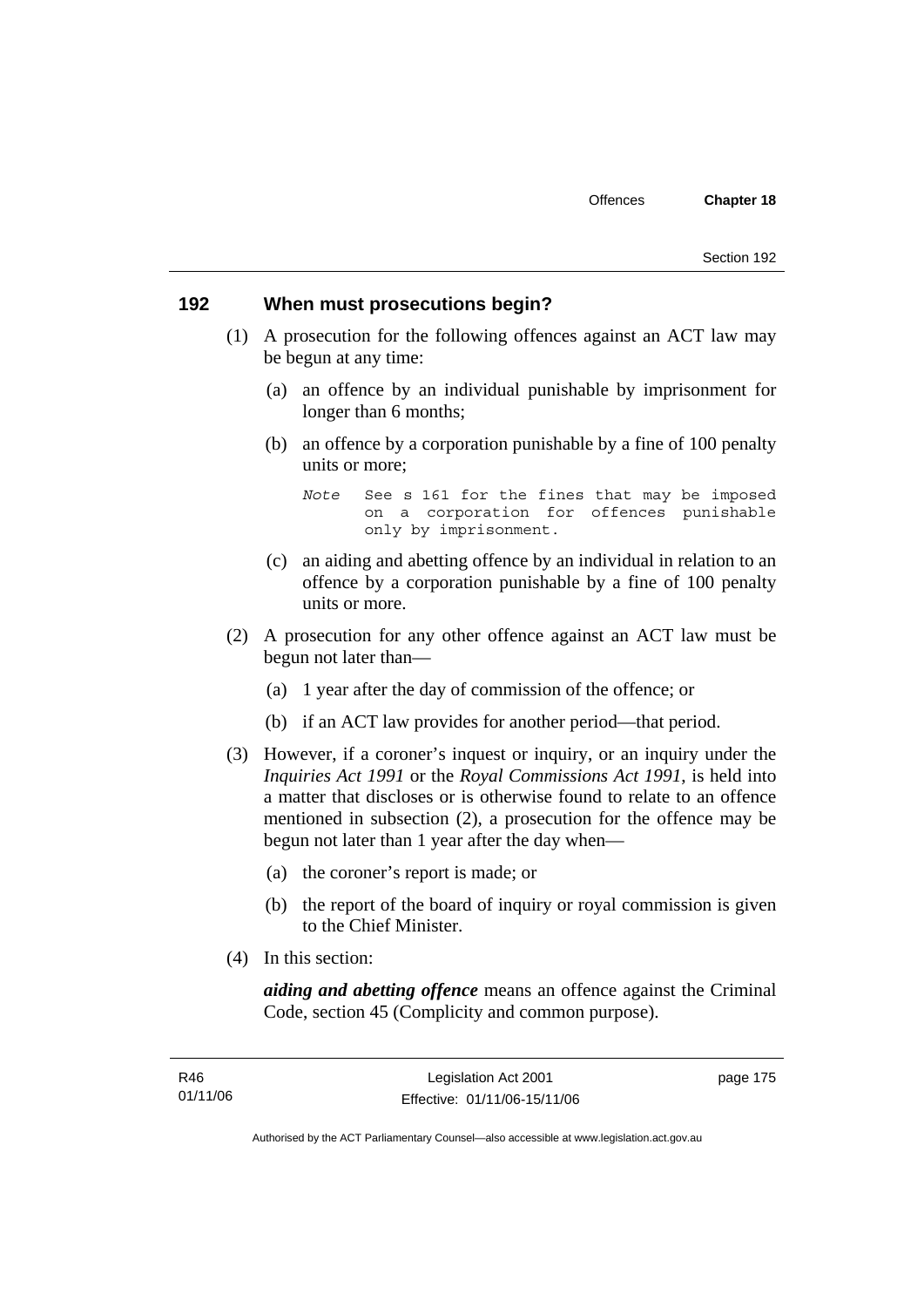#### **Chapter 18** Offences

#### Section 193

# **193 Continuing offences**

- (1) This section applies to a requirement to do an act if—
	- (a) the act is required to be done under an ACT law within a particular period or before a particular time; and
	- (b) failure to comply with the requirement is an offence against the law.
- (2) A person who fails to comply with the requirement commits an offence for each day until the act is done.
- (3) A day mentioned in subsection (2) includes any day of conviction for an offence and any later day.
	- *Note* See also s 152 (Continuing effect of obligations).

page 176 Legislation Act 2001 Effective: 01/11/06-15/11/06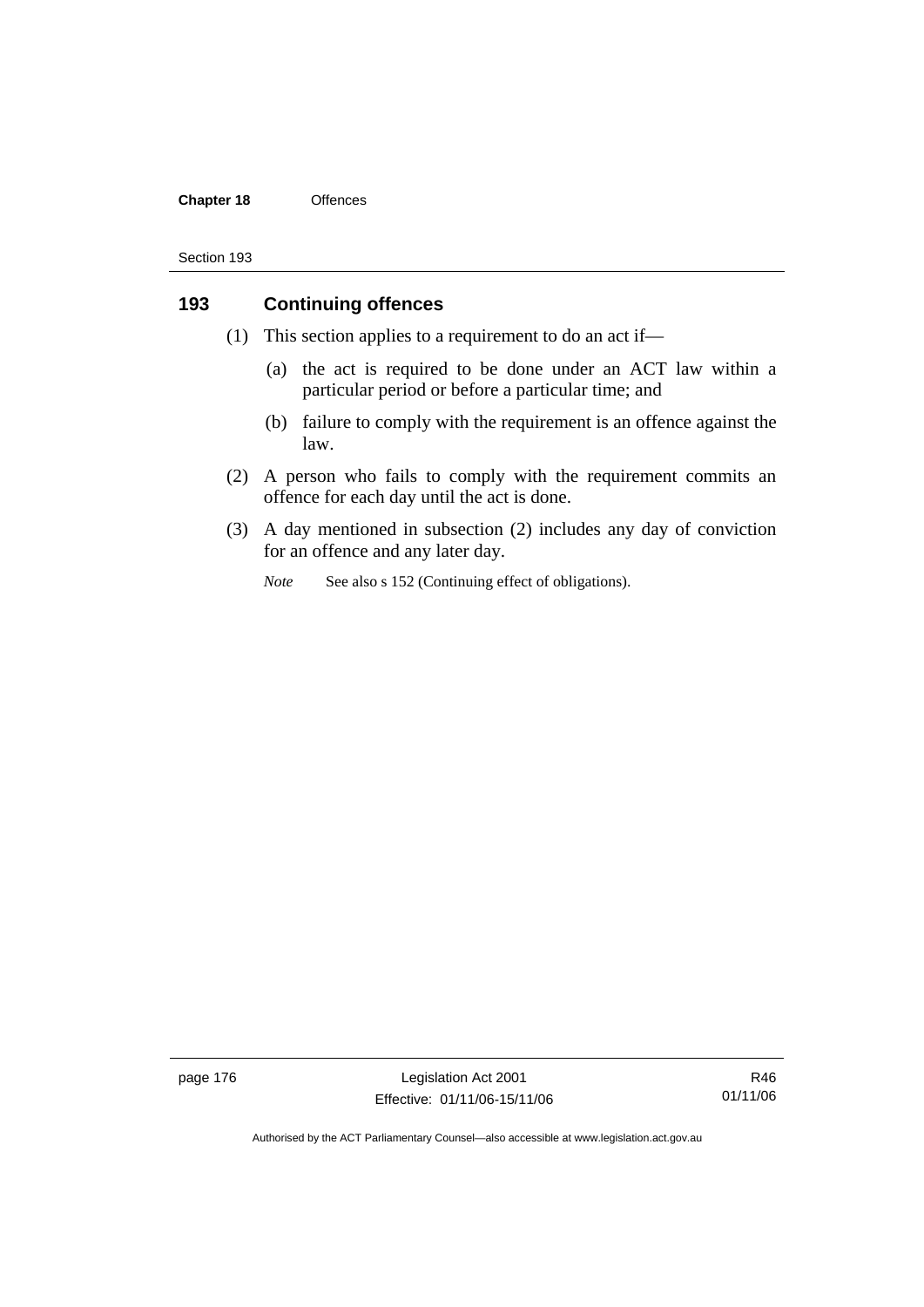# **Chapter 19 Administrative and machinery provisions**

# Part 19.1 **Introductory**

# **195 Meaning of** *law* **in ch 19**

In this chapter:

*law* means an Act, subordinate law or disallowable instrument.

*Note* A reference to an Act, subordinate law or disallowable instrument includes a reference to a provision of the Act, law or instrument (see s 7, s 8 and s 9).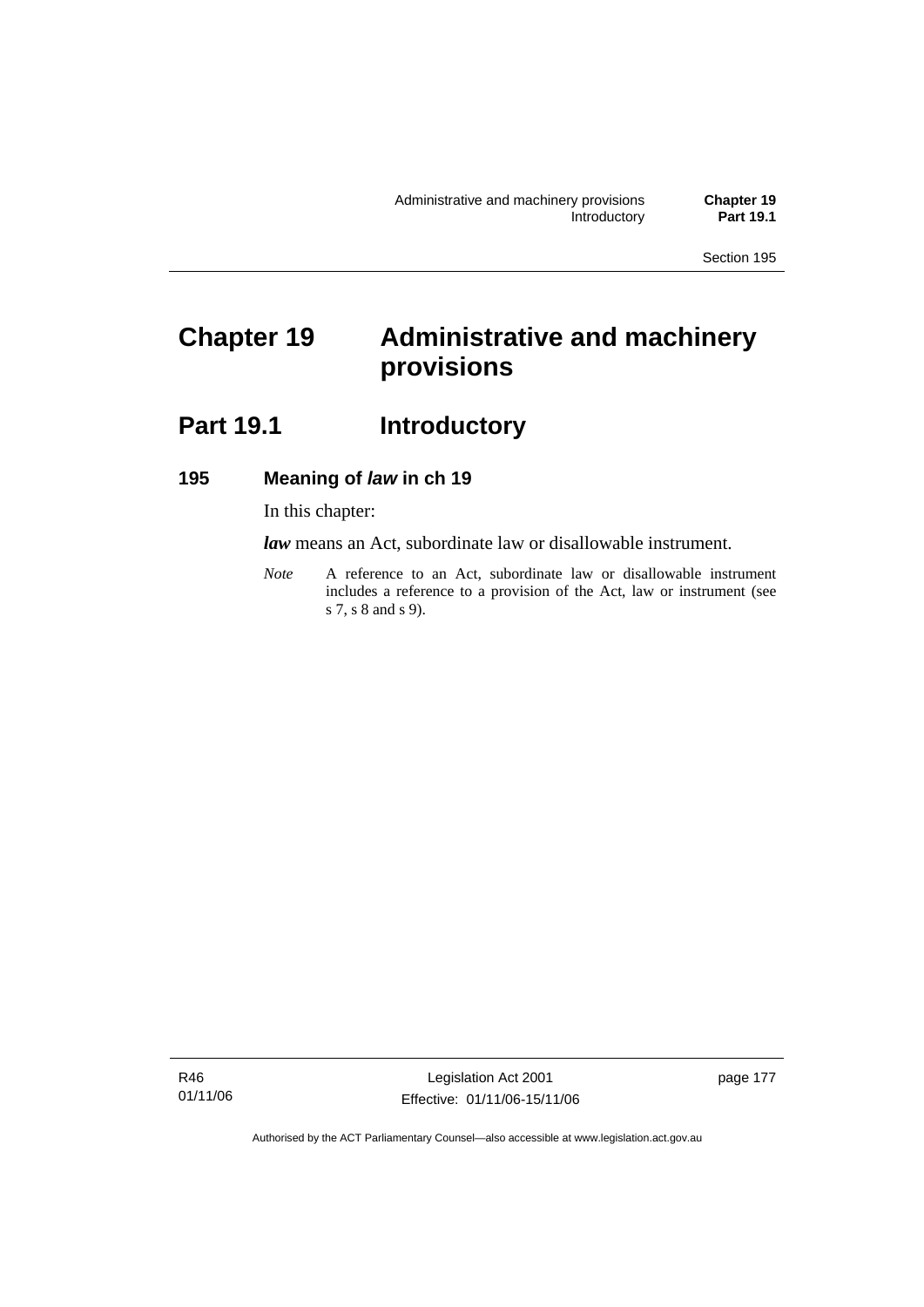**Chapter 19** Administrative and machinery provisions<br>**Part 19.2 Eunctions Part 19.2** Functions

Section 196

# **Part 19.2 Functions**

*Note to pt 19.2* 

*Function* is defined in the dict, pt 1 to include authority, duty and power.

# **196 Provision giving function gives power to exercise function**

 (1) A provision of a law that gives a function to an entity also gives the entity the powers necessary and convenient to exercise the function.

*Note* See dict, pt 1, defs *entity* and *exercise*.

 (2) The powers given to the entity under subsection (1) are in addition to any other powers of the entity under the law.

### **197 Statutory functions may be exercised from time to time**

If a law gives a function to an entity, the function may be exercised from time to time.

*Note* See also s 42 (3) (Power to make statutory instruments).

#### **199 Functions of bodies**

 (1) If a law authorises or requires a body to exercise a function, it may do so by resolution.

*Note* See dict, pt 1, def *body*.

- (2) To remove any doubt, subsection (1) applies in relation to a function even though a law authorises or requires the function to be exercised in writing.
- (3) If a law authorises or requires a signature by a person and the person is a body, the signature of a person authorised by the body for the purpose is taken to be the signature of the body.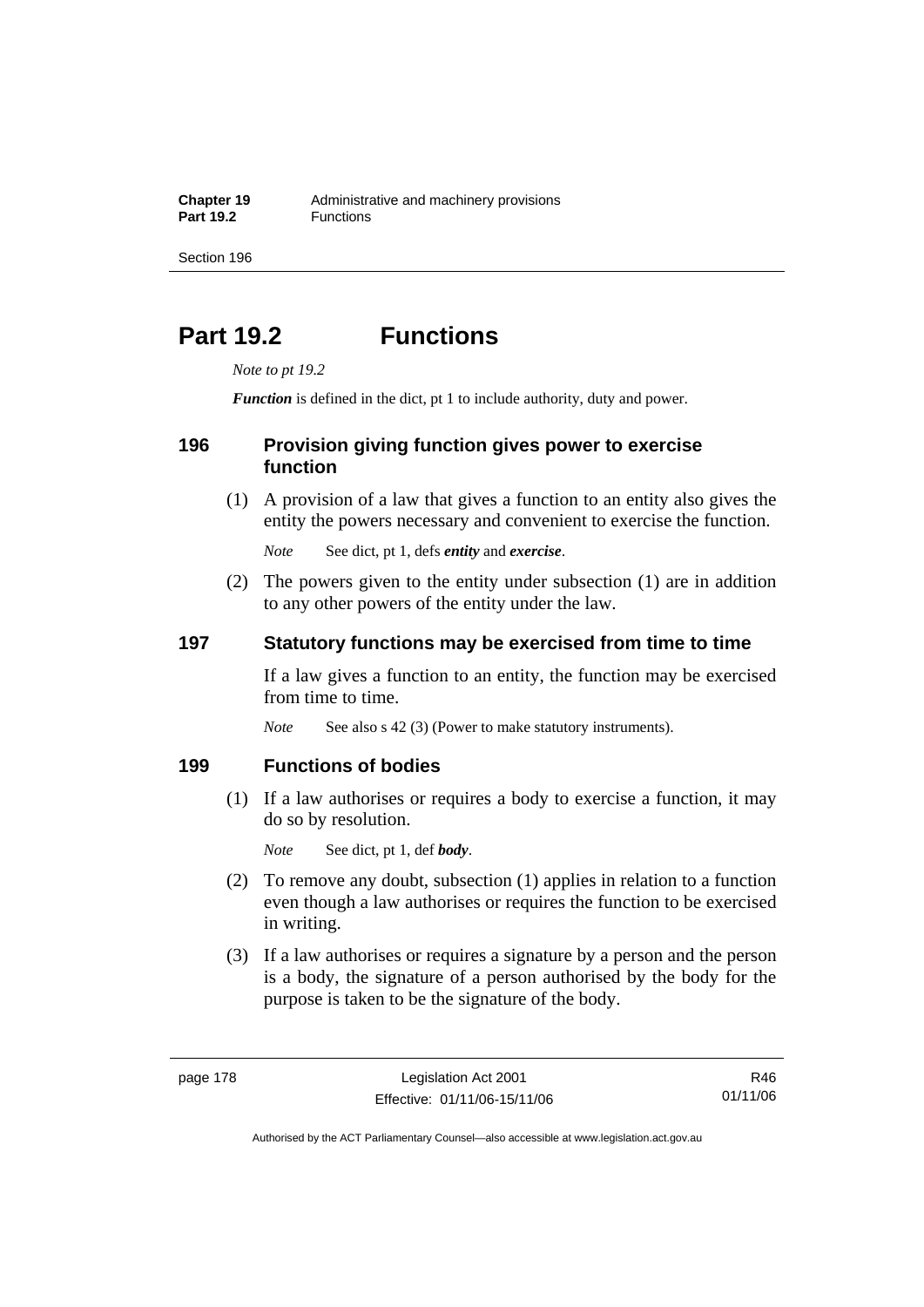(4) If a law gives a function to a body, the function may be exercised by the body as constituted for the time being.

#### **Example**

The ACT Conference Organisers Registration Board is a statutory body consisting of 5 members. At a meeting of the board it is agreed to exempt a conference organiser from registration on certain conditions. On the day after the meeting, 1 of the members of the board  $(X)$  resigns and another person  $(Y)$  is appointed to the board in  $X$ 's place. At the next meeting of the board, the board considers additional information submitted by the conference organiser and agrees to amend the conditions of exemption. Because of subsection (4), the board's ability to use its power of exemption is not affected by a change in the membership of the board.

- *Note* An example is part of the Act, is not exhaustive and may extend, but does not limit, the meaning of the provision in which it appears (see s 126 and s 132).
- (5) The exercise of the function is not affected only because of vacancies in the body's membership.
- (6) Subsections (4) and (5) do not affect any quorum requirement applying to the body.

#### **Example**

The Act establishing the board mentioned in the example to subsection (4) provides that the quorum for a meeting of the board is the chair or deputy chair and 2 other members. If the quorum requirement was complied with at each meeting mentioned in the example, the result mentioned in the example would be the same whether or not X attended the first meeting and whether or not Y attended the second meeting.

- (7) If a body as constituted for the time being does something in exercise of a function given to the body under a law, the effect of the thing done by the body does not end only because the membership of the body changes.
	- *Note* See also s 211 (Appointment not affected by appointer changes), s 224 (Acting appointment not affected by appointer changes), and s 241 (Delegation not affected by appointer changes).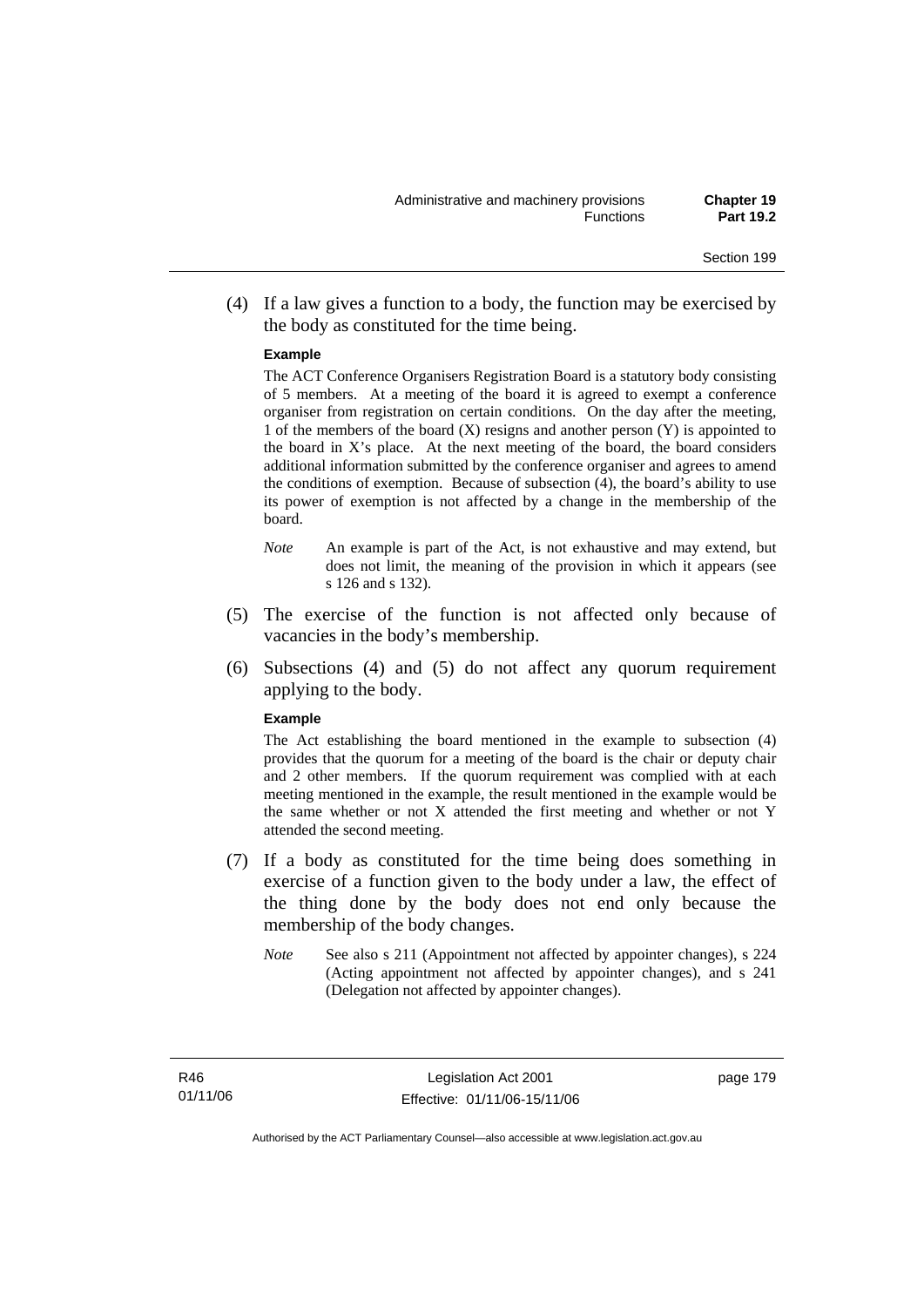| Chapter 19       | Administrative and machinery provisions |
|------------------|-----------------------------------------|
| <b>Part 19.2</b> | Functions                               |

 (8) Subsection (7) does not prevent the thing done by the body being ended or changed by the body as subsequently constituted for the time being.

### **200 Functions of occupants of positions**

 (1) If a law gives a function to the occupant of a position, the function may be exercised by the person for the time being occupying the position.

- (2) If the person for the time being occupying a position does something in exercise of a function given to the occupant of the position under a law, the thing done by the person does not end only because the person ceases to be the occupant of the position.
	- *Note* See also s 211 (Appointment not affected by appointer changes), s 224 (Acting appointment not affected by appointer changes), and s 241 (Delegation not affected by appointer changes).
- (3) Subsection (2) does not prevent the thing done by the person being ended or changed by any person subsequently occupying the position for the time being.

page 180 Legislation Act 2001 Effective: 01/11/06-15/11/06

*Note* See s 185 (References to occupant of position) and dict, pt 1, defs *occupy* and *position*.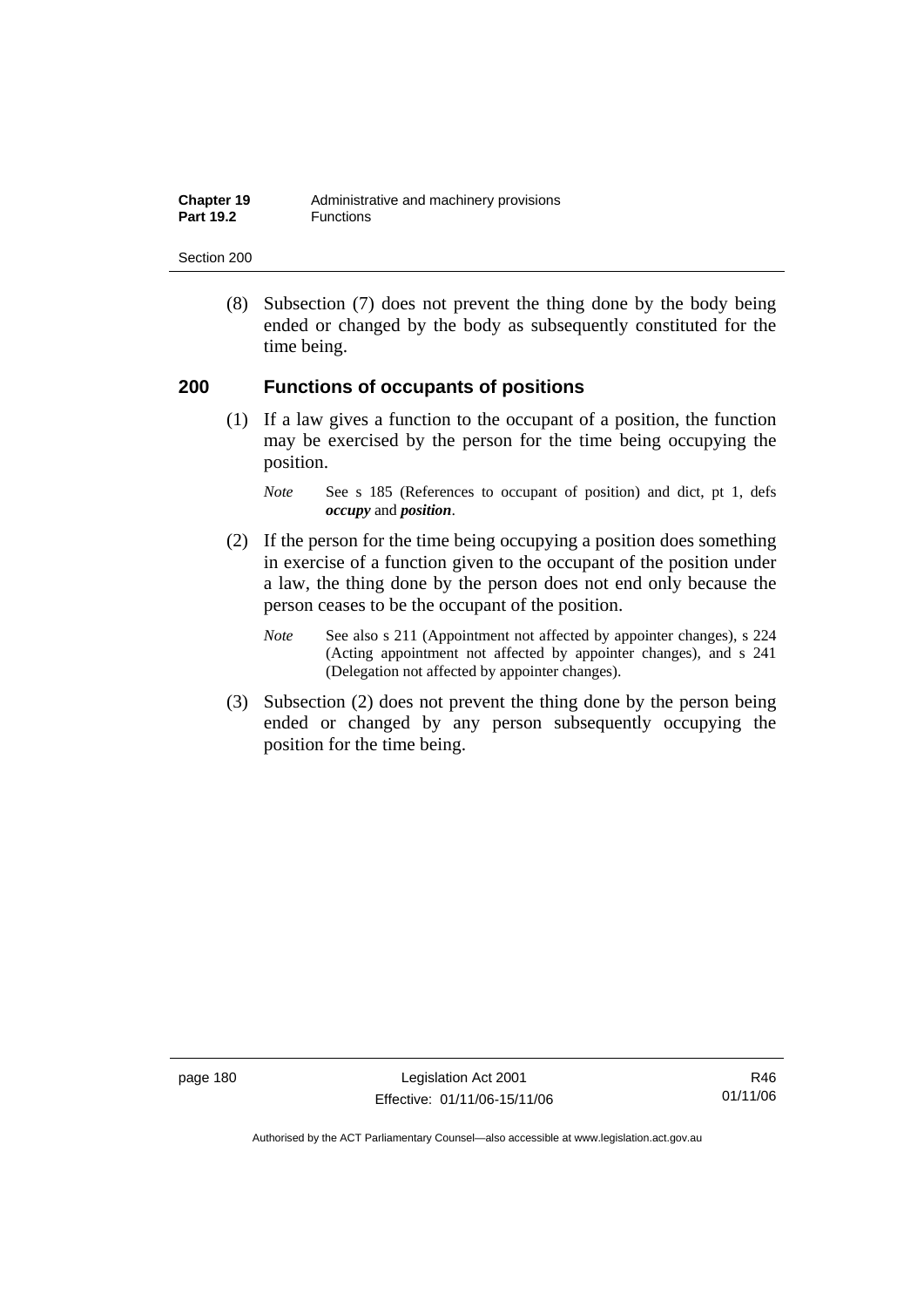# **Part 19.3 Appointments**

# **Division 19.3.1 Appointments—general**

*Note to div 19.3.1* 

Certain statutory appointments made by a Minister require consultation with a Legislative Assembly committee and are disallowable (see div 19.3.3 (Appointments—Assembly consultation)).

# **205 Application of div 19.3.1**

This division applies if a law authorises or requires an entity (the *appointer*) to appoint a person—

- (a) to a position under a law; or
- (b) to exercise a function or do anything else under a law.
- *Note Function* is defined in the dict, pt 1 to include authority, duty and power.

### **206 Appointments must be in writing etc**

- (1) An appointment must be made, or evidenced, by writing (the *instrument of appointment*) signed by the appointer.
- (2) If a law provides for a maximum or minimum period of appointment, the instrument of appointment must state the period for which the appointment is made.

#### **Examples of stated appointment periods**

- 1 2 years
- 2 until age 65
- *Note* An example is part of the Act, is not exhaustive and may extend, but does not limit, the meaning of the provision in which it appears (see s 126 and s 132).

page 181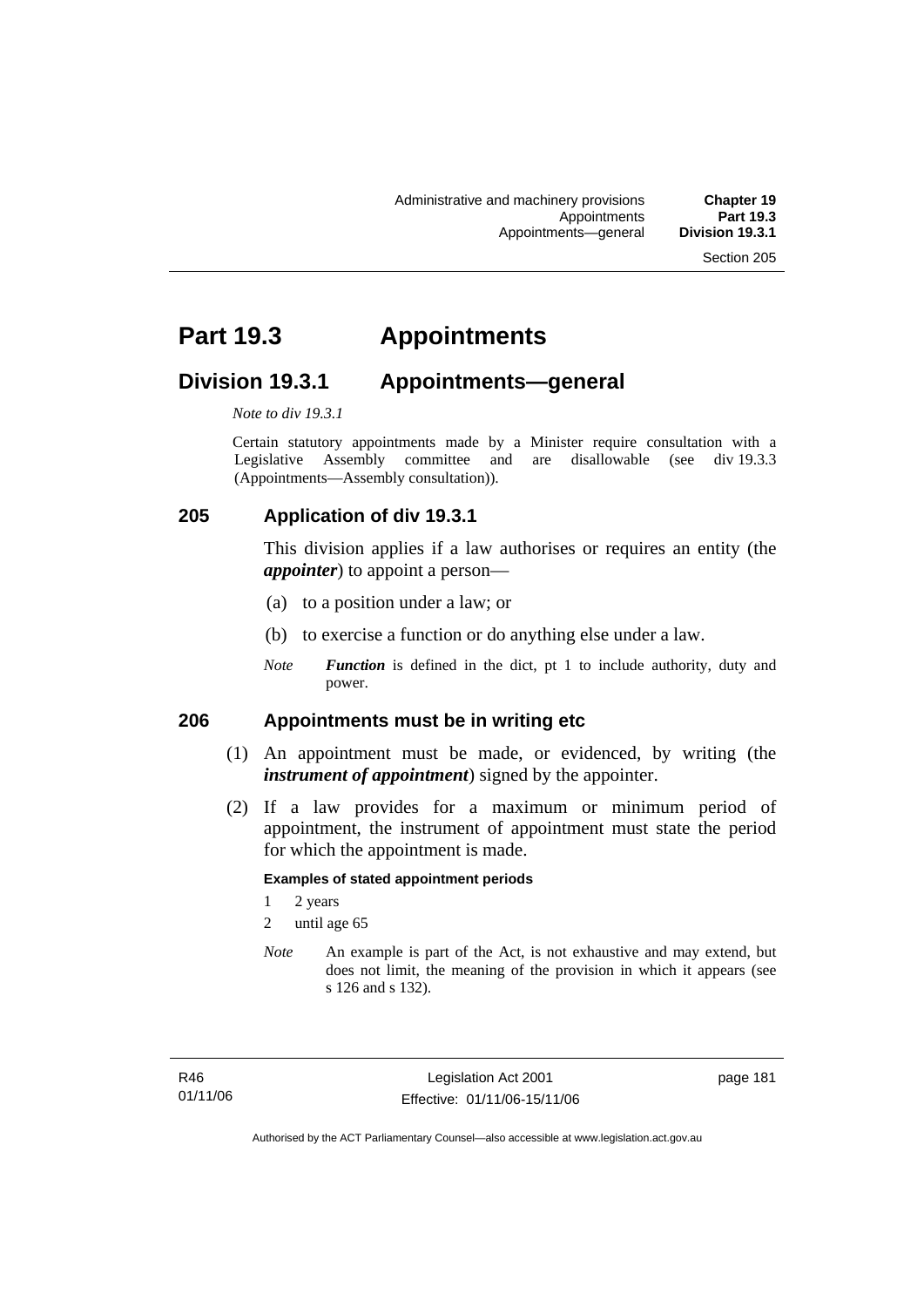#### **207 Appointment may be by name or position**

- (1) The appointer may make an appointment by—
	- (a) naming the person appointed; or
	- (b) nominating the occupant of a position (however described), at a particular time or from time to time.
- (2) For this division, the person named, or the occupant of the position nominated, is the *appointee*.

#### **208 Power of appointment includes power to suspend etc**

- (1) The appointer's power to make the appointment includes the power—
	- (a) to suspend the appointee, and end the suspension; or
	- (b) to end the appointment, and appoint someone else or reappoint the appointee if the appointee is eligible to be appointed to the position; or
	- (c) to reappoint the appointee if the appointee is eligible to be appointed to the position.
- (2) The power to suspend the appointee, end the appointment or reappoint the appointee is exercisable in the same way, and subject to the same conditions, as the power to make the appointment.

#### **Example**

If the appointment power is exercisable only on the recommendation of a body, the power to suspend, end the appointment or reappoint is exercisable only on the recommendation of the body.

*Note* An example is part of the Act, is not exhaustive and may extend, but does not limit, the meaning of the provision in which it appears (see s 126 and s 132).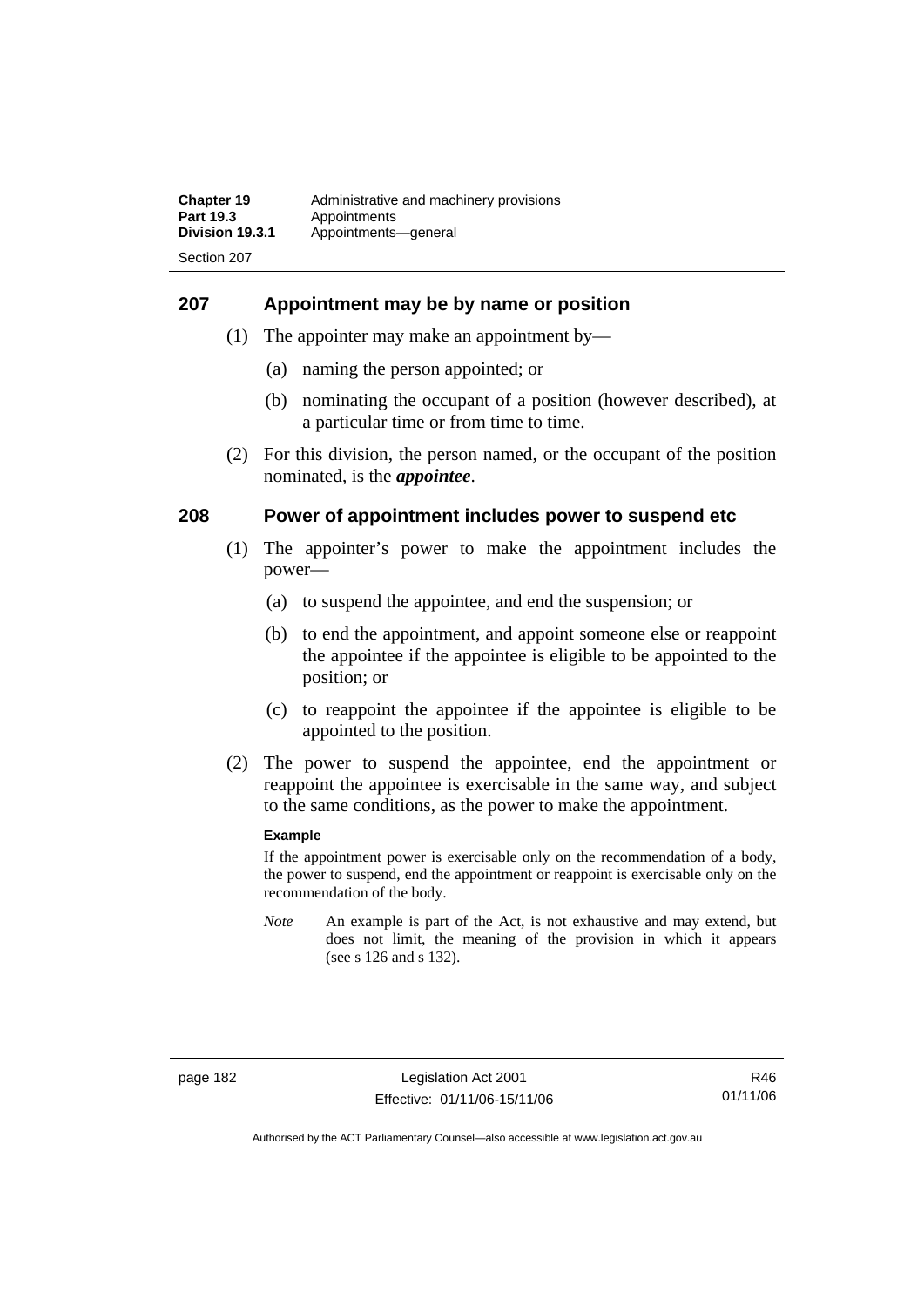### **209 Power of appointment includes power to make acting appointment**

- (1) If the appointer's power is the power to make an appointment to a position, the power to make the appointment also includes power to appoint a person, or 2 or more people, to act in the position—
	- (a) during any vacancy, or all vacancies, in the position, whether or not an appointment has previously been made to the position; or
	- (b) during any period, or all periods, when the appointee cannot for any reason exercise functions of the position.

#### **Examples for par (b)**

- 1 the appointee is ill or on leave
- 2 the appointee is acting in another position
- 3 the appointee is outside the ACT or Australia
- *Note 1 Function* is defined in the dict, pt 1 to include authority, duty and power.
- *Note* 2 An example is part of the Act, is not exhaustive and may extend, but does not limit, the meaning of the provision in which it appears (see s 126 and s 132).
- (2) The power to appoint a person to act is exercisable in the same way, and subject to the same conditions, as the power to make the appointment.

#### **Example**

If the appointment power is exercisable only on the recommendation of a body, the power to appoint a person to act is exercisable only on the recommendation of the body.

- (3) Without limiting subsection (2), if the law (or another law) requires—
	- (a) the appointee to hold a qualification; or

page 183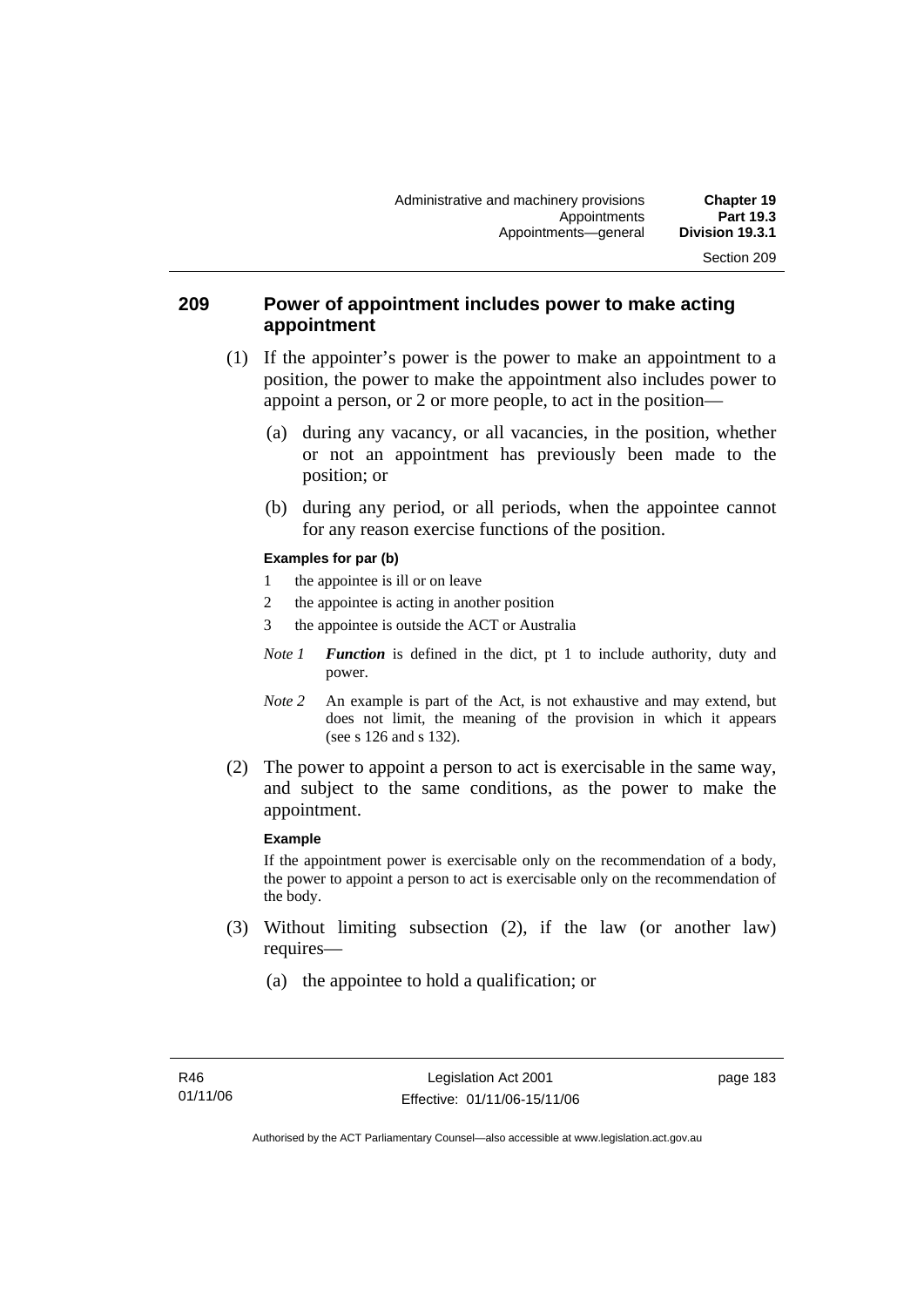| <b>Chapter 19</b> | Administrative and machinery provisions |
|-------------------|-----------------------------------------|
| <b>Part 19.3</b>  | Appointments                            |
| Division 19.3.1   | Appointments-qeneral                    |
| Section 210       |                                         |

 (b) the appointer (or someone else) to be satisfied about the appointee's suitability (whether in terms of knowledge, experience, character or any other personal quality) before appointing the appointee to the position;

a person may only be appointed to act in the position if the person holds the qualification or the appointer (or other person) is satisfied about the person's suitability.

#### **Examples**

- 1 If an Act requires the appointee to be a magistrate, a person can be appointed to act in the position only if the person is a magistrate.
- 2 If a regulation requires the appointee to be a lawyer of at least 5 years standing, a person can be appointed to act in the position only if the person is a lawyer of at least 5 years standing.
- 3 If an Act requires the appointee to have, in the Executive's opinion, appropriate expertise, training or experience in relation to the needs of a particular group of people, a person can be appointed to act in the position only if the person has, in the Executive's opinion, that expertise, training or experience.

### **210 Resignation of appointment**

- (1) An appointment ends if the appointee resigns by signed notice of resignation given to the appointer.
- (2) However, if the appointer is the Executive, the notice of resignation may be given to a Minister.

### **211 Appointment not affected by appointer changes**

- (1) If the appointer is a body, an appointment made by the body does not end only because the membership of the body changes.
- (2) If the appointer is the person for the time being occupying a position, an appointment made by the person does not end only because the person ceases to be the occupant of the position.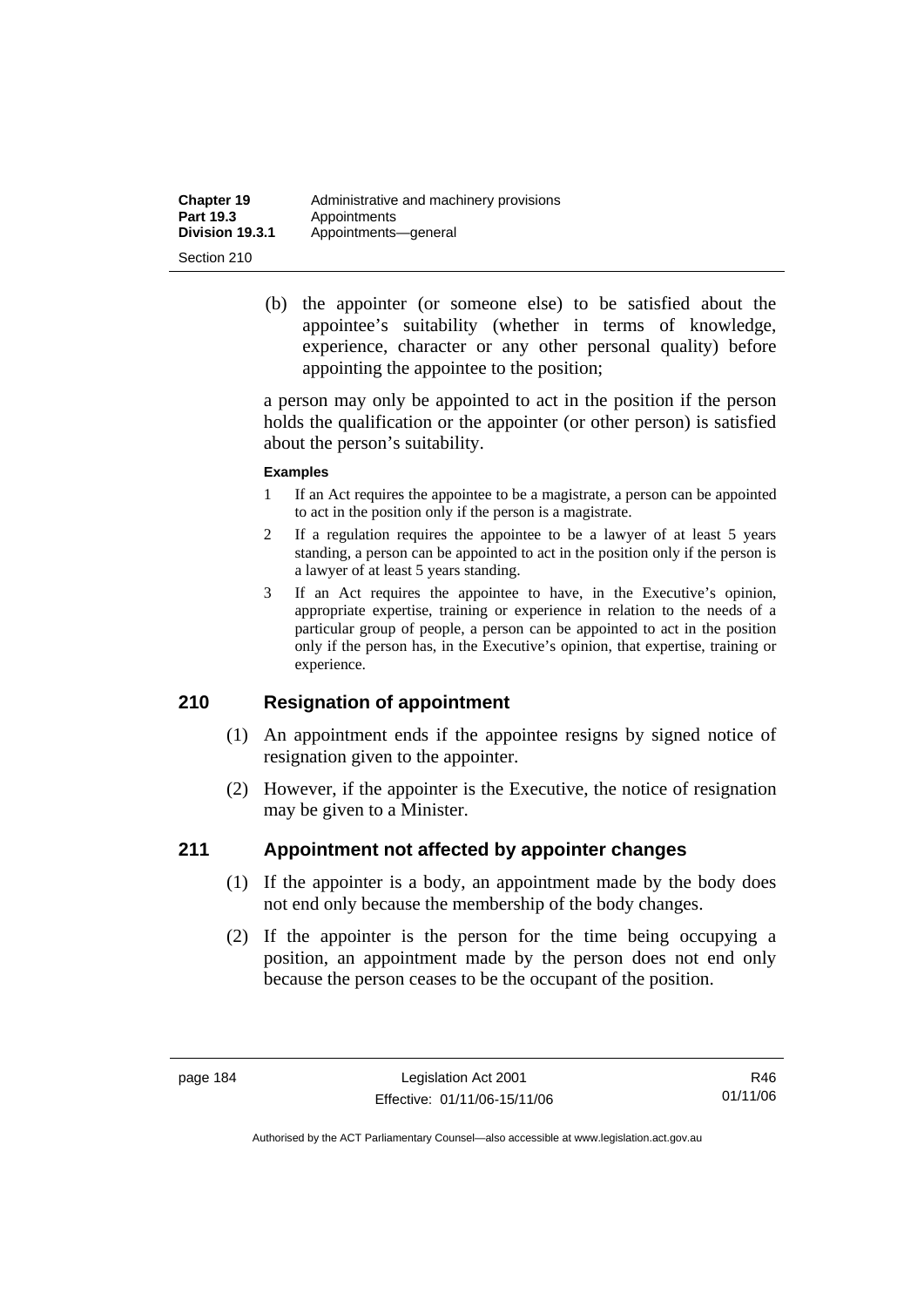- (3) This section does not limit the following sections:
	- section 199 (Functions of bodies)
	- section 200 (Functions of occupants of positions).

#### **212 Appointment not affected by defect etc**

An appointment, or anything done under an appointment, is not invalid only because of a defect or irregularity in or in relation to the appointment.

# **Division 19.3.2 Acting appointments**

### **215 Application of div 19.3.2**

This division applies if a law gives an entity (the *appointer*) power to appoint a person to act in a position under a law.

*Note* A power to make an appointment includes power to make an acting appointment (see s 209).

#### **216 Acting appointments must be in writing etc**

- (1) An acting appointment must be made, or evidenced, by writing (the *instrument of appointment*) signed by the appointer.
- (2) If a law provides for a maximum or minimum period of appointment, the instrument of appointment must state the period for which the acting appointment is made.

#### **Examples of stated appointment periods**

- 1 1 year
- 2 until 31 December 2002 (a period of 9 months)
- *Note 1* See also s 219 (Appointer may decide terms of acting appointment etc) and s 221 (How long does an acting appointment operate?)
- *Note 2* An example is part of the Act, is not exhaustive and may extend, but does not limit, the meaning of the provision in which it appears (see s 126 and s 132).

page 185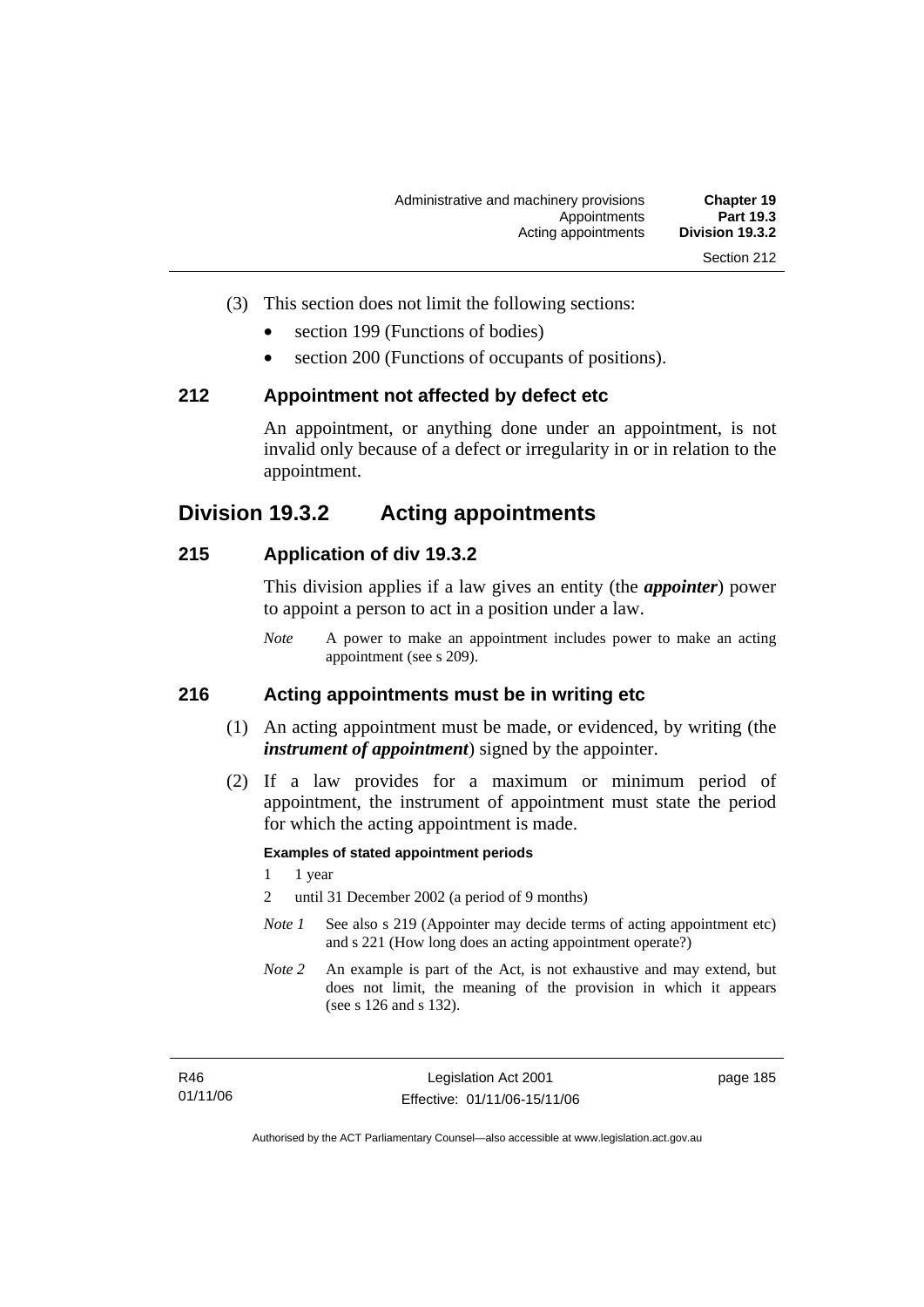# **217 Acting appointment may be made by name or position**

- (1) The appointer may make an acting appointment by—
	- (a) naming the person appointed; or
	- (b) nominating the occupant of a position (however described), at a particular time or from time to time.
- (2) For this division, the person named, or the occupant of the position nominated, is the *appointee*.

#### **218 Instrument may provide when acting appointment has effect etc**

The instrument making or evidencing the acting appointment may provide that the appointment has effect only in stated circumstances or subject to stated conditions or limitations.

#### **Examples**

- 1 The instrument relating to a standing (or dormant) acting appointment for a position provides that when the substantive occupant of the position (Y) is overseas X may act in the position, but may exercise stated powers of the position only with Y's approval.
- 2 X is appointed to act in Y's position if Y is out of the ACT and a declaration of acute fire danger is published under the *ABC Act 2000*.
- *Note* An example is part of the Act, is not exhaustive and may extend, but does not limit, the meaning of the provision in which it appears (see s 126 and s 132).

### **219 Appointer may decide terms of acting appointment etc**

- (1) The appointer may—
	- (a) decide the terms of the acting appointment, including any remuneration and allowances; and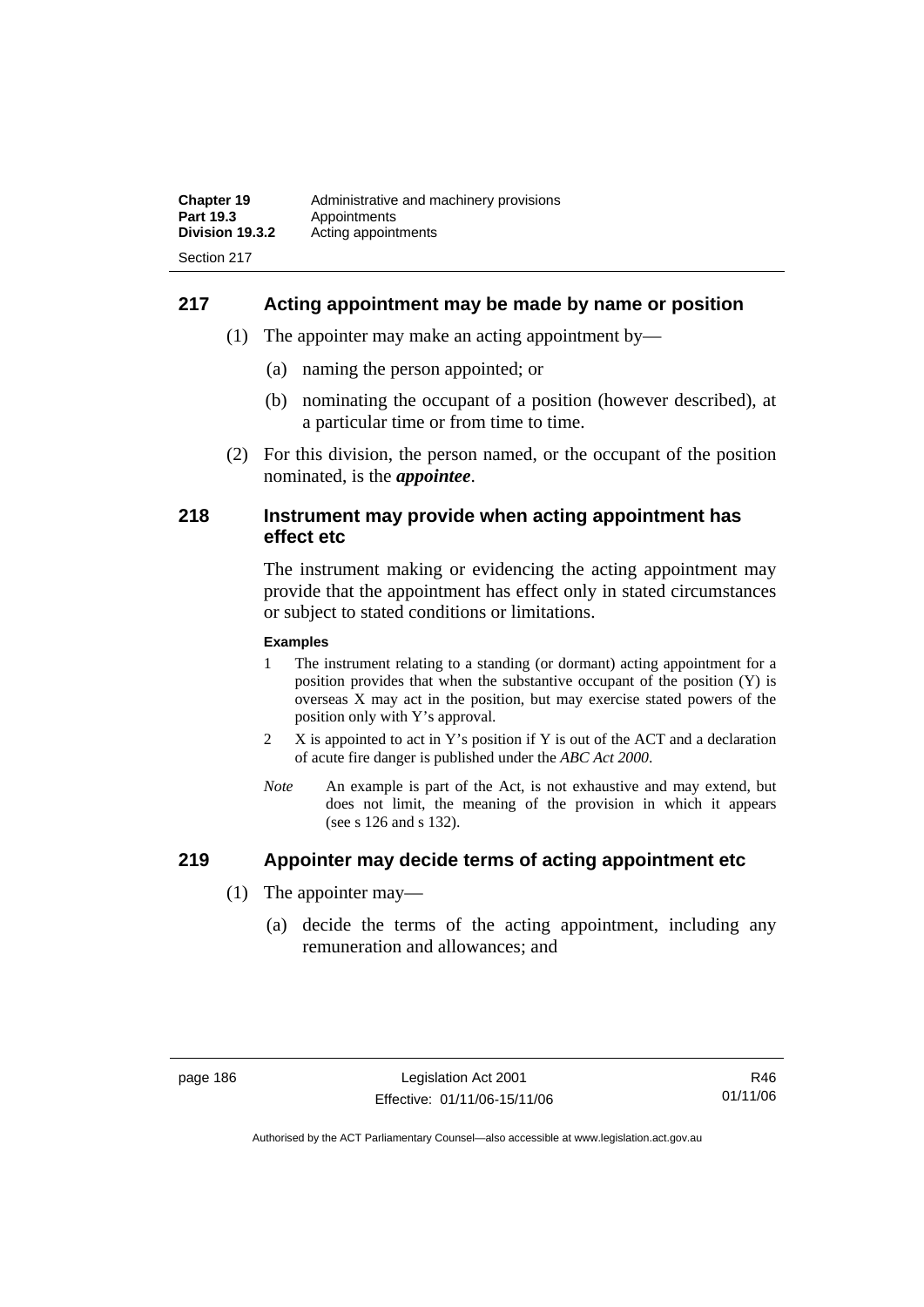(b) end the appointment at any time.

#### **Example for par (b)**

A appoints  $X$  to act in a position for 10 months. Two months after  $X$  begins to act, A ends the appointment.

- *Note 1* See also s 221 (How long does an acting appointment operate?)
- *Note 2* An example is part of the Act, is not exhaustive and may extend, but does not limit, the meaning of the provision in which it appears (see s 126 and s 132).
- (2) The power to end the acting appointment is exercisable in the same way, and subject to the same conditions, as the power to make the acting appointment.

#### **Example**

If the power to make the acting appointment is exercisable only on the recommendation of a body, the power to end the appointment is exercisable only on the recommendation of the body.

# **220 Appointee may exercise functions under acting appointment etc**

While the appointee is acting in the position—

- (a) the appointee has, subject to the instrument making or evidencing the appointment, all the functions of the occupant of the position; and
- (b) all territory laws apply in relation to the appointee as if the appointee were the occupant of the position.
- *Note Function* is defined in the dict, pt 1 to include authority, duty and power.

page 187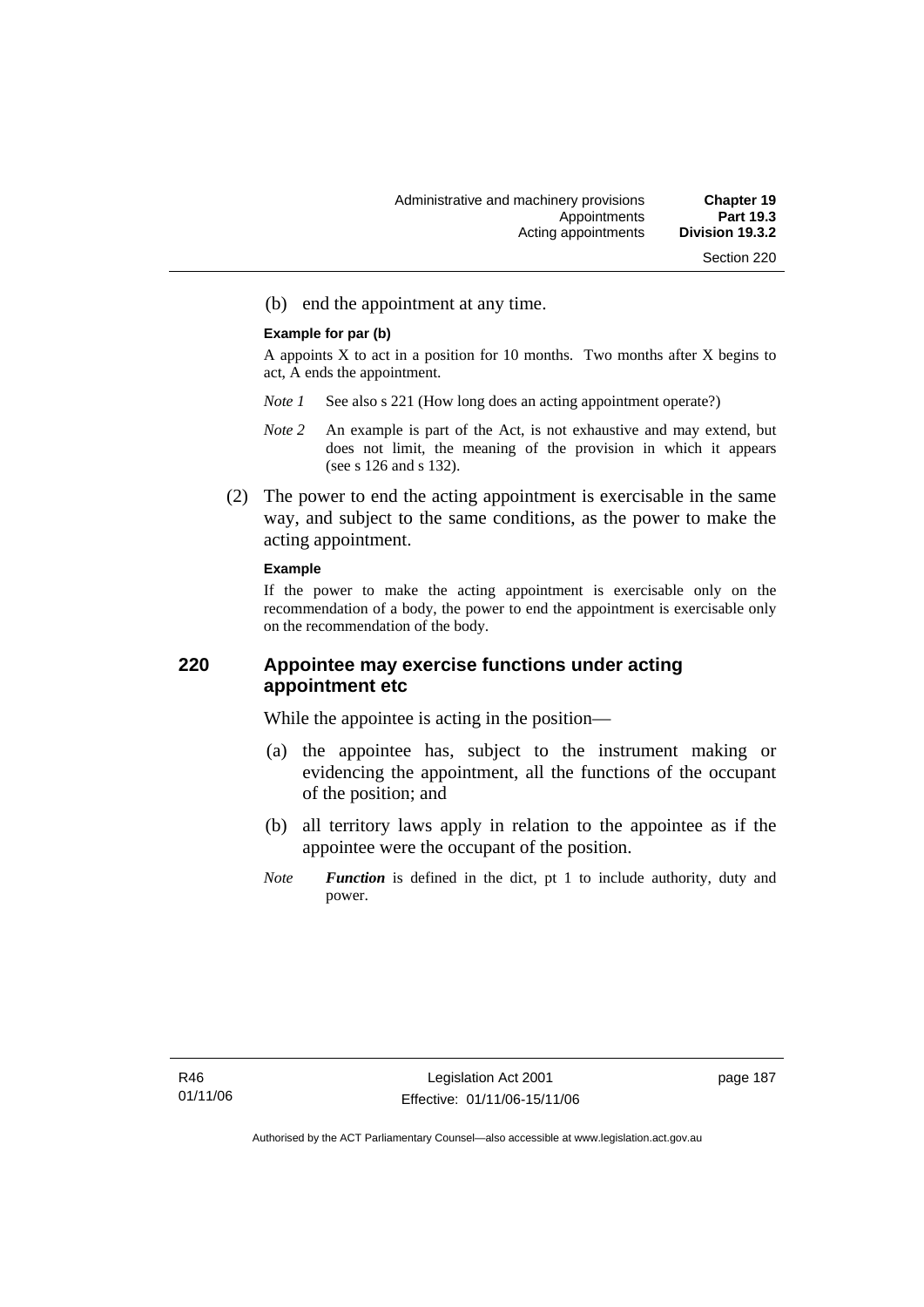# **221 How long does an acting appointment operate?**

 (1) If the appointee acts in the position because it is vacant, the appointee may not act for more than 1 year after the position became vacant.

*Note* See also s 219 (Appointer may decide terms of acting appointment etc)

- (2) If the appointee is acting in a position that becomes vacant while the appointee is acting, the appointee may continue to act until the first of the following happens:
	- (a) the appointer ends the appointment;
	- (b) the vacancy is filled;
	- (c) 1 year after the position became vacant.

#### **Example**

A appoints  $X$  to act in Y's position for a year while Y is on secondment in another agency. Three months after X begins to act, Y is permanently transferred to the other agency. One month later, Z is appointed to the position in which X is acting. The appointment of Z brings X's acting appointment to an end.

- *Note* An example is part of the Act, is not exhaustive and may extend, but does not limit, the meaning of the provision in which it appears (see s 126 and s 132).
- (3) If the appointee acts in the position because the occupant of the position cannot exercise functions and the occupant resumes the exercise of the functions, the appointment no longer authorises the appointee to act on that occasion.
	- *Note Function* is defined in the dict, pt 1 to include authority, duty and power.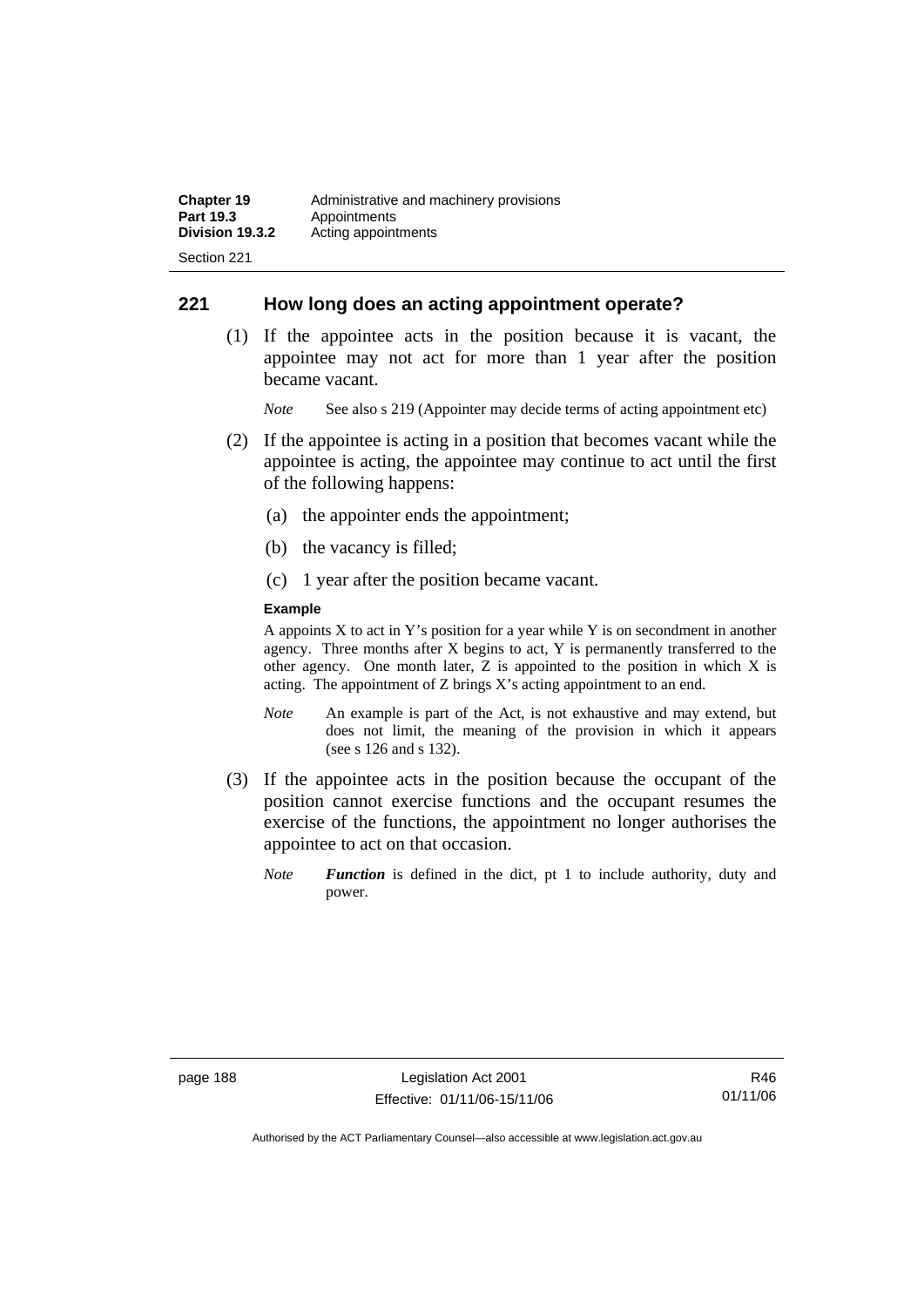# **222 Resignation of acting appointment**

- (1) An acting appointment ends if the appointee resigns by signed notice of resignation given to the appointer.
- (2) However, if the appointer is the Executive, the notice of resignation may be given to a Minister.

# **223 Effect of acting appointment on substantive appointment etc**

- (1) If the appointee is the occupant of another position under a law (the *substantive position*), the appointee does not cease to occupy the substantive position only because of the appointee's appointment or because the appointee acts under the appointment.
- (2) This section does not prevent an acting appointment being made to the substantive position.

### **224 Acting appointment not affected by appointer changes**

- (1) If the appointer is a body, an acting appointment made by the body does not end only because the membership of the body changes.
- (2) If the appointer is the person for the time being occupying a position, an acting appointment made by the person does not end only because the person ceases to be the occupant of the position.
- (3) This section does not limit the following sections:
	- section 199 (Functions of bodies)
	- section 200 (Functions of occupants of positions).

### **225 Acting appointment not affected by defect etc**

 (1) An acting appointment, or anything done under an acting appointment, is not invalid only because of a defect or irregularity in or in relation to the appointment.

page 189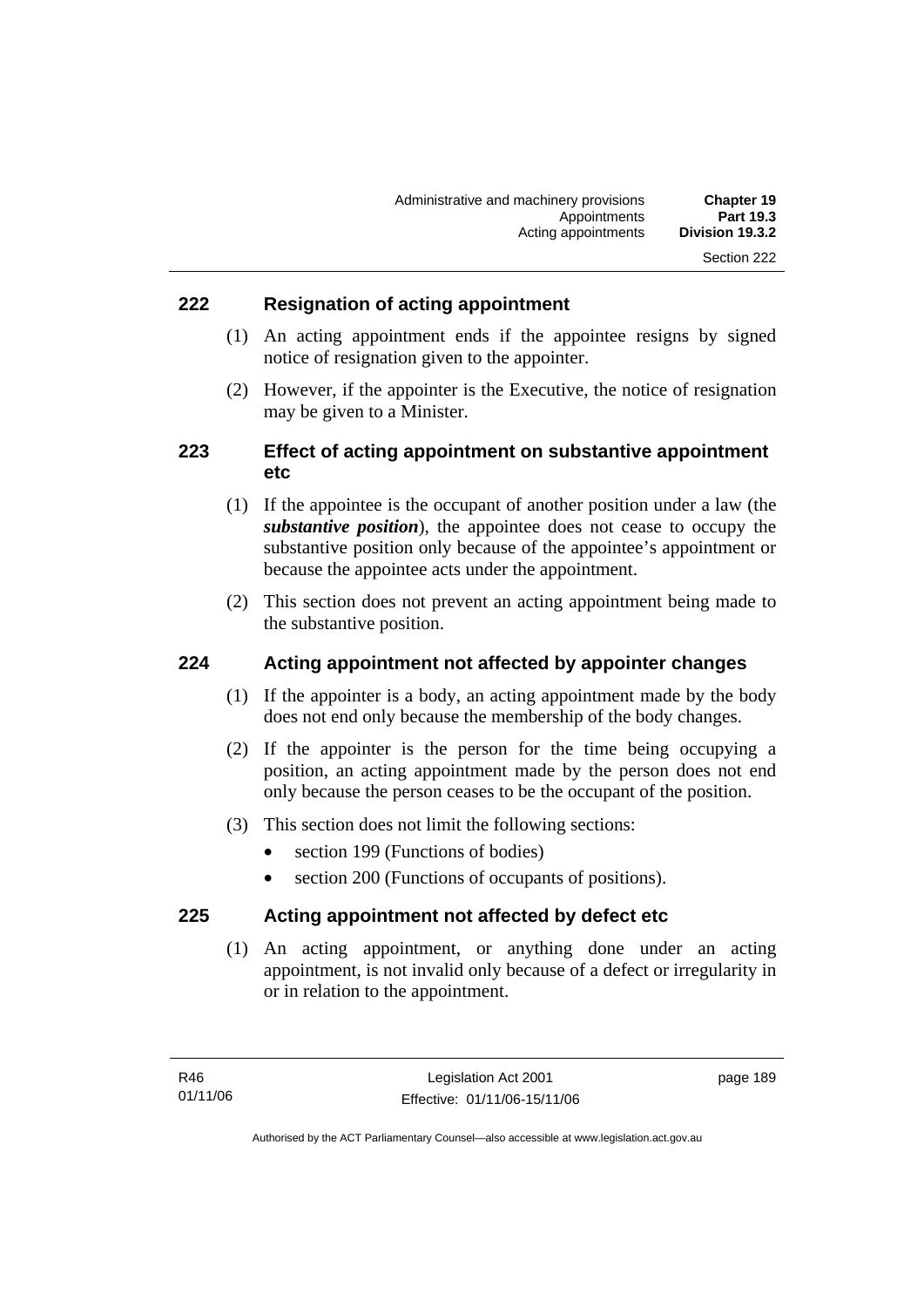| <b>Chapter 19</b> | Administrative and machinery provisions |
|-------------------|-----------------------------------------|
| Part 19.3         | Appointments                            |
| Division 19.3.2A  | Standing acting arrangements            |
| Section 225A      |                                         |

- (2) Anything done by or in relation to the appointee while the appointee purports to act in the position is not invalid only because—
	- (a) the occasion for the appointment had not arisen or had ended; or
	- (b) the appointment had ended; or
	- (c) the occasion for the appointee to act had not arisen or had ended.

# **Division 19.3.2A Standing acting arrangements**

# **225A Application of div 19.3.2A**

This division applies to a position if a law provides that a person acts in the position in stated circumstances.

#### **Example**

The *Hypothetical Act 2003* provides for the deputy director of the hypothetical entity to act in the position of director of the entity if the position is vacant or the director cannot for any reason exercise the functions of the position.

*Note* An example is part of the Act, is not exhaustive and may extend, but does not limit, the meaning of the provision in which it appears (see s 126 and s 132).

# **225B Person acting under standing acting arrangement may exercise functions etc**

 (1) A person acting in the position has, subject to the law providing for the acting or any other law, all the functions of the occupant of the position.

*Note Function* is defined in the dict, pt 1 to include authority, duty and power.

 (2) All territory laws apply in relation to the person as if the person were the occupant of the position.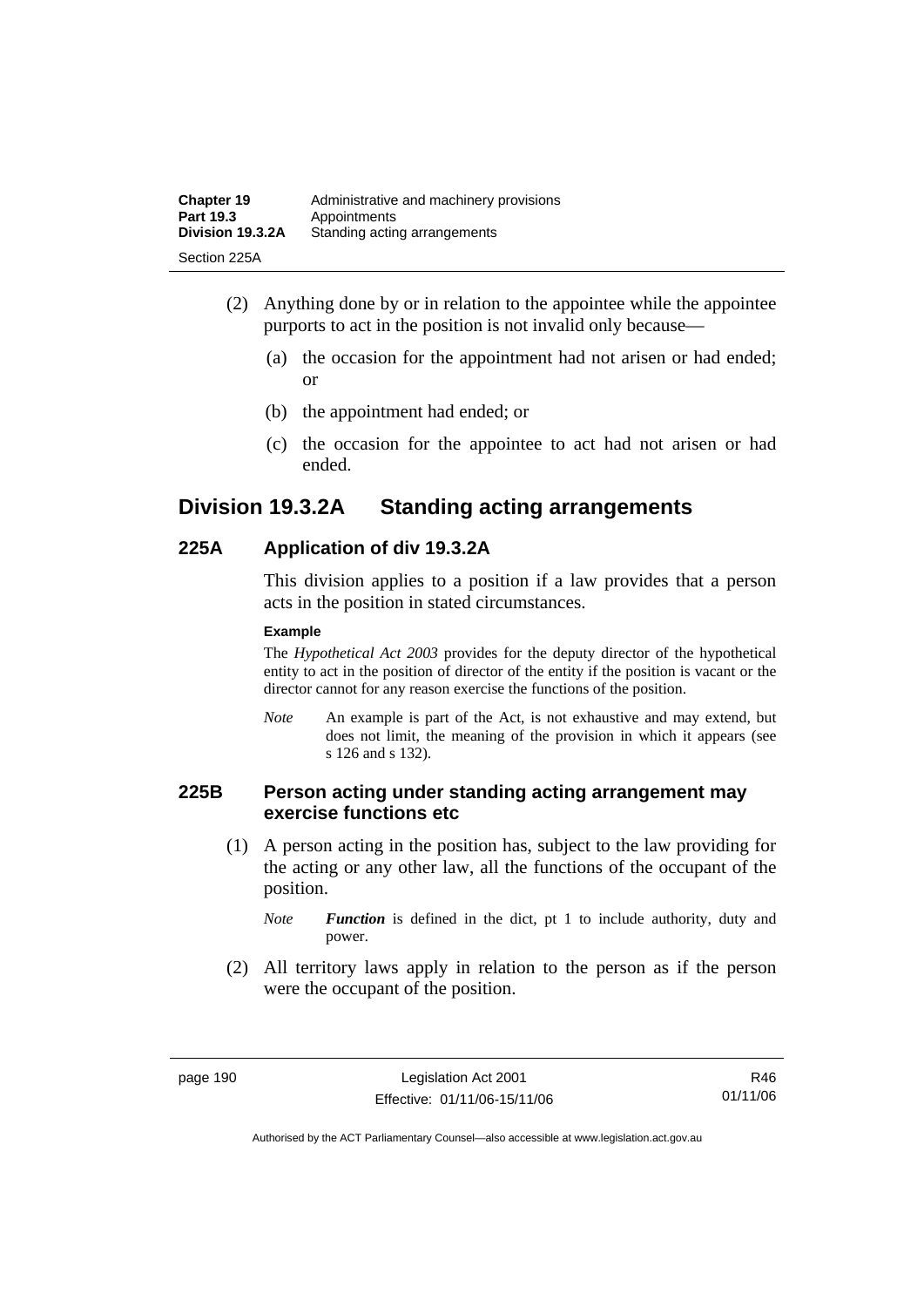# **Division 19.3.3 Appointments—Assembly consultation**

# **226 Meaning of** *statutory position* **in div 19.3.3**

In this division:

*statutory position* means a position (including as a member of a territory authority) established under an Act.

*Note Position* includes office (see dict, pt 1, def *position*).

# **227 Application of div 19.3.3**

- (1) This division applies if a Minister has the power under an Act to appoint a person to a statutory position.
- (2) However, this division does not apply to an appointment of—
	- (a) a public servant to a statutory position (whether or not the Act under which the appointment is made requires that the appointee be a public servant); or
	- (b) a person to act in a statutory position for not longer than 6 months, unless the appointment is of the person to act in the position for a 2nd or subsequent consecutive period; or
	- (c) a person to a statutory position if the only function of the position is to advise the Minister.

# **228 Consultation with appropriate Assembly committee**

- (1) Before making an appointment to a statutory position, a Minister must consult—
	- (a) a standing committee of the Legislative Assembly nominated by the Speaker for the purpose; or

page 191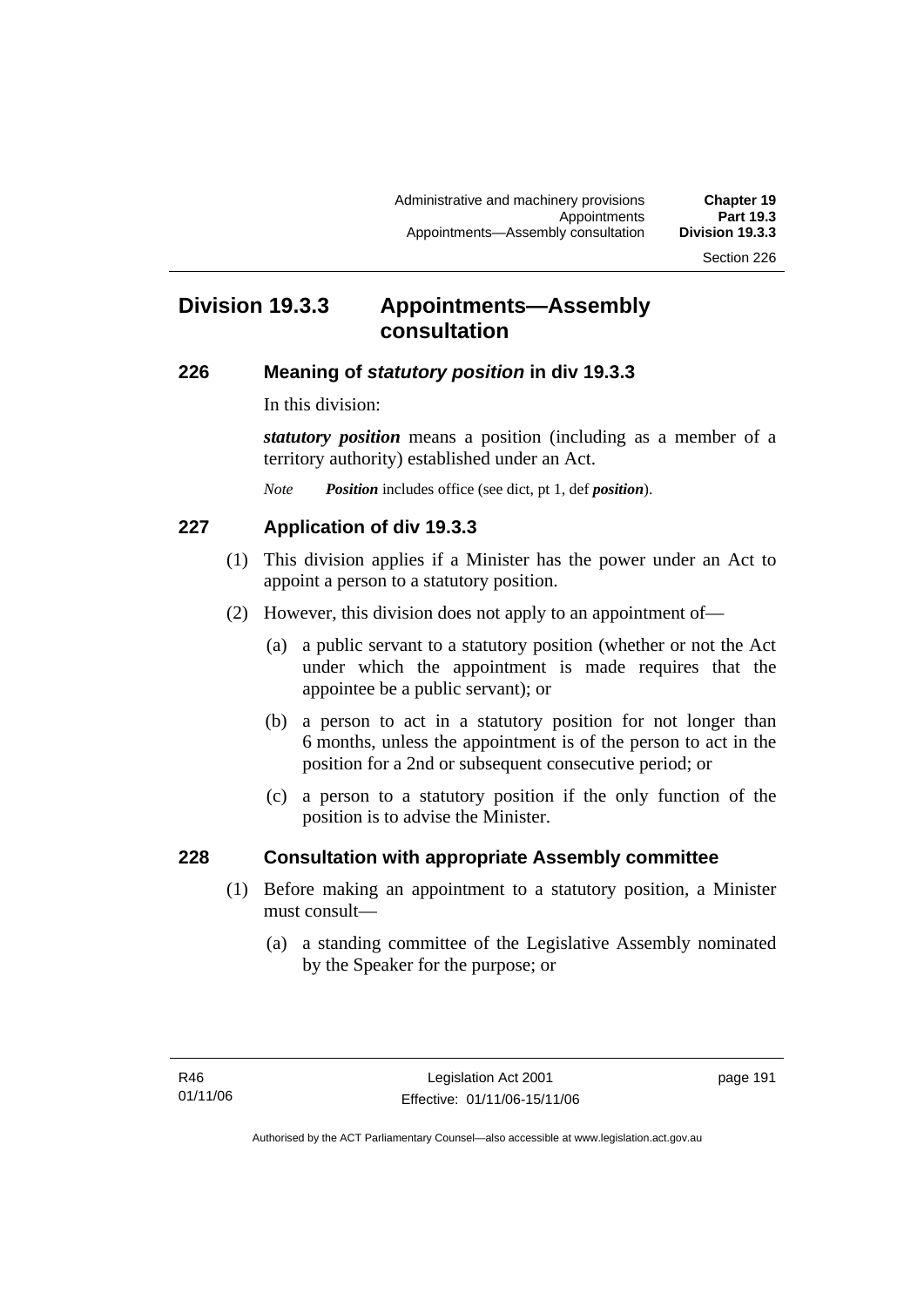- (b) if no nomination under paragraph (a) is in force—the standing committee of the Legislative Assembly responsible for the scrutiny of public accounts.
- (2) The committee may make a recommendation to the Minister about the proposed appointment.
- (3) The Minister must not make the appointment until the Minister has received a recommendation or 30 days have passed since the consultation took place, whichever happens first.
- (4) In making the appointment, the Minister must have regard to any recommendation received.

# **229 Appointment is disallowable instrument**

The instrument making, or evidencing, an appointment to which this division applies is a disallowable instrument.

*Note* A disallowable instrument must be notified and presented to the Legislative Assembly (see ch 7 (Presentation, amendment and disallowance of subordinate laws and disallowable instruments)).

page 192 Legislation Act 2001 Effective: 01/11/06-15/11/06

R46 01/11/06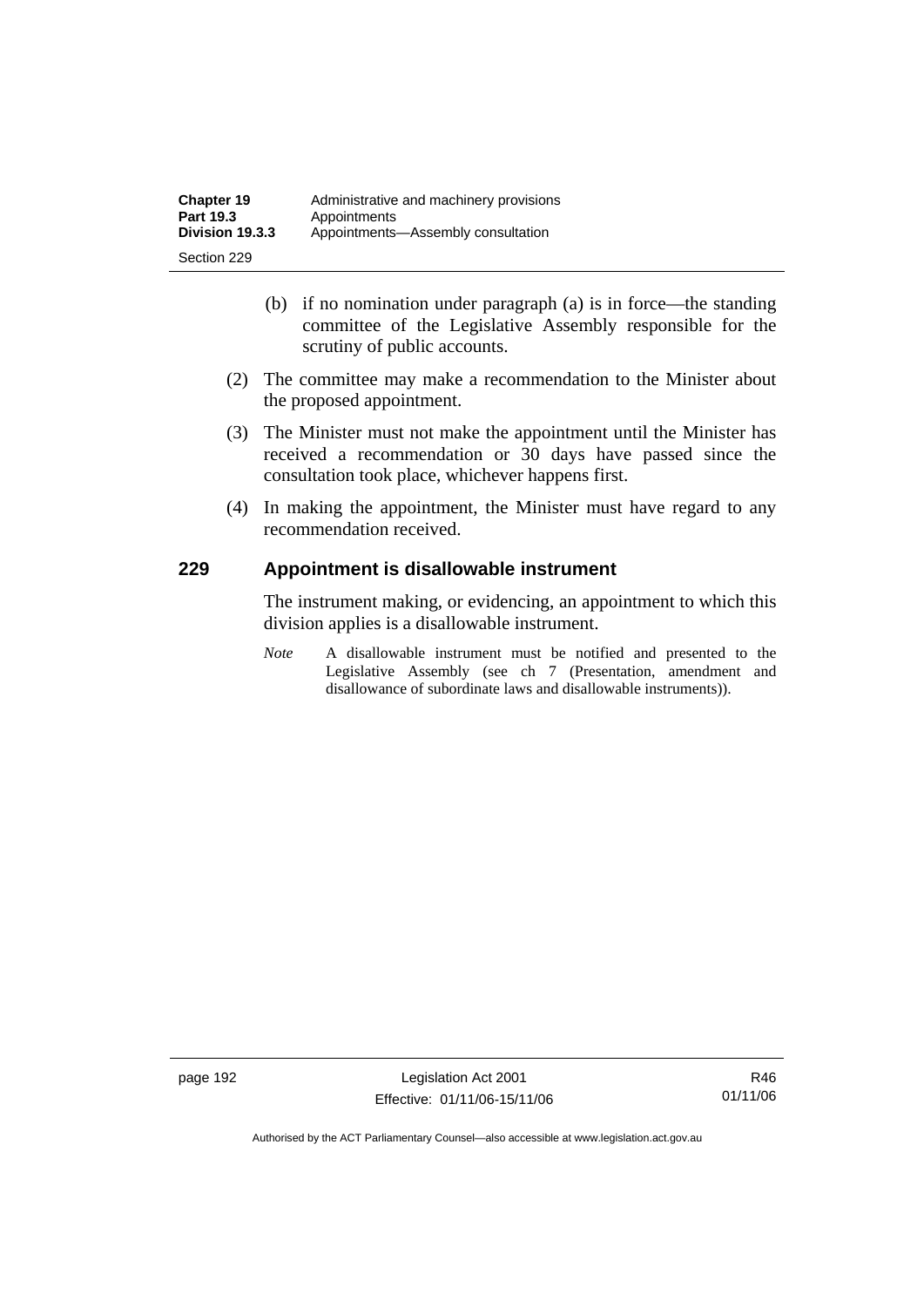# **Part 19.4 Delegations**

### **230 Application of pt 19.4 generally**

This part applies if a law authorises or requires an entity (the *appointer*) to delegate (or subdelegate) a function.

*Note Function* is defined in the dict, pt 1 to include authority, duty and power.

#### **231 Application of pt 19.4 to subdelegations**

- (1) This part applies to the subdelegation of a function in the same way as it applies to the delegation of the function.
- (2) However, if the appointer delegates a function to a delegate, the delegate may not subdelegate the function.
- (3) Subsection (2) is a determinative provision.

#### **Examples**

- 1 The *ABC Act 2003* provides that an appointer (X) may delegate X's functions to Y. The Act is silent on the subdelegation of the functions. Y may not subdelegate X's functions to Z.
- 2 The *ABC Act 2003* provides that an appointer (X) may delegate X's functions to Y, with authority for Y to subdelegate the functions. Because the Act authorises subdelegation, it expressly displaces this Act, section 231 (2) (see s 6). Y can therefore subdelegate X's functions to  $Z$ (compare s 236, which deals with the subdelegation of a power to delegate)*.*
- *Note 1* See s 5 for the meaning of determinative provisions, and s 6 for their displacement.
- *Note 2* An example is part of the Act, is not exhaustive and may extend, but does not limit, the meaning of the provision in which it appears (see s 126 and s 132).

page 193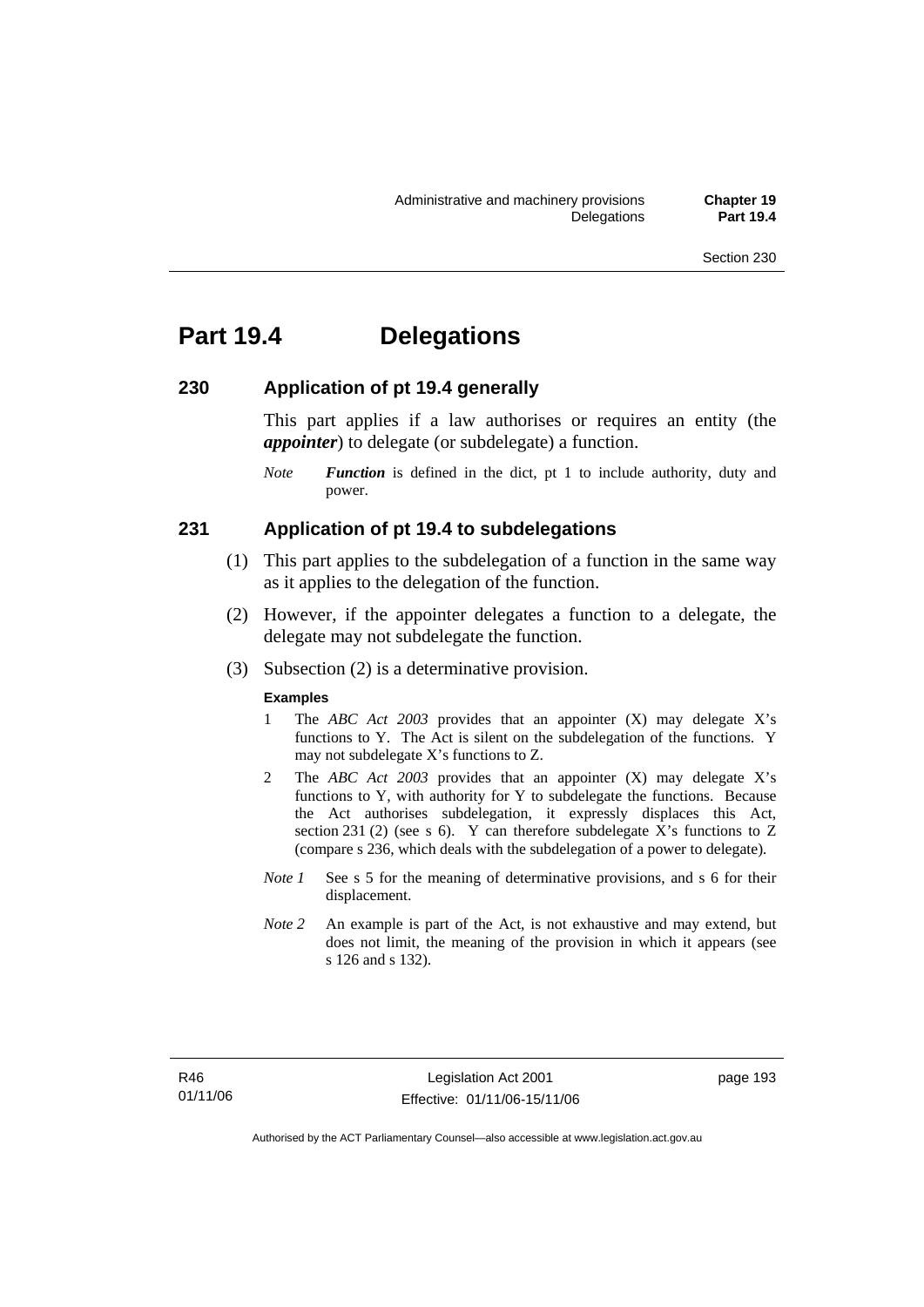| <b>Chapter 19</b> | Administrative and machinery provisions |
|-------------------|-----------------------------------------|
| <b>Part 19.4</b>  | Delegations                             |

### **232 Delegation must be in writing etc**

A delegation must be made, or evidenced, by writing signed by the appointer.

#### **233 Delegation may be made by name or position**

- (1) The appointer may delegate by—
	- (a) naming the person to whom the delegation is made; or
	- (b) nominating the occupant of a position (however described), at a particular time or from time to time.
- (2) For this part, the person named, or the occupant of the position nominated, is the *delegate*.

#### **234 Instrument may provide when delegation has effect etc**

The instrument making or evidencing a delegation may provide—

- (a) that the delegation has effect only in stated circumstances or subject to stated conditions, limitations or directions; or
- (b) that all of a function, or a stated part of the function, is delegated.

#### **Examples**

- 1 The delegation provides that, when the appointer (Y) is outside Australia, the delegate (X) may exercise her functions except that stated functions may only be exercised with Y's approval.
- 2 The delegation provides that X may enter into a contract for the purchase of property of not more than \$50 000 in value.
- 3 The delegation provides that X may grant licences under a stated Act but that, in considering applications, X must take account of the policy of the agency (authorised by the Act) that there should not be more than 100 licences current at any time.
- *Note* An example is part of the Act, is not exhaustive and may extend, but does not limit, the meaning of the provision in which it appears (see s 126 and s 132).

page 194 Legislation Act 2001 Effective: 01/11/06-15/11/06

R46 01/11/06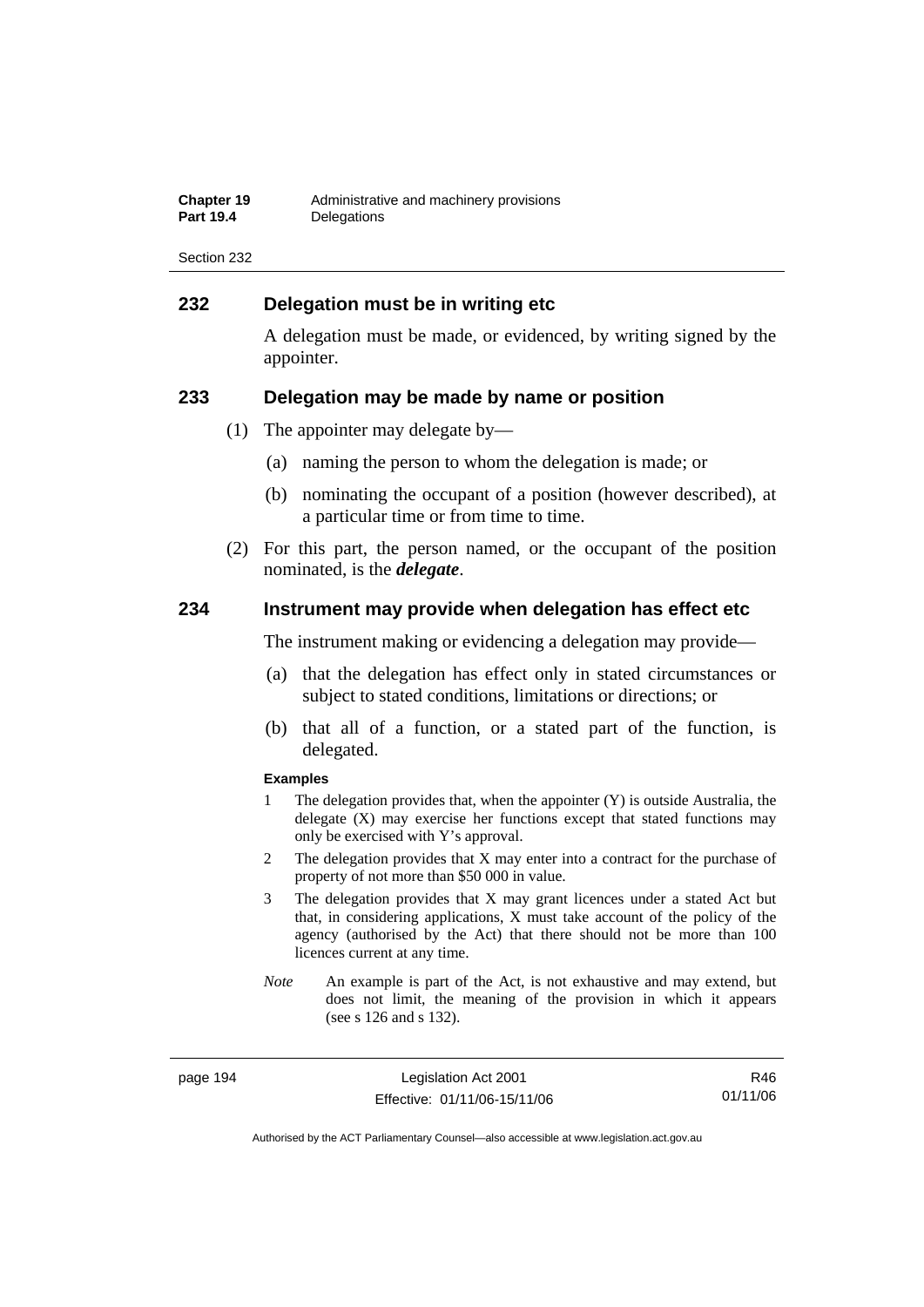#### **235 Delegation may be made to 2 or more delegates**

The appointer may delegate the appointer's function, or any part of the function, to 2 or more delegates.

#### **236 Power to delegate may not be delegated**

- (1) The appointer may not delegate the appointer's power to delegate.
- (2) Subsection (1) is a determinative provision.
	- *Note* See s 5 for the meaning of determinative provisions, and s 6 for their displacement.

#### **Examples**

- 1 The *ABC Act 2003* provides that an appointer (X) may delegate X's functions to Y. The Act is silent on X's power to delegate the power to delegate. X may not delegate X's power to delegate to Y.
- 2 The *ABC Act 2003* provides that an appointer (X) may delegate X's functions to Y, with authority for X to delegate X's power to delegate. Because the Act authorises the delegation of the power to delegate, it expressly displaces this Act, section 236 (1) (see s 6). X can therefore delegate  $X$ 's power to delegate to  $Y$  (compare s 231, which deals with the subdelegation of a delegated function)*.*
- *Note* An example is part of the Act, is not exhaustive and may extend, but does not limit, the meaning of the provision in which it appears (see s 126 and s 132).

# **237 Delegation may be amended or revoked**

 (1) The appointer may amend a delegation or revoke it completely or partly.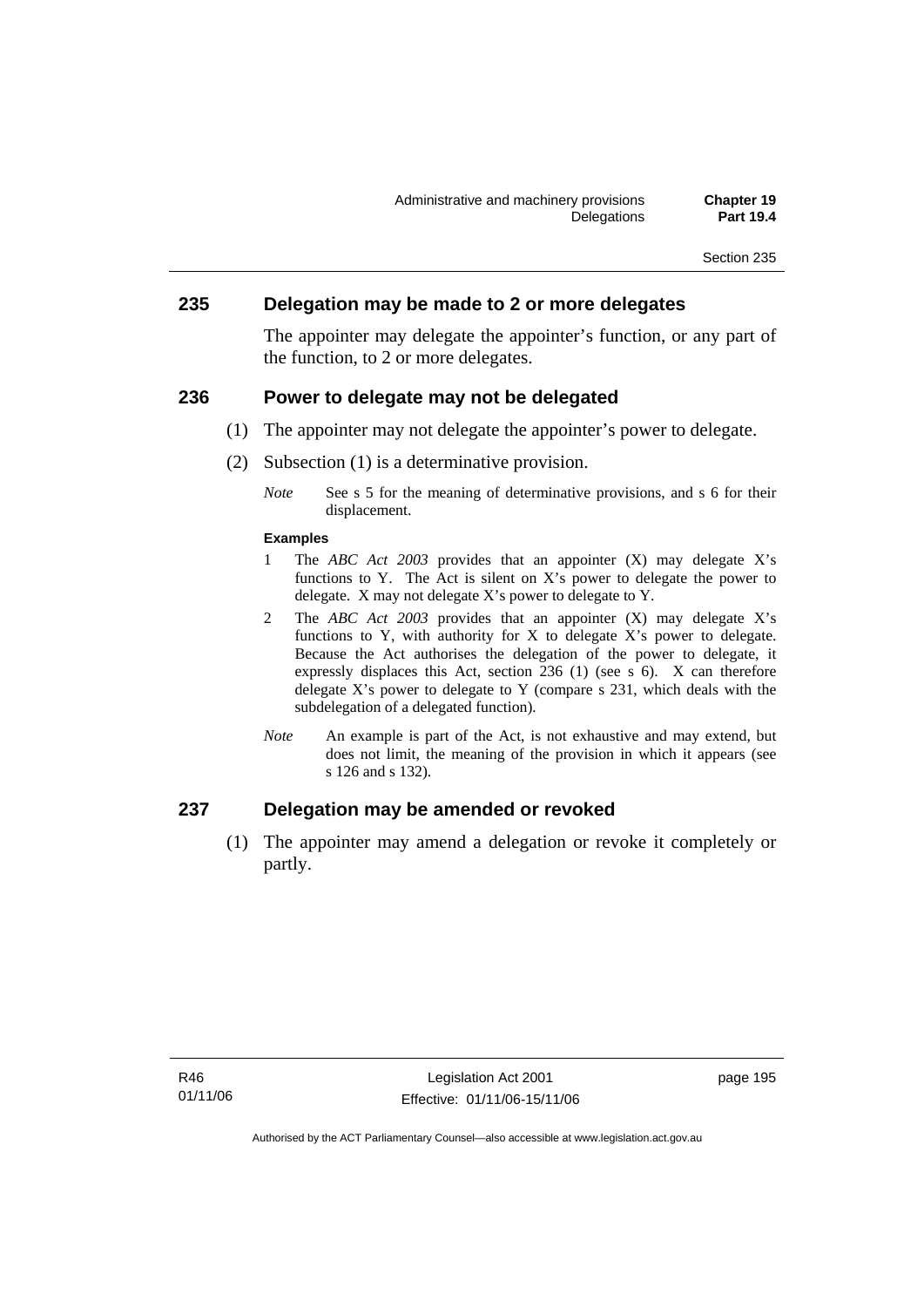(2) The power to amend or revoke a delegation is exercisable in the same way, and subject to the same conditions, as the power to delegate.

#### **Example**

If the power to delegate is exercisable only with the Minister's approval, the power to revoke the delegation is exercisable only with the Minister's approval.

*Note* An example is part of the Act, is not exhaustive and may extend, but does not limit, the meaning of the provision in which it appears (see s 126 and s 132).

#### **238 Appointer responsible for delegated function**

The delegation of a function, or a part of a function, does not relieve the appointer of the appointer's obligation to ensure that the function is properly exercised.

#### **239 Exercise of delegation by delegate**

- (1) A delegate must exercise the delegation subject to any conditions, limitations or directions in the instrument making or evidencing the delegation.
- (2) All territory laws apply to the delegate in the exercise of the delegation as if the delegate were the appointer.
- (3) Without limiting subsection (2), if the exercise of a function by the appointer is dependent on the appointer's state of mind and the function is delegated, the function may be exercised by the delegate on the delegate's state of mind.
- (4) Anything done by or in relation to the delegate in the exercise of the delegation is taken to have been done by or in relation to the appointer.
	- *Note 1* Section 94 provides that a delegation under a law that is in force immediately before an amendment of the law continues to have effect as if made under the amended law.

R46 01/11/06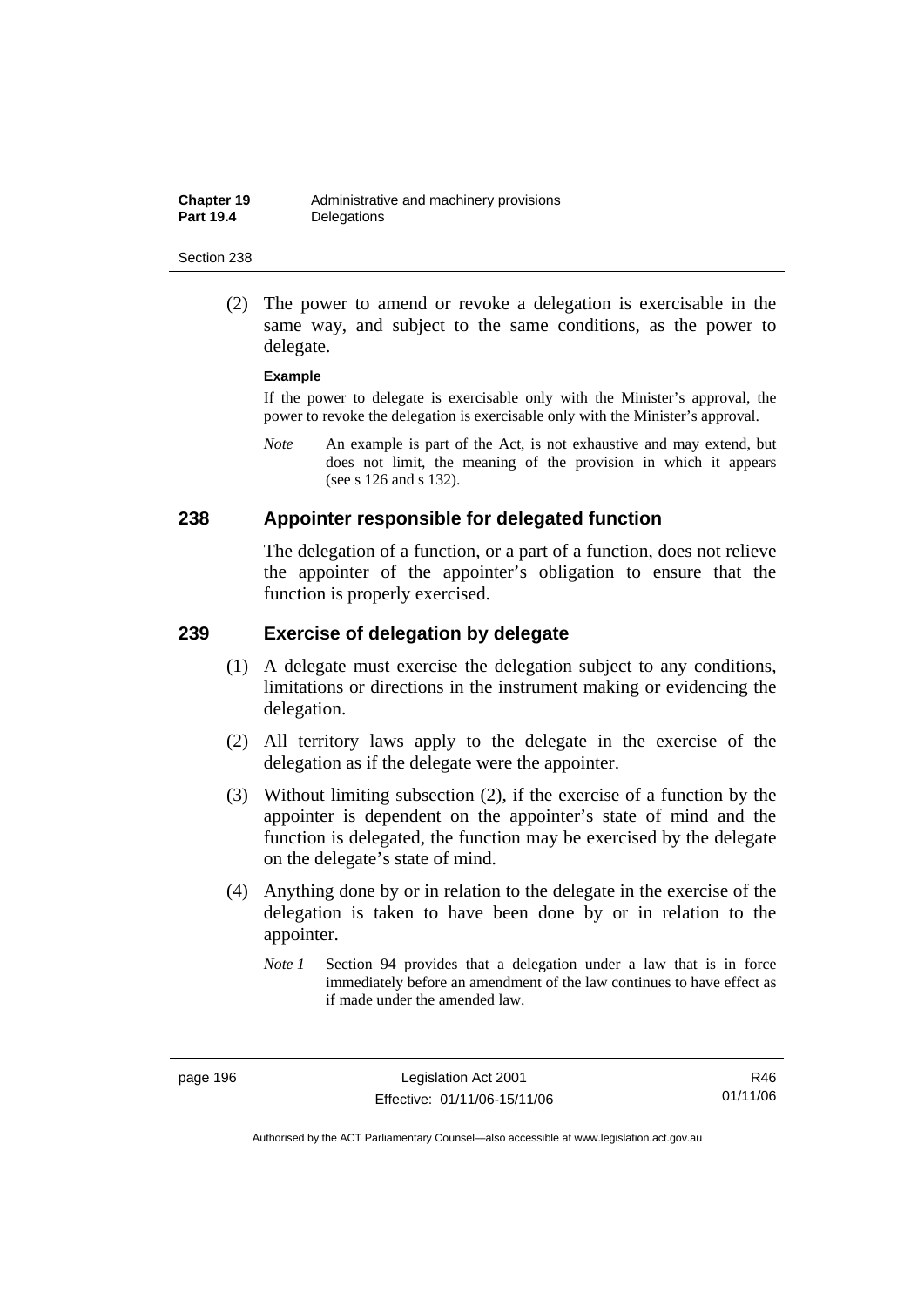*Note 2* Section 196 gives a delegate the powers necessary or convenient to exercise a delegated function.

(5) In this section:

*state of mind* includes knowledge, intention, opinion, belief or purpose.

#### **240 Appointer may exercise delegated function**

A function that has been delegated may, despite the delegation, be exercised by the appointer.

### **241 Delegation not affected by appointer changes**

- (1) If the appointer is a body, a delegation made by the body does not end only because the membership of the body changes.
- (2) If the appointer is the person for the time being occupying a position, a delegation made by the person does not end only because the person ceases to be the occupant of the position.
- (3) This section does not limit the following sections:
	- section 199 (Functions of bodies)
	- section 200 (Functions of occupants of positions).

### **242 Delegation not affected by defect etc**

- (1) A delegation, or anything done under a delegation, is not invalid only because of a defect or irregularity in or in relation to the delegation.
- (2) Anything done by or in relation to the delegate while the delegate purports to exercise the delegation is not invalid only because—
	- (a) the delegation had been amended or revoked; or
	- (b) the occasion for the delegate to exercise the delegation had not arisen or had ended.

page 197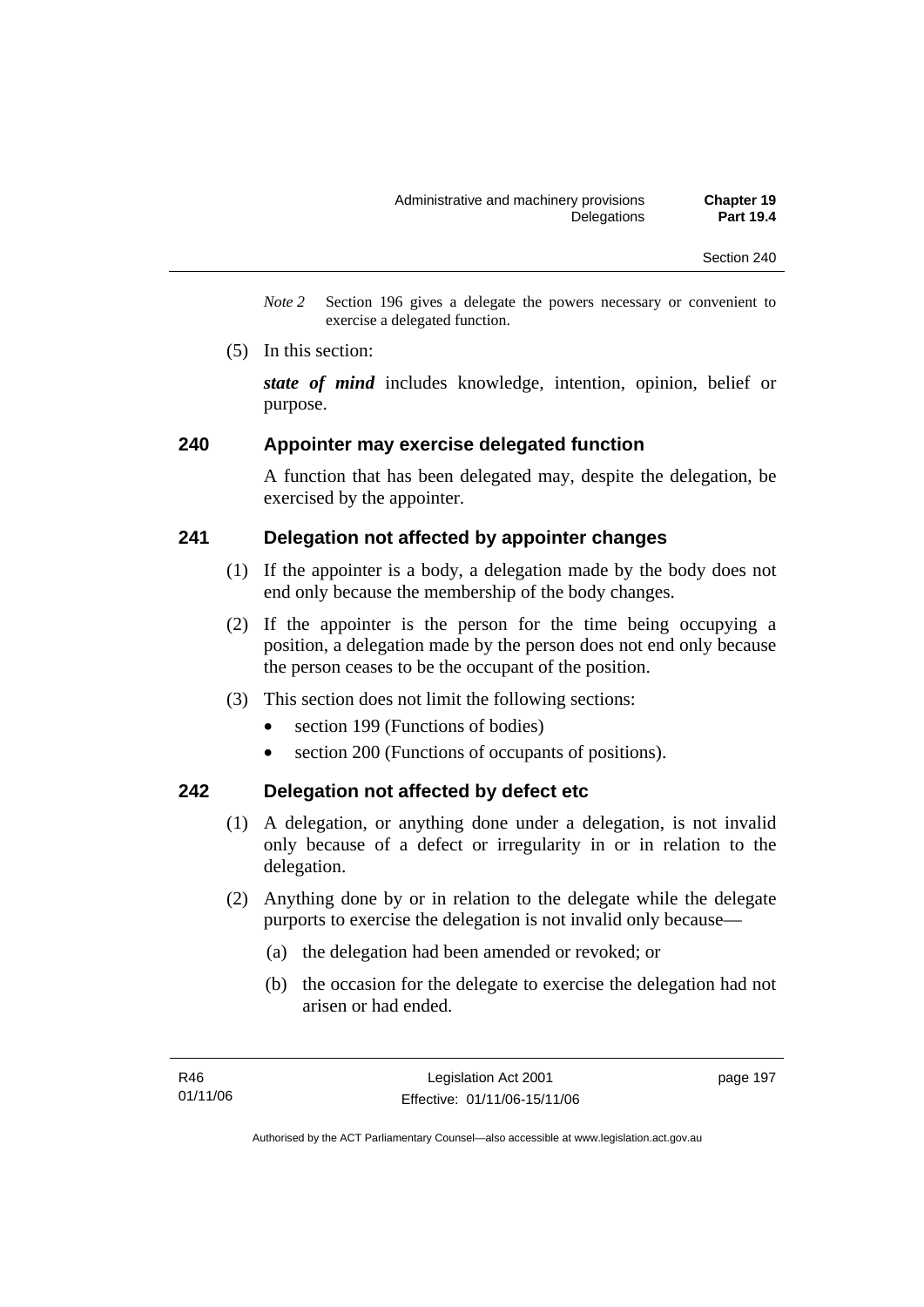# **Part 19.5 Service of documents**

# **245 Application of pt 19.5**

This part applies to a document that is authorised or required under a law to be served (whether the word 'serve', 'give', 'notify', 'send' or 'tell' or any other word is used).

# **246 Definitions for pt 19.5**

In this part:

*administrator*, of a law, means the entity administering or responsible for the law.

*agency* means—

- (a) an administrative unit; or
- (b) a statutory office-holder; or
- (c) any other entity established for a public purpose under a law;

and includes a member of, or a member of the staff of, the agency.

*business address*, of an individual, corporation or agency in relation to anything done or to be done under a law, includes the latest business address, or address for service of notices (however described), of the individual, corporation or agency (if any) recorded in a register or other records kept by the administrator of the law.

*corporation* does not include an agency.

*document* includes a notice, an article that may be sent by post or anything else.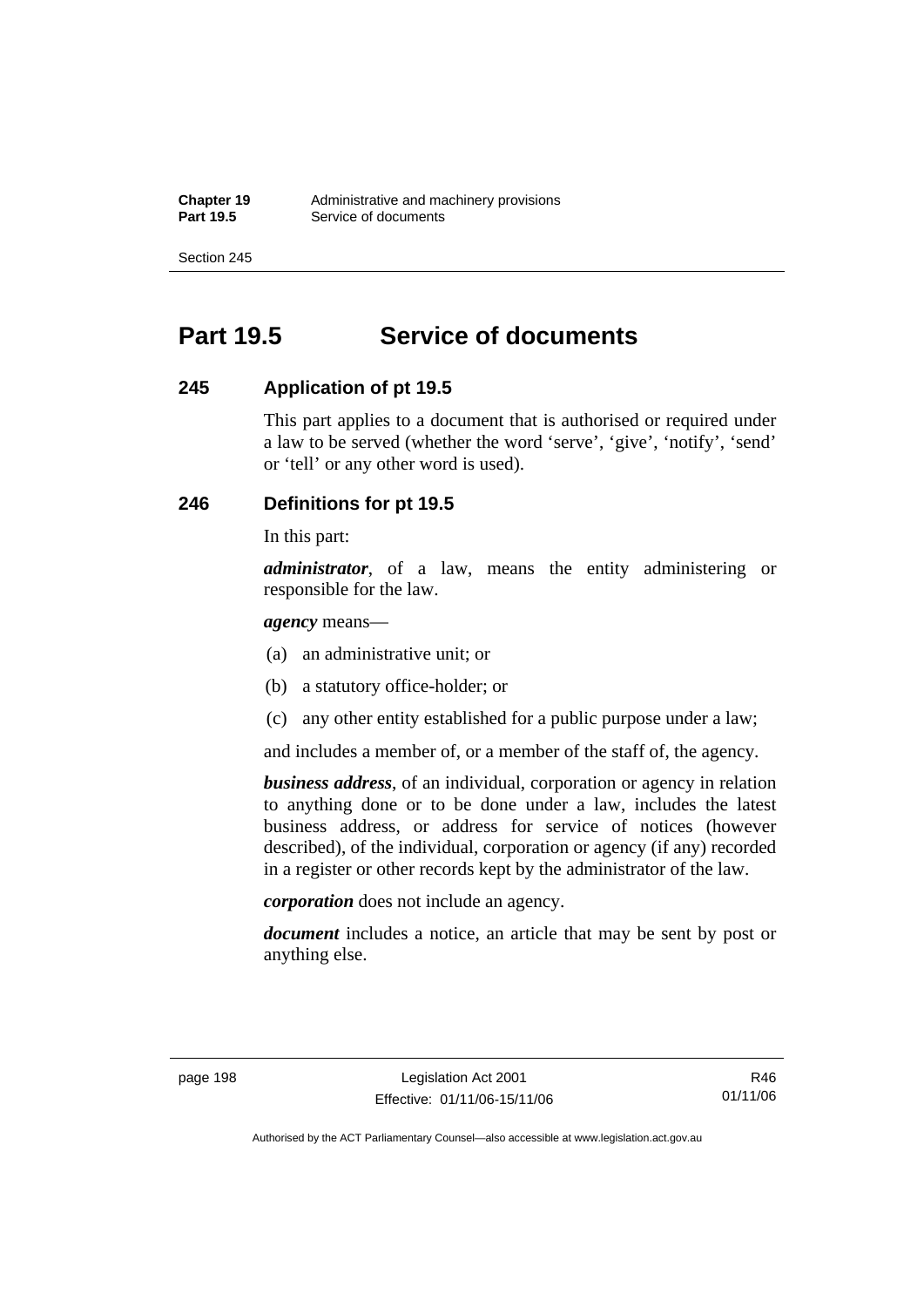*email address*, of an individual, corporation or agency in relation to anything done or to be done under a law, includes the latest email address of the individual, corporation or agency (if any) recorded in a register or other records kept by the administrator of the law.

#### *executive officer* means—

- (a) for a corporation—a person (however described and whether or not the person is a director of the corporation) who is concerned with, or takes part in, the corporation's management; or
- (b) for an agency that is an administrative unit—the chief executive of the administrative unit; or
- (c) for an agency that is a statutory office-holder—the occupant of the position; or
- (d) for an agency constituted by 2 or more people—the person who is entitled, because of the position occupied by the person, to preside at any meeting of the agency at which the person is present; or
- (e) for any other agency—the chief executive officer (however described) of the agency; or
- (f) for any agency—a person (however described) who is concerned with, or takes part in, the agency's management.

*fax number*, of an individual, corporation or agency in relation to anything done or to be done under a law, includes the latest fax number of the individual, corporation or agency (if any) recorded in a register or other records kept by the administrator of the law.

*home address*, of an individual in relation to anything done or to be done under a law, includes the latest home address, or address for service of notices (however described), of the person (if any) recorded in a register or other records kept by the administrator of the law.

page 199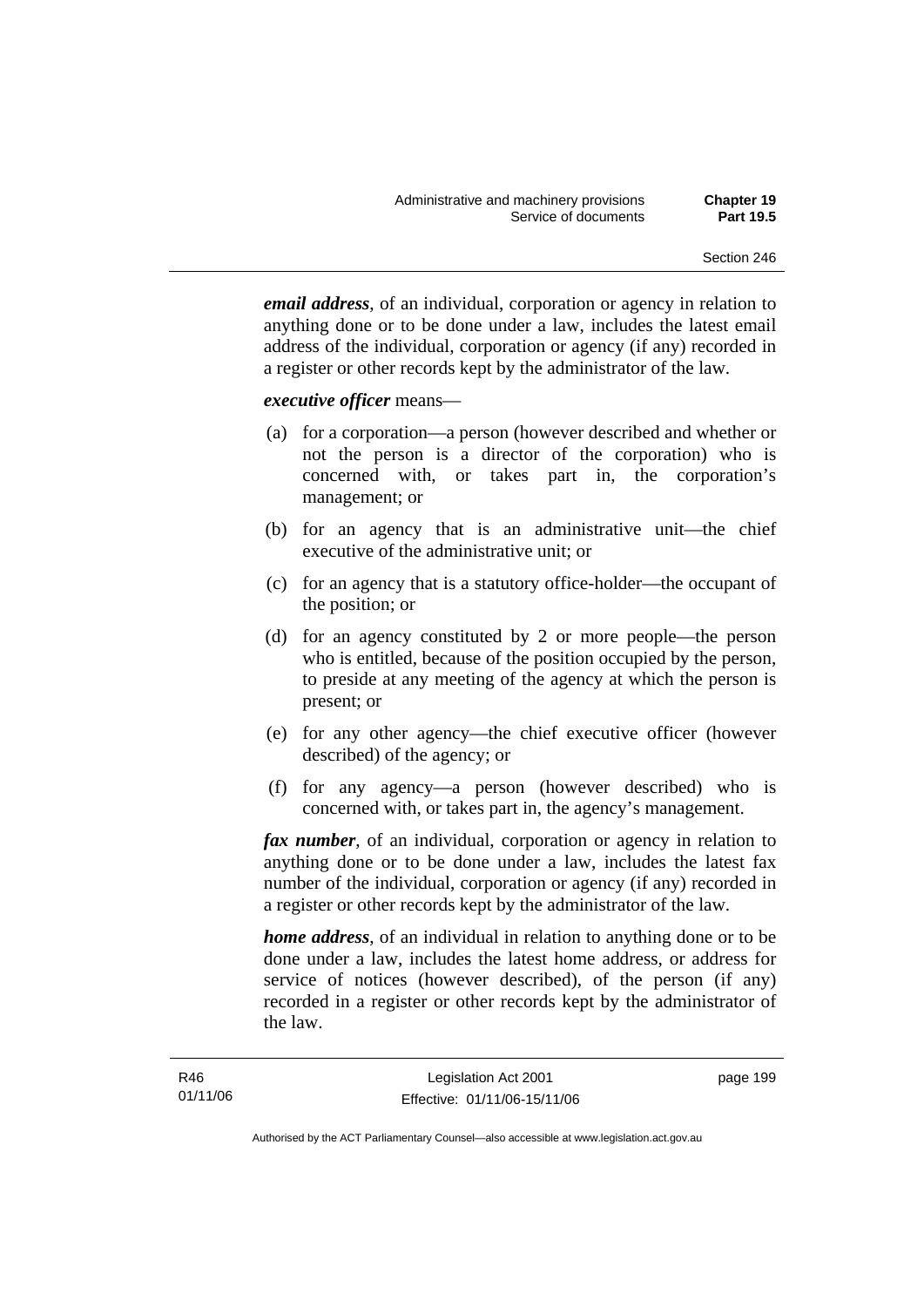| <b>Chapter 19</b> | Administrative and machinery provisions |
|-------------------|-----------------------------------------|
| <b>Part 19.5</b>  | Service of documents                    |

*responsible*, for a law, means allocated responsibility for the law under the *Public Sector Management Act 1994*, section 14 (1) (b) (Ministerial responsibility and functions of administrative units).

#### **247 Service of documents on individuals**

- (1) A document may be served on an individual—
	- (a) by giving it to the individual; or
	- (b) by sending it by prepaid post, addressed to the individual, to a home or business address of the individual; or
	- (c) by faxing it to a fax number of the individual; or
	- (d) by emailing it to an email address of the individual; or
	- (e) by leaving it, addressed to the individual, at a home or business address of the individual with someone who appears to be at least 16 years old and to live or be employed at the address.

*Note* See s 251 for service of documents under other laws.

 (2) This section applies to service of a document outside the ACT in the same way as it applies to service of the document in the ACT.

#### **248 Service of documents on corporations**

- (1) A document may be served on a corporation—
	- (a) by giving it to an executive officer of the corporation; or
	- (b) by sending it by prepaid post, addressed to the corporation (or an executive officer of the corporation), to the address of any of its registered offices or any other business address of the corporation; or
	- (c) by faxing it to a fax number of the corporation; or
	- (d) by emailing it to an email address of the corporation; or

R46 01/11/06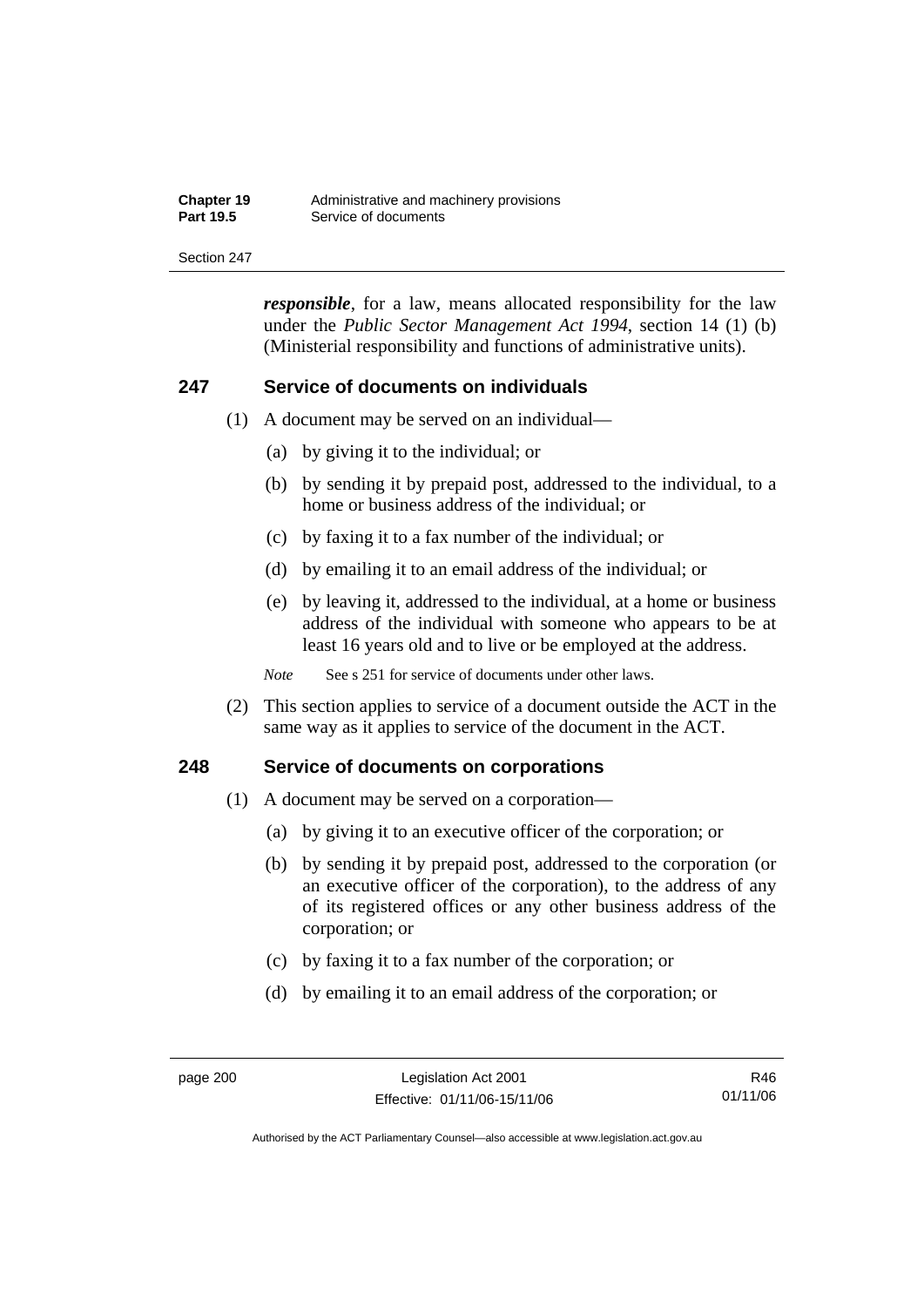(e) by leaving it, addressed to the corporation (or an executive officer of the corporation), at the address of any of the corporation's registered offices, or any other business address of the corporation, with someone who appears to be at least 16 years old and to be employed at the address.

*Note* See s 251 for service of documents under other laws.

 (2) This section applies to service of a document outside the ACT in the same way as it applies to service of the document in the ACT.

### **249 Service of documents on agencies**

A document may be served on an agency—

- (a) by giving it to an executive officer of the agency; or
- (b) by sending it by prepaid post, addressed to the agency (or an executive officer of the agency), to the address of any office of the agency or any other business address of the agency; or
- (c) by faxing it to a fax number of the agency; or
- (d) by emailing it to an email address of the agency; or
- (e) by leaving it, addressed to the agency (or an executive officer of the agency), at the address of any of the agency's offices or any other business address of the agency with someone who appears to be employed at the agency.
- *Note* See s 251 for service of documents under other laws.

### **250 When document taken to be served**

 (1) A document served by post under this part is taken to be served when the document would have been delivered in the ordinary course of post.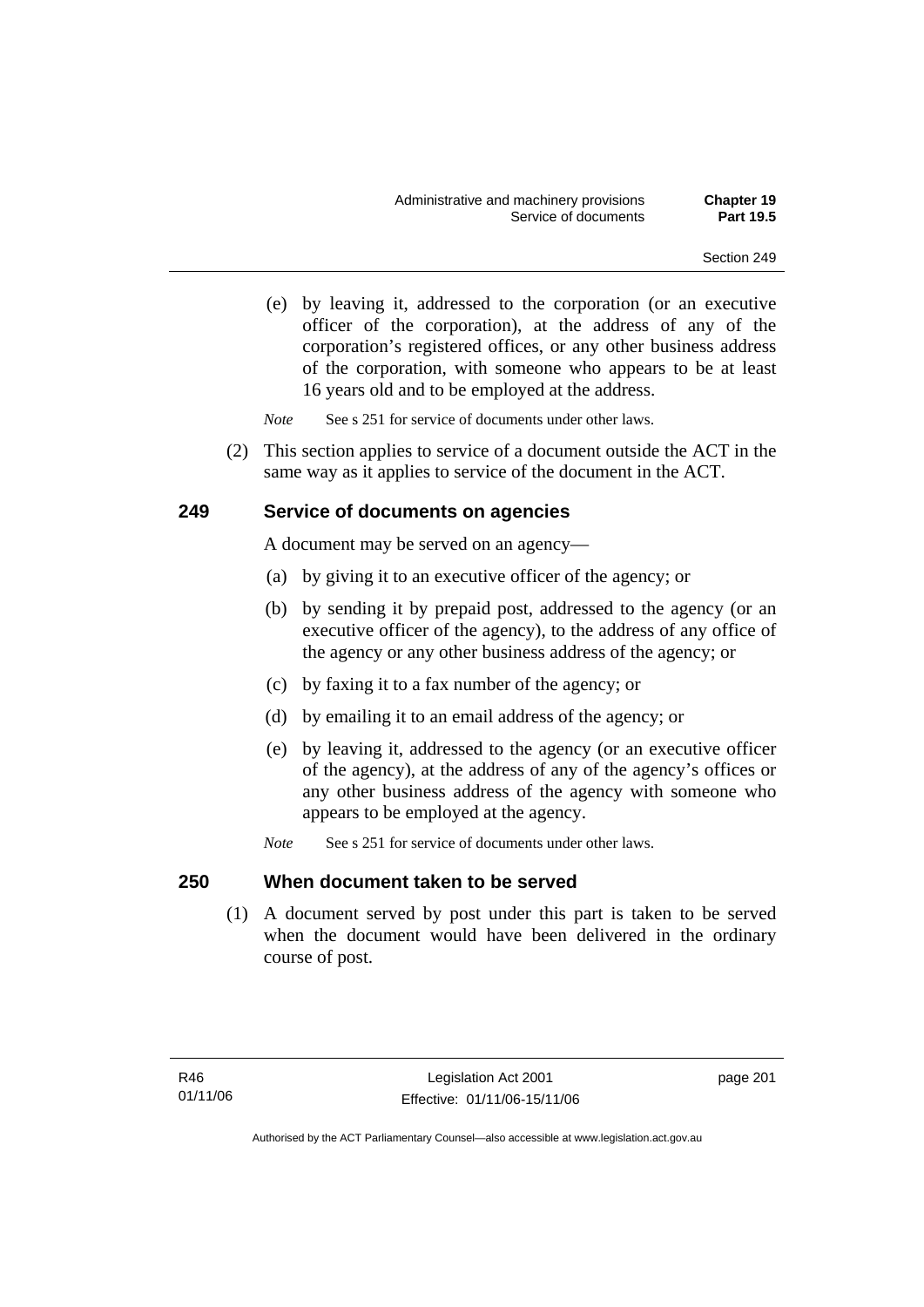| Chapter 19       | Administrative and machinery provisions |
|------------------|-----------------------------------------|
| <b>Part 19.5</b> | Service of documents                    |

#### Section 250

- (2) However, subsection (1) does not affect the operation of the *Evidence Act 1995* (Cwlth), section 160.
	- *Note* The *Evidence Act 1995* (Cwlth), s 160 provides a rebuttable presumption that a postal article sent by prepaid post addressed to a person at an address in Australia or an external territory was received on the 4th working day after posting.
- (3) If the sender has no reason to suspect that a document served by fax or email under this part was not received by the recipient when sent, the document is presumed to be served when sent unless evidence sufficient to raise doubt about the presumption is given.
- (4) For subsection (3), the sender has reason to suspect that a document served by fax or email under this part was not received by the recipient when sent only if, on the day the document was sent or on the next working day, the equipment the sender used to send the document indicated by way of a signal or other message that—
	- (a) the equipment did not send the document when the equipment was used to send the document; or
	- (b) for a fax—the number to which the fax was sent to the recipient was not a fax number of the recipient; or
	- (c) for an email—the address to which the email was sent was not an email address of the recipient.
- (5) A document addressed to the recipient, and left for the recipient as mentioned in section 247 (e), section 248 (e) or section 249 (e), is taken to be served when it was left.
- (6) In this section:

*recipient*, for a document, means the individual, corporation or agency on whom the document is intended to be served.

*sender*, for a document served, or to be served, by fax or email, means the person sending, or seeking to send, the document.

R46 01/11/06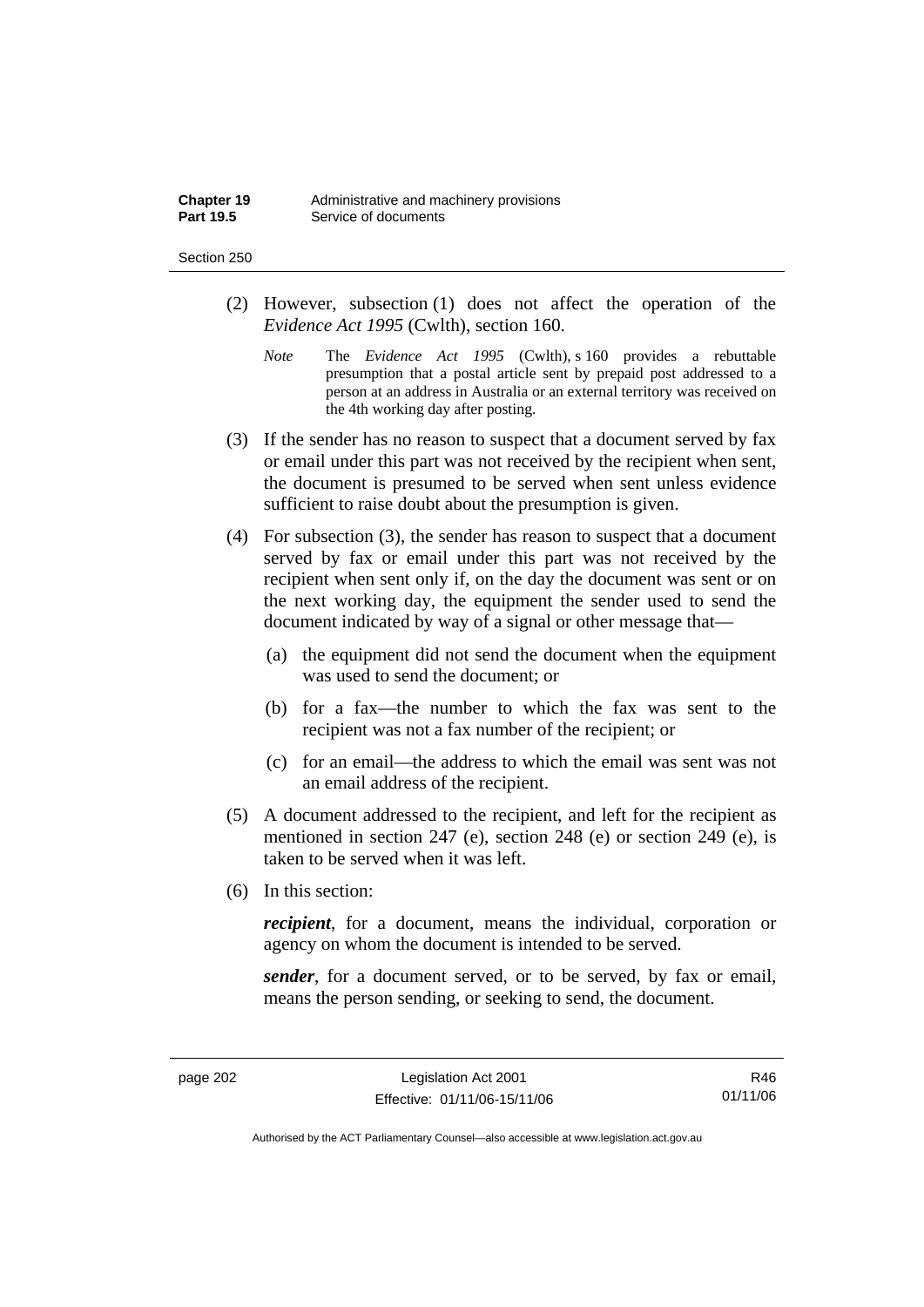# **251 Other laws not affected etc**

- (1) This part does not affect the operation of any other law that authorises or requires service of a document otherwise than as provided under this part.
- (2) Despite this part, a law (or, if the law is an Act, a regulation under the Act) may provide—
	- (a) that a document of a particular kind may or must be served (however described) only in a particular way or to a particular address or number; or
	- (b) for the date (or date and time) when service (however described) of a document is taken to have been made.

### **252 Powers of courts and tribunals not affected**

This part does not affect the power of a court or tribunal to authorise or require service of a document otherwise than as provided under this part.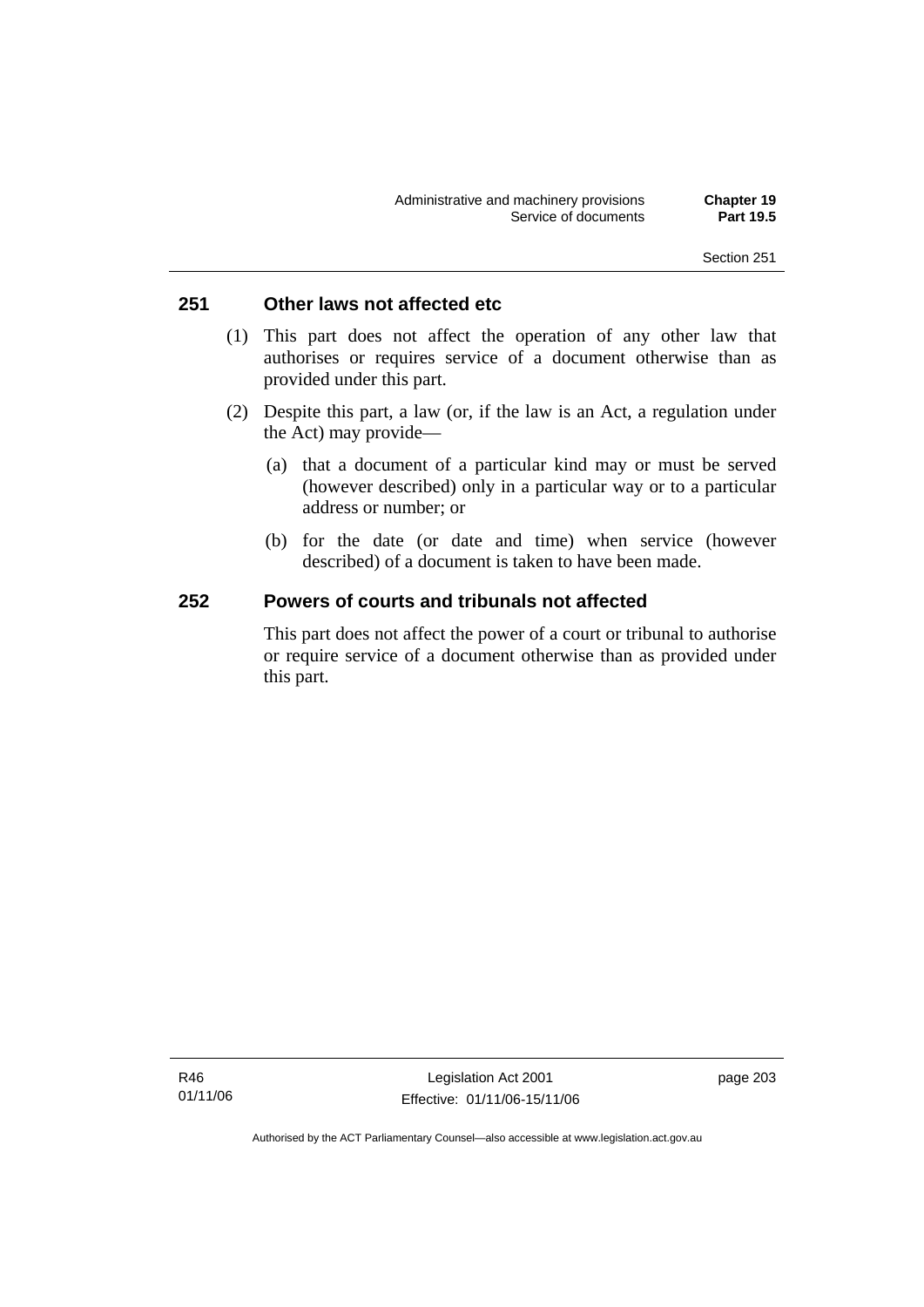Section 253

# **Part 19.6 Functions of Executive and Ministers**

# **253 Exercise of functions of Executive**

- (1) A function given to the Executive under an Act may be exercised by any 2 Ministers acting in concert.
- (2) The exercise of a function under subsection (1) is taken to be the exercise of the function by the Executive.
- (3) A statutory instrument (other than a subordinate law or disallowable instrument) is taken to be made by the Executive if it is signed by 2 or more Ministers who are members of the Executive.
- (4) A statutory instrument mentioned in subsection (3) made in accordance with the subsection is taken to be made when it is signed by the second Minister signing.
- (5) This section is subject to section 41 (Making of certain statutory instruments by Executive).
- (6) In this section:

Act includes an Act of the Commonwealth.

*statutory instrument* includes an instrument (whether or not legislative in nature) made under—

- (a) an Act of the Commonwealth; or
- (b) another statutory instrument of the Commonwealth ; or
- (c) power given by an Act or statutory instrument of the Commonwealth and also power given otherwise by law.

R46 01/11/06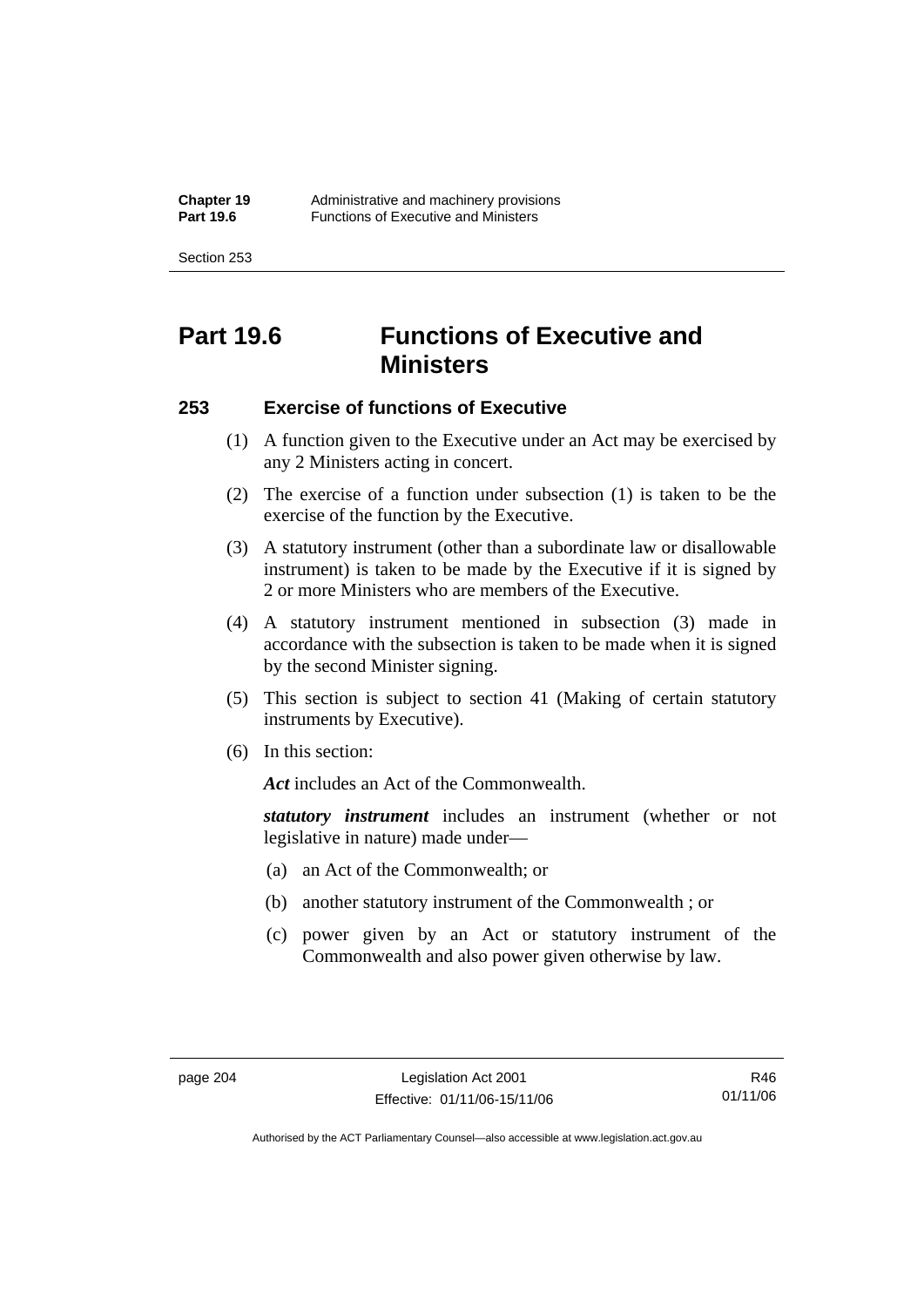# **254 Administration of matters not allocated**

If a matter relating to the Executive's functions is not allocated under the Self-Government Act, section 43 (1), the Chief Minister administers the matter.

# **254A Delegation by Minister**

A Minister may delegate the Minister's functions under an Act or statutory instrument to anyone else.

*Note* For the making of delegations and the exercise of delegated functions, see pt 19.4.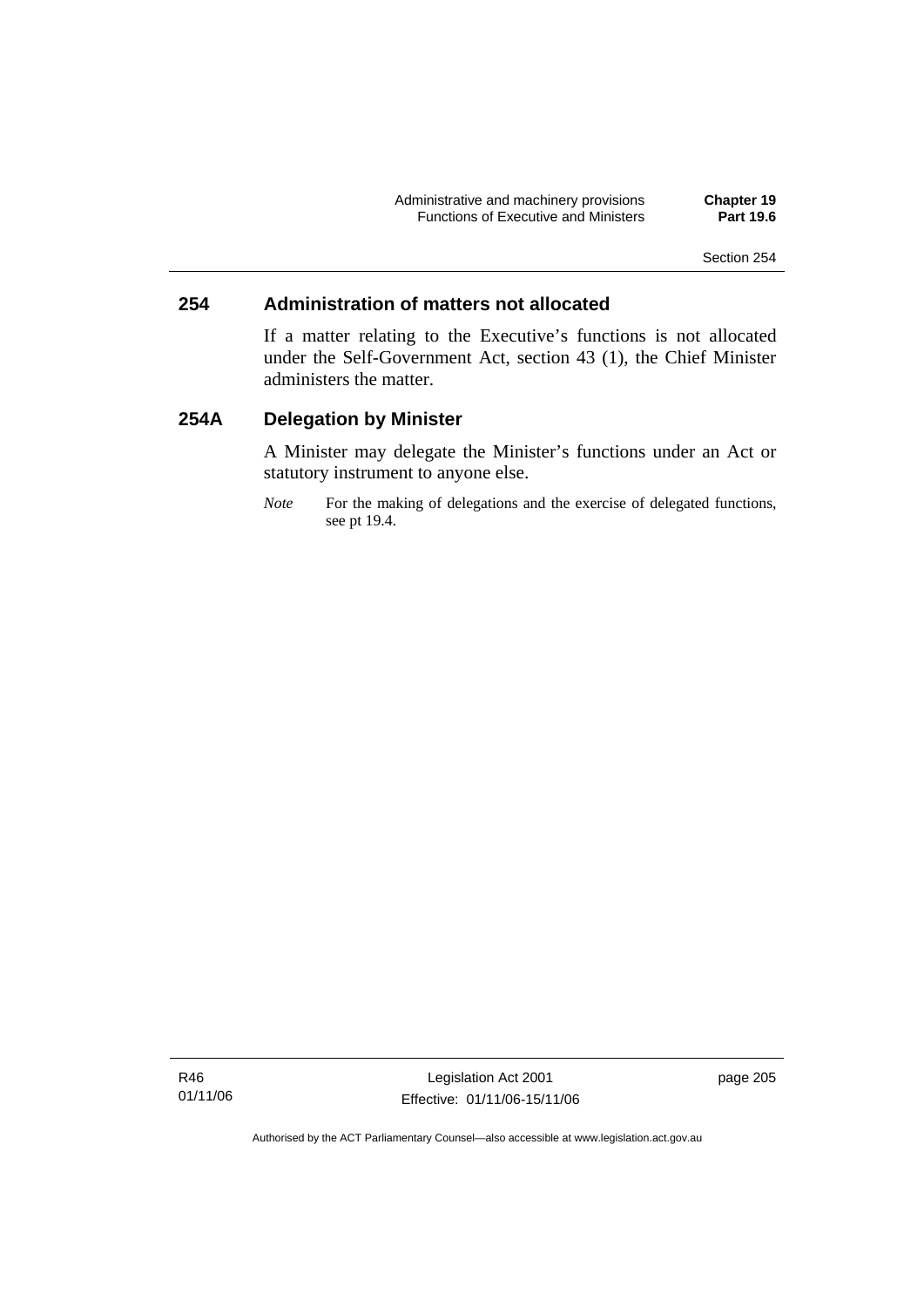**Chapter 19** Administrative and machinery provisions<br>**Part 19.7** Other matters **Other matters** 

Section 255

# **Part 19.7 Other matters**

### **U 255 Forms**

- (1) This section applies if an Act, subordinate law or disallowable instrument (the *authorising law*) authorises or requires a form to be approved or prescribed under an Act or statutory instrument (the *relevant law*).
	- *Note* See also s 46 (3), which deals with the repeal and replacement of forms that are registrable instruments and prevents their amendment.
- (2) The authorising law authorises a form to be approved or prescribed in relation to any matter under or in relation to the relevant law.
- (3) To remove any doubt, a form may be approved or prescribed for a provision of the relevant law even though the provision does not mention a form.

#### **Example**

The X Act, section 23 provides for a person to apply for registration but makes no mention of a form for the application. However, the Act, section 80 (1) provides:

(1) The Minister may approve forms for this Act.

Because section 80 (1) permits a form to be approved 'for this Act', this Act, section 255 applies in relation to section 23 and the Minister may, in writing, approve a form for the application.

- *Note 1* The approval must be in writing (see s 42 (2)).
- *Note 2* An example is part of the Act, is not exhaustive and may extend, but does not limit, the meaning of the provision in which it appears (see s 126 and s 132).
- (4) Substantial compliance with a form is sufficient.
- (5) However, if a form requires—
	- (a) the form to be signed; or

R46 01/11/06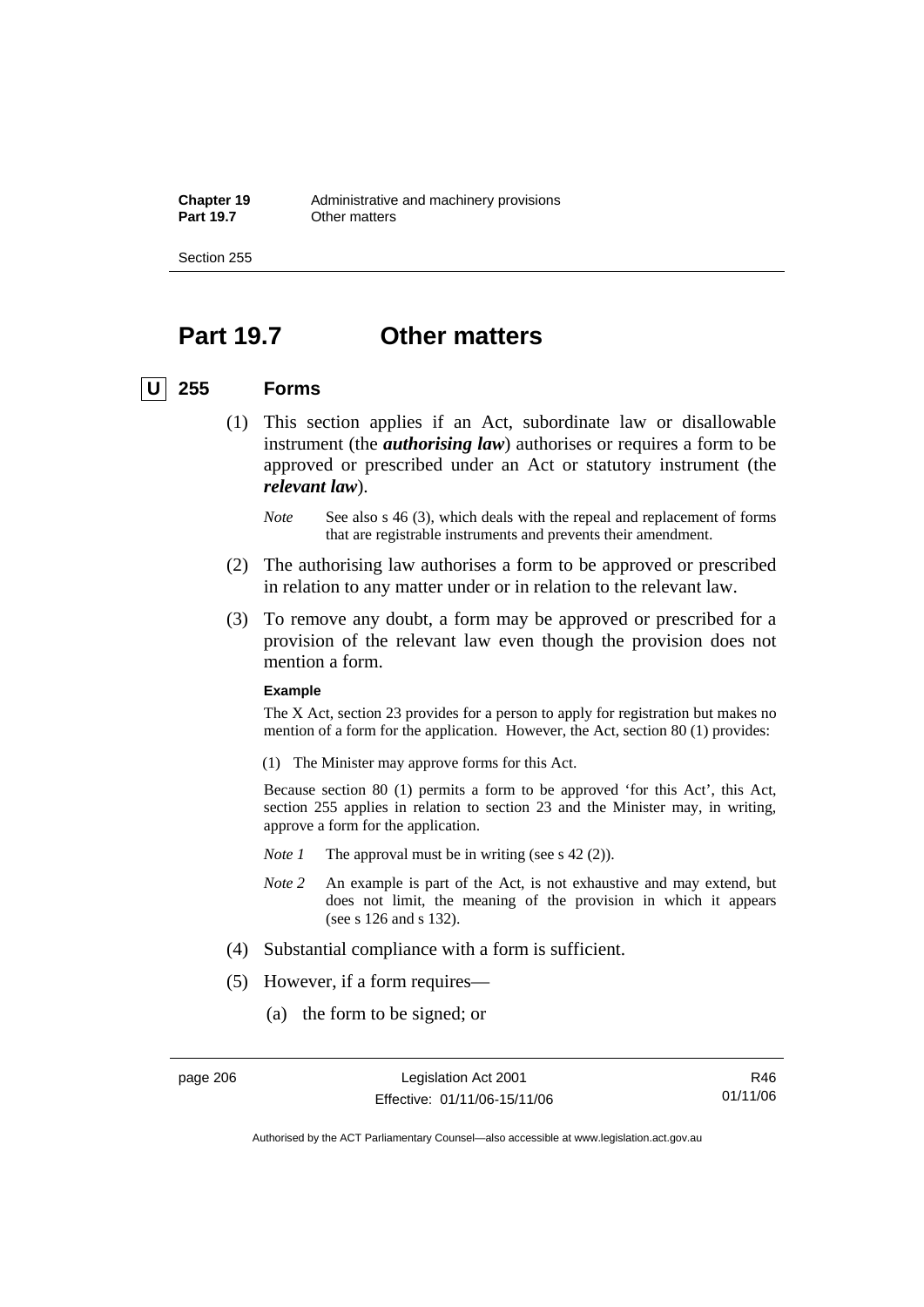- (b) the form to be prepared in a particular way (for example, on paper of a particular size or quality or in a particular electronic form); or
- (c) the form to be completed in a particular way; or
- (d) particular information to be included in the form, or a particular document to be attached to or given with the form; or
- (e) the form, information in the form, or a document attached to or given with the form, to be verified in a particular way (for example, by statutory declaration);

the form is properly completed only if the requirement is complied with.

- (6) Despite subsection (5), the person need not comply with the requirement mentioned in subsection (5) (d) (and the form is taken to be properly completed despite the noncompliance) if—
	- (a) the form is approved or prescribed for a purpose; and
	- (b) the information or document is not reasonably necessary for the purpose.

#### **Examples**

- 1 A person need not comply with a requirement of an approved form to include personal information (eg marital status) irrelevant to a purpose for which the form is required.
- 2 A person need not comply with a requirement of an approved form that has some relevance to a purpose for which the form is required, but intrudes to an unreasonable extent on personal privacy.
- $(7)$  If—
	- (a) a form (*form 1*) may be approved or prescribed for a purpose; and
	- (b) another form (*form 2*) may be approved or prescribed for the same or another purpose; and

| R46      | Legislation Act 2001         | page 207 |
|----------|------------------------------|----------|
| 01/11/06 | Effective: 01/11/06-15/11/06 |          |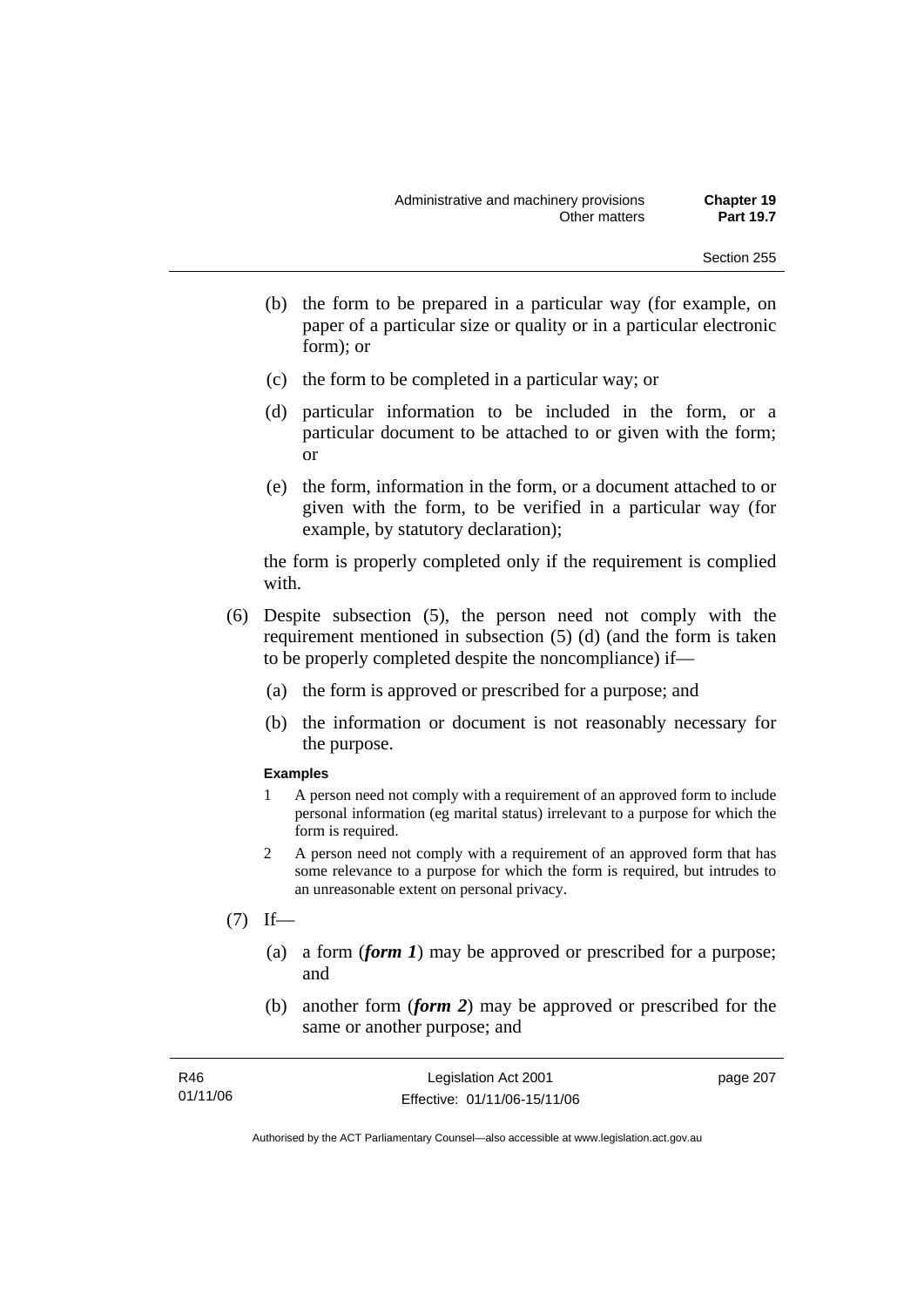Section 256

(c) separate forms 1 and 2 are approved or prescribed;

a combination form, consisting of forms 1 and 2, may be approved or prescribed and used for the purpose or purposes.

- (8) If, under a law, a form is authorised or required to be filed with (however described), or served on (however described), a person, the form may be filed with, or served on, someone else under arrangements made between them.
- (9) This section is a determinative provision.
	- *Note* See s 5 for the meaning of determinative provisions, and s 6 for their displacement.

### **256 Production of records kept in computers etc**

- (1) This section applies if—
	- (a) a person uses an electronic or other device to keep a record of information; and
	- (b) the person is required under a law (however the law is expressed) to give the information, or a document containing the information, to an authority.
- (2) The requirement obliges the person to give to the authority a document that accurately reproduces or contains the information in a form that can be understood by the authority.
- (3) In this section:

*authority* means a court, tribunal or other entity.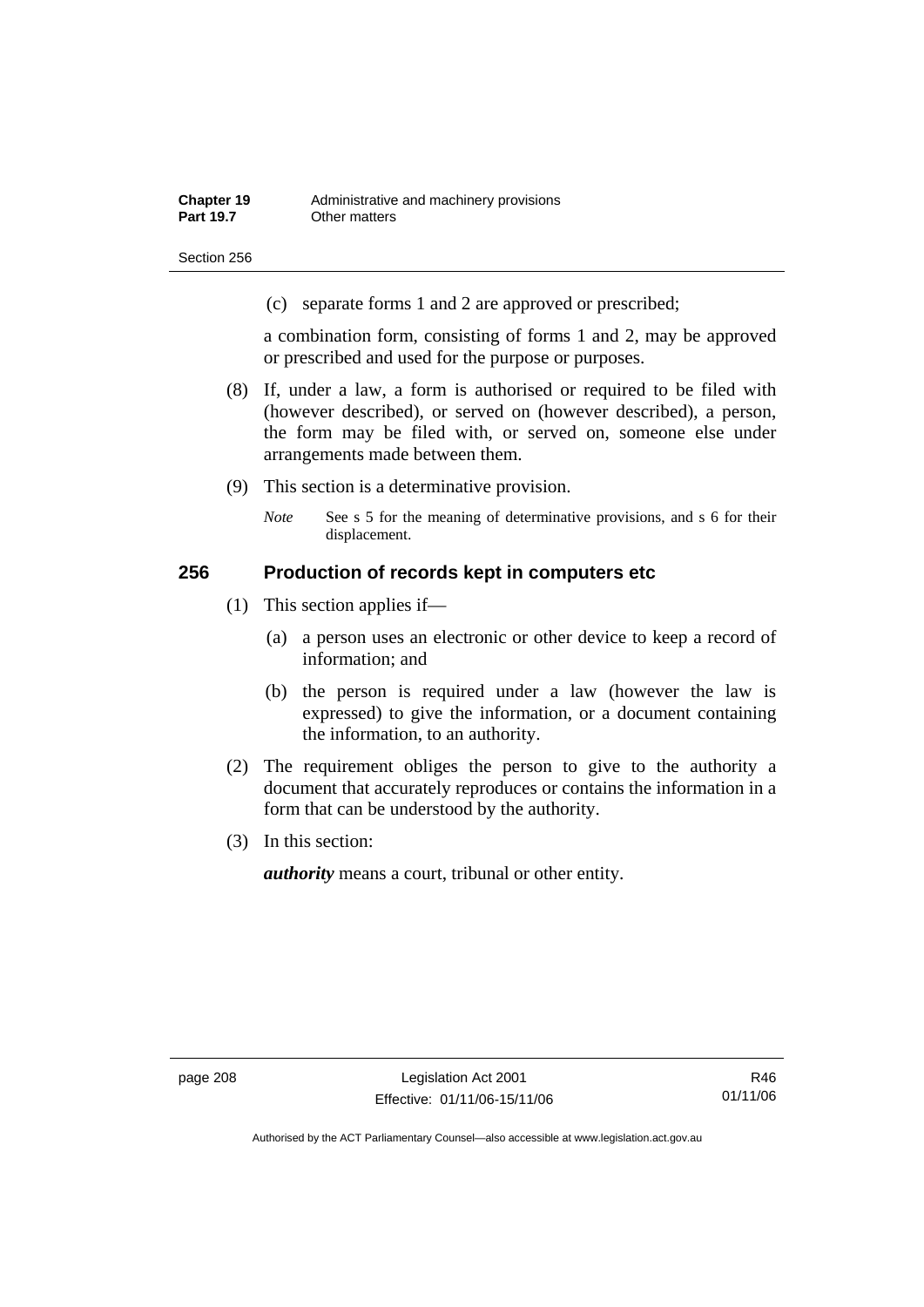# **Chapter 20 Miscellaneous**

# **300 Delegation by parliamentary counsel**

 (1) The parliamentary counsel may delegate the parliamentary counsel's functions under this Act or another territory law to a public servant.

- (2) However, the parliamentary counsel may only delegate a function under part 11.3 (Editorial changes) to—
	- (a) a person performing the duties of deputy parliamentary counsel in the public service; or
	- (b) a public servant prescribed by regulation.

### **301 References to Administration Act 1989 etc**

- (1) In any Act, statutory instrument or document, a reference to the *Administration Act 1989*, the *Interpretation Act 1967*, the *Legislation* (*Republication*) *Act 1996* or the *Subordinate Laws Act 1989* is, in relation to anything dealt with in this Act, a reference to this Act.
- (2) In any Act, statutory instrument or document, a reference to a particular provision of the *Administration Act 1989*, the *Interpretation Act 1967*, the *Legislation (Republication) Act 1996* or the *Subordinate Laws Act 1989* is, in relation to anything dealt with in this Act, a reference to the corresponding provision of this Act.

*Note* For the making of delegations and the exercise of delegated functions, see pt 19.4.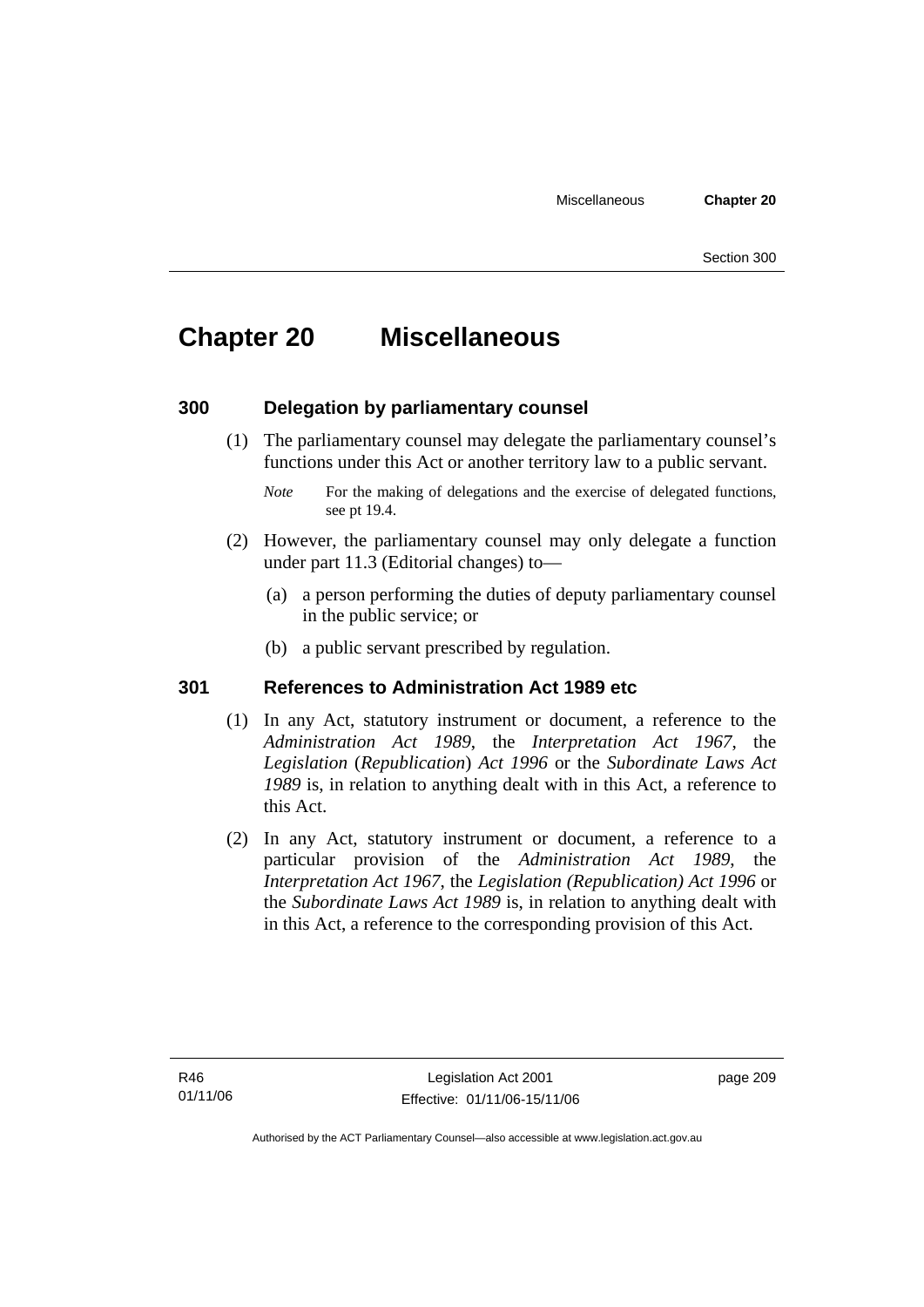#### **Chapter 20** Miscellaneous

Section 302

## **302** Regulation-making power

- (1) The Executive may make regulations for this Act.
	- *Note* A regulation must be notified, and presented to the Legislative Assembly, under this Act.
- (2) A regulation may make provision in relation to notification in the gazette under the following sections:
	- (a) section 28 (Notification of Acts);
	- (b) section 61 (Notification of registrable instruments):
	- (c) section 65A (Notification of disallowance by resolution of Assembly);
	- (d) section 69 (Notification of amendments made by resolution of Assembly).
- (3) In particular, a regulation may make provision in relation to the form of the gazette and its publication, including how it may or must be published.

# **303 Transitional—meaning of** *optometrist*

(1) In this Act:

#### *optometrist*—

- (a) means a person registered as an optometrist under the *Health Professionals Act 2004*; and
- (b) includes a person registered under the *Optometrists Act 1956* (unless repealed).
- (2) The following provisions expire on the day the *Health Professionals Act 2004*, section 136 (h) commences:
	- this section:
	- dictionary, part 1, definition of *optometrist*, note.

R46 01/11/06

Authorised by the ACT Parliamentary Counsel—also accessible at www.legislation.act.gov.au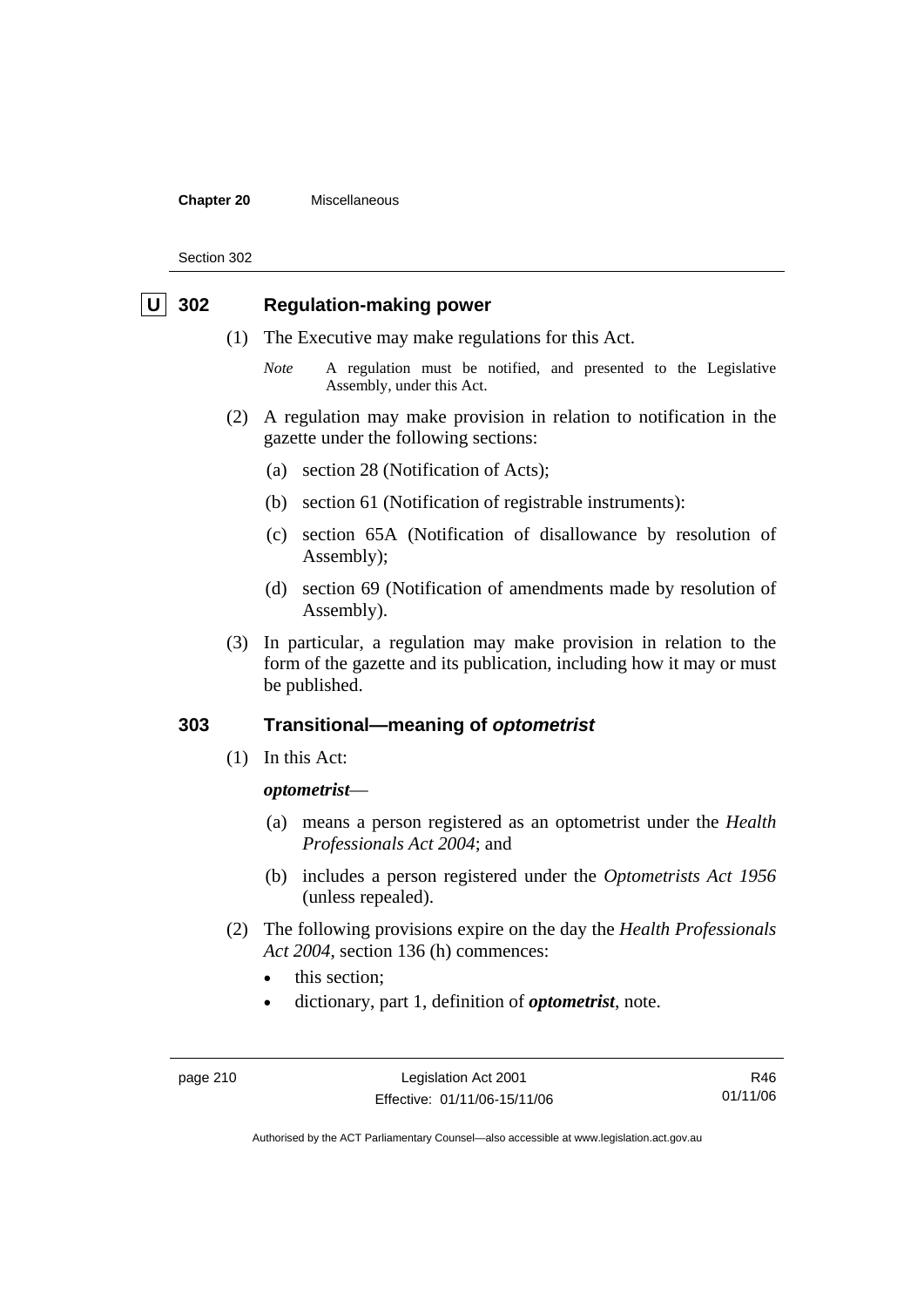# **Schedule 1 Acts included in sources of law in the ACT**

(see s 17)

 $\overline{a}$ 

# **U** Part 1.1 Former NSW and UK Acts in force **before establishment of Territory**

| column 1       | column 2                            | column 3               |
|----------------|-------------------------------------|------------------------|
| item           | name of Act                         | number or date of      |
|                |                                     | assent and original    |
|                |                                     | jurisdiction           |
| $\mathbf{1}$   | Magna Carta                         | $(1297)$ 25 Edw 1 c 29 |
|                |                                     | (UK)                   |
| 2              | Criminal and Civil Justice Act      | 25 Edw 3 St 5 c 4 (UK) |
|                | 1351                                |                        |
| 3              | Due Process of Law Act 1354         | 28 Edw 3 c 3 (UK)      |
| $\overline{4}$ | Due Process of Law Act 1368         | 42 Edw 3 c 3 (UK)      |
| 5              | Free Access to Courts Act 1400      | 2 Hen 4 c 1 (UK)       |
| 6              | Petition of Right 1627              | 3 Chas 1 c 1 (UK)      |
| 7              | Bill of Rights 1688                 | 1 Will and Mary sess 2 |
|                |                                     | $c 2$ (UK)             |
| 8              | Act of Settlement 1700              | 12 and 13 Will 3 c 2   |
|                |                                     | (UK)                   |
| 9              | Royal Marriages Act 1772            | 12 Geo 3 c 11 (UK)     |
| 10             | <b>Contractors Debts Act 1897</b>   | 1897 No 29 (NSW)       |
| 11             | Conveyancing and Law of             | 1898 No 17 (NSW)       |
|                | Property Act 1898                   |                        |
| 12             | <b>Landlord and Tenant Act 1899</b> | 1899 No 18 (NSW)       |
| 13             | Crimes Act 1900                     | 1900 No 40 (NSW)       |
| 14             | Truck Act 1900                      | 1900 No 55 (NSW)       |
| 15             | Games, Wagers and Betting           | 1902 No 18 (NSW)       |
|                | Houses Act 1901                     |                        |
|                |                                     |                        |

| R46      | Legislation Act 2001         | page 211 |
|----------|------------------------------|----------|
| 01/11/06 | Effective: 01/11/06-15/11/06 |          |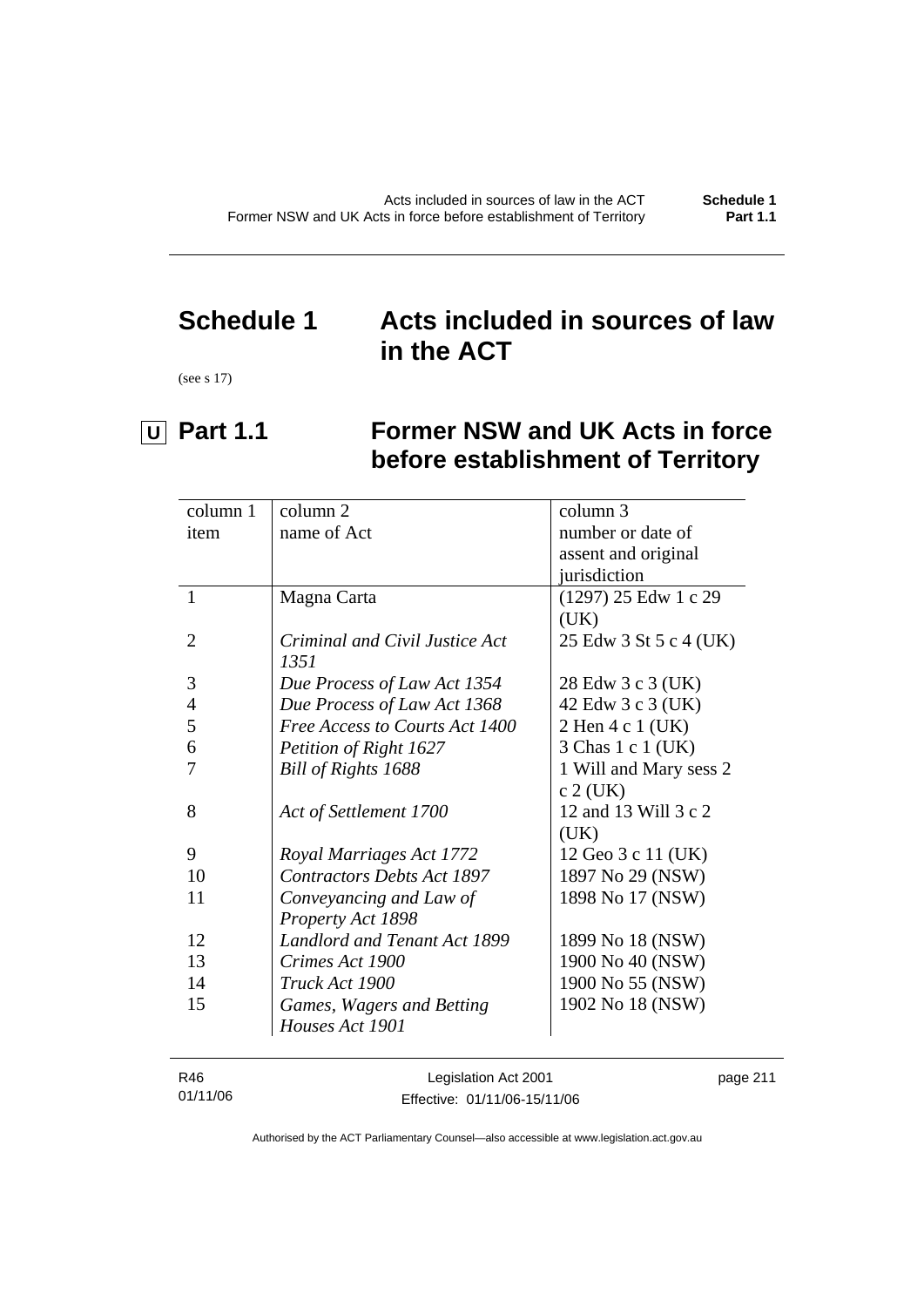| Schedule 1      | Acts included in sources of law in the ACT                        |
|-----------------|-------------------------------------------------------------------|
| <b>Part 1.1</b> | Former NSW and UK Acts in force before establishment of Territory |

| column 1 | column 2                     | column 3            |
|----------|------------------------------|---------------------|
| item     | name of Act                  | number or date of   |
|          |                              | assent and original |
|          |                              | jurisdiction        |
| 16       | Pawnbrokers Act 1902         | 1902 No 66 (NSW)    |
| 17       | Public Roads Act 1902        | 1902 No 95 (NSW)    |
| 18       | Anglican Church of Australia | 24 December 1902    |
|          | Constitutions Act 1902       | (NSW)               |
| 19       | Fertilisers Act 1904         | 1904 No 33 (NSW)    |
| 20       | Forfeiture and Validation of | 1905 No 8 (NSW)     |
|          | Leases Act 1905              |                     |
| 21       | Gaming and Betting Act 1906  | 1906 No 13 (NSW)    |
| 22       | Second-hand Dealers Act 1906 | 1906 No 30 (NSW)    |

page 212 Legislation Act 2001 Effective: 01/11/06-15/11/06

R46 01/11/06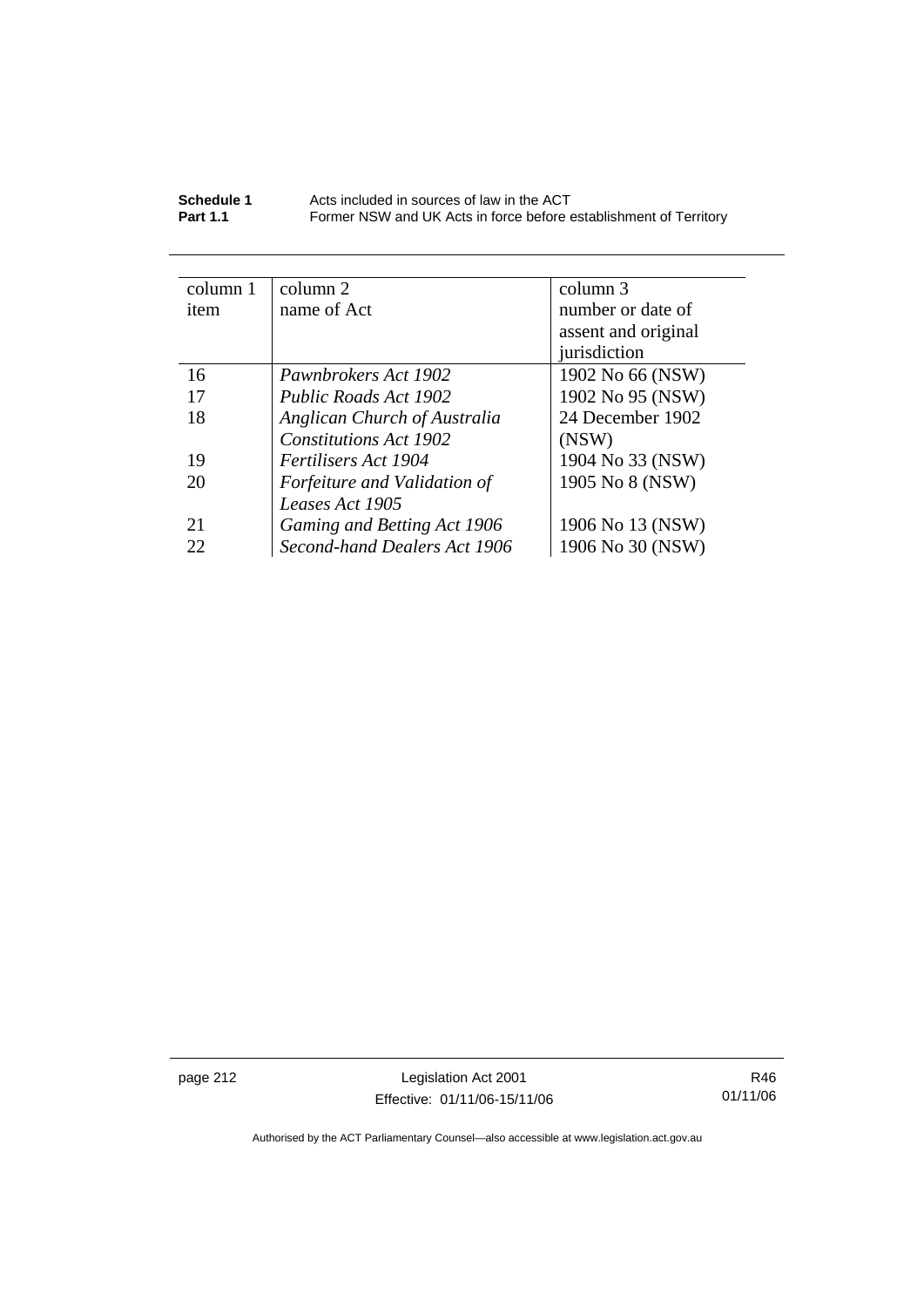# **U** Part 1.2 Former NSW Acts applied after **establishment of Territory**

#### *Note to pt 1.2*

The former NSW Acts mentioned in this part are in force in the ACT as Acts of the Legislative Assembly

| column 1       | column <sub>2</sub>                                            | column 3                                                       |
|----------------|----------------------------------------------------------------|----------------------------------------------------------------|
| item           | name of NSW Act                                                | applying Territory Act                                         |
|                | Scaffolding and Lifts Act<br>1912                              | Scaffolding and Lifts Act<br>1957 (repealed)                   |
| $\mathfrak{D}$ | Anglican Church of Australia<br><b>Trust Property Act 1917</b> | Anglican Church of Australia<br><b>Trust Property Act 1928</b> |
| 3              | Conveyancing Act 1919                                          | (a) Conveyancing Act 1951<br>(repealed)                        |
|                |                                                                | (b) Law of Property<br>(Miscellaneous                          |
|                |                                                                | Provisions) Act 1958<br>(repealed)                             |
|                |                                                                | (c) Trustee Act $1957$<br>(repealed)                           |
| $\overline{4}$ | <i>Trustee Act 1925</i>                                        | Trustee Act 1957 (repealed)                                    |
| 5              | Anglican Church of Australia<br><b>Constitution Act 1961</b>   | Anglican Church of Australia<br><b>Trust Property Act 1928</b> |

R46 01/11/06 page 213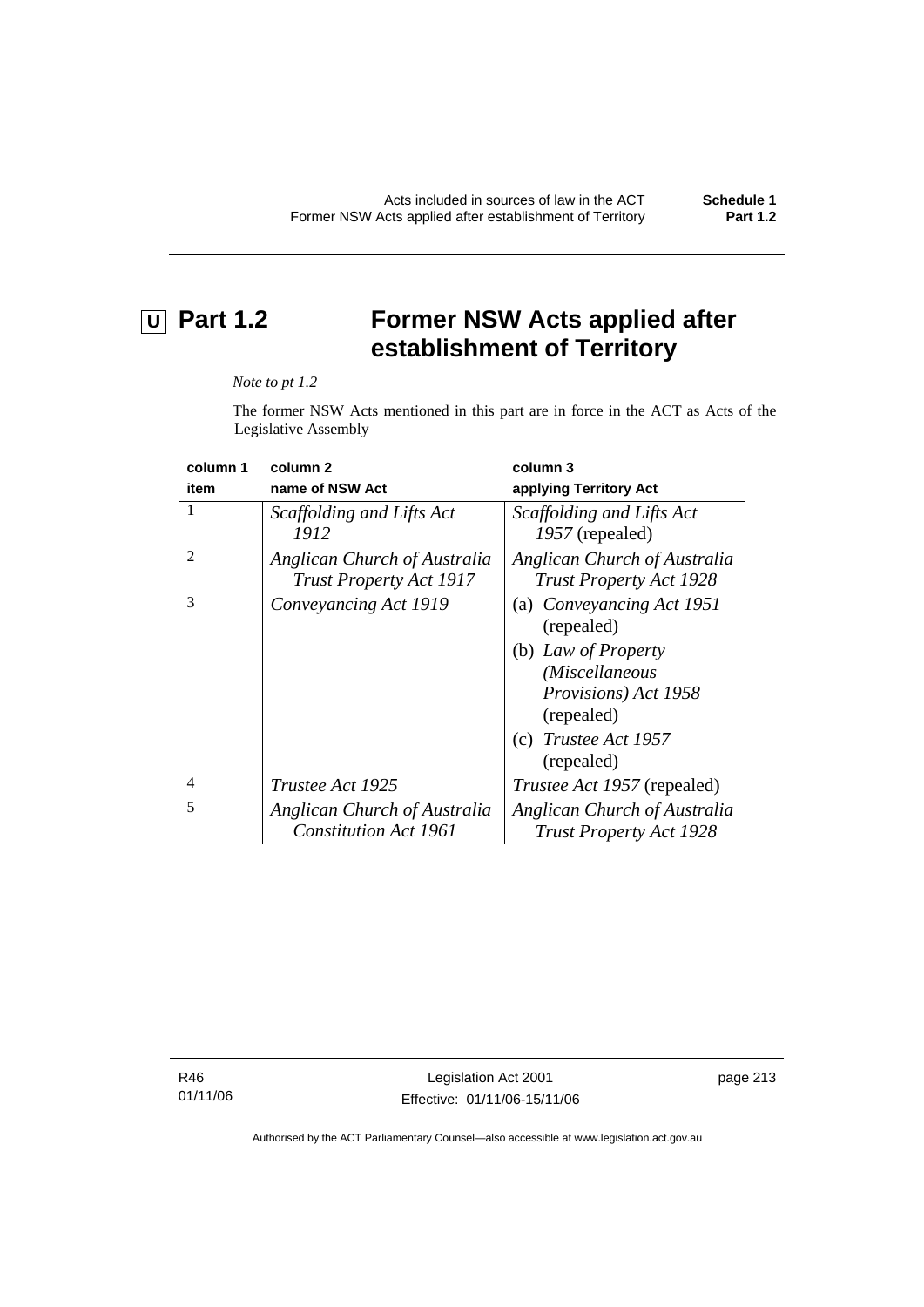# **Schedule 1 Acts included in sources of law in the ACT**<br>**Part 1.2 Example 5 Former NSW Acts applied after establishm** Former NSW Acts applied after establishment of Territory

*Note* The written law of the ACT also includes the following Acts that may not be amended or repealed by the Assembly (see Self-Government Act, s 34):  *Life, Fire and Marine Insurance Act 1902* (NSW)  *Demise of the Crown Act 1760* (UK)  *Naval Prize Act 1864* (UK)  *Naval Prize (Procedure) Act 1916* (UK)  *Prize Act (1939)* (UK)  *Prize Courts Act 1894* (UK)  *Prize Courts Act 1915* (UK)  *Prize Courts (Procedure) Act 1914* (UK)  *Territorial Waters Jurisdiction Act 1878* (UK).

page 214 Legislation Act 2001 Effective: 01/11/06-15/11/06

R46 01/11/06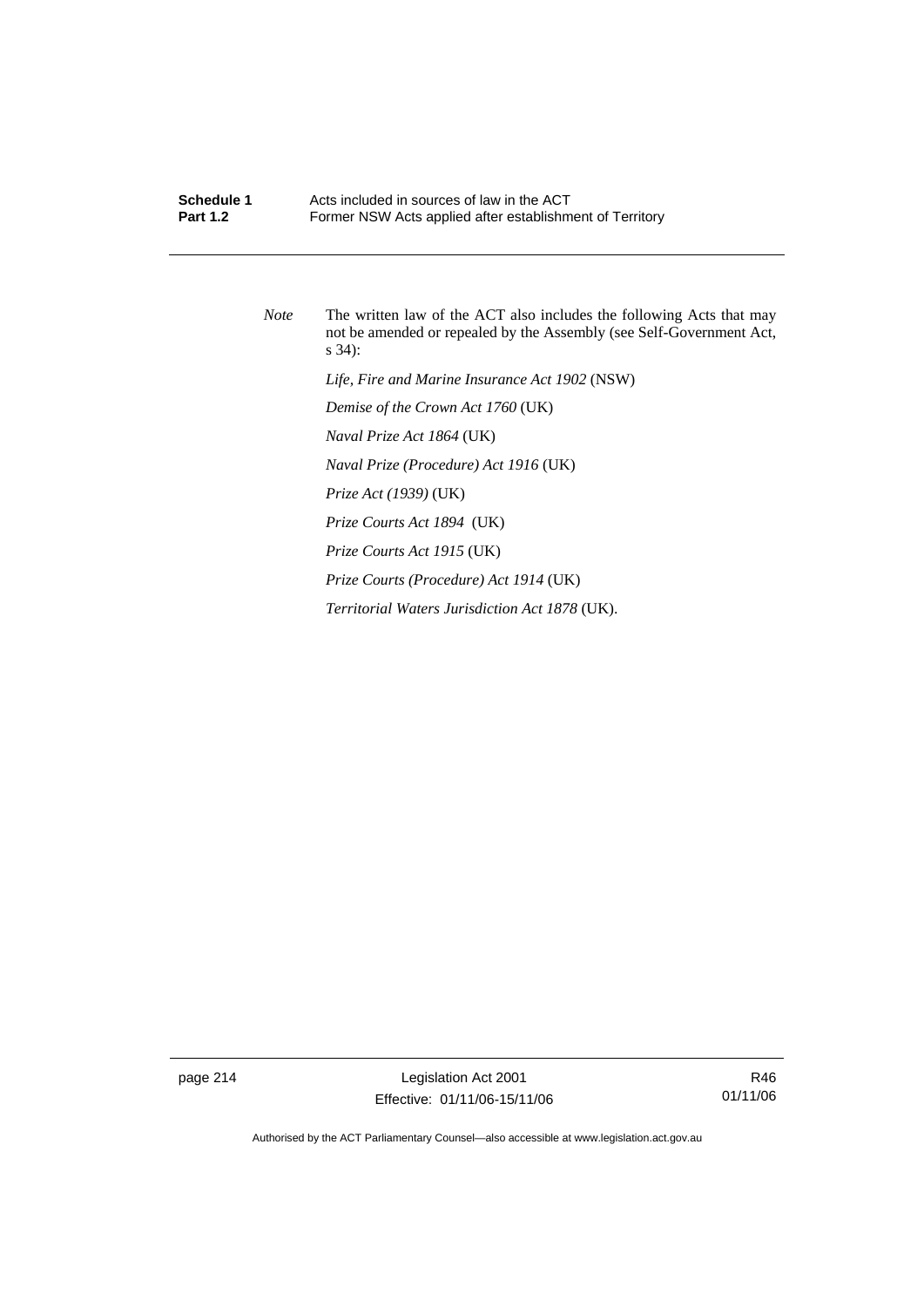# **Dictionary**

(see s 2)

# **U Part 1 Meaning of commonly-used terms**

(see s 144)

*Note for pt 1* 

Terms that are defined only for this Act are set out in pt 2.

*AAT*—see definition of *administrative appeals tribunal*.

*Act*—see the following sections:

- (a) section 7 (Meaning of *Act* generally);
- (b) section 17 (References to Acts include references to former Cwlth enactments etc).
- *Note* See also s 102 (References to laws include references to laws as in force from time to time) and s 104 (References to laws include references to instruments under laws).

*ACT* means the Australian Capital Territory.

*ADI*—see definition of *authorised deposit-taking institution*.

*administrative appeals tribunal* (or *AAT*) means the Administrative Appeals Tribunal established under the *Administrative Appeals Tribunal Act 1989*.

*administrative unit* means an administrative unit for the time being established under the *Public Sector Management Act 1994*, section 13 (1).

*adult* means an individual who is at least 18 years old.

*ambulance service* means the ACT Ambulance Service established under the *Emergencies Act 2004*.

page 215

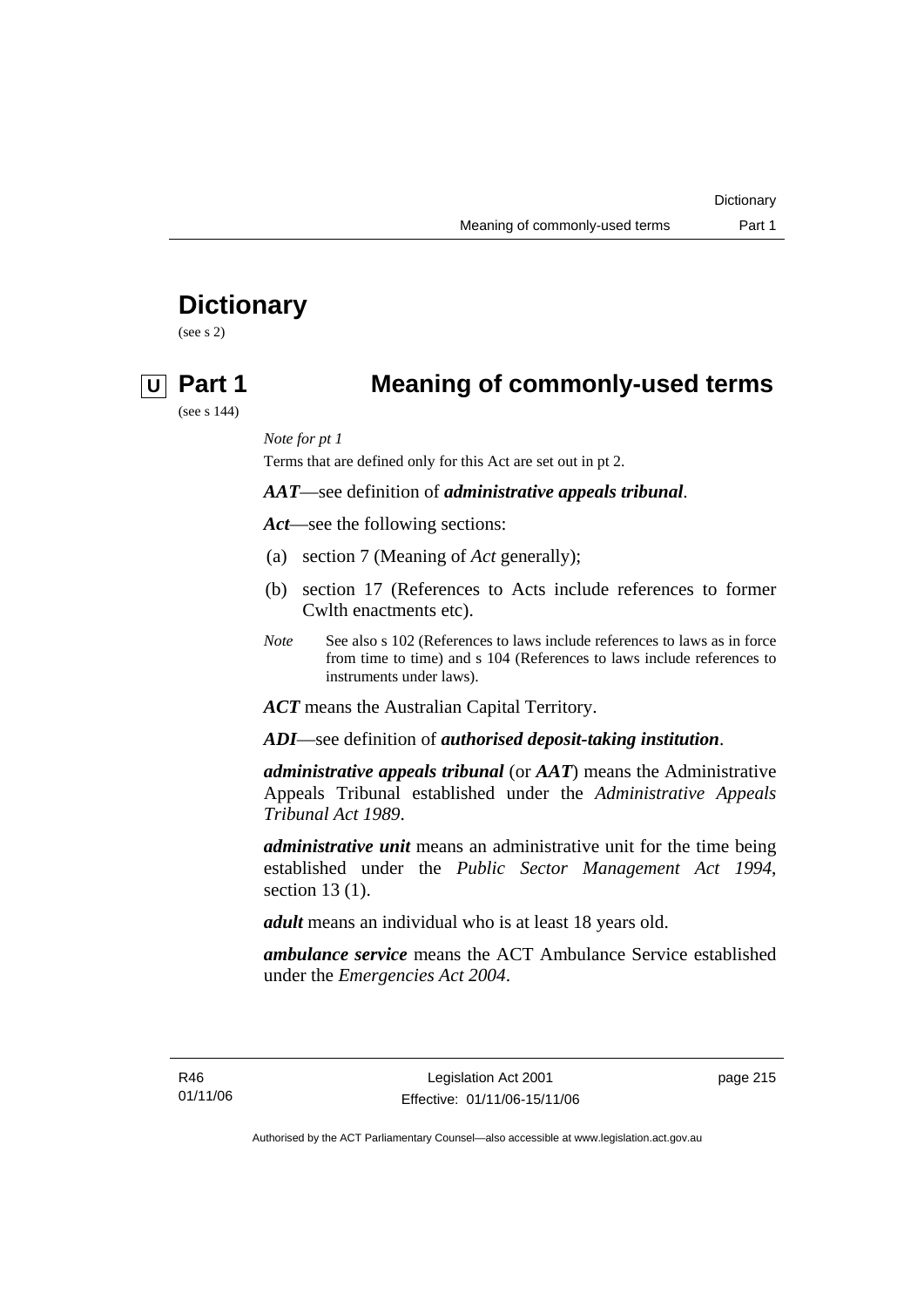*amend* includes—

- (a) for an Act or statutory instrument—omit, insert, substitute, renumber or relocate a provision of the Act or instrument; and
- (b) for an Act or statutory instrument (or a provision of it)—amend by implication; and
- (c) for a provision of an Act or statutory instrument—omit the provision (or a part of it), substitute another provision for the provision (or a part of it), renumber the provision (or a part of it) or relocate the provision (or a part of it); and
- (d) for any other instrument, a provision of an instrument or a decision—change or alter.

*appoint* includes reappoint.

*asset* includes property of any kind.

*Attorney-General* means the Minister designated Attorney-General by the Chief Minister, and includes a Minister authorised by the Chief Minister to act on behalf of the Attorney-General.

*auditor-general* means the Auditor-General for the Territory under the *Auditor-General Act 1996*.

*Australia* means the Commonwealth of Australia and, when used in a geographical sense, does not include an external territory.

*Australian driver licence* means an Australian driver licence under the *Road Transport (Driver Licensing) Act 1999*.

*Note Australian driver licence* is defined in that Act, dictionary to mean a driver licence of any kind issued under the law of the Commonwealth or a State or Territory. It includes a driver licence issued under ACT law (see also def *driver licence*).

*Australian statistician* means the Australian Statistician under the Australian Bureau of Statistics Act 1975 (Cwlth).

*authorised deposit-taking institution* (or *ADI*) means an authorised deposit-taking institution under the *Banking Act 1959* (Cwlth).

page 216 Legislation Act 2001 Effective: 01/11/06-15/11/06

R46 01/11/06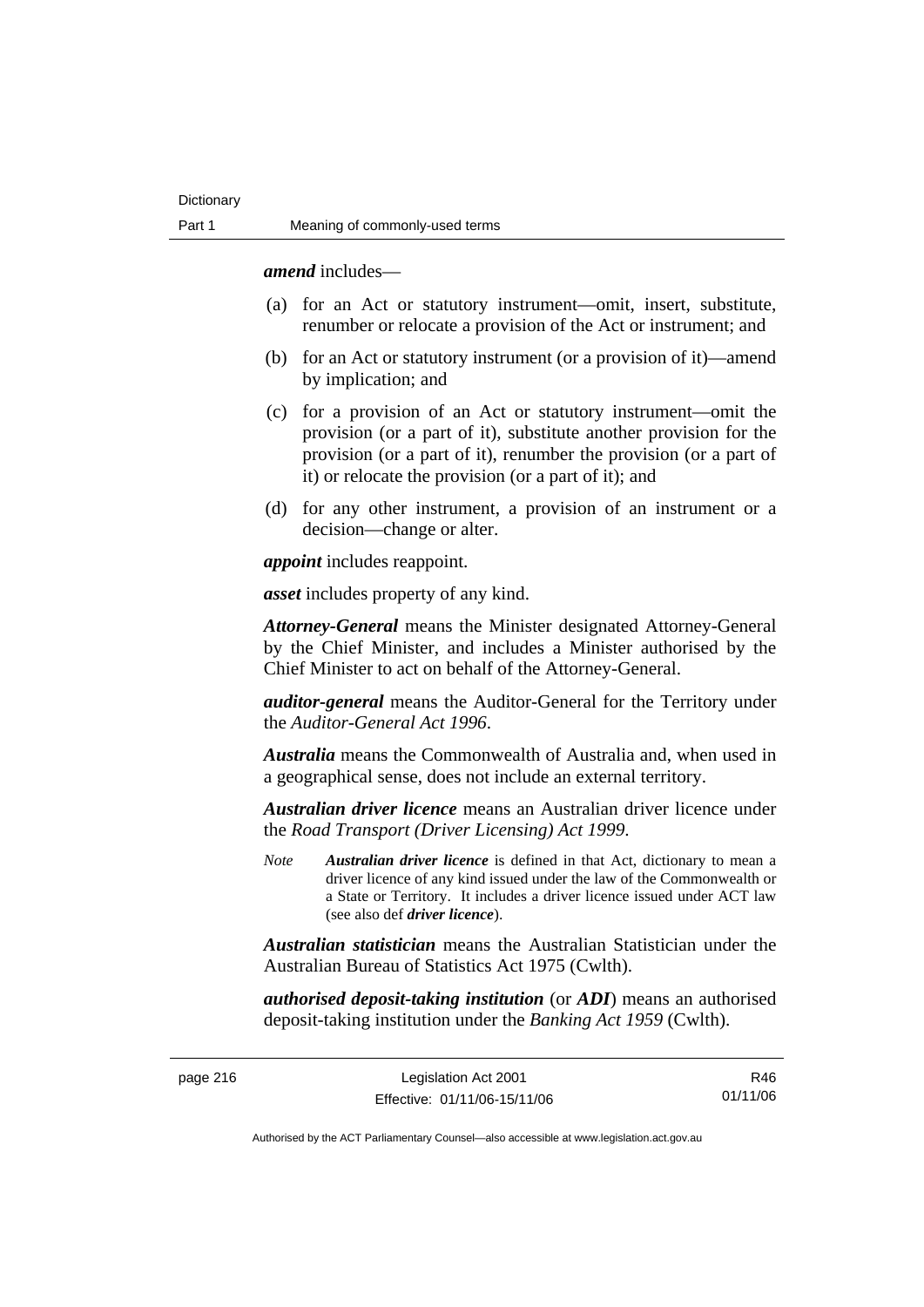*bank* means an authorised deposit-taking institution that is permitted under the *Banking Act 1959* (Cwlth) to assume or use—

- (a) the word 'bank', 'banker' or 'banking'; or
- (b) any other word (whether or not in English) similar in meaning to a word mentioned in paragraph (a).

*barrister* means a lawyer who practises as a barrister.

*body* includes any group of people joined together for a common purpose, whether or not incorporated.

#### **Examples**

- 1 a company
- 2 a statutory corporation, whether or not it has members
- 3 an association, club or society
- 4 a partnership
- 5 a joint venture
- 6 a corporation sole
- *Note* An example is part of the Act, is not exhaustive and may extend, but does not limit, the meaning of the provision in which it appears (see s 126 and s 132).

#### *breach* includes contravene.

*building code* means the building code under the *Building Act 2004*, section 136.

*Note* The building code is the Building Code of Australia, as amended from time to time by the Australian Building Codes Board and the Australian Capital Territory Appendix to the Building Code of Australia.

*building society* means an authorised deposit-taking institution that is permitted under the *Banking Act 1959* (Cwlth) to assume or use—

- (a) the term 'building society'; or
- (b) any other term (whether or not in English) similar in meaning.

page 217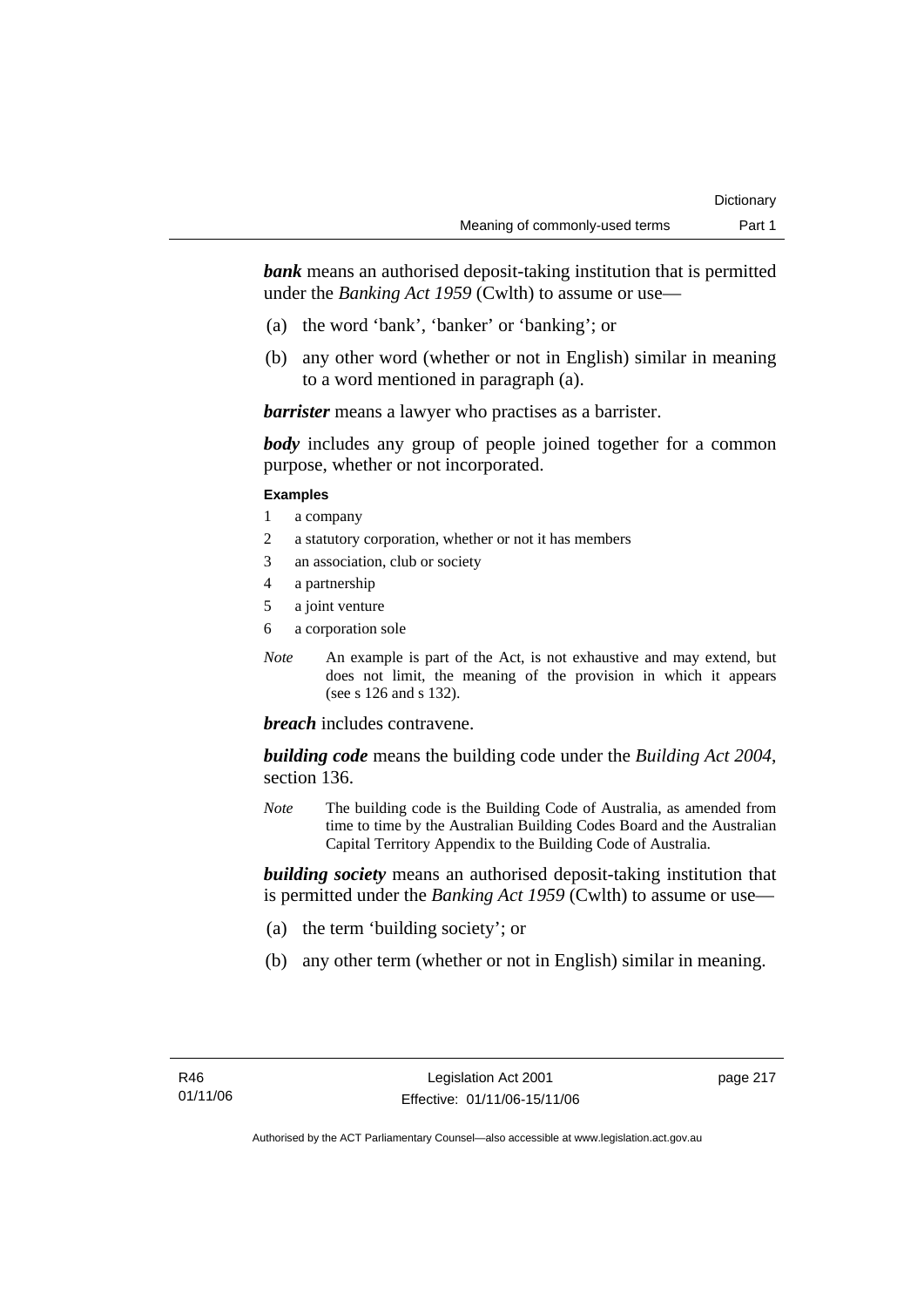*business day* means a day that is not—

- (a) a Saturday or Sunday; or
- (b) a public holiday or bank holiday in the ACT under the *Holidays Act 1958*.

*by* regulation includes under a regulation.

*Note* See also def *under*, in relation to an Act or statutory instrument.

*by-law*, in relation to an Act, means a by-law made or in force under the Act.

*calendar month* means a period beginning at the start of any day of a named month and ending—

- (a) at the end of the day before the corresponding day of the next named month; or
- (b) if there is no such corresponding day—at the end of the last day of the next named month.

#### **Examples**

- 1 The period beginning at the start of 5 July 2000 and ending at midnight on 4 August 2000 is a calendar month.
- 2 The period beginning at the start of 30 January 2001 and ending at midnight on 28 February 2001 is a calendar month. The calendar month ends on the last day of February because in that year February does not have a day corresponding to 29 January (because 2001 is not a leap year). If the period began at the start of 30 January 2004 (ie a leap year), the calendar month would end at midnight on 29 February 2004.
- *Note* An example is part of the Act, is not exhaustive and may extend, but does not limit, the meaning of the provision in which it appears (see s 126 and s 132).

*calendar year* means a period of 12 months beginning on 1 January.

*change* includes change by omission, substitution or addition.

*chief executive*—see section 163.

*chief health officer* means the Chief Health Officer under the *Public Health Act 1997*.

| page 218 |  |  |  |
|----------|--|--|--|
|----------|--|--|--|

page 218 Legislation Act 2001 Effective: 01/11/06-15/11/06

R46 01/11/06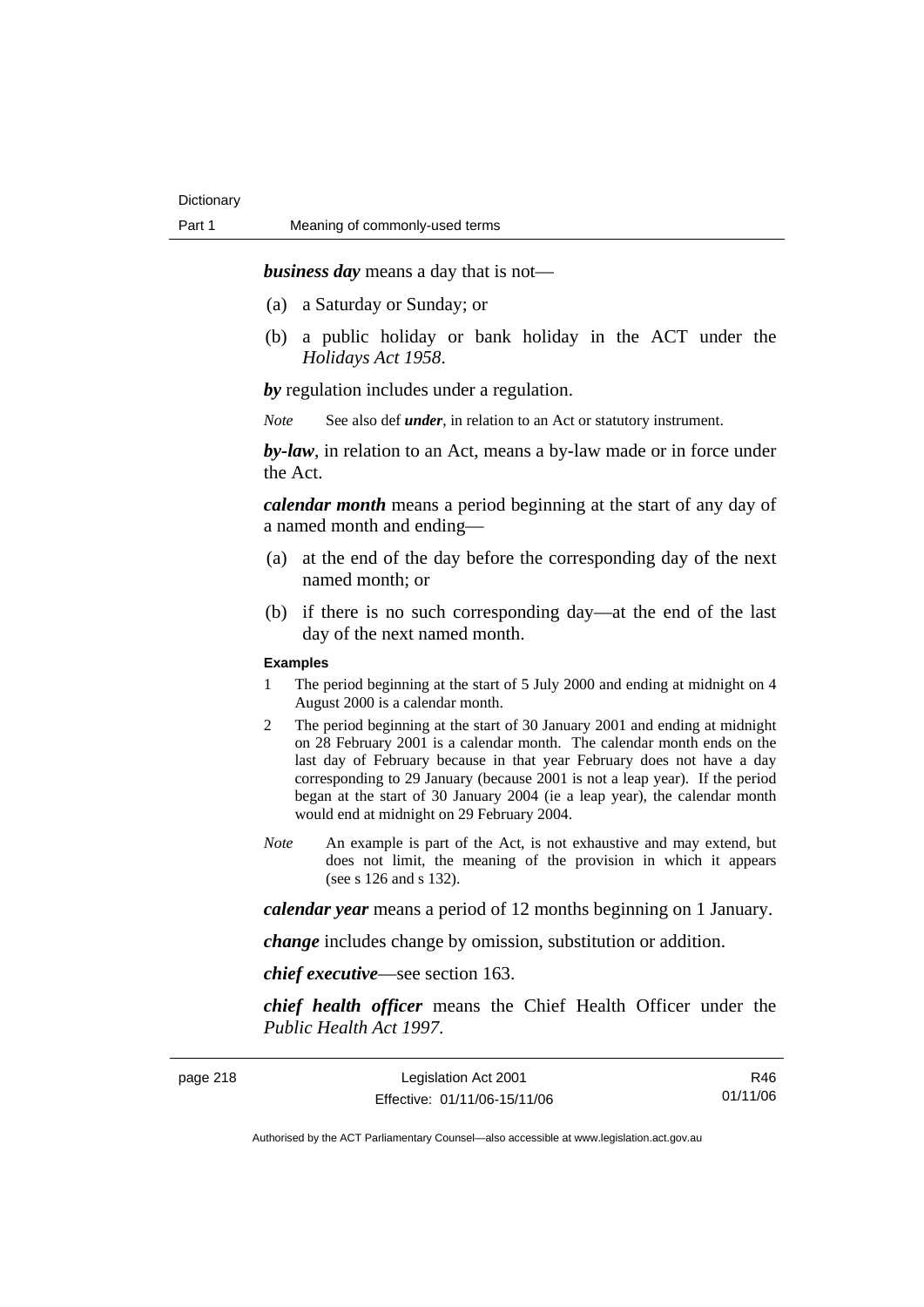*Chief Justice* means the Chief Justice of the Supreme Court.

*Chief Magistrate* means the Chief Magistrate of the Magistrates Court.

*Chief Minister* means the Chief Minister for the Territory.

*Note* The Chief Minister is elected under the Self-Government Act, s 40.

*chief officer (ambulance service)* means the chief officer (ambulance service) under the *Emergencies Act 2004*.

*chief officer (fire brigade)* means the chief officer (fire brigade) under the *Emergencies Act 2004*.

*chief officer (rural fire service)* means the chief officer (rural fire service) under the *Emergencies Act 2004*.

*chief officer (SES)* means the chief officer (SES) under the *Emergencies Act 2004*.

*chief planning executive* means the Chief Planning Executive under the *Planning and Land Act 2002*.

*chief police officer* means the police officer responsible to the commissioner of police for the day-to-day administration and control of police services in the ACT.

*chief solicitor* means the chief solicitor under the *Government Solicitor Act 1989*.

*child*, if age rather than descendancy is relevant, means an individual who is under 18 years old.

*children and young people commissioner* means the Children and Young People Commissioner under the *Human Rights Commission Act 2005*.

*Childrens Court* means the Childrens Court under the *Children and Young People Act 1999*, section 53.

page 219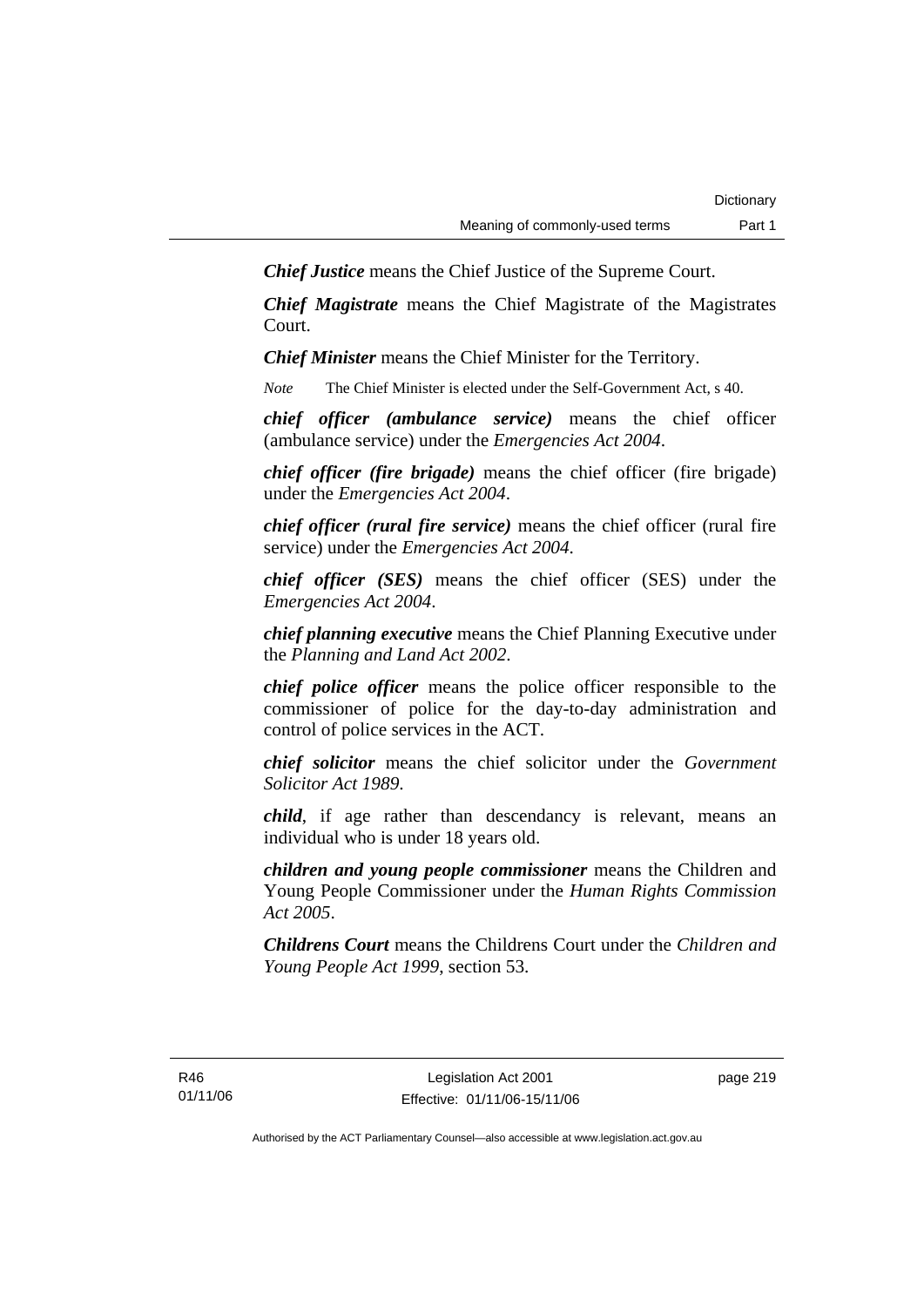*city area* means the area that was *the City Area* under the *City Area Leases Act 1936* (repealed).

*Note* See s 103 for the meaning of references to repealed laws.

*clerk*, in relation to the Legislative Assembly, means the Clerk of the Legislative Assembly.

*Note* The office of Clerk is established under the *Public Sector Management Act 1994*.

*commencement*, of an Act or statutory instrument—see section 80.

*commencement notice*—see section 11.

*commissioner for fair trading* means the Commissioner for Fair Trading of the Australian Capital Territory under the *Fair Trading (Consumer Affairs) Act 1973*.

*commissioner for housing* means the Commissioner for Housing under the *Housing Assistance Act 1987*.

*commissioner for public administration* means the Commissioner for Public Administration under *the Public Sector Management Act 1994*.

*commissioner for revenue* means the Commissioner for Australian Capital Territory Revenue under the *Taxation Administration Act 1999*.

*commissioner for surveys* means the Commissioner for Surveys under the *Surveyors Act 2001*.

*commissioner for the environment* means the Commissioner for the Environment under the *Commissioner for the Environment Act 1993.* 

*commissioner of police* means the Commissioner of Police of the Australian Federal Police.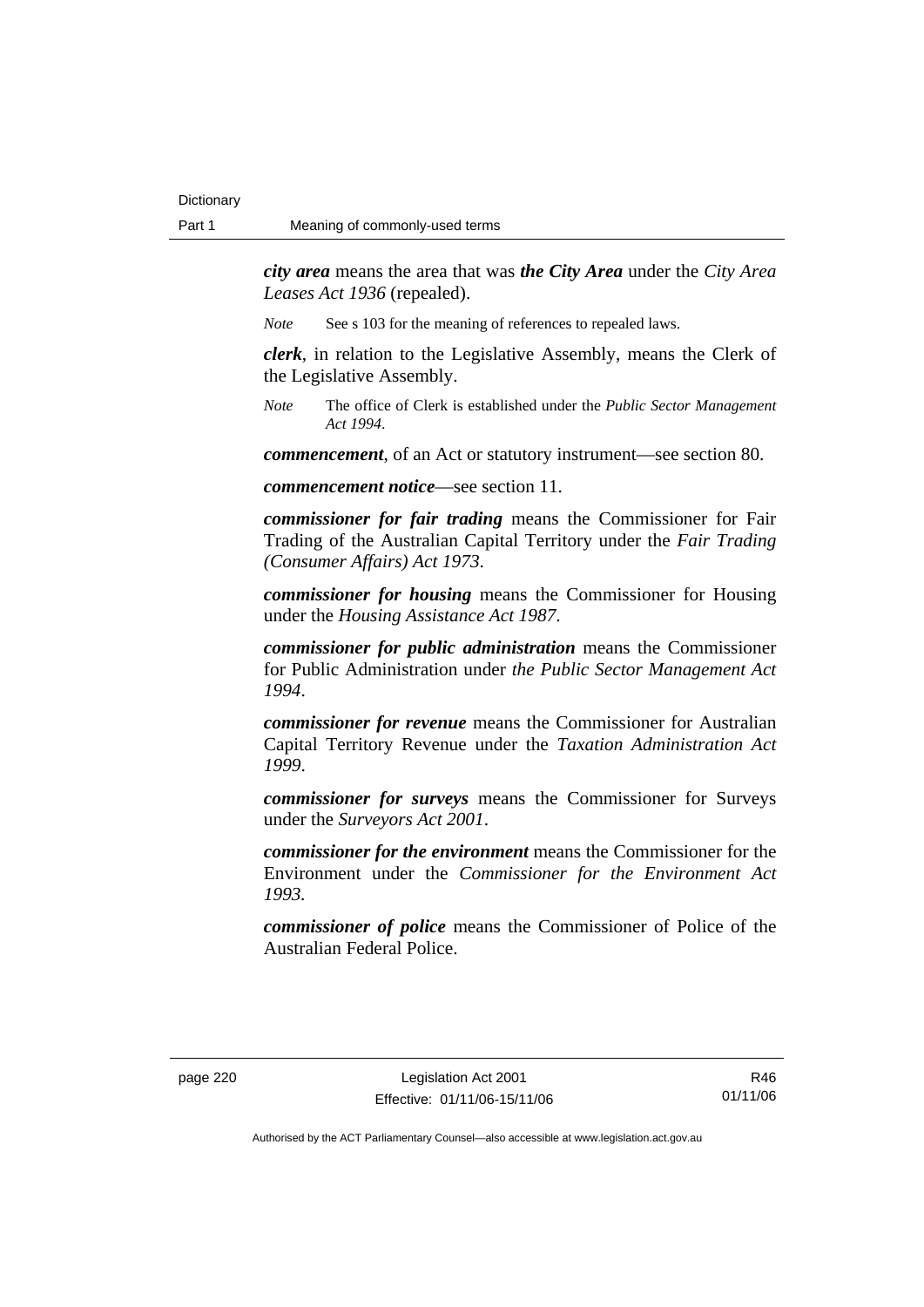*commit*, a person for trial, means—

- (a) to order that the person be remanded in custody until tried by the Supreme Court; or
- (b) to grant bail to the person to appear and be tried by the Supreme Court.

*Commonwealth* means the Commonwealth of Australia and, when used in a geographical sense, does not include an external territory.

*Commonwealth country* means a country that forms part of the Commonwealth of Nations, and includes a territory for the international relations of which a Commonwealth country is responsible.

*Commonwealth DPP* means the Director of Public Prosecutions under the *Director of Public Prosecutions Act 1983* (Cwlth).

*Commonwealth gazette* means the *Commonwealth of Australia Gazette* or the *Australian Government Gazette*.

*Note* The *Australian Government Gazette* was published from 1 July 1973 to 30 June 1976.

*confer*, in relation to a function, includes impose.

*conservator of flora and fauna* means the Conservator of Flora and Fauna under the *Nature Conservation Act 1980*.

*construction occupations registrar* means the Australian Capital Territory Construction Occupations Registrar under the *Construction Occupations (Licensing) Act 2004*.

*consumer and trader tribunal* means the Consumer and Trader Tribunal established under the *Consumer and Trader Tribunal Act 2003*.

*Consumer Credit (Australian Capital Territory) Code* means the provisions applying because of the *Consumer Credit Act 1995*, section 4.

page 221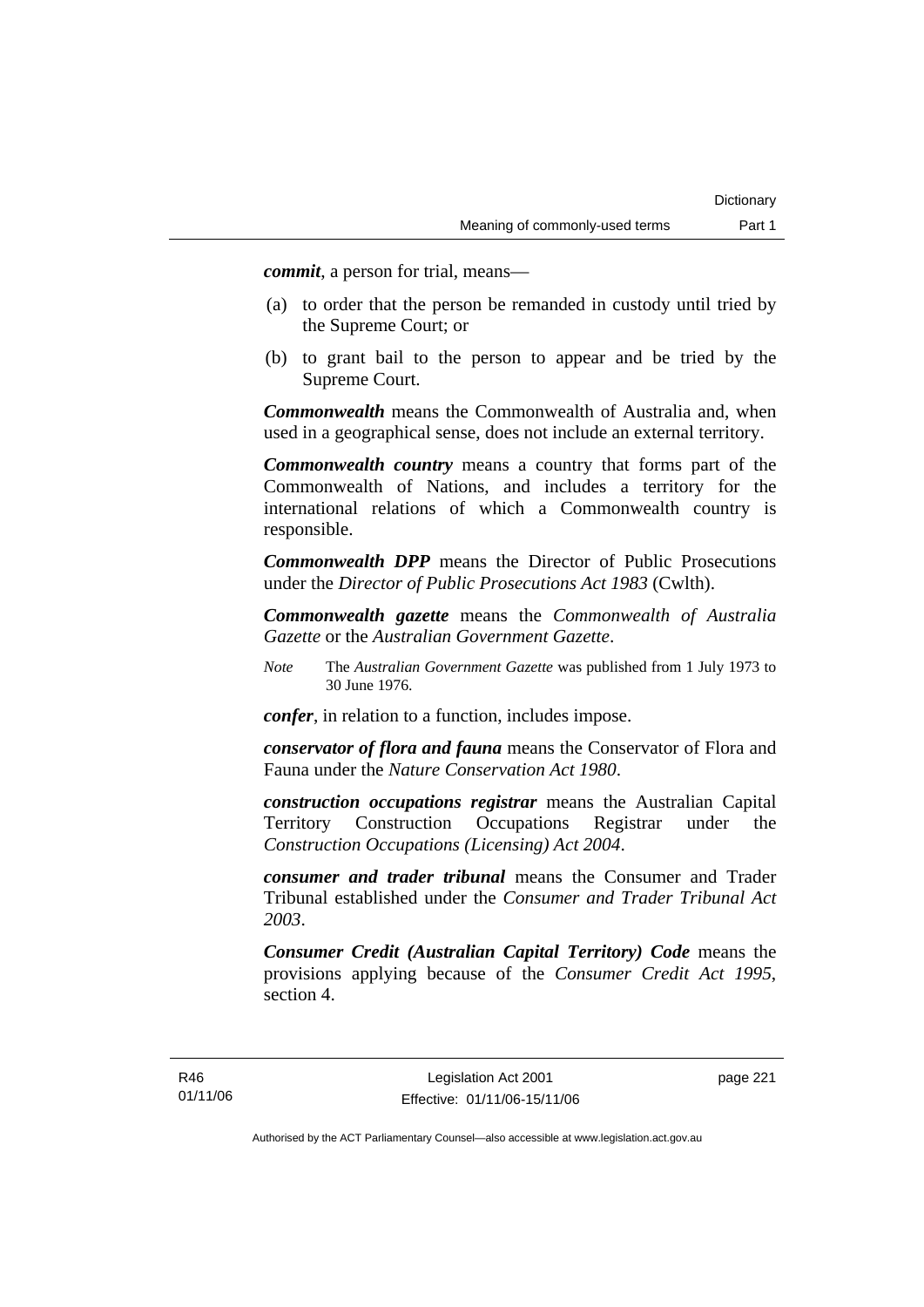*Consumer Credit (Australian Capital Territory) Regulations* means the provisions applying because of the *Consumer Credit Act 1995*, section 5.

*contravene* includes fail to comply with.

*converted ordinance* means an enactment that was an ordinance immediately before self-government day.

*Coroner's Court* means the Coroner's Court under the *Coroners Act 1997*.

*corporation* includes a body politic or corporate.

*Corporations Act* means the *Corporations Act 2001* (Cwlth).

*correctional centre* means a correctional centre under the *Corrections Management Act 2006*.

*corrections officer* means a corrections officer under the *Corrections Management Act 2006*.

*Court of Appeal* means the Court of Appeal constituted under the *Supreme Court Act 1933*.

*court of summary jurisdiction* means the Magistrates Court.

*credit tribunal* means the Australian Capital Territory Credit Tribunal established under the *Consumer Credit (Administration) Act 1996*.

*credit union* means an authorised deposit-taking institution that is permitted under the *Banking Act 1959* (Cwlth) to assume or use—

- (a) the term 'credit union'; or
- (b) any other term (whether or not in English) similar in meaning.

*Criminal Code* means the *Criminal Code 2002*.

*daylight* means the period in a day from sunrise to sunset.

*definition*—see section 130.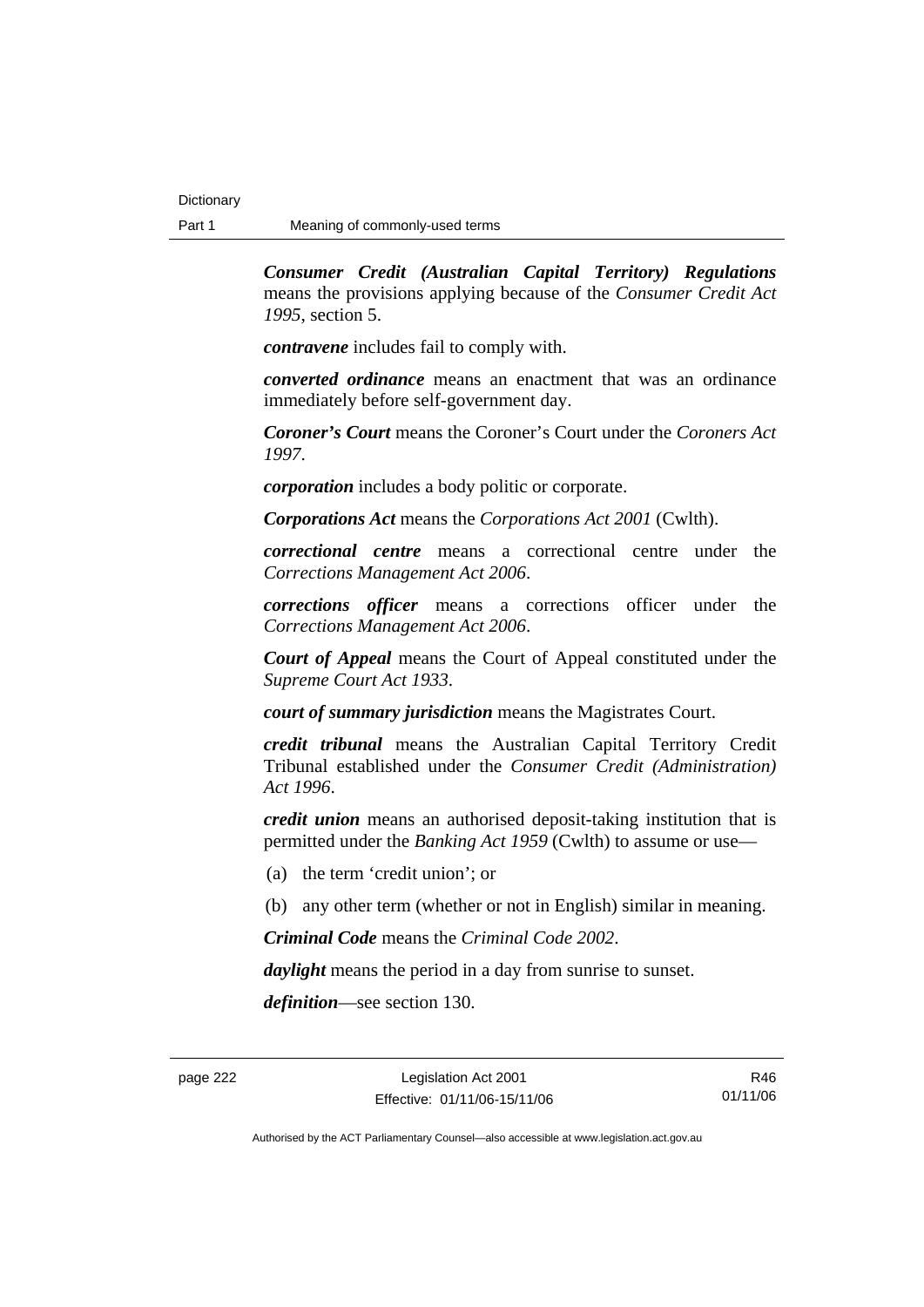*dental prosthetist* means a registered dental prosthetist under the *Dental Technicians and Dental Prosthestists Registration Act 1988*.

*dental technician* means a registered dental technician under the *Dental Technicians and Dental Prosthestists Registration Act 1988*.

*dentist* means a registered dentist under the *Dentists Act 1931*.

*Deputy Speaker* means the Deputy Presiding Officer of the Legislative Assembly.

*Note* The Deputy Presiding Officer is elected under the Self-Government Act, s 21 (2).

*designation*, of a position under the *Public Sector Management Act 1994*, includes a designation given under that Act.

*director of public prosecutions* **(**or *DPP***)** means the Director of Public Prosecutions under the *Director of Public Prosecutions Act 1990*.

*disability and community services commissioner* means the Disability and Community Services Commissioner under the *Human Rights Commission Act 2005*.

*disallowable instrument*—see section 9.

*discrimination commissioner* means the Discrimination Commissioner under the *Human Rights Commission Act 2005*.

*discrimination tribunal* means the Discrimination Tribunal established under the *Discrimination Act 1991*.

*doctor*—

- (a) means a person unconditionally registered as a medical practitioner under the *Health Professionals Act 2004*; and
- (b) for an activity, includes a person conditionally registered as a medical practitioner under the *Health Professionals Act 2004*  to the extent that the person is allowed to do the activity under the person's conditional registration.

page 223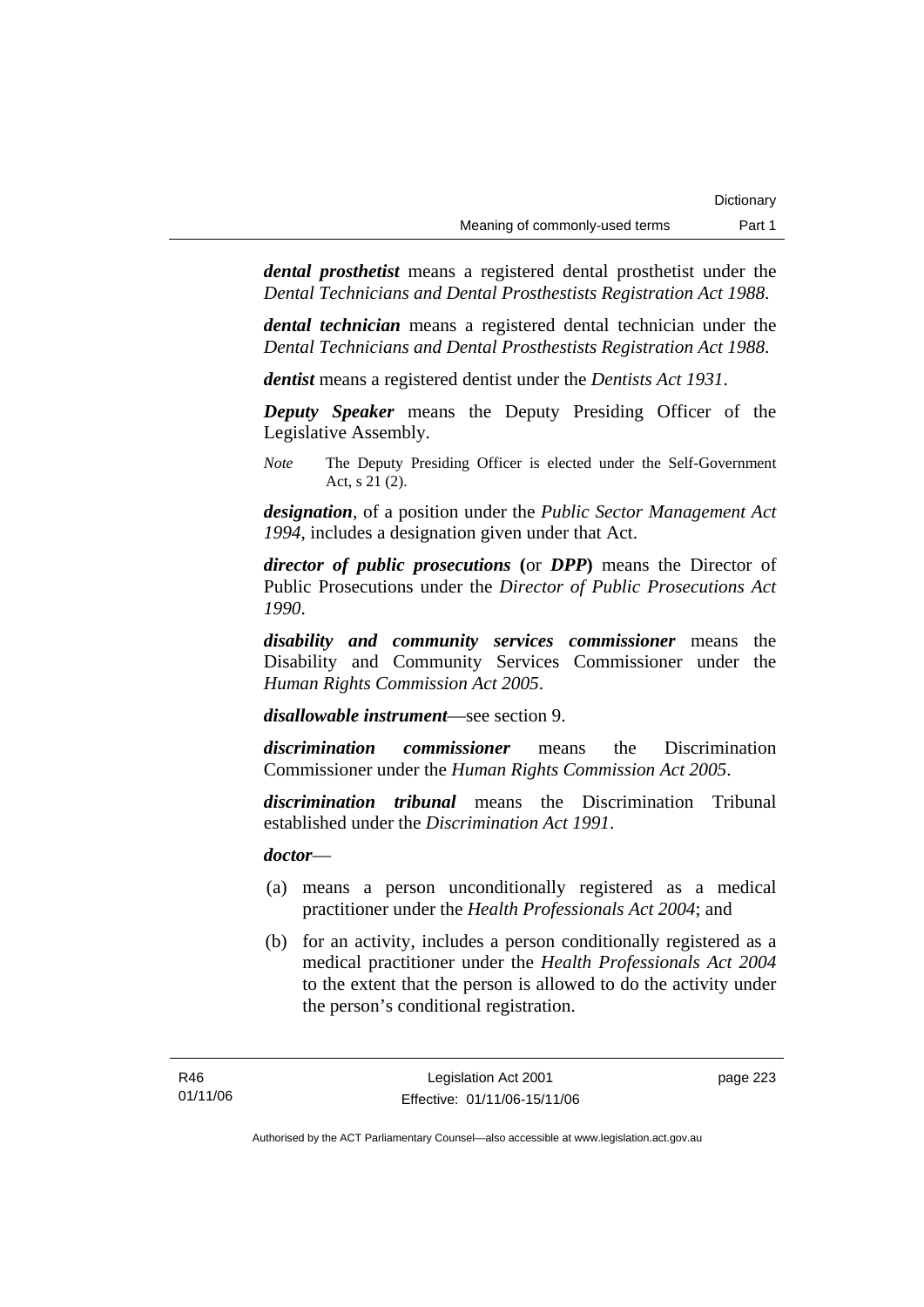*document* means any record of information, and includes—

- (a) anything on which there is writing; or
- (b) anything on which there are figures, marks, numbers, perforations, symbols or anything else having a meaning for people qualified to interpret them; or
- (c) anything from which images, sounds, messages or writings can be produced or reproduced, whether with or without the aid of anything else; or
- (d) a drawing, map, photograph or plan.

*domestic partner*—see section 169 (1).

*domestic partnership*—see section 169 (2).

*DPP*—see definition of *director of public prosecutions*.

*driver licence* means a driver licence under the *Road Transport (Driver Licensing) Act 1999*.

*Note Driver licence* is defined in that Act, dictionary to mean a driver licence of any kind issued under that Act (see also def *Australian driver licence*).

*electoral commission* means the Australian Capital Territory Electoral Commission established under the *Electoral Act 1992*.

*electoral commissioner* means the Electoral Commissioner under the *Electoral Act 1992*.

*emergency service* means the ambulance service, the fire brigade, the rural fire service or the SES.

*emergency services authority* means the ACT Emergency Services Authority established under the *Emergencies Act 2004*.

*emergency services commissioner* means the ACT Emergency Services Commissioner under the *Emergencies Act 2004*.

*enactment*, of an Act—see section 29 (References to *enactment* or *passing* of Acts).

| page 224 |  |
|----------|--|
|----------|--|

Legislation Act 2001 Effective: 01/11/06-15/11/06

R46 01/11/06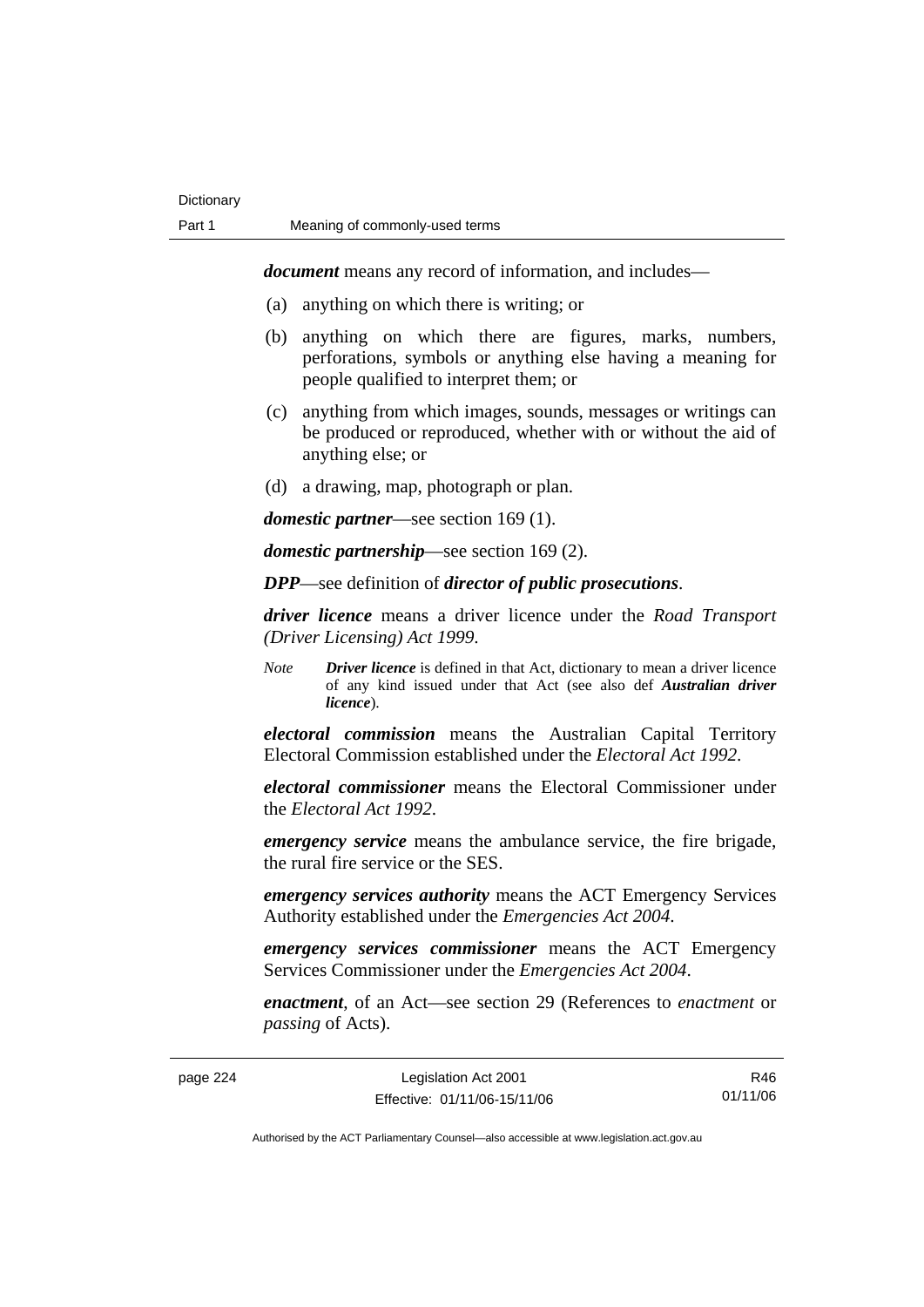*entity* includes an unincorporated body and a person (including a person occupying a position).

*environment protection authority* means the Environment Protection Authority established under the *Environment Protection Act 1997*.

*establish* includes constitute and continue in existence.

*estate* includes any charge, claim, demand, easement, encumbrance, lien, right and title, whether at law or in equity.

*Executive* means the Australian Capital Territory Executive.

*Note* The Executive is established by the Self-Government Act, s 36.

*exercise* a function includes perform the function.

*expire* includes lapse or otherwise cease to have effect.

*external territory* means a Commonwealth territory, other than an internal territory.

*fail* includes refuse.

*Federal Court* means the Federal Court of Australia.

*file* includes lodge.

*financial year* means a period of 12 months beginning on 1 July.

*fire brigade* means the ACT Fire Brigade established under the *Emergencies Act 2004*.

*for*, in relation to an Act or statutory instrument, includes for the purposes of the Act or statutory instrument.

*Note* Under s 7 (3) and s 13 (3) a reference to an Act or statutory instrument includes a reference to a provision of an Act or statutory instrument.

*foreign country* means a country (whether or not an independent sovereign state) outside Australia and the external territories.

page 225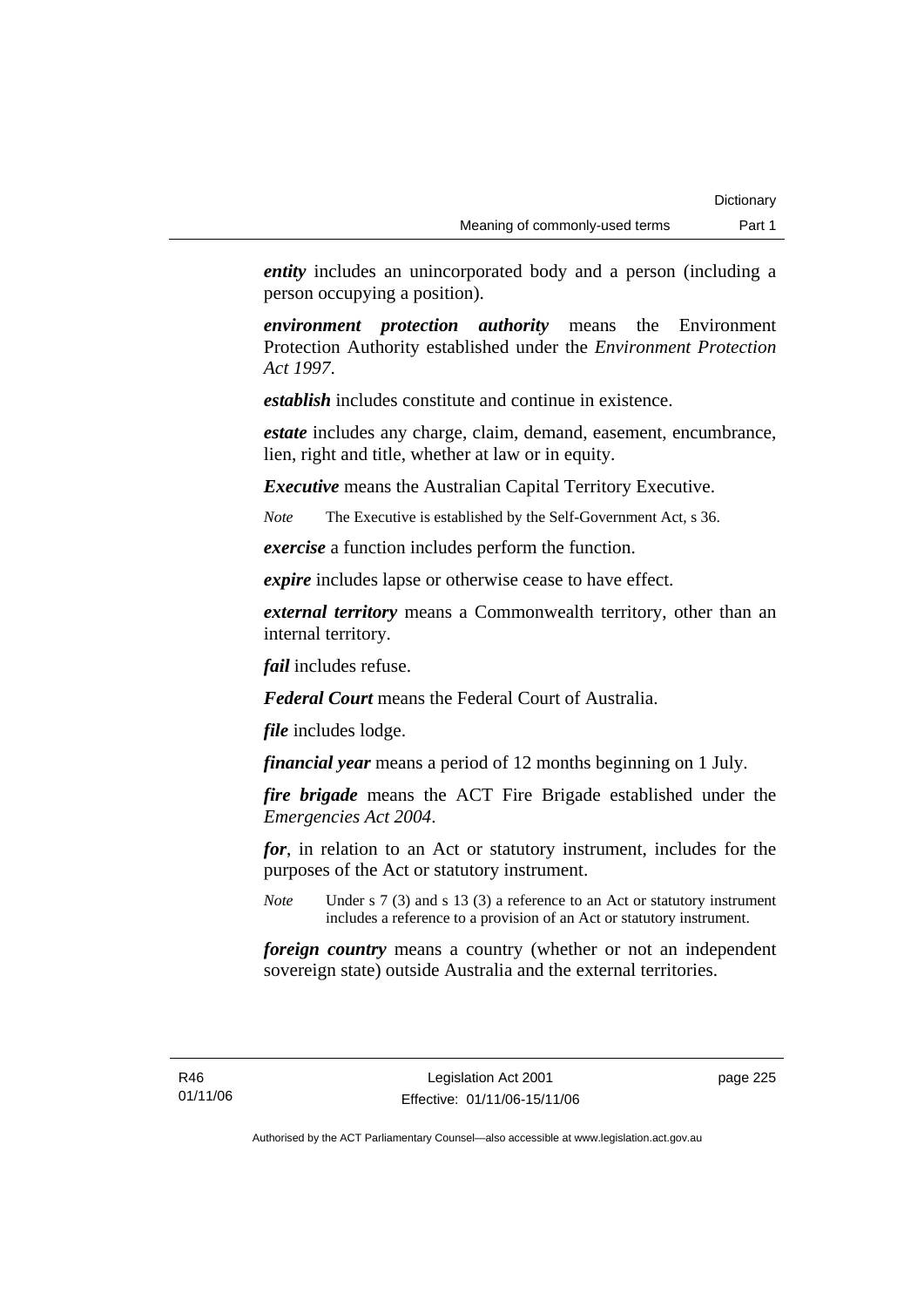*former NSW Act* means an Act corresponding to a NSW Act mentioned in schedule 1.

- *Note 1* The *Crimes Act 1900* is taken to have been enacted by the Legislative Assembly because of the *Crimes Legislation (Status and Citation) Act 1992*. The 1992 Act was repealed by the *Law Reform (Miscellaneous Provisions) Act 1999*, but its previous operation was saved (see s 5 (2)).
- *Note 2* The other former NSW Acts are taken to have been enacted by the Legislative Assembly because of the *Interpretation Act 1967*, s 65. Section 65 has expired, but its previous operation was saved (see s 65 (3)).

*former UK Act* means an Act corresponding to a UK Act mentioned in schedule 1.

*Note* Former UK Acts are also taken to have been enacted by the Legislative Assembly because of the *Interpretation Act 1967*, s 65. Section 65 has expired, but its previous operation was saved (see s 65 (3)).

*found guilty*, of an offence, includes—

- (a) having an order made for the offence under the *Crimes (Sentencing) Act 2005*, section 17 (Non-conviction orders general); and
- (b) having the offence taken into account under the *Crimes (Sentencing) Act 2005*, section 57 (Outstanding additional offences taken into account in sentencing); and
- (c) having an order made for the offence under the *Children and Young People Act 1999*, section 98 (Disposition without proceeding to conviction).

*function* includes authority, duty and power.

*gambling and racing commission* means the Gambling and Racing Commission established under the *Gambling and Racing Control Act 1999*.

*gazette* means the *Australian Capital Territory Gazette*.

*give*, in relation to a function, includes impose.

page 226 Legislation Act 2001 Effective: 01/11/06-15/11/06

R46 01/11/06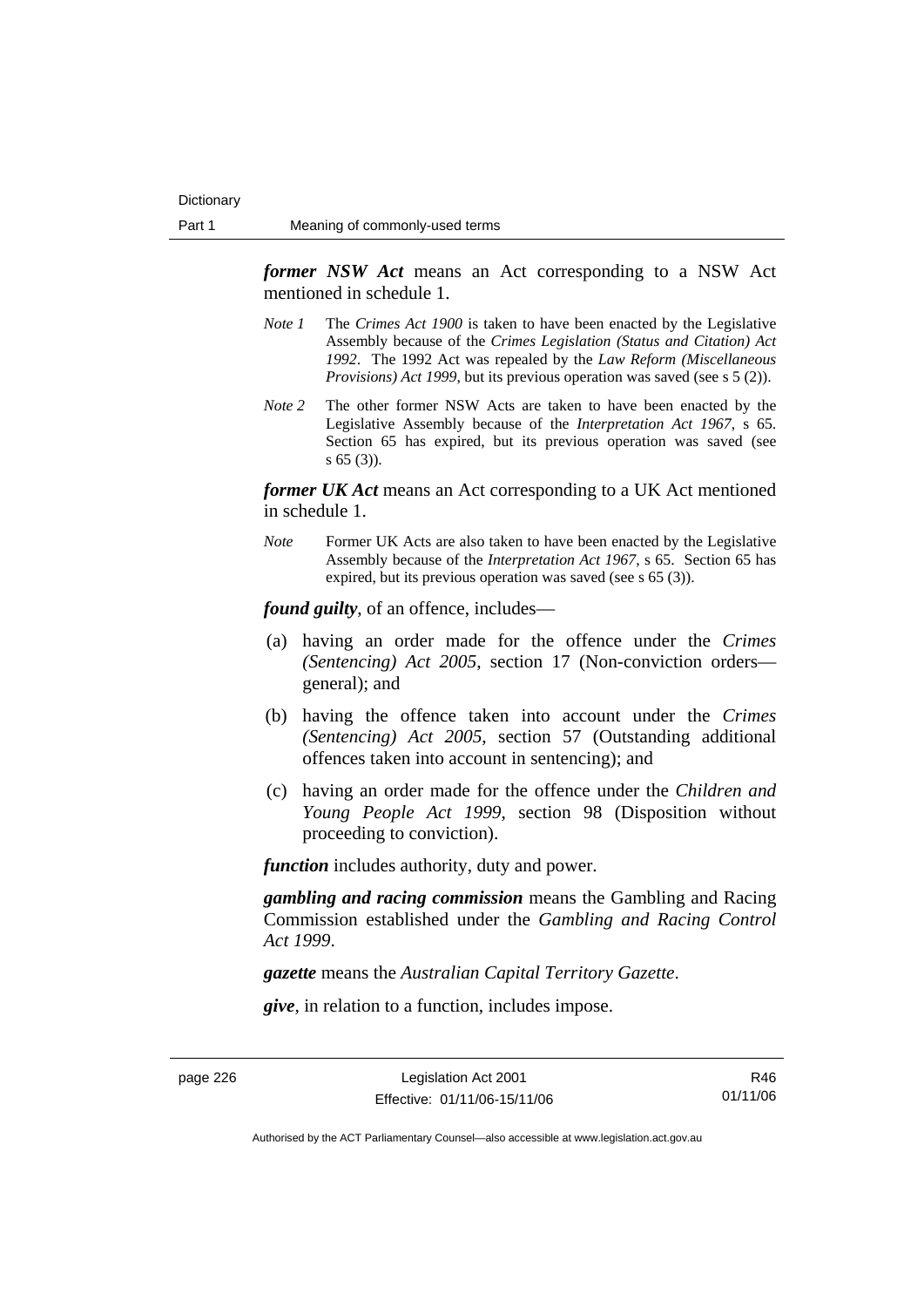*government printer* includes anyone printing for or by the authority of the Executive.

*government solicitor* means the Government Solicitor under the *Government Solicitor Act 1989*.

*Governor* means—

- (a) for a State (other than the Northern Territory)—the Governor of the State, and includes a person administering the Government of the State; or
- (b) for the Northern Territory—the Administrator of the Northern Territory, and includes a person administering the Government of the Northern Territory.

*Governor-General* means the Governor-General of the Commonwealth, and includes a person administering the Government of the Commonwealth.

*GST*—see the *A New Tax System (Goods and Services Tax) Act 1999* (Cwlth), dictionary.

*guardianship tribunal* means the Guardianship and Management of Property Tribunal established under the *Guardianship and Management of Property Act 1991*.

*health services commissioner* means the Health Services Commissioner under the *Human Rights Commission Act 2005*.

*heritage council* means the Australian Capital Territory Heritage Council under the *Heritage Act 2004*.

*heritage register* means the heritage register under the *Heritage Act 2004*.

*High Court* means the High Court of Australia.

*Note* The High Court is established by the Commonwealth Constitution, s 71 and provided for under the *High Court of Australia Act 1979* (Cwlth).

*human rights commission* means the Human Rights Commission established under the *Human Rights Commission Act 2005*.

| R46      | Legislation Act 2001         | page 227 |
|----------|------------------------------|----------|
| 01/11/06 | Effective: 01/11/06-15/11/06 |          |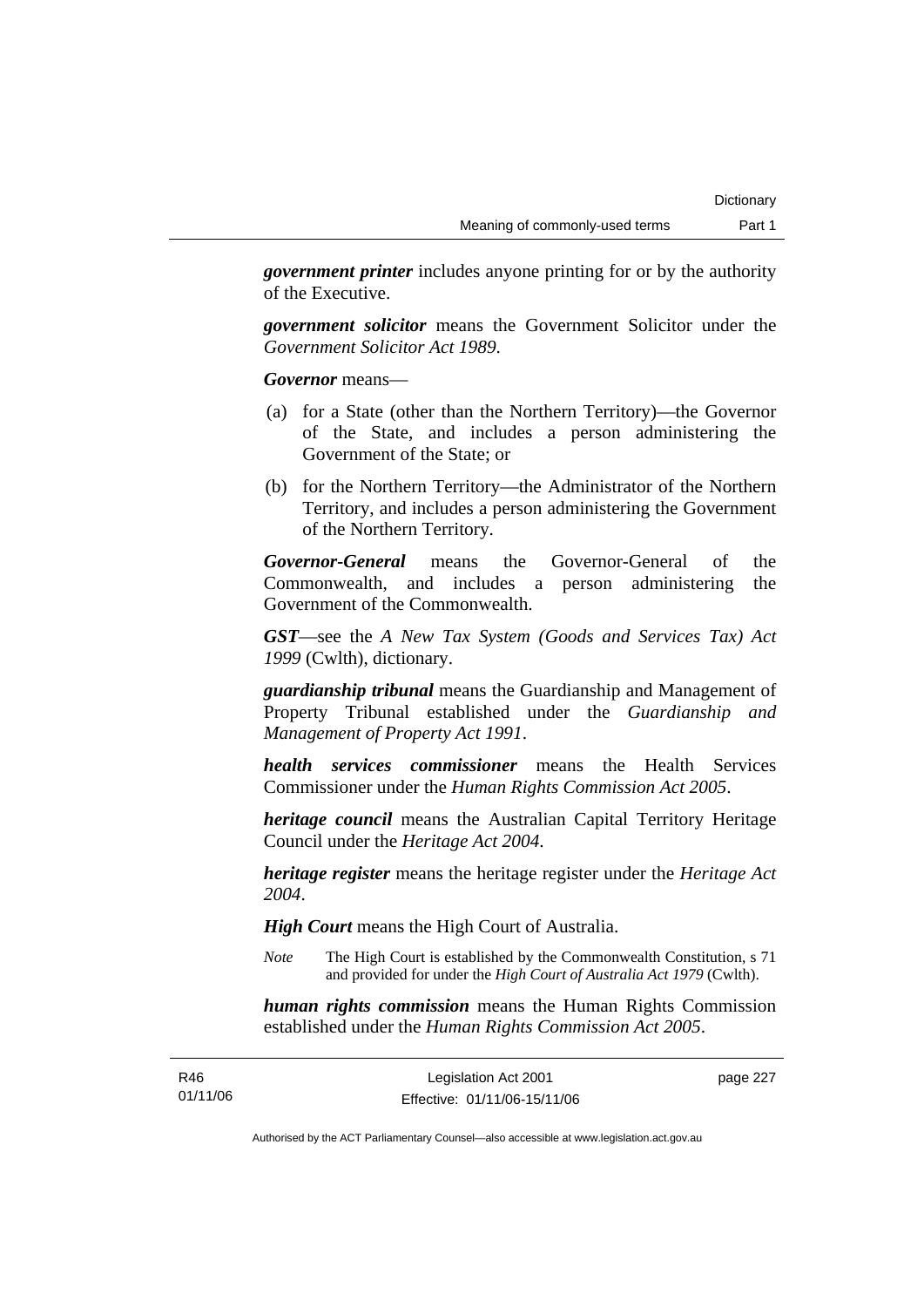*human rights commissioner* means the Human Rights Commissioner under the *Human Rights Commission Act 2005*.

*Imperial Act* means an Act of the United Kingdom Parliament.

*independent competition and regulatory commission* means the Independent Competition and Regulatory Commission for the Australian Capital Territory established under the *Independent Competition and Regulatory Commission Act 1997*.

*indictable offence*—see section 190.

*indictment* includes information.

*individual* means a natural person.

*infringement notice* includes an infringement notice under the *Magistrates Court Act 1930* or the *Road Transport (General) Act 1999*.

*in relation to* includes the following:

- (a) in respect of;
- (b) with respect to;
- (c) in connection with;
- (d) in regard to;
- (e) with reference to;
- (f) relating to;
- (g) for or with respect to.

*instrument*—see section 14.

*interest*, in relation to land or other property, means—

- (a) a legal or equitable estate in the land or other property; or
- (b) a right, power or privilege over, or in relation to, the land or other property.

R46 01/11/06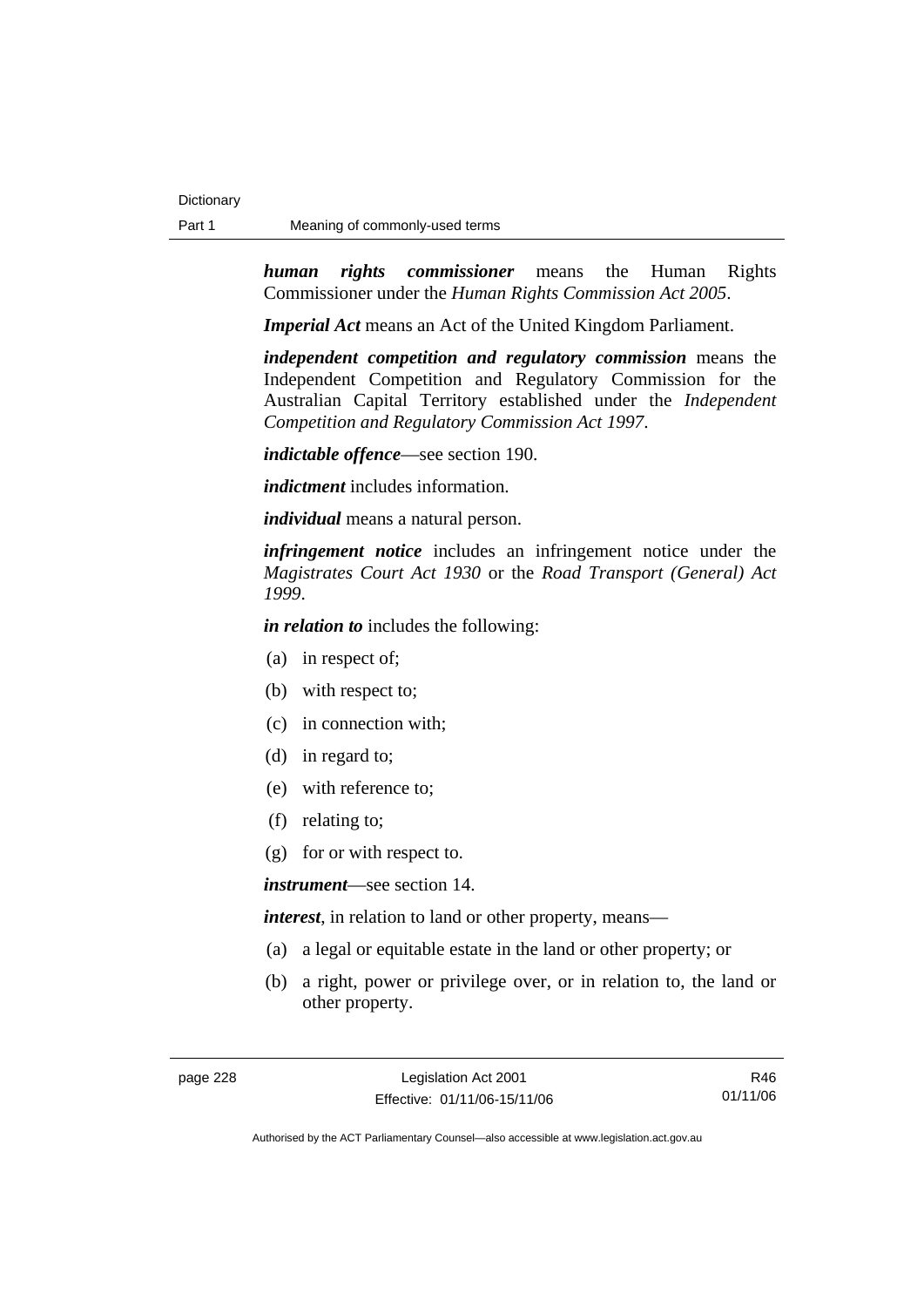*internal territory* means the Australian Capital Territory, the Jervis Bay Territory or the Northern Territory.

*intersex person*—see section 169B.

*Jervis Bay Territory* means the Territory accepted by the Commonwealth under the *Jervis Bay Territory Acceptance Act 1915* (Cwlth).

*Note* The Jervis Bay Territory is described in the agreement set out in that Act, sch.

*judge* means a resident judge, additional judge or acting judge under the *Supreme Court Act 1933*.

*Lake Burley Griffin* means Lake Burley Griffin as defined in the *Lakes Act 1976*.

*Lake Ginninderra* means Lake Ginninderra as defined in the *Lakes Act 1976*.

*land* includes messuages, tenements and hereditaments, corporeal or incorporeal, of any tenure or description, whatever the interest in the land.

*Note* A number of the terms mentioned in the definition of *land* have a technical meaning at law. A *messuage* is a house together with its gardens, orchards and outbuildings. The term *tenement* signifies land capable of being held in freehold. *Hereditament* refers to real property that can be inherited. Hereditaments may be *corporeal*, that is, tangible things such as lands and buildings, or *incorporeal*, that is, intangible rights attaching to land such as rents, easements, tithes and profits a prendre. (Profits a prendre are the right to take some product of, or part of the soil from, the land of someone else.)

*land development agency* means the Land Development Agency established under the *Planning and Land Act 2002*.

*law*, of the Territory, means—

- (a) an Act; or
- (b) a subordinate law; or

page 229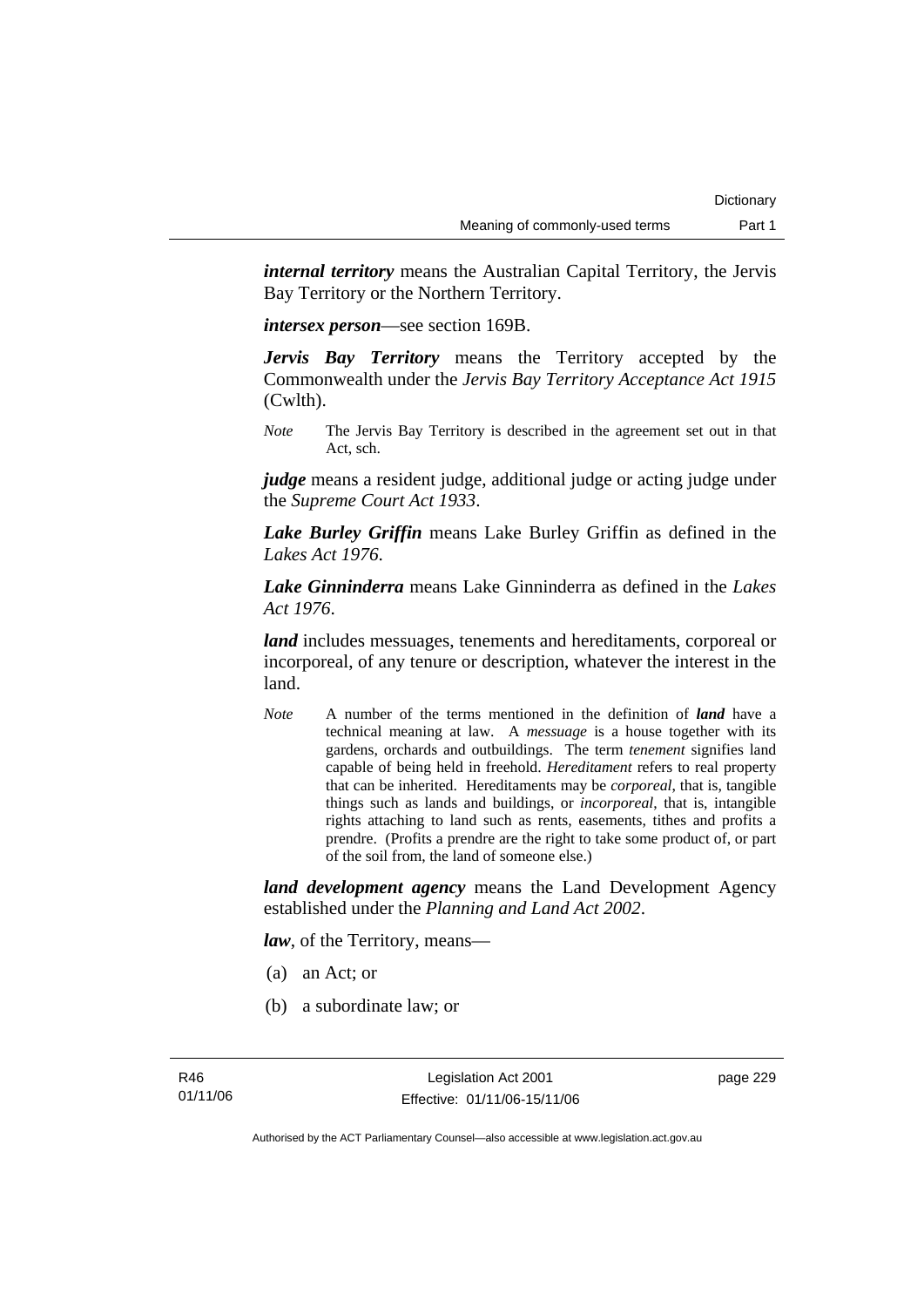- (c) any other statutory instrument of a legislative nature; or
- (d) the common law.

*lawyer* means a legal practitioner.

*legal aid commission* means the Legal Aid Commission (A.C.T.) established under the *Legal Aid Act 1977*.

*legal practitioner* means a person who is admitted to the legal profession under the *Legal Profession Act 2006* or a law that is a corresponding law for that Act.

*Legislation Act* means the *Legislation Act 2001*.

*Legislative Assembly* means the Legislative Assembly for the Australian Capital Territory.

*Note* The Assembly is established by the Self-Government Act, s 8 (1).

*liability* means any liability or obligation (whether liquidated or unliquidated, certain or contingent, or accrued or accruing).

*magistrate* means a Magistrate under the *Magistrates Court Act 1930*.

*Magistrates Court* means the Magistrates Court established under the *Magistrates Court Act 1930*.

*make* an instrument includes issue and grant the instrument.

*making*, of a statutory instrument, means the signing, sealing, approval or other endorsement of the instrument by the entity authorised or required to make it.

*master*, in relation to the Supreme Court, means the Master of the Supreme Court.

*Note* The office of master is established under the *Supreme Court Act 1933*.

*may*—see section 146.

*medical practitioner* means a doctor.

page 230 Legislation Act 2001 Effective: 01/11/06-15/11/06

R46 01/11/06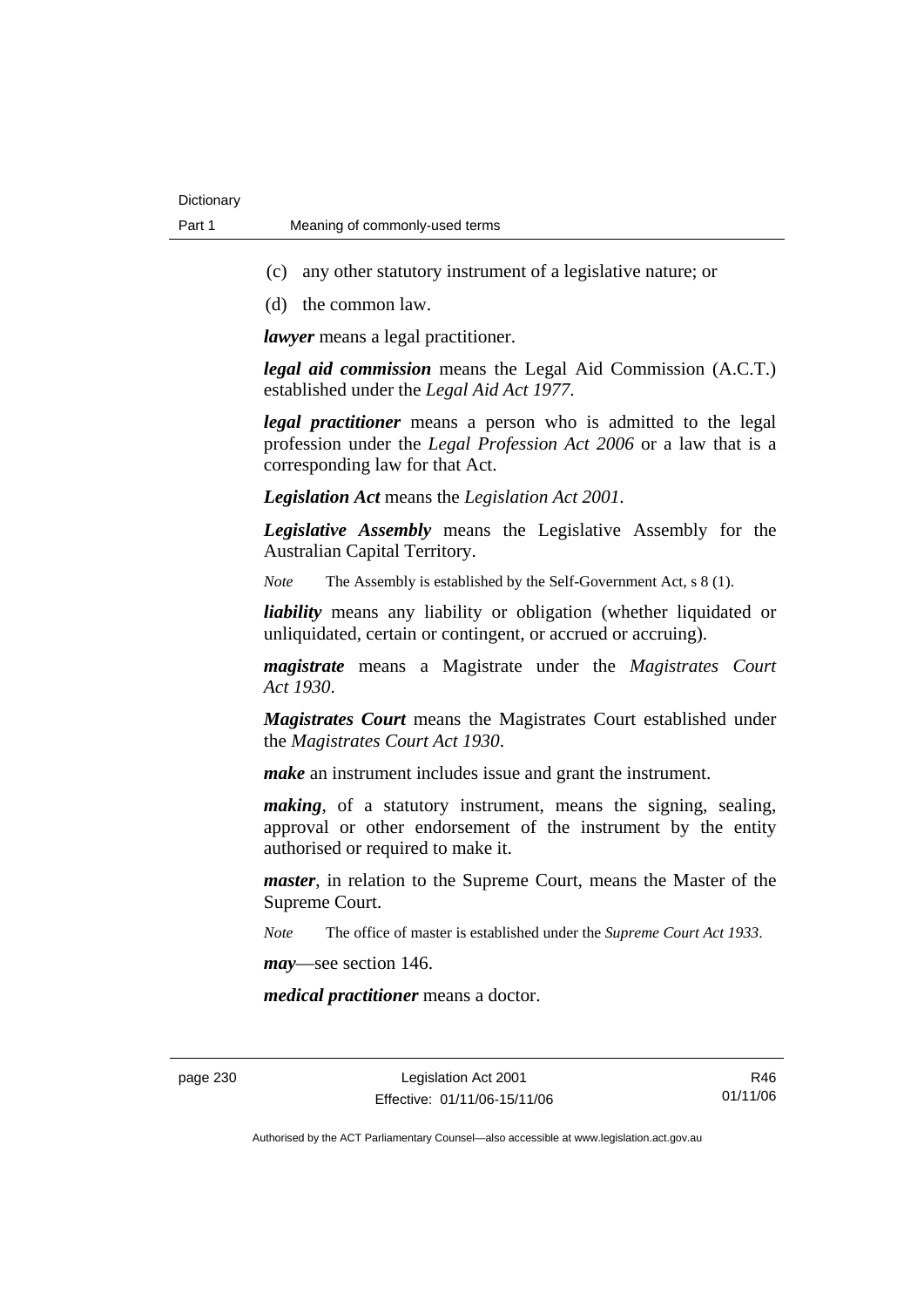*mental health tribunal* means the Mental Health Tribunal established under the *Mental Health (Treatment and Care) Act 1994*.

*midnight*, in relation to a particular day, means the time when the day ends.

*Minister*—see section 162.

*modification* includes modification by addition, omission and substitution.

*month* means calendar month.

*must*—see section 146.

*name* includes—

- (a) for an Act—the Act's short title; and
- (b) for an instrument—the instrument's citation; and
- (c) for a position—the position's title or designation.

*named month* means one of the 12 months of the year.

*national capital authority* means the National Capital Authority established under the *Australian Capital Territory (Planning and Land Management) Act 1988* (Cwlth).

*national capital plan* means the National Capital Plan under the *Australian Capital Territory (Planning and Land Management) Act 1988* (Cwlth).

*national land* means National Land under the *Australian Capital Territory (Planning and Land Management) Act 1988* (Cwlth).

*Note* If an area of land in the ACT is, or is intended to be, used by or on behalf of the Commonwealth, it may be declared National Land under the *Australian Capital Territory (Planning and Land Management) Act 1988* (Cwlth), s 27.

*night* means the period between sunset on one day and sunrise on the next day.

page 231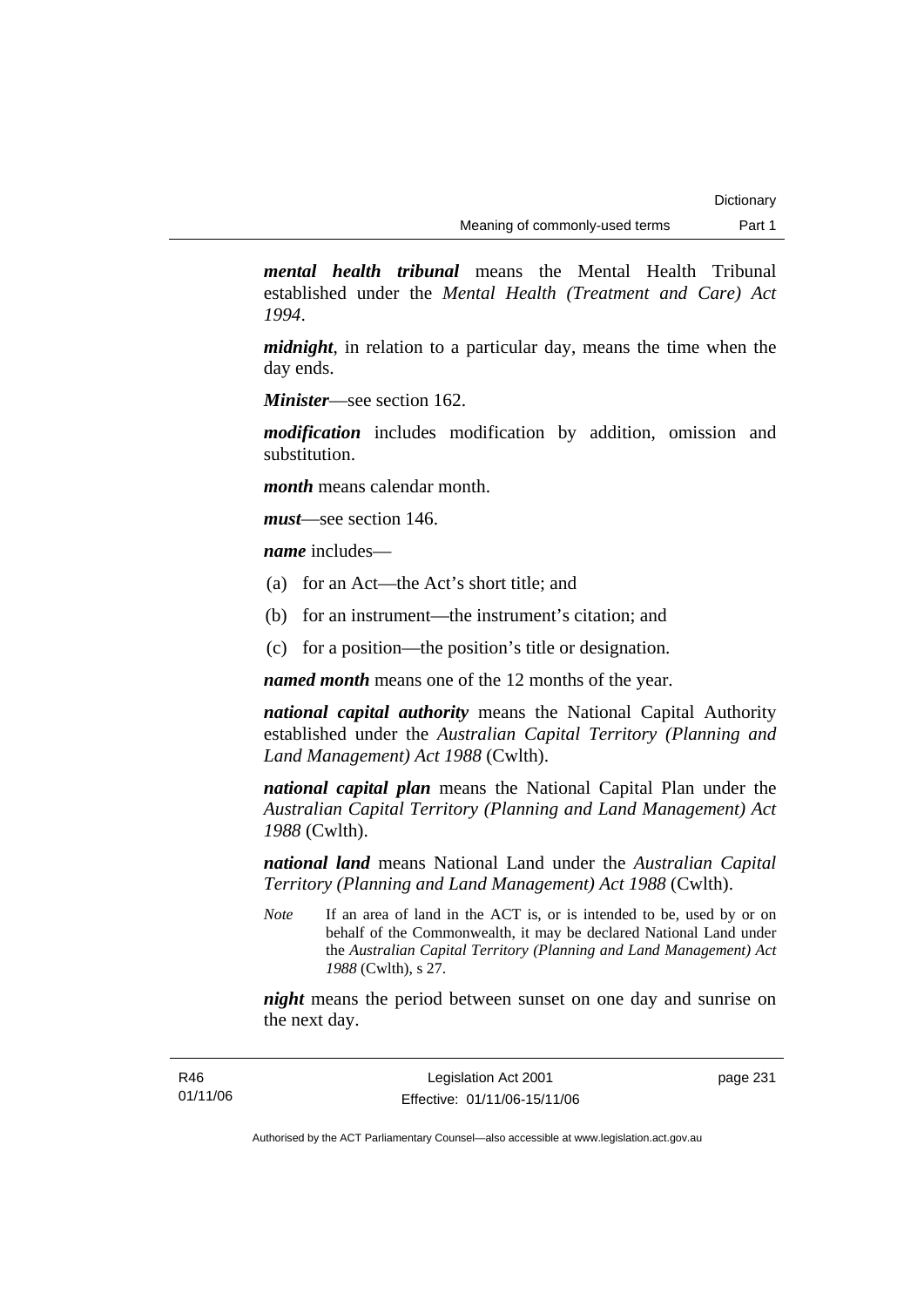*Northern Territory* means the Northern Territory of Australia.

*notifiable instrument*—see section 10.

#### *notification*—

- (a) of an Act—see section 30; and
- (b) of a registrable instrument—see section 63.

*notification day*, for an Act or statutory instrument, means the day the Act or instrument is notified.

*NSW Act* means an Act of the New South Wales Parliament.

*NSW correctional centre* means a correctional centre (however described) under the *Crimes (Administration of Sentences) Act 1999* (NSW).

#### *number* means—

- (a) a number expressed in figures or words; or
- (b) a combination of a number expressed in figures or words and of a letter of the alphabet.

#### *nurse***—**

- (a) means a person unconditionally registered as a nurse under the *Health Professionals Act 2004*; and
- (b) for an activity, includes a person conditionally registered as a nurse under the *Health Professionals Act 2004* to the extent that the person is allowed to do the activity under the person's conditional registration; but
- (c) does not include an enrolled nurse.
- *Note* Under the *Mutual Recognition Act 1992* (Cwlth), s 25 people registered as nurses in a State may be deemed to be registered in the ACT.

R46 01/11/06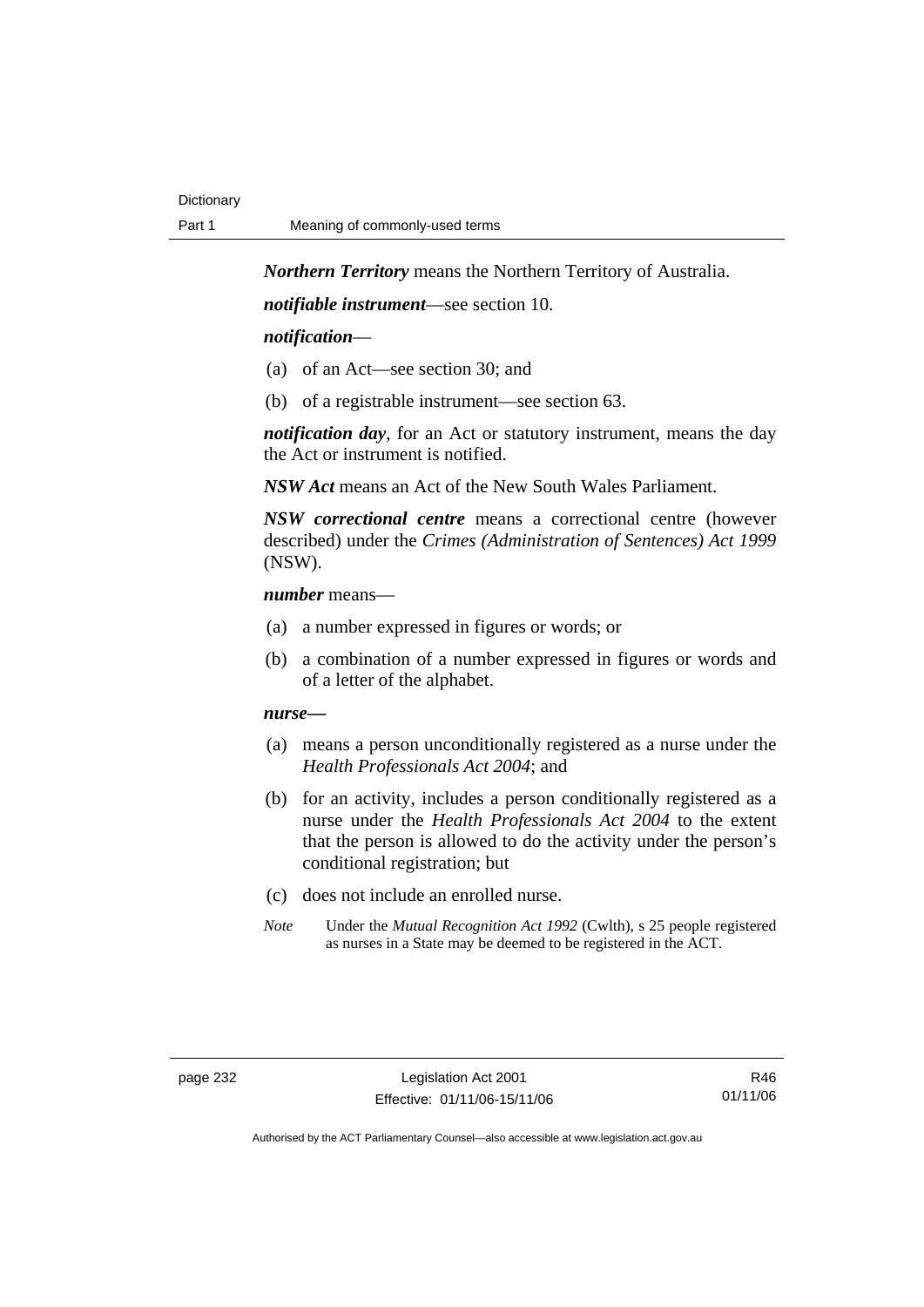*nurse practitioner* means a person registered as a nurse under the *Health Professionals Act 2004* in the specialist area of nurse practitioner.

*Note* Under the *Mutual Recognition Act 1992* (Cwlth), s 25 people registered as nurses in a specialty in a State may be deemed to be registered in the specialty in the ACT.

*oath* includes affirmation.

*Note* The *Evidence Act 1995* (Cwlth), ch 2, pt 2.1, div 2 and the *Oaths and Affirmations Act 1984* make provision in relation to oaths and affirmations.

*occupy* a position includes hold the position, act in the position or exercise functions of the position (including under a delegation or subdelegation).

*office* includes position.

*office of fair trading* means the Office of Fair Trading of the Australian Capital Territory established under the *Fair Trading (Consumer Affairs) Act 1973*.

*OH&S commissioner* means the Occupational Health and Safety Commissioner under the *Occupational Health and Safety Act 1989*.

*ombudsman* means the Ombudsman under the *Ombudsman Act 1989*.

*omit*, in relation to a provision of an Act or statutory instrument, includes repeal.

*optometrist* means a person registered as an optometrist under the *Health Professionals Act 2004*.

*Note* See also s 303.

*ordinance* means an ordinance made under the *Seat of Government (Administration) Act 1910* (Cwlth), section 12.

*parent*, of a child, means—

(a) the child's mother; or

page 233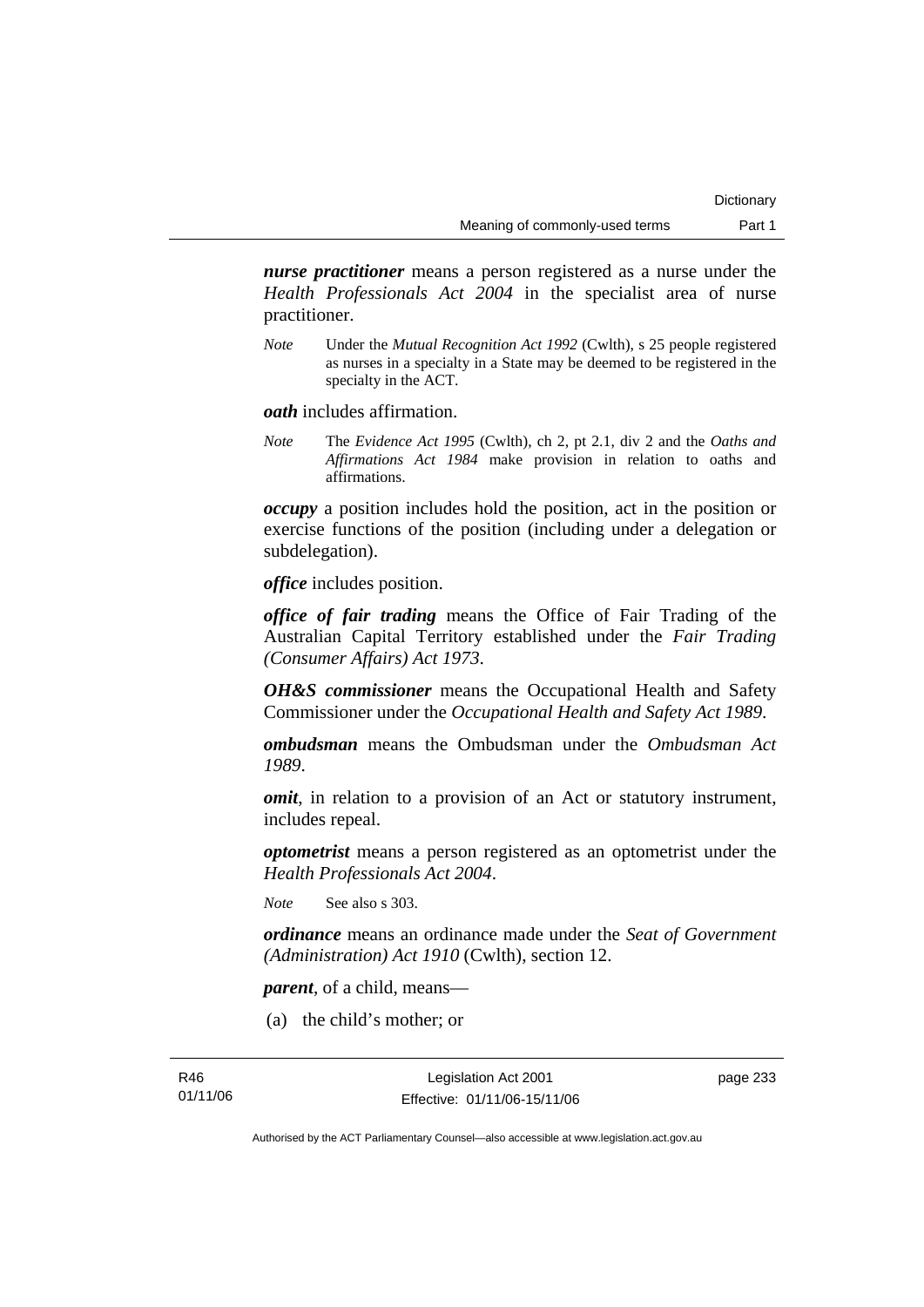- (b) the child's father; or
- (c) someone else who is presumed under the *Parentage Act 2004*, part 2 to be a parent of the child.
- *Note* A child cannot have more than 2 parents at any one time (see *Parentage Act 2004*, s 14).

*parliamentary counsel* means the person performing the duties of Parliamentary Counsel in the public service.

*passing*, of an Act—see section 29.

*penalty unit*—see section 133.

*person* includes an individual and a corporation.

*Note* Section 160 deals with references to a person generally.

*pharmacist* means a registered pharmacist under the *Pharmacy Act 1931*.

*planning and land authority* means the Planning and Land Authority established under the *Planning and Land Act 2002*.

*police officer* means a member or special member of the Australian Federal Police.

*position* includes office.

*power* includes authority.

*prescribed*, in an Act, means prescribed by the Act or by regulation under the Act.

*present* an indictment includes lay an information.

*privacy commissioner* means the Privacy Commissioner under the *Privacy Act 1998* (Cwlth).

*proceeding* means a legal or other action or proceeding.

*property* means any legal or equitable estate or interest (whether present or future, vested or contingent, or tangible or intangible) in

page 234 Legislation Act 2001 Effective: 01/11/06-15/11/06

R46 01/11/06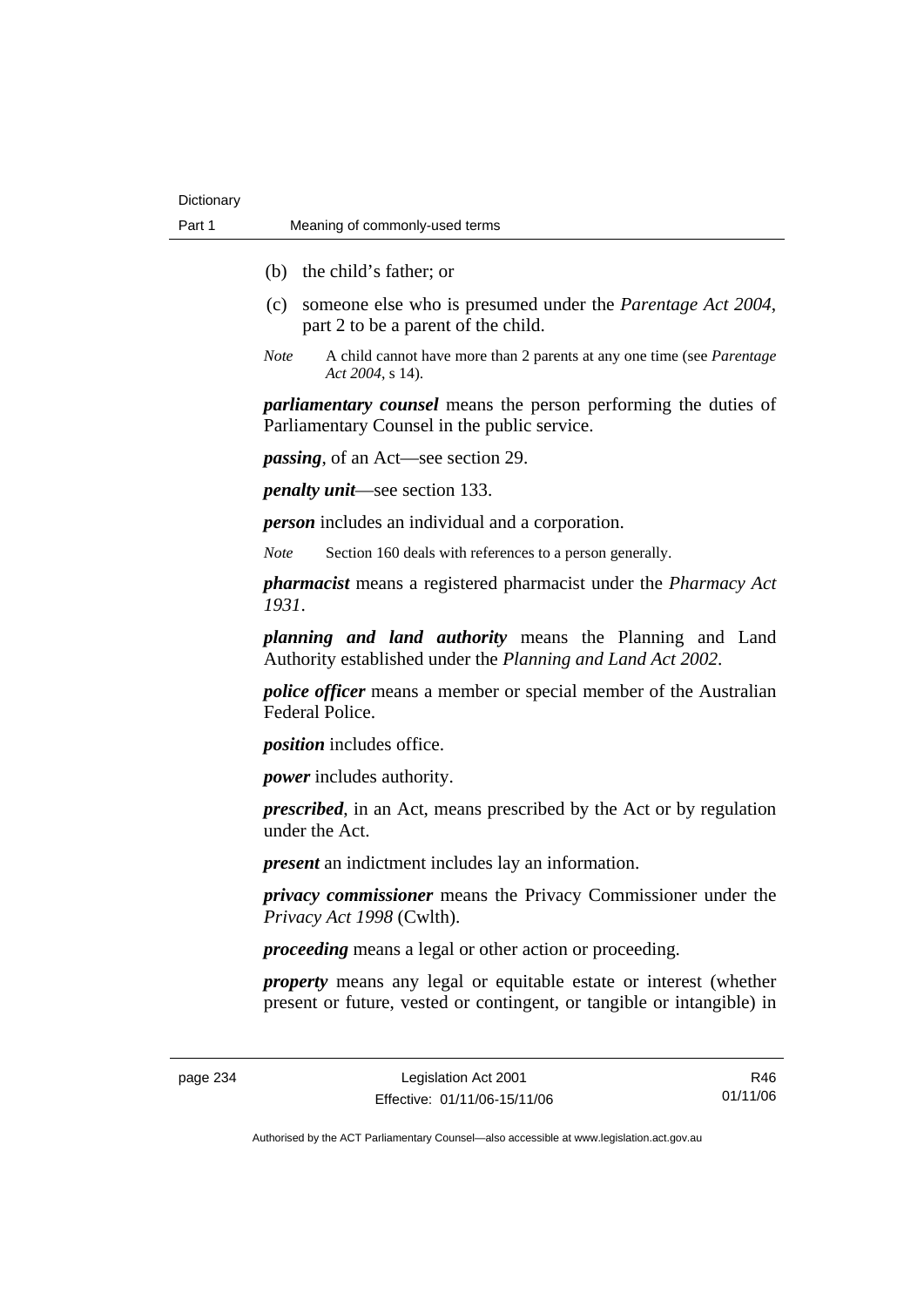real or personal property of any description (including money), and includes a thing in action.

*Note* A *thing in action* is an intangible personal property right recognised and protected by the law. Examples include debts, money held in a bank, shares, rights under a trust, copyright and right to sue for breach of contract.

*provision*, of an Act or instrument—see section 16.

*public advocate* means the Public Advocate under the *Public Advocate Act 2005*.

*public employee* means—

- (a) a public servant; or
- (b) a person employed by a territory instrumentality; or
- (c) a statutory office-holder or a person employed by a statutory office-holder.

*public health officer* means a public health officer under the *Public Health Act 1997.*

*public money*, of the Territory, means revenues, loans and other money received by the Territory.

*public servant* means a person employed in the public service.

*public service* means the Australian Capital Territory Public Service.

*Note* The *Public Sector Management Act 1994*, s 12 deals with the constitution of the public service.

*public trustee* means the Public Trustee for the Australian Capital Territory under the *Public Trustee Act 1985*.

*quarter* means a period of 3 months beginning on 1 January, 1 April, 1 July or 1 October in any year.

*recognised transgender person*—see section 169A (3).

*registered surveyor* means a surveyor under the *Surveyors Act 2001*.

page 235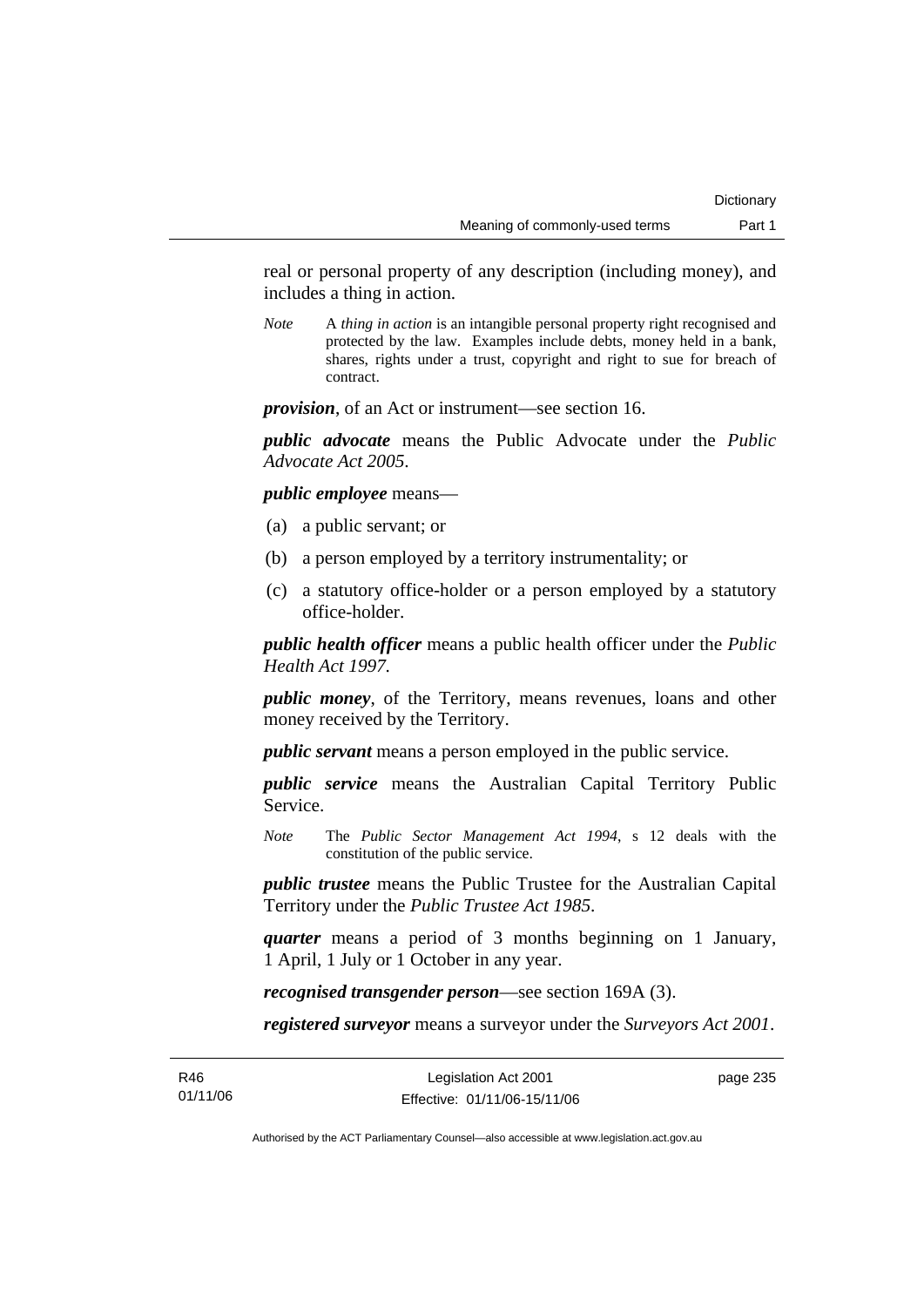#### *registrable instrument*—see section 12.

*registrar* means—

- (a) in relation to the Supreme Court—the Registrar of the Supreme Court; or
- (b) in relation to the Magistrates Court—the Registrar of the Magistrates Court; or
- (c) in relation to a tribunal—the registrar of the tribunal.

*registrar-general* means the Registrar-General under the *Registrar-General Act 1993*.

*registrar of firearms* means the Registrar of Firearms under the *Firearms Act 1996*.

*registrar of liquor licences* means the Registrar of Liquor Licences under the *Liquor Act 1975*.

*regulation*, in relation to an Act, means a regulation made or in force under the Act.

*remuneration tribunal* means the Remuneration Tribunal established under the *Remuneration Tribunal Act 1995*.

*repeal* includes—

- (a) for an Act or statutory instrument—omit a provision of the Act or instrument; and
- (b) for a provision of an Act or statutory instrument—omit the provision (or a part of it); and
- (c) for an Act or statutory instrument (or a provision of it) abrogate or limit its effect, or exclude from its application any circumstance, matter, person, place or purpose; and
- (d) for an Act or statutory instrument (or a provision of it)—any other implied repeal; and

R46 01/11/06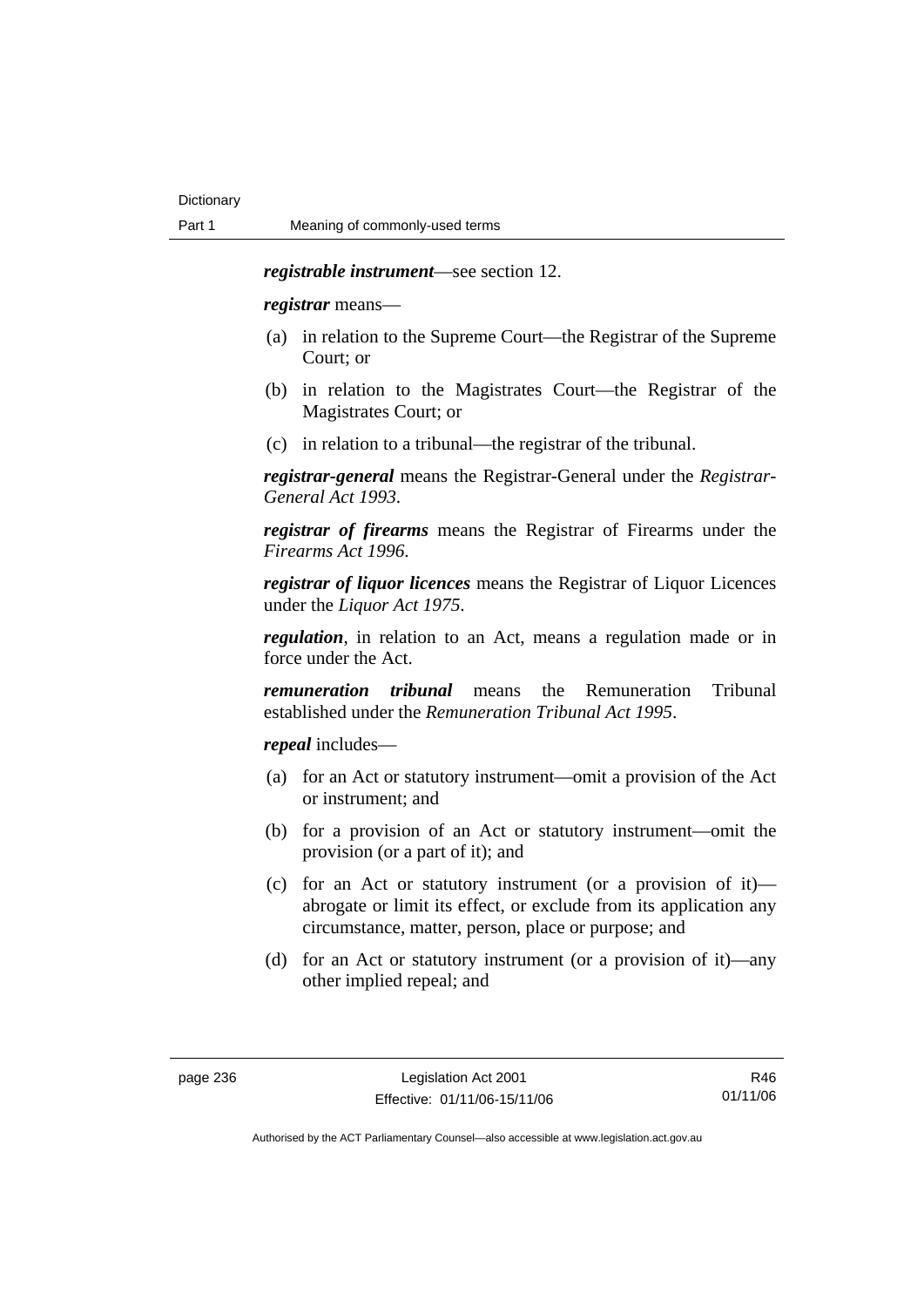- (e) for a statutory instrument—revoke the instrument (or part of it); and
- (f) for a decision—revoke it or cancel it.

*residential tenancies tribunal* means the Residential Tenancies Tribunal established under the *Residential Tenancies Act 1997*.

*resident judge* means a resident judge under the *Supreme Court Act 1933*.

*retrospectively*, for the commencement of legislation—see section 75A.

*road transport authority* means the Australian Capital Territory Road Transport Authority.

*Note* The chief executive of the department responsible for the *Road Transport (General) Act 1999* is the road transport authority (see *Road Transport (General) Act 1999*, s 16).

*rules* means—

- (a) of a court or tribunal—rules made by the entity having power to make rules (however described) regulating the practice and procedure of the court or tribunal; and
- (b) in relation to an Act—rules made or in force under the Act.

*rural fire service* means the ACT Rural Fire Service under the *Emergencies Act 2004*.

*see*, in a definition—see section 131 (Signpost definitions).

*Self-Government Act* means the *Australian Capital Territory (Self-Government) Act 1988* (Cwlth).

*self-government day* means 11 May 1989.

*Note* This is the day when the remaining provisions of the Self-Government Act commenced and, in particular, the Australian Capital Territory was established as a body politic, the Legislative Assembly was empowered to make laws for the ACT and the Executive was established.

R46 01/11/06 page 237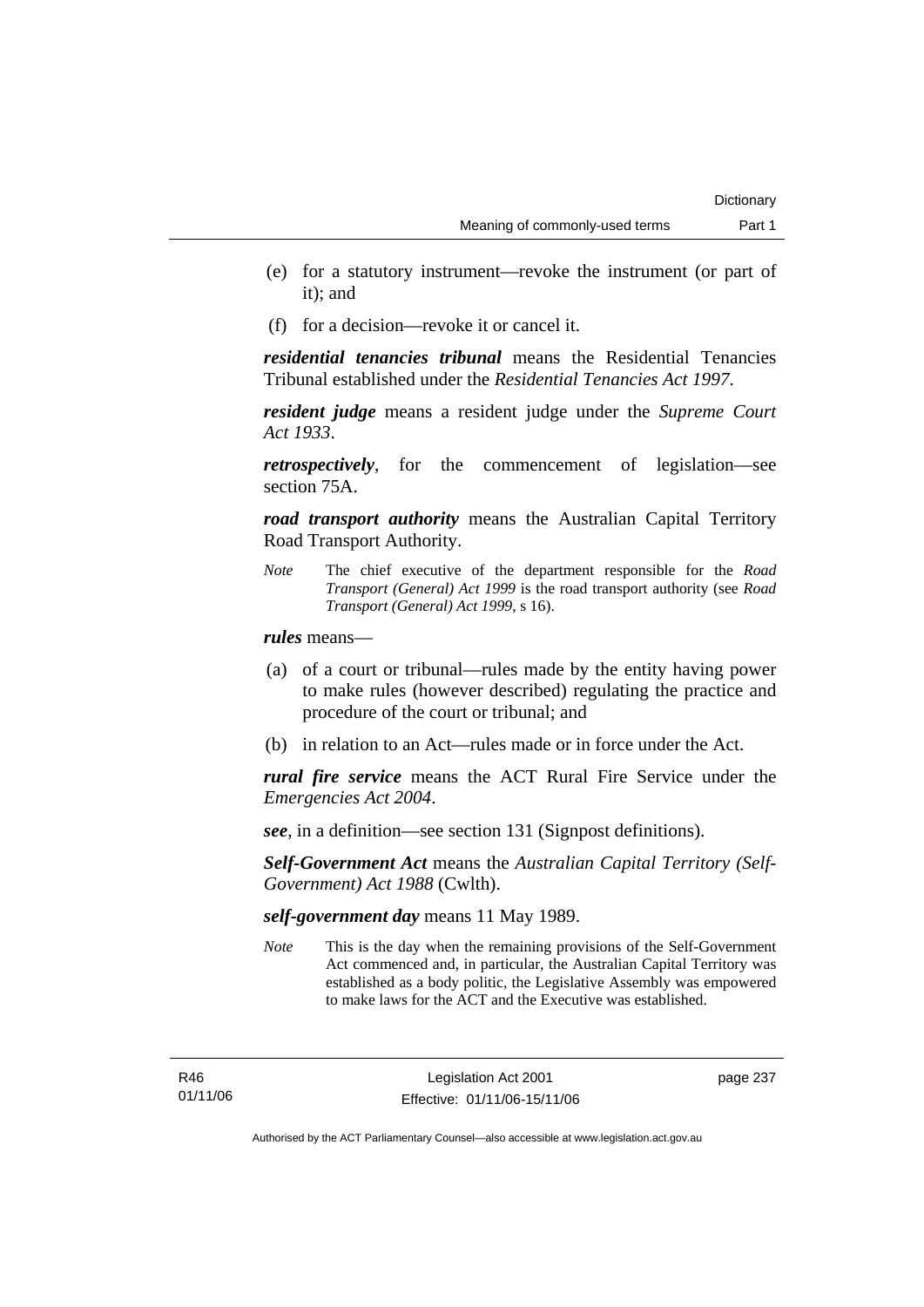*sentence administration board* means the Sentence Administration Board under the *Crimes (Sentence Administration) Act 2005*.

*SES* means the ACT State Emergency Service established under the *Emergencies Act 2004*.

*sign* includes attach a seal and make a mark.

*sitting day*, of the Legislative Assembly, means a day when the Assembly meets.

*Small Claims Court* means the Magistrates Court when it is exercising jurisdiction under the *Magistrates Court Act 1930*, part 4.6.

*solicitor* means a lawyer who practises as a solicitor.

*Speaker* means the Presiding Officer of the Legislative Assembly.

*Note* The Presiding Officer is elected under the Self-Government Act, s 11.

*Standards Australia* means the company named Standards Australia International Limited (ACN 087 326 690).

*State* means a State of the Commonwealth, and includes the Northern Territory.

*statutory declaration* means a statutory declaration made under the *Statutory Declarations Act 1959* (Cwlth).

*statutory instrument*—see section 13.

*statutory office-holder* means a person occupying a position under an Act or statutory instrument (other than a position in the public service).

*subordinate law*—see section 8.

*summary offence*—see section 190.

R46 01/11/06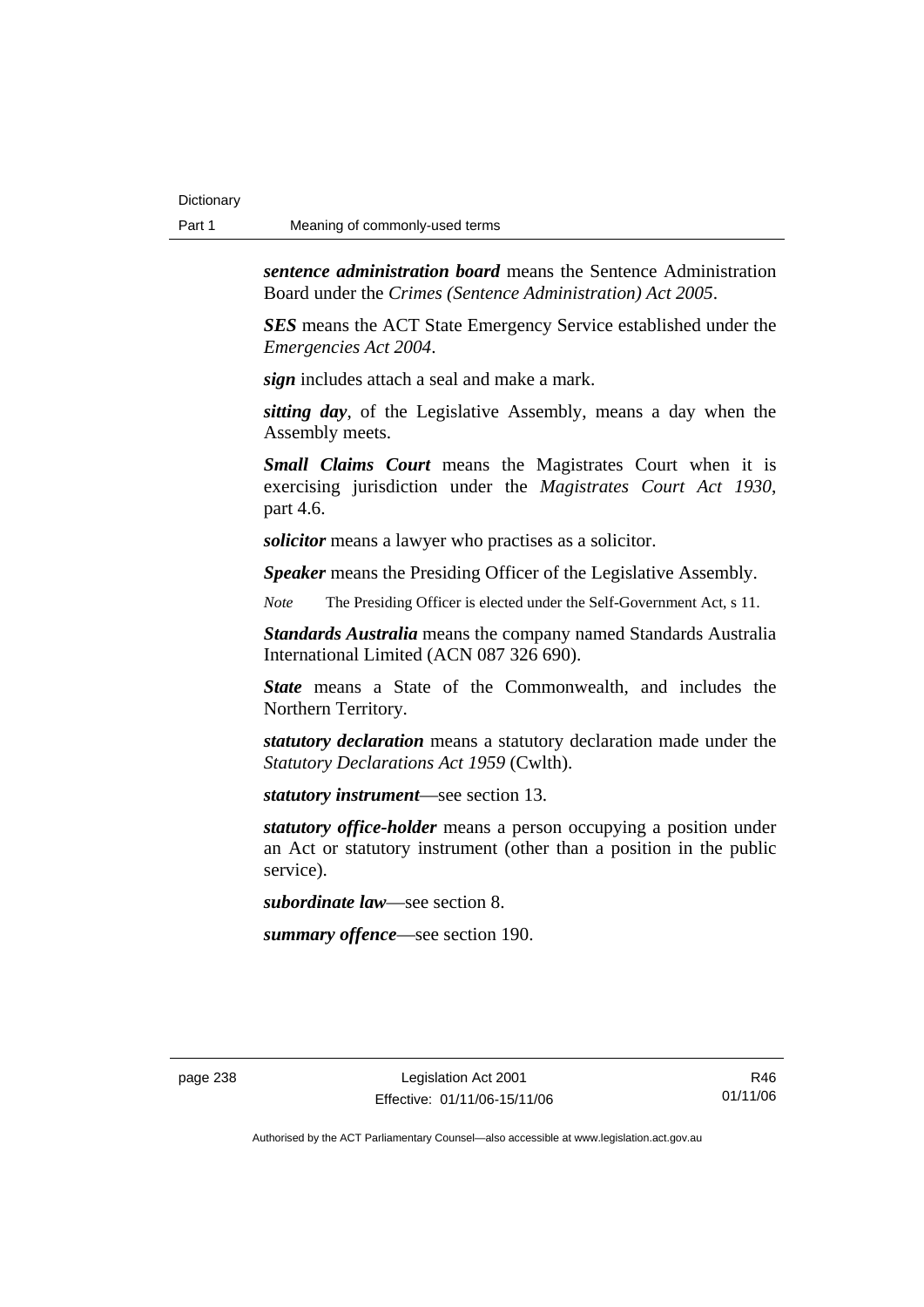*Supreme Court* means the Supreme Court of the Australian Capital Territory.

*Note* The Supreme Court is established by the *Supreme Court Act 1933*, s 3. The Self-Government Act, s 48A deals with the jurisdiction and powers of the court.

*swear* an oath includes make an affirmation.

*take* an oath includes make an affirmation.

*territory authority* means a body established under an Act, but does not include a body declared by regulation not to be a territory authority.

*territory instrumentality* means a corporation that—

- (a) is established under an Act or statutory instrument, or under the Corporations Act; and
- (b) is a territory instrumentality under the *Public Sector Management Act 1994*.
- *Note* Territory instrumentality is defined in the *Public Sector Management Act 1994*, s 3.

*territory land* means Territory Land under the *Australian Capital Territory (Planning and Land Management) Act 1988* (Cwlth).

*Note* The *Australian Capital Territory (Planning and Land Management) Act 1988* (Cwlth), s 28 provides that if land in the ACT is not national land it is territory land.

*territory law—*see *law*, of the Territory.

*territory-owned corporation* means a Territory owned corporation under the *Territory-owned Corporations Act 1990*.

*territory plan* means the territory plan under the *Land (Planning and Environment) Act 1991*.

# *the Territory* means—

 (a) when used in a geographical sense—the Australian Capital Territory; or

| R46      | Legislation Act 2001         | page 239 |
|----------|------------------------------|----------|
| 01/11/06 | Effective: 01/11/06-15/11/06 |          |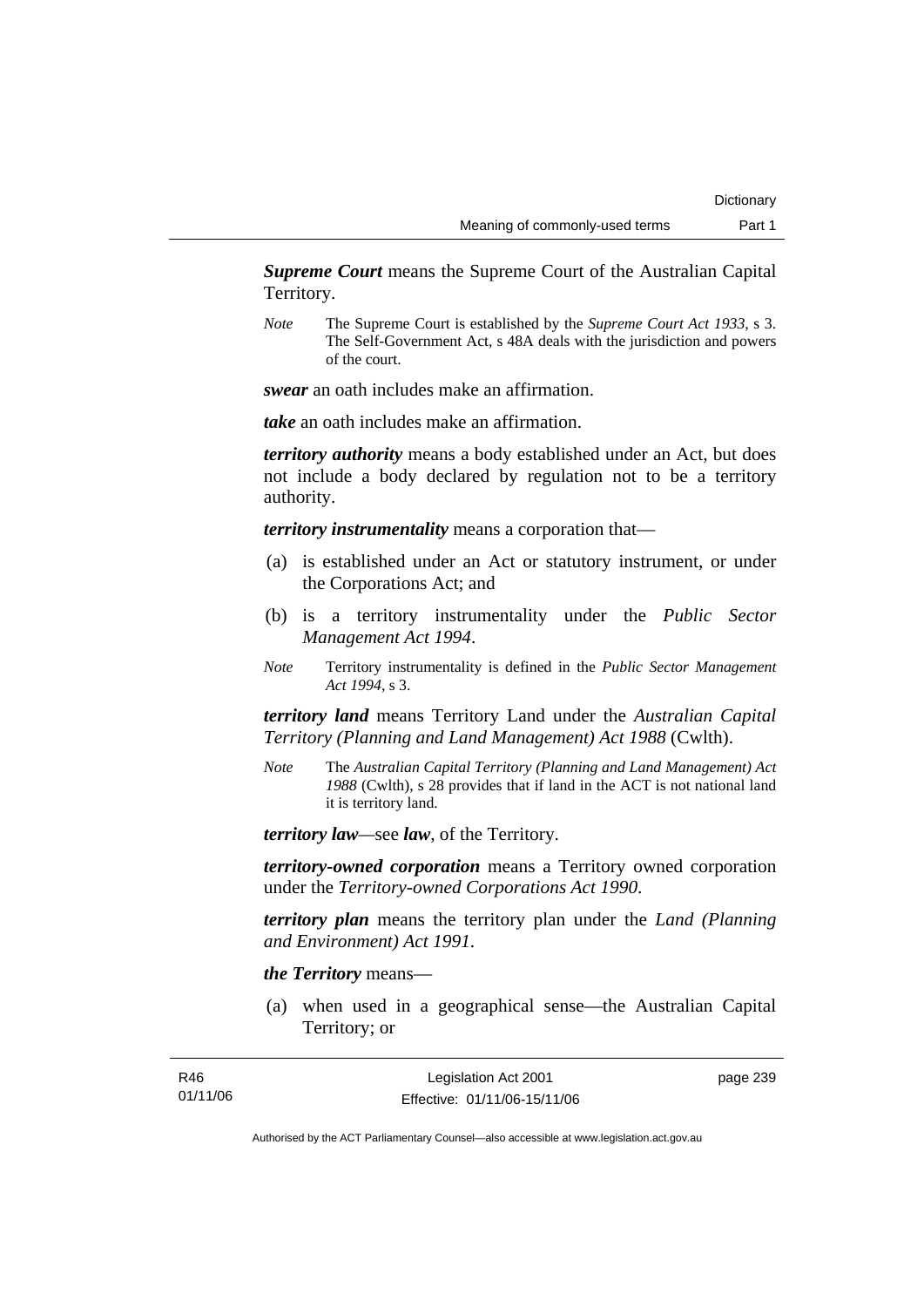(b) in any other case—the body politic established by the Self-Government Act, section 7.

*transgender person*—see section 169A (1) and (2).

*transitional* includes application and saving.

*Treasurer* means the Minister designated Treasurer by the Chief Minister, and includes a Minister authorised by the Chief Minister to act on behalf of the Treasurer.

*tribunal* includes any entity that is authorised to hear, receive and examine evidence.

*UK Act* means an Act of the United Kingdom Parliament.

*under*, in relation to an Act or statutory instrument, includes the following:

- (a) by;
- (b) by virtue of;
- (c) for or for the purposes of;
- (d) in accordance with;
- (e) in pursuance of;
- (f) pursuant to;
- (g) within the meaning of.
- *Note* A reference to an Act or statutory instrument includes a reference to a provision of the Act or instrument (see s 7 and s 13).

*United Kingdom* means the United Kingdom of Great Britain and Northern Ireland.

*United Kingdom Parliament* means—

- (a) the Parliament of England; or
- (b) the Parliament of Great Britain; or

R46 01/11/06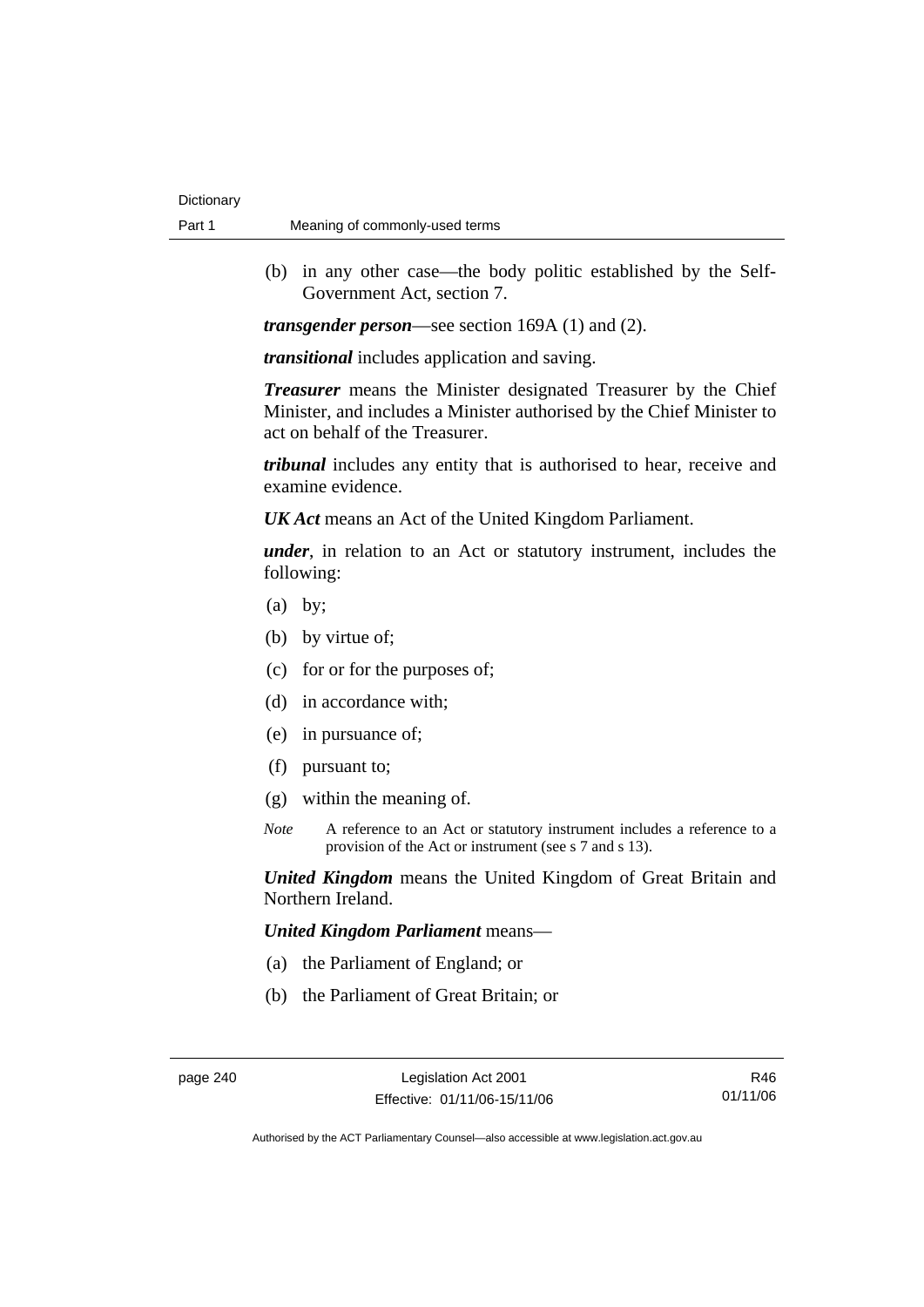- (c) the Parliament of the United Kingdom of Great Britain and Ireland; or
- (d) the Parliament of the United Kingdom of Great Britain and Northern Ireland.

*veterinary surgeon* means a registered veterinary surgeon under the *Veterinary Surgeons Act 1965*.

*will* includes a codicil.

*word* includes any drawing, figure, number and symbol.

*working day* means a day that is not—

- (a) a Saturday or Sunday; or
- (b) a public holiday in the ACT under the *Holidays Act 1958*.

*writing* includes any way of representing or reproducing words in visible form.

## **Examples**

printing, photocopying, photography, typewriting

*Note* An example is part of the Act, is not exhaustive and may extend, but does not limit, the meaning of the provision in which it appears (see s 126 and s 132).

*year*, without specifying the kind of year, means calendar year.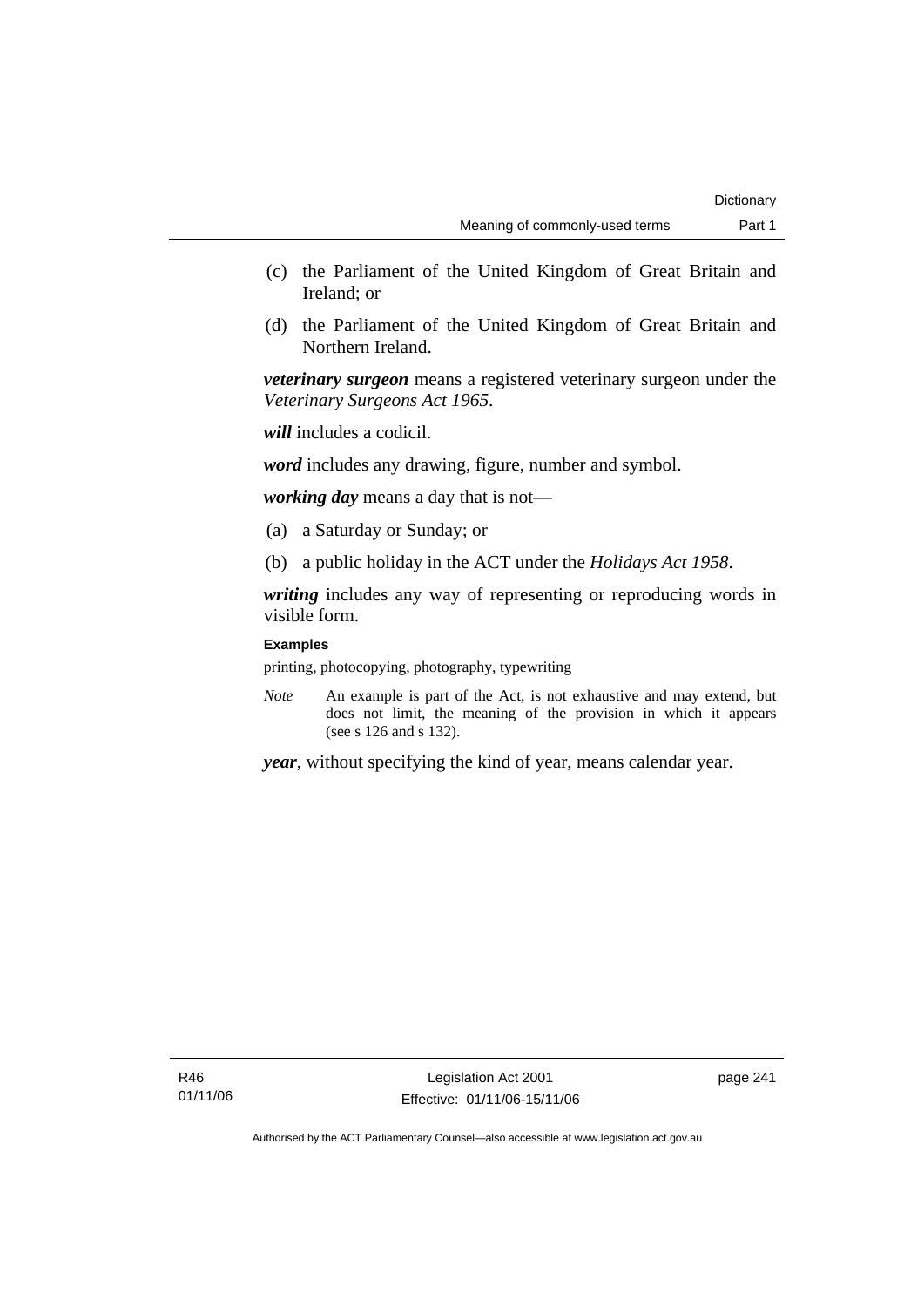# **Part 2 Terms for Legislation Act 2001 only**

*Note for pt 2* 

Terms that apply to all Acts and statutory instruments are set out in pt 1.

*Act*, for chapter 14 (Interpretation of Acts and statutory instruments)—see section 136.

*Note* See also def *Act* in dict, pt 1.

## *ACT law*—

- (a) for chapter 10 (Referring to laws)—see section 97 (1); and
- (b) for chapter 18 (Offences)—see section 188.

*administrator*, for part 19.5 (Service of documents)—see section 246.

*agency*, for part 19.5 (Service of documents)—see section 246.

*amend*, for chapter 9 (Repeal and amendment of laws)—see section 82.

*another jurisdiction* means the Commonwealth, a State, another Territory, the United Kingdom or New Zealand.

#### *appointee*—

- (a) for division 19.3.1 (Appointments—general)—see section 207 (2); and
- (b) for division 19.3.2 (Acting appointments)—see section 217 (2).

## *appointer*—

- (a) for division 19.3.1 (Appointments—general)—see section 205; and
- (b) for division 19.3.2 (Acting appointments)—see section 215; and

| page 242 |  |
|----------|--|
|----------|--|

R46 01/11/06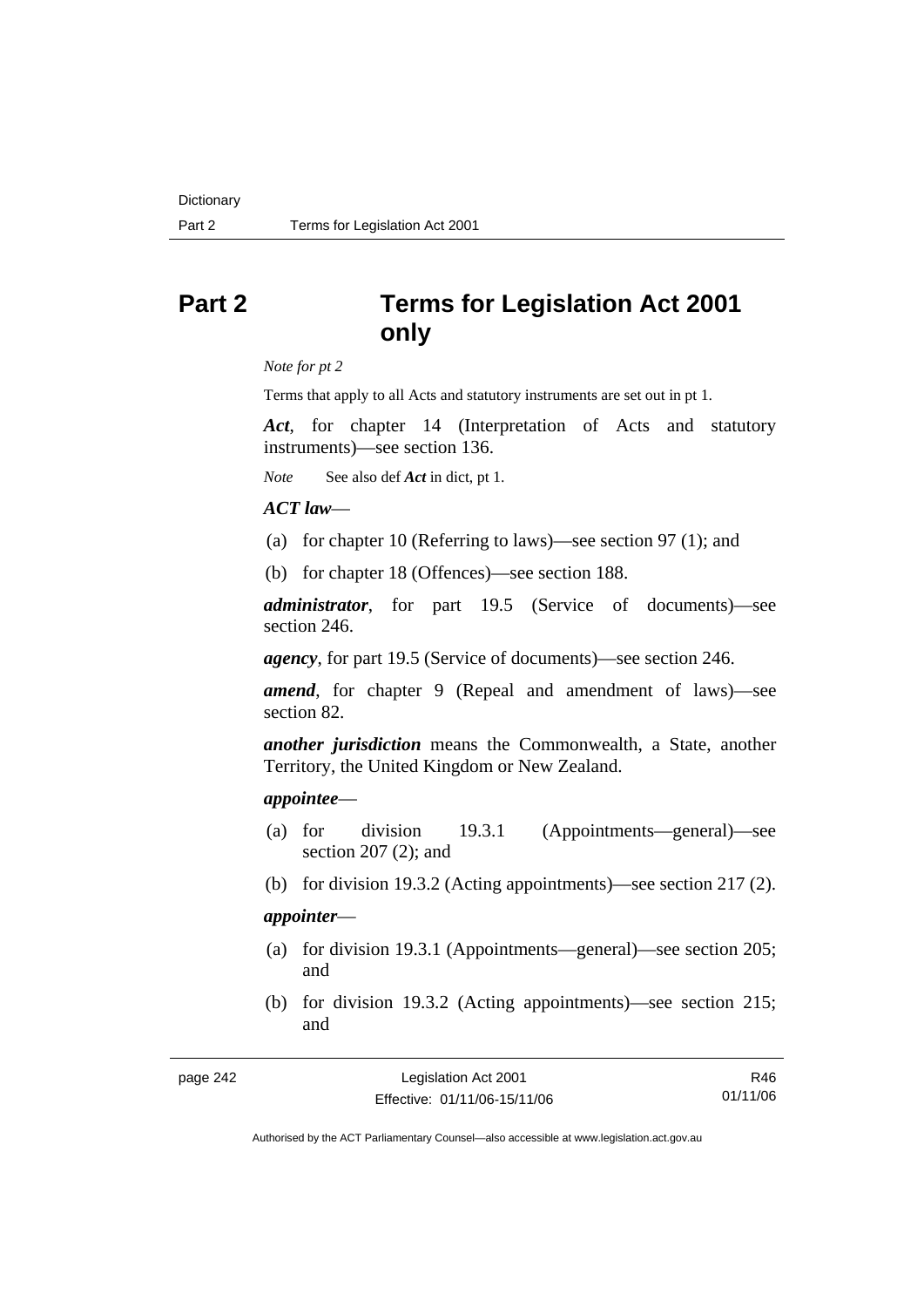(c) for part 19.4 (Delegations)—see section 230 (1).

*approved web site* means an internet site approved under section 21.

*authorised republication*—see section 15.

*authorising law*, for chapter 5 (Regulatory impact statements for subordinate laws and disallowable instruments)—see section 31.

*benefits*, for chapter 5 (Regulatory impact statements for subordinate laws and disallowable instruments)—see section 31.

*business address*, for part 19.5 (Service of documents)—see section 246.

*corporation*, for part 19.5 (Service of documents)—see section 246.

*costs*, for chapter 5 (Regulatory impact statements for subordinate laws and disallowable instruments)—see section 31.

*current legislative drafting practice* means the legislative drafting practices from time to time used in the Parliamentary Counsel's Office.

*delegate*, for part 19.4 (Delegations)—see section 233 (2).

*determinative provision*—see section 5 (2).

*document*, for part 19.5 (Service of documents)—see section 246.

*Note* See also def of *document* in dict, pt 1

*editorial amendment*, of a law—see section 116.

*email address*, for part 19.5 (Service of documents)—see section 246.

*executive officer*, for part 19.5 (Service of documents)—see section 246.

*fax number*, for part 19.5 (Service of documents)—see section 246.

*fee*, for part 6.3 (Making of certain statutory instruments about fees)—see section 55.

page 243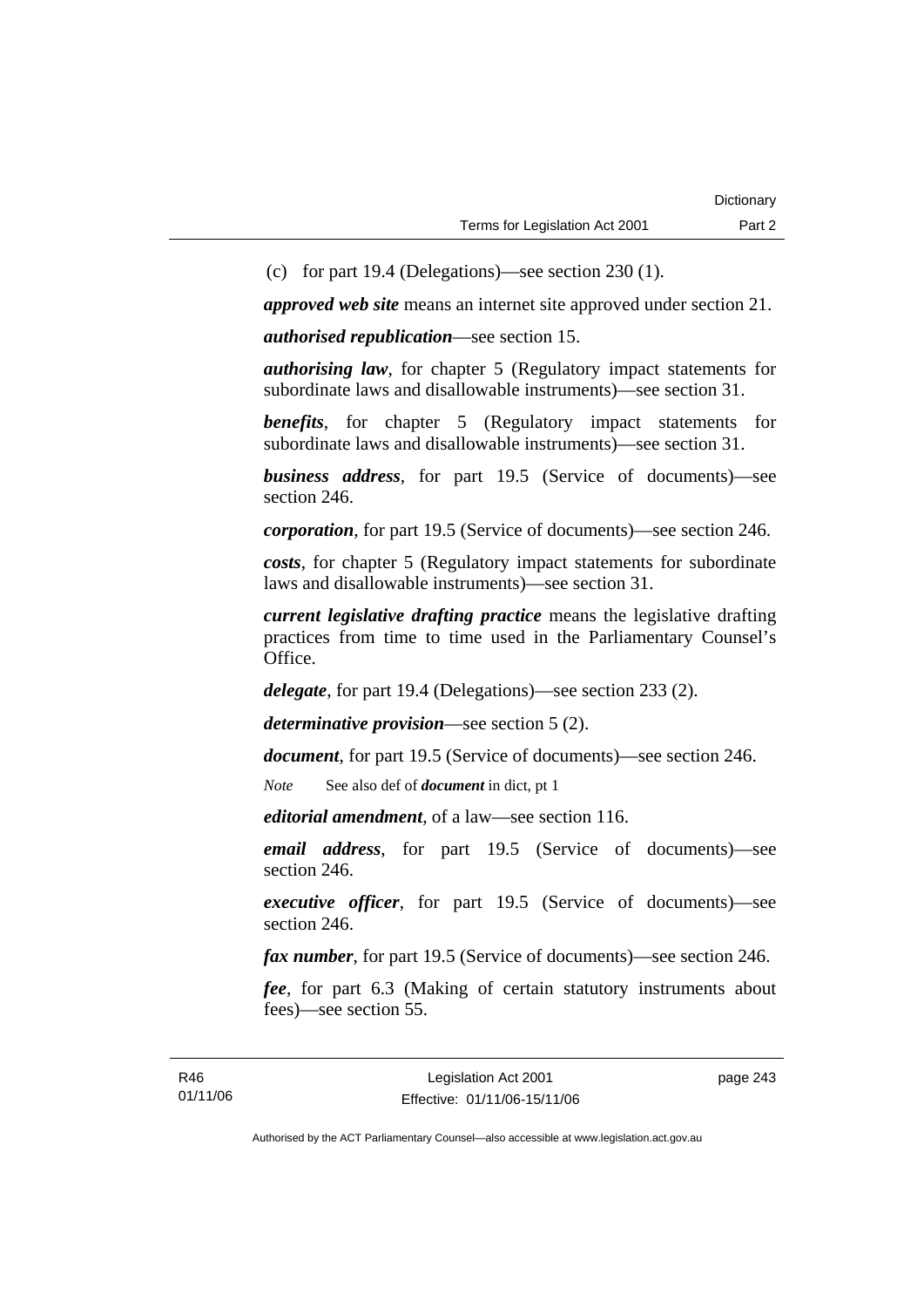*home address*, for part 19.5 (Service of documents)—see section 246.

#### *law*—

- (a) for chapter 3 (Authorised versions and evidence of laws and legislative material)—see section 22A; and
- (b) for chapter 8 (Commencement and exercise of powers before commencement)—see section 72; and
- (c) for chapter 9 (Repeal and amendment of laws)—see section 82; and
- (d) for chapter 10 (Referring to laws)—see section 97 (1); and
- (e) for chapter 11 (Republication of Acts and statutory instruments)—see section 107; and
- (f) for chapter 13 (Structure of Acts and statutory instruments) see section 125; and
- (g) for chapter 16 (Courts, tribunals and other decision-makers) see section 175; and
- (h) for chapter 17 (Entities and positions)—see section 182; and
- (i) for chapter 19 (Administrative and machinery provisions)—see section 195.

*law of another jurisdiction*, for chapter 10 (Referring to laws)—see section 97 (1).

*legislative material*, for chapter 3 (Authorised versions and evidence of laws and legislative material)—see section 22A.

*non-determinative provision*—see section 5 (3).

*provide* a service, for part 6.3 (Making of certain statutory instruments about fees)—see section 55.

*register* means the ACT legislation register.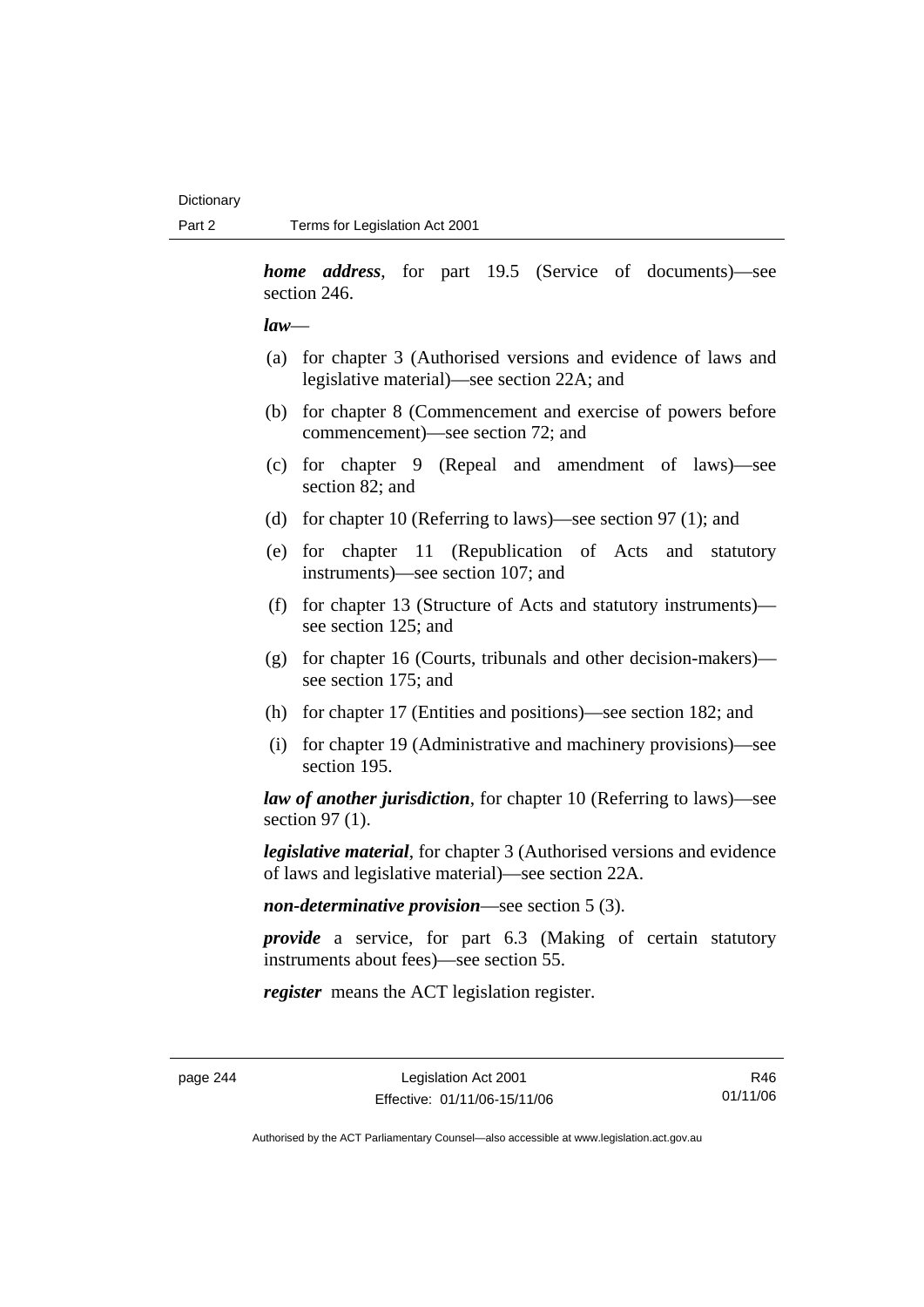*repeal*, for chapter 9 (Repeal and amendment of laws)—see section 82.

# *republication—*

- (a) for chapter 3 (Authorised versions and evidence of laws and legislative material)—see section 22A; and
- (b) for chapter 11 (Republication of Acts and statutory instruments)—see section 107.

*republication date*, for an authorised republication, means the date stated in the republication as the republication date.

*responsible*, for part 19.5 (Service of documents)—see section 246.

*scrutiny committee principles*, for chapter 5 (Regulatory impact statements for subordinate laws and disallowable instruments)—see section 31.

*service*, for part 6.3 (Making of certain statutory instruments about fees)—see section 55.

*working out the meaning of an Act*, for part 14.2 (Key principles of interpretation)—see section 138.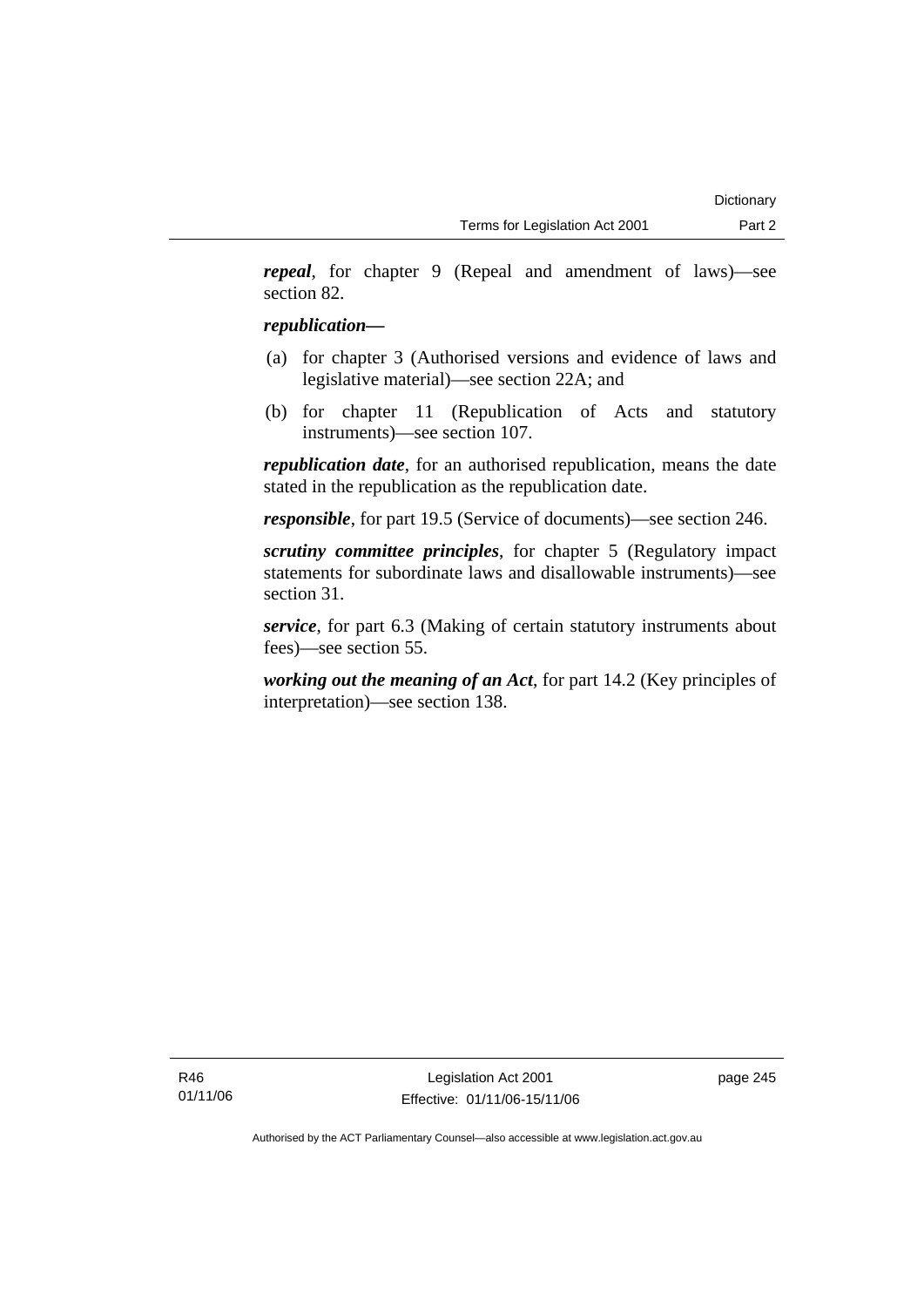1 About the endnotes

# **Endnotes**

# **1 About the endnotes**

Amending and modifying laws are annotated in the legislation history and the amendment history. Current modifications are not included in the republished law but are set out in the endnotes.

Not all editorial amendments made under the *Legislation Act 2001*, part 11.3 are annotated in the amendment history. Full details of any amendments can be obtained from the Parliamentary Counsel's Office.

Uncommenced amending laws and expiries are listed in the legislation history and the amendment history. These details are underlined. Uncommenced provisions and amendments are not included in the republished law but are set out in the last endnote.

If all the provisions of the law have been renumbered, a table of renumbered provisions gives details of previous and current numbering.

The endnotes also include a table of earlier republications.

| $am = amended$                               | $ord = ordinance$                         |
|----------------------------------------------|-------------------------------------------|
| $amdt = amendment$                           | $orig = original$                         |
| $ch = chapter$                               | par = paragraph/subparagraph              |
| $def = definition$                           | $pres = present$                          |
| $dict = dictionary$                          | $prev = previous$                         |
| disallowed = disallowed by the Legislative   | $(\text{prev}) = \text{previously}$       |
| Assembly                                     | $pt = part$                               |
| $div = division$                             | $r = rule/subrule$                        |
| $exp = expires/expired$                      | $remum = renumbered$                      |
| $Gaz = gazette$                              | $reloc = relocated$                       |
| $hdg =$ heading                              | $R[X]$ = Republication No                 |
| $IA = Interpretation Act 1967$               | $RI = reissue$                            |
| $ins = inserted/added$                       | $s = section/subsection$                  |
| $LA =$ Legislation Act 2001                  | $sch = schedule$                          |
| $LR =$ legislation register                  | $sdiv = subdivision$                      |
| $LRA =$ Legislation (Republication) Act 1996 | $sub = substituted$                       |
| $mod = modified/modification$                | $SL = Subordinate$ Law                    |
| $o = order$                                  | underlining = whole or part not commenced |
| $om = omitted/repealed$                      | or to be expired                          |
|                                              |                                           |

# **2 Abbreviation key**

page 246 Legislation Act 2001 Effective: 01/11/06-15/11/06

R46 01/11/06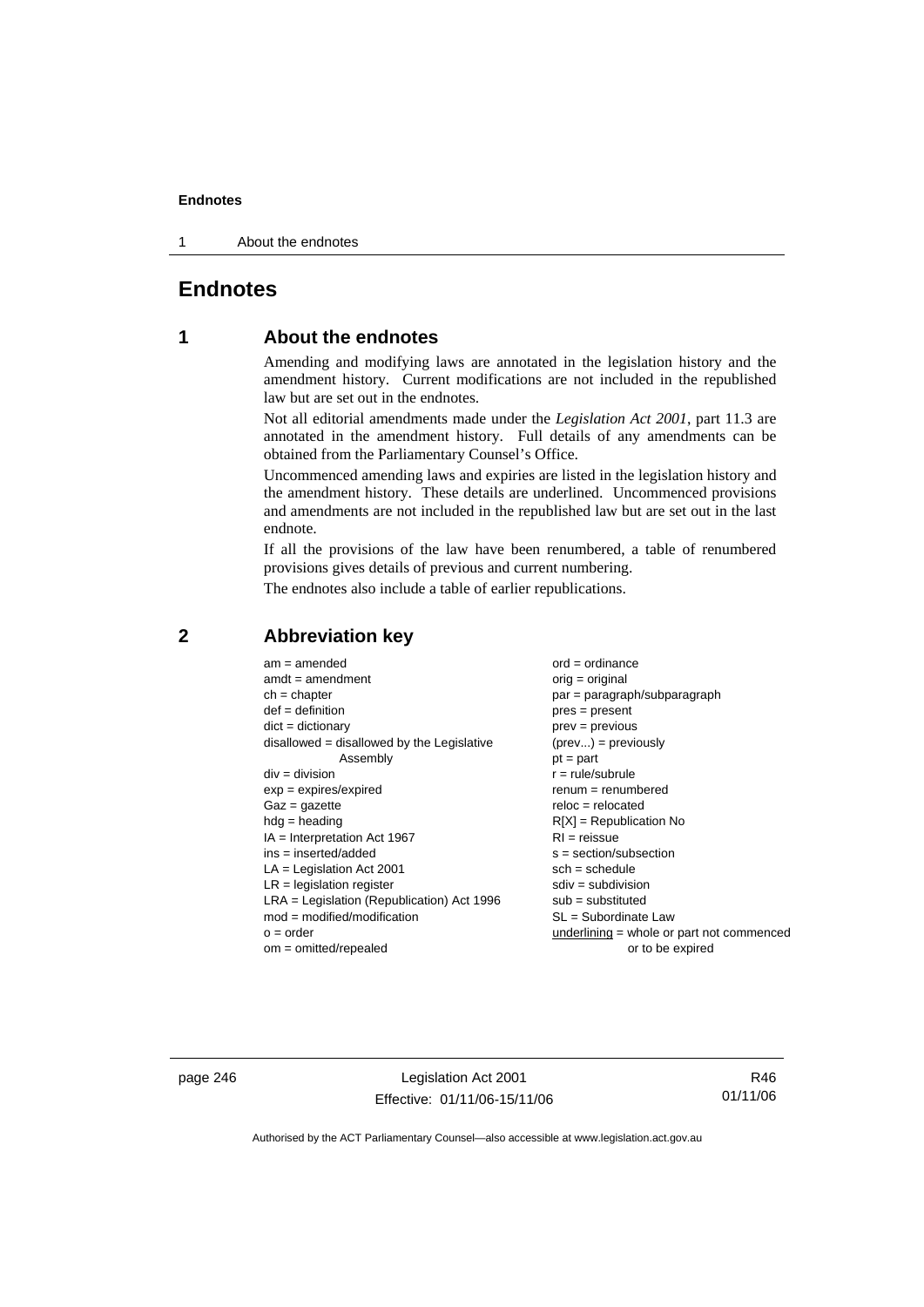# **3 Legislation history**

#### **Legislation Act 2001 No 14**

notified 5 April 2001 (Gaz 2001 No 14) s 1, s 2 commenced 5 April 2001 (IA s 10B) remainder commenced 12 September 2001 (s 2 and Gaz 2001 No S65)

as amended by

# **Legislation (Consequential Amendments) Act 2001 No 44 pt 220**

notified 26 July 2001 (Gaz 2001 No 30) s 1, s 2 commenced 26 July 2001 (IA s 10B) pt 220 commenced 12 September 2001 (s 2 and see Gaz 2001

No S65)

## **Statute Law Amendment Act 2001 (No 2) 2001 No 56 pt 2.2**

notified 5 September 2001 (Gaz 2001 No S65) s 1, s 2 commenced 5 September 2001 (IA s 10B) amdts 2.67, 2.69, 2.78, 2.81 commenced 12 September 2001 (s 2 (2)) pt 2.2 remainder commenced 5 September 2001 (s 2 (1))

as modified by

## **Legislation Regulations 2001 SL 2001 No 34 reg 6**

notified LR 13 September 2001 commenced 13 September 2001 (reg 2)

as amended by

# **Justice and Community Safety Legislation Amendment Act 2001 No 70 sch 1**

notified LR 14 September 2001 amdt commenced 14 September 2001 (s 2 (5))

# **Defamation Act 2001 No 88 s 43 (2)**

notified LR 24 September 2001 s 1, s 2 commenced 24 September 2001 (LA s 75)

s 43 (2) commenced 1 July 2002 (s 2)

R46 01/11/06 page 247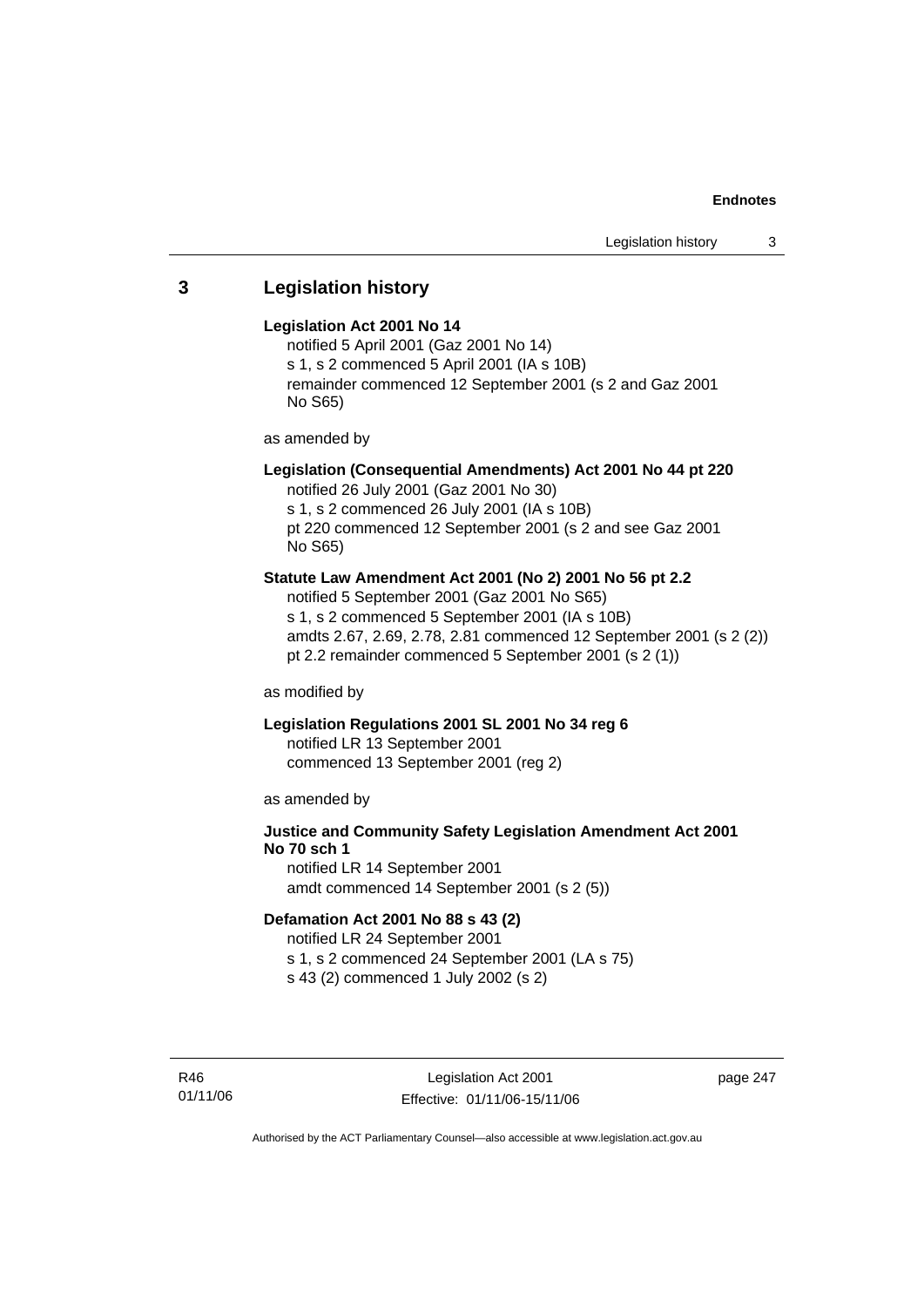3 Legislation history

# **Legislation Amendment Act 2002 No 11 ss 3-29, sch 1, pt 2.29**

notified LR 27 May 2002 s 1, s 2 commenced 27 May 2002 (LA s 75) ss 3-29, sch 1, pt 2.29 commenced 28 May 2002 (s 2 (1))

## **Justice and Community Safety Legislation Amendment Act 2002 No 27 pt 8**

notified LR 9 September 2002 s 1, s 2 commenced 9 September 2002 (LA s 75) pt 8 commenced 7 October 2002 (s 2 (2))

#### **Statute Law Amendment Act 2002 No 30 pt 2.1**

notified LR 16 September 2002 s 1, s 2 taken to have commenced 19 May 1997 (LA s 75 (2)) amdt 2.3 taken to have commenced 12 September 2001 (s 2 (2)) pt 2.1 remainder commenced 17 September 2002 (s 2 (1))

#### **Civil Law (Wrongs) Act 2002 No 40 div 3.2.8**

notified LR 10 October 2002 s 1, s 2 commenced 10 October 2002 (LA s 75 (1)) div 3.2.8 commenced 1 November 2002 (s 2 (2) and CN2002-13)

## **Statute Law Amendment Act 2002 (No 2) No 49 pt 2.1**

notified LR 20 December 2002

s 1, s 2 taken to have commenced 7 October 1994 (LA s 75 (2)) pt 2.1 commenced 17 January 2003 (s 2 (1))

## **Criminal Code 2002 No 51 pt 1.12**

notified LR 20 December 2002

s 1, s 2 commenced 20 December 2002 (LA 75 (1))

pt 1.12 commenced 1 January 2003 (s 2 (1))

## **Planning and Land (Consequential Amendments) Act 2002 No 56 pt 3.13**

#### notified LR 20 December 2002

s 1, s 2 commenced 20 December 2002 (LA s 75 (1))

sch 3 pt 3.13 commences 1 July 2003 (s 2 and see Planning and Land Act 2002 A2002-55, s 2)

R46 01/11/06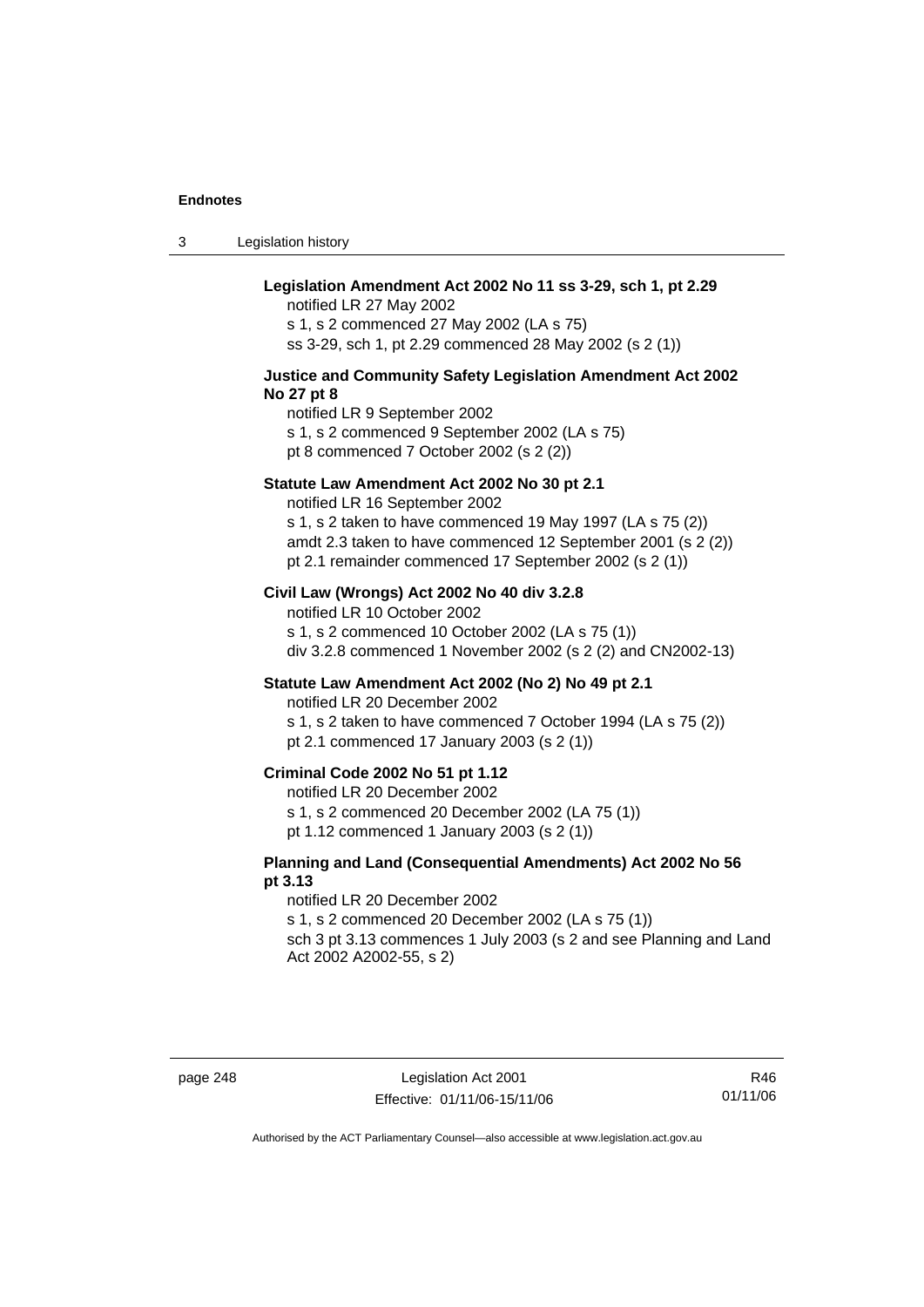## **Legislation (Gay, Lesbian and Transgender) Amendment Act 2003 A2003-14 pt 2**

notified LR 27 March 2003 s 1, s 2 commenced 27 March 2003 (LA s 75 (1)) pt 2 commenced 28 March 2003 (s 2)

## **Consumer and Trader Tribunal Act 2003 A2003-16 s 70**

notified LR 9 April 2003

s 1, s 2 commenced 9 April 2003 (LA s 75 (1))

s 70 commenced 9 October 2003 (s 2 and LA s 79)

# **Legislation (Statutory Interpretation) Amendment Act 2003 A2003-18**

notified LR 9 April 2003 s 1, s 2 commenced 9 April 2003 (LA s 75 (1)) remainder commenced 10 April 2003 (s 2)

## **Statute Law Amendment Act 2003 A2003-41 sch 2 pt 2.1**

notified LR 11 September 2003 s 1, s 2 commenced 11 September 2003 (LA s 75 (1)) sch 2 pt 2.1 commenced 9 October 2003 (s 2 (1))

## **Statute Law Amendment Act 2003 (No 2) A2003-56 sch 2 pt 2.1**

notified LR 5 December 2003 s 1, s 2 commenced 5 December 2003 (LA s 75 (1)) sch 2 pt 2.1 commenced 19 December 2003 (s 2)

### **Parentage Act 2004 A2004-1 sch 1 pt 1.7**

notified LR 18 February 2004 s 1, s 2 commenced 18 February 2004 (LA s 75 (1)) sch 1 pt 1.7 commenced 22 March 2004 (s 2 and CN2004-3)

#### **Human Rights Act 2004 A2004-5 sch 2 pt 2.3**

notified LR 10 March 2004 s 1, s 2 commenced 10 March 2004 (LA s 75 (1)) sch 2 pt 2.3 commenced 1 July 2004 (s 2)

## **Dangerous Substances Act 2004 A2004-7 sch 1 pt 1.4**

notified LR 19 March 2004 s 1, s 2 commenced 19 March 2004 (LA s 75 (1)) sch 1 pt 1.4 commenced 5 April 2004 (s 2 and CN2004-6)

R46 01/11/06 page 249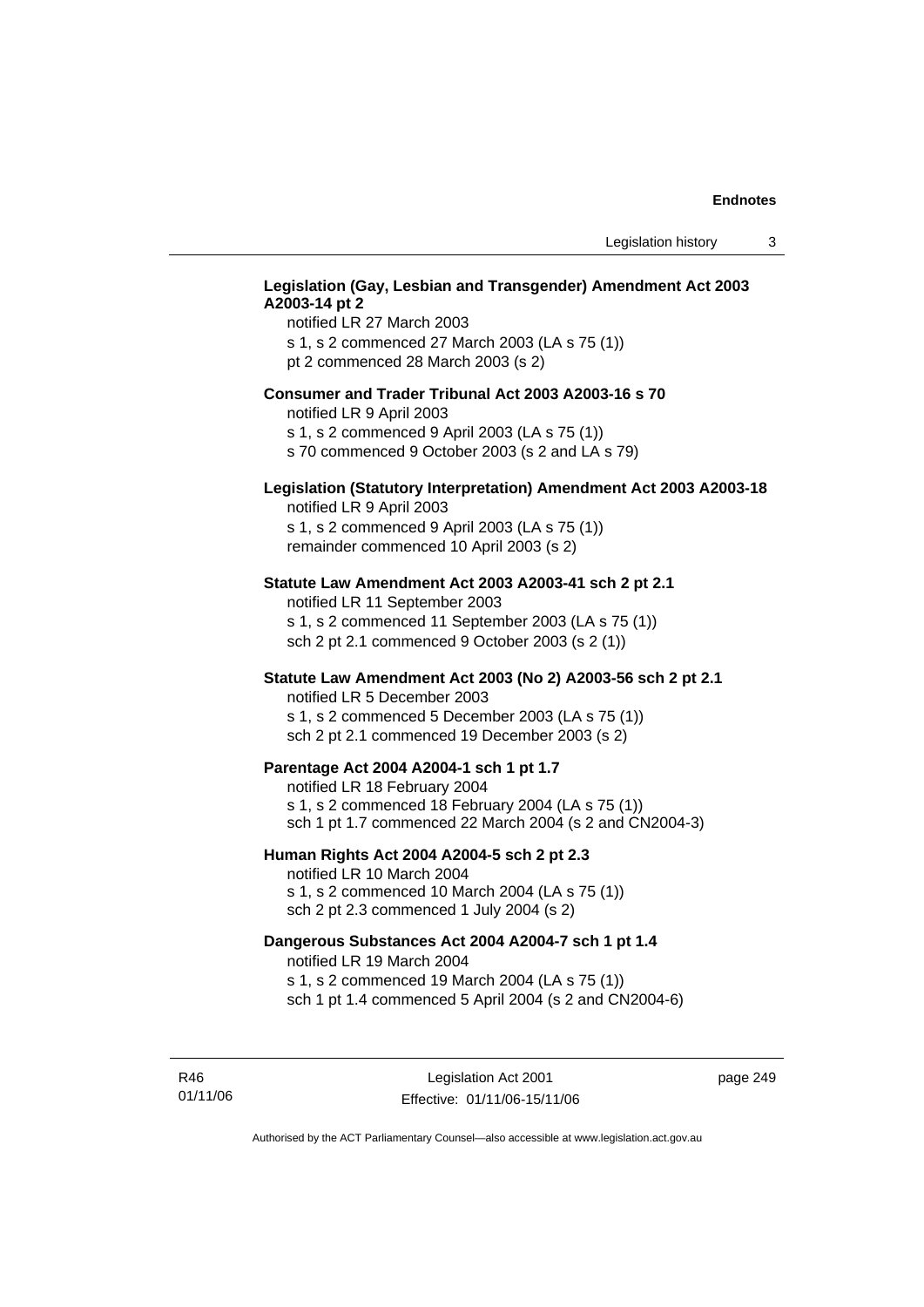3 Legislation history

## **Nurse Practitioners Legislation Act 2004 A2004-10 pt 3**

notified LR 19 March 2004 s 1, s 2 commenced 19 March 2004 (LA s 75 (1)) pt 3 commenced 27 May 2004 (s 2 and CN2004-9)

## **Construction Occupations Legislation Amendment Act 2004 A2004-13 sch 2 pt 2.20**

notified LR 26 March 2004 s 1, s 2 commenced 26 March 2004 (LA s 75 (1)) sch 2 pt 2.20 commenced 1 September 2004 (s 2 and see Construction Occupations (Licensing) Act 2004 A2004-12, s 2 and CN2004-8)

# **Education Act 2004 A2004-17 sch 2 pt 2.5**

notified LR 8 April 2004 s 1, s 2 commenced 8 April 2004 (LA s 75 (1)) sch 2 pt 2.5 commenced 1 January 2005 (s 2)

## **Emergencies Act 2004 A2004-28 sch 3 pt 3.12**

notified LR 29 June 2004

s 1, s 2 commenced 29 June 2004 (LA s 75 (1)) sch 3 pt 3.12 commenced 1 July 2004 (s 2 (1) and CN2004-11)

## **Justice and Community Safety Legislation Amendment Act 2004 (No 2) A2004-32 pt 13**

notified LR 29 June 2004 s 1, s 2 commenced 29 June 2004 (LA s 75 (1)) pt 13 commenced 13 July 2004 (s 2 (3))

page 250 Legislation Act 2001 Effective: 01/11/06-15/11/06

R46 01/11/06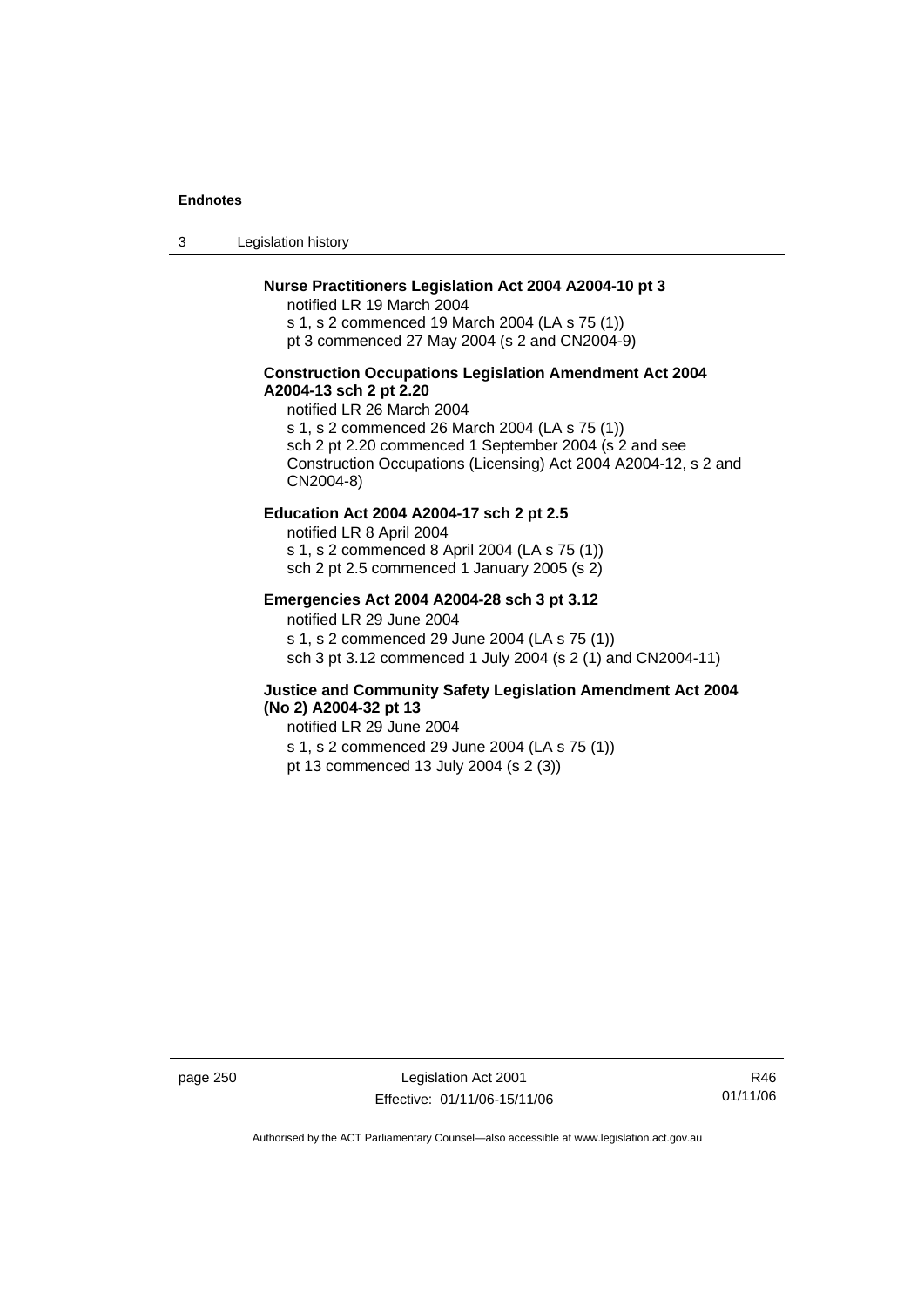# **Health Professionals Legislation Amendment Act 2004 A2004-39 sch 3 pt 3.1, sch 4 pt 4.3, sch 5 pt 5.9, sch 6 pt 6.6, sch 8 pt 8.2, sch 11A pt 11A.1 (as am by A2005-28 amdt 1.61)**  notified LR 8 July 2004

s 1, s 2 commenced 8 July 2004 (LA s 75 (1))

sch 5 pt 5.9 commenced 7 July 2005 (s 2 and see Health Professionals Act 2004 A2004-38, s 2 and CN2005-11)

sch 6 pt 6.6 commenced 17 January 2006 (s 2 and see Health Professionals Act 2004 A2004-38, s 2 (as am by A2005-28 amdt 1.1) and CN2006-2)

sch 3 pt 3.1, sch 4 pt 4.3, sch 8 pt 8.2, sch 11A pt 11A.1 awaiting commencement (s 2 and see Health Professionals Act 2004 A2004-38, s 2 (as am by A2005-28 amdt 1.1; A2006-27 s 12))

*Note* default commencement under s 2: 9 January 2007

#### **Statute Law Amendment Act 2004 A2004-42 sch 2 pt 2.1**

notified LR 11 August 2004

s 1, s 2 commenced 11 August 2004 (LA s 75 (1)) sch 2 pt 2.1 commenced 25 August 2004 (s 2 (1))

#### **Heritage Act 2004 A2004-57 sch 1 pt 1.8**

notified LR 9 September 2004

s 1, s 2 commenced 9 September 2004 (LA s 75 (1))

sch 1 pt 1.8 commenced 9 March 2005 (s 2 and LA s 79)

## **Court Procedures (Consequential Amendments) Act 2004 A2004-60 sch 1 pt 1.37**

notified LR 2 September 2004

s 1, s 2 commenced 2 September 2004 (LA s 75 (1))

sch 1 pt 1.37 commenced 10 January 2005 (s 2 and see Court Procedures Act 2004 A2004-59, s 2 and CN2004-29)

## **Justice and Community Safety Legislation Amendment Act 2005 A2005-5 pt 7**

notified LR 23 February 2005

s 1, s 2 commenced 23 February 2005 (LA s 75 (1))

pt 7 commenced 24 February 2005 (s 2 (2))

# **Optometrists Legislation Amendment Act 2005 A2005-9 sch 1 pt 1.1**

notified LR 14 March 2005

s 1, s 2 commenced 14 March 2005 (LA s 75 (1))

sch 1 pt 1.1 commenced 14 September 2005 (s 2 and LA s 79)

R46 01/11/06

Legislation Act 2001 Effective: 01/11/06-15/11/06 page 251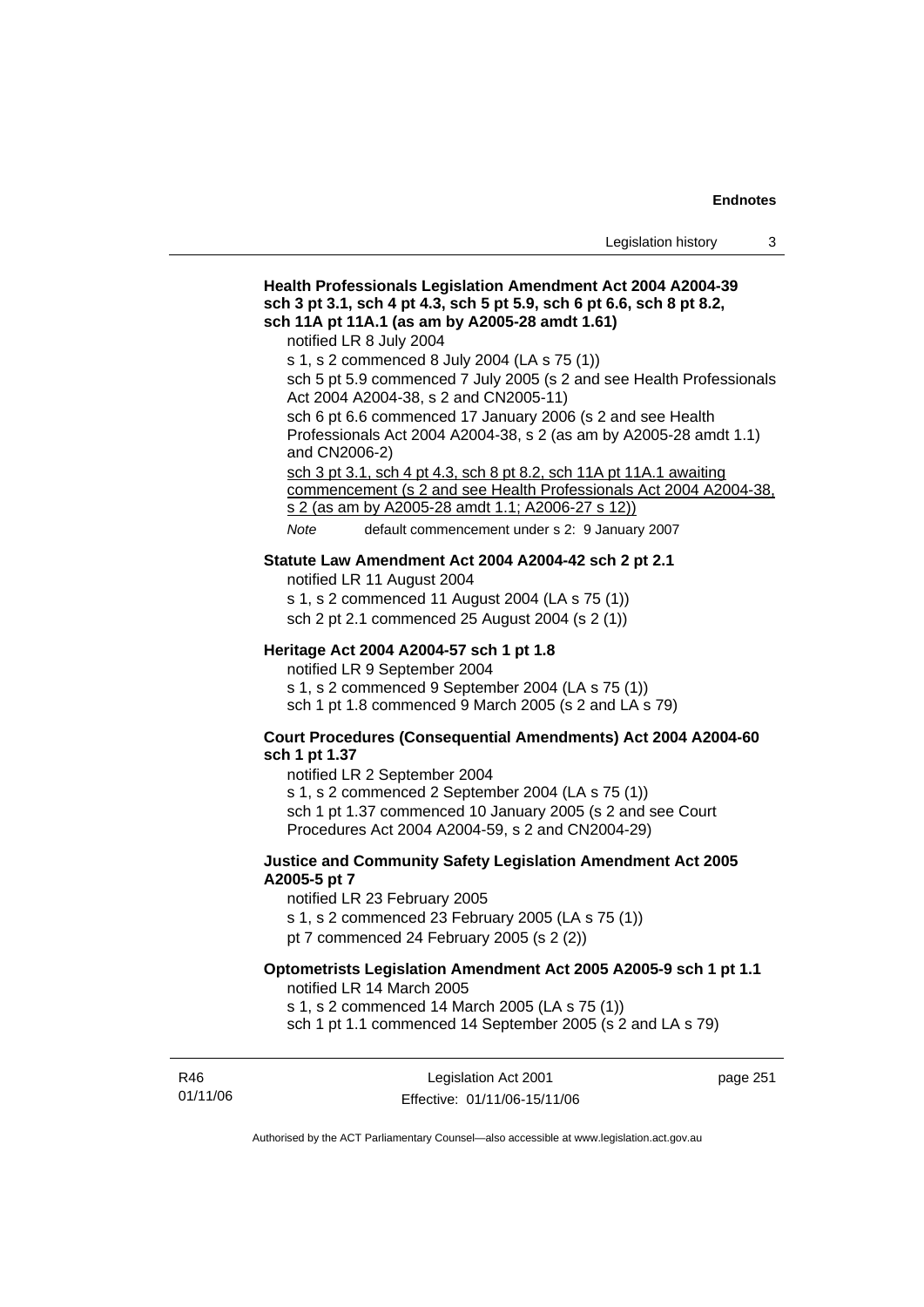3 Legislation history

## **Statute Law Amendment Act 2005 A2005-20 sch 2 pt 2.1**

notified LR 12 May 2005

s 1, s 2 taken to have commenced 8 March 2005 (LA s 75 (2)) sch 2 pt 2.1 commenced 2 June 2005 (s 2 (1))

#### **Health Legislation Amendment Act 2005 A2005-28 amdt 1.61**

notified LR 6 July 2005

s 1, s 2 commenced 6 July 2005 (LA s 75 (1))

amdt 1.61 awaiting commencement (LA s 79A)

*Note* This Act only amends the Health Professionals Legislation Amendment Act 2004 A2004-39.

## **Human Rights Commission Legislation Amendment Act 2005 A2005-41 sch 1 pt 1.8 (as am by A2006-3 amdt 1.3)**

notified LR 1 September 2005

s 1, s 2 commenced 1 September 2005 (LA s 75 (1)) sch 1 pt 1.8 commenced 1 November 2006 (s 2 (3) (as am by A2006-3 amdt 1.3) and see Human Rights Commission Act 2005 A2005-40, s 2 (as am by A2006-3 s 4) and CN2006-21)

## **Public Sector Management Amendment Act 2005 (No 2) A2005-44 sch 1 pt 1.4**

notified LR 30 August 2005

s 1, s 2 commenced 30 August 2005 (LA s 75 (1))

sch 1 pt 1.4 commenced 8 September 2005 (s 2 and CN2005-19)

## **Human Rights Commission (Children and Young People Commissioner) Amendment Act 2005 A2005-46 sch 1 pt 1.1 (as am by A2006-3 amdt 1.2)**

notified LR 2 September 2005

s 1, s 2 commenced 2 September 2005 (LA s 75 (1)) sch 1 pt 1.1 commenced 1 November 2006 (s 2 (as am by A2006-3

amdt 1.2) and see Human Rights Commission Act 2005 A2005-40, s 2 (as am by A2006-3 s 4) and CN2006-21)

page 252 Legislation Act 2001 Effective: 01/11/06-15/11/06

R46 01/11/06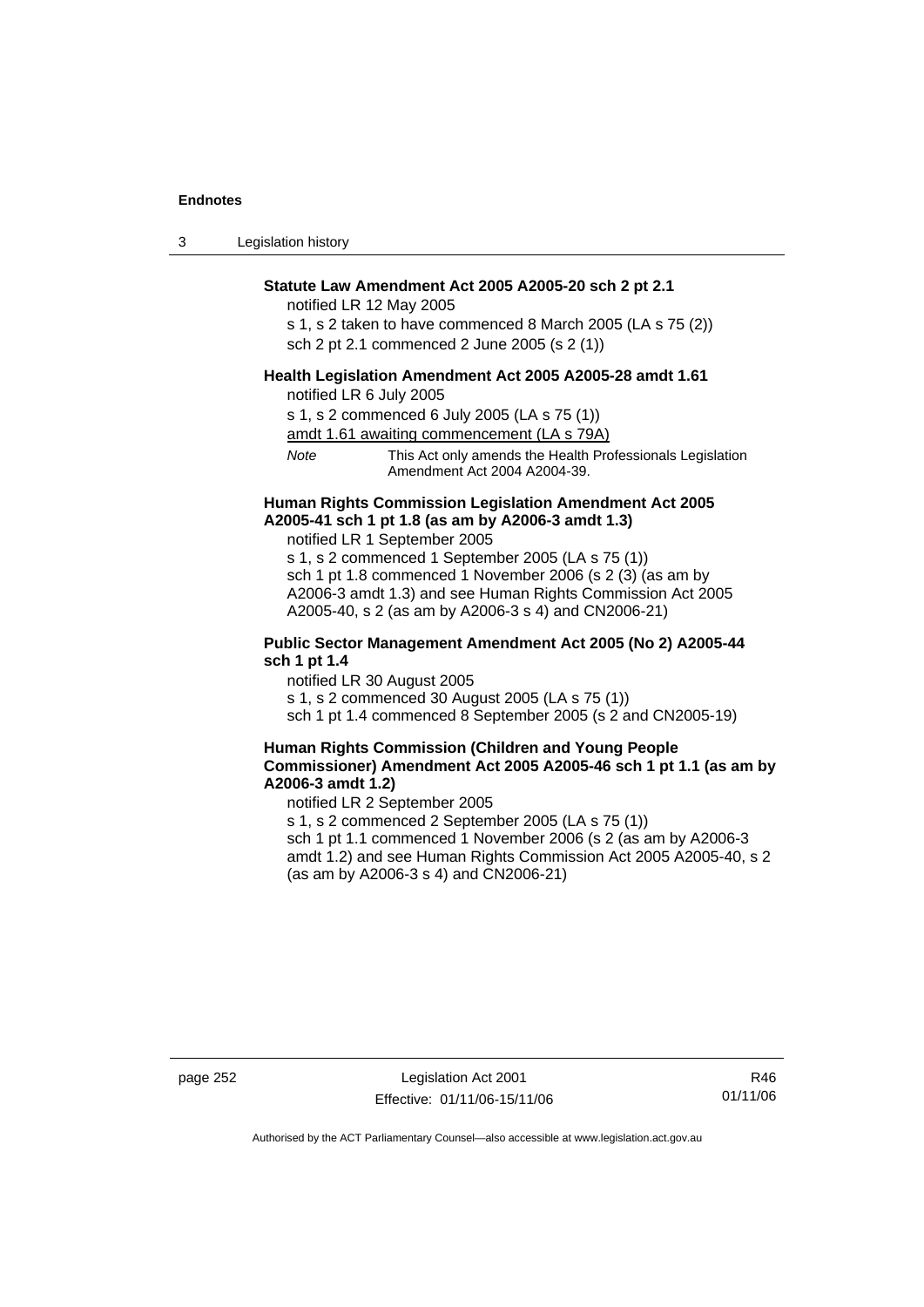## **Public Advocate Act 2005 A2005-47 sch 1 pt 1.6 (as am by A2006-3 amdt 1.8)**

notified LR 2 September 2005

s 1, s 2 commenced 2 September 2005 (LA s 75 (1))

sch 1 pt 1.6 commenced 1 March 2006 (s 2 (1) as am by A2006-3 amdt 1.8)

## **Criminal Code (Administration of Justice Offences) Amendment Act 2005 A2005-53 sch 1 pt 1.18**

notified LR 26 October 2005

s 1, s 2 commenced 26 October 2005 (LA s 75 (1))

sch 1 pt 1.18 commenced 23 November 2005 (s 2)

# **Statute Law Amendment Act 2005 (No 2) A2005-62 sch 2 pt 2.1**

notified LR 21 December 2005

s 1, s 2 commenced 21 December 2005 (LA s 75 (1)) sch 2 pt 2.1 commenced 11 January 2006 (s 2 (1))

## **Human Rights Commission Legislation Amendment Act 2006 A2006-3 amdts 1.2, 1.3, 1.8**

notified LR 22 February 2006

s 1, s 2 commenced 22 February 2006 (LA s 75 (1))

amdts 1.2, 1.3, 1.8 commenced 23 February 2006 (s 2)

*Note* This Act only amends the Human Rights Commission Legislation Amendment Act 2005 A2005-41, Human Rights Commission (Children and Young People Commissioner) Amendment Act 2005 A2005-46 and the Public Advocate Act 2005 A2005-47

## **Civil Unions Act 2006 A2006-22 sch 1 pt 1.21**

notified LR 19 May 2006

- s 1, s 2 commenced 19 May 2006 (LA s 75 (1))
- sch 1 pt 1.21 never commenced
- *Note* Act repealed by disallowance 14 June 2006 (see Cwlth Gaz 2006 No S93)

# **Sentencing Legislation Amendment Act 2006 A2006-23 sch 1 pt 1.26**

notified LR 18 May 2006

s 1, s 2 commenced 18 May 2006 (LA s 75 (1)) sch 1 pt 1.26 commenced 2 June 2006 (s 2 (1) and see Crimes (Sentence Administration) Act 2005 A2005-59 s 2, Crimes (Sentencing) Act 2005 A2005-58, s 2 and LA s 79)

R46 01/11/06

Legislation Act 2001 Effective: 01/11/06-15/11/06 page 253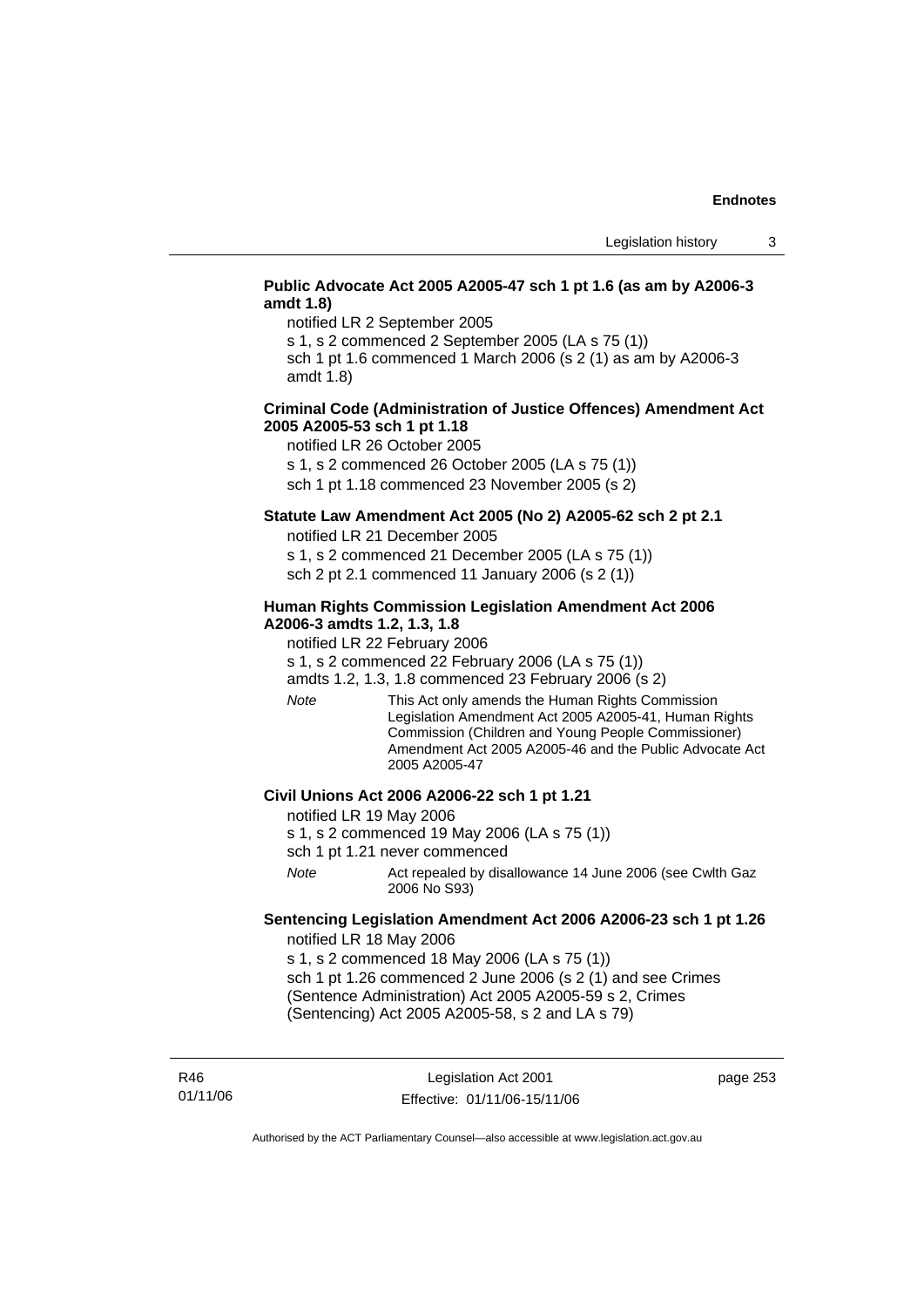4 Amendment history

## **Legal Profession Act 2006 A2006-25 sch 2 pt 2.8**

notified LR 21 June 2006 s 1, s 2 commenced 21 June 2006 (LA s 75 (1)) sch 2 pt 2.8 commenced 1 July 2006 (s 2)

## **Administrative (Miscellaneous Amendments) Act 2006 A2006-30 sch 1 pt 1.7**

notified LR 16 June 2006 s 1, s 2 commenced 16 June 2006 (LA s 75 (1)) sch 1 pt 1.7 commenced 1 July 2006 (s 2 (1))

### **Civil Law (Property) Act 2006 A2006-38 sch 1 pt 1.6**

notified LR 28 September 2006 s 1, s 2 commenced 28 September 2006 (LA s 75 (1)) sch 1 pt 1.6 awaiting commencement (s 2)

*Note* default commencement under LA s 79: 28 March 2007

## **Statute Law Amendment Act 2006 A2006-42 sch 2 pt 2.1**

notified LR 26 October 2006 s 1, s 2 taken to have commenced 12 November 2005 (LA s 75 (2)) sch 2 pt 2.1 commences 16 November 2006 (s 2 (1))

# **4 Amendment history**

| <b>Dictionary</b>         |                                                         |
|---------------------------|---------------------------------------------------------|
| s <sub>2</sub>            | orig s $2$ om LA s $89(4)$                              |
|                           | (prev s 3) am 2001 No 56 amdt 2.18                      |
|                           | renum 2002 No 11 s 5                                    |
|                           | am A2003-56 amdt 2.1                                    |
| <b>Notes</b>              |                                                         |
| s 2A                      | (prev s 4) am 2001 No 56 amdt 2.19; 2002 No 11 amdt 1.1 |
|                           | renum 2002 No 11 s 5                                    |
|                           | $(2)$ , $(3)$ exp 2 September 2003 (s 2A $(3)$ )        |
| <b>Objects</b>            |                                                         |
| s 3                       | orig s 3 renum as s 2                                   |
|                           | (prev s 5) am 2002 No 11 s 4                            |
|                           | renum 2002 No 11 s 5                                    |
| <b>Application of Act</b> |                                                         |
| s 4                       | orig s 4 renum as s 2A                                  |
|                           | ins 2002 No 11 s 6                                      |
|                           | am A2006-42 amdt 2.1, amdt 2.2                          |
|                           |                                                         |
|                           |                                                         |

page 254 Legislation Act 2001 Effective: 01/11/06-15/11/06

R46 01/11/06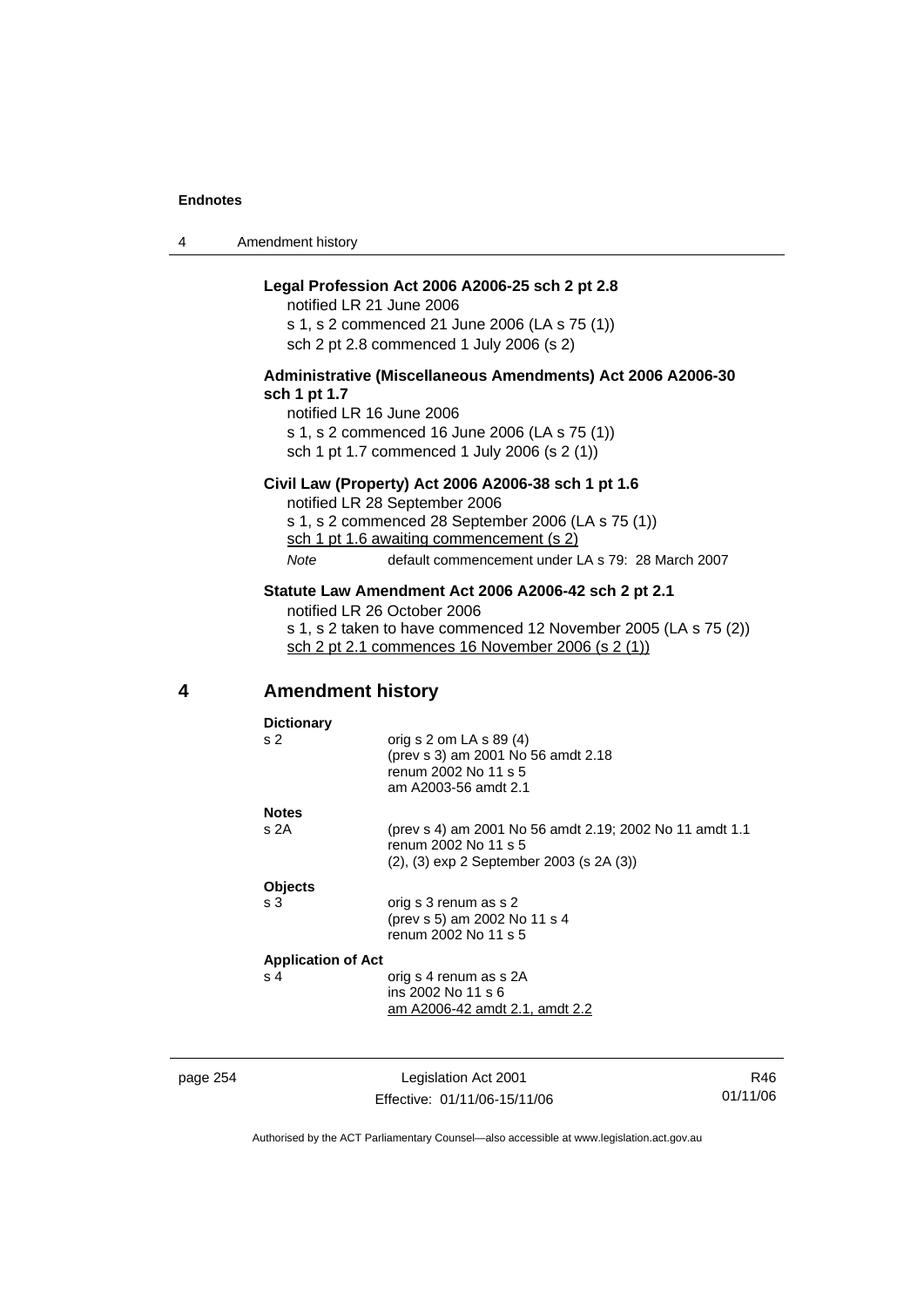Amendment history 4

```
Legislation Act 2001 
                                                              page 255 
Determinative and non-determinative provisions 
s 5 b orig s 5 renum as s 3
                  ins 2002 No 11 s 6 
Legislation Act provisions must be applied 
s 6 sub 2002 No 11 s 6 
Meaning of Act generally 
s 7 am A2005-20 amdt 2.1 
Meaning of legislative instrument
s 12 sub A2006-42 amdt 2.3
Meaning of instrument 
s 14 am 2001 No 56 amdt 2.20 
Meaning of provision 
s 16 am 2001 No 56 amdt 2.21 
ACT legislation register 
s 18 am 2001 No 56 amdt 2.22 
Contents of register 
s 19 sub 2001 No 56 amdt 2.23 
                  am 2002 No 11 s 7; 2002 No 11 amdt 1.2; ss renum R5 LA 
                  (see 2002 No 11 amdt 1.3); 2002 No 49 amdt 2.1, amdt 2.1; 
                  pars renum R13 LA (see 2002 No 49 amdt 2.3); A2003-41 
                  amdt 2.1, amdt 2.2; A2004-5 amdt 2.6; A2004-42 amdt 2.1; 
                  A2005-20 amdt 2.2; A2006-42 amdt 2.18, amdt 2.19
Access to registered material at approved web site 
s 22 am 2001 No 56 amdt 2.24 
Authorised versions and evidence of laws and legislative material 
ch 3 hdg sub A2003-41 amdt 2.3 
Definitions for ch 3 
                 ins A2003-41 amdt 2.4
                  def law ins A2003-41 amdt 2.4 
                  def legislative material ins A2003-41 amdt 2.4 
                     am A2005-20 amdt 2.3 
                  def republication ins A2003-41 amdt 2.4 
Authorisation of versions by parliamentary counsel 
s 23 sub A2003-41 amdt 2.5 
Authorised electronic versions 
s 24 am 2001 No 56 amdt 2.25, amdt 2.26; 2002 No 11 amdt 1.4 
                  sub A2003-41 amdt 2.6 
Authorised written versions 
s 25 sub A2003-41 amdt 2.7
```
Authorised by the ACT Parliamentary Counsel—also accessible at www.legislation.act.gov.au

Effective: 01/11/06-15/11/06

R46 01/11/06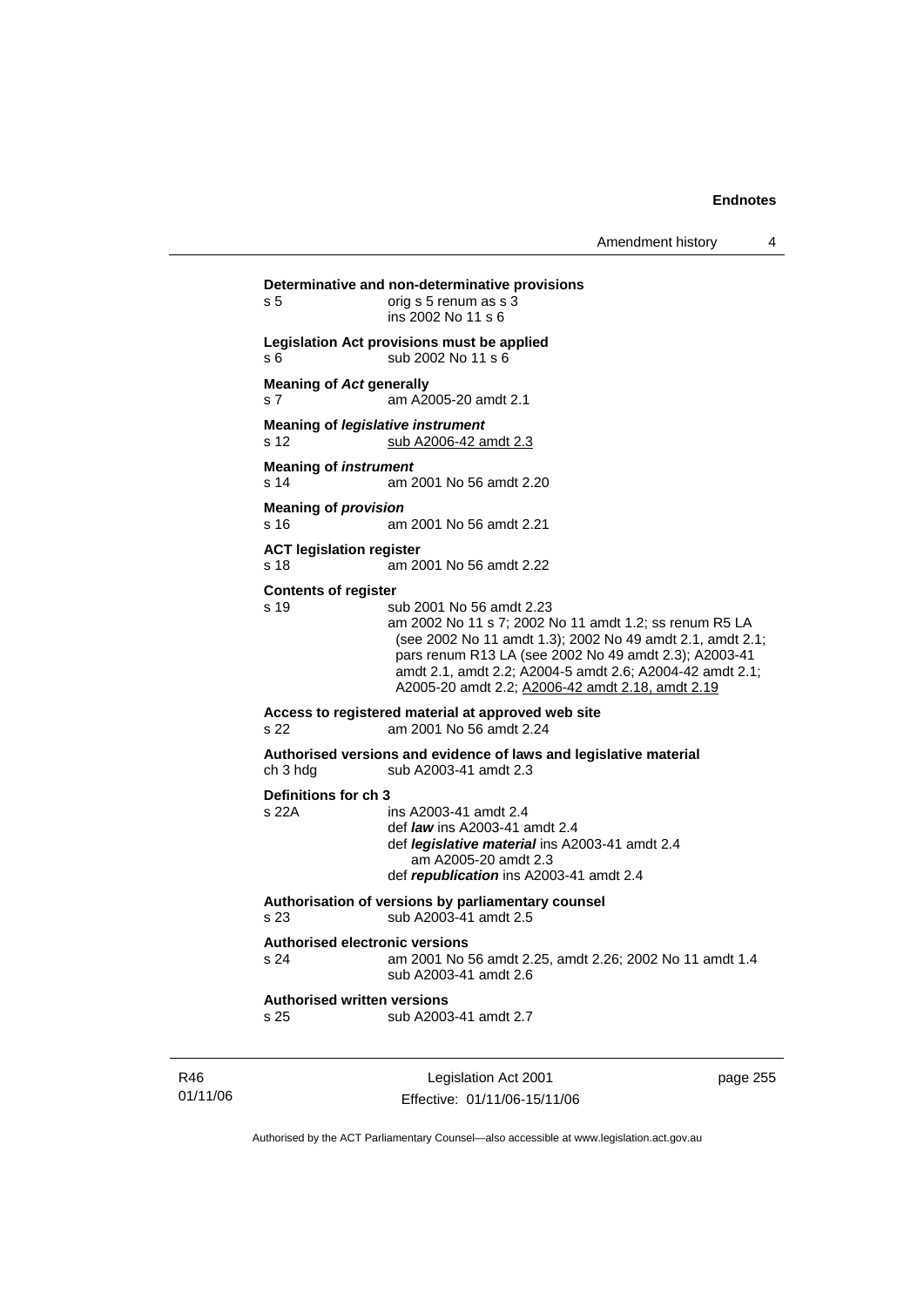| 4 | Amendment history |
|---|-------------------|
|---|-------------------|

| Judicial notice of certain matters<br>s 26 | am A2003-41 amdt 2.8, amdt 2.9; A2005-20 amdt 2.4                                                                                                              |
|--------------------------------------------|----------------------------------------------------------------------------------------------------------------------------------------------------------------|
| <b>Notification of Acts</b><br>s 28        | am 2001 No 56 amdts 2.27-2.29; 2002 No 11 amdt 1.5;<br>A2003-41 amdt 2.10, amdt 2.11; ss renum R20 LA (see<br>A2003-41 amdt 2.12); A2005-62 amdt 2.1, amdt 2.2 |
| References to notification of Acts<br>s 30 | am 2001 No 56 amdt 2.30, amdt 2.31                                                                                                                             |
| instruments                                | Guidelines about costs of proposed subordinate laws and disallowable                                                                                           |
| s 33                                       | (3), (4) exp 12 March 2002 (s 33 (4))<br>am A2005-20 amdt 2.5, amdt 2.6                                                                                        |
| s 34                                       | Preparation of regulatory impact statements<br>am A2005-20 amdts 2.7-2.9; A2005-62 amdt 2.3                                                                    |
| s 36                                       | When is preparation of regulatory impact statement unnecessary?<br>am 2002 No 30 amdt 2.1; A2005-20 amdt 2.10                                                  |
| s 37                                       | When must regulatory impact statement be presented?<br>am A2005-20 amdt 2.11                                                                                   |
| s 41 hdg<br>s 41                           | Making of certain statutory instruments by Executive<br>sub 2001 No 56 amdt 2.32<br>sub 2002 No 11 s 8<br>am 2001 No 56 amdts 2.33-2.36<br>sub 2002 No 11 s 8  |
| s 42                                       | Power to make statutory instruments<br>am 2002 No 11 amdt 1.6; A2005-20 amdt 2.12, amdt 2.13;<br>A2006-42 amdt 2.18                                            |
| authorising law                            | Statutory instruments to be interpreted not to exceed powers under                                                                                             |
| s <sub>43</sub>                            | am 2002 No 11 amdt 1.7; A2003-56 amdt 2.2, amdt 2.3                                                                                                            |
| s 44                                       | Power to make statutory instruments for Act etc<br>am 2002 No 11 amdt 1.8, amdt 1.9; 2002 No 49 amdt 2.54;<br>A2005-20 amdt 2.14                               |
| Power to make court rules<br>s 45          | sub 2002 No 11 s 9<br>am 2002 No 49 amdt 2.4, amdt 2.54; A2005-20 amdt 2.15,<br>amdt 2.16                                                                      |
| s 46                                       | Power to make instrument includes power to amend or repeal<br>am 2002 No 11 s 10; A2006-42 amdt 2.18                                                           |

page 256 Legislation Act 2001 Effective: 01/11/06-15/11/06

R46 01/11/06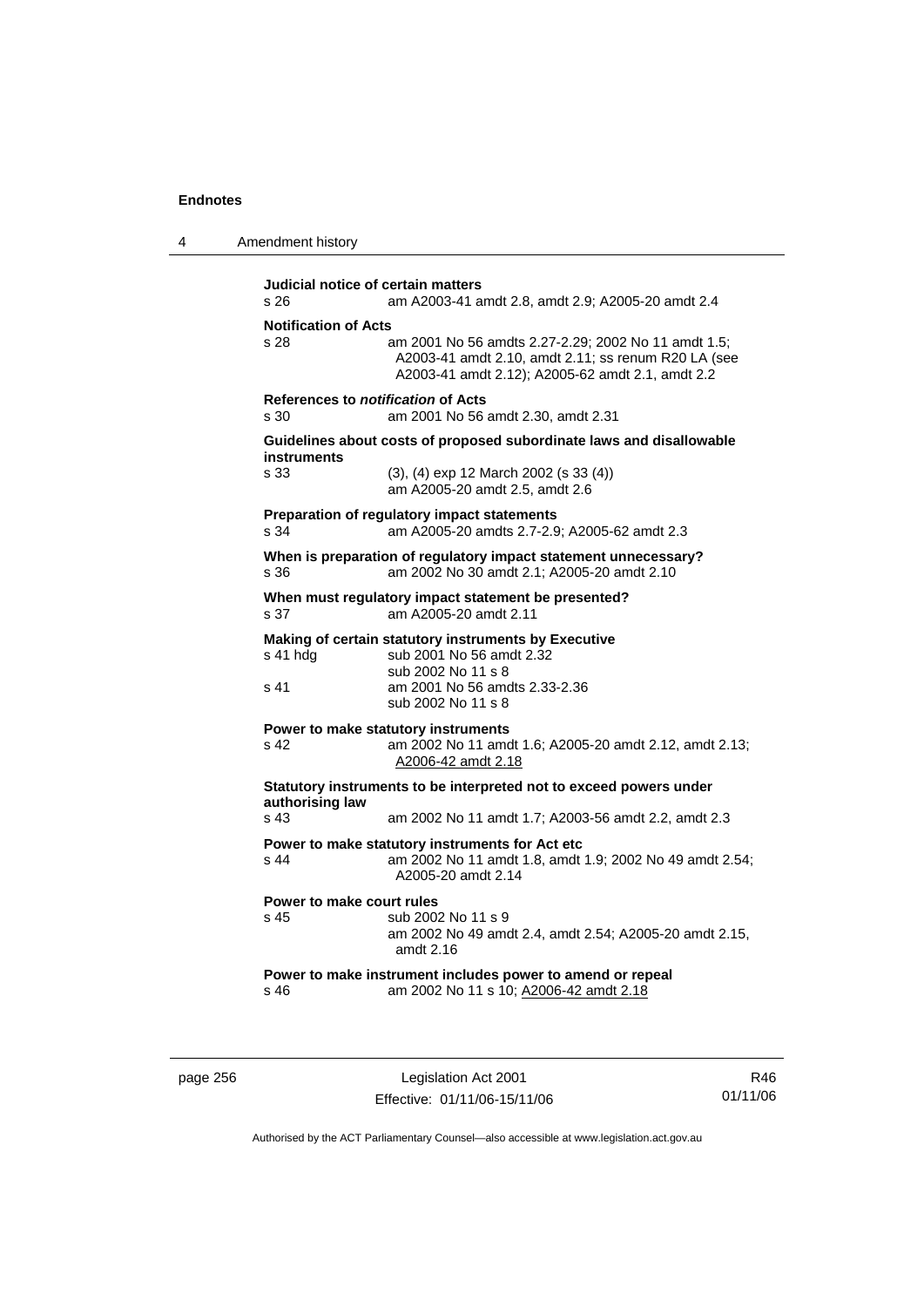**Statutory instrument may make provision by applying law or instrument**  s 47 sub 2002 No 11 s 11 am 2002 No 49 amdt 2.5; A2003-56 amdt 2.4; A2005-20 amdts 2.17-2.19 **Power to make instrument includes power to make different provision for different categories etc**  s 48 am 2002 No 11 amdt 1.10; 2002 No 49 amdt 2.54 **Single instrument may exercise several powers or satisfy several requirements**  s 49 am 2002 No 11 amdt 1.11 **Relationship between authorising law and instrument dealing with same matter**  s 50 am 2002 No 11 amdt 1.12, amdt 1.13; 2002 No 49 amdt 2.54 **Instrument may make provision in relation to land by reference to map etc**  s 51 am A2005-20 amdt 2.20 **Instrument may authorise determination of matter etc**  s 52 am 2002 No 11 amdt 1.14; ss renum R5 LA (see 2002 No 11 amdt 1.15) **Instrument may prohibit**  s 53 am 2002 No 11 amdt 1.16, amdt 1.17 **Instrument may require making of statutory declaration**  s 54 am 2002 No 11 amdt 1.18; 2002 No 30 amdt 2.2 **Determination of fees by disallowable instrument**  s 56 am 2001 No 56 amdt 2.37, amdt 2.38; ss renum R1 LA (see 2001 No 56 amdt 2.39); 2002 No 11 amdt 1.19, amdt 1.20; 2002 No 49 amdt 2.54; A2005-20 amdts 2.21-2.27; A2006-42 amdt 2.4 **Fees payable in accordance with determination etc**  s 57 am 2002 No 11 amdt 1.21 **Regulations may make provision about fees**  s 58 am 2001 No 56 amdt 2.40; 2002 No 11 amdt 1.22; ss renum R5 LA (see 2002 No 11 amdt 1.23); A2005-20 amdt 2.28 **Numbering and notification of registrable instruments**  pt 6.4 hdg am A2006-42 amdt 2.19 **Numbering**  s 59 am 2001 No 56 amdt 2.41; A2003-41 amdt 2.13; A2005-20 amdt 2.29; A2006-42 amdt 2.18, amdt 2.19

R46 01/11/06

Legislation Act 2001 Effective: 01/11/06-15/11/06 page 257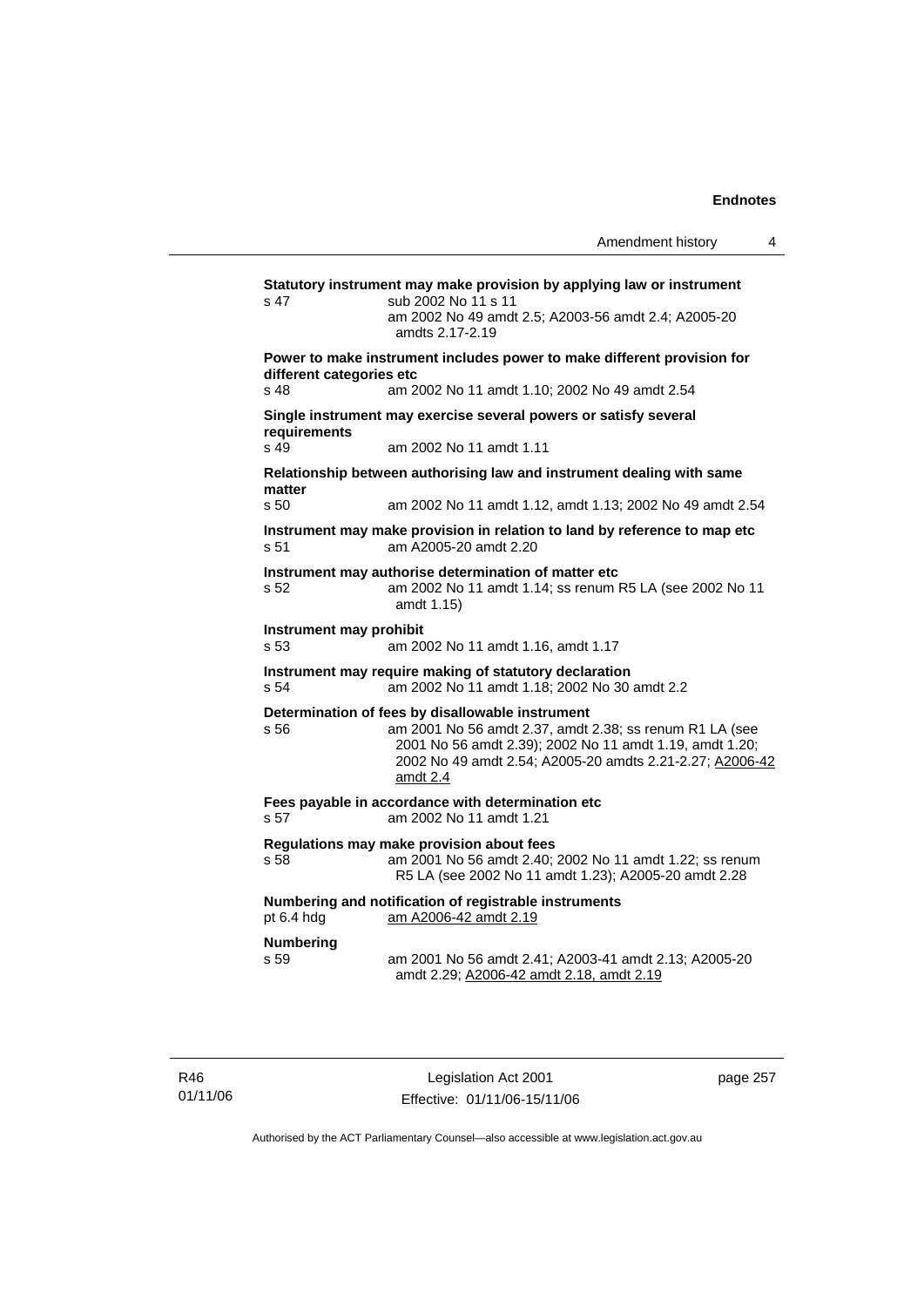| 4 | Amendment history |
|---|-------------------|
|---|-------------------|

# **Correction etc of name of registrable instrument**

| s 60 hdg<br>s 60                        | Correction etc or name or registrable instrument<br>sub A2003-41 amdt 2.14<br>am 2001 No 56 amdt 2.42, amdt 2.43; 2001 No 70 amdt 1.8;<br>2002 No 49 amdt 2.6, amdt 2.7; A2003-41 amdt 2.15;<br>A2004-42 amdt 2.2, amdt 2.3; A2006-42 amdt 2.18,<br>amdt 2.19                                                                                               |
|-----------------------------------------|-------------------------------------------------------------------------------------------------------------------------------------------------------------------------------------------------------------------------------------------------------------------------------------------------------------------------------------------------------------|
| s 60A                                   | Correction of name of explanatory statement etc<br>ins A2004-42 amdt 2.4<br>am A2006-42 amdt 2.18                                                                                                                                                                                                                                                           |
| s 61 hdg<br>s 61                        | Notification of registrable instruments<br>am A2006-42 amdt 2.19<br>sub 2001 No 56 amdt 2.44<br>am 2002 No 11 s 12, amdt 1.24; ss renum R5 LA (see 2002<br>No 11 amdt 1.25); A2003-41 amdts 2.16-2.19; A2004-60<br>amdt 1.173; pars renum R31 LA (see A2004-60 amdt 1.174);<br>A2005-20 amdts 2.30-2.33; A2005-62 amdt 2.4, amdt 2.5;<br>A2006-42 amdt 2.18 |
| s 62                                    | Effect of failure to notify registrable instrument<br>am 2002 No 11 amdt 1.26, amdt 1.27; A2006-42 amdt 2.18                                                                                                                                                                                                                                                |
| s 63 hdg<br>s <sub>63</sub>             | References to notification of registrable instruments<br>am A2006-42 amdt 2.19<br>am 2001 No 56 amdt 2.45, amdt 2.46; A2006-42 amdt 2.18                                                                                                                                                                                                                    |
| s 64 hdg<br>s 64                        | Presentation of subordinate laws and disallowable instruments<br>sub 2002 No 11 amdt 1.28<br>am 2002 No 11 amdt 1.29; A2005-20 amdt 2.34; A2005-62<br>amdt 2.6                                                                                                                                                                                              |
| s 65 hdg<br>s 65                        | <b>Disallowance by resolution of Assembly</b><br>sub 2001 No 56 amdt 2.47<br>am 2001 No 56 amdt 2.48, amdt 2.49; 2002 No 11 amdt 1.30;<br>A2003-56 amdt 2.5; ss renum R21 LA (see A2003-56<br>amdt 2.6); A2004-42 amdt 2.5, amdt 2.6; A2005-20<br>amdt 2.35; A2005-62 amdt 2.7                                                                              |
| s 65A                                   | Notification of disallowance by resolution of Assembly<br>ins 2001 No 56 amdt 2.50<br>am 2002 No 11 amdt 1.31; A2003-41 amdt 2.20; A2005-62<br>amdt 2.8                                                                                                                                                                                                     |
| <b>Revival of affected laws</b><br>s 66 | am 2002 No 11 amdt 1.32                                                                                                                                                                                                                                                                                                                                     |
| s 67                                    | Making of instrument same in substance within 6 months after disallowance<br>am 2002 No 11 amdt 1.33; A2005-20 amdt 2.36; A2005-62<br>amdt 2.9                                                                                                                                                                                                              |

page 258 Legislation Act 2001 Effective: 01/11/06-15/11/06

R46 01/11/06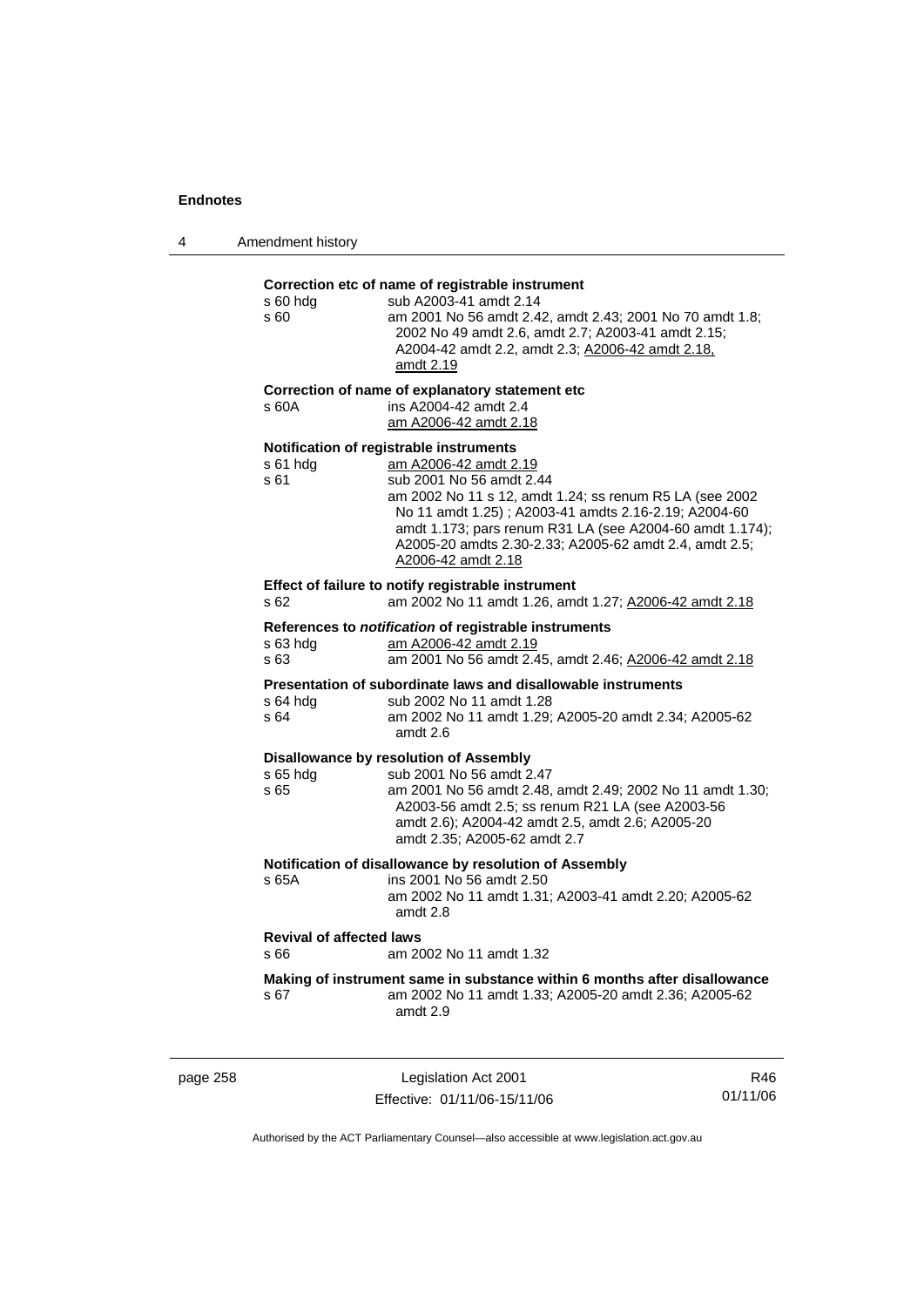|                                          |                                                                                                                                                                                                                                                               | Amendment history | 4 |
|------------------------------------------|---------------------------------------------------------------------------------------------------------------------------------------------------------------------------------------------------------------------------------------------------------------|-------------------|---|
| s 68                                     | <b>Amendment by resolution of Assembly</b><br>am 2001 No 56 amdts 2.51-2.53; ss renum R1 LA (see 2001<br>No 56 amdt 2.54); 2002 No 11 amdt 1.34; A2004-42<br>amdt 2.7, amdt 2.8; A2005-20 amdt 2.37; A2005-62<br>amdt 2.10                                    |                   |   |
| s 69                                     | Notification of amendments made by resolution of Assembly<br>am 2001 No 56 amdt 2.55, amdt 2.56; 2002 No 11 amdt 1.35;<br>2002 No 49 amdt 2.8; A2005-62 amdt 2.11                                                                                             |                   |   |
| amendment                                | Making of amendment restoring effect of law within 6 months after                                                                                                                                                                                             |                   |   |
| s 70                                     | am 2002 No 11 amdt 1.36; A2005-20 amdt 2.38; A2005-62<br>amdt 2.12                                                                                                                                                                                            |                   |   |
| s 71                                     | Effect of dissolution or expiry of Assembly on notice of motion<br>am 2002 No 11 amdt 1.37; A2005-20 amdt 2.39, amdt 2.40;<br>A2005-62 amdt 2.13                                                                                                              |                   |   |
| Meaning of law in ch 8<br>s 72           | am A2004-42 amdt 2.9; A2005-20 amdt 2.41                                                                                                                                                                                                                      |                   |   |
| General rules about commencement<br>s 73 | am 2002 No 11 s 13, s 14, amdt 1.38, amdt 1.39; A2003-41<br>amdt 2.21; A2003-56 amdts 2.7-2.9; A2004-42 amdt 2.10;<br>A2005-20 amdt 2.42; A2006-42 amdt 2.18                                                                                                  |                   |   |
| Time of commencement<br>s 74             | sub 2002 No 11 s 15                                                                                                                                                                                                                                           |                   |   |
| s 75 hdg<br>s 75                         | Commencement of naming and commencement provisions<br>sub A2004-42 amdt 2.11<br>am 2002 No 11 s 16; 2002 No 49 amdt 2.9, amdt 2.10;<br>A2003-56 amdt 2.10, amdt 2.11; A2004-42 amdt 2.12;<br>ss renum R27 LA (see A2004-42 amdt 2.13) ; A2006-42<br>amdt 2.18 |                   |   |
| s 75AA                                   | <b>Commencement of provisions identifying amended laws</b><br>ins A2006-42 amdt 2.5                                                                                                                                                                           |                   |   |
| s 75A                                    | Meaning of commences retrospectively<br>ins A2003-56 amdt 2.12<br>am A2006-42 amdt 2.18                                                                                                                                                                       |                   |   |
| s 75B                                    | Retrospective commencement requires clear indication<br>ins A2003-56 amdt 2.12<br>am A2004-42 amdt 2.14; ss renum R27 LA (see A2004-42<br>amdt 2.15)                                                                                                          |                   |   |

R46 01/11/06

Legislation Act 2001 Effective: 01/11/06-15/11/06 page 259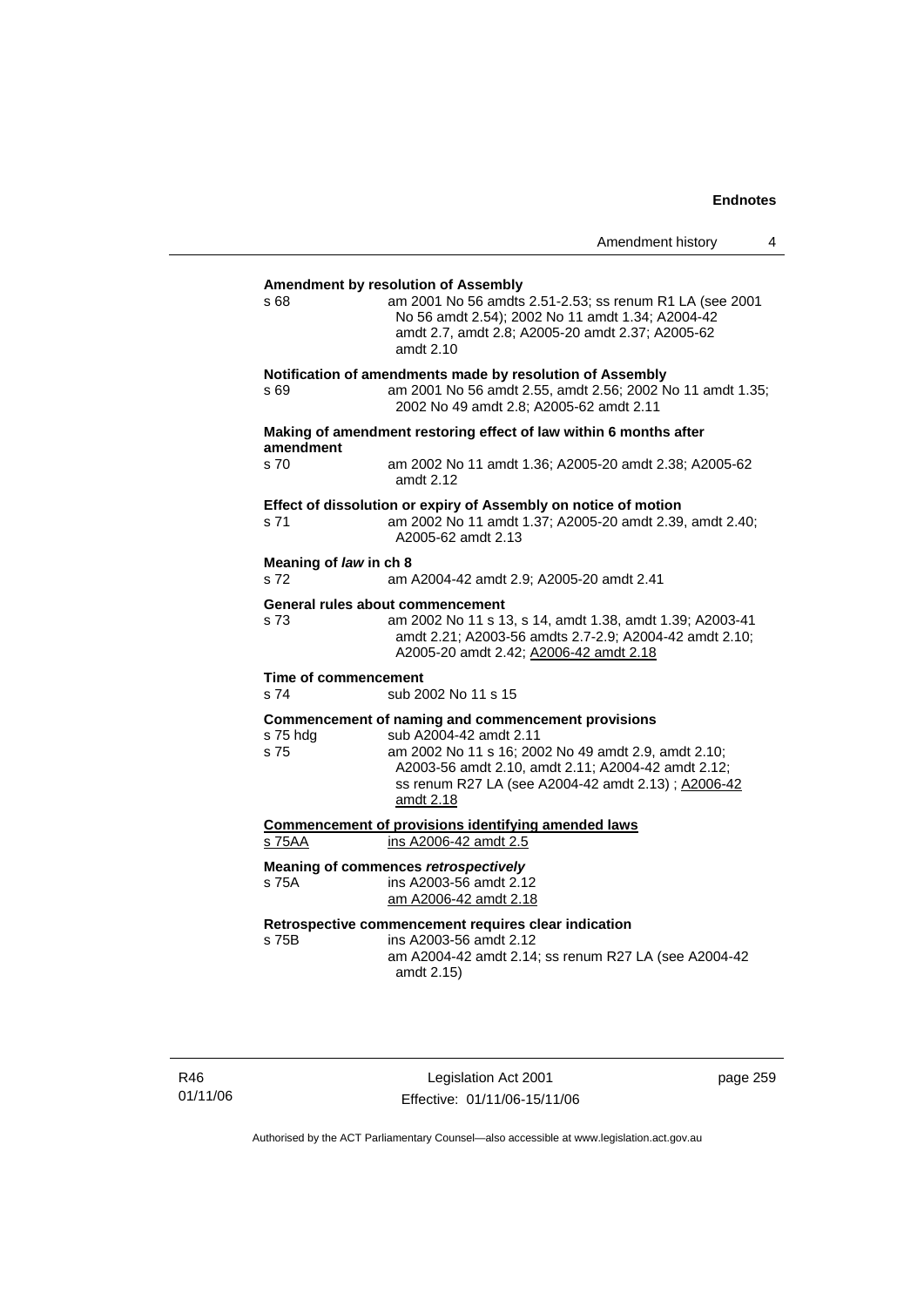| 4 | Amendment history |
|---|-------------------|
|---|-------------------|

#### **Non-prejudicial provision may commence retrospectively**

s 76 am 2002 No 11 amdt 1.40; ss renum R5 LA (see 2002 No 11 amdt 1.41); A2003-56 amdt 2.13, amdt 2.14; A2005-20 amdt 2.46

#### **Commencement by commencement notice**

s 77 am 2002 No 11 s 17, amdt 1.42; 2002 No 49 amdt 2.11; A2004-42 amdts 2.16-2.18

## **Separate commencement of amendments**

s 78 sub 2002 No 11 amdt 1.43

#### **Automatic commencement of postponed law**

s 79 am 2002 No 11 amdt 1.44; 2002 No 49 amdt 2.12; A2003-41 amdt 2.22; A2003-56 amdt 2.15, amdt 2.16; ss renum R21 LA (see A2003-56 amdt 2.17); A2004-42 amdt 2.19; A2005-20 amdt 2.44, amdt 2.45

#### **Commencement of amendment of uncommenced law**  s 79A ins A2003-41 amdt 2.23

**References to** *commencement* **of law** 

s 80 am 2002 No 49 amdt 2.13

#### **Exercise of powers between notification and commencement**

s 81 am 2002 No 11 amdts 1.45-1.47; A2004-42 amdt 2.20, amdt 2.21; ss renum R27 LA (see A2004-42 amdt 2.22); A2005-5 s 25; ss renum R32 LA (see A2005-5 s 26); A2005-20 amdt 2.46; A2006-42 amdt 2.18

## **Definitions for ch 9**

s 82 def *law* sub A2004-42 amdt 2.23; A2005-20 amdt 2.47 def *repeal* sub 2002 No 49 amdt 2.14 am A2004-42 amdt 2.24

**Consequences of amendment of statutory instrument by Act**  s 83 am 2002 No 11 amdt 1.48, amdt 1.49

#### **Saving of operation of repealed and amended laws**

s 84 am 2002 No 11 amdt 1.50; ss renum R5 LA (see 2002 No 11 amdt 1.51); A2005-20 amdt 2.48

# **Creation of offences and changes in penalties**

ins 2001 No 56 amdt 2.57 am 2002 No 11 amdt 1.52; A2004-42 amdt 2.25; ss renum R27 LA (see A2004-42 amdt 2.26); A2005-20 amdt 2.49

#### **When repeal takes effect**

s 85 sub 2002 No 11 s 18

page 260 Legislation Act 2001 Effective: 01/11/06-15/11/06

R46 01/11/06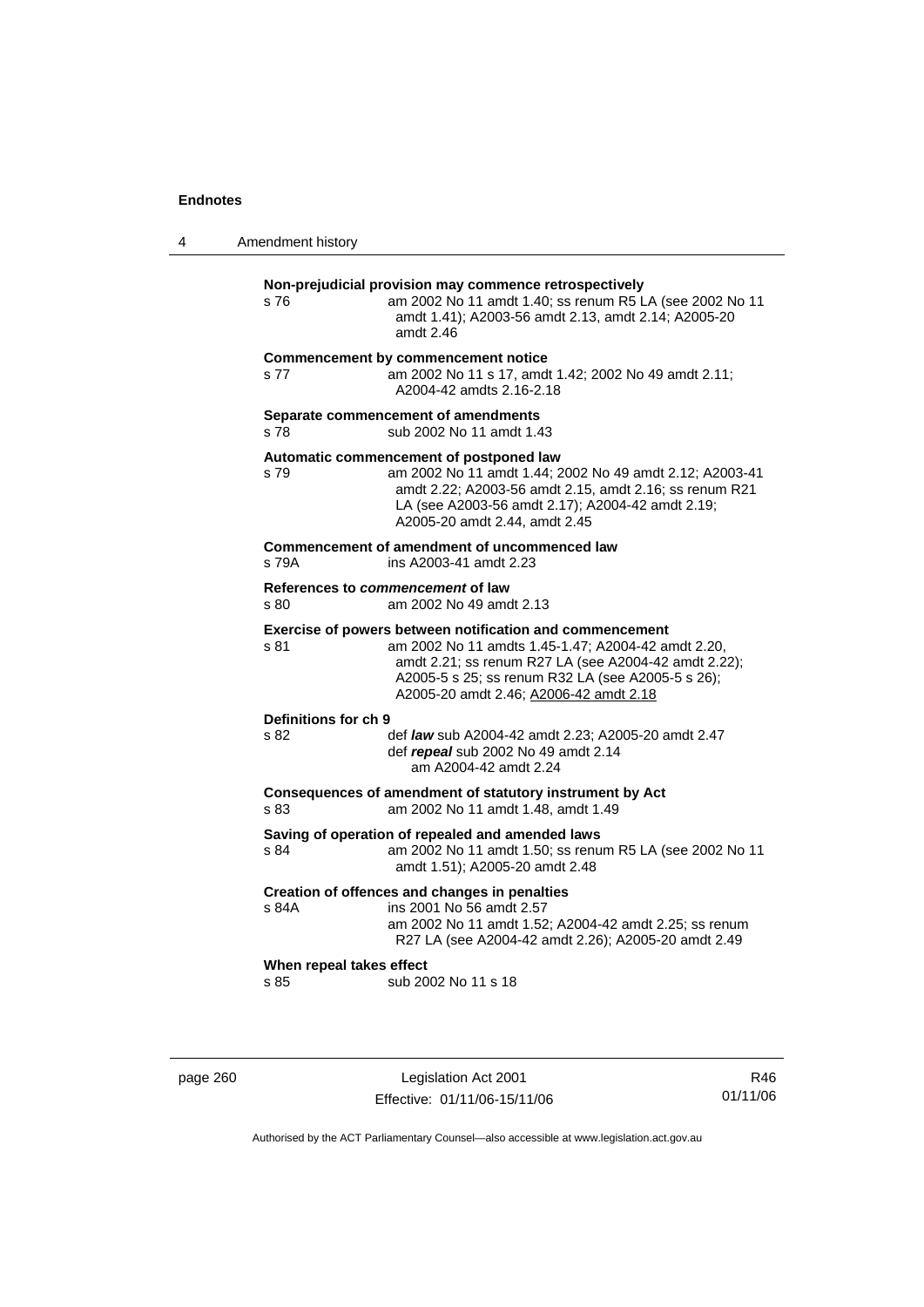## **Repealed and amended laws not revived on repeal of repealing and amending laws**  s 86 am 2002 No 11 amdt 1.53; ss renum R5 LA (see 2002 No 11 amdt 1.54) **Commencement not undone if repealed**  s 87 am 2002 No 11 amdt 1.55 **Repeal does not end effect of transitional laws etc**  s 88 hdg sub 2002 No 49 amdt 2.15<br>s 88 sam 2002 No 11 amdt 1.56: s 88 am 2002 No 11 amdt 1.56; A2003-56 amdt 2.18; A2005-20 amdt 2.50, amdt 2.51; ss renum R34 LA (see A2005-20 amdt 2.52); A2006-42 amdt 2.6, amdt 2.7 **Automatic repeal of certain laws and provisions**  s 89 am 2002 No 11 amdts 1.57-1.59; ss renum R5 LA (see 2002 No 11 amdt 1.60); 2002 No 30 amdt 2.3; 2002 No 49 amdts 2.16-2.18, 2.20-2.23; ss renum R13 LA (see 2002 No 49 amdt 2.19); A2003-56 amdts 2.19-2.23; ss renum R21 LA (see A2003-56 amdt 2.24); A2004-42 amdt 2.27, amdt 2.28, amdts 2.30-2.32; ss renum R27 LA (see A2004-42 amdt 2.29); A2005-20 amdts 2.53-2.56; A2006-42 amdt 2.8, amdt 2.18 **Insertion of provisions by amending law**  s 91 am 2001 No 56 amdt 2.58; 2002 No 11 amdts 1.61-1.63; ss renum R5 LA (see 2002 No 11 amdt 1.64) ; A2003-41 amdt 2.24; A2004-42 amdt 2.33, amdt 2.34; A2005-20 amdt 2.57 **Amendment to be made whenever possible**  s 92 am 2002 No 11 amdts 1.65-1.68; A2005-20 amdt 2.58 **Provisions included in another provision for amendment purposes**  s 93 am 2001 No 56 amdt 2.59, amdt 2.60; 2002 No 11 amdt 1.69; A2004-42 amdt 2.35, amdt 2.36; A2005-20 amdt 2.59 **Continuance of appointments etc made under amended provisions**  s 94 am 2002 No 11 amdt 1.70; ss renum R5 LA (see 2002 No 11 amdt 1.71); 2002 No 49 amdt 2.24; A2003-41 amdt 2.25 **Status of modifications**  s 95 am 2002 No 11 amdt 1.72, amdt 1.73 **Relocated provisions**  s 96 am 2002 No 11 amdt 1.74; A2005-20 amdt 2.60 **Referring to laws**  ch 10 hdg sub A2005-20 amdt 2.61

R46 01/11/06

Legislation Act 2001 Effective: 01/11/06-15/11/06 page 261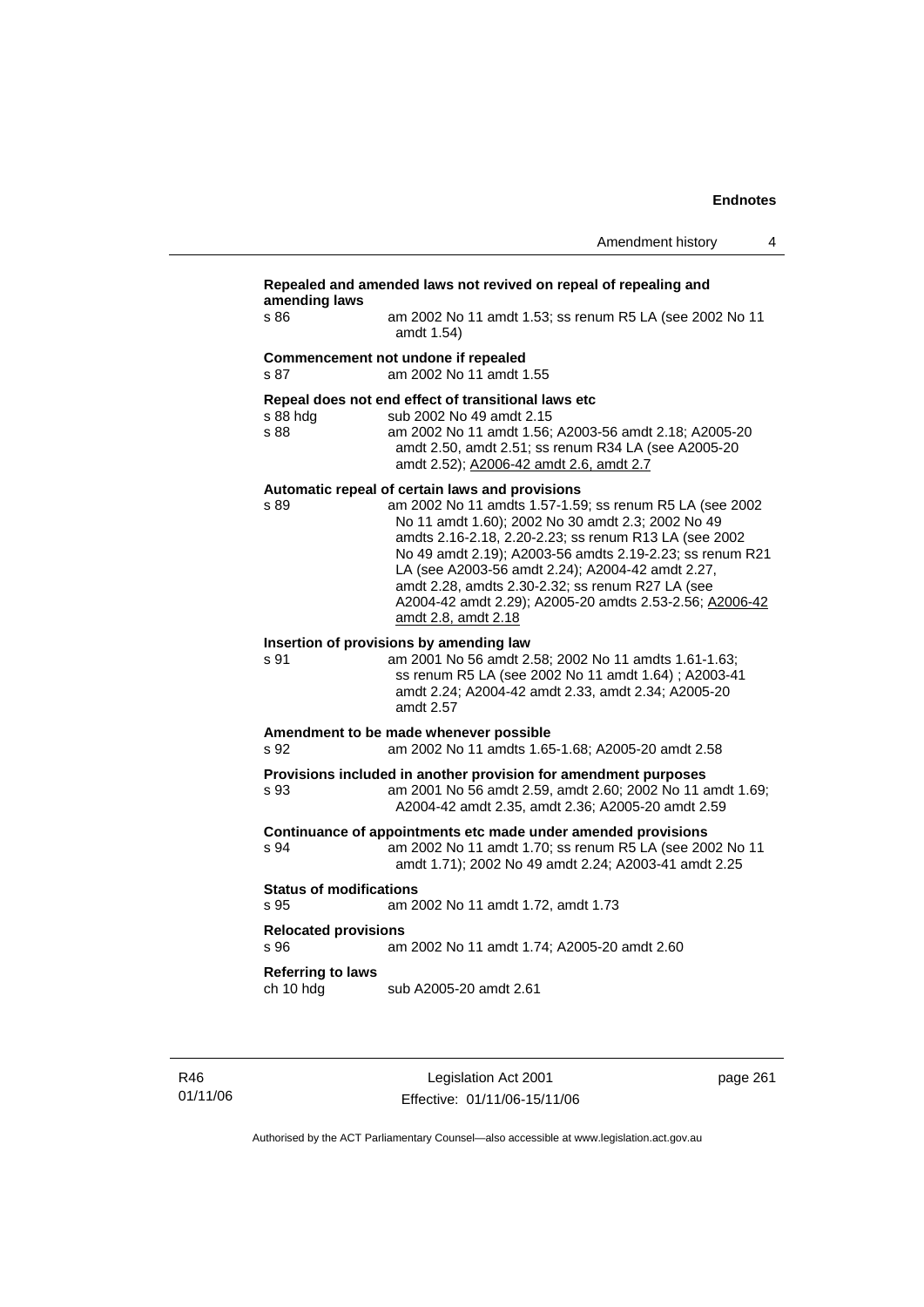4 Amendment history

| Definitions for ch 10<br>s 97 hda<br>s 97   | sub 2001 No 56 amdt 2.61<br>am 2001 No 56 amdt 2.62<br>sub A2005-20 amdt 2.61<br>def <b>ACT law</b> ins A2005-20 amdt 2.61<br>def law ins A2005-20 amdt 2.61<br>def law of another jurisdiction ins A2005-20 amdt 2.61 |
|---------------------------------------------|------------------------------------------------------------------------------------------------------------------------------------------------------------------------------------------------------------------------|
| s 98                                        | References to ACT law include law containing reference<br>am 2002 No 11 amdt 1.75<br>sub A2005-20 amdt 2.61                                                                                                            |
| s 99                                        | References in ACT statutory instruments to the Act<br>am A2003-56 amdt 2.25<br>sub A2005-20 amdt 2.61                                                                                                                  |
| s 100                                       | <b>Referring to particular ACT laws</b><br>am A2003-56 amdt 2.26<br>sub A2005-20 amdt 2.61                                                                                                                             |
| s 101                                       | Referring to particular laws of other jurisdictions etc<br>am 2002 No 49 amdt 2.25<br>sub A2005-20 amdt 2.61                                                                                                           |
| s 101A                                      | Reference to provisions of law or instrument is inclusive<br>ins 2001 No 56 amdt 2.63<br>om A2005-20 amdt 2.61                                                                                                         |
| References to paragraphs etc<br>s 101B      | ins 2001 No 56 amdt 2.63<br>om A2005-20 amdt 2.61                                                                                                                                                                      |
| s 102                                       | References to laws include references to laws as in force from time to time<br>am 2002 No 11 amdt 1.76, amdt 1.77; A2003-56 amdt 2.27;<br>ss renum R21 LA (see A2003-56 amdt 2.28)<br>sub A2005-20 amdt 2.61           |
| <b>References to repealed laws</b><br>s 103 | sub A2005-20 amdt 2.61                                                                                                                                                                                                 |
| s 104                                       | References to laws include references to instruments under laws<br>am 2001 No 56 amdt 2.64<br>sub A2005-20 amdt 2.61                                                                                                   |
| s 105                                       | Referring to provisions of laws<br>am 2002 No 11 amdt 1.78, amdt 1.79<br>sub A2005-20 amdt 2.61                                                                                                                        |
| s 106                                       | References to provisions of laws are inclusive<br>am 2002 No 30 amdt 2.4<br>sub A2005-20 amdt 2.61                                                                                                                     |

page 262 Legislation Act 2001 Effective: 01/11/06-15/11/06

R46 01/11/06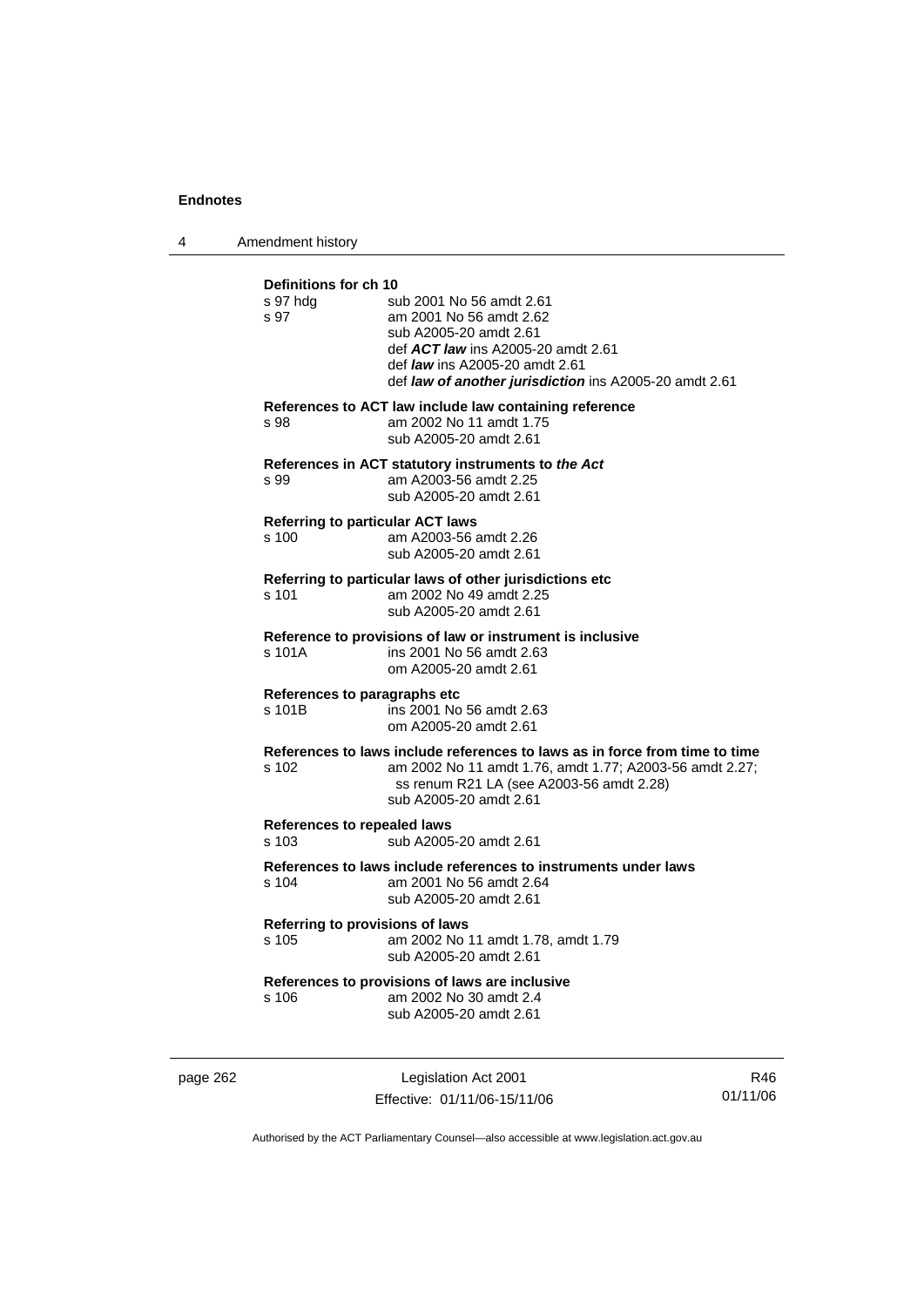|                                               | References to paragraphs etc of laws                                                                                                                   |
|-----------------------------------------------|--------------------------------------------------------------------------------------------------------------------------------------------------------|
| s 106A                                        | ins A2005-20 amdt 2.61                                                                                                                                 |
| Meaning of law in ch 11<br>s 107 hda<br>s 107 | sub A2004-42 amdt 2.37<br>def law am A2003-41 amdt 2.26; A2005-20 amdt 2.62<br>def republication ins A2004-42 amdt 2.38                                |
| <b>Republication in register</b><br>s 108     | am 2001 No 56 amdt 2.65                                                                                                                                |
| s 109                                         | Republications may be published with other information<br>am A2003-41 amdt 2.27                                                                        |
| s 111                                         | <b>Incorporation of amendments</b><br>am A2005-20 amdt 2.63, amdt 2.64                                                                                 |
| s 114                                         | Authorisation for parliamentary counsel<br>am 2001 No 70 amdt 1.8                                                                                      |
| s 116                                         | Ambit of editorial amendments<br>am A2003-56 amdt 2.29; A2005-20 amdts 2.65-2.68,<br>amdt 2.146                                                        |
| s 119                                         | Delegation by parliamentary counsel<br>renum as s 260                                                                                                  |
| ch 12 hdg                                     | Scope of Acts and statutory instruments<br>orig ch 12 hdg renum as ch 19 hdg and then ch 20 hdg<br>ins 2001 No 56 amdt 2.68                            |
| s 120                                         | Act to be interpreted not to exceed legislative powers of Assembly<br>orig s 120 renum as s 261<br>ins 2001 No 56 amdt 2.68<br>am 2002 No 11 amdt 1.80 |
| <b>Binding effect of Acts</b><br>s 121        | orig s 121 renum as s 262 and then s 302<br>ins 2002 No 11 s 19<br>am A2006-38 amdt 1.8                                                                |
| <b>Application to Territory</b><br>s 122      | orig s 122 renum as s 263<br>ins 2001 No 56 amdt 2.68<br>am 2002 No 11 amdt 1.81                                                                       |
| Application of s 47 (2) and (3)<br>s 122A     | renum as s 264 and then s 304                                                                                                                          |
| Application of s 61 and s 62<br>s 123         | renum as s 265 and then s 305                                                                                                                          |

R46 01/11/06

Legislation Act 2001 Effective: 01/11/06-15/11/06 page 263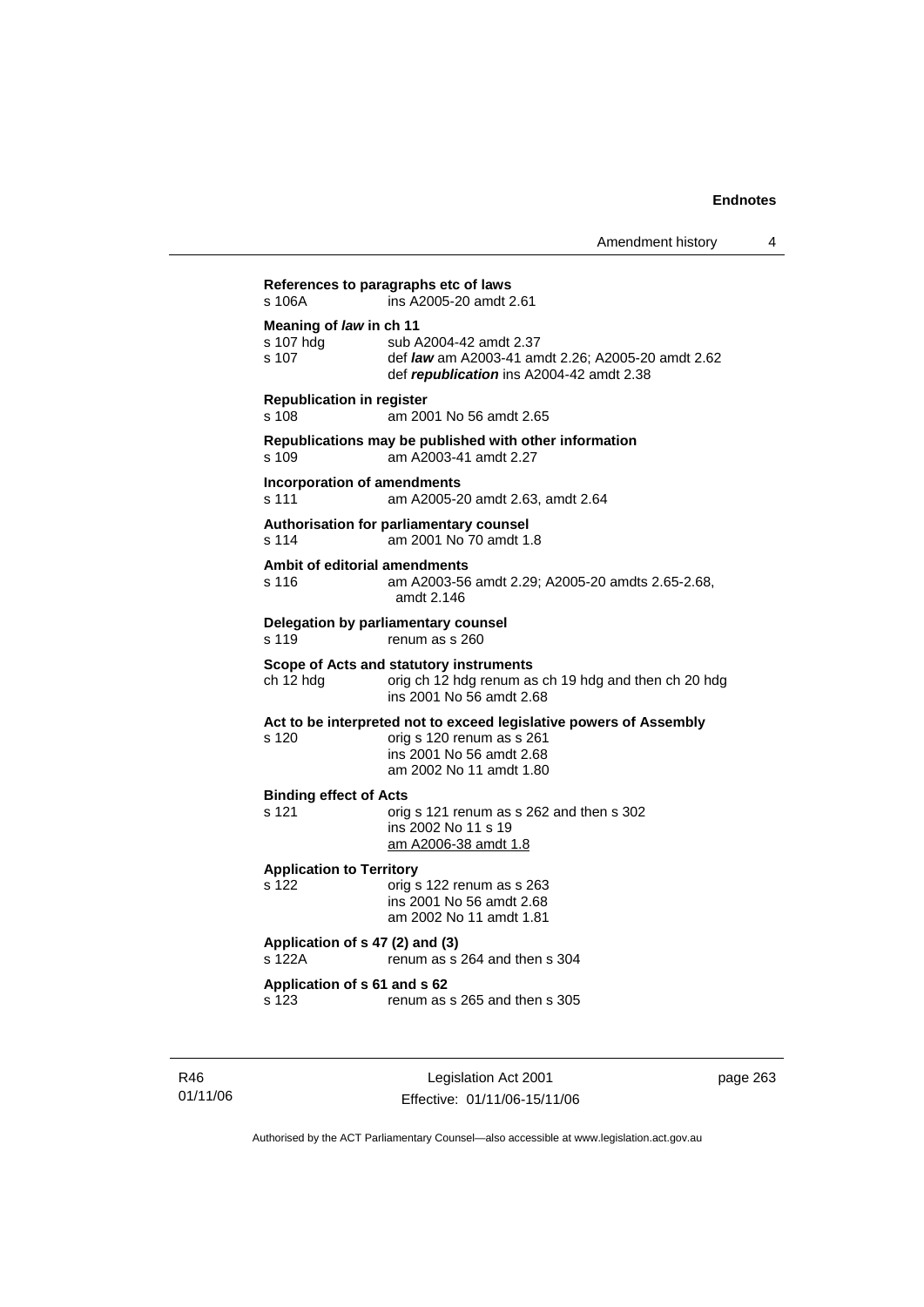| 4 | Amendment history                                    |                                                                                                                                                                                                                                                                      |  |
|---|------------------------------------------------------|----------------------------------------------------------------------------------------------------------------------------------------------------------------------------------------------------------------------------------------------------------------------|--|
|   | <b>Application of s 69</b><br>s 124                  | renum as s 266                                                                                                                                                                                                                                                       |  |
|   | ch 13 hdg                                            | <b>Structure of Acts and statutory instruments</b><br>orig ch 13 hdg renum as ch 20 hdg and then ch 21 hdg<br>ins 2001 No 56 amdt 2.68                                                                                                                               |  |
|   | General<br>pt 13.1 hdg                               | ins 2001 No 56 amdt 2.68                                                                                                                                                                                                                                             |  |
|   | Meaning of law in ch 13<br>s 125                     | orig s 125 renum as s 267 and then s 306<br>ins 2001 No 56 amdt 2.68<br>am A2005-20 amdt 2.69                                                                                                                                                                        |  |
|   | s 126                                                | Material that is part of Act or statutory instrument<br>orig s 126 renum as s 268 and then s 307<br>ins 2001 No 56 amdt 2.68<br>am 2002 No 11 amdt 1.82; 2002 No 30 amdt 2.5; A2003-56<br>amdt 2.30; ss renum R21 LA (see A2003-56 amdt 2.31);<br>A2005-20 amdt 2.70 |  |
|   | s 127                                                | Material that is not part of Act or statutory instrument<br>orig s 127 renum as s 269 and then s 308<br>ins 2001 No 56 amdt 2.68<br>am 2002 No 11 amdt 1.83; A2005-20 amdt 2.71                                                                                      |  |
|   | s 128                                                | Status of certain instruments as notifiable instruments<br>renum as s 270 and then s 309                                                                                                                                                                             |  |
|   | qazette<br>s 129                                     | Compliance with authorisation or requirement to do something by notice in<br>renum as s 271 and then s 310                                                                                                                                                           |  |
|   | <b>Particular kinds of provisions</b><br>pt 13.2 hdg | ins 2001 No 56 amdt 2.68                                                                                                                                                                                                                                             |  |
|   | What is a definition?<br>s 130                       | orig s 130 renum as s 272 and then s 313<br>ins 2001 No 56 amdt 2.68<br>am A2003-56 amdts 2.32-2.34                                                                                                                                                                  |  |
|   | <b>Signpost definitions</b><br>s 131                 | ins 2001 No 56 amdt 2.68<br>am 2002 No 49 amdt 2.26, amdt 2.27; A2003-56 amdt 2.35,<br>amdt 2.36; ss renum R21 LA (see A2003-56 amdt 2.37)                                                                                                                           |  |
|   | <b>Examples</b><br>s 132                             | ins 2001 No 56 amdt 2.68<br>am 2002 No 11 amdt 1.84                                                                                                                                                                                                                  |  |
|   |                                                      |                                                                                                                                                                                                                                                                      |  |

page 264 Legislation Act 2001 Effective: 01/11/06-15/11/06

R46 01/11/06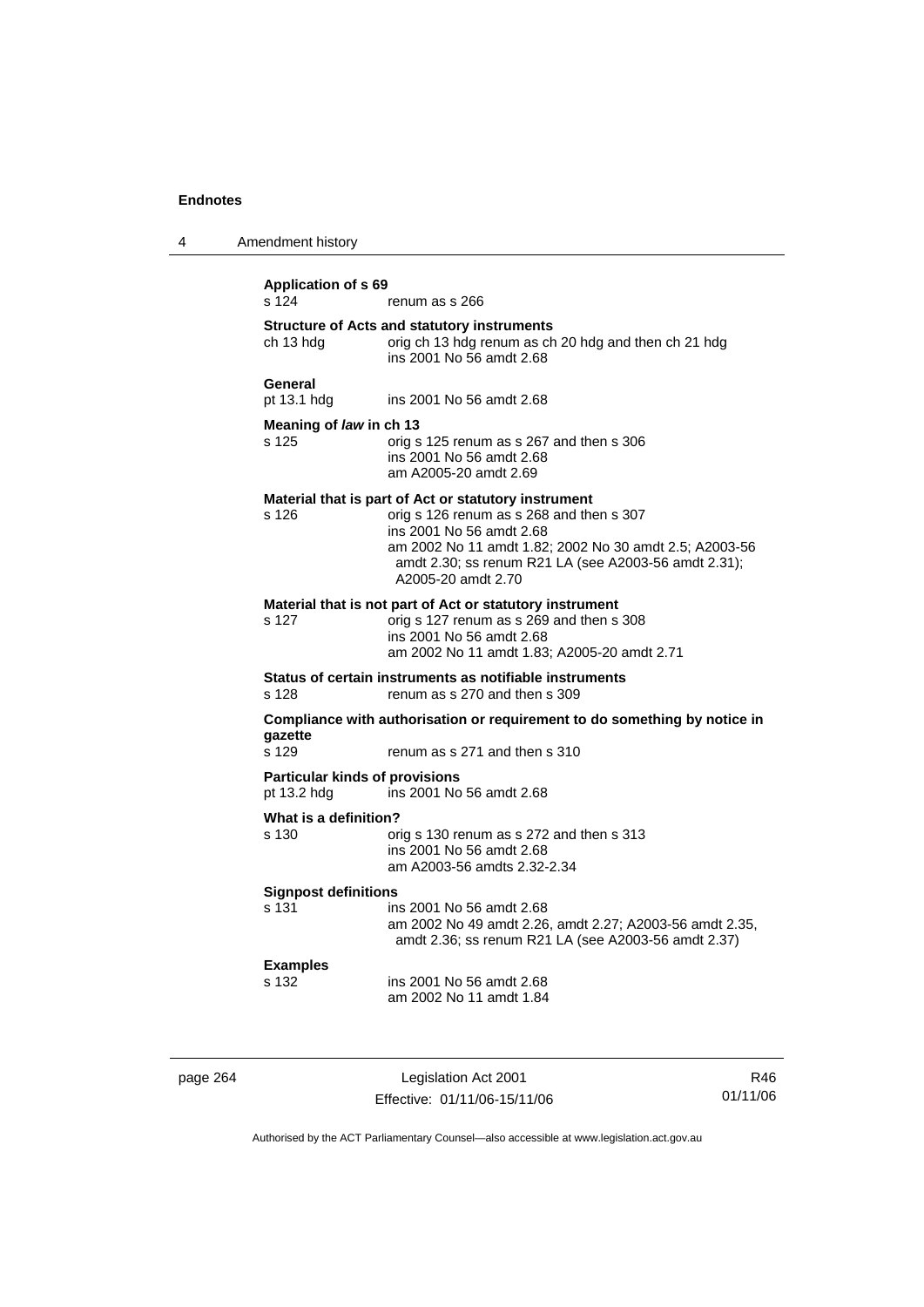# **Penalty units**  ins 2001 No 56 amdt 2.68 am 2002 No 11 amdt 1.85 **Penalties at end of sections and subsections**  s 134 ins 2001 No 56 amdt 2.68 am 2002 No 11 amdt 1.86; 2002 No 49 amdt 2.28; A2005-20 amdt 2.72; amdt 2.73 **Penalties not at end of sections and subsections**  ins 2001 No 56 amdt 2.68 am 2002 No 11 amdt 1.87; 2002 No 49 amdt 2.29; A2005-20 amdt 2.74, amdt 2.75 **Interpretation of Acts and statutory instruments**<br>
ch 14 hdg ins 2002 No 11 s 20 ins 2002 No 11 s 20 sub A2003-18 s 4 **Purpose and scope**  pt 14.1 hdg ins A2003-18 s 4 **Meaning of** *Act* **in ch 14**  s 136 ins 2001 No 56 amdt 2.68 om 2002 No 11 amdt 1.88 ins A2003-18 s 4 **Purpose and scope of ch 14**  s 137 ins 2002 No 11 s 20 sub A2003-18 s 4 **Key principles of interpretation**  pt 14.2 hdg ins A2003-18 s 4 **Meaning of** *working out the meaning of an Act* s 138 reloc from IA 2002 No 11 amdt 2.63 sub A2003-18 s 4 **Interpretation best achieving Act's purpose**  s 139 reloc from IA 2002 No 11 amdt 2.63 pars renum R5 LA am 2002 No 49 amdt 2.30 sub A2003-18 s 4 am A2004-5 amdt 2.7 **Legislative context**  s 140 ins A2003-18 s 4 am A2006-23 amdt 1.211 **Non-legislative context generally**  s 141 ins A2003-18 s 4 am A2003-41 amdt 2.28

R46 01/11/06

Legislation Act 2001 Effective: 01/11/06-15/11/06 page 265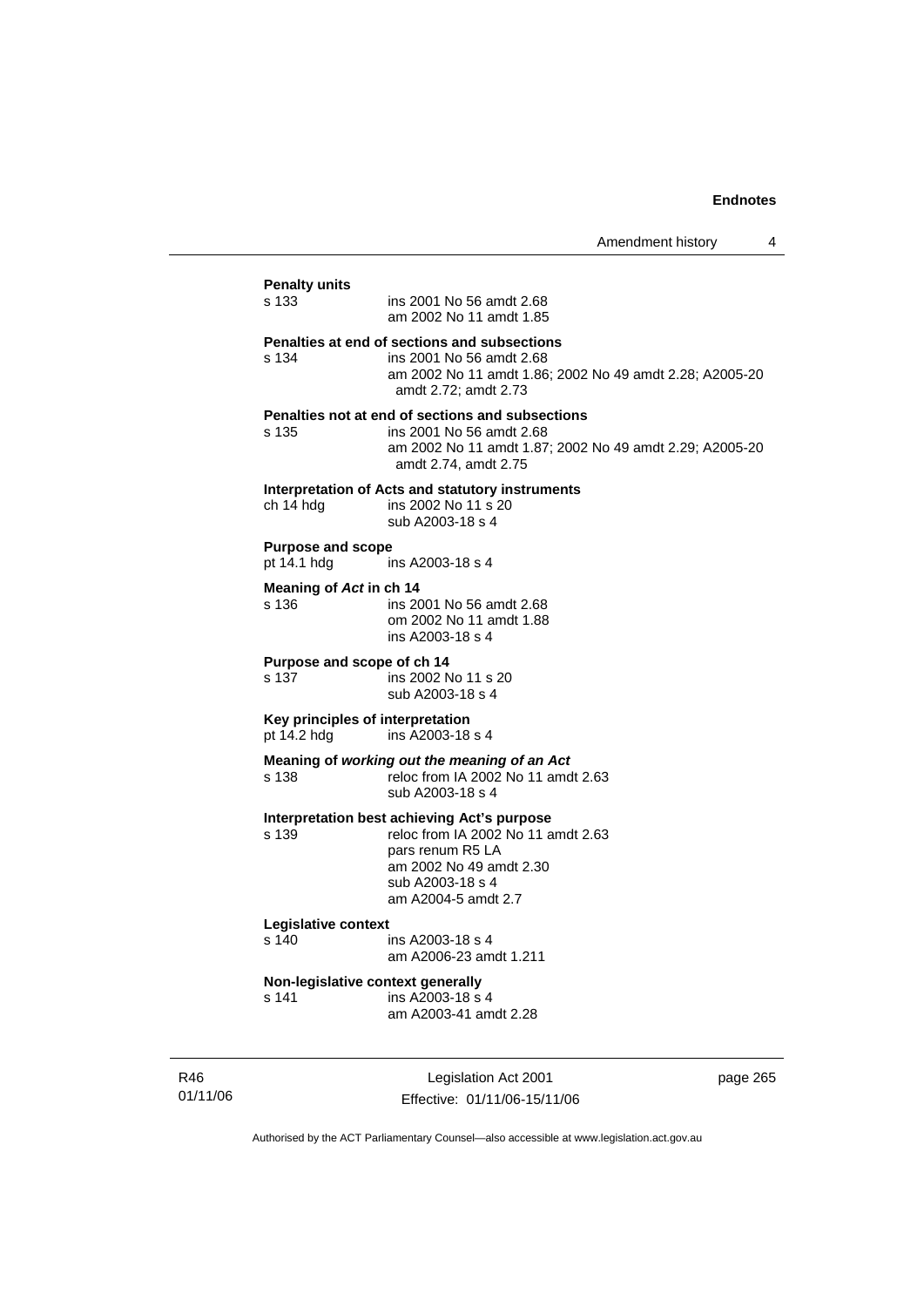4 Amendment history

# **Non-legislative context—material that may be considered**  s 142 ins A2003-18 s 4 am A2003-41 amdt 2.29; table renum R22 LA; A2005-20 amdt 2.76 **Law stating material for consideration in working out meaning**  s 143 ins A2003-18 s 4 **Aids to interpretation**  ch 15 hdg ins 2001 No 56 amdt 2.68<br>ch 15 hdg note om 2002 No 11 amdt 1.89 om 2002 No 11 amdt 1.89 **General**  pt 15.1 hdg ins 2001 No 56 amdt 2.68 **Meaning of commonly-used terms**  s 144 hdg sub A2003-56 amdt 2.38 s 144 ins 2001 No 56 amdt 2.68 **Gender and number**  s 145 ins 2001 No 56 amdt 2.68 am 2002 No 11 amdt 1.90 **Meaning of** *may* **and** *must* s 146 ins 2001 No 56 amdt 2.68 am 2002 No 11 amdt 1.91, amdt 1.92; 2002 No 30 amdt 2.6; A2003-56 amdt 2.39; A2005-20 amdt 2.77 **Changes of drafting practice not to affect meaning**  ins 2001 No 56 amdt 2.68 am 2002 No 11 amdt 1.93 **Terms used in instruments have same meanings as in authorising laws**  s 148 ins 2001 No 56 amdt 2.68 am 2002 No 11 amdt 1.94; A2003-56 amdt 2.40 **Age in years**  s 149 ins 2001 No 56 amdt 2.68 am 2002 No 11 amdt 1.95 **Measurement of distance**<br>s 150 ins 200 ins 2001 No 56 amdt 2.68 am 2002 No 11 amdt 1.96 **Working out periods of time generally**  s 151 ins 2002 No 11 s 21 am 2002 No 49 amdt 2.31; A2003-56 amdt 2.41 sub A2005-62 amdt 2.14 am A2006-42 amdt 2.9, amdt 2.10 (9)-(11) exp 11 January 2007 (s 151 (11))

page 266 Legislation Act 2001 Effective: 01/11/06-15/11/06

R46 01/11/06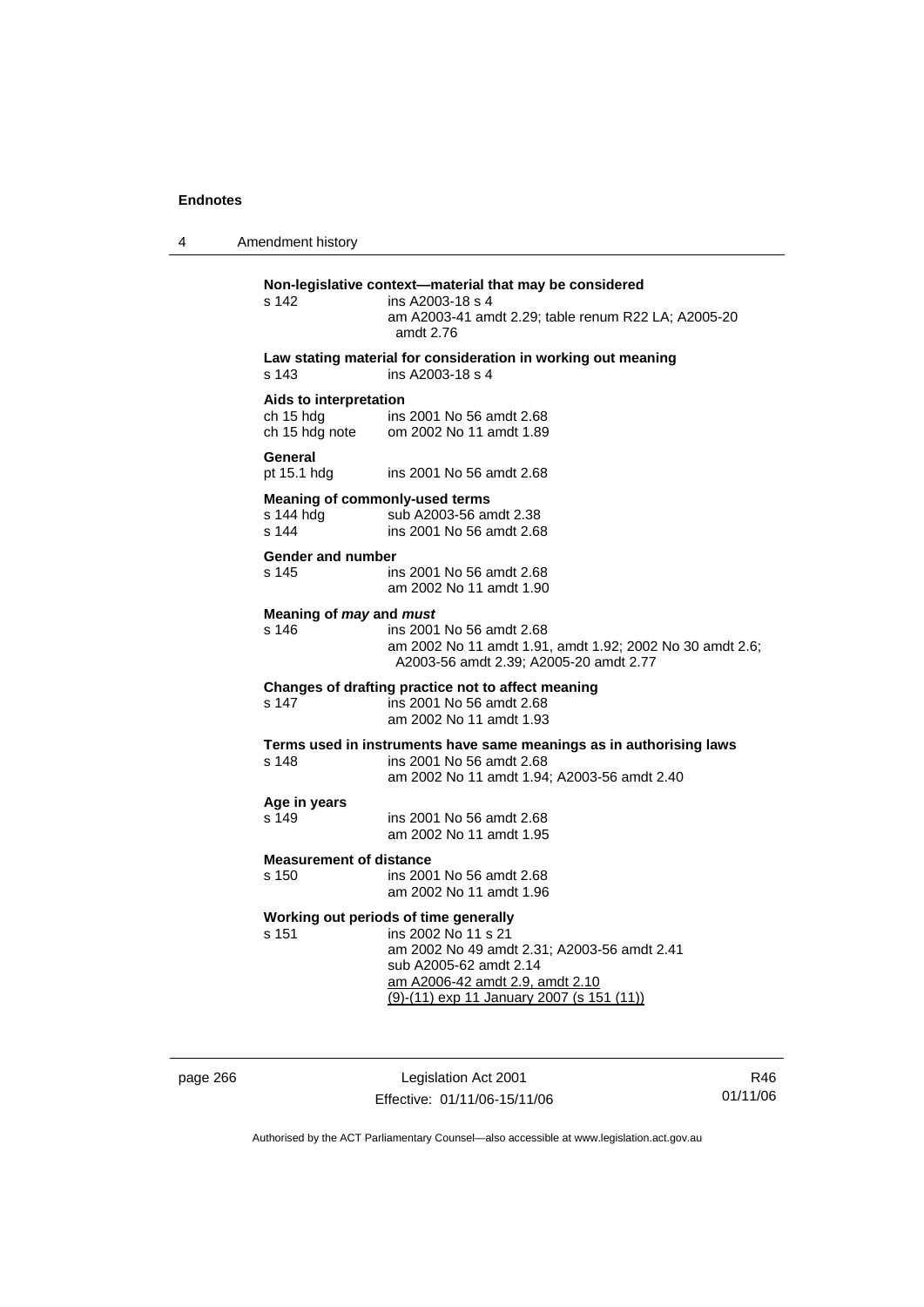**Periods of time ending on non-working days**  s 151A ins A2005-62 amdt 2.14 am A2006-42 amdt 2.11 (5)-(7) exp 11 January 2007 (s 151A (7)) **Doing things for which no time is fixed**  s 151B ins A2005-62 amdt 2.14 **Power to extend time**  s 151C ins A2005-62 amdt 2.14 **Continuing effect of obligations**  s 152 ins 2002 No 11 s 21 sub 2002 No 49 amdt 2.32 **Definitions**  pt 15.2 hdg ins 2001 No 56 amdt 2.68 **Definitions apply subject to contrary intention**  s 155 ins 2001 No 56 amdt 2.68 am 2002 No 11 amdt 1.97, amdt 1.98 **Application of definitions in dictionaries and sections**  s 156 ins 2001 No 56 amdt 2.68 am A2003-56 amdt 2.42; A2005-20 amdts 2.78-2.80 **Defined terms—other parts of speech and grammatical forms**  ins 2001 No 56 amdt 2.68 sub 2002 No 11 amdt 1.99 am A2003-56 amdt 2.43 **References to various entities and things**  pt 15.3 hdg ins 2001 No 56 amdt 2.68 **References to people generally**  s 160 ins 2001 No 56 amdt 2.68 am 2002 No 11 amdt 1.100, amdt 1.101 **Corporations liable to offences**  s 161 ins 2001 No 56 amdt 2.68 am 2002 No 11 amdt 1.102; 2002 No 51 amdt 1.23; 2002 No 49 amdt 2.33 **References to** *a Minister* **or** *the Minister* s 162 ins 2001 No 56 amdt 2.68 **References to** *a chief executive* **or** *the chief executive* s 163 ins 2001 No 56 amdt 2.68 am A2005-44 amdt 1.5 **References to Australian Standards etc**  s 164 ins 2001 No 56 amdt 2.68 sub A2003-56 amdt 2.44

R46 01/11/06

Legislation Act 2001 Effective: 01/11/06-15/11/06 page 267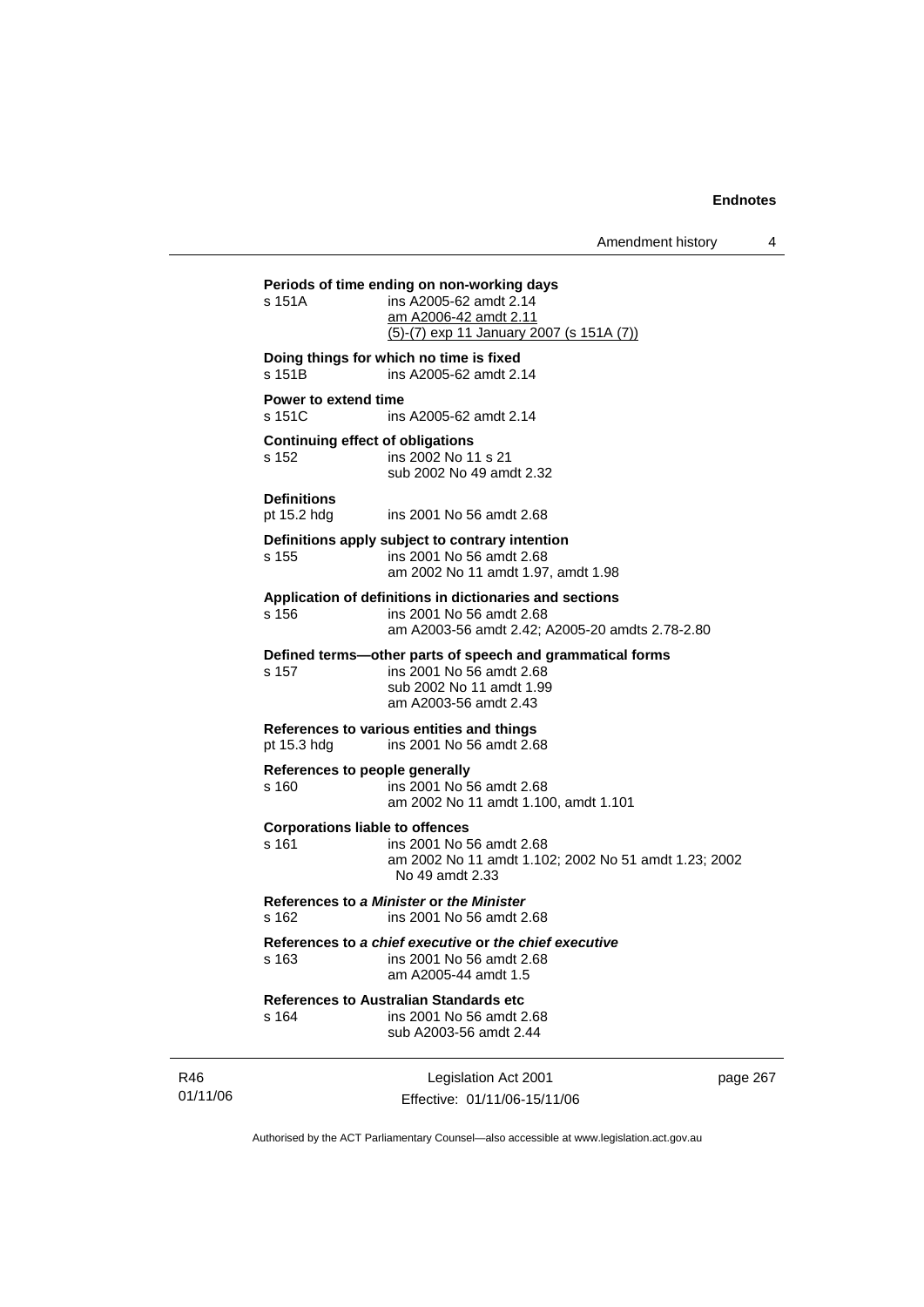| 4 | Amendment history                                                                                                                                                                                                    |
|---|----------------------------------------------------------------------------------------------------------------------------------------------------------------------------------------------------------------------|
|   | References to Assembly committees that no longer exist<br>ins 2001 No 56 amdt 2.68<br>s 165                                                                                                                          |
|   | References to person with interest in land include personal<br>representative etc<br>s 168<br>ins 2001 No 56 amdt 2.68<br>am 2002 No 11 amdt 1.103                                                                   |
|   | References to domestic partner and domestic partnership<br>ins A2003-14 s 4<br>s 169<br>am A2006-22 amdt 1.72, amdt 1.73 (A2006-22 rep before<br>commenced by disallowance (see Cwlth Gaz 2006 No S93))              |
|   | References to transgender people<br>s 169A<br>ins A2003-14 s 4                                                                                                                                                       |
|   | References to intersex people<br>s 169B<br>ins A2003-14 s 4                                                                                                                                                          |
|   | Preservation of certain common law privileges<br>pt 15.4 hdg<br>ins 2002 No 11 s 22                                                                                                                                  |
|   | Privileges against selfincrimination and exposure to civil penalty<br>s 170<br>ins 2002 No 11 s 22                                                                                                                   |
|   | <b>Client legal privilege</b><br>s 171<br>ins 2002 No 11 s 22                                                                                                                                                        |
|   | Courts, tribunals and other decision-makers<br>ins 2001 No 56 amdt 2.68<br>ch 16 hdg                                                                                                                                 |
|   | Meaning of law in ch 16<br>s 175<br>ins 2001 No 56 amdt 2.68<br>am A2005-20 amdt 2.81                                                                                                                                |
|   | Jurisdiction of courts and tribunals<br>s 176<br>ins 2001 No 56 amdt 2.68<br>am 2002 No 11 amdt 1.104                                                                                                                |
|   | Recovery of amounts owing under laws<br>s 177<br>ins 2001 No 56 amdt 2.68<br>am 2002 No 11 amdt 1.105                                                                                                                |
|   | Power to decide includes power to take evidence etc<br>s 178 hdg<br>am A2003-41 amdt 2.30<br>s 178<br>ins 2001 No 56 amdt 2.68<br>am 2002 No 11 amdt 1.106, amdt 1.107; A2003-41 amdt 2.31<br>sub A2005-53 amdt 1.92 |
|   | Content of statements of reasons for decisions<br>s 179<br>ins 2001 No 56 amdt 2.68<br>am 2002 No 11 amdt 1.108; A2003-56 amdt 2.45                                                                                  |

page 268 Legislation Act 2001 Effective: 01/11/06-15/11/06

R46 01/11/06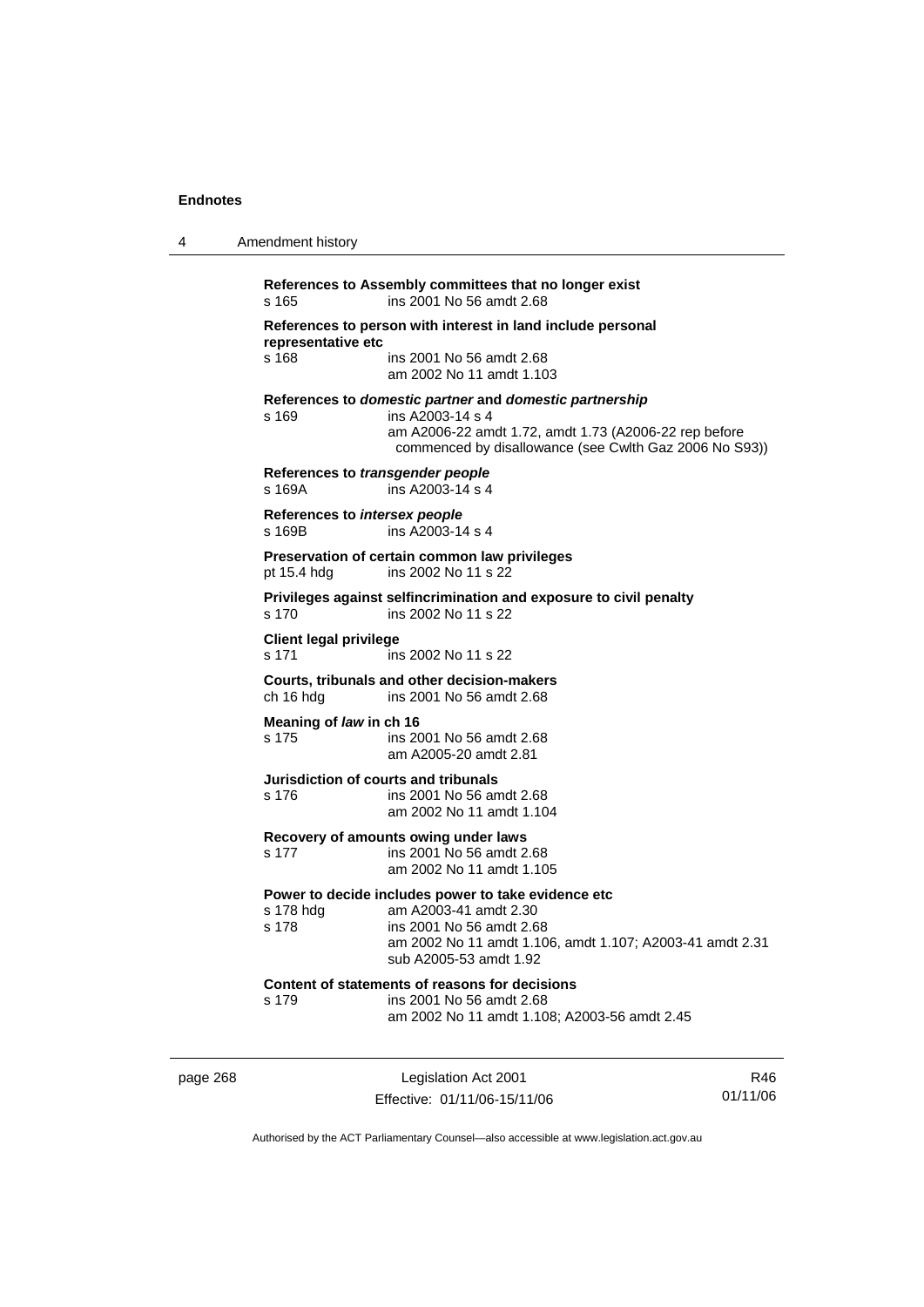| s 180                                      | Power to make decision includes power to reverse or change<br>ins 2001 No 56 amdt 2.68<br>am 2002 No 11 amdt 1.109                                                                              |
|--------------------------------------------|-------------------------------------------------------------------------------------------------------------------------------------------------------------------------------------------------|
| <b>Entities and positions</b><br>ch 17 hdg | ins 2001 No 56 amdt 2.68                                                                                                                                                                        |
| Meaning of law in ch 17<br>s 182           | (prev s 185) ins 2001 No 56 amdt 2.68<br>renum 2002 No 11 amdt 1.110<br>sub A2003-56 amdt 2.46<br>am A2005-20 amdt 2.81                                                                         |
| Change of name of entity<br>s 183          | (prev s 187) ins 2001 No 56 amdt 2.68<br>renum 2002 No 11 amdt 1.112<br>am A2003-56 amdt 2.47<br>sub A2005-20 amdt 2.83                                                                         |
| Change in constitution of entity<br>s 184  | (prev s 188) ins 2001 No 56 amdt 2.68<br>renum 2002 No 11 amdt 1.112                                                                                                                            |
| <b>References to entity</b><br>s 184A      | ins A2005-20 amdt 2.84                                                                                                                                                                          |
| s 185                                      | References to occupant of position<br>orig s 185 renum as s 182<br>(prev s 189) ins 2001 No 56 amdt 2.68<br>renum 2002 No 11 amdt 1.112<br>am A2003-56 amdt 2.48; A2005-20 amdt 2.85, amdt 2.86 |
| Change of name of position<br>s 186        | (orig s 186) ins 2001 No 56 amdt 2.68<br>om 2002 No 11 amdt 1.111<br>(prev s 190) ins 2001 No 56 amdt 2.68<br>renum 2002 No 11 amdt 1.112<br>am A2003-56 amdt 2.49<br>sub A2005-20 amdt 2.87    |
| Chair and deputy chair etc<br>s 187        | orig s 187 renum as s 183<br>(prev s 191) ins 2001 No 56 amdt 2.68<br>renum 2002 No 11 amdt 1.112<br>sub A2005-20 amdt 2.88                                                                     |
| <b>Offences</b><br>ch 18 hdg               | orig ch 18 hdg renum as ch 19 hdg<br>ins 2002 No 11 s 23                                                                                                                                        |

R46 01/11/06

Legislation Act 2001 Effective: 01/11/06-15/11/06 page 269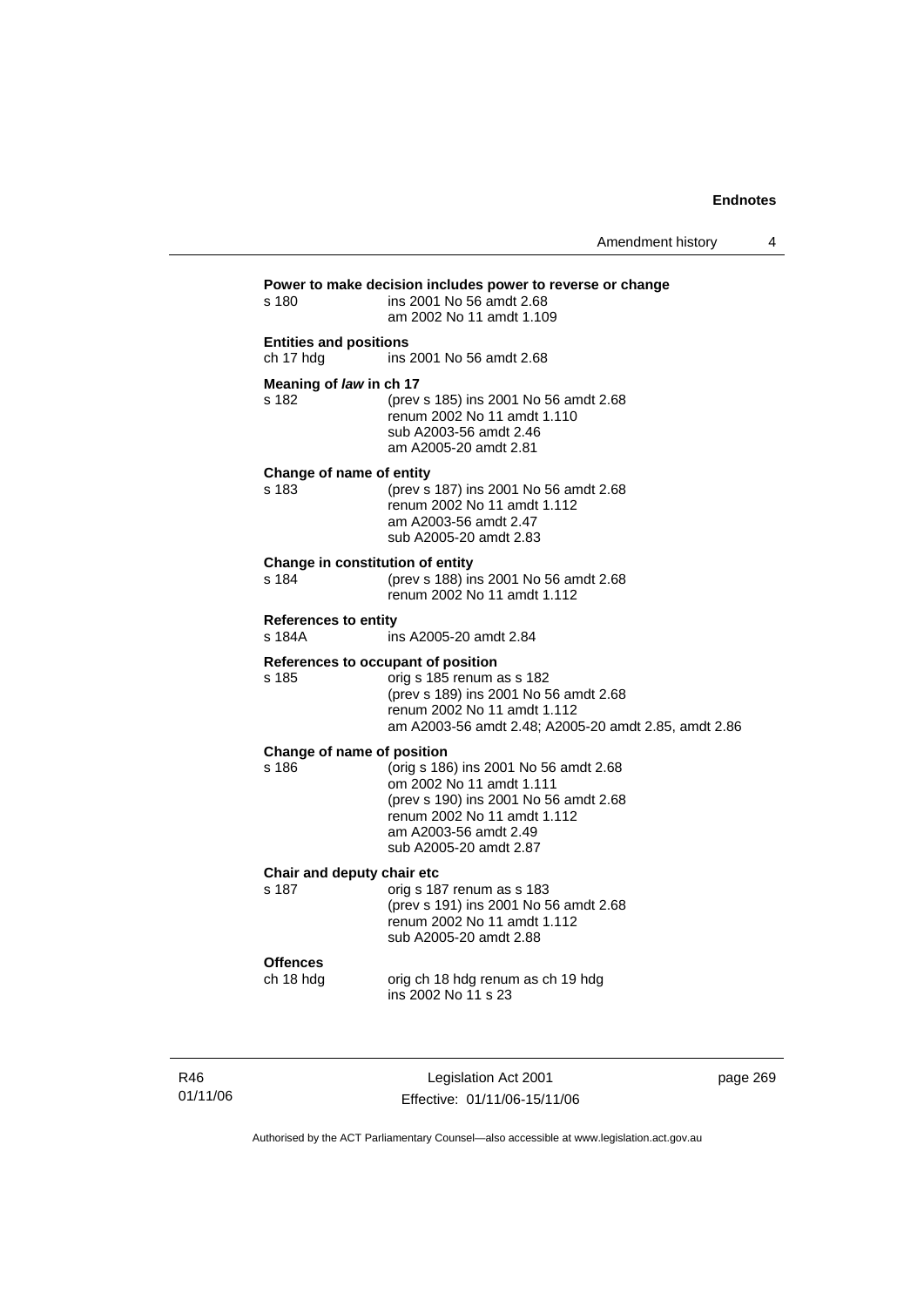| $\boldsymbol{\Lambda}$ | Amendment history |  |
|------------------------|-------------------|--|
|------------------------|-------------------|--|

**Introductory** 

**Functions**  pt 18.2 hdg renum as pt 19.2 hdg

**Appointments** 

renum as pt 19.3 hdg

#### **Appointments—other than acting appointments**  div 18.3.1 hdg renum as div 19.3.1.hdg

renum as pt 19.1 hdg

**Acting appointments** 

renum as div 19.3.2 hdg

**Delegations**  pt 18.4 hdg renum as pt 19.4 hdg

**Service of documents**  pt 18.5 hdg renum as pt 19.5 hdg

**Other matters** 

pt 18.6 hdg renum as pt 19.7 hdg

**Meaning of** *ACT law* **in ch 18** 

s 188 orig s 188 renum as s 184 ins 2002 No 11 s 23 sub A2005-20 amdt 2.89

# **Reference to offence includes reference to related ancillary offences**

orig s 189 renum as s 185 ins 2002 No 11 s 23 am 2002 No 51 amdt 1.24, amdt 1.25; A2005-20 amdt 2.90, amdt 2.91; A2005-53 amdt 1.93

#### **Indictable and summary offences**

s 190 orig s 190 renum as s 186 ins 2002 No 11 s 23 am A2003-56 amdt 2.50; ss renum R21 LA (see A2003-56 amdt 2.51); A2005-20 amdt 2.92

#### **Offences against 2 or more laws**

s 191 orig s 191 renum as s 187 ins 2002 No 11 s 23 am A2005-20 amdts 2.93-2.96

# **When must prosecutions begin?**<br>s 192 **ins 2002** No 11

ins 2002 No 11 s 23 am 2002 No 51 amdt 1.26; A2004-32 s 90; A2005-5 s 27; A2005-20 amdt 2.97; A2005-53 amdt 1.94; A2005-62 amdt 2.15, amdt 2.16

page 270 Legislation Act 2001 Effective: 01/11/06-15/11/06

R46 01/11/06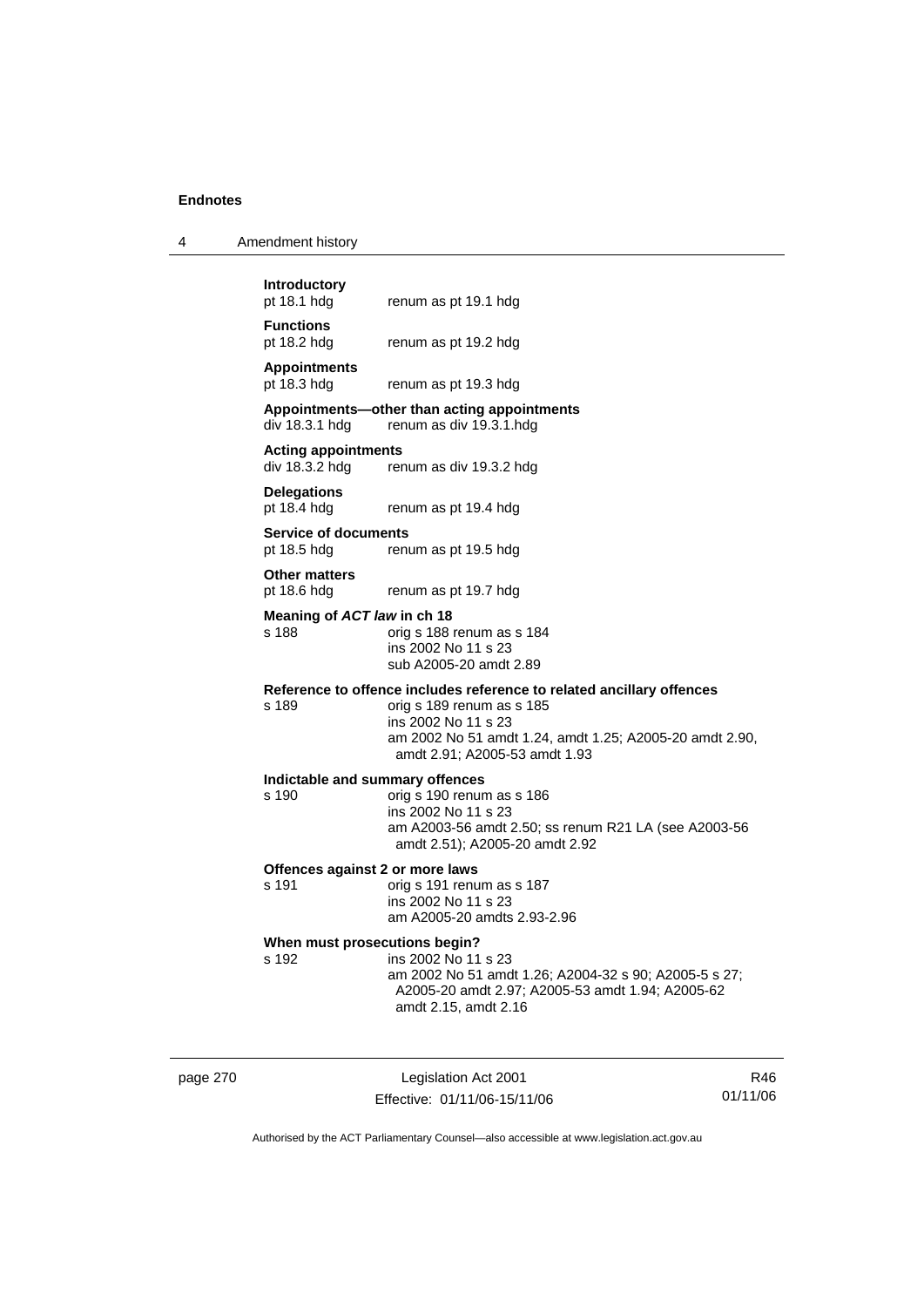| <b>Continuing offences</b>                                                      |                                                                                                                                                                                             |  |  |  |
|---------------------------------------------------------------------------------|---------------------------------------------------------------------------------------------------------------------------------------------------------------------------------------------|--|--|--|
| s 193                                                                           | ins 2002 No 11 s 23                                                                                                                                                                         |  |  |  |
|                                                                                 | am A2005-20 amdt 2.98                                                                                                                                                                       |  |  |  |
| ch 19 hdg                                                                       | Administrative and machinery provisions<br>(prev ch 12 hdg) renum as ch 19 hdg and then ch 20 hdg<br>(prev ch 18 hdg) ins 2001 No 56 amdt 2.68<br>renum as ch 19 hdg 2002 No 11 s 24        |  |  |  |
| Introductory                                                                    |                                                                                                                                                                                             |  |  |  |
| pt 19.1 hdg                                                                     | (prev pt 18.1 hdg) ins 2001 No 56 amdt 2.68<br>renum 2002 No 11 s 24                                                                                                                        |  |  |  |
| Meaning of law in ch 19                                                         |                                                                                                                                                                                             |  |  |  |
| s 195                                                                           | ins 2001 No 56 amdt 2.68<br>am A2005-20 amdt 2.99                                                                                                                                           |  |  |  |
| <b>Functions</b>                                                                |                                                                                                                                                                                             |  |  |  |
| pt 19.2 hdg                                                                     | (prev pt 18.2 hdg) ins 2001 No 56 amdt 2.68<br>renum 2002 No 11 s 24                                                                                                                        |  |  |  |
|                                                                                 | Provision giving function gives power to exercise function                                                                                                                                  |  |  |  |
| s 196                                                                           | ins 2001 No 56 amdt 2.68                                                                                                                                                                    |  |  |  |
|                                                                                 | Statutory functions may be exercised from time to time                                                                                                                                      |  |  |  |
| s 197                                                                           | ins 2001 No 56 amdt 2.68<br>am 2002 No 11 amdt 1.113, amdt 1.114; A2005-20<br>amdt 2.100                                                                                                    |  |  |  |
| <b>Functions of bodies</b>                                                      |                                                                                                                                                                                             |  |  |  |
| s 199                                                                           | ins 2001 No 56 amdt 2.68<br>am 2002 No 11 amdt 1.115, amdt 1.116; ss renum R5 LA<br>(see 2002 No 11 amdt 1.117); A2003-41 amdt 2.32,<br>amdt 2.33; ss renum R20 LA (see A2003-41 amdt 2.34) |  |  |  |
| <b>Functions of occupants of positions</b><br>ins 2001 No 56 amdt 2.68<br>s 200 |                                                                                                                                                                                             |  |  |  |
| <b>Appointments</b>                                                             |                                                                                                                                                                                             |  |  |  |
| pt 19.3 hdg                                                                     | (prev pt 18.3 hdg) ins 2001 No 56 amdt 2.68<br>renum 2002 No 11 s 24                                                                                                                        |  |  |  |
| Appointments-general                                                            |                                                                                                                                                                                             |  |  |  |
| div 19.3.1 hdg                                                                  | (prev div 18.3.1 hdg) ins 2001 No 56 amdt 2.68<br>renum 2002 No 11 s 24<br>sub A2003-56 amdt 2.52                                                                                           |  |  |  |
| div 19.3.1 note                                                                 | ins 2002 No 11 amdt 1.118                                                                                                                                                                   |  |  |  |
| Application of div 19.3.1                                                       |                                                                                                                                                                                             |  |  |  |
| s 205                                                                           | ins 2001 No 56 amdt 2.68<br>am 2002 No 11 amdt 1.119, amdt 1.120                                                                                                                            |  |  |  |
|                                                                                 |                                                                                                                                                                                             |  |  |  |

R46 01/11/06

Legislation Act 2001 Effective: 01/11/06-15/11/06 page 271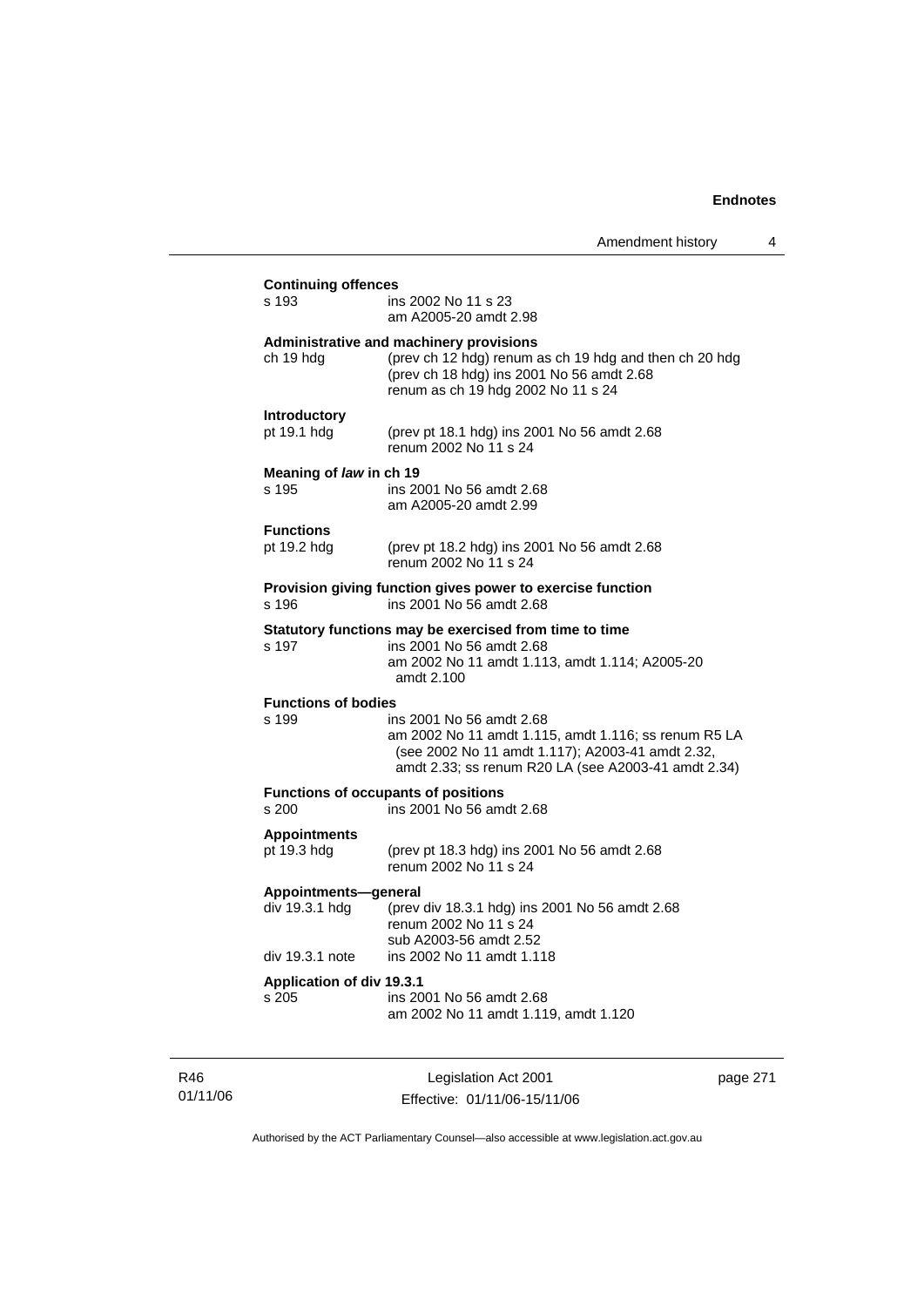| 4 | Amendment history |
|---|-------------------|
|---|-------------------|

page 272 Legislation Act 2001 **Appointments must be in writing etc**  s 206 ins 2001 No 56 amdt 2.68 sub 2002 No 11 s 25 **Appointment may be by name or position**  s 207 ins 2001 No 56 amdt 2.68 **Power of appointment includes power to suspend etc**  s 208 ins 2001 No 56 amdt 2.68 am A2005-20 amdt 2.101 **Power of appointment includes power to make acting appointment**  s 209 ins 2001 No 56 amdt 2.68 **Resignation of appointment**  s 210 ins 2001 No 56 amdt 2.68 **Appointment not affected by appointer changes**  s 211 ins 2001 No 56 amdt 2.68 **Appointment not affected by defect etc**  s 212 ins 2001 No 56 amdt 2.68 **Acting appointments**  (prev div 18.3.2 hdg) ins 2001 No 56 amdt 2.68 renum 2002 No 11 s 24 **Application of div 19.3.2**  ins 2001 No 56 amdt 2.68 am 2002 No 11 amdt 1.121, amdt 1.122 **Acting appointments must be in writing etc**  s 216 ins 2001 No 56 amdt 2.68 sub 2002 No 11 s 26 **Acting appointment may be made by name or position**  s 217 ins 2001 No 56 amdt 2.68 **Instrument may provide when acting appointment has effect etc**  s 218 ins 2001 No 56 amdt 2.68 **Appointer may decide terms of acting appointment etc**  s 219 ins 2001 No 56 amdt 2.68 am 2002 No 11 amdt 1.123 **Appointee may exercise functions under acting appointment etc**  s 220 ins 2001 No 56 amdt 2.68 **How long does an acting appointment operate?**  s 221 ins 2001 No 56 amdt 2.68 am 2002 No 11 amdt 1.124 **Resignation of acting appointment**  s 222 ins 2001 No 56 amdt 2.68

Effective: 01/11/06-15/11/06

R46 01/11/06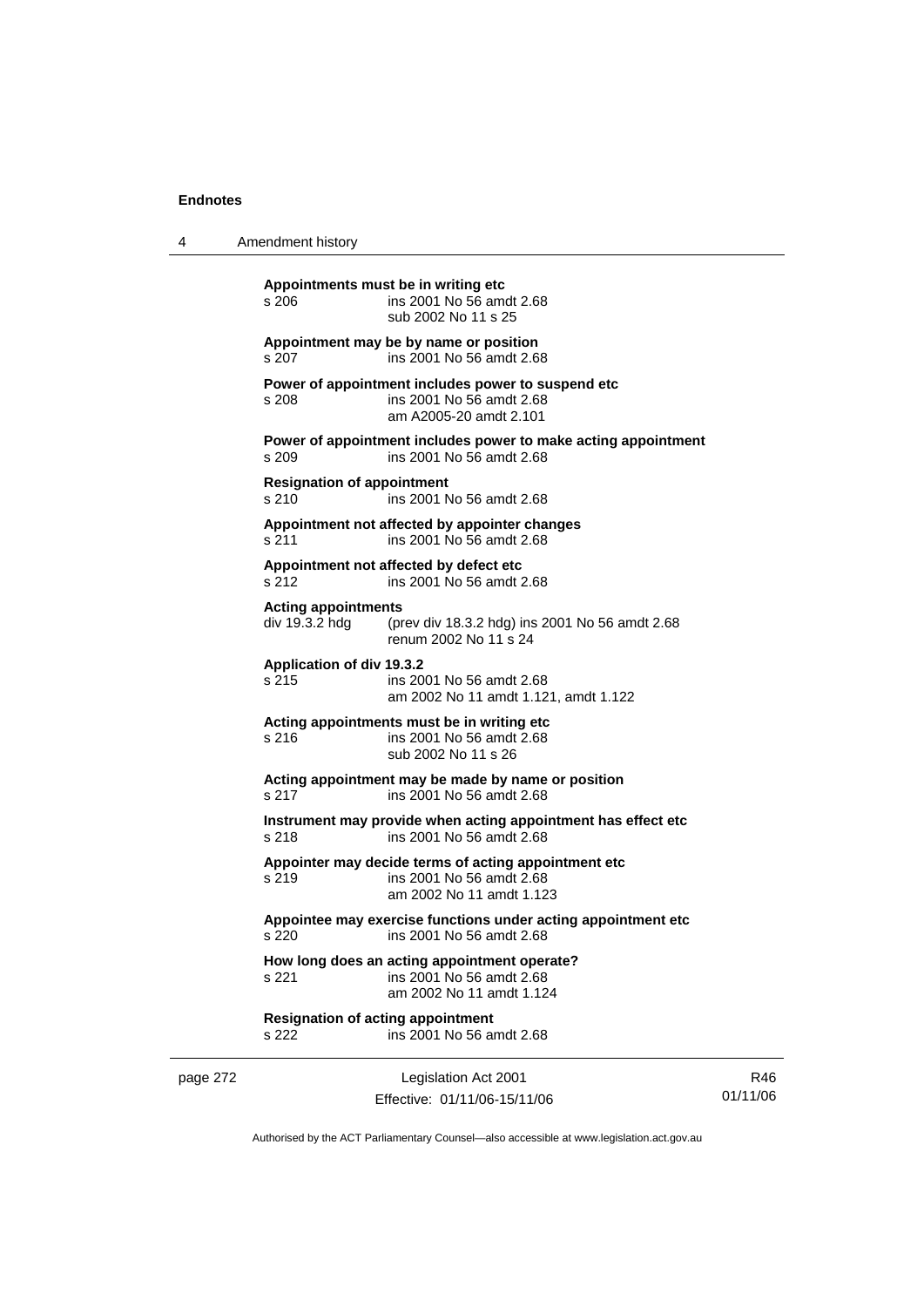### **Effect of acting appointment on substantive appointment etc**  s 223 ins 2001 No 56 amdt 2.68

**Acting appointment not affected by appointer changes**  s 224 ins 2001 No 56 amdt 2.68

**Acting appointment not affected by defect etc** 

s 225 ins 2001 No 56 amdt 2.68

**Standing acting arrangements** 

div 19.3.2A hdg ins A2003-41 amdt 2.35

**Application of div 19.3.2A** 

ins A2003-41 amdt 2.35

### **Person acting under standing acting arrangement may exercise functions**

**etc** 

sub A2005-20 amdt 2.102 s 225B ins A2003-41 amdt 2.35

#### **Appointments—Assembly consultation**

div 19.3.3 hdg ins 2002 No 11 s 27

**Meaning of** *statutory position* **in div 19.3.3**  s 226 ins 2002 No 11 s 27

**Application of div 19.3.3** 

s 227 ins 2002 No 11 s 27 am 2002 No 49 amdt 2.34; A2004-28 amdt 3.32 (3), (4) exp 22 December 2004 (s 227 (4) and see A2004-28, s 211 (1) and NI2004-486)

### **Consultation with appropriate Assembly committee**

s 228 ins 2002 No 11 s 27

#### **Appointment is disallowable instrument**

s 229 hdg sub 2002 No 49 amdt 2.35<br>s 229 s ins 2002 No 11 s 27 ins 2002 No 11 s 27

**Delegations** 

pt 19.4 hdg (prev pt 18.4 hdg) ins 2001 No 56 amdt 2.68 renum 2002 No 11 s 24

### **Application of pt 19.4 generally**  s 230 ins 2001 No 56 amdt 2.68 am 2002 No 11 amdt 1.125; A2005-20 amdt 2.103, amdt 2.104

#### **Application of pt 19.4 to subdelegations**  s 231 ins 2001 No 56 amdt 2.68 am 2002 No 11 amdt 1.126; A2003-56 amdt 2.53, amdt 2.54

R46 01/11/06

Legislation Act 2001 Effective: 01/11/06-15/11/06 page 273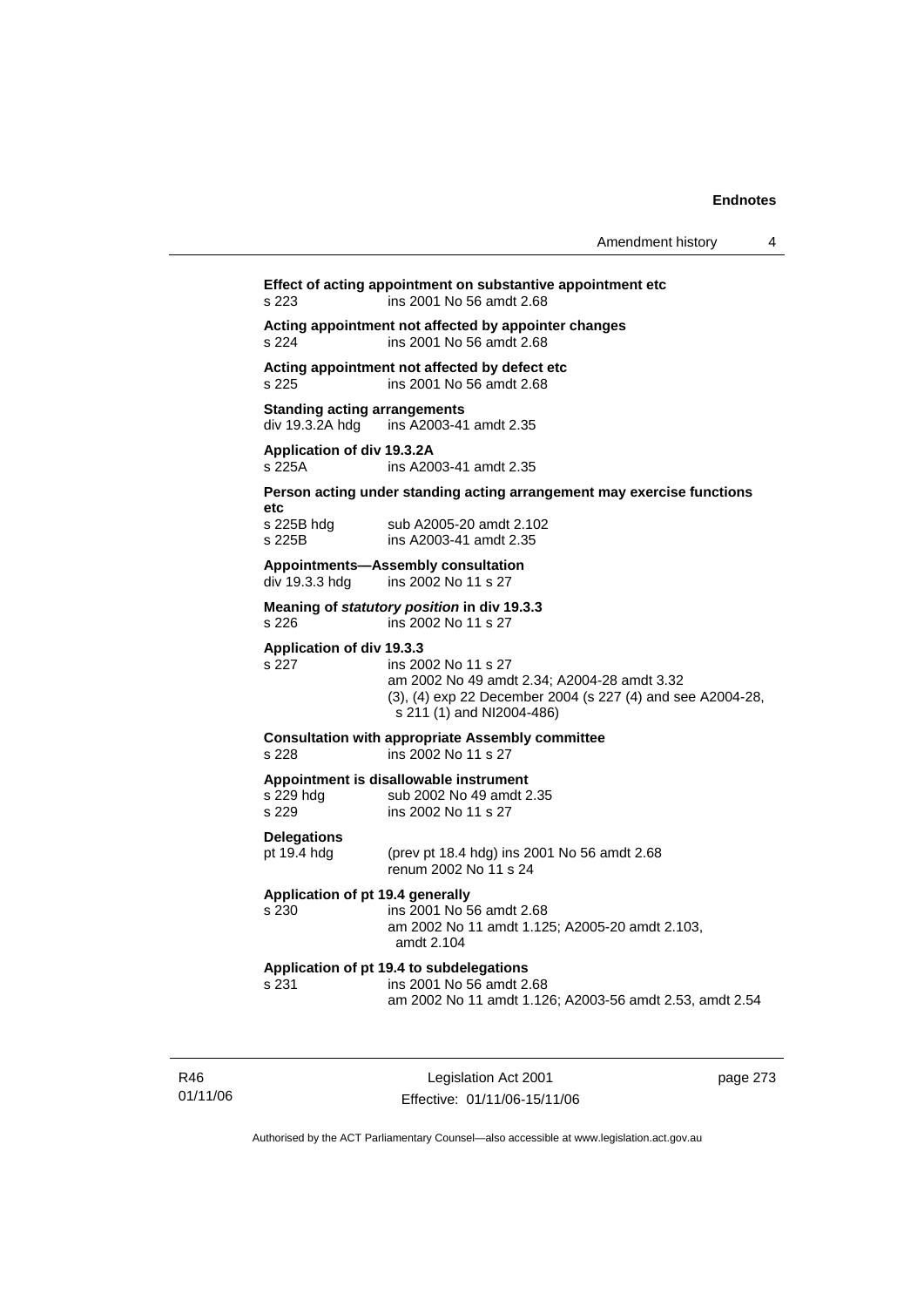| 4 | Amendment history                                                                                                                        |
|---|------------------------------------------------------------------------------------------------------------------------------------------|
|   | Delegation must be in writing etc<br>ins 2001 No 56 amdt 2.68<br>s 232                                                                   |
|   | Delegation may be made by name or position<br>ins 2001 No 56 amdt 2.68<br>s 233                                                          |
|   | Instrument may provide when delegation has effect etc<br>ins 2001 No 56 amdt 2.68<br>s 234<br>am A2003-41 amdt 2.36                      |
|   | Delegation may be made to 2 or more delegates<br>ins 2001 No 56 amdt 2.68<br>s 235                                                       |
|   | Power to delegate may not be delegated<br>ins 2001 No 56 amdt 2.68<br>s 236<br>am 2002 No 11 amdt 1.127<br>sub A2003-56 amdt 2.55        |
|   | Delegation may be amended or revoked<br>ins 2001 No 56 amdt 2.68<br>s 237<br>am A2005-20 amdt 2.105                                      |
|   | Appointer responsible for delegated function<br>ins 2001 No 56 amdt 2.68<br>s 238                                                        |
|   | <b>Exercise of delegation by delegate</b><br>s 239<br>ins 2001 No 56 amdt 2.68<br>am 2002 No 49 amdt 2.36, amdt 2.37; A2003-56 amdt 2.56 |
|   | Appointer may exercise delegated function<br>ins 2001 No 56 amdt 2.68<br>s 240                                                           |
|   | Delegation not affected by appointer changes<br>s 241<br>ins 2001 No 56 amdt 2.68                                                        |
|   | Delegation not affected by defect etc<br>s 242<br>ins 2001 No 56 amdt 2.68                                                               |
|   | <b>Service of documents</b><br>pt 19.5 hdg<br>(prev pt 18.5 hdg) ins 2001 No 56 amdt 2.68<br>renum 2002 No 11 s 24                       |
|   | <b>Application of pt 19.5</b><br>s 245<br>ins 2001 No 56 amdt 2.68                                                                       |
|   | Definitions for pt 19.5<br>s 246<br>ins 2001 No 56 amdt 2.68<br>def <i>home address</i> am 2002 No 30 amdt 2.7                           |
|   | Service of documents on individuals<br>s 247<br>ins 2001 No 56 amdt 2.68<br>am 2002 No 49 amdt 2.38, amdt 2.39                           |

page 274 Legislation Act 2001 Effective: 01/11/06-15/11/06

R46 01/11/06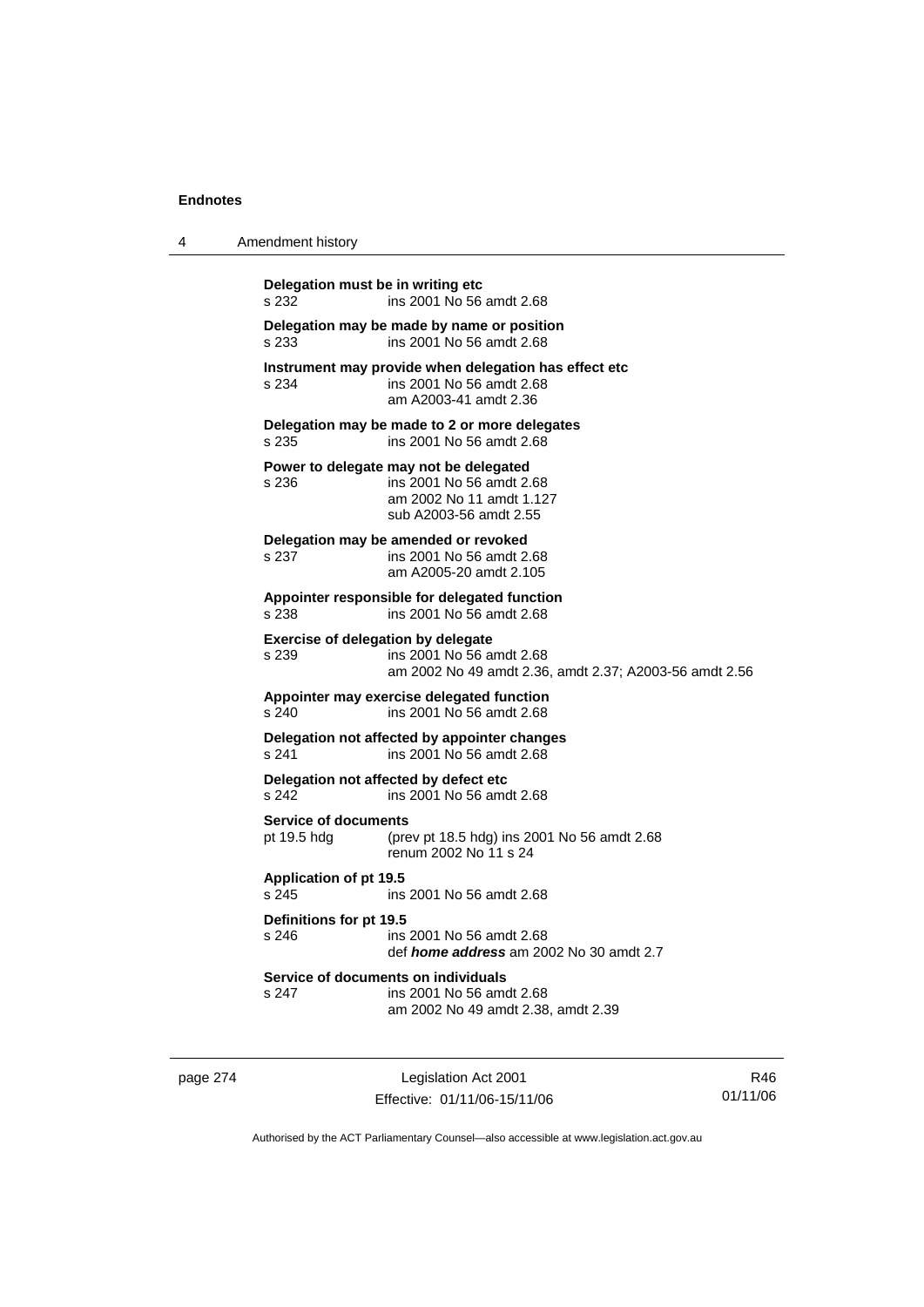| Amendment history |  |
|-------------------|--|
|-------------------|--|

|                 | s 248                                                                   | Service of documents on corporations<br>ins 2001 No 56 amdt 2.68<br>am 2002 No 49 amdt 2.40, amdt 2.41                                                                           |          |  |
|-----------------|-------------------------------------------------------------------------|----------------------------------------------------------------------------------------------------------------------------------------------------------------------------------|----------|--|
|                 | s 249                                                                   | Service of documents on agencies<br>ins 2001 No 56 amdt 2.68                                                                                                                     |          |  |
|                 | s 250 hdg<br>s 250                                                      | When document taken to be served<br>sub A2005-20 amdt 2.106<br>ins 2001 No 56 amdt 2.68<br>am 2002 No 11 amdt 1.128                                                              |          |  |
|                 | Other laws not affected etc<br>s 251                                    | ins 2001 No 56 amdt 2.68<br>am 2002 No 11 amdt 1.129                                                                                                                             |          |  |
|                 | s 252                                                                   | Powers of courts and tribunals not affected<br>ins 2001 No 56 amdt 2.68                                                                                                          |          |  |
|                 | pt 19.6 hdg                                                             | <b>Functions of Executive and Ministers</b><br>ins 2002 No 11 s 29                                                                                                               |          |  |
|                 | <b>Exercise of functions of Executive</b><br>s 253                      | ins 2002 No 11 s 29<br>am A2003-41 amdt 2.37; A2005-62 amdt 2.17                                                                                                                 |          |  |
|                 | Administration of matters not allocated<br>s 254<br>ins 2002 No 11 s 29 |                                                                                                                                                                                  |          |  |
|                 | <b>Delegation by Minister</b><br>s 254A                                 | ins 2002 No 11 s 29                                                                                                                                                              |          |  |
|                 | <b>Other matters</b><br>pt 19.7 hdg                                     | (prev pt 18.6 hdg) ins 2001 No 56 amdt 2.68<br>sub 2002 No 11 s 28                                                                                                               |          |  |
|                 | <b>Forms</b><br>s 255                                                   | ins 2001 No 56 amdt 2.68<br>am 2002 No 11 amdt 1.130, amdt 1.131; 2002 No 49<br>amdt 2.42; A2003-41 amdt 2.38; A2005-20 amdt 2.107,<br>amdt 2.108; A2006-42 amdt 2.12, amdt 2.19 |          |  |
|                 | s 256                                                                   | Production of records kept in computers etc<br>ins 2001 No 56 amdt 2.68<br>am A2005-20 amdt 2.109                                                                                |          |  |
|                 | s 260                                                                   | Delegation by parliamentary counsel<br>(prev s 119) renum 2001 No 56 amdt 2.67<br>om 2002 No 11 amdt 1.132                                                                       |          |  |
|                 | s 261                                                                   | <b>References to Administration Act 1989 etc</b><br>(prev s 120) renum 2001 No 56 amdt 2.67<br>om 2002 No 11 amdt 1.132                                                          |          |  |
| R46<br>01/11/06 |                                                                         | Legislation Act 2001<br>Effective: 01/11/06-15/11/06                                                                                                                             | page 275 |  |

Authorised by the ACT Parliamentary Counsel—also accessible at www.legislation.act.gov.au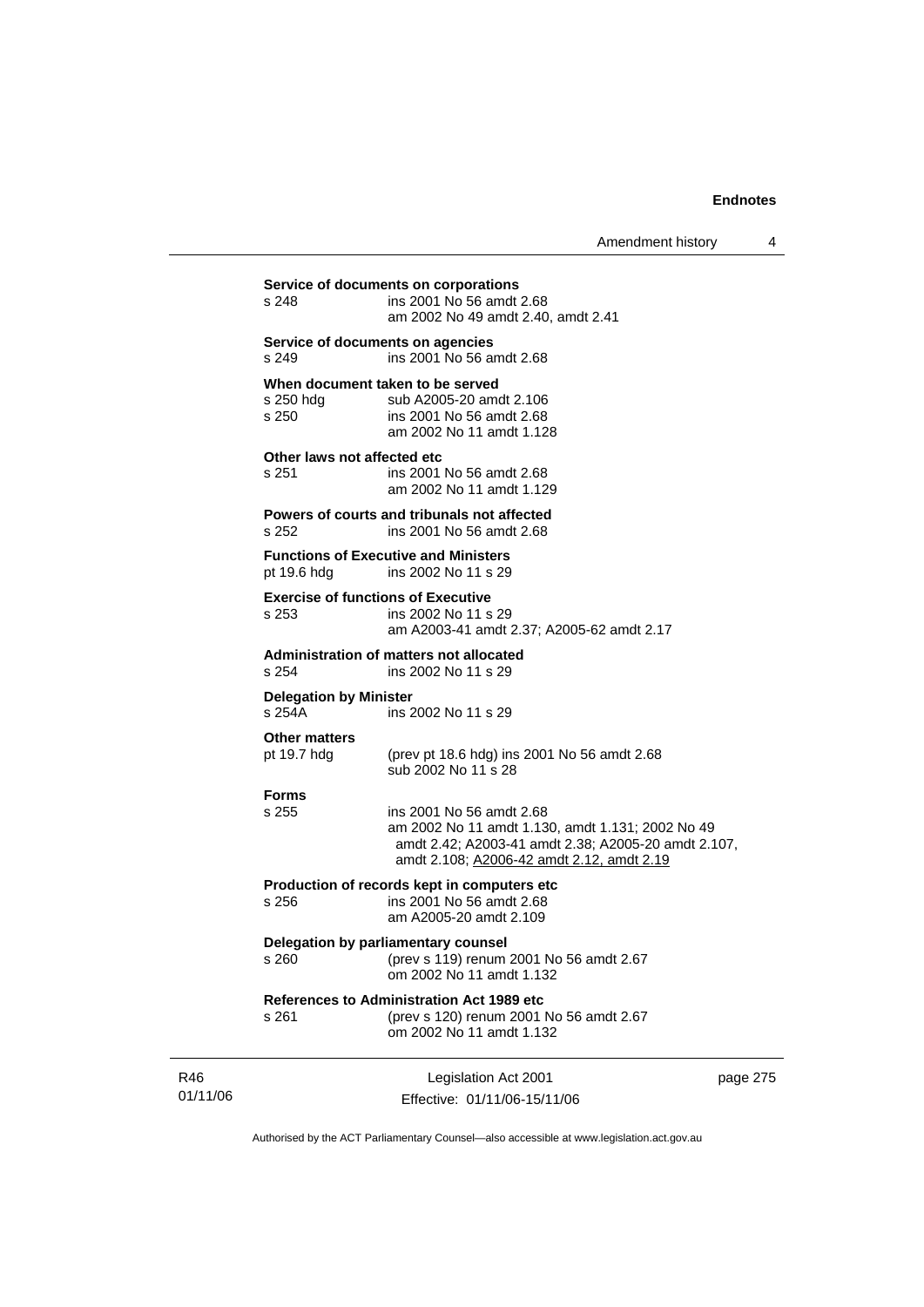| Amendment history<br>4 |  |
|------------------------|--|
|------------------------|--|

```
Regulation-making power 
s 262 (prev s 121) renum as s 262 and then s 302 
Application of s 28 
s 263 (prev s 122) renum 2001 No 56 amdt 2.67 
                  exp 12 March 2002 (s 263 (2)) 
Application of s 47 (2) to (6) 
s 264 (prev s 122A) renum as s 264 and then s 304 
Application of s 61 and s 62 
s 265 (prev s 123) renum as s 265 and then s 305 
Application of s 69 
s 266 (prev s 124) renum 2001 No 56 amdt 2.67 
                  exp 12 March 2002 (s 266 (2)) 
Transitional regulations 
s 267 (prev s 125) renum as s 267 and then s 306 
Modification of ch 20's operation 
s 268 (prev s 126) renum as s 268 and then s 307 
Status of certain instruments as disallowable instruments 
s 269 (prev s 127) renum as s 269 and then s 308 
Status of certain instruments as notifiable instruments 
s 270 (prev s 128) renum as s 270 and then s 309 
Compliance with authorisation or requirement to do something by notice in 
gazette 
s 271 (prev s 129) renum as s 271 and then s 310 
Commencement of Acts that refer to notification or notice in the gazette 
s 271B renum as s 311 
Commencement of registrable instruments that refer to notification or notice 
in the gazette 
s 271C renum as s 312
Status of republications under Legislation (Republication) Act 1996 
s 272 (prev s 130) renum as s 272 and then s 313 
Transitional provisions about penalties
s 273 renum as s 314 
Status of certain determinations 
s 274 renum as s 315 
Miscellaneous 
                 (prev ch 13 hdg) renum as ch 20 hdg and then ch 21 hdg
                  (prev ch 12 hdg) renum as ch 19 hdg 2001 No 56 amdt 2.66 
                  renum as ch 20 hdg 2002 No 11 s 24
```
page 276 Legislation Act 2001 Effective: 01/11/06-15/11/06

R46 01/11/06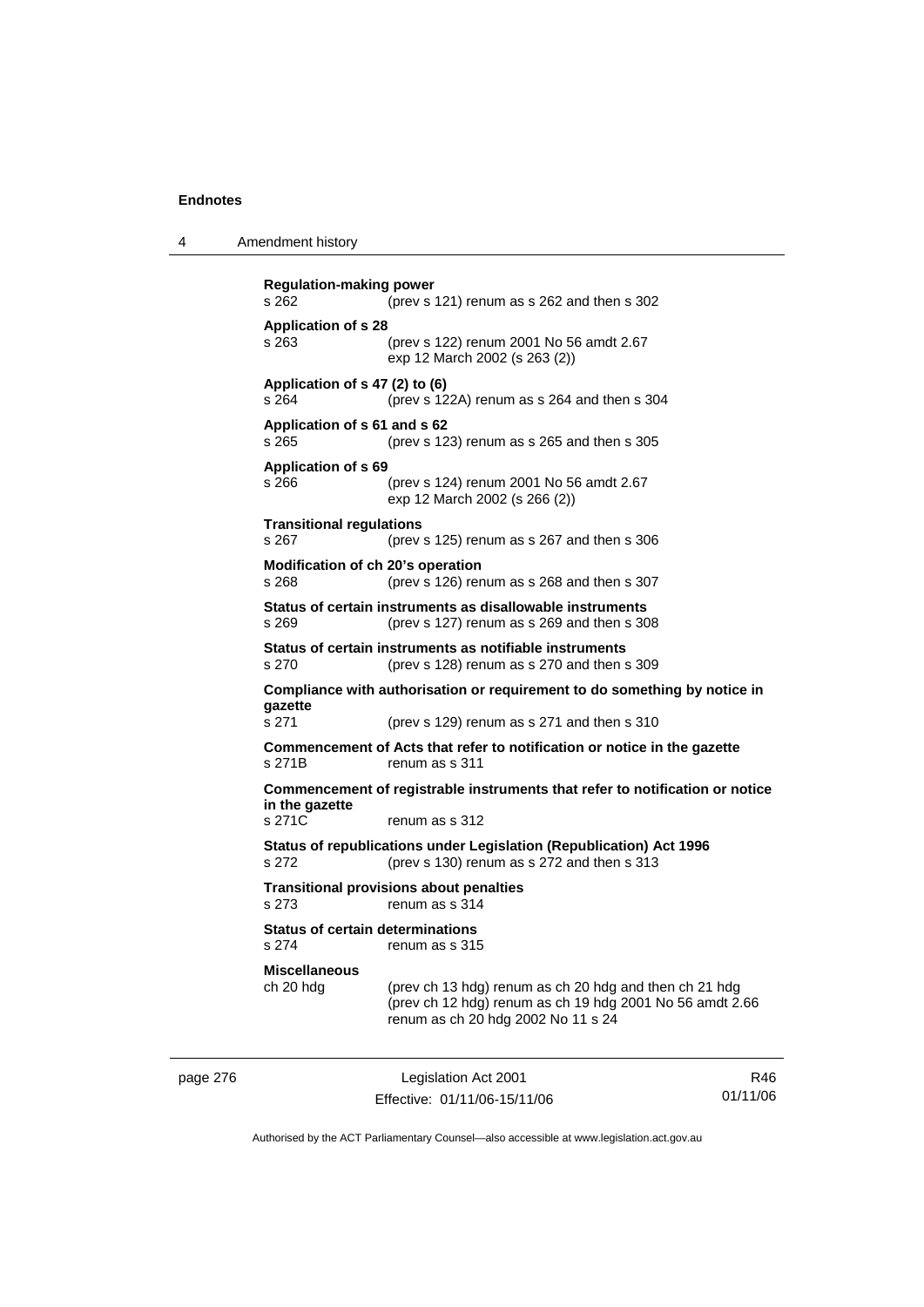|                 | s 300                                                   | Delegation by parliamentary counsel<br>ins 2002 No 11 amdt 1.132<br>am A2004-60 amdt 1.175                                                                                                                                         |          |
|-----------------|---------------------------------------------------------|------------------------------------------------------------------------------------------------------------------------------------------------------------------------------------------------------------------------------------|----------|
|                 | s 301                                                   | <b>References to Administration Act 1989 etc</b><br>ins 2002 No 11 amdt 1.132                                                                                                                                                      |          |
|                 | <b>Regulation-making power</b><br>s 302                 | (prev s 121) renum as s 262 2001 No 56 amdt 2.67<br>renum as s 302 R5 LA (see 2002 No 11 amdt 1.133)<br>sub A2003-41 amdt 2.39<br>am A2006-42 amdt 2.19                                                                            |          |
|                 | Transitional<br>ch 21 hdg                               | (prev ch 13 hdg) renum as ch 20 hdg 2001 No 56 amdt 2.66<br>renum as ch 21 hdg 2002 No 11 s 24<br>om R29 LA                                                                                                                        |          |
|                 | s 303                                                   | Transitional-meaning of optometrist<br>ins A2005-9 amdt 1.1<br>exp on the day the Health Professionals Act 2004 s 136 (h)<br>commences (s $303(2)$ )                                                                               |          |
|                 | Application of s 47 (2) to (6)<br>s 304 hdg             | (prev s 122A hdg) renum as s 264 hdg and then s 304 hdg<br>sub 2002 No 11 amdt 1.134                                                                                                                                               |          |
|                 | s 304                                                   | (prev s 122A) ins 2001 No 44 amdt 1.2623<br>renum as s 264 2001 No 56 amdt 2.67<br>am 2002 No 11 amdt 1.135<br>renum as s 304 R5 LA (see 2002 No 11 amdt 1.136)<br>exp 12 September 2004 (s 304 (4))                               |          |
|                 | Application of s 61 and s 62<br>s 305                   | (prev s 123) renum as s 265 2001 No 56 amdt 2.67<br>renum as s 305 R5 LA (see 2002 No 11 amdt 1.136)<br>exp 12 September 2002 (s 305 (3))                                                                                          |          |
|                 | <b>Transitional regulations</b><br>s 306                | (prev s 125) am 2001 No 44 amdt 1.2624<br>renum as s 267 2001 No 56 amdt 2.67<br>am 2001 No 56 amdts 2.69-2.71; 2002 No 11<br>amdts 1.137-1.140<br>renum as s 306 R5 LA (see 2002 No 11 amdt 1.136)<br>exp 28 May 2003 (s 306 (5)) |          |
|                 | Modification of ch 20's operation<br>s 307 hdg<br>s 307 | (prev s 268 hdg) sub 2001 No 56 amdt 2.72<br>(prev s 126) renum as s 268 2001 No 56 amdt 2.67<br>am 2002 No 11 amdt 1.141<br>renum as s 307 R5 LA (see 2002 No 11 amdt 1.13)<br>am 2002 No 49 amdt 2.54                            |          |
| R46<br>01/11/06 |                                                         | Legislation Act 2001<br>Effective: 01/11/06-15/11/06                                                                                                                                                                               | page 277 |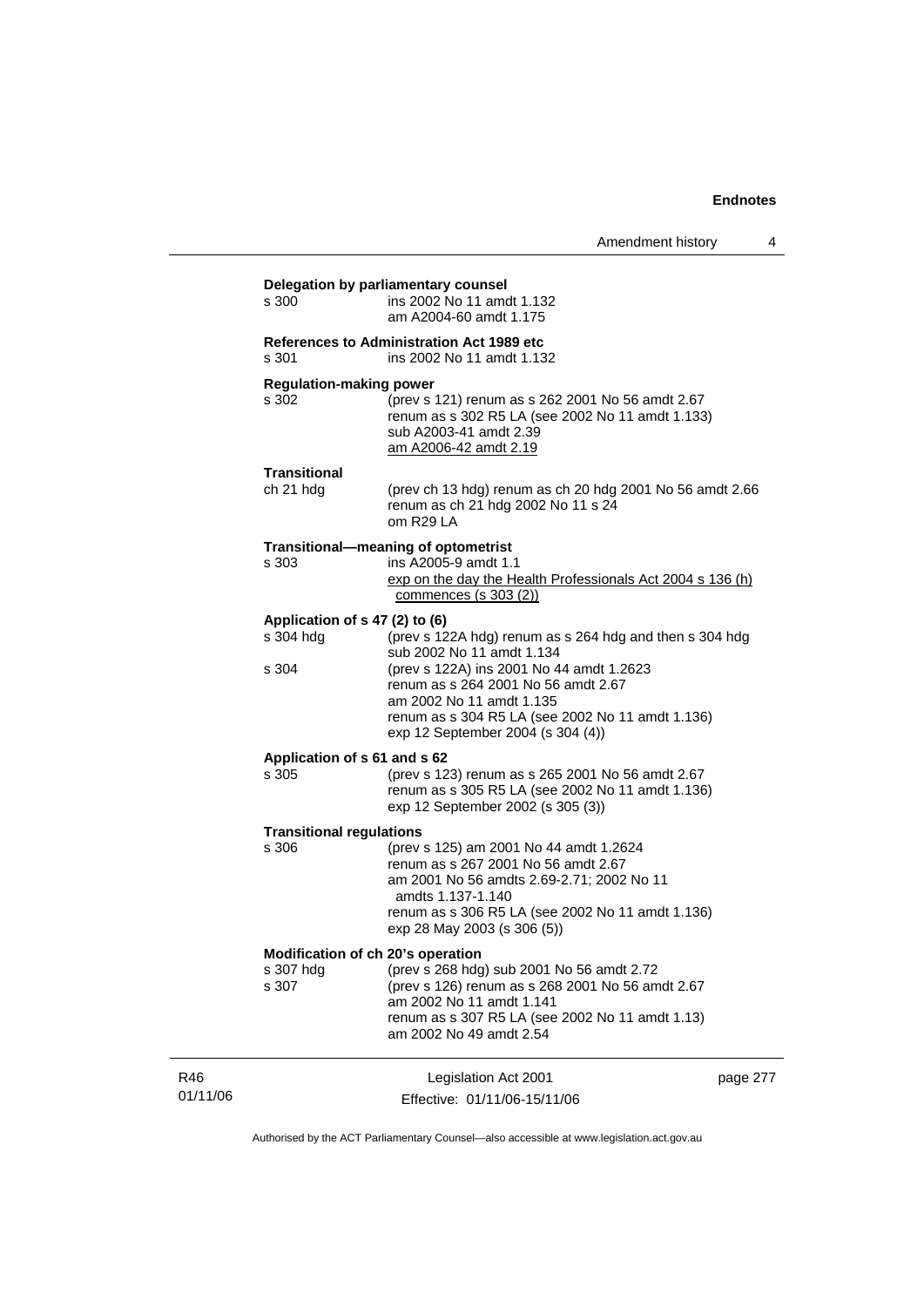| 4 | Amendment history |
|---|-------------------|
|---|-------------------|

exp 28 May 2003 (s 307 (2))

|       | Status of certain instruments as disallowable instruments |
|-------|-----------------------------------------------------------|
| s 308 | (prev s 127) renum as s 269 2001 No 56 amdt 2.67          |
|       | renum as s 308 R5 LA (see 2002 No 11 amdt 1.136)          |
|       | exp 12 September 2004 (s 308 (4))                         |
|       |                                                           |

### **Status of certain instruments as notifiable instruments**

s 309 (prev s 128) renum as s 270 2001 No 56 amdt 2.67 renum as s 309 R5 LA (see 2002 No 11 amdt 1.136) exp 12 September 2004 (s 309 (7))

#### **Compliance with authorisation or requirement to do something by notice in gazette**  s 310 (prev s 129) renum as s 271 2001 No 56 amdt 2.67

| s 310. | (prev s 129) renum as s 271 2001 No 56 amdt 2.67 |
|--------|--------------------------------------------------|
|        | am 2001 No 56 amdt 2.73                          |
|        | renum as s 310 R5 LA (see 2002 No 11 amdt 1.136) |
|        | exp 12 September 2004 (s 310 (5))                |
|        |                                                  |

### **Application of s 89 to registrable instrument**

| s 310A | ins A2003-56 amdt 2.57             |
|--------|------------------------------------|
|        | exp 12 September 2004 (s 310A (2)) |

**Commencement of Acts that refer to notification or notice in the gazette**<br>s 311 (prev s 271B) ins as mod SL 2001 No 34 reg 6 (prev s 271B) ins as mod SL 2001 No 34 reg  $6$  renum R5 LA (see 2002 No 11 amdt 1.136) exp 13 September 2002 (s 311 (5))

**Commencement of registrable instruments that refer to notification or notice in the gazette** 

| s 312 | (prev s 271C) ins as mod SL 2001 No 34 reg 6 |
|-------|----------------------------------------------|
|       | renum R5 LA (see 2002 No 11 amdt 1.136)      |
|       | exp 13 September 2002 (s 312 (5))            |

**Status of republications under Legislation (Republication) Act 1996** s 313 (prev s 130) renum as s 272 2001 No 56 amdt 2.67

| s 313 | (prev s 130) renum as s 272 2001 No 56 amdt 2.67 |
|-------|--------------------------------------------------|
|       | renum as s 313 R5 LA (see 2002 No 11 amdt 1.136) |
|       | exp 12 September 2004 (s 313 (3))                |
|       |                                                  |

#### **Transitional provisions about penalties**

| s 314 | (prev s 273) ins 2001 No 56 amdt 2.74   |
|-------|-----------------------------------------|
|       | renum R5 LA (see 2002 No 11 amdt 1.136) |
|       | exp 12 September 2003 (s 314 (5))       |

### **Status of certain determinations**

| s 315 | (prev s 274) ins 2001 No 56 amdt 2.74   |
|-------|-----------------------------------------|
|       | renum R5 LA (see 2002 No 11 amdt 1.136) |
|       | exp 12 September 2003 (s 315 (6))       |

page 278 Legislation Act 2001 Effective: 01/11/06-15/11/06

R46 01/11/06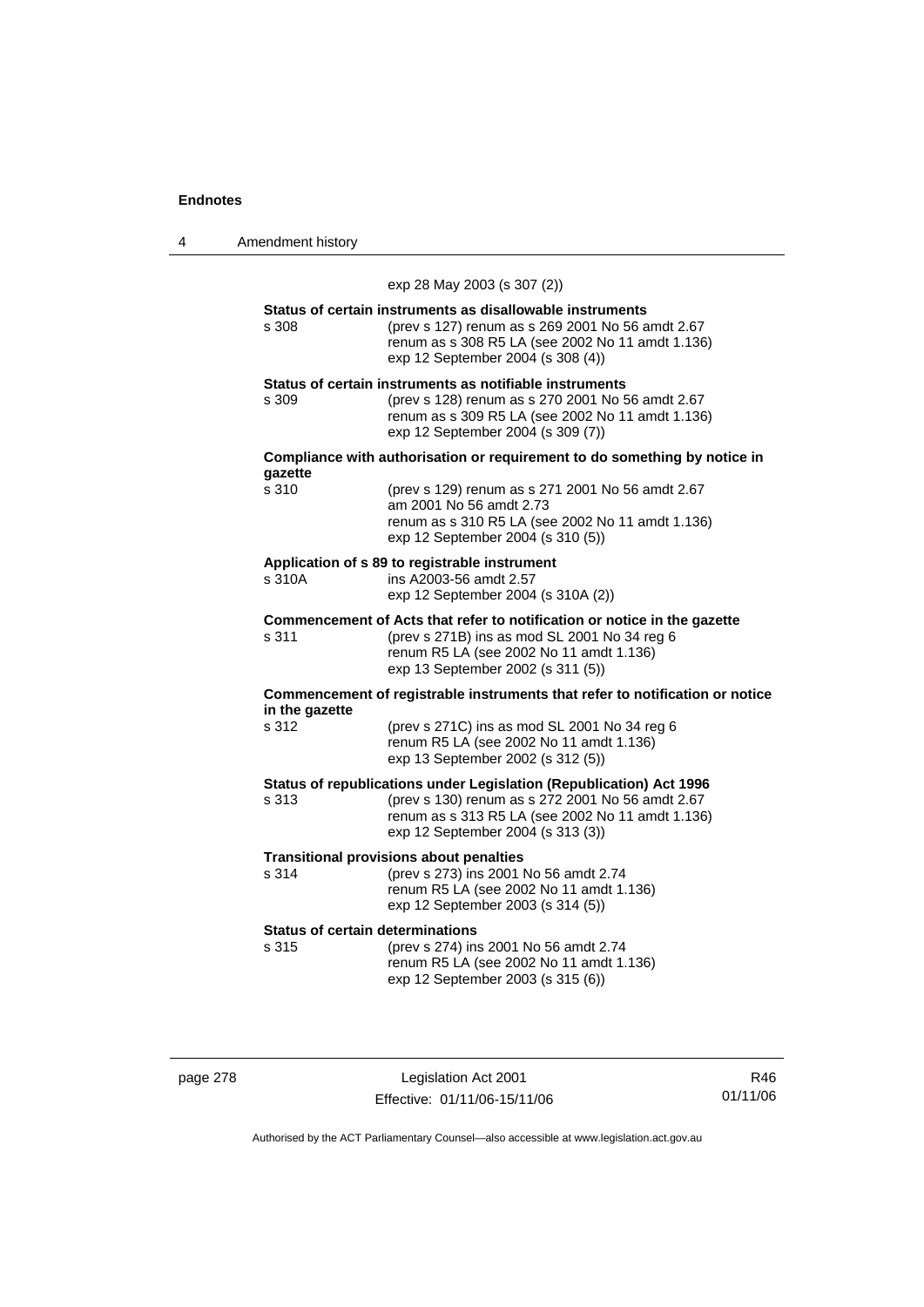### **Delegations under Administration Act 1989**

| s 316                                                                                 | ins A2003-56 amdt 2.58<br>exp 12 September 2004 (s 316 (3))                                                                                                                                                                                                                                                                                                                                                                                                                                                                                                                                                                                                                                                                                                                                                                                                                                                                                                                                                                                                                                                                                                                    |
|---------------------------------------------------------------------------------------|--------------------------------------------------------------------------------------------------------------------------------------------------------------------------------------------------------------------------------------------------------------------------------------------------------------------------------------------------------------------------------------------------------------------------------------------------------------------------------------------------------------------------------------------------------------------------------------------------------------------------------------------------------------------------------------------------------------------------------------------------------------------------------------------------------------------------------------------------------------------------------------------------------------------------------------------------------------------------------------------------------------------------------------------------------------------------------------------------------------------------------------------------------------------------------|
| sch 1 pt 1.1 hdg<br>sch 1 pt 1.1                                                      | Former NSW and UK Acts in force before establishment of Territory<br>(prev sch 1 pt 1 hdg) sub and renum 2001 No 56 amdt 2.75<br>am 2001 No 44 amdt 1.2625; 2001 No 56 amdts 2.76-2.79;<br>2001 No 88 s 43 (2); 2002 No 40 amdt 3.28; items renum<br>R11 LA (see 2002 No 40 amdt 3.29)<br>sub 2002 No 49 amdt 2.43<br>am A2003-56 amdt 2.59; items renum R21 LA (see A2003-56<br>amdt 2.60); A2004-17 amdt 2.10; items renum R30 LA (see<br>A2004-17 amdt 2.11); A2004-60 amdt 1.176; items renum<br>R31 LA (see A2004-60 amdt 1.177); A2006-38 amdt 1.9                                                                                                                                                                                                                                                                                                                                                                                                                                                                                                                                                                                                                       |
| sch 1 pt 1.2 hdg<br>sch 1 pt 1.2                                                      | Former NSW Acts applied after establishment of Territory<br>(prev sch 1 pt 2 hdg) sub and renum 2001 No 56 amdt 2.80<br>am 2001 No 44 amdt 1.2626, amdt 1.2627; 2001 No 56<br>amdt 2.81; A2004-7 amdt 1.5; A2006-38 amdt 1.11                                                                                                                                                                                                                                                                                                                                                                                                                                                                                                                                                                                                                                                                                                                                                                                                                                                                                                                                                  |
| <b>Meaning of commonly-used terms</b><br>dict pt 1 hdg<br>dict pt 1 note<br>dict pt 1 | sub A2003-56 amdt 2.61<br>sub A2003-56 amdt 2.61<br>def $AAT$ ins 2002 No 49 amdt 2.44<br>def Act sub 2001 No 56 amdt 2.82<br>am A2005-20 amdt 2.110<br>def $ACT$ reloc from IA 2001 No 56 amdt 2.16<br>def ADI reloc from IA 2001 No 56 amdt 2.16<br>sub 2002 No 49 amdt 2.45<br>def <i>administrative appeals tribunal</i> reloc from IA 2001 No 56<br>amdt 2.16<br>def administrative unit reloc from IA 2001 No 56 amdt 2.16<br>def <i>adult</i> reloc from IA 2001 No 56 amdt 2.16<br>def affidavit reloc from IA 2001 No 56 amdt 2.16<br>om A2005-53 amdt 1.95<br>def ambulance service reloc from IA 2001 No 56 amdt 2.16<br>sub A2004-28 amdt 3.33<br>def amend sub 2001 No 56 amdt 2.82<br>am A2005-20 amdt 2.111, amdt 2.112<br>def appoint reloc from IA 2001 No 56 amdt 2.16<br>def asset reloc from IA 2001 No 56 amdt 2.16<br>def Attorney-General ins 2001 No 56 amdt 2.82<br>def auditor-general reloc from IA 2001 No 56 amdt 2.16<br>sub A2005-20 amdt 2.113<br>def <b>Australia</b> reloc from IA 2001 No 56 amdt 2.16<br>def <b>Australian driver licence</b> reloc from IA 2001 No 56<br>amdt 2.16<br>def Australian Statistician ins A2005-20 amdt 2.114 |

R46 01/11/06

Legislation Act 2001 Effective: 01/11/06-15/11/06 page 279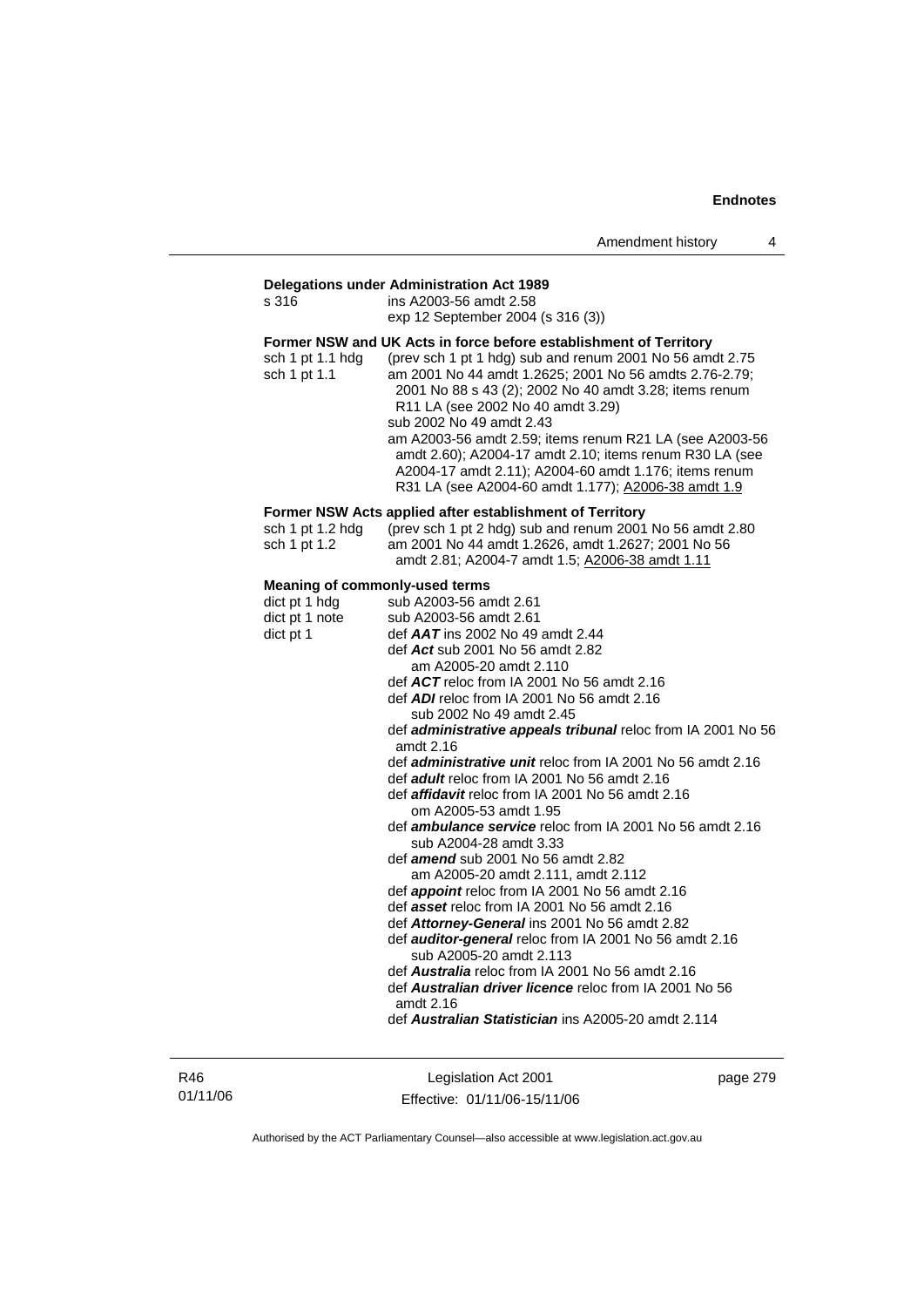4 Amendment history

 def *authorised deposit-taking institution* reloc from IA 2001 No 56 amdt 2.16 sub 2002 No 49 amdt 2.46 def *bank* reloc from IA 2001 No 56 amdt 2.16 def *barrister* reloc from IA 2001 No 56 amdt 2.16 def *body* reloc from IA 2001 No 56 amdt 2.16 def *breach* reloc from IA 2001 No 56 amdt 2.16 def *building code* ins A2004-13 amdt 2.79 def *building society* reloc from IA 2001 No 56 amdt 2.16 sub A2003-56 amdt 2.62 def *business day* reloc from IA 2001 No 56 amdt 2.16 def *by* ins A2005-20 amdt 2.115 def *by-laws* ins 2002 No 11 amdt 1.142 om A2005-20 amdt 2.116 def *by-law* ins A2005-20 amdt 2.116 def *calendar month* reloc from IA 2001 No 56 amdt 2.16 def *calendar year* reloc from IA 2001 No 56 amdt 2.16 def *change* reloc from IA 2001 No 56 amdt 2.16 sub A2006-42 amdt 2.13 def *chief executive* ins 2001 No 56 amdt 2.82 def *chief fire control officer* ins 2001 No 56 amdt 2.82 om A2004-28 amdt 3.34 def *chief health officer* reloc from IA 2001 No 56 amdt 2.16 def *Chief Justice* reloc from IA 2001 No 56 amdt 2.16 def *Chief Magistrate* reloc from IA 2001 No 56 amdt 2.16 def *Chief Minister* reloc from IA 2001 No 56 amdt 2.16 def *chief officer (ambulance service)* ins A2004-28 amdt 3.35 def *chief officer (fire brigade)* ins A2004-28 amdt 3.35 def *chief officer (rural fire service)* ins A2004-28 amdt 3.35 def *chief officer (SES)* ins A2004-28 amdt 3.35 def *chief planning executive* ins 2002 No 56 amdt 3.43 sub A2005-20 amdt 2.117 def *chief police officer* reloc from IA 2001 No 56 amdt 2.16 def *chief solicitor* ins A2004-42 amdt 2.39 def *child* reloc from IA 2001 No 56 amdt 2.16 def *children and young people commissioner* ins A2005-46 amdt 1.1 def *Childrens Court* reloc from IA 2001 No 56 amdt 2.16 def *city area* reloc from IA 2001 No 56 amdt 2.16 am A2005-20 amdt 2.118 def *civil union* ins A2006-22 amdt 1.74 (A2006-22 rep before commenced by disallowance (see Cwlth Gaz 2006 No S93)) def *clerk* reloc from IA 2001 No 56 amdt 2.16 def *commencement* sub 2001 No 56 amdt 2.82

def *commencement notice* sub 2001 No 56 amdt 2.82

page 280 Legislation Act 2001 Effective: 01/11/06-15/11/06

R46 01/11/06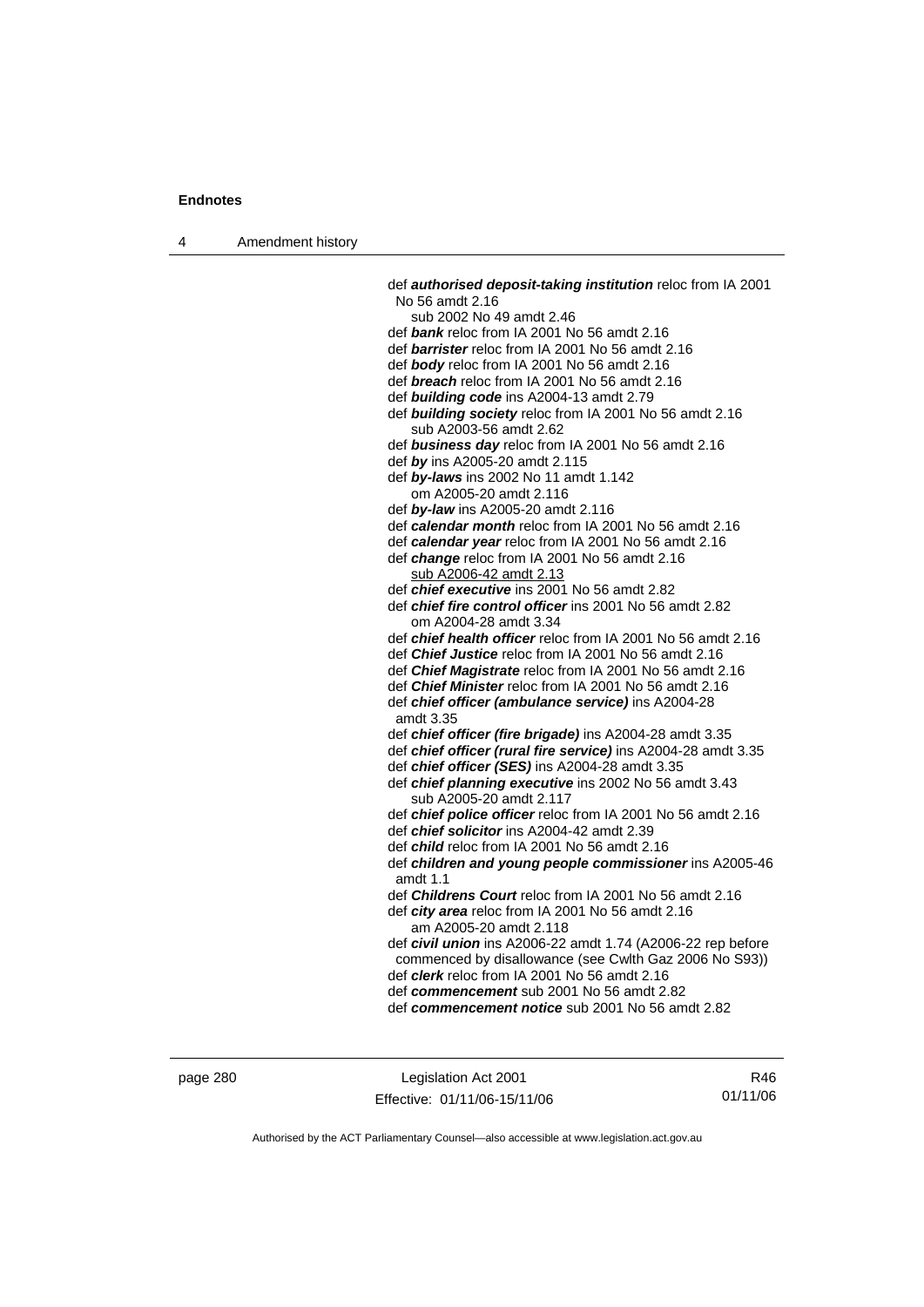def *commissioner for fair trading* reloc from IA 2001 No 56 amdt 2.16 sub A2005-20 amdt 2.119 def *commissioner for health complaints* ins 2001 No 56 amdt 2.82 om A2005-41 amdt 1.110 def *commissioner for housing* reloc from IA 2001 No 56 amdt 2.16 def *commissioner for land and planning* reloc from IA 2001 No 56 amdt 2.16 om 2002 No 56 amdt 3.44 def *commissioner for public administration* reloc from IA 2001 No 56 amdt 2.16 def *commissioner for revenue* reloc from IA 2001 No 56 amdt 2.16 def *commissioner for surveys* reloc from IA 2001 No 56 amdt 2.16 def *commissioner for the environment* ins 2001 No 56 amdt 2.82 def *commissioner of police* reloc from IA 2001 No 56 amdt 2.16 def *commit* ins A2006-23 amdt 1.212 def *committed for trial* reloc from IA 2001 No 56 amdt 2.16 om A2006-23 amdt 1.212 def *Commonwealth* reloc from IA 2001 No 56 amdt 2.16 def *Commonwealth country* reloc from IA 2001 No 56 amdt 2.16 def *Commonwealth DPP* ins A2005-20 amdt 2.120 def *Commonwealth gazette* reloc from IA 2001 No 56 amdt 2.16 def *community advocate* reloc from IA 2001 No 56 amdt 2.16 om A2005-47 amdt 1.12 def *confer* reloc from IA 2001 No 56 amdt 2.16 def *conservator of flora and fauna* reloc from IA 2001 No 56 amdt 2.16 def *construction occupations registrar* ins A2004-13 amdt 2.80 sub A2005-20 amdt 2.121 def *consumer and trader tribunal* ins A2003-16 s 70 def *Consumer Credit (Australian Capital Territory) Code* reloc from IA 2001 No 56 amdt 2.16 def *Consumer Credit (Australian Capital Territory) Regulations* reloc from IA 2001 No 56 amdt 2.16 def *contravene* reloc from IA 2001 No 56 amdt 2.16 def *converted ordinance* reloc from IA 2001 No 56 amdt 2.16 def *Coroner's Court* reloc from IA 2001 No 56 amdt 2.16 def *corporation* reloc from IA 2001 No 56 amdt 2.16

R46 01/11/06

Legislation Act 2001 Effective: 01/11/06-15/11/06 page 281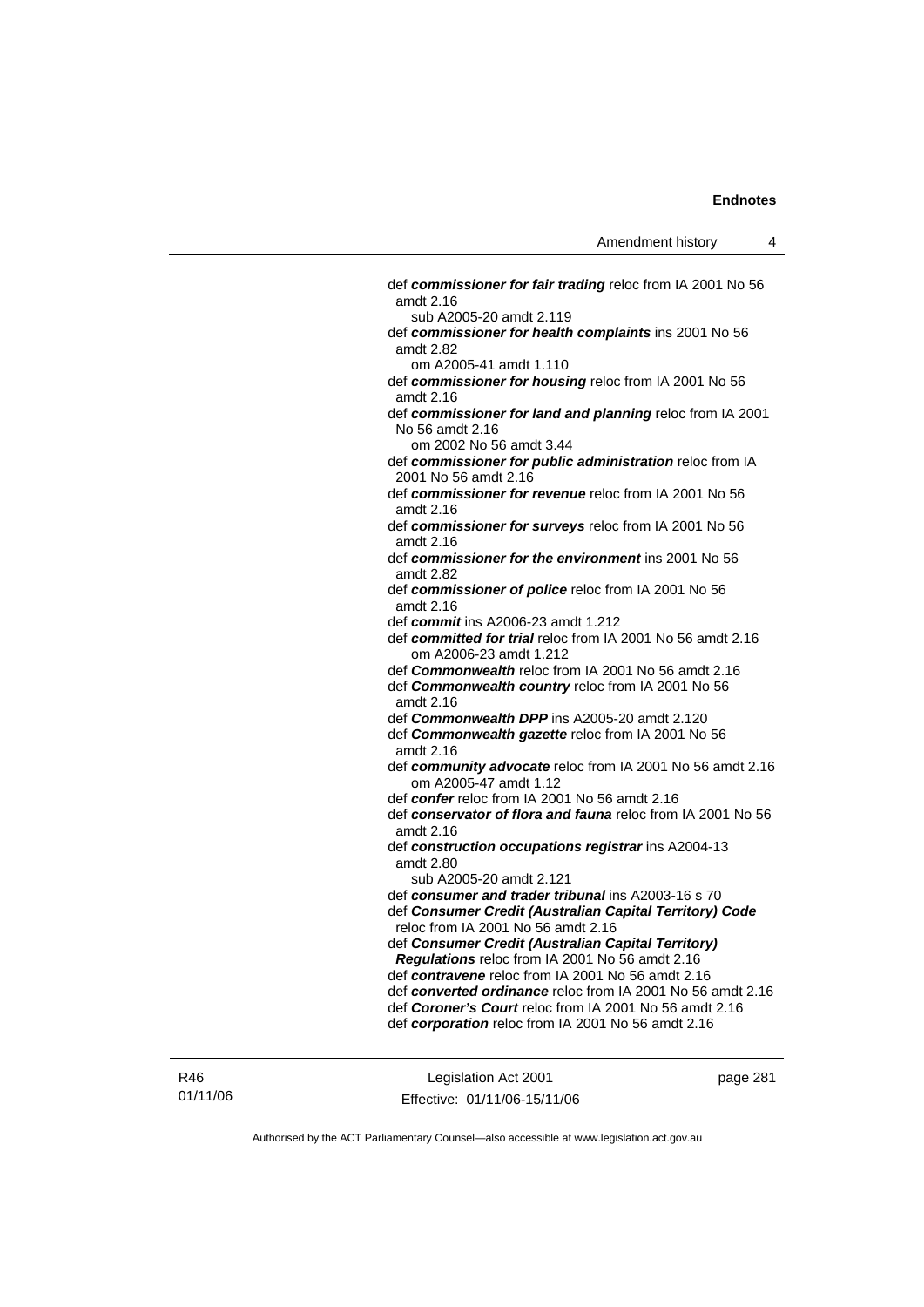|  | Amendment history |  |
|--|-------------------|--|
|--|-------------------|--|

| def Corporations Act ins in IA 2001No 56 amdt 2.14                                         |
|--------------------------------------------------------------------------------------------|
| reloc from IA 2001 No 56 amdt 2.16                                                         |
| def correctional centre ins A2006-23 amdt 1.213                                            |
| def corrections officer ins A2006-23 amdt 1.213                                            |
| def Court of Appeal ins A2004-42 amdt 2.39                                                 |
| def court of summary jurisdiction reloc from IA 2001 No 56                                 |
| amdt 2.16                                                                                  |
| def credit tribunal reloc from IA 2001 No 56 amdt 2.16                                     |
| sub A2005-20 amdt 2.122                                                                    |
| def credit union reloc from IA 2001 No 56 amdt 2.16                                        |
| sub A2003-56 amdt 2.63                                                                     |
| def Criminal Code ins 2002 No 51 amdt 1.27<br>def custodial escort ins 2002 No 30 amdt 2.8 |
| om A2006-23 amdt 1.214                                                                     |
| def daylight reloc from IA 2001 No 56 amdt 2.16                                            |
| def definition ins 2001 No 56 amdt 2.82                                                    |
| def <i>dentist</i> reloc from IA 2001 No 56 amdt 2.16                                      |
| sub A2004-39 amdt 4.3                                                                      |
| def dental prosthetist reloc from IA 2001 No 56 amdt 2.16                                  |
| sub A2004-39 amdt 3.1                                                                      |
| def dental technician reloc from IA 2001 No 56 amdt 2.16                                   |
| sub A2004-39 amdt 3.2                                                                      |
| def Deputy Speaker ins A2005-20 amdt 2.123                                                 |
| def designation reloc from IA 2001 No 56 amdt 2.16                                         |
| def director of corrective services ins 2002 No 30 amdt 2.8                                |
| om A2006-23 amdt 1.215                                                                     |
| def director of public prosecutions (or DPP) reloc from IA                                 |
| 2001 No 56 amdt 2.16                                                                       |
| def disability and community services commissioner ins<br>A2005-41 amdt 1.111              |
| def <i>disallowable instrument</i> sub 2001 No 56 amdt 2.82                                |
| def <i>discrimination commissioner</i> reloc from IA 2001 No 56<br>amdt 2.16               |
| sub A2005-41 amdt 1.112                                                                    |
| def <i>discrimination tribunal</i> reloc from IA 2001 No 56<br>amdt 2.16                   |
| def doctor reloc from IA 2001 No 56 amdt 2.16<br>sub A2004-39 amdt 5.13                    |
| def document reloc from IA 2001 No 56 amdt 2.16<br>am A2003-56 amdt 2.64                   |
| def domestic partner ins A2003-14 s 5                                                      |
| def domestic partnership ins A2003-14 s 5                                                  |
| def DPP ins 2002 No 49 amdt 2.47                                                           |
| def <i>driver licence</i> reloc from IA 2001 No 56 amdt 2.16                               |
| def electoral commission reloc from IA 2001 No 56<br>amdt 2.16                             |
|                                                                                            |

page 282 Legislation Act 2001 Effective: 01/11/06-15/11/06

R46 01/11/06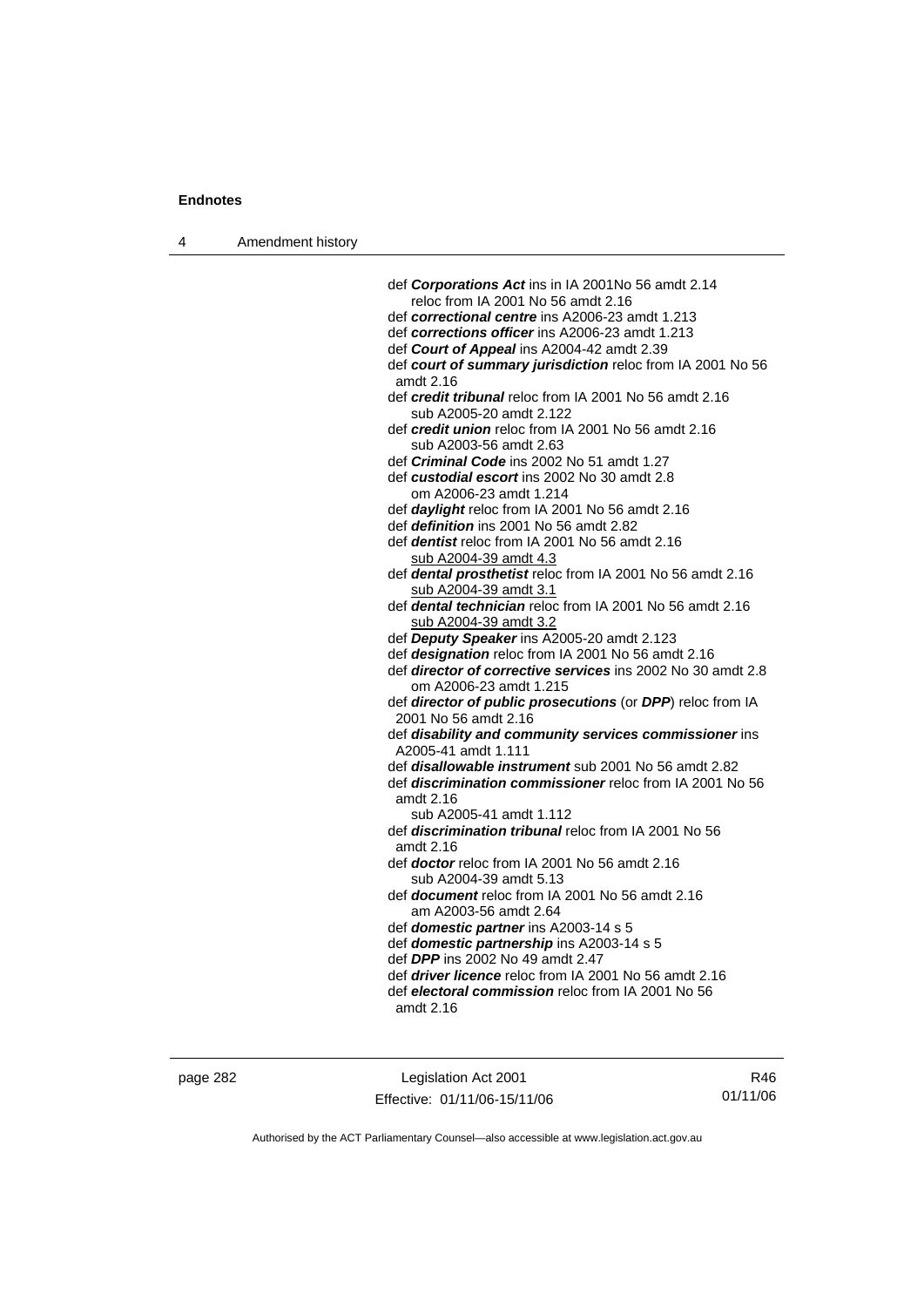def *electoral commissioner* reloc from IA 2001 No 56 amdt 2.16 def *emergency service* ins A2004-28 amdt 3.35 def *emergency services authority* ins A2004-28 amdt 3.35 def *emergency services commissioner* ins A2004-28 amdt 3.35 def *enactment* sub 2001 No 56 amdt 2.82 def *entity* ins 2001 No 56 amdt 2.82 def *environment protection authority* ins 2002 No 11 amdt 1.142 def *establish* reloc from IA 2001 No 56 amdt 2.16 def *estate* reloc from IA 2001 No 56 amdt 2.16 def *Executive* reloc from IA 2001 No 56 amdt 2.16 def *exercise* reloc from IA 2001 No 56 amdt 2.16 def *expire* reloc from IA 2001 No 56 amdt 2.16 def *external territory* reloc from IA 2001 No56 amdt 2.16 def *fail* reloc from IA 2001 No 56 amdt 2.16 def *Federal Court* reloc from IA 2001 No 56 amdt 2.16 def *file* reloc from IA 2001 No 56 amdt 2.16 def *financial year* reloc from IA 2001 No 56 amdt 2.16 def *fire brigade* reloc from IA 2001 No 56 amdt 2.16 sub A2004-28 amdt 3.36 def *fire commissioner* reloc from IA 2001 No 56 amdt 2.16 om A2004-28 amdt 3.37 def *for* ins 2002 No 11 amdt 1.142 def *foreign country* reloc from IA 2001 No 56 amdt 2.16 sub A2006-42 amdt 2.14 def *former NSW Act* sub 2001 No 56 amdt 2.82; 2002 No 11 amdt 1.143 def *former UK Act* sub 2001 No 56 amdt 2.82; 2002 No 11 amdt 1.143 def *found guilty* reloc from IA 2001 No 56 amdt 2.16 sub 2002 No 49 amdt 2.48; A2006-23 amdt 1.216 def *function* reloc from IA 2001 No 56 amdt 2.16 def *gambling and racing commission* reloc from IA 2001 No 56 amdt 2.16 def *gazette* reloc from IA 2001 No 56 amdt 2.16 def *give* reloc from IA 2001 No 56 amdt 2.16 def *government printer* reloc from IA 2001 No 56 amdt 2.16 def *government solicitor* reloc from IA 2001 No 56 amdt 2.16 def *Governor* ins 2001 No 56 amdt 2.82 def *Governor-General* ins 2001 No 56 amdt 2.82 def *GST* ins 2002 No 27 s 27 def *guardianship tribunal* reloc from IA 2001 No 56 amdt 2.16 def *health services commissioner* ins A2005-41 amdt 1.113 def *heritage council* ins A2004-57 amdt 1.53

R46 01/11/06

Legislation Act 2001 Effective: 01/11/06-15/11/06 page 283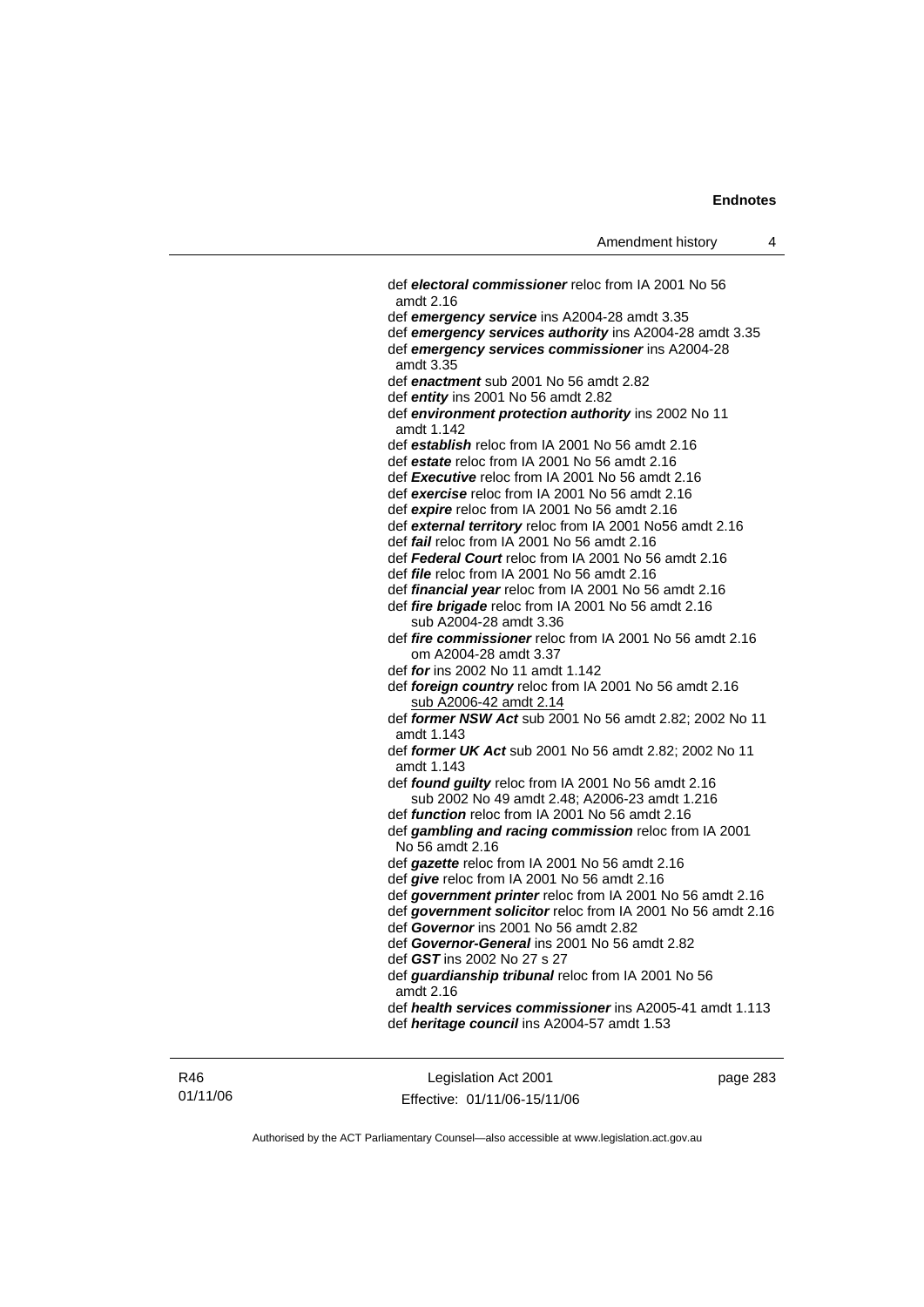4 Amendment history

 def *heritage register* ins A2004-57 amdt 1.53 def *High Court* reloc from IA 2001 No 56 amdt 2.16 def *human rights commission* ins A2005-41 amdt 1.113 def *human rights commissioner* ins A2005-41 amdt 1.113 def *Imperial Act* reloc from IA 2001 No 56 amdt 2.16 def *independent competition and regulatory commission*  ins A2004-42 amdt 2.39 def *indictable offence* ins 2001 No 56 amdt 2.82 sub 2002 No 11 amdt 1.144; A2003-56 amdt 2.65 def *indictment* reloc from IA 2001 No 56 amdt 2.16 def *individual* reloc from IA 2001 No 56 amdt 2.16 def *infringement notice* ins A2004-42 amdt 2.39 def *in relation to* ins 2002 No 49 amdt 2.49 def *insolvent under administration* ins A2003-56 amdt 2.66 om A2005-20 amdt 2.124 def *instrument* sub 2001 No 56 amdt 2.82 def *interest* reloc from IA 2001 No 56 amdt 2.16 def *internal territory* reloc from IA 2001 No 56 amdt 2.16 def *intersex person* ins A2003-14 s 5 def *Jervis Bay Territory* reloc from IA 2001 No 56 amdt 2.16 def *judge* reloc from IA 2001 No 56 amdt 2.16 am 2002 No 11 amdt 1.145 def *Lake Burley Griffin* reloc from IA 2001 No 56 amdt 2.16 def *Lake Ginninderra* reloc from IA 2001 No 56 amdt 2.16 def *land* reloc from IA 2001 No 56 amdt 2.16 def *land development agency* ins 2002 No 56 amdt 3.45 sub A2005-20 amdt 2.125 def *law* reloc from IA 2001 No 56 amdt 2.16 def *lawyer* reloc from IA 2001 No 56 amdt 2.16 def *legal aid commission* ins 2001 No 56 amdt 2.82 def *legal practitioner* reloc from IA 2001 No 56 amdt 2.16 sub A2006-25 amdt 2.16 def *Legislation Act* ins 2002 No 49 amdt 2.50 def *Legislative Assembly* reloc from IA 2001 No 56 amdt 2.16 def *legilative instrument* ins A2006-42 amdt 2.15 def *liability* reloc from IA 2001 No 56 amdt 2.16 def *magistrate* reloc from IA 2001 No 56 amdt 2.16 def *Magistrates Court* reloc from IA 2001 No 56 amdt 2.16 def *make* reloc from IA 2001 No 56 amdt 2.16 def *making* sub 2001 No 56 amdt 2.82 def *master* reloc from IA 2001 No 56 amdt 2.16 def *may* ins 2001 No 56 amdt 2.82 def *medical practitioner* ins 2001 No 56 amdt 2.82 def *mental health tribunal* reloc from IA 2001 No 56

amdt 2.16

page 284 Legislation Act 2001 Effective: 01/11/06-15/11/06

R46 01/11/06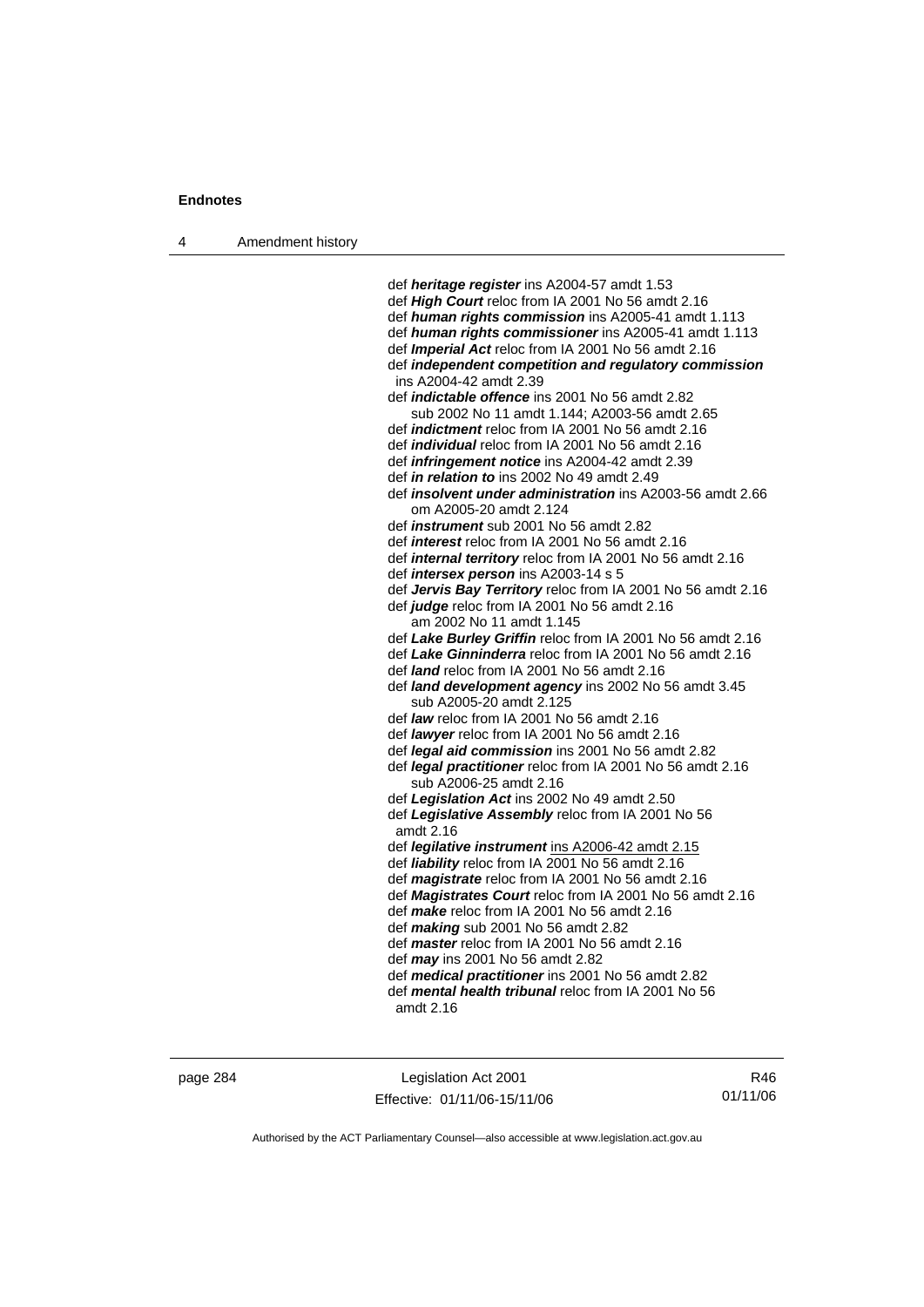def *midnight* reloc from IA 2001 No 56 amdt 2.16 def *Minister* ins 2001 No 56 amdt 2.82 def *modification* reloc from IA 2001 No 56 amdt 2.16 sub A2006-42 amdt 2.16 def *month* reloc from IA 2001 No 56 amdt 2.16 def *must* ins 2001 No 56 amdt 2.82 def *name* reloc from IA 2001 No 56 amdt 2.16 def *named month* reloc from IA 2001 No 56 amdt 2.16 def *national capital authority* ins 2002 No 11 amdt 1.146 def *national capital plan* ins A2004-42 amdt 2.39 def *national land* reloc from IA 2001 No 56 amdt 2.16 def *night* reloc from IA 2001 No 56 amdt 2.16 def *Northern Territory* reloc from IA 2001 No 56 amdt 2.16 def *notifiable instrument* sub 2001 No 56 amdt 2.82 def *notification* sub 2001 No 56 amdt 2.82 am A2004-42 amdt 2.40; A2006-42 amdt 2.18 def *notification day* sub 2001 No 56 amdt 2.82 def *NSW Act* reloc from IA 2001 No 56 amdt 2.16 def *NSW correctional centre* ins A2006-23 amdt 1.217 def *number* reloc from IA 2001 No 56 amdt 2.16 def *nurse* reloc from IA 2001 No 56 amdt 2.16 sub A2004-39 amdt 6.7 def *nurse practitioner* ins A2004-10 s 6 sub A2004-39 amdt 6.8 def *oath* reloc from IA 2001 No 56 amdt 2.16 sub A2005-53 amdt 1.96 def *occupy* ins 2001 No 56 amdt 2.82 sub A2005-20 amdt 2.126 def *office* reloc from IA 2001 No 56 amdt 2.16 def *office of fair trading* reloc from IA 2001 No 56 amdt 2.16 sub A2005-20 amdt 2.127 def *OH&S commissioner* ins A2003-41 amdt 2.40 def *ombudsman* reloc from IA 2001 No 56 amdt 2.16 def *omit* ins 2001 No 56 amdt 2.82 def *optometrist* ins A2005-9 amdt 1.2 note exp on the day the Health Professionals Act 2004 s 136 (h) commences (s 303 (2)) def *ordinance* reloc from IA 2001 No 56 amdt 2.16 def *parent* ins A2004-1 amdt 1.22 def *parliamentary counsel* sub 2001 No 56 amdt 2.82 def *passing* sub 2001 No 56 amdt 2.82 def *penalty unit* ins 2001 No 56 amdt 2.82 def *person* ins 2001 No 56 amdt 2.82 def *pharmacist* reloc from IA 2001 No 56 amdt 2.16 sub A2004-39 amdt 8.2 def *planning and land authority* ins 2002 No 56 amdt 3.47 sub A2005-20 amdt 2.128

R46 01/11/06

Legislation Act 2001 Effective: 01/11/06-15/11/06 page 285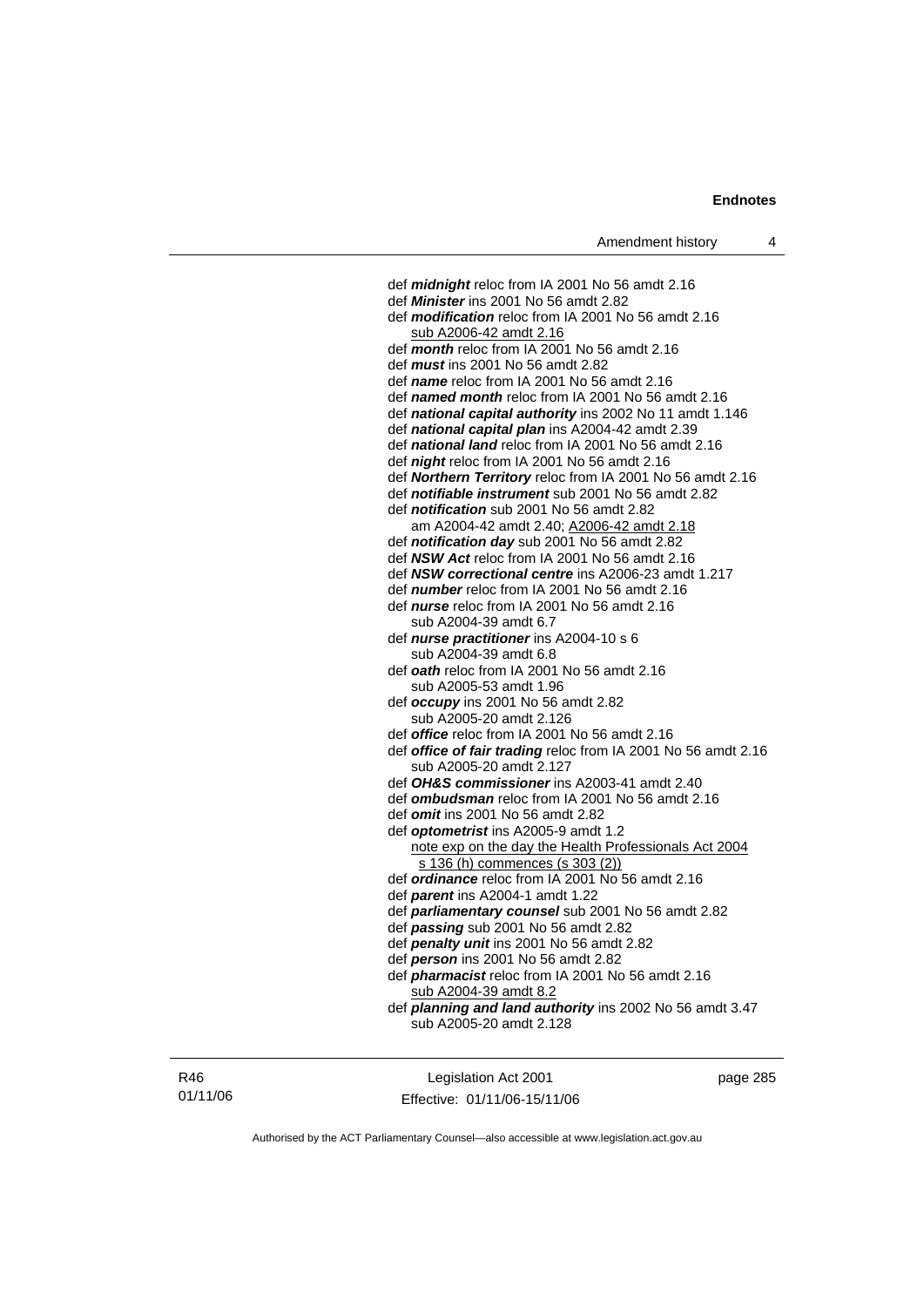4 Amendment history

| def planning and land council ins 2002 No 56 amdt 3.46                                            |
|---------------------------------------------------------------------------------------------------|
| sub A2005-20 amdt 2.129                                                                           |
| om A2006-30 amdt 1.70                                                                             |
| def planning authority reloc from IA 2001 No 56 amdt 2.16<br>om 2002 No 56 amdt 3.47              |
| def police officer reloc from IA 2001 No 56 amdt 2.16                                             |
| def position reloc from IA 2001 No 56 amdt 2.16                                                   |
| def power reloc from IA 2001 No 56 amdt 2.16                                                      |
| def prescribed reloc from IA 2001 No 56 amdt 2.16<br>am 2002 No 49 amdt 2.51; A2005-20 amdt 2.130 |
| def <i>present</i> ins A2005-5 s 28                                                               |
| def privacy commissioner reloc from IA 2001 No 56<br>amdt 2.16                                    |
| def proceeding reloc from IA 2001 No 56 amdt 2.16                                                 |
| def <i>property</i> reloc from IA 2001 No 56 amdt 2.16                                            |
| def <i>provision</i> sub 2001 No 56 amdt 2.82                                                     |
| def <i>public advocate</i> ins A2005-47 amdt 1.13                                                 |
| def public employee reloc from IA 2001 No 56 amdt 2.16                                            |
| def public health officer reloc from IA 2001 No 56 amdt 2.16<br>sub A2005-20 amdt 2.131           |
| def public money reloc from IA 2001 No 56 amdt 2.16                                               |
| def public servant reloc from IA 2001 No 56 amdt 2.16                                             |
| def public service reloc from IA 2001 No 56 amdt 2.16                                             |
| def <i>public trustee</i> reloc from IA 2001 No 56 amdt 2.16                                      |
| def quarter ins 2002 No 30 amdt 2.8                                                               |
| def recognised transgender person ins A2003-14 s 5                                                |
| def registered surveyor reloc from IA 2001 No 56 amdt 2.16                                        |
| def registrable instrument sub 2001 No 56 amdt 2.82<br>om A2006-42 amdt 2.17                      |
| def registrar reloc from IA 2001 No 56 amdt 2.16                                                  |
| def registrar-general reloc from IA 2001 No 56 amdt 2.16                                          |
| def registrar of firearms reloc from IA 2001 No 56 amdt 2.16                                      |
| def registrar of liquor licences reloc from IA 2001 No 56<br>amdt 2.16                            |
| def regulations reloc from IA 2001 No 56 amdt 2.16<br>om A2005-20 amdt 2.132                      |
| def regulation ins A2005-20 amdt 2.132                                                            |
| def remand centre ins 2002 No 30 amdt 2.8<br>om A2006-23 amdt 1.218                               |
| def remand centre administrator ins 2002 No 30 amdt 2.8<br>om A2006-23 amdt 1.218                 |
| def <i>remuneration tribunal</i> reloc from IA 2001 No 56<br>amdt 2.16                            |

page 286 Legislation Act 2001 Effective: 01/11/06-15/11/06

R46 01/11/06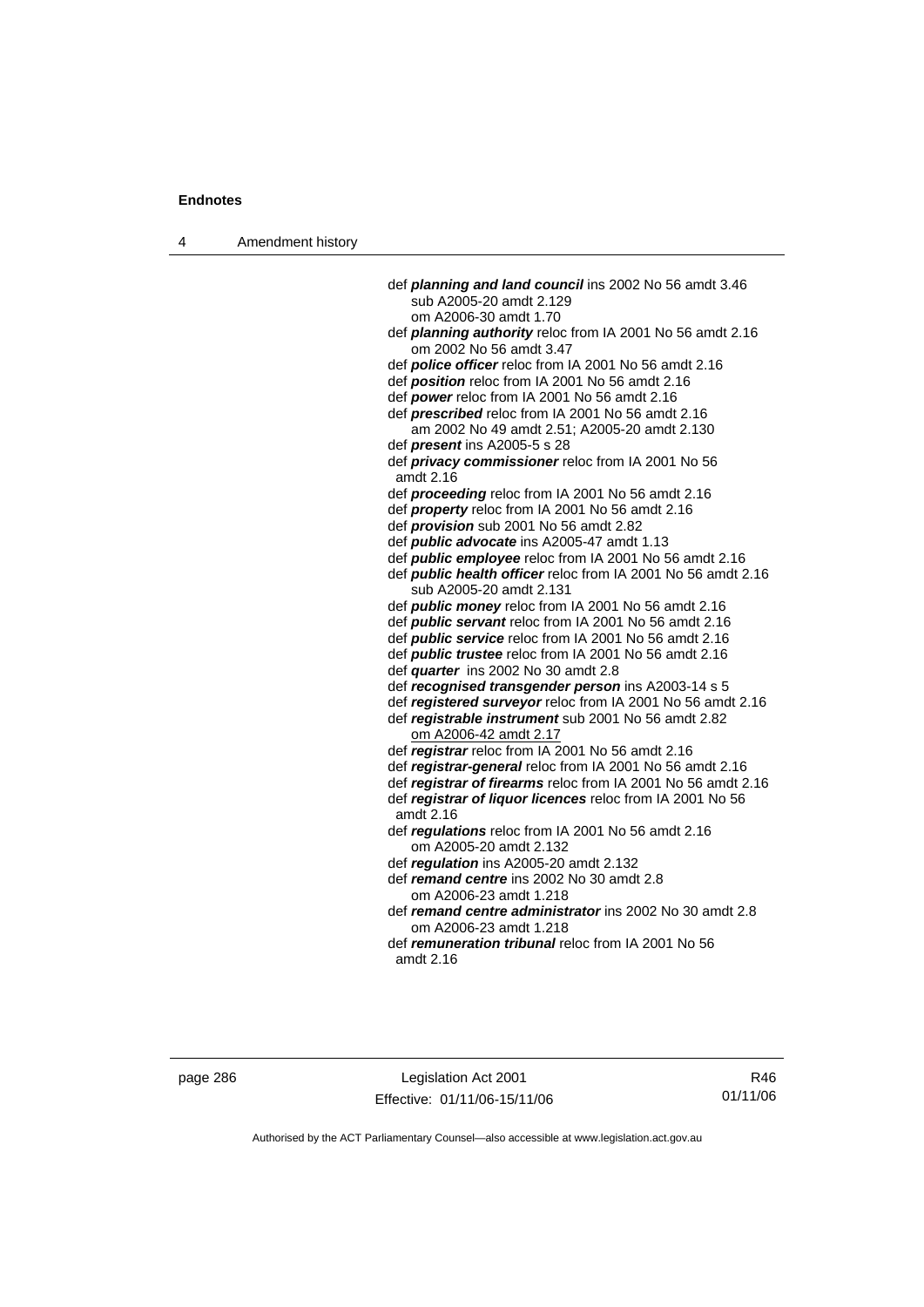def *repeal* sub 2001 No 56 amdt 2.82 pars renum 2002 No 11 amdt 1.147 am 2002 No 11 amdt 1.148; A2004-42 amdts 2.41-2.43; pars renum R27 LA (see A2004-42 amdt 2.44); A2005-20 amdt 2.133, amdt 2.134 def *residential tenancies tribunal* reloc from IA 2001 No 56 amdt 2.16 def *resident judge* ins A2004-42 amdt 2.45 def *retrospectively* reloc from dict, pt 2 A2005-20 amdt 2.148 def *road transport authority* reloc from IA 2001 No 56 amdt 2.16 def *rules* reloc from IA 2001 No 56 amdt 2.16 sub 2002 No 11 amdt 1.149 am A2005-20 amdt 2.135 def *rural firefighting service* reloc from IA 2001 No 56 amdt 2.16 om A2004-28 amdt 3.38 def *rural fire service* ins A2004-28 amdt 3.38 def *see* ins 2001 No 56 amdt 2.82 def *Self-Government Act* reloc from IA 2001 No 56 amdt 2.16 def *self-government day* reloc from IA 2001 No 56 amdt 2.16 def *sentence administration board* ins 2002 No 30 amdt 2.8 sub A2006-23 amdt 1.219 def *SES* ins A2004-28 amdt 3.39 def *sign* reloc from IA 2001 No 56 amdt 2.16 def *sitting day* reloc from IA 2001 No 56 amdt 2.16 def *Small Claims Court* reloc from IA 2001 No 56 amdt 2.16 sub A2004-60 amdt 1.178 def *solicitor* reloc from IA 2001 No 56 amdt 2.16 def *Speaker* reloc from IA 2001 No 56 amdt 2.16 def *Standards Australia* reloc from IA 2001 No 56 amdt 2.16 def *State* reloc from IA 2001 No 56 amdt 2.16 def *statutory declaration* reloc from IA 2001 No 56 amdt 2.16 def *statutory instrument* sub 2001 No 56 amdt 2.82 def *statutory office-holder* ins 2001 No 56 amdt 2.82 sub 2002 No 11 amdt 1.150 def *subordinate law* sub 2001 No 56 amdt 2.82 def *summary offence* ins 2001 No 56 amdt 2.82 sub 2002 No 11 amdt 1.151; A2003-56 amdt 2.67 def *Supreme Court* reloc from IA 2001 No 56 amdt 2.16 def *swear* reloc from IA 2001 No 56 amdt 2.16 sub A2005-53 amdt 1.97 def *take* ins A2005-53 amdt 1.98 def *tenancy tribunal* reloc from IA 2001 No 56 amdt 2.16 om 2002 No 49 amdt 2.52 def *the Territory* ins 2001 No 56 amdt 2.82

R46 01/11/06

Legislation Act 2001 Effective: 01/11/06-15/11/06 page 287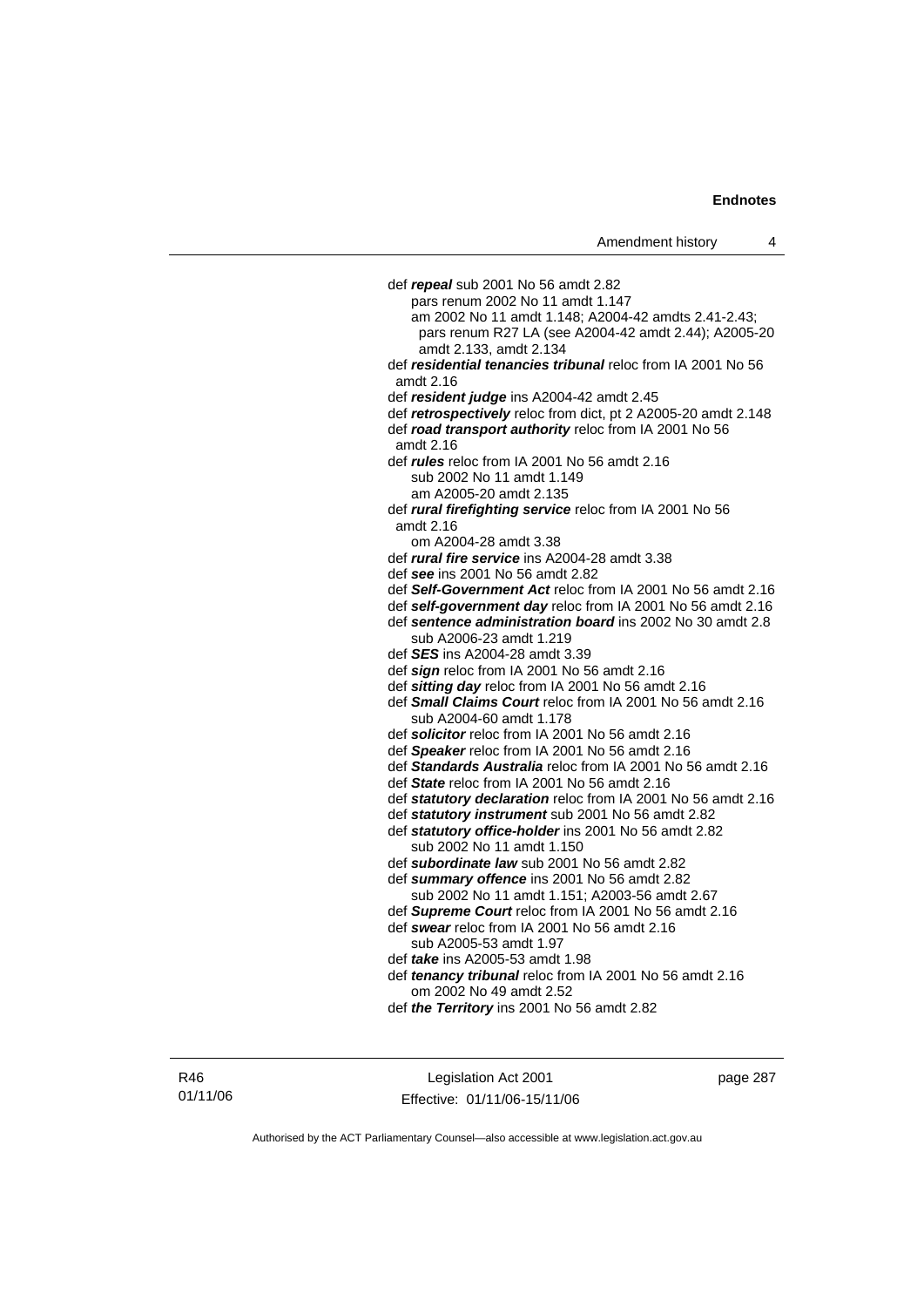| 4 | Amendment history |                                                                          |
|---|-------------------|--------------------------------------------------------------------------|
|   |                   | def territory authority reloc from IA 2001 No 56 amdt 2.16               |
|   |                   | sub A2003-41 amdt 2.41                                                   |
|   |                   | def territory instrumentality ins 2001 No 56 amdt 2.82                   |
|   |                   | def territory land reloc from IA 2001 No 56 amdt 2.16                    |
|   |                   | def territory law ins A2005-62 amdt 2.18                                 |
|   |                   | def territory-owned corporation reloc from IA 2001 No 56                 |
|   |                   | amdt 2.16                                                                |
|   |                   | def territory plan reloc from IA 2001 No 56 amdt 2.16                    |
|   |                   | am 2002 No 49 amdt 2.53                                                  |
|   |                   | def transgender person ins A2003-14 s 5                                  |
|   |                   | def <i>transitional</i> reloc from IA 2001 No 56 amdt 2.16               |
|   |                   | sub A2005-20 amdt 2.136                                                  |
|   |                   | def <i>Treasurer</i> ins 2001 No 56 amdt 2.82                            |
|   |                   | def <i>tribunal</i> sub 2001 No 56 amdt 2.82                             |
|   |                   | def UK Act reloc from IA 2001 No 56 amdt 2.16                            |
|   |                   | def <i>under</i> ins 2001 No 52 amdt 2.82                                |
|   |                   | sub 2002 No 30 amdt 2.9                                                  |
|   |                   | am A2005-20 amdt 2.137, amdt 2.138                                       |
|   |                   | def United Kingdom reloc from IA 2001 No 56 amdt 2.16                    |
|   |                   | def United Kingdom Parliament reloc from IA 2001 No 56<br>amdt 2.16      |
|   |                   | def veterinary surgeon reloc from IA 2001 No 56 amdt 2.16                |
|   |                   | sub A2004-39 amdt 11A.1 (as am by A2005-28 amdt 1.61)                    |
|   |                   | def will ins 2001 No 56 amdt 2.82                                        |
|   |                   | def word reloc from IA 2001 No 56 amdt 2.16                              |
|   |                   | def working day ins 2002 No 11 amdt 1.152                                |
|   |                   | sub A2003-56 amdt 2.68<br>def writing reloc from IA 2001 No 56 amdt 2.16 |
|   |                   | def year reloc from IA 2001 No 56 amdt 2.16                              |
|   |                   |                                                                          |
|   |                   | <b>Terms for Legislation Act 2001 only</b>                               |
|   | dict pt 2 hdg     | sub A2003-56 amdt 2.69                                                   |
|   | dict pt 2 note    | sub A2003-56 amdt 2.69                                                   |
|   | dict pt 2         | def Act ins A2003-41 amdt 2.42                                           |
|   |                   | def ACT law ins A2005-20 amdt 2.139                                      |
|   |                   | def administrator ins 2001 No 56 amdt 2.82                               |
|   |                   | def <i>agency</i> ins 2001 No 56 amdt 2.82                               |
|   |                   | def amend ins A2005-20 amdt 2.140                                        |
|   |                   | def another jurisdiction ins A2005-20 amdt 2.141                         |
|   |                   | def <i>appointee</i> ins 2001 No 56 amdt 2.82<br>am A2003-56 amdt 2.70   |
|   |                   | def <i>appointer</i> ins 2001 No 56 amdt 2.82                            |
|   |                   | am A2003-56 amdt 2.71                                                    |
|   |                   | def approved web site sub 2001 No 56 amdt 2.82                           |
|   |                   | def <b>authorised republication</b> sub 2001 No 56 amdt 2.82             |
|   |                   | def <i>authorising law</i> sub 2001 No 56 amdt 2.82                      |
|   |                   | def benefits sub 2001 No 56 amdt 2.82                                    |
|   |                   | def business address ins 2001 No 56 amdt 2.82                            |

page 288 Legislation Act 2001 Effective: 01/11/06-15/11/06

R46 01/11/06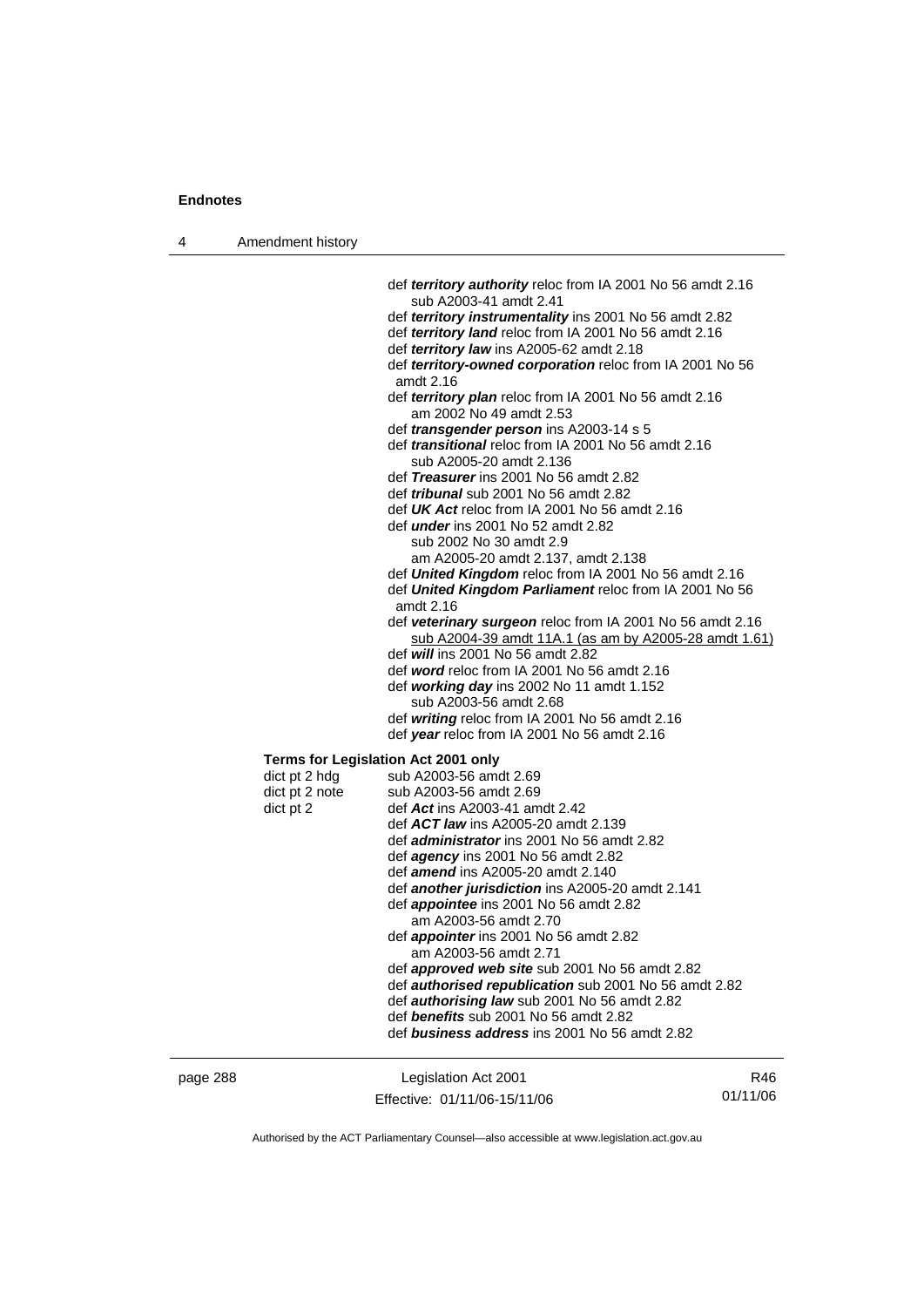def *corporation* ins 2001 No 56 amdt 2.82 def *costs* sub 2001 No 56 amdt 2.82 def *current legislative drafting practice* sub 2001 No 56 amdt 2.82 def *delegate* ins 2001 No 56 amdt 2.82 def *determinative provision* ins 2002 No 11 amdt 1.153 def *document* ins 2001 No 56 amdt 2.82 def *editorial amendment* sub 2001 No 56 amdt 2.82 def *email address* ins 2001 No 56 amdt 2.82 def *executive officer* ins 2001 No 56 amdt 2.82 def *fax number* ins 2001 No 56 amdt 2.82 def *fee* sub 2001 No 56 amdt 2.82 def *home address* ins 2001 No 56 amdt 2.82 def *law* sub 2001 No 56 amdt 2.82 am 2002 No 11 amdt 1.154; pars renum 2002 No 11 amdt 1.155; A2003-41 amdt 2.43; pars renum R20 LA (see A2003-41 amdt 2.44); A2005-20 amdt 2.142, amdt 2.143; pars renum R34 LA (see A2005-20 amdt 2.144) def *law of another jurisdiction* ins A2005-20 amdt 2.145 def *legislative material* ins A2003-41 amdt 2.45 def *non-determinative provision* ins 2002 No 11 amdt 1.156 def *provide* sub 2001 No 56 amdt 2.82 def *referential term* ins A2003-56 amdt 2.72 reloc to s 116 (2) A2005-20 amdt 2.146 def *referential words* sub 2001 No 56 amdt 2.82 om A2003-56 amdt 2.72 def *register* sub 2001 No 56 amdt 2.82 def *repeal* ins A2005-20 amdt 2.147 def *republication* sub 2001 No 56 amdt 2.82; A2003-41 amdt 2.46 def *republication date* sub 2001 No 56 amdt 2.82 def *responsible* ins 2001 No 56 amdt 2.82 def *retrospectively* ins A2003-56 amdt 2.73 reloc to dict, pt 1 A2005-20 amdt 2.148 def *scrutiny committee principles* sub 2001 No 56 amdt 2.82 def *service* sub 2001 No 56 amdt 2.82 def *working out the meaning of an Act* ins A2003-41 amdt 2.47

R46 01/11/06

Legislation Act 2001 Effective: 01/11/06-15/11/06 page 289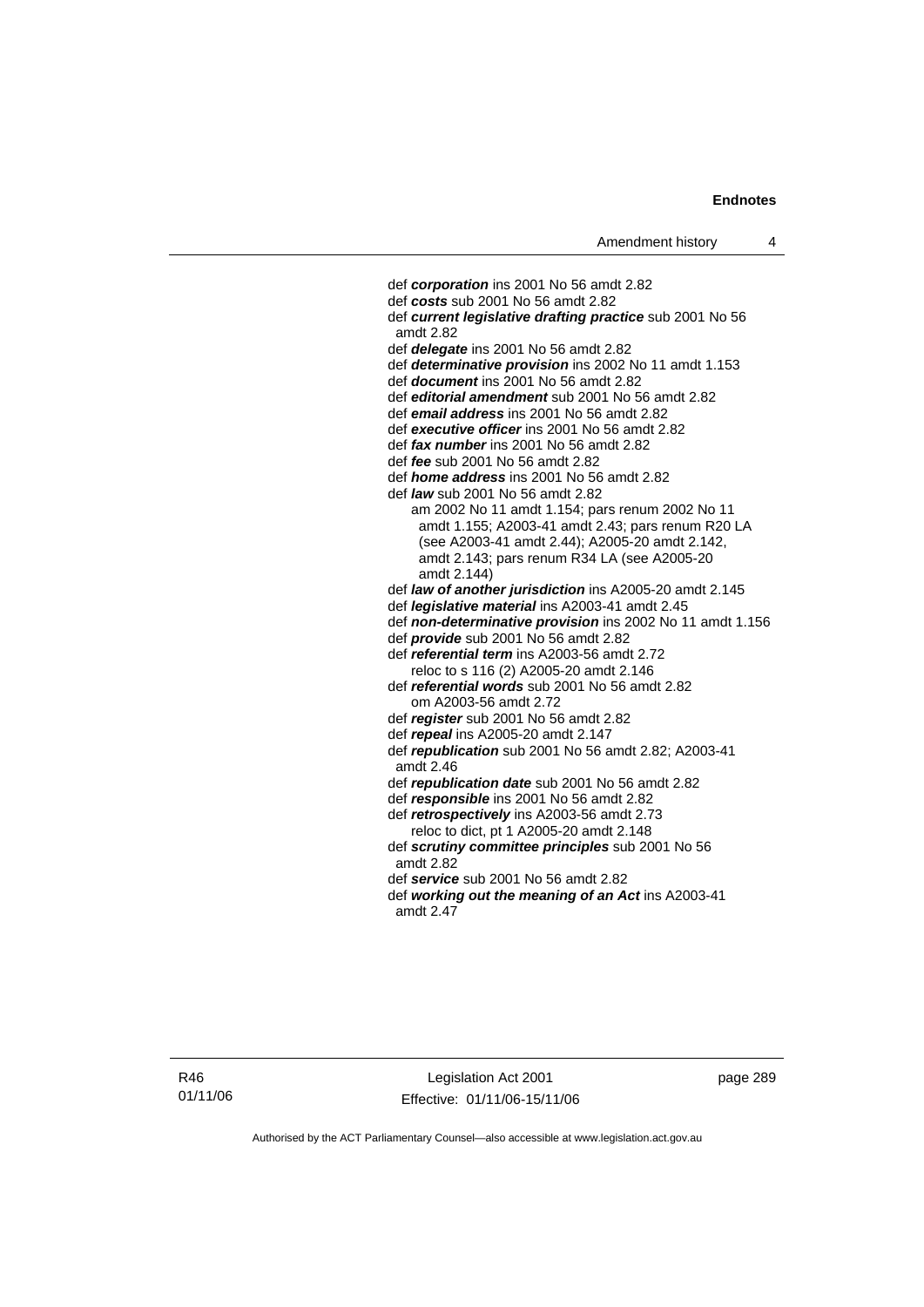5 Earlier republications

### **5 Earlier republications**

Some earlier republications were not numbered. The number in column 1 refers to the publication order.

Since 12 September 2001 every authorised republication has been published in electronic pdf format on the ACT legislation register. A selection of authorised republications have also been published in printed format. These republications are marked with an asterisk (\*) in column 1. Electronic and printed versions of an authorised republication are identical.

| <b>Republication</b><br>No and date | <b>Effective</b>              | Last<br>amendment<br>made by | <b>Republication for</b>                                                              |
|-------------------------------------|-------------------------------|------------------------------|---------------------------------------------------------------------------------------|
| R <sub>0</sub> A<br>17 Sept 2002    | 12 Sept 2001-<br>12 Sept 2001 | A2001-56                     | amendments by<br>A2001-44, A2001-56<br>and retrospective<br>amendments by<br>A2002-30 |
| R <sub>1</sub><br>13 Sept 2001      | 13 Sept 2001-<br>13 Sept 2001 | SL2001-34                    | modification by<br>SL2001-34                                                          |
| R1 (RI)<br>17 Sept 2001             | 13 Sept 2001-<br>13 Sept 2001 | SL2001-34                    | reissue for<br>retrospective<br>amendments by<br>A2002-30                             |
| R <sub>2</sub><br>14 Sept 2001      | 14 Sept 2001-<br>20 Feb 2002  | A2001-70                     | amendments by<br>A2001-70                                                             |
| R <sub>2</sub> (RI)<br>17 Sept 2002 | 14 Sept 2001-<br>20 Feb 2002  | A2001-70                     | reissue for<br>retrospective<br>amendments by<br>A2002-30                             |
| R <sub>3</sub><br>21 Feb 2002       | 21 Feb 2002-<br>12 Mar 2002   | A2001-88                     | changed endnotes<br>and editorial<br>changes                                          |
| R3 (RI)<br>17 Sept 2002             | 21 Feb 2002-<br>12 Mar 2002   | A2001-88                     | reissue for<br>retrospective<br>amendments by<br>A2002-30                             |
| R4<br>13 Mar 2002                   | 13 Mar 2002-<br>27 May 2002   | A2001-88                     | commenced expiry                                                                      |
|                                     |                               |                              |                                                                                       |

page 290 Legislation Act 2001 Effective: 01/11/06-15/11/06

R46 01/11/06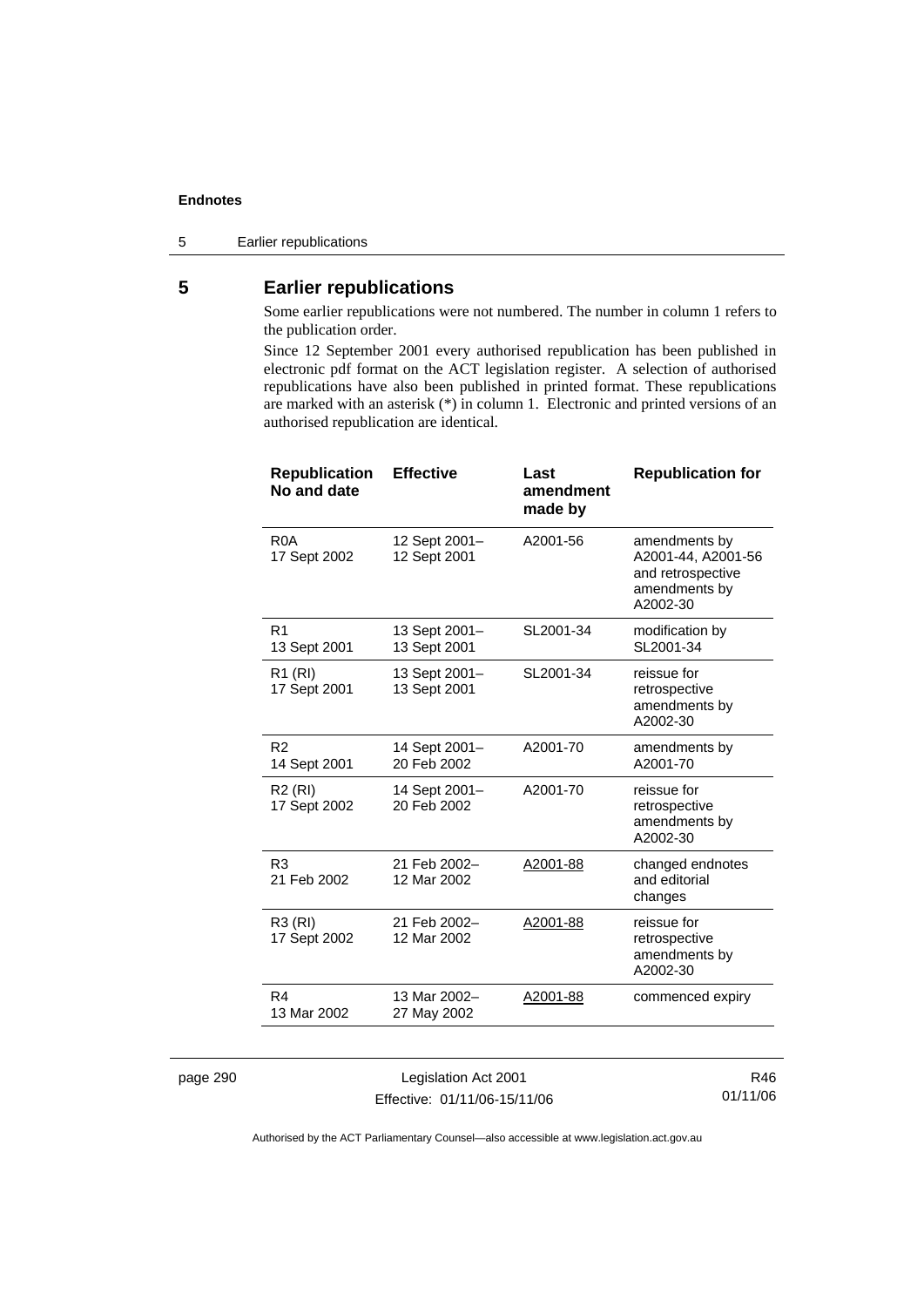Earlier republications 5

| <b>Republication</b><br>No and date | <b>Effective</b>              | Last<br>amendment<br>made by | <b>Republication for</b>                                  |
|-------------------------------------|-------------------------------|------------------------------|-----------------------------------------------------------|
| <b>R4 (RI)</b><br>17 Sept 2002      | 13 Mar 2002-<br>27 May 2002   | A2001-88                     | reissue for<br>retrospective<br>amendments by<br>A2002-30 |
| $R5^*$<br>28 May 2002               | 28 May 2002-<br>30 June 2002  | A2002-11                     | amendments by<br>A2002-11                                 |
| <b>R5 (RI)</b><br>17 Sept 2002      | 28 May 2002-<br>30 June 2002  | A2002-11                     | reissue for<br>retrospective<br>amendments by<br>A2002-30 |
| R6<br>1 July 2002                   | 1 July 2002-<br>12 Sept 2002  | A2002-11                     | amendments by<br>A2001-88                                 |
| <b>R6 (RI)</b><br>17 Sept 2002      | 1 July 2002-<br>12 Sept 2002  | A2002-11                     | reissue for<br>retrospective<br>amendments by<br>A2002-30 |
| R7<br>13 Sept 2002                  | 13 Sept 2002-<br>13 Sept 2002 | A2002-27                     | commenced expiry                                          |
| <b>R7 (RI)</b><br>17 Sept 2002      | 13 Sept 2002-<br>13 Sept 2002 | A2002-27                     | reissue for<br>retrospective<br>amendments by<br>A2002-30 |
| R8<br>14 Sept 2002                  | 14 Sept 2002-<br>16 Sept 2002 | A2002-27                     | commenced expiry                                          |
| R8 (RI)<br>17 Sept 2002             | 14 Sept 2002-<br>16 Sept 2002 | A2002-27                     | reissue for<br>retrospective<br>amendments by<br>A2002-30 |
| R9<br>17 Sept 2002                  | 17 Sept 2002-<br>6 Oct 2002   | A2002-30                     | amendments by<br>A2002-30                                 |
| R <sub>10</sub><br>7 Oct 2002       | 7 Oct 2002-<br>31 Oct 2002    | A2002-30                     | amendments by<br>A2002-27                                 |
| R <sub>11</sub><br>1 Nov 2002       | 1 Nov 2002-<br>31 Dec 2002    | A2002-40                     | amendments by<br>A2002-40                                 |

R46 01/11/06

Legislation Act 2001 Effective: 01/11/06-15/11/06 page 291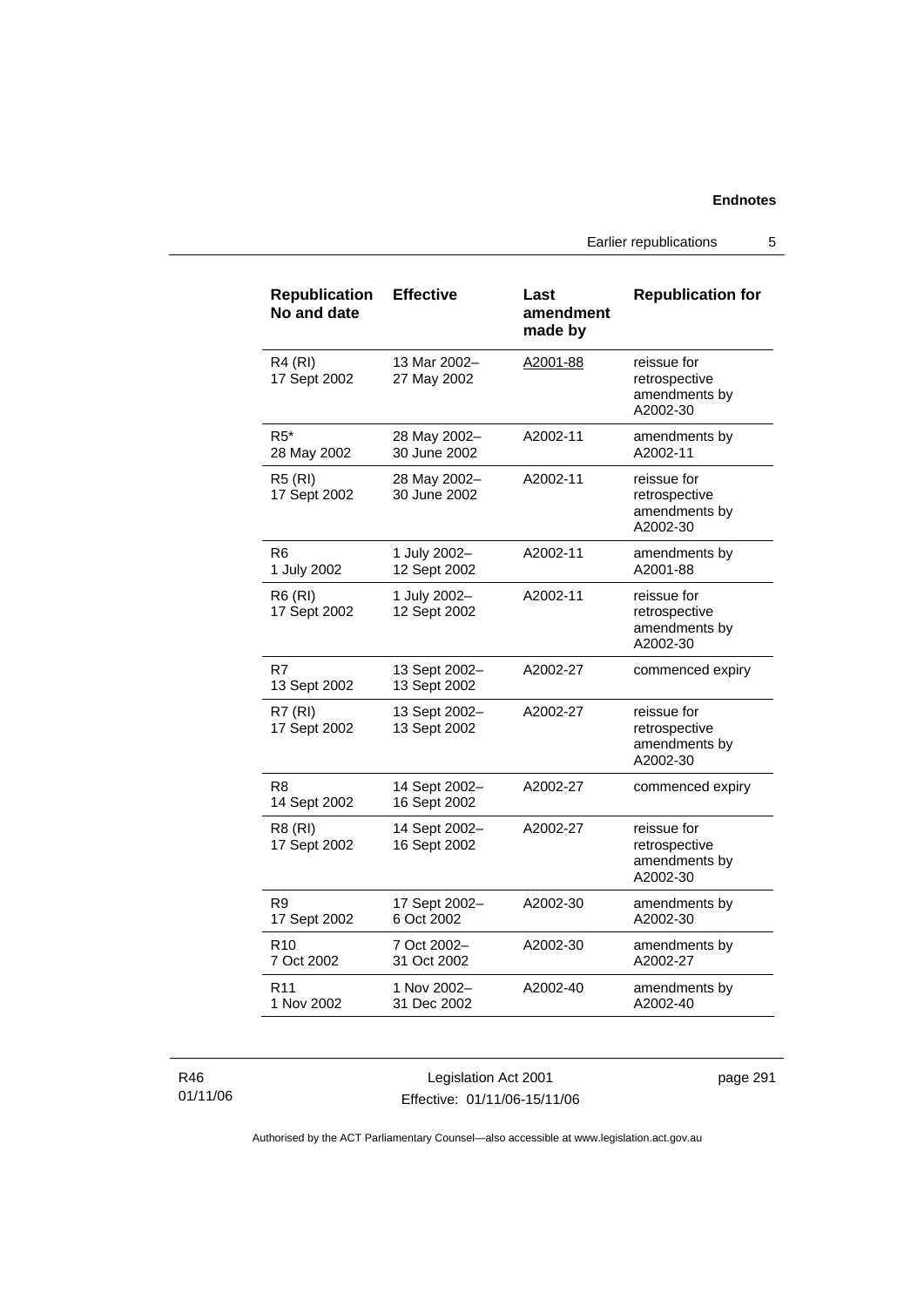| <b>Republication</b><br>No and date        | <b>Effective</b>             | Last<br>amendment<br>made by | <b>Republication for</b>                  |
|--------------------------------------------|------------------------------|------------------------------|-------------------------------------------|
| R <sub>12</sub>                            | 1 Jan 2003-                  | A2002-56                     | amendments by                             |
| 1 Jan 2003                                 | 16 Jan 2003                  |                              | A2002-51                                  |
| R <sub>13</sub>                            | 17 Jan 2003-                 | A2002-56                     | amendments by                             |
| 17 Jan 2003                                | 27 Mar 2003                  |                              | A2002-49                                  |
| R <sub>14</sub>                            | 28 Mar 2003-                 | A2003-14                     | amendments by                             |
| 28 Mar 2003                                | 9 Apr 2003                   |                              | A2003-14                                  |
| R <sub>15</sub>                            | 10 Apr 2003-                 | A2003-18                     | amendments by                             |
| 10 Apr 2003                                | 28 May 2003                  |                              | A2003-18                                  |
| R <sub>16</sub><br>29 May 2003             | 29 May 2003-<br>30 June 2003 | A2003-18                     | commenced expiry                          |
| R <sub>17</sub>                            | 1 July 2003-                 | A2003-18                     | amendments by                             |
| 1 July 2003                                | 2 Sept 2003                  |                              | A2002-56                                  |
| <b>R18</b><br>3 Sept 2003                  | 3 Sept 2003-<br>12 Sept 2003 | A2003-18                     | commenced expiry                          |
| R <sub>19</sub><br>13 Sept 2003            | 13 Sept 2003-<br>8 Oct 2003  | A2003-41                     | commenced expiry                          |
| R <sub>20</sub> <sup>*</sup><br>9 Oct 2003 | 9 Oct 2003-<br>18 Dec 2003   | A2003-41                     | amendments by<br>A2003-16 and<br>A2003-41 |
| R <sub>21</sub>                            | 19 Dec 2003-                 | A2003-56                     | amendments by                             |
| 19 Dec 2003                                | 21 Mar 2004                  |                              | A2003-56                                  |
| R <sub>22</sub>                            | 22 Mar 2004-                 | A2004-10                     | amendments by                             |
| 22 Mar 2004                                | 4 Apr 2004                   |                              | A2004-1                                   |
| R <sub>23</sub>                            | 5 Apr 2004-                  | A2004-10                     | amendments by                             |
| 5 Apr 2004                                 | 26 May 2004                  |                              | A2004-7                                   |
| R <sub>24</sub>                            | 27 May 2004-                 | A2004-17                     | amendments by                             |
| 27 May 2004                                | 30 June 2004                 |                              | A2004-10                                  |
| R <sub>25</sub><br>1 July 2004             | 1 July 2004-<br>12 July 2004 | A2004-28                     | amendments by<br>A2004-5 and<br>A2004-28  |
| R <sub>26</sub>                            | 13 July 2004-                | A2004-32                     | amendments by                             |
| 13 July 2004                               | 24 Aug 2004                  |                              | A2004-32                                  |

### 5 Earlier republications

page 292 Legislation Act 2001 Effective: 01/11/06-15/11/06

R46 01/11/06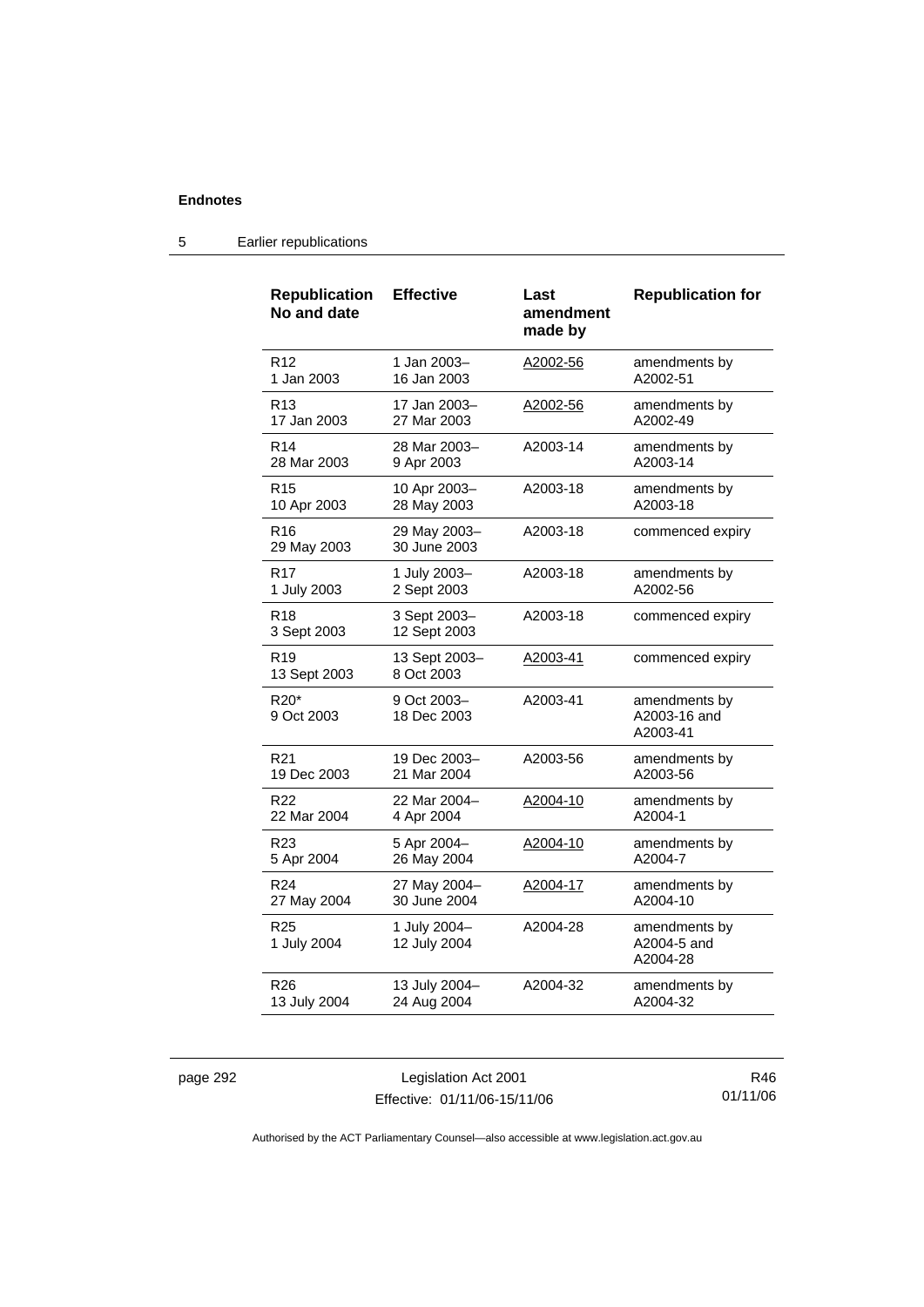Earlier republications 5

| <b>Republication</b><br>No and date | <b>Effective</b>             | Last<br>amendment<br>made by | <b>Republication for</b>                                     |
|-------------------------------------|------------------------------|------------------------------|--------------------------------------------------------------|
| R <sub>27</sub>                     | 25 Aug 2004-                 | A2004-42                     | amendments by                                                |
| 25 Aug 2004                         | 31 Aug 2004                  |                              | A2004-42                                                     |
| <b>R28</b>                          | 1 Sept 2004-                 | A2004-42                     | amendments by                                                |
| 1 Sept 2004                         | 12 Sept 2004                 |                              | A2004-13                                                     |
| R <sub>29</sub><br>13 Sept 2004     | 13 Sept 2004-<br>22 Dec 2004 | A2004-42                     | commenced expiry                                             |
| <b>R29A</b><br>23 Dec 2004          | 23 Dec 2004-<br>31 Dec 2004  | A2004-42                     | commenced expiry                                             |
| R30 (RI)<br>5 Jan 2005              | 1 Jan 2005-<br>9 Jan 2005    | A2004-60                     | amendments by<br>A2004-17<br>reissue for<br>commenced expiry |
| R31                                 | 10 Jan 2005-                 | A2004-60                     | amendments by                                                |
| 10 Jan 2005                         | 23 Feb 2005                  |                              | A2004-60                                                     |
| R32                                 | 24 Feb 2005-                 | A2005-5                      | amendments by                                                |
| 24 Feb 2005                         | 8 Mar 2005                   |                              | A2005-5                                                      |
| R33                                 | 9 Mar 2005–                  | A2005-5                      | amendments by                                                |
| 9 Mar 2005                          | 1 June 2005                  |                              | A2004-57                                                     |
| R34*                                | 2 June 2005-                 | A2005-20                     | amendments by                                                |
| 2 June 2005                         | 6 July 2005                  |                              | A2005-20                                                     |
| R35<br>7 July 2005                  | 7 July 2005-<br>7 Sept 2005  | A2005-20                     | amendments by<br>A2004-39 as am by<br>A2005-28               |
| R36                                 | 8 Sept 2005-                 | A2005-47                     | amendments by                                                |
| 8 Sept 2005                         | 13 Sept 2005                 |                              | A2005-44                                                     |
| R37                                 | 13 Sept 2005-                | A2005-47                     | amendments by                                                |
| 14 Sept 2005                        | 22 Nov 2005                  |                              | A2005-9                                                      |
| R38                                 | 23 Nov 2005-                 | A2005-53                     | amendments by                                                |
| 23 Nov 2005                         | 10 Jan 2006                  |                              | A2005-53                                                     |
| R39                                 | 11 Jan 2006-                 | A2005-62                     | amendments by                                                |
| 11 Jan 2006                         | 16 Jan 2006                  |                              | A2005-62                                                     |
| R40                                 | 17 Jan 2006-                 | A2005-62                     | amendments by                                                |
| 17 Jan 2006                         | 22 Feb 2006                  |                              | A2004-39                                                     |

### R46 01/11/06

Legislation Act 2001 Effective: 01/11/06-15/11/06 page 293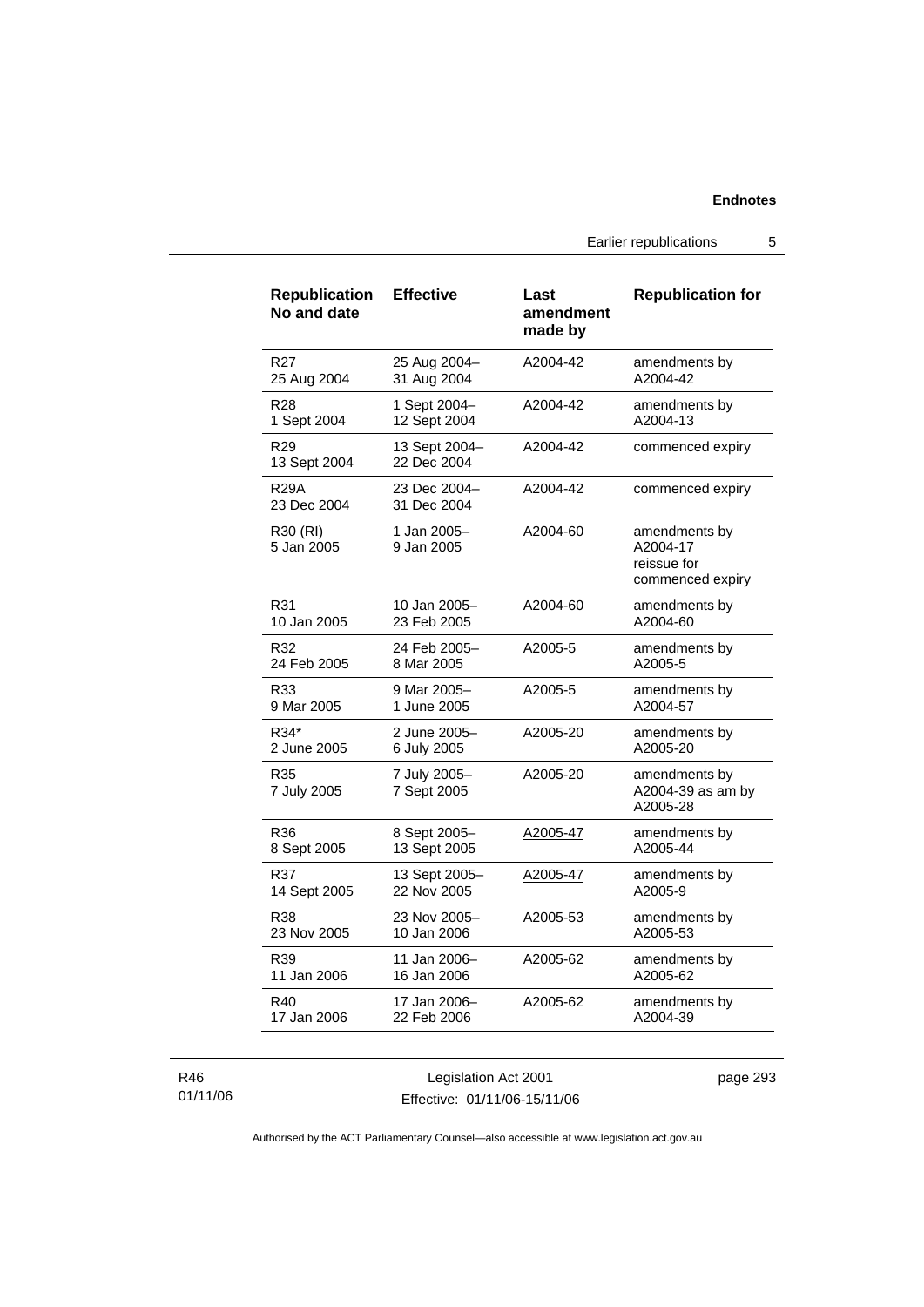| <b>Republication</b><br>No and date | <b>Effective</b>              | Last<br>amendment<br>made by | <b>Republication for</b>                              |
|-------------------------------------|-------------------------------|------------------------------|-------------------------------------------------------|
| R41<br>23 Feb 2006                  | 23 Feb 2006-<br>28 Feb 2006   | A2006-3                      | updated endnotes as<br>amended by<br>A2006-3          |
| R42<br>1 Mar 2006                   | 1 Mar 2006-<br>1 June 2006    | A2006-3                      | amendments by<br>A2005-47 as<br>amended by<br>A2006-3 |
| R43<br>2 June 2006                  | 2 June 2006-<br>15 June 2006  | A2006-23                     | amendments by<br>A2006-23                             |
| R44<br>16 June 2006                 | 16 June 2006-<br>30 June 2006 | A2006-23                     | updated endnotes as<br>amended by<br>A2006-27         |
| R45<br>1 July 2006                  | 1 July 2006-<br>31 Oct 2006   | A2006-30                     | amendments by<br>A2006-25 and<br>A2006-30             |

6 Uncommenced amendments

### **6 Uncommenced amendments**

The following amendments have not been included in this republication because they were uncommenced at the republication date:

 **Health Professionals Legislation Amendment Act 2004 A2004-39 sch 3 pt 3.1, sch 4 pt 4.3, sch 8 pt 8.2, sch 11A pt 11A.1 (as am by A2005-28 amdt 1.61)** 

# **Part 3.1 Legislation Act 2001**

## **[3.1] Dictionary, part 1, definition of** *dental prosthetist*

### *substitute*

*dental prosthetist* means a person registered as a dental prosthetist under the *Health Professionals Act 2004*.

page 294 Legislation Act 2001 Effective: 01/11/06-15/11/06

R46 01/11/06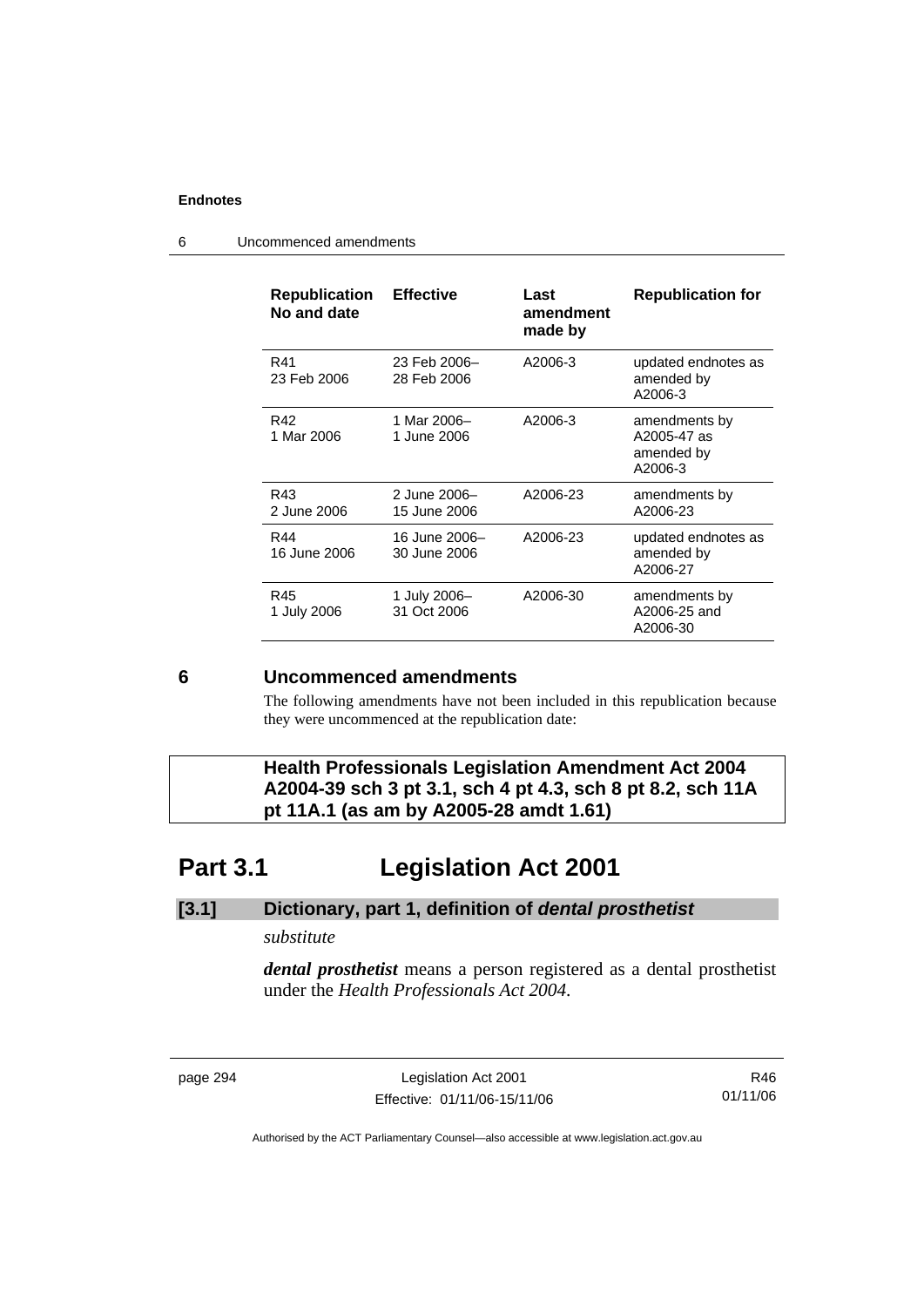### **[3.2] Dictionary, part 1, definition of dental technician**

*substitute* 

*dental technician* means a person registered as a dental technician under the *Health Professionals Act 2004*.

## **Part 4.3 Legislation Act 2001**

### **[4.3] Dictionary, part 1, definition of dentist**

*substitute* 

*dentist***—**

- (a) means a person unconditionally registered as a dentist under the *Health Professionals Act 2004*; and
- (b) for an activity, includes a person conditionally registered as a dentist under the *Health Professionals Act 2004* to the extent that the person is allowed to do the activity under the person's conditional registration.

## **Part 8.2 Legislation Act 2001**

### **[8.2] Dictionary, pt 1, definition of pharmacist**

### *substitute*

*pharmacist***—**

- (a) means a person unconditionally registered as a pharmacist under the *Health Professionals Act 2004*; and
- (b) for an activity, includes a person conditionally registered as a pharmacist under the *Health Professionals Act 2004* to the extent that the person is allowed to do the activity under the person's conditional registration.

page 295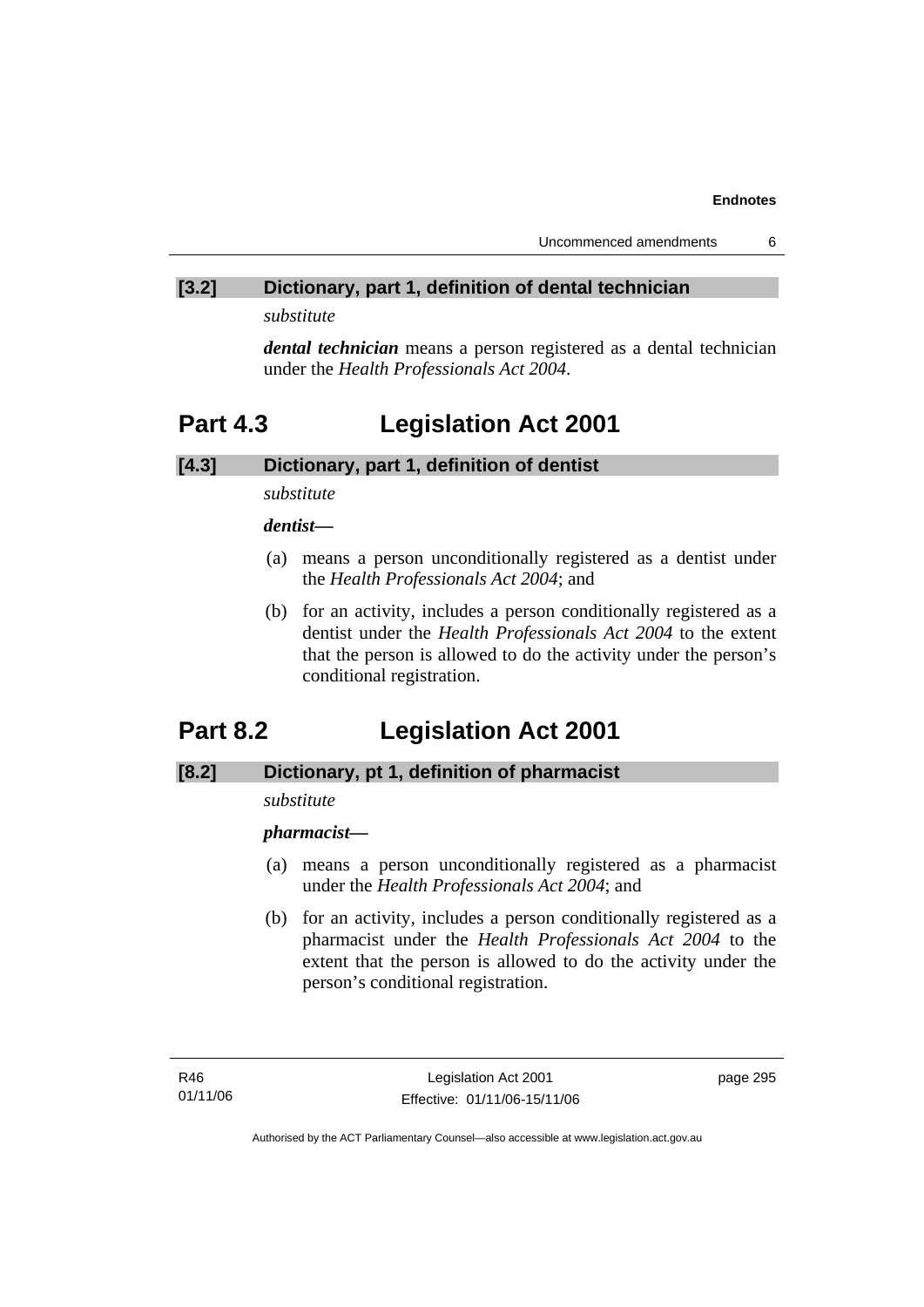6 Uncommenced amendments

# **Part 11A.1 Legislation Act 2001**

### **[11A.1] Dictionary, part 1, definition of** *veterinary surgeon*

### *substitute*

*veterinary surgeon*—

- (a) means a person unconditionally registered as a veterinary surgeon under the *Health Professionals Act 2004*; and
- (b) for an activity, includes a person conditionally registered as a veterinary surgeon under the *Health Professionals Act 2004* to the extent that the person is allowed to do the activity under the person's conditional registration.

### **Civil Law (Property) Act 2006 A2006-38 sch 1 pt 1.6**

## **Part 1.6 Legislation Act 2001**

### **[1.8] Section 121 (1)**

*substitute* 

- (1) An Act binds everyone, including people who are not Australian citizens and all governments.
	- *Note* See the Self-Government Act, s 27 which provides that, except as provided by the regulations under that Act, an ACT enactment does not bind the Crown in right of the Commonwealth. See also s 120.

### **[1.9] Schedule 1, part 1.1, items about Conveyancing and Law of Property Act 1898, Landlord and Tenant Act 1899 and Forfeiture and Validation of Leases Act 1905**

*omit* 

### **[1.10] Schedule 1, part 1.1**

*renumber items when Act next republished under Legislation Act* 

page 296 Legislation Act 2001 Effective: 01/11/06-15/11/06

R46 01/11/06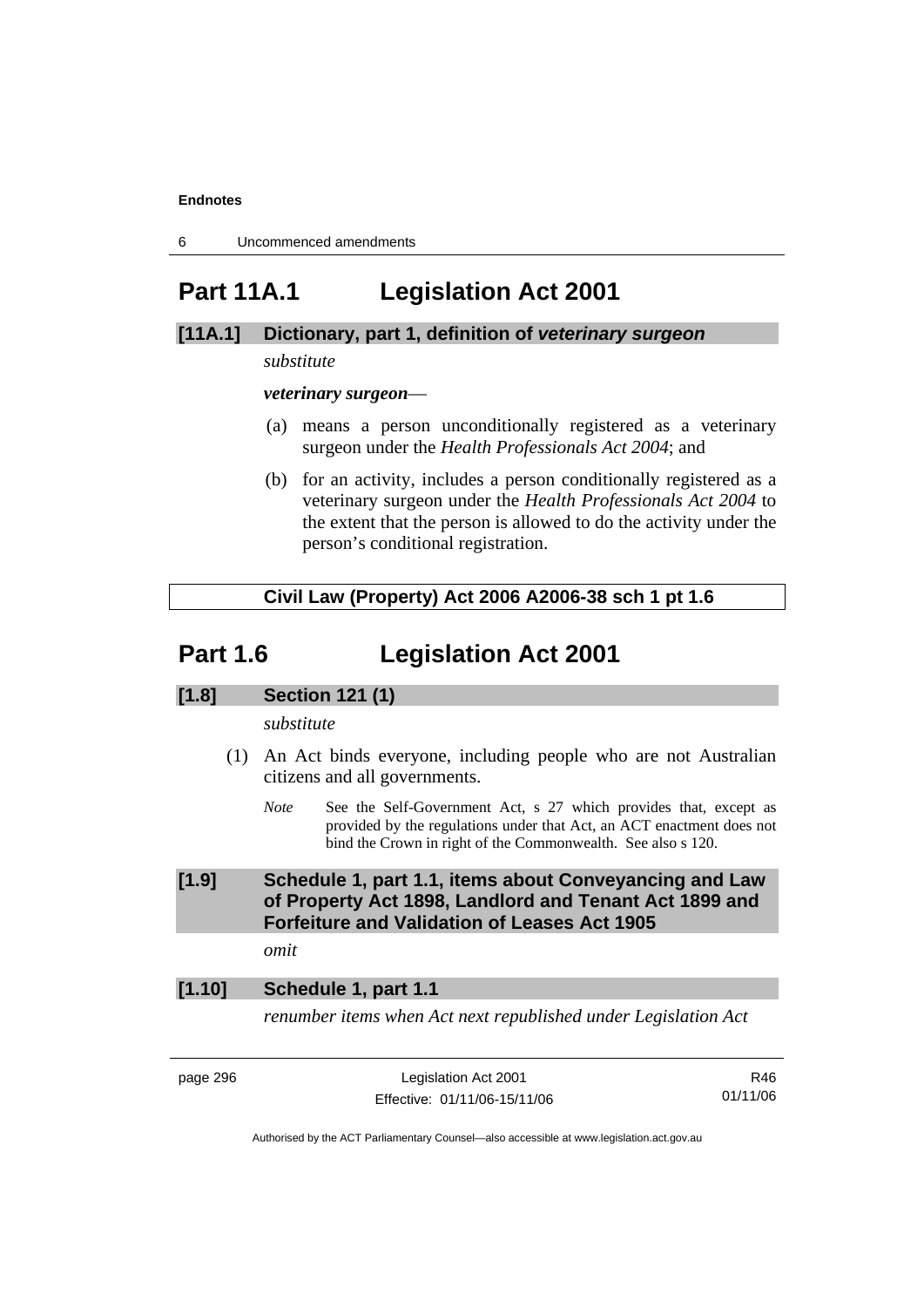Uncommenced amendments 6

## **[1.11] Schedule 1, part 1.2, item about** *Conveyancing Act 1919 omit*

### **[1.12] Schedule 1, part 1.2**

*renumber items when Act next republished under Legislation Act* 

### **Statute Law Amendment Act 2006 A2006-42 sch 2 pt 2.1**

# **Part 2.1 Legislation Act 2001**

### **[2.1] Section 4 (2), example 2**

*omit* 

, in writing,

### **Explanatory note**

The example relates to the determination of fees under an Act. Fee determinations are disallowable instruments (see s 9 (1) (b)). This amendment omits words that are now redundant because of the effect of the Legislation Act, section 42 (2) which requires disallowable instruments to be in writing.

### **[2.2] Section 4 (2), note**

### *substitute*

- *Note 1* The determination of a fee by a Minister under an Act is a disallowable instrument and must be in writing (see s  $9(1)$  (b) and s  $42(2)$ ).
- *Note 2* An example is part of the Act, is not exhaustive and may extend, but does not limit, the meaning of the provision in which it appears (see s 126 and s 132).

#### **Explanatory note**

This amendment includes new note 1 to assist users of the Act.

R46 01/11/06 page 297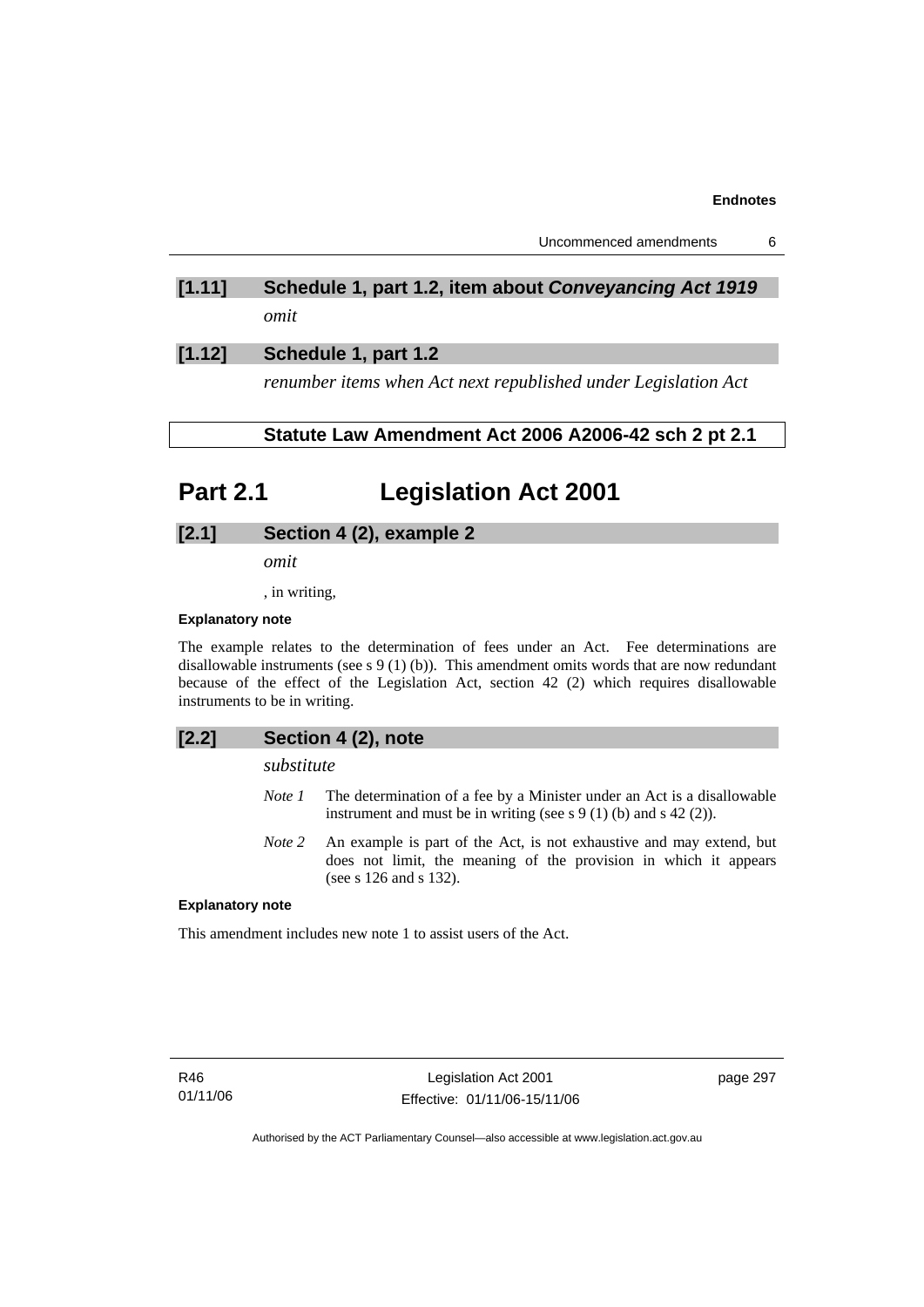| Uncommenced amendments |
|------------------------|
|                        |

**[2.3] Section 12** 

*substitute* 

### **12 Meaning of** *legislative instrument*

- (1) A legislative instrument is—
	- (a) a subordinate law; or
	- (b) a disallowable instrument; or
	- (c) a notifiable instrument; or
	- (d) a commencement notice.
- (2) A reference to a *legislative instrument* includes a reference to a provision of a legislative instrument.

#### **Explanatory note**

This amendment replaces the defined term *registrable instrument* with the defined term *legislative instrument*. It has become apparent that users of the Legislation Act do not find the term *registrable instrument* helpful. The amendment, therefore, replaces it with the equivalent term used in the *Legislative Instruments Act 2003* (Cwlth).

### **[2.4] Section 56 (3), note 1**

### *substitute*

*Note 1* The determination of a fee by a Minister under an Act is a disallowable instrument and must be in writing (see s 9 (1) (b) and s 42 (2)).

### **Explanatory note**

This amendment brings the note into line with the new note for section 4 (2) which is inserted by another amendment.

### **[2.5] New section 75AA**

*before section 75A, insert* 

page 298 Legislation Act 2001 Effective: 01/11/06-15/11/06

R46 01/11/06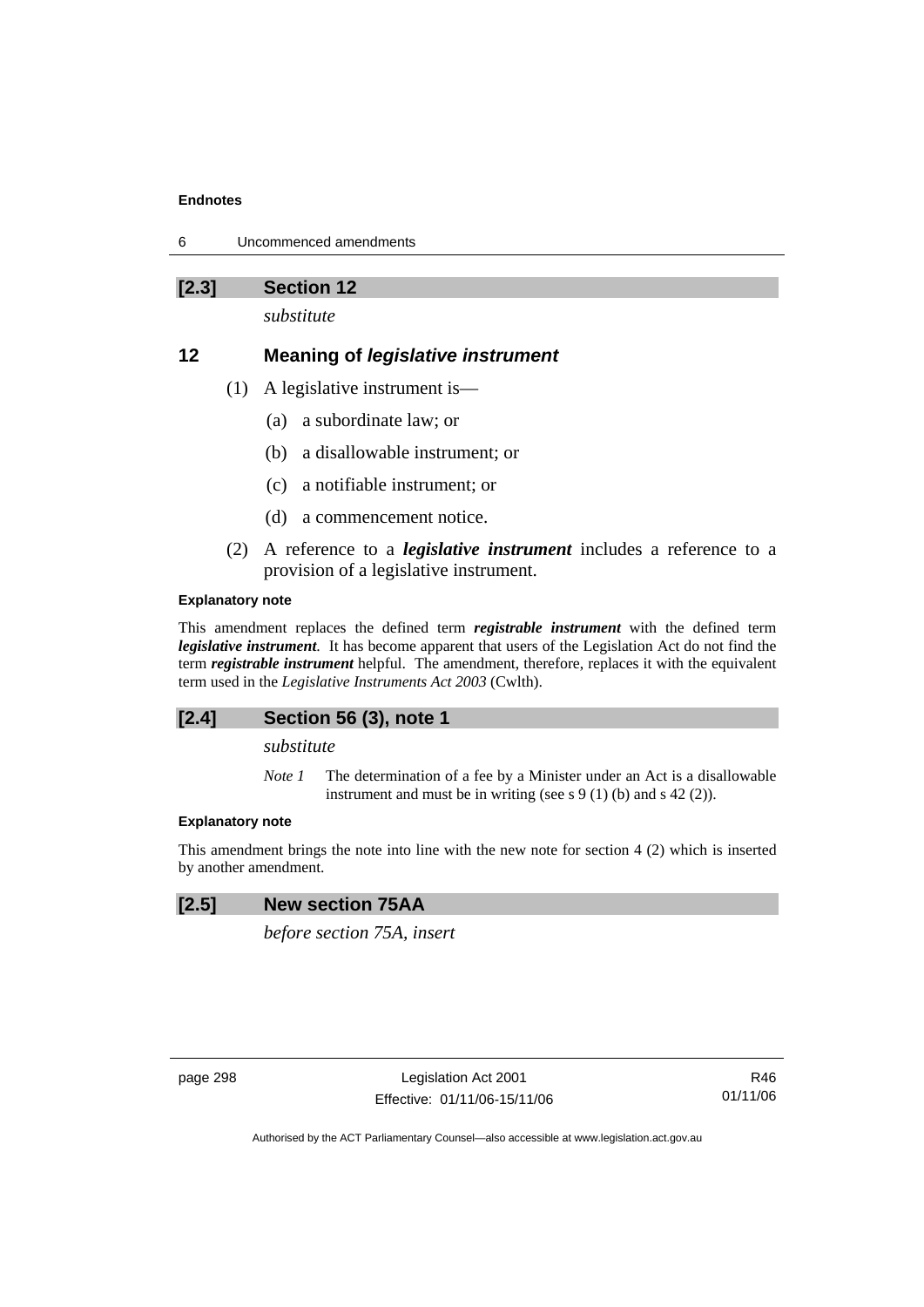### **75AA Commencement of provisions identifying amended laws**

- (1) This section applies if a law amends another law and includes a provision (a *legislation amended provision*) identifying the amended law.
- (2) The legislation amended provision automatically commences (or is taken to have automatically commenced)—
	- (a) on the commencement of the amendments; or
	- (b) if the amendments commence at different times—on the commencement of the earlier or earliest of the amendments.
- (2) This section is a determinative provision.
	- *Note* See s 5 for the meaning of determinative provision, and s 6 for their displacement.

#### **Explanatory note**

This amendment includes a new section to ensure that provisions identifying legislation that is amended commence when the amendments (or the earlier or earliest of the amendments) commence.

### **[2.6] Section 88 (1) and (2)**

### *substitute*

- (1) The continuing operation of a transitional law or validating law is not affected only because the law is repealed.
- (2) Subsection (1) does not apply to a law that is a transitional law or validating law because of modifications that it makes to another law.

#### **Explanatory note**

This amendment and the next clarify and simplify provisions of section 88 (Repeal does not end effect of transitional laws etc). To make existing section 88 (1) more readable, details of the subsection are proposed to be moved to definitions inserted by the next amendment and the language of the subsection brought more closely into line with Legislation Act, section 86 (2). Existing section 88 (2) is only amended consequentially.

The Legislation Act, like other interpretation legislation in Australia, contains provisions dealing with the effect of the repeal and amendment of laws (see chapter 9). Despite these

| R46      | Legislation Act 2001         | page 299 |
|----------|------------------------------|----------|
| 01/11/06 | Effective: 01/11/06-15/11/06 |          |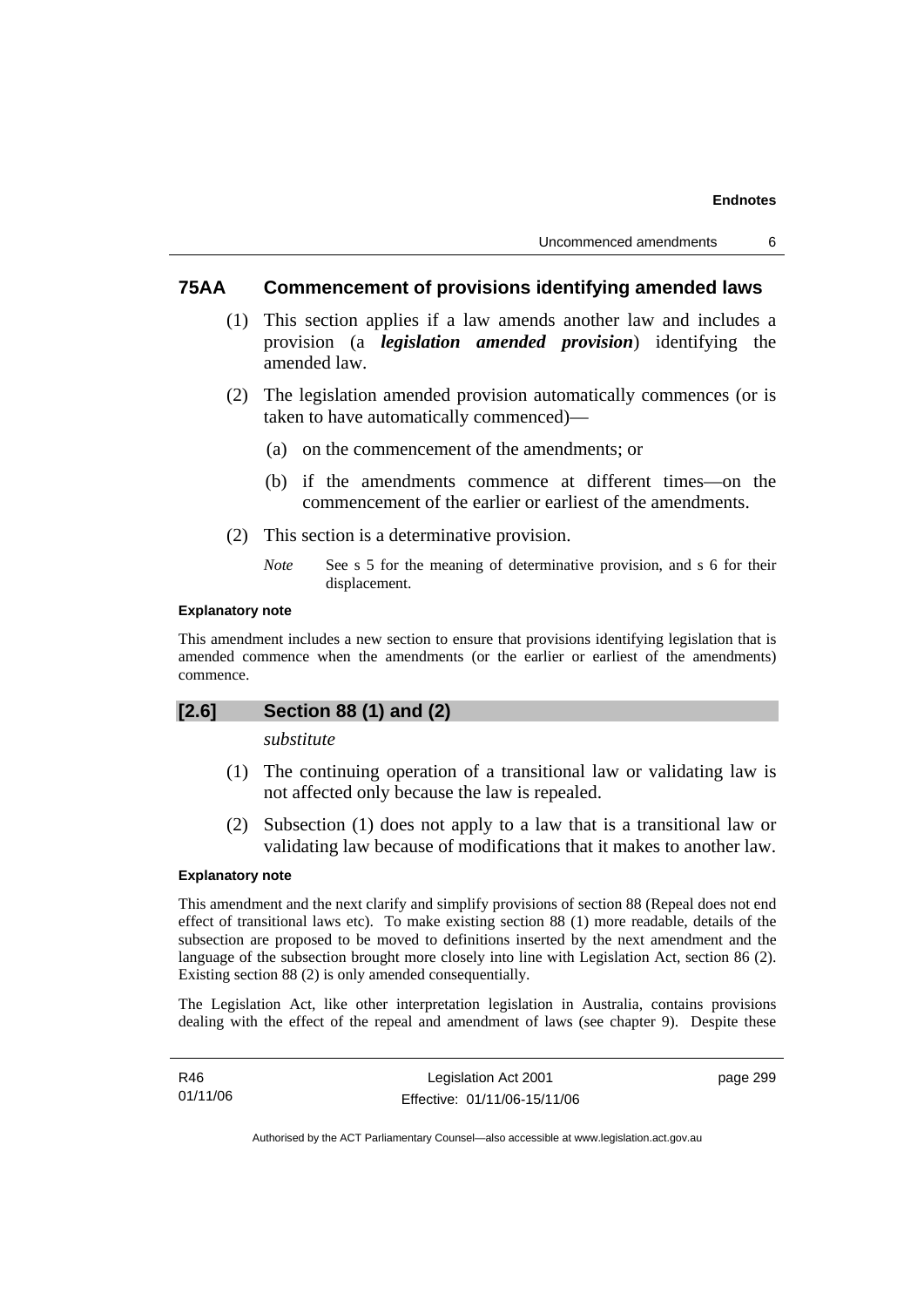#### 6 Uncommenced amendments

provisions and the general principle against the retrospective operation of legislation, transitional provisions are commonly included in legislation, particularly in legislation moving from one legislative scheme to another. It is readily apparent that not all of these transitional provisions are, on a strict analysis, legally necessary.

Transitional provisions that may not be strictly legally necessary are commonly included for at least 2 reasons. First, to put the intended effect of legislation during a transitional period completely beyond doubt. Second, to have an express statement of the transitional effect of provisions. Such a statement assists members of the Legislative Assembly and users of new or amended legislation to arrive at a clear understanding of the intended effect of the new or amended legislation.

In this regard the statement is educative rather than having an intended long-term legal effect. Hence the practice in the ACT for a number of years has been to include transitional provisions even though they may not be strictly necessary and to sunset the transitional provisions (including those that may be legally necessary) after they have become known to users. Sunsetting transitional provisions assists in avoiding unnecessary clutter in the statute book. However, because the ACT legislation register provides ready access to versions of the law at each point in time since the establishment of the register, these sunsetted transitional provisions can be readily located by looking at a version of the law for the relevant point in time or at the extensive endnotes provided for all ACT legislation. Because of the ACT drafting practice of including transitional provisions for amended legislation by amendment into the legislation being amended, it is unnecessary for users of ACT legislation to check amending legislation for transitional provisions.

The ACT legislative drafting practice is supported by section 88 which enables transitional provisions to be removed from current versions of legislation after a period sufficient to allow users to become familiar with them, whether or not they may have a continuing legal effect. The operation of this legislative drafting practice is reflected in the sunsetting of every transitional provision that was included in the Legislation Act when it was enacted. It is also demonstrated in many other Acts enacted by the Legislative Assembly in recent years. For example, see—

- *Unit Titles Act 2001*, part 16
- *Food Act 2001*, part 12
- *Civil Law (Wrongs) Act 2002*, chapter 16 (previously ch 12)
- *Security Industry Act 2003*, part 6
- *Rates Act 2004*, part 9
- *Animal Diseases Act 2005*, part 9.

page 300 Legislation Act 2001 Effective: 01/11/06-15/11/06

R46 01/11/06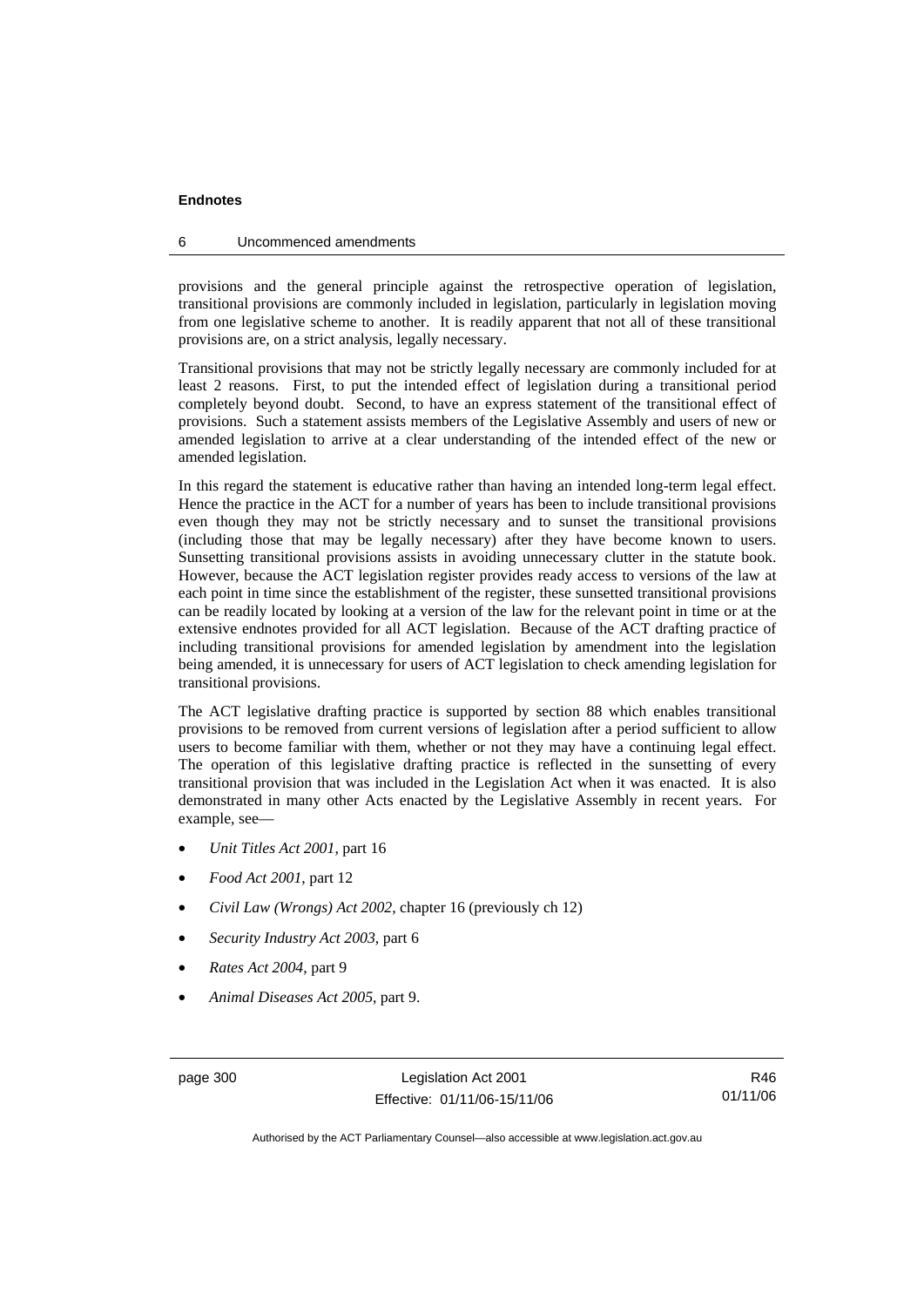### **[2.7] New section 88 (8) and (9)**

### *insert*

- (8) To remove any doubt and without limiting section 6 (Legislation Act provisions must be applied), the application of this section to a law is not displaced only because the law is repealed and, in particular, the repeal of the law does not of itself imply an intention to displace the application of this section to the law.
- (9) In this section:

### *transitional law* means—

- (a) a law made or expressed to be made for a transitional purpose; or
- (b) a law that makes provision consequential on a law mentioned in paragraph (a).

#### **Examples**

- 1 a provision stating that an existing licence under a repealed Act is taken to be a licence of a particular kind under another Act and authorising the imposition of conditions under the other Act
- 2 a provision stating that a provision applies to certain applications made before the commencement of an amendment or only to applications made after the commencement of an amendment
- 3 a declaration made for subsection (3)
- *Note 1 Transitional* is defined in the dictionary to include application and savings.
- *Note* 2 An example is part of the Act, is not exhaustive and may extend, but does not limit, the meaning of the provision in which it appears (see s 126 and s 132).

### *validating law* means—

(a) a law that validates something that is or may be invalid; or

page 301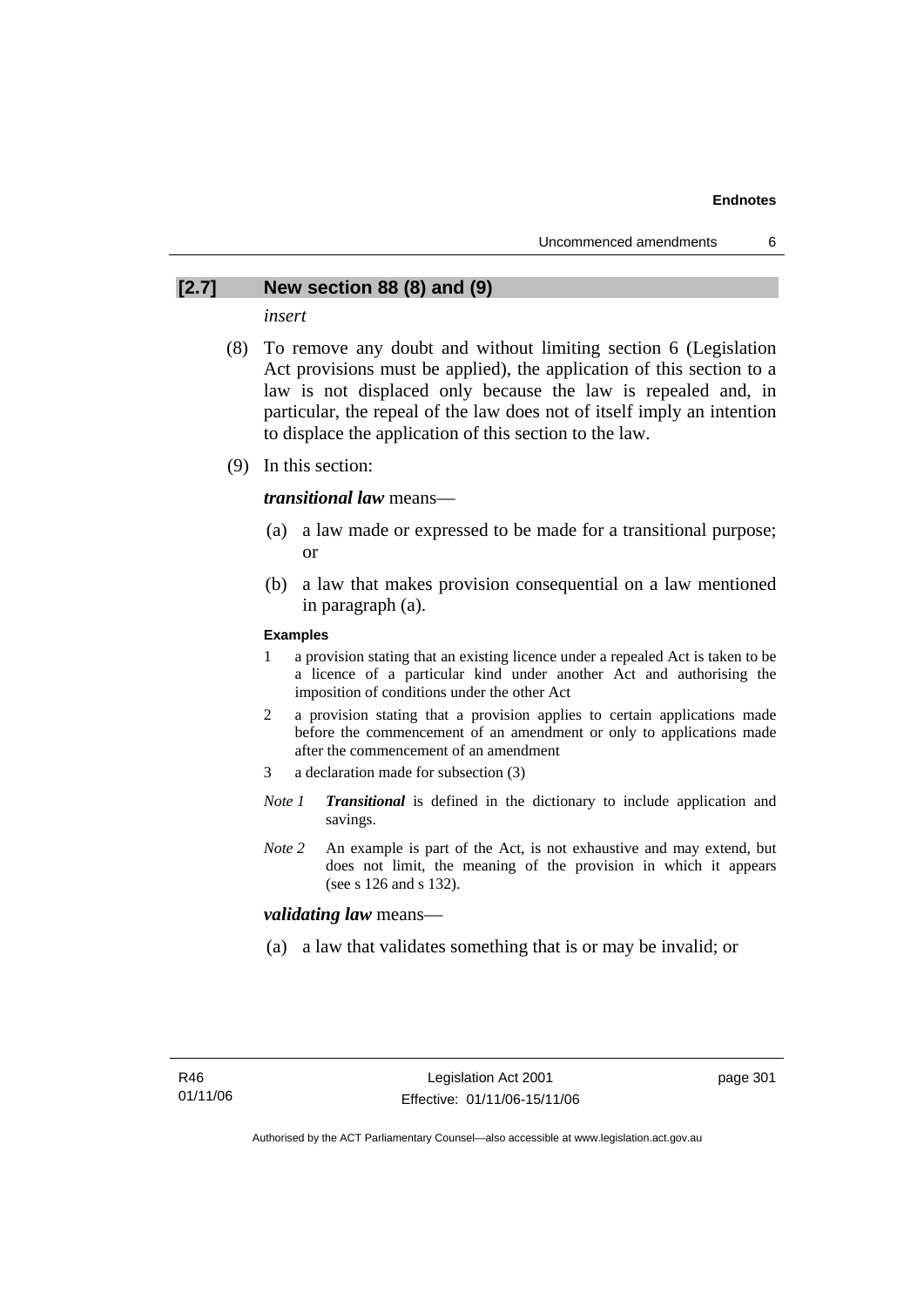- 6 Uncommenced amendments
	- (b) a law that makes provision consequential on a law mentioned in paragraph (a).

#### **Examples**

- 1 a provision declaring an instrument to have been validly made and acts done in reliance on the instrument to have been validly done
- 2 a provision stating that an instrument that is declared valid is taken to have been amended in a particular way

#### **Explanatory note**

This amendment inserts 2 new subsections into section 88.

Proposed section 88 (8) is included to ensure that the repeal or expiry of a transitional or validating law does not, of itself, displace section 88 or give rise to an implication that section 88 is intended to be displaced. As mentioned in the explanatory note to the previous amendment of section 88, transitional provisions may be included in legislation even though they may not be strictly legally necessary. Their repeal (or expiry) should not, therefore, give rise to an implication that any legal effect that they had was to be ended.

Proposed section 88 (9) defines the terms *transitional law* and *validating law*. The details of the definitions (including examples) are largely taken from existing section 88 (1).

### **[2.8] Section 89 (1)**

*substitute* 

- (1) An amending law is automatically repealed on the day after—
	- (a) all of its provisions have commenced; or
	- (b) the last of its provisions that have not commenced are omitted or cannot commence.

#### **Example of provision that can no longer commence**

The *ABC Act 2005* includes a provision that amends the *XYZ Act 2000*. Before the provision commences, the *XYZ Act 2000* is repealed. The provision can, therefore, no longer commence.

*Note* An example is part of the Act, is not exhaustive and may extend, but does not limit, the meaning of the provision in which it appears (see s 126 and s 132).

page 302 Legislation Act 2001 Effective: 01/11/06-15/11/06

R46 01/11/06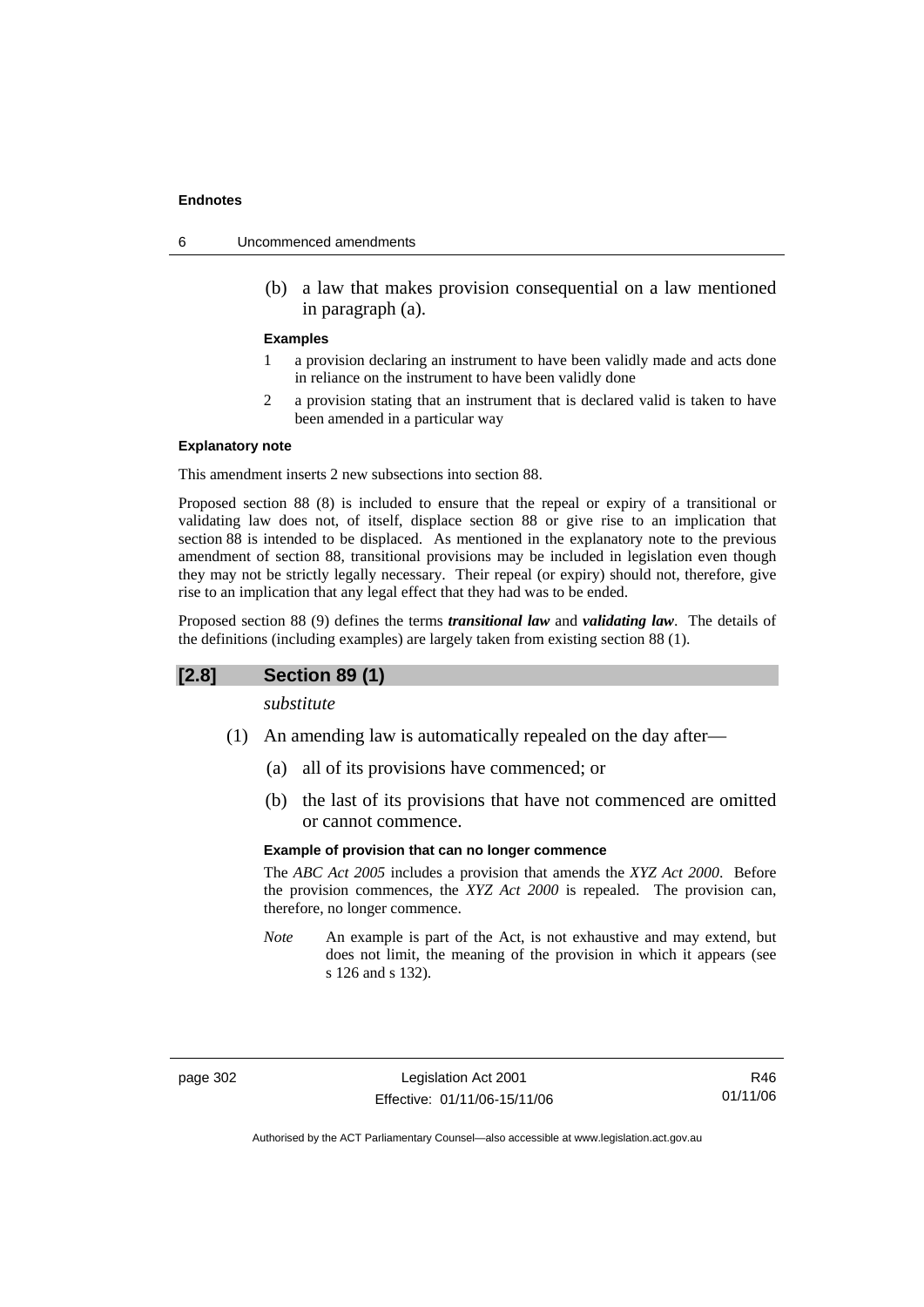#### **Explanatory note**

This amendment makes it clear that an amending law is automatically repealed if the last of its uncommenced amendments are repealed before they commence or can no longer commence. Amendments can no longer commence if, for example, they amend a law or provisions that are repealed before the amendments commence. The amendment will help to remove unnecessary clutter from the statute book.

| [2.9] | <b>Section 151 (4)</b> |
|-------|------------------------|
|       | before                 |
|       | until                  |
|       | insert                 |
|       | to or                  |
|       |                        |

### **Explanatory note**

Section 151 deals with working out periods of time generally. Section 151 (4) provides for the inclusion of the last day of a stated period in that period. The amendment makes it clear that section 151 (4) covers cases where the period is described as 'to' a stated day. For example, the period described as '1 January 1974 to 31 December 1980' means that 31 December 1980 is included in the period.

### **[2.10] New section 151 (6A)**

*insert* 

 (6A) Despite subsection (3), if, under an Act or statutory instrument, something must or may be done within a particular period of time after a stated day, the thing may be done on the stated day.

#### **Explanatory note**

This amendment makes it clear that, if something must or may be done, within a particular period of time after a stated day, then, despite section 151 (3) (which would otherwise exclude the day), the thing may be done on that day.

### **[2.11] Section 151A (4), definition of working day, paragraph (b) (ii)**

*substitute* 

R46 01/11/06

Legislation Act 2001 Effective: 01/11/06-15/11/06 page 303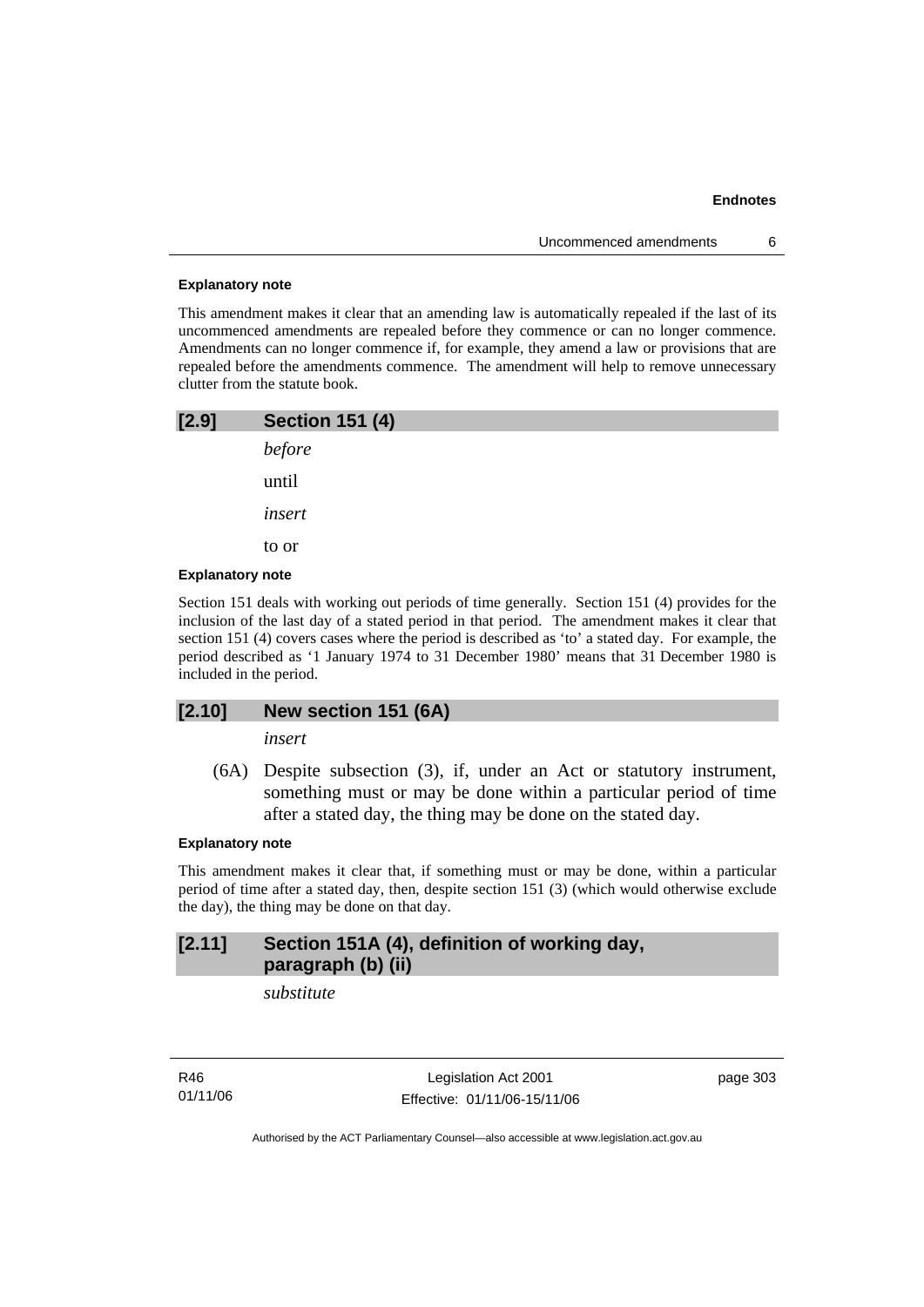- 6 Uncommenced amendments
	- (ii) a public holiday at the place where the thing must or may be done; or
	- (iii) if the thing is to be done by or in relation to an authorised deposit-taking institution—a day observed by the institution as a bank holiday at the place where the thing must or may be done.

#### **Explanatory note**

This amendment amends the definition of *working day* in section 151A (Periods of time ending on non-working days) to take into account the effect of bank holidays.

### **[2.12] Section 255 (3), example**

*substitute* 

#### **Example**

The X Act, section 23 provides for a person to apply for registration but makes no mention of a form for the application. However, the Act, section 80 (1) provides:

(1) The Minister may approve forms for this Act.

Section 80 (3) provides that the approval of a form is a notifiable instrument.

Because section 80 (1) permits a form to be approved 'for this Act', this Act, section 255 applies in relation to section 23 and the Minister may, in writing, approve a form for the application.

- *Note 1* Because the approval is a notifiable instrument, it must be in writing (see s 42 (2)).
- *Note 2* An example is part of the Act, is not exhaustive and may extend, but does not limit, the meaning of the provision in which it appears (see s 126 and s 132).

#### **Explanatory note**

This amendment clarifies the example by including references to the approval being a notifiable instrument.

page 304 Legislation Act 2001 Effective: 01/11/06-15/11/06

R46 01/11/06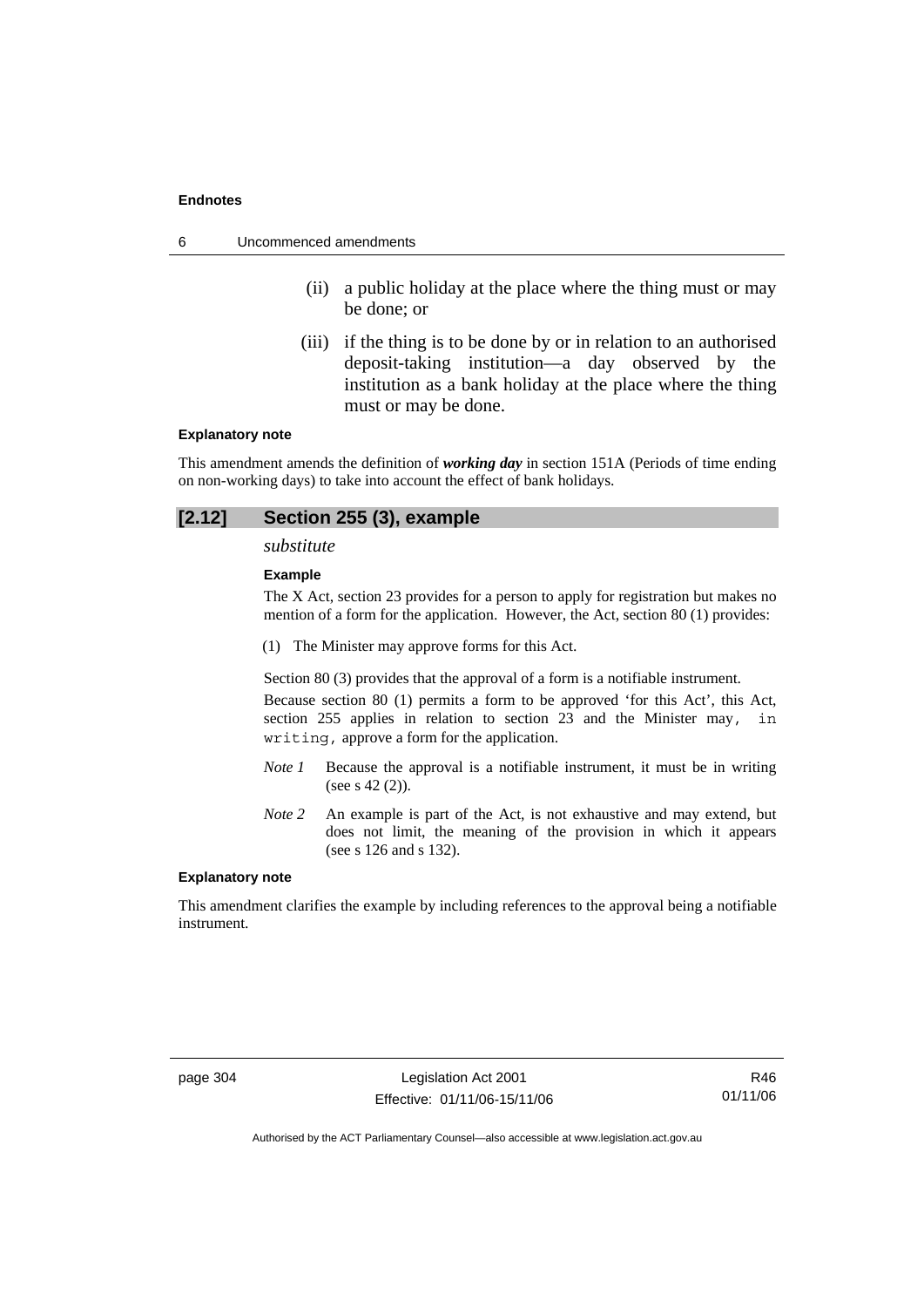Uncommenced amendments 6

### **[2.13] Dictionary, part 1, definition of change**

*substitute* 

*change* includes change by alteration, omission, substitution or addition.

#### **Explanatory note**

This amendment revises the definition of *change* to expressly include change by alteration. Alteration is a common kind of change and its express inclusion in the definition should assist users to better understand the scope of the definition.

### **[2.14] Dictionary, part 1, definition of foreign country**

### *substitute*

*foreign country* means a country (whether or not an independent sovereign country) outside Australia and the external territories, and includes a state, province or other part of such a country.

#### **Explanatory note**

This amendment revises the definition of *foreign country* to ensure that a reference to a foreign country includes a reference to a state, province or other part of the foreign country. The amendment will, for example, ensure that a reference to the law of a foreign country includes, for a foreign country that has states or provinces, a reference to the relevant law of the states or provinces.

### **[2.15] Dictionary, part 1, new definition of legislative instrument**

*insert* 

*legislative instrument*—see section 12.

### **Explanatory note**

This amendment is consequential on another amendment in this part that replaces the defined term *registrable instrument* with the defined term *legislative instrument*.

R46 01/11/06

Legislation Act 2001 Effective: 01/11/06-15/11/06 page 305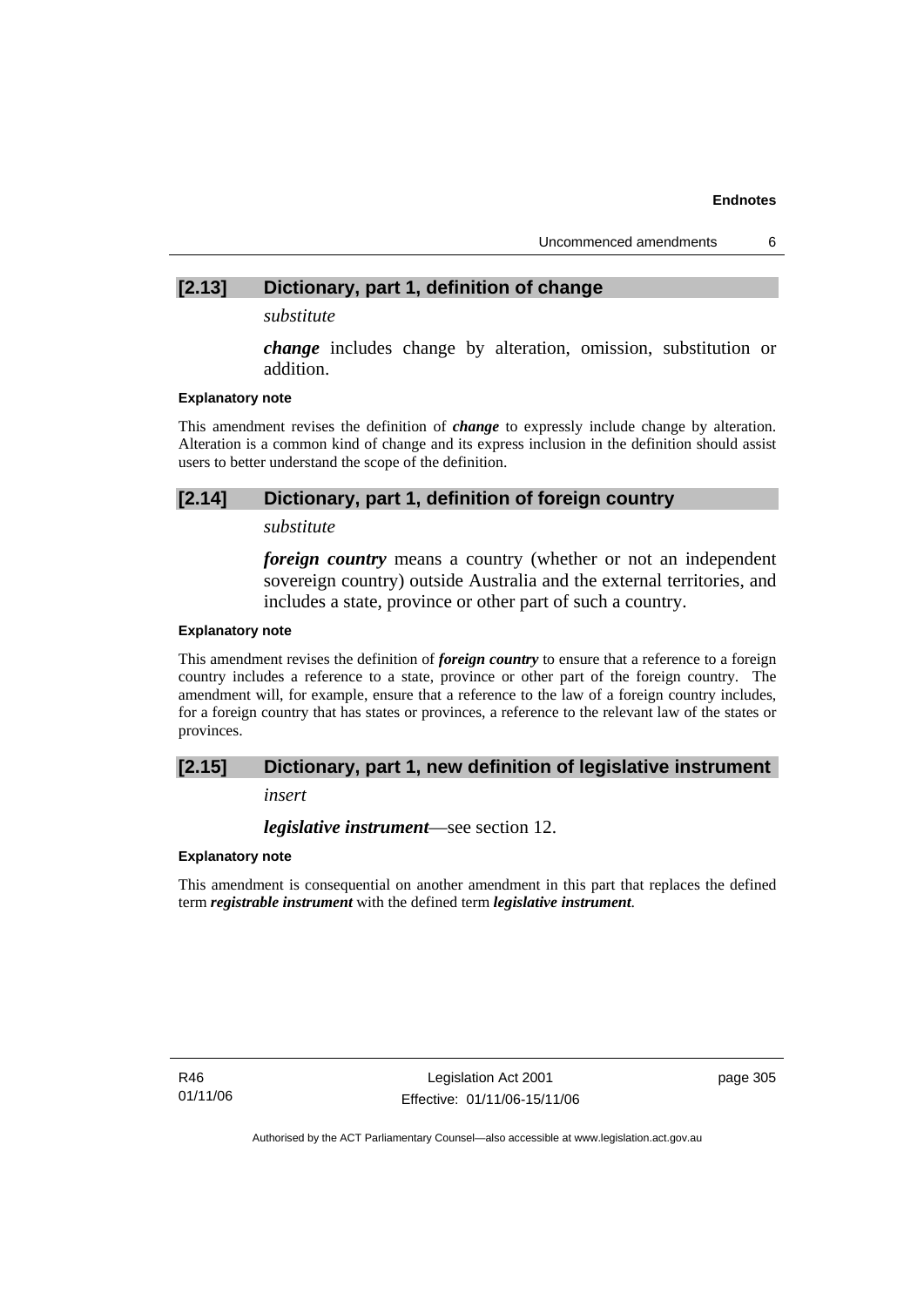6 Uncommenced amendments

### **[2.16] Dictionary, part 1, definition of modification**

*substitute* 

*modification* includes modification by alteration, omission, substitution and addition.

#### **Explanatory note**

This amendment revises the definition of *modification* to expressly include modifications by alteration. Alteration is a common kind of modification and its express inclusion in the definition should assist users to better understand the scope of the definition.

### **[2.17] Dictionary, part 1, definition of registrable instrument**

*omit* 

#### **Explanatory note**

This amendment is consequential on another amendment in this part that replaces the defined term *registrable instrument* with the defined term *legislative instrument*.

### **[2.18] Further amendments, mentions of registrable instrument**

*omit* 

registrable instrument

*substitute* 

legislative instrument

*in* 

- section  $19(11)$
- $\bullet$  section 42 (2)
- section  $46(3)$
- $\bullet$  section 59 (2) (b)
- sections 60 to 63
- section 73
- section  $75(3)$
- section 75A
- section 81 $(6)$  $(a)$  and  $(8)$

page 306 Legislation Act 2001 Effective: 01/11/06-15/11/06

R46 01/11/06